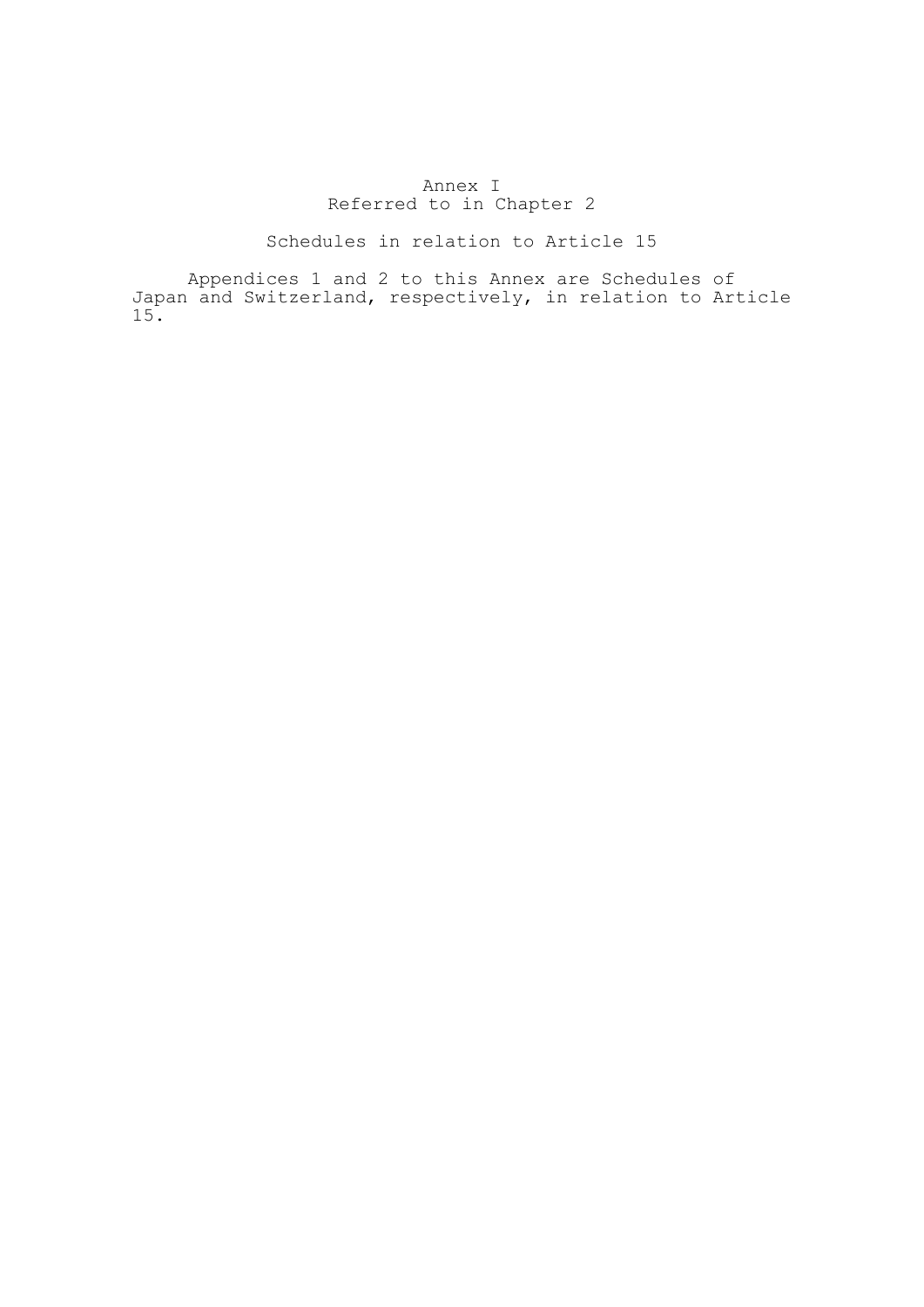## Appendix 1

Section 1 Notes for the Schedule of Japan

1. For the purposes of Article 15, the following categories indicated in Column 4 in the Schedule of Japan in Section 2 shall apply:

- (a) customs duties on imports on originating products classified under the tariff lines indicated with "A" shall be eliminated, as from the date of entry into force of this Agreement;
- (b) customs duties on imports on originating products classified under the tariff lines indicated with "B3" shall be eliminated in four equal annual instalments from the Base Rate to free;
- (c) customs duties on imports on originating products classified under the tariff lines indicated with "B5" shall be eliminated in six equal annual instalments from the Base Rate to free;
- (d) customs duties on imports on originating products classified under the tariff lines indicated with "B7" shall be eliminated in eight equal annual instalments from the Base Rate to free;
- (e) customs duties on imports on originating products classified under the tariff lines indicated with "B9" shall be eliminated in ten equal annual instalments from the Base Rate to free;
- (f) customs duties on imports on originating products classified under the tariff lines indicated with "B10" shall be eliminated in eleven equal annual instalments from the Base Rate to free;
- (g) customs duties on imports on originating products classified under the tariff lines indicated with "B12" shall be eliminated in thirteen equal annual instalments from the Base Rate to free;
- (h) customs duties on imports on originating products classified under the tariff lines indicated with "B15" shall be eliminated in sixteen equal annual instalments from the Base Rate to free;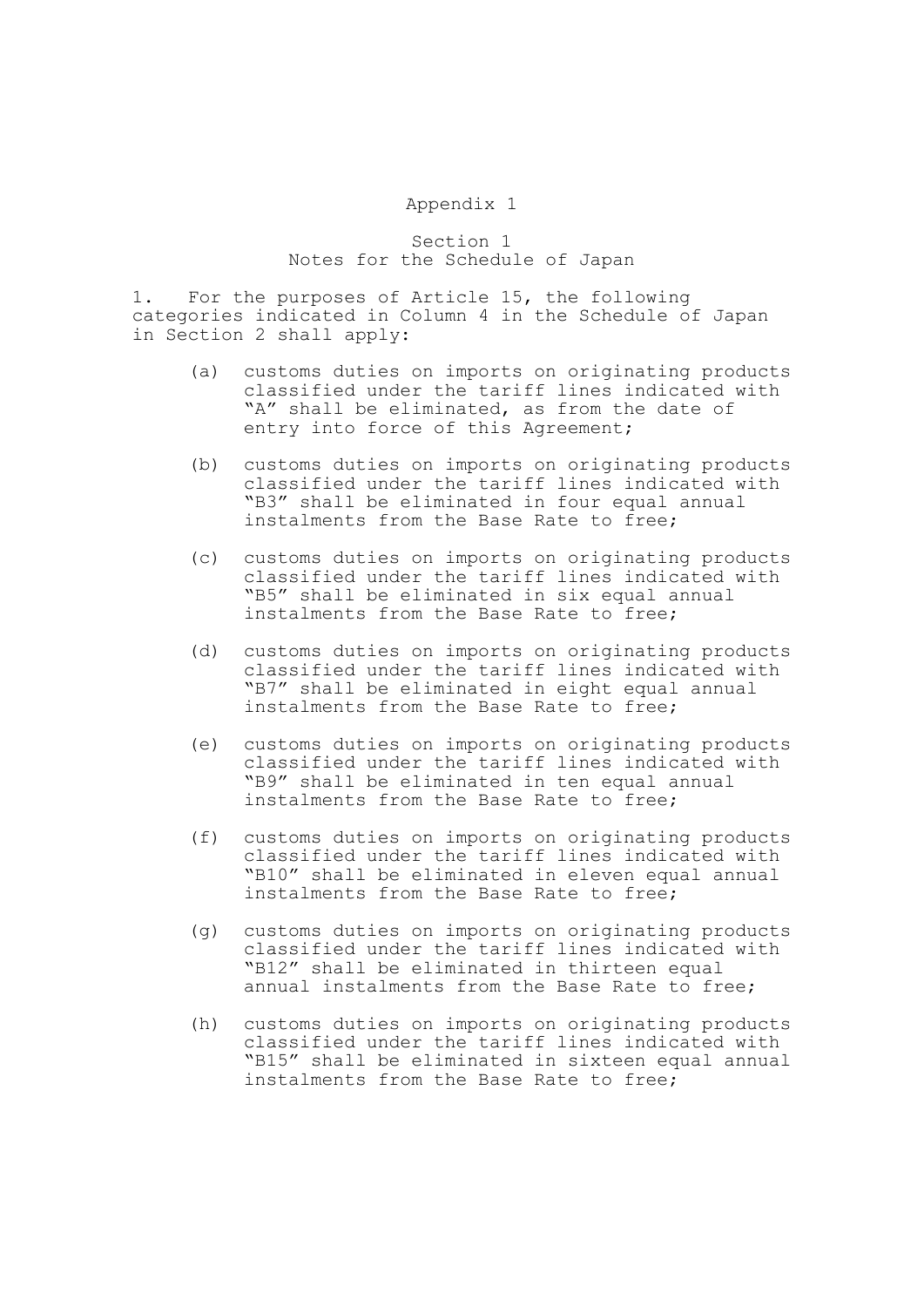- (i) customs duties on imports on originating products classified under the tariff lines indicated with "Pa" shall be applied at the rate of 6.3 per cent, as from the date of entry into force of this Agreement;
- (j) customs duties on imports on originating products classified under the tariff lines indicated with "Pb" shall be applied at the rate of 8.1 per cent, as from the date of entry into force of this Agreement;
- (k) customs duties on imports on originating products classified under the tariff lines indicated with "Pc" shall be applied at the rate of 8.5 per cent, as from the date of entry into force of this Agreement. For the purposes of paragraphs 2 and 9 of Article 20, the importing Party may increase the rate of customs duty on imports up to the level of the most-favoured-nation applied rate in effect on the day when the bilateral safeguard measure or the provisional bilateral safeguard measure is taken. On the request of either Party, the Parties shall negotiate on improving market access within the 24-month period from the date of entry into force of this Agreement;
- (l) customs duties on imports on originating products classified under the tariff lines indicated with "Pd" shall be applied at the rate of 9.6 per cent, as from the date of entry into force of this Agreement;
- (m) customs duties on imports on originating products classified under the tariff lines indicated with "Pe" shall be applied at the rate of 12.0 per cent, as from the date of entry into force of this Agreement;
- (n) customs duties on imports on originating products classified under the tariff lines indicated with "Pf" shall be applied at the rate of 12.6 per cent, as from the date of entry into force of this Agreement;
- (o) customs duties on imports on originating products classified under the tariff lines indicated with "Pg" shall be applied at the rate of 13.4 per cent, as from the date of entry into force of this Agreement;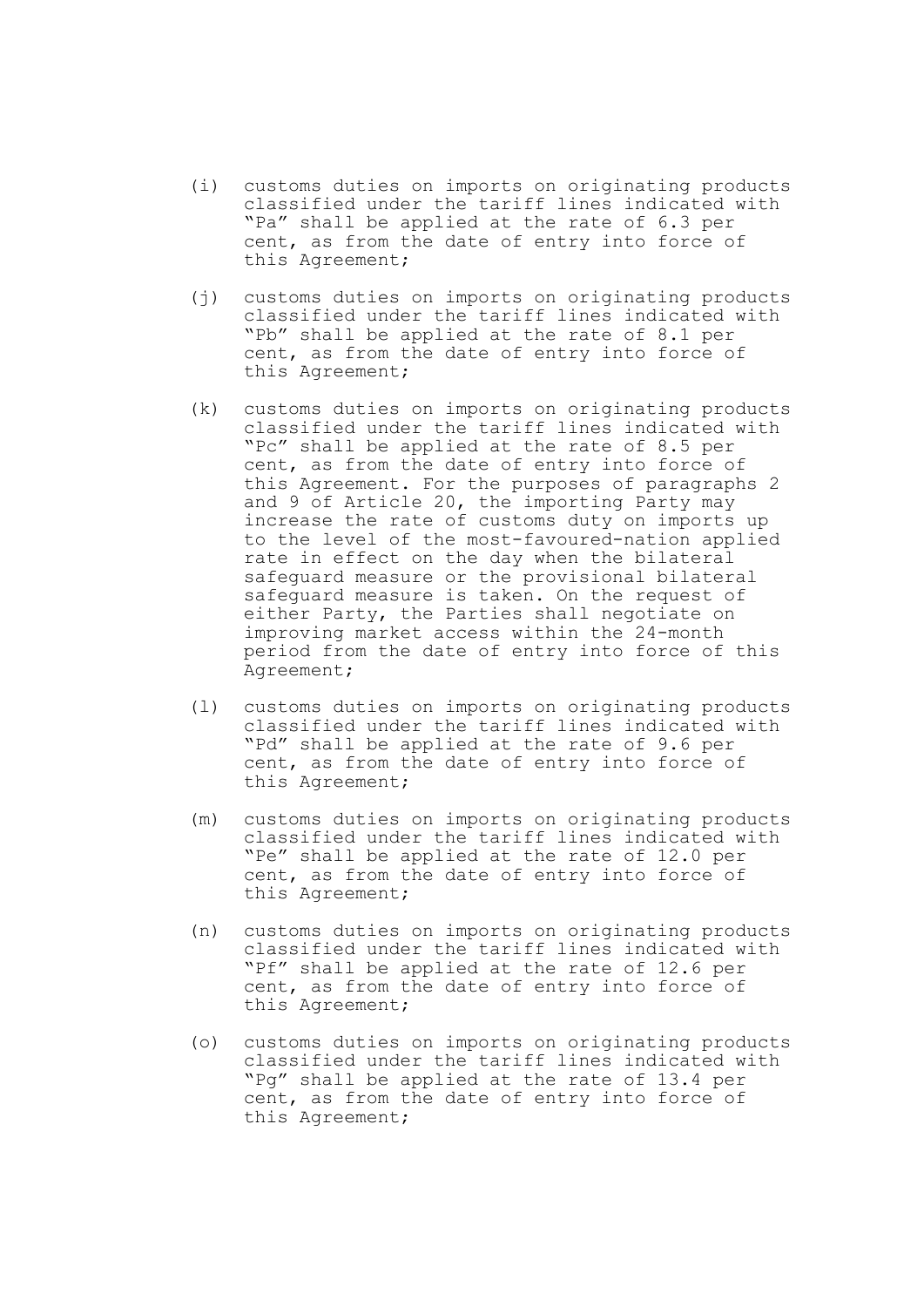- (p) customs duties on imports on originating products classified under the tariff lines indicated with "Ph" shall be applied at the rate of 17.0 per cent, as from the date of entry into force of this Agreement;
- (q) customs duties on imports on originating products classified under the tariff lines indicated with "Pi" shall be applied at the rate of 19.0 per cent, as from the date of entry into force of this Agreement;
- (r) customs duties on imports on originating products classified under the tariff lines indicated with "Pj" shall be applied at the rate of 20.0 per cent, as from the date of entry into force of this Agreement;
- (s) customs duties on imports on originating products classified under the tariff lines indicated with "Pk" shall be applied at the rate of 23.8 per cent, as from the date of entry into force of this Agreement;
- (t) customs duties on imports on originating products classified under the tariff lines indicated with "Pl" shall be applied at the rate of 27.2 per cent, as from the date of entry into force of this Agreement;
- (u) customs duties on imports on originating products classified under the tariff lines indicated with "Pm" shall be applied at the rate of 32.0 per cent, as from the date of entry into force of this Agreement;
- (v) customs duties on imports on originating products classified under the tariff lines indicated with "Pn" shall be reduced in eleven equal annual instalments from the Base Rate to the rate of 5.0 per cent;
- (w) customs duties on imports on originating products classified under the tariff lines indicated with "Q" shall be as provided for in the terms and conditions set out in the Note indicated in Column 5 in the Schedule of Japan in Section 2; and
- (x) the originating products classified under the tariff lines indicated with "X" shall be excluded from any tariff commitment referred to in subparagraphs (a) to (w).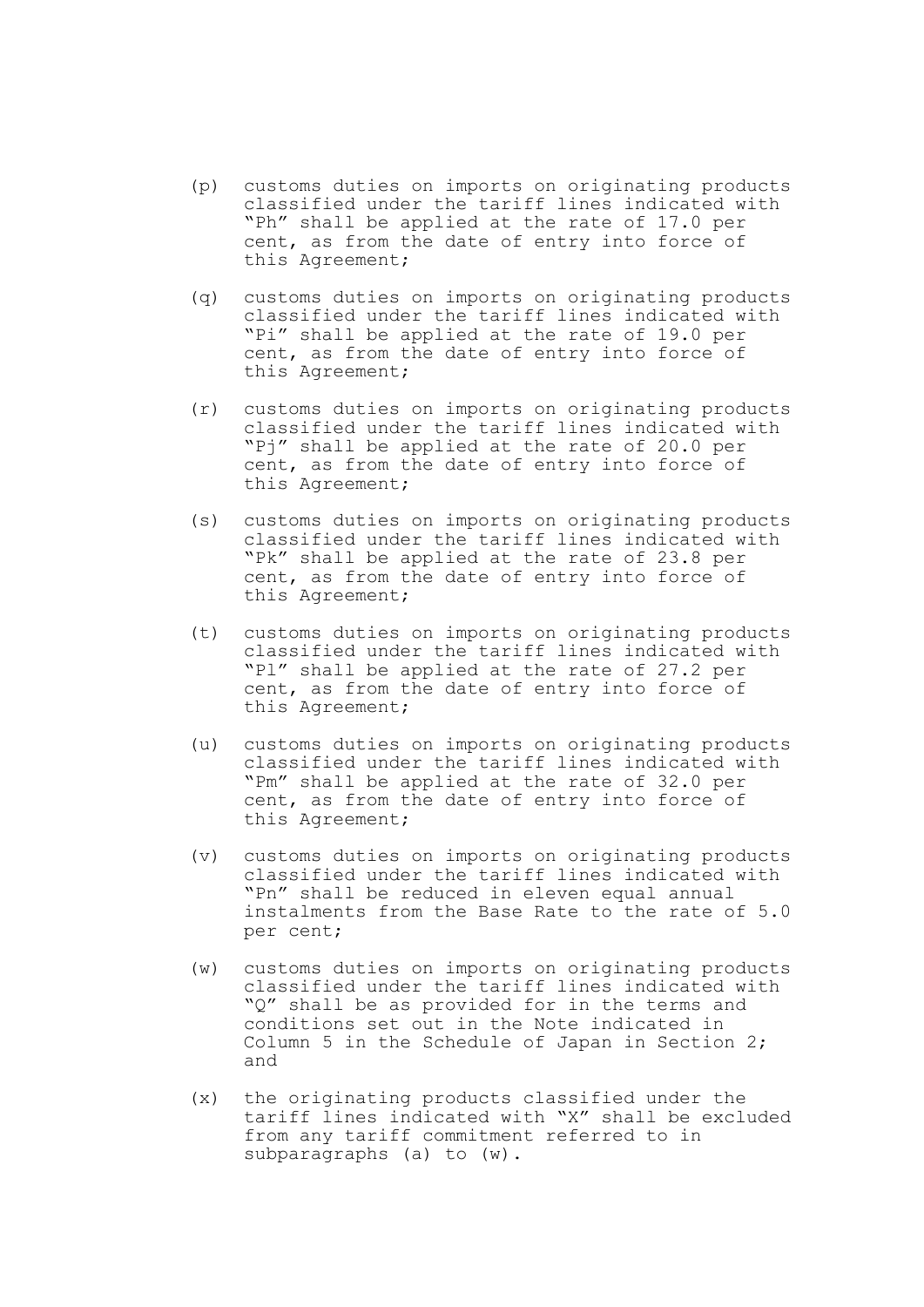2. The terms and conditions in the following notes indicated with (Qa) to (Qf) shall apply to originating products of Japan and Switzerland imported from the customs territory of Switzerland specified with the corresponding letter in Column 5 of the Schedule of Japan in Section 2.

- (Qa) (i) A tariff rate quota shall be applied in accordance with the following:
	- (A) The aggregate quota quantity for each year shall be as follows:
		- (aa) 2.0 metric tons for the first year;
		- (bb) 3.6 metric tons for the second year;
		- (cc) 5.2 metric tons for the third year;
		- (dd) 6.8 metric tons for the fourth year;
		- (ee) 8.4 metric tons for the fifth year; and
		- (ff) 10.0 metric tons for the sixth year and for each subsequent year.
	- (B) The in-quota rate of customs duty on imports shall be 80.75 yen per kilogram.
	- (C) For the purposes of subparagraphs (A) and (B), the tariff rate quota shall be implemented through a certificate of tariff rate quota issued by the importing Party on the basis of the certificate issued by the exporting Party for each export. The tariff rate quota shall be administered by the importing Party, and the aggregate quota quantity shall be allocated by the importing Party.
	- (ii) The originating products classified under the tariff lines indicated with "(Qa)" other than those imported under the tariff rate quota shall be excluded from any tariff commitment referred to in subparagraphs 1(a) to  $1(w)$ .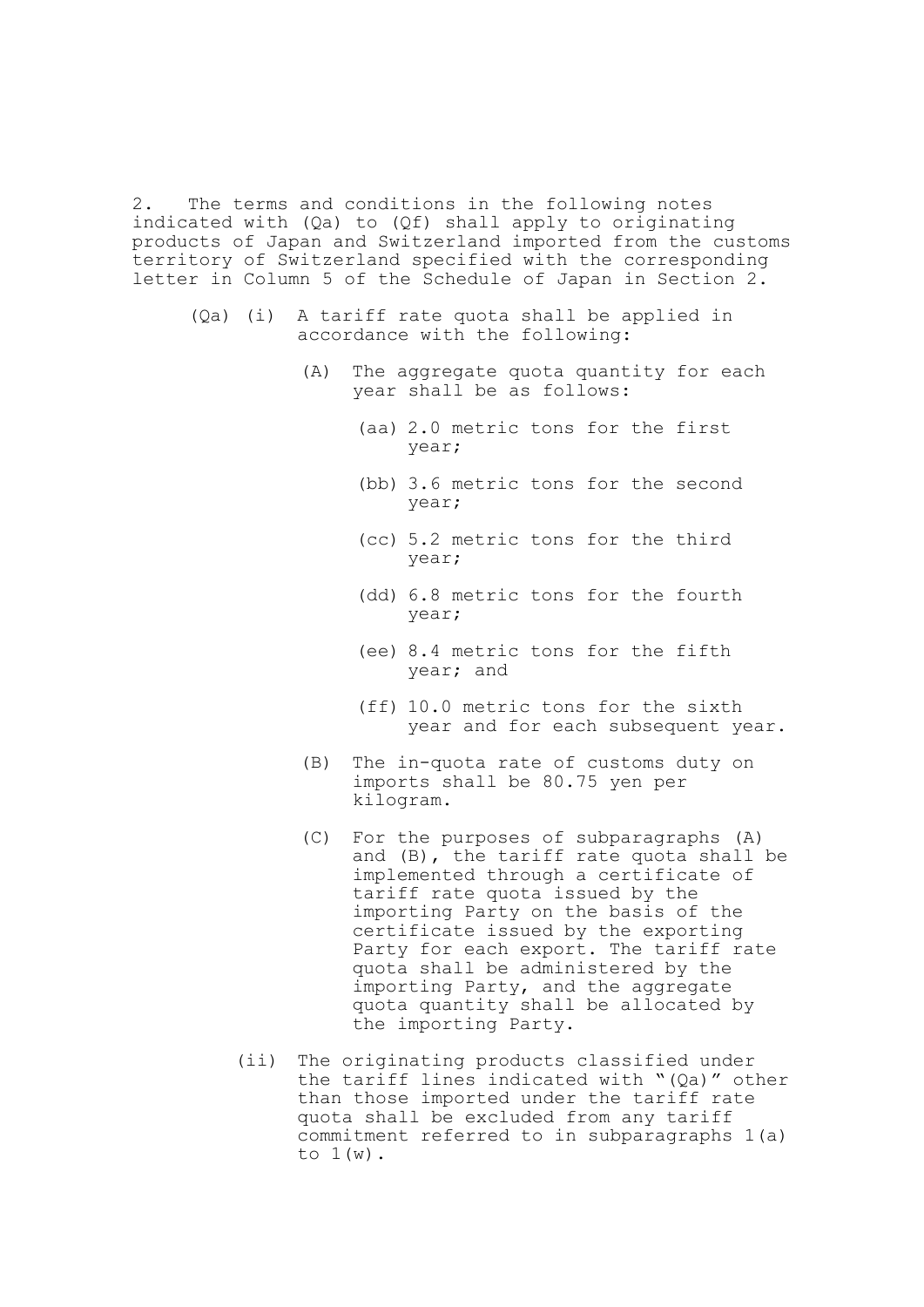- (Qb) (i) A tariff rate quota shall be applied in accordance with the following:
	- (A) The aggregate quota quantity for each year shall be as follows:
		- (aa) 600 metric tons for the first year;
		- (bb) 640 metric tons for the second year;
		- (cc) 680 metric tons for the third year;
		- (dd) 720 metric tons for the fourth year;
		- (ee) 760 metric tons for the fifth year;
		- (ff) 800 metric tons for the sixth year;
		- (gg) 840 metric tons for the seventh year;
		- (hh) 880 metric tons for the eighth year;
		- (ii) 920 metric tons for the ninth year;
		- (jj) 960 metric tons for the tenth year; and
		- (kk) 1,000 metric tons for the eleventh year and each subsequent year.
	- (B) The in-quota rate of customs duty on imports shall be reduced in six equal annual instalments from 29.8 per cent to 14.9 per cent.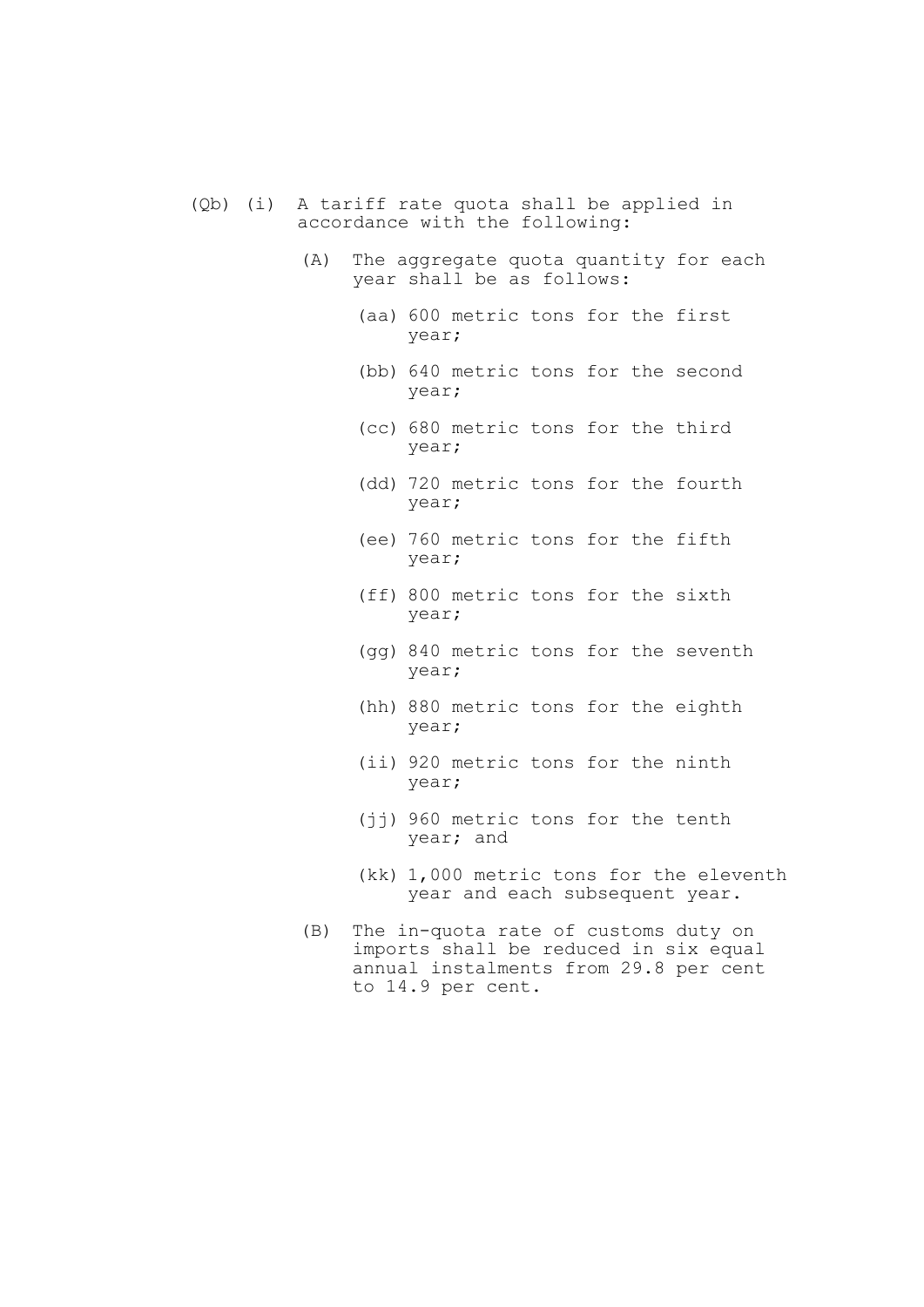- (C) For the purposes of subparagraphs (A) and (B), the tariff rate quota shall be implemented through a certificate of tariff rate quota issued by the importing Party. The tariff rate quota shall be administered by the importing Party, and the aggregate quota quantity shall be allocated by the importing Party.
- (ii) The originating products classified under the tariff lines indicated with "(Qb)" other than those imported under the tariff rate quota shall be excluded from any tariff commitment referred to in subparagraphs 1(a) to  $1(w)$ .
- (Qc) (i) A tariff rate quota shall be applied in accordance with the following:
	- (A) The aggregate quota quantity shall be 100 metric tons for each year.
	- (B) The in-quota rate of customs duty on imports shall be 20.0 per cent.
- (C) For the purposes of subparagraphs (A) and (B), the tariff rate quota shall be implemented through a certificate of tariff rate quota issued by the importing Party. The tariff rate quota shall be administered by the importing Party, and the aggregate quota quantity shall be allocated by the importing Party.
	- (ii) The originating products classified under the tariff lines indicated with "(Qc)" other than those imported under the tariff rate quota shall be excluded from any tariff commitment referred to in subparagraphs 1(a) to 1(w).
	- (Qd) (i) A tariff rate quota shall be applied in accordance with the following:
		- (A) The aggregate quota quantity shall be 5 metric tons for each year.
		- (B) The in-quota rate of customs duty on imports shall be free.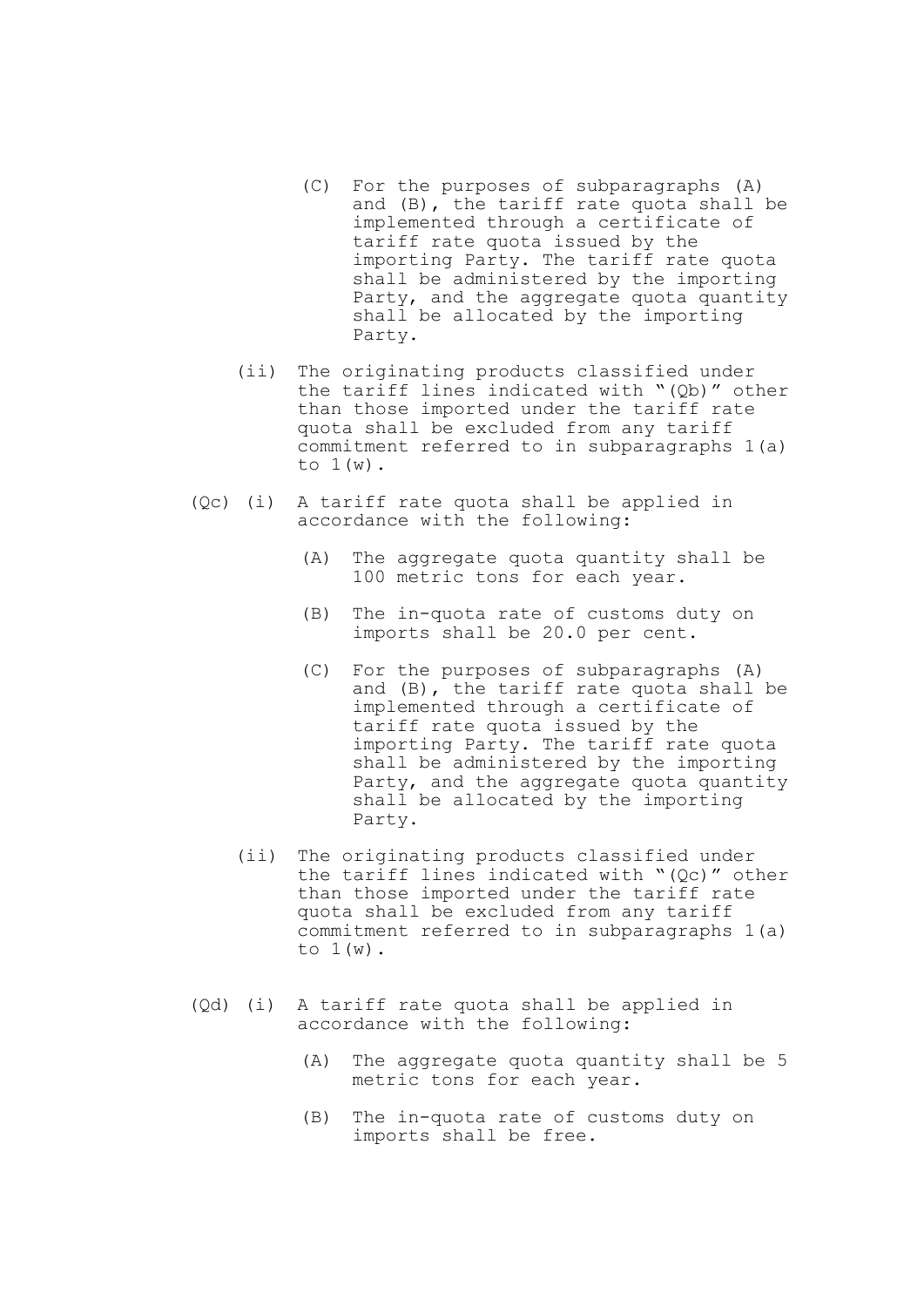- (C) For the purposes of subparagraphs (A) and (B), the tariff rate quota shall be implemented through a certificate of tariff rate quota issued by the importing Party. The tariff rate quota shall be administered by the importing Party, and the aggregate quota quantity shall be allocated by the importing Party.
- (ii) The originating products classified under the tariff lines indicated with "(Qd)" other than those imported under the tariff rate quota shall be excluded from any tariff commitment referred to in subparagraphs 1(a) to  $1(w)$ .
- (Qe) (i) A tariff rate quota shall be applied in accordance with the following:
	- (A) The total of aggregate quota quantity of the originating products classified under the tariff lines to be indicated with "(Qe)" in Column 5 of the Schedule of Japan in Section 2 shall be 1,500 metric tons for each year.
	- (B) The in-quota rate of customs duty on imports shall be 8.0 per cent.
	- (C) For the purposes of subparagraphs (A) and (B), the tariff rate quota shall be implemented through a certificate of tariff rate quota issued by the importing Party. The tariff rate quota shall be administered by the importing Party, and the aggregate quota quantity shall be allocated by the importing Party.
	- (ii) The originating products classified under the tariff lines indicated with "(Qe)" other than those imported under the tariff rate quota shall be excluded from any tariff commitment referred to in subparagraphs 1(a) to  $1(w)$ .
- (Qf) (i) A tariff rate quota shall be applied in accordance with the following:
	- (A) The aggregate quota quantity shall be 23 metric tons for each year.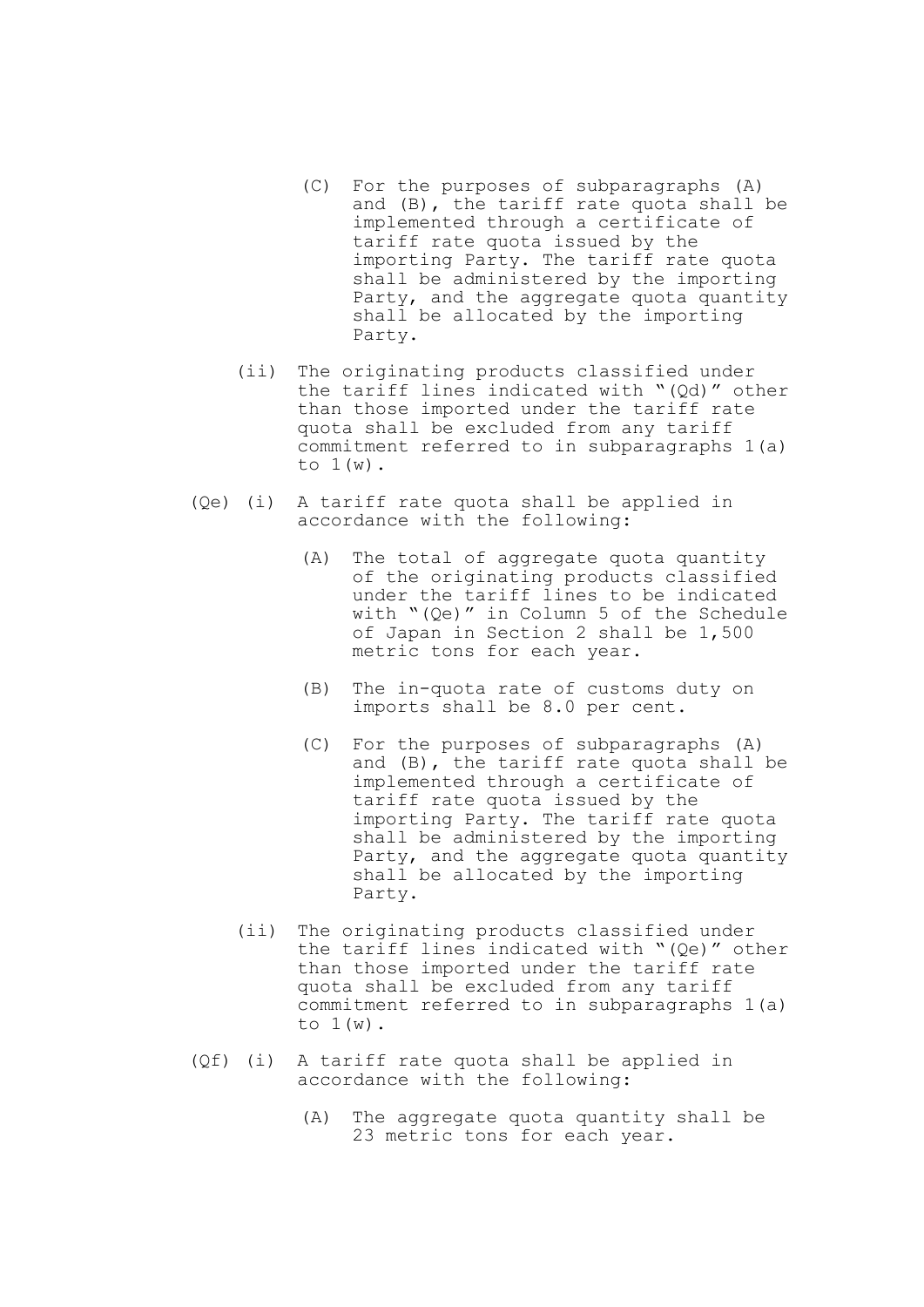- (B) The in-quota rate of customs duty on imports shall be 21.0 per cent.
- (C) For the purposes of subparagraphs (A) and (B), the tariff rate quota shall be implemented through a certificate of tariff rate quota issued by the importing Party. The tariff rate quota shall be administered by the importing Party, and the aggregate quota quantity shall be allocated by the importing Party.
- (ii) The originating products classified under the tariff lines indicated with "(Qf)" other than those imported under the tariff rate quota shall be excluded from any tariff commitment referred to in subparagraphs 1(a) to  $1(w)$ .

3. For the purposes of the elimination or reduction of customs duties on imports in accordance with this Appendix, any fraction of less than 0.1 of a percentage point shall be rounded to one decimal place (in the case of 0.05 per cent, the fraction is rounded to 0.1 per cent) in the cases of *ad valorem* duties, and any fraction smaller than 0.01 of the official monetary unit of Japan shall be rounded to two decimal places (in the case of 0.005, the fraction is rounded to 0.01) in the cases of specific duties. This shall not be applied to the case of customs duties on imports on originating products classified in HS 0703.10 derived from the difference between the value for customs duty and the value specified in Column 3 of the Schedule of Japan in Section 2.

4. The Schedule of Japan in Section 2 is made based on the Harmonized System, as amended on 1 January 2007.

5. For the purposes of this Appendix, Base Rate, as specified in Column 3 in the Schedule of Japan in Section 2 means only the starting point of equal annual instalments of elimination or reduction of customs duties on imports.

6. For the purposes of implementing equal annual instalments, the following shall apply:

- (a) The reduction for the first year shall take place on the date of entry into force of this Agreement; and
- (b) The subsequent annual reductions shall take place on 1 April of each following year.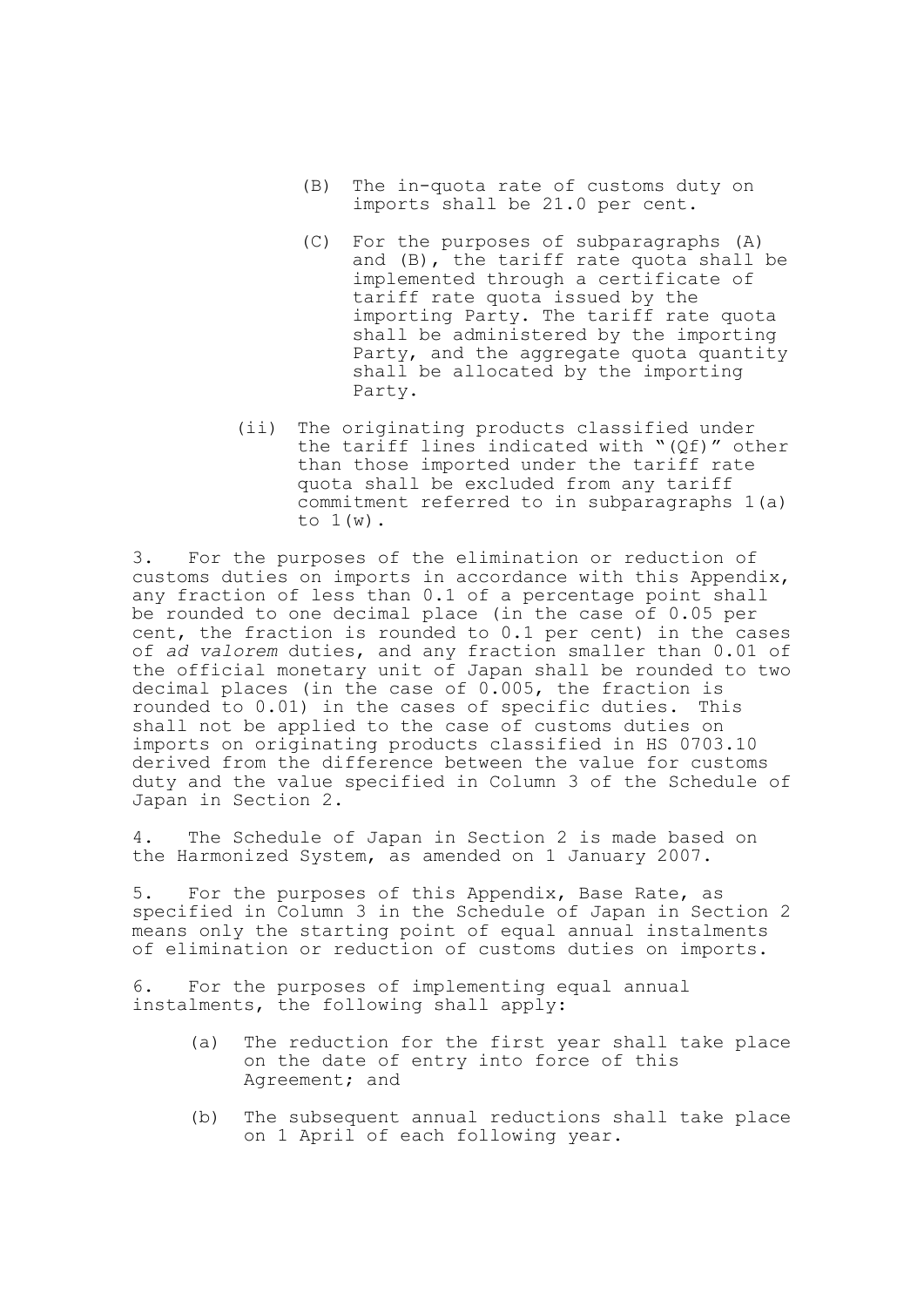7. For the purposes of this Appendix, "year" means, with respect to the first year, the period from the date of entry into force of this Agreement until the coming 31 March and, with respect to each subsequent year, the twelve-month period which starts on 1 April of that year.

8. For the purposes of implementing tariff rate quota, where the first year is less than twelve months, the aggregate quota quantity for the first year set out in this Section shall be reduced to a part of the aggregate quota quantity that is proportional to the number of complete months remaining in the first year. For the purposes of this note, any fraction of less than 1.0 shall be rounded to the nearest whole number (in the case of 0.5, the fraction is rounded to 1.0), provided that the unit specified in relevant notes in this Section shall be applied.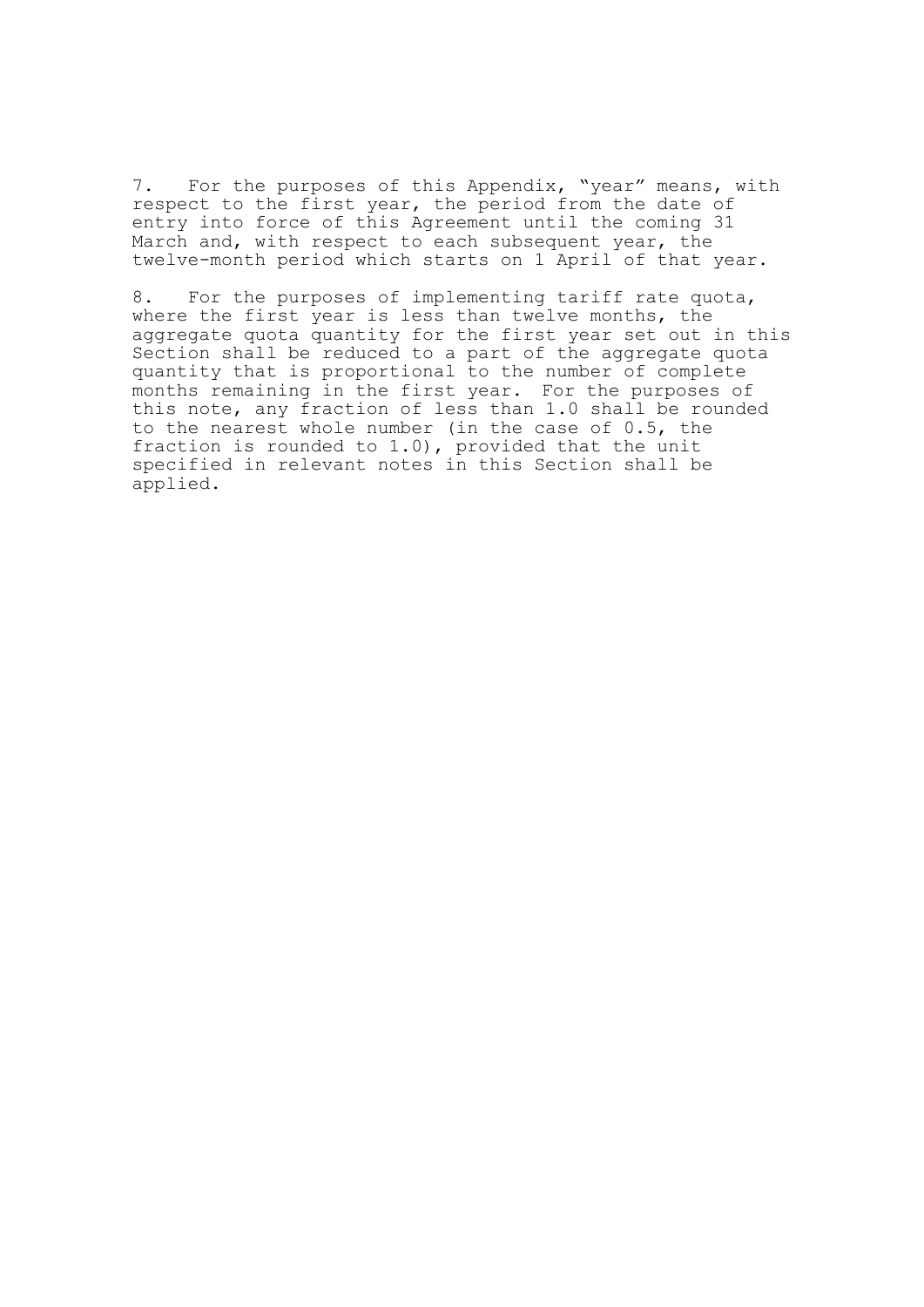| Column 1  | Column 2                                                                                                                                                                                                                             | Column 3  | Column 4 | Column 5 |
|-----------|--------------------------------------------------------------------------------------------------------------------------------------------------------------------------------------------------------------------------------------|-----------|----------|----------|
| Tariff    |                                                                                                                                                                                                                                      |           |          |          |
| item      | Description of products                                                                                                                                                                                                              | Base Rate | Category | Note     |
| number    |                                                                                                                                                                                                                                      |           |          |          |
| Chapter 1 | Live animals                                                                                                                                                                                                                         |           |          |          |
| 01.01     | Live horses, asses, mules and hinnies.                                                                                                                                                                                               |           |          |          |
| 0101.10   | - Pure-bred breeding animals:                                                                                                                                                                                                        |           |          |          |
|           | Horses:                                                                                                                                                                                                                              |           |          |          |
|           | Certified as being those other than<br>Thoroughbred, Thoroughbred-grade,<br>Arab, Anglo-Arab or Arab-grade<br>horses (hereinafter referred to as<br>"light-breed horses") in accordance<br>with the provisions of a Cabinet<br>Order |           | Α        |          |
|           | Other:                                                                                                                                                                                                                               |           |          |          |
|           | "Light-breed horses" certified<br>as being those used for purposes<br>other than horse-race and as<br>being not pregnant in accordance<br>with the provisions of a Cabinet<br>Order                                                  |           | Α        |          |
|           | Other                                                                                                                                                                                                                                |           | X        |          |
|           | Asses, mules and hinnies                                                                                                                                                                                                             |           | Α        |          |
| 0101.90   | - Other:                                                                                                                                                                                                                             |           |          |          |
|           | Horses:                                                                                                                                                                                                                              |           |          |          |
|           | Certified as being those other than<br>"light-breed horses" in accordance<br>with the provisions of a Cabinet<br>Order                                                                                                               |           | Α        |          |
|           | Other:                                                                                                                                                                                                                               |           |          |          |
|           | "Light-breed horses" certified<br>as being those used for purposes<br>other than horse-race and as<br>being not pregnant in accordance<br>with the provisions of a Cabinet<br>Order                                                  |           | Α        |          |
|           | Other                                                                                                                                                                                                                                |           | Χ        |          |
|           | Asses, mules and hinnies                                                                                                                                                                                                             |           | Α        |          |
| 01.02     | Live bovine animals.                                                                                                                                                                                                                 |           |          |          |
|           |                                                                                                                                                                                                                                      |           |          |          |

## Section 2 Schedule of Japan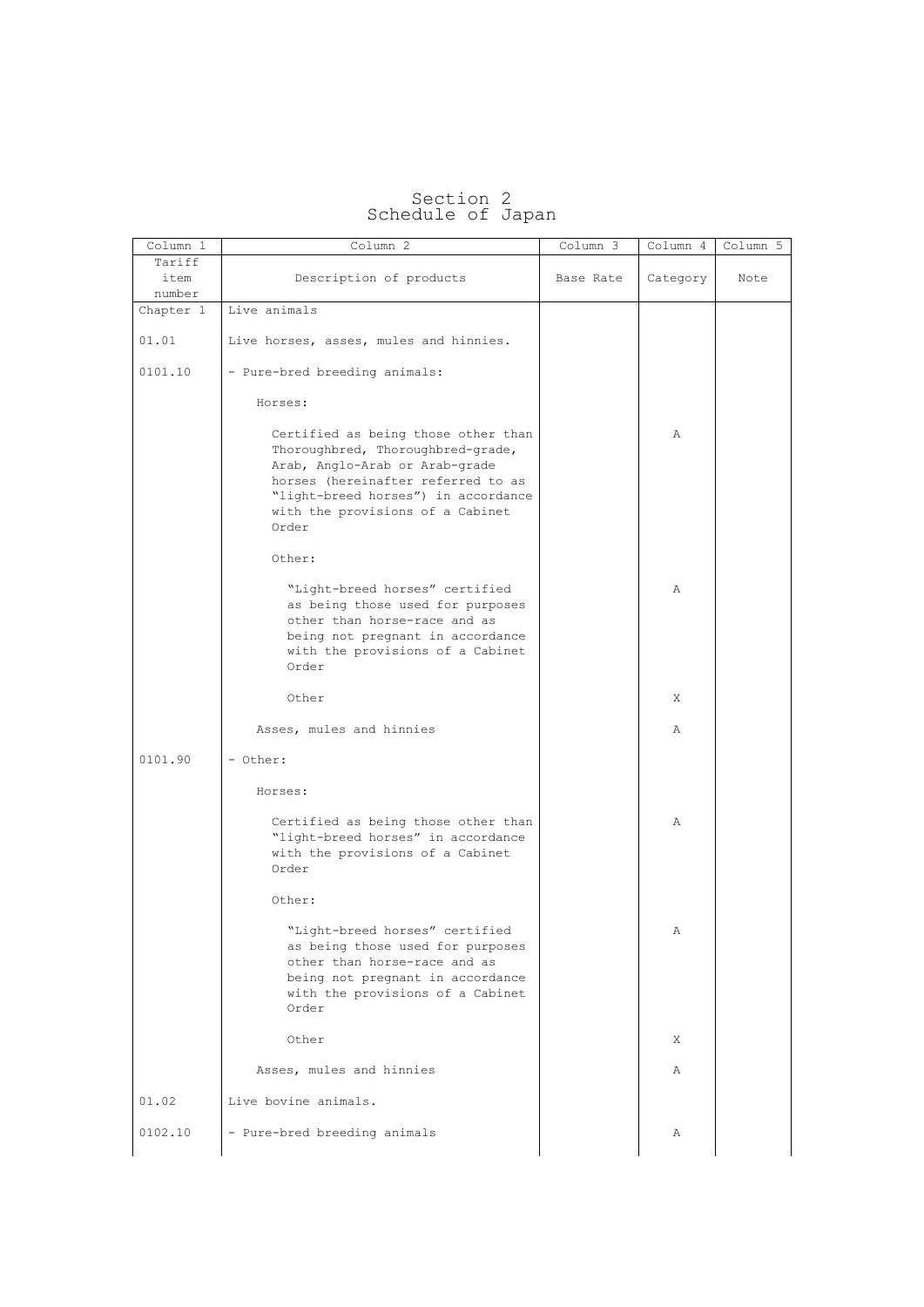| Column 1       | Column 2                                                                        | $Column \overline{3}$ | Column 4 | Column 5 |
|----------------|---------------------------------------------------------------------------------|-----------------------|----------|----------|
| Tariff         |                                                                                 |                       |          |          |
| item<br>number | Description of products                                                         | Base Rate             | Category | Note     |
| 0102.90        | - Other:                                                                        |                       |          |          |
|                |                                                                                 |                       |          |          |
|                | Buffaloes                                                                       |                       | Α        |          |
|                | Other                                                                           |                       | X        |          |
|                |                                                                                 |                       |          |          |
| 01.03          | Live swine.                                                                     |                       |          |          |
| 0103.10        | - Pure-bred breeding animals                                                    |                       | Α        |          |
|                | - Other:                                                                        |                       |          |          |
| 0103.91        | -- Weighing less than 50kg                                                      |                       | X        |          |
| 0103.92        | -- Weighing 50kg or more                                                        |                       | X        |          |
| 01.04          | Live sheep and goats.                                                           |                       | Α        |          |
| 01.05          | Live poultry, that is to say, fowls of<br>the species Gallus domesticus, ducks, |                       | Α        |          |
| 01.06          | geese, turkeys and guinea fowls.<br>Other live animals.                         |                       | Α        |          |
|                |                                                                                 |                       |          |          |
| Chapter 2      | Meat and edible meat offal                                                      |                       |          |          |
| 02.01          | Meat of bovine animals, fresh or<br>chilled.                                    |                       | X        |          |
| 02.02          | Meat of bovine animals, frozen.                                                 |                       | X        |          |
| 02.03          | Meat of swine, fresh, chilled or frozen.                                        |                       |          |          |
|                | - Fresh or chilled:                                                             |                       |          |          |
| 0203.11        | -- Carcasses and half-carcasses:                                                |                       |          |          |
|                | Of wild boars                                                                   |                       | Α        |          |
|                | Other                                                                           |                       | Χ        |          |
| 0203.12        | -- Hams, shoulders and cuts thereof,<br>with bone in:                           |                       |          |          |
|                | Of wild boars                                                                   |                       | Α        |          |
|                | Other                                                                           |                       | X        |          |
| 0203.19        | -- Other:                                                                       |                       |          |          |
|                | Of wild boars                                                                   |                       | A        |          |
|                | Other                                                                           |                       | X        |          |
|                | - Frozen:                                                                       |                       |          |          |
| 0203.21        | -- Carcasses and half-carcasses:                                                |                       |          |          |
|                | Of wild boars                                                                   |                       | Α        |          |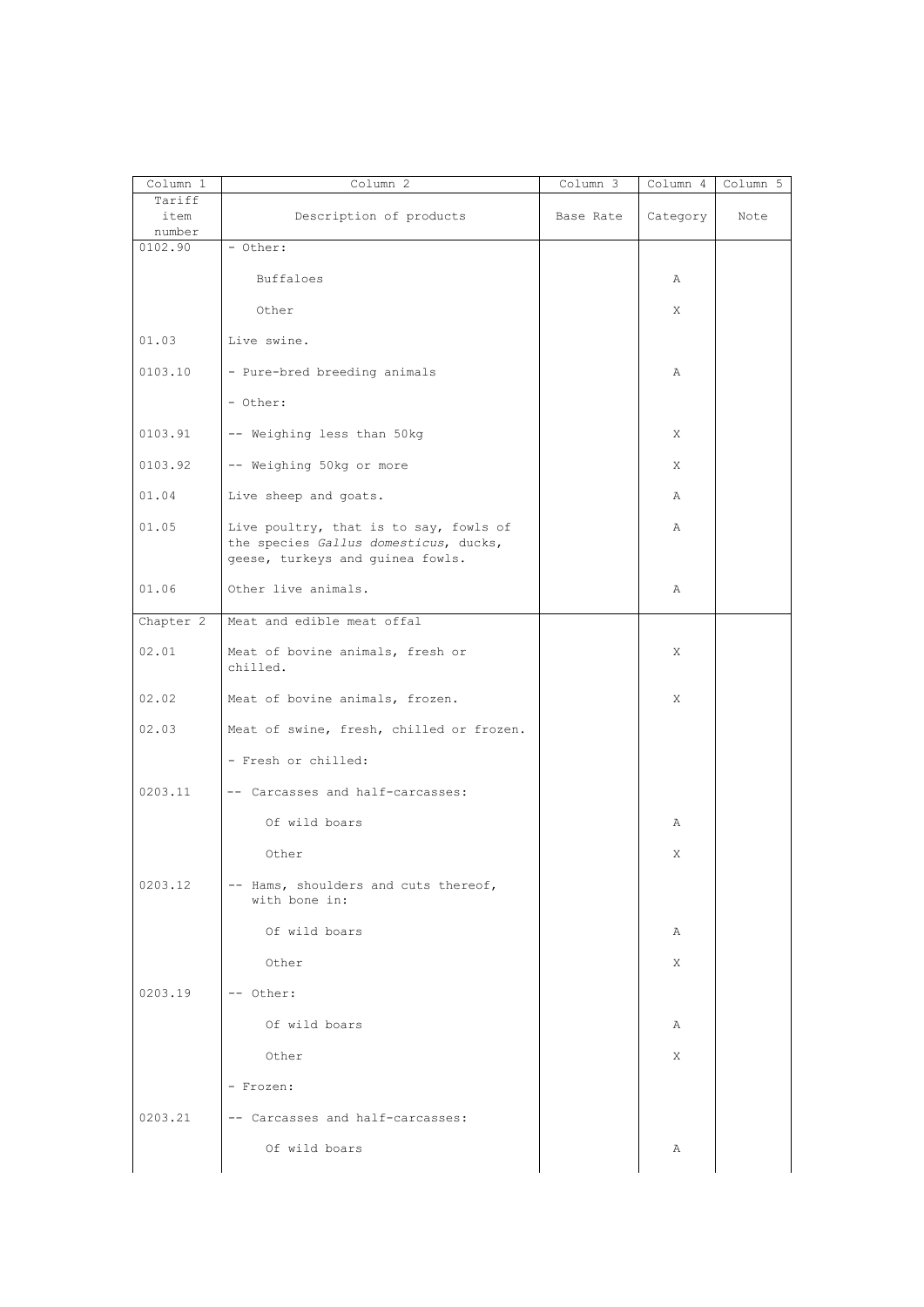| Column 1                 | Column 2                                                                                                              | Column 3  | Column 4 | Column 5 |
|--------------------------|-----------------------------------------------------------------------------------------------------------------------|-----------|----------|----------|
| Tariff<br>item<br>number | Description of products                                                                                               | Base Rate | Category | Note     |
|                          | Other                                                                                                                 |           | X        |          |
| 0203.22                  | -- Hams, shoulders and cuts thereof,<br>with bone in:                                                                 |           |          |          |
|                          | Of wild boars                                                                                                         |           | Α        |          |
|                          | Other                                                                                                                 |           | X        |          |
| 0203.29                  | -- Other:                                                                                                             |           |          |          |
|                          | Of wild boars                                                                                                         |           | Α        |          |
|                          | Other                                                                                                                 |           | X        |          |
| 02.04                    | Meat of sheep or goats, fresh, chilled<br>or frozen.                                                                  |           | Α        |          |
| 0205.00                  | Meat of horses, asses, mules or hinnies,<br>fresh, chilled or frozen.                                                 |           | Α        |          |
| 02.06                    | Edible offal of bovine animals, swine,<br>sheep, goats, horses, asses, mules or<br>hinnies, fresh, chilled or frozen. |           |          |          |
| 0206.10                  | - Of bovine animals, fresh or chilled                                                                                 |           | Χ        |          |
|                          | - Of bovine animals, frozen:                                                                                          |           |          |          |
| 0206.21                  | -- Tonques                                                                                                            |           | X        |          |
| 0206.22                  | -- Livers                                                                                                             |           | X        |          |
| 0206.29                  | -- Other                                                                                                              |           | X        |          |
| 0206.30                  | - Of swine, fresh or chilled:                                                                                         |           |          |          |
|                          | Of wild boars                                                                                                         |           | Α        |          |
|                          | Other                                                                                                                 |           | Χ        |          |
|                          | - Of swine, frozen:                                                                                                   |           |          |          |
| 0206.41                  | -- Livers:                                                                                                            |           |          |          |
|                          | Of wild boars                                                                                                         |           | Α        |          |
|                          | Other                                                                                                                 |           | X        |          |
| 0206.49                  | -- Other:                                                                                                             |           |          |          |
|                          | Of wild boars                                                                                                         |           | Α        |          |
|                          | Other                                                                                                                 |           | X        |          |
| 0206.80                  | - Other, fresh or chilled                                                                                             |           | Α        |          |
| 0206.90                  | - Other, frozen                                                                                                       |           | Α        |          |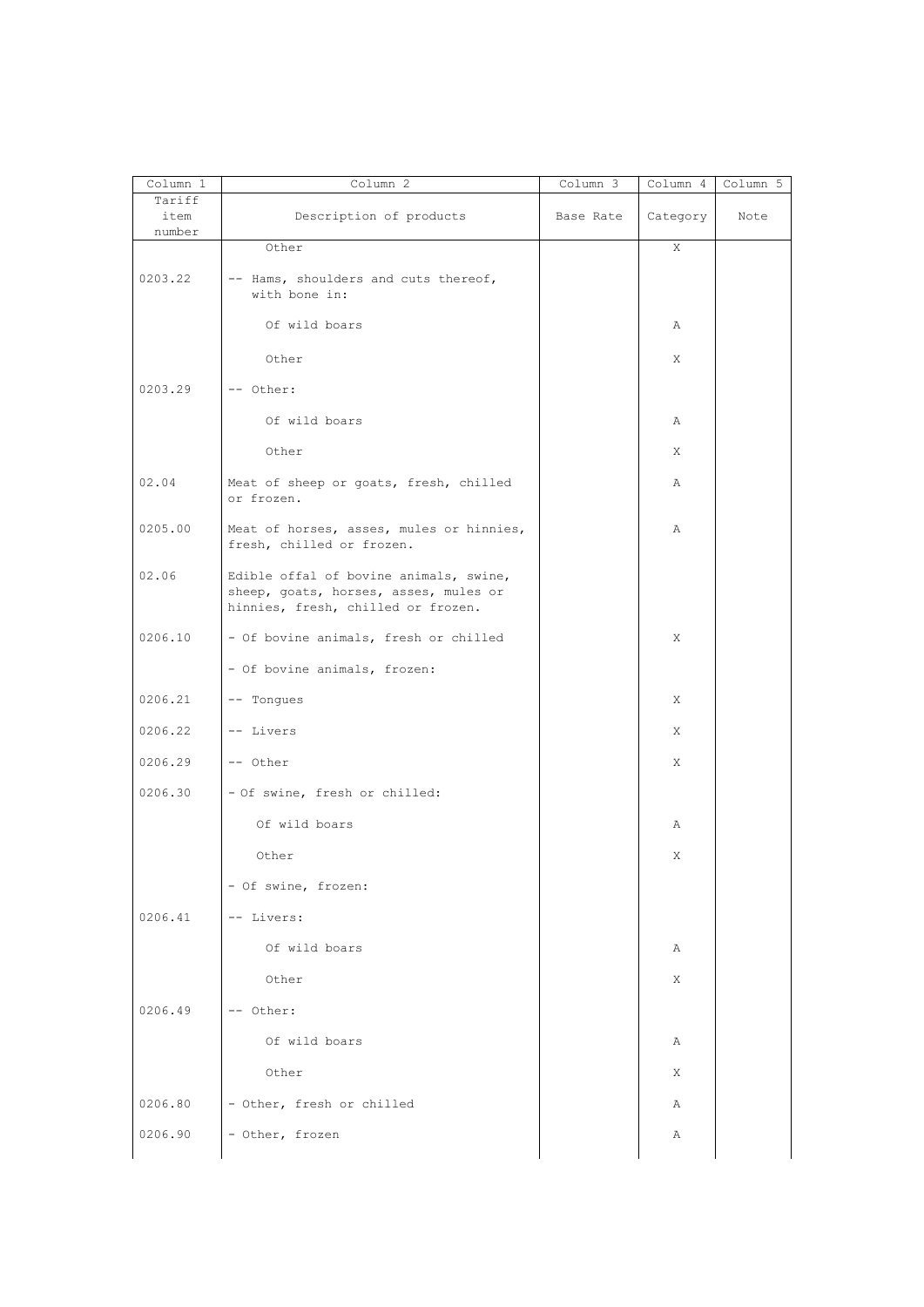| Column 1                 | Column 2                                                                                                                                              | Column 3  | Column 4   | Column 5 |
|--------------------------|-------------------------------------------------------------------------------------------------------------------------------------------------------|-----------|------------|----------|
| Tariff<br>item<br>number | Description of products                                                                                                                               | Base Rate | Category   | Note     |
| 02.07                    | Meat and edible offal, of the poultry of<br>heading 01.05, fresh, chilled or frozen.                                                                  |           |            |          |
|                          | - Of fowls of the species Gallus<br>domesticus:                                                                                                       |           |            |          |
| 0207.11                  | -- Not cut in pieces, fresh or chilled                                                                                                                |           | Χ          |          |
| 0207.12                  | -- Not cut in pieces, frozen                                                                                                                          |           | Χ          |          |
| 0207.13                  | -- Cuts and offal, fresh or chilled                                                                                                                   |           | Χ          |          |
| 0207.14                  | -- Cuts and offal, frozen:                                                                                                                            |           |            |          |
|                          | Livers                                                                                                                                                |           | Α          |          |
|                          | Other                                                                                                                                                 |           | Χ          |          |
|                          | - Of turkeys:                                                                                                                                         |           |            |          |
| 0207.24                  | -- Not cut in pieces, fresh or chilled                                                                                                                |           | Α          |          |
| 0207.25                  | -- Not cut in pieces, frozen                                                                                                                          |           | Α          |          |
| 0207.26                  | -- Cuts and offal, fresh or chilled                                                                                                                   |           | Α          |          |
| 0207.27                  | -- Cuts and offal, frozen                                                                                                                             |           | Α          |          |
|                          | - Of ducks, geese or guinea fowls:                                                                                                                    |           |            |          |
| 0207.32                  | -- Not cut in pieces, fresh or chilled:                                                                                                               |           |            |          |
|                          | Of ducks                                                                                                                                              | 9.6%      | <b>B10</b> |          |
|                          | Other                                                                                                                                                 |           | Α          |          |
| 0207.33                  | -- Not cut in pieces, frozen                                                                                                                          |           | Α          |          |
| 0207.34                  | -- Fatty livers, fresh or chilled                                                                                                                     |           | Α          |          |
| 0207.35                  | -- Other, fresh or chilled:                                                                                                                           |           |            |          |
|                          | Of ducks                                                                                                                                              | 9.6%      | B10        |          |
|                          | Other                                                                                                                                                 |           | Α          |          |
| 0207.36                  | -- Other, frozen                                                                                                                                      |           | Α          |          |
| 02.08                    | Other meat and edible meat offal, fresh,<br>chilled or frozen.                                                                                        |           | Α          |          |
| 0209.00                  | Pig fat, free of lean meat, and poultry<br>fat, not rendered or otherwise<br>extracted, fresh, chilled, frozen,<br>salted, in brine, dried or smoked. |           | Α          |          |
| 02.10                    | Meat and edible meat offal, salted, in<br>brine, dried or smoked; edible flours<br>and meals of meat or meat offal.                                   |           |            |          |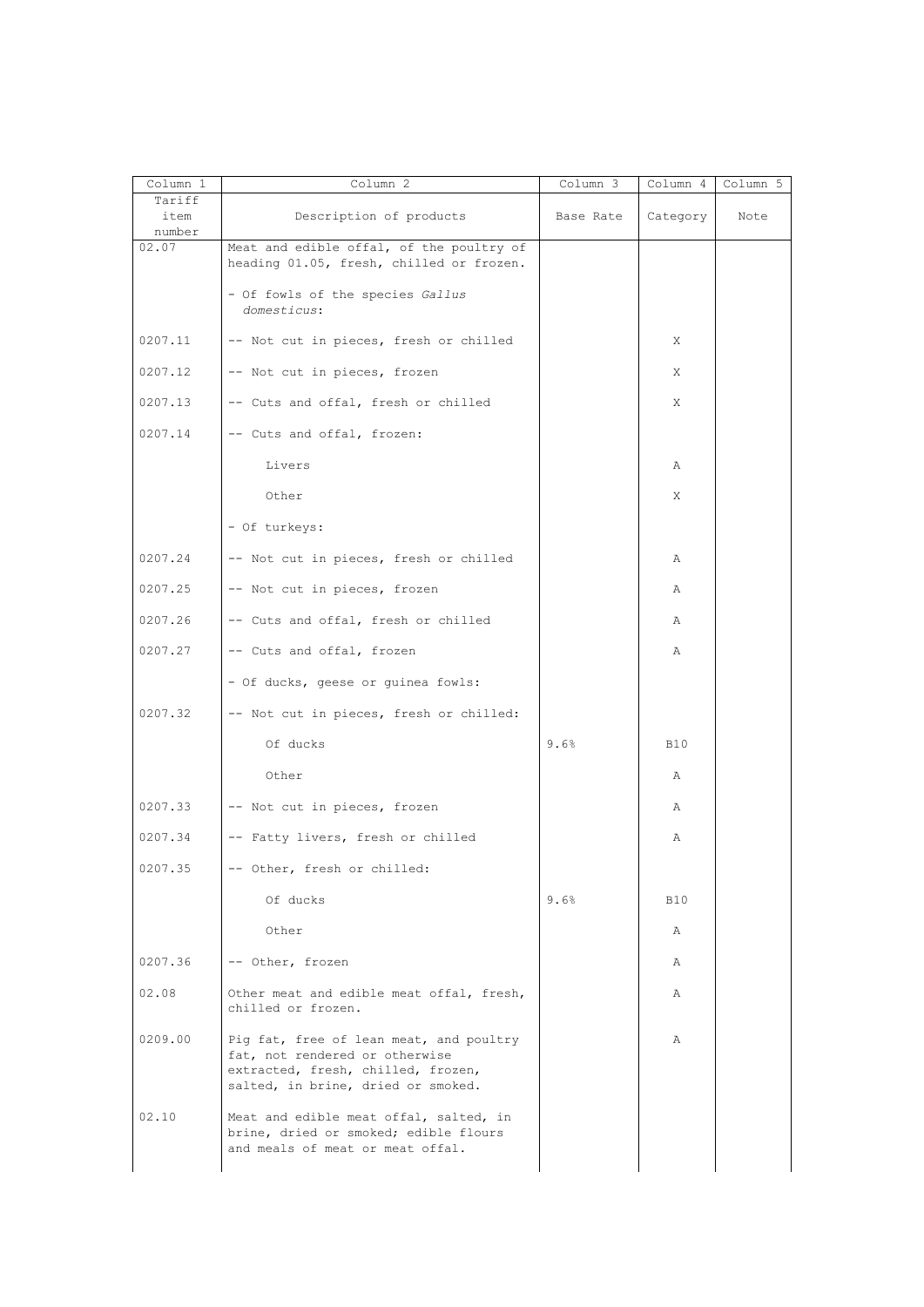| Column 1                 | Column 2                                                                                                                                                                        | Column 3  | Column 4   | Column 5 |
|--------------------------|---------------------------------------------------------------------------------------------------------------------------------------------------------------------------------|-----------|------------|----------|
| Tariff<br>item<br>number | Description of products                                                                                                                                                         | Base Rate | Category   | Note     |
|                          | - Meat of swine:                                                                                                                                                                |           |            |          |
| 0210.11                  | -- Hams, shoulders and cuts thereof,<br>with bone in                                                                                                                            |           | X          |          |
| 0210.12                  | -- Bellies (streaky) and cuts thereof                                                                                                                                           |           | X          |          |
| 0210.19                  | -- Other                                                                                                                                                                        |           | X          |          |
| 0210.20                  | - Meat of bovine animals                                                                                                                                                        |           | Q          | (Qa)     |
|                          | - Other, including edible flours and<br>meals of meat or meat offal:                                                                                                            |           |            |          |
| 0210.91                  | -- Of primates                                                                                                                                                                  |           | Α          |          |
| 0210.92                  | -- Of whales, dolphins and porpoises<br>(mammals of the order Cetacea); of<br>manatees and dugongs (mammals of the<br>order Sirenia)                                            | 4.2%      | <b>B10</b> |          |
| 0210.93                  | -- Of reptiles (including snakes and<br>turtles)                                                                                                                                |           | Α          |          |
| 0210.99                  | -- Other                                                                                                                                                                        |           | X          |          |
| Chapter 3                | Fish and crustaceans, molluscs and other<br>aquatic invertebrates                                                                                                               |           |            |          |
| 03.01                    | Live fish.                                                                                                                                                                      |           |            |          |
| 0301.10                  | - Ornamental fish:                                                                                                                                                              |           |            |          |
|                          | Carp and gold-fish                                                                                                                                                              | 3.5%      | <b>B10</b> |          |
|                          | Other                                                                                                                                                                           |           | Α          |          |
|                          | - Other live fish:                                                                                                                                                              |           |            |          |
| 0301.91                  | -- Trout (Salmo trutta, Oncorhynchus<br>mykiss, Oncorhynchus clarki,<br>Oncorhynchus aguabonita, Oncorhynchus<br>gilae, Oncorhynchus apache and<br>Oncorhynchus chrysogaster) : |           |            |          |
|                          | Fry for fish culture                                                                                                                                                            |           | Α          |          |
|                          | Other                                                                                                                                                                           | 3.5%      | <b>B10</b> |          |
| 0301.92                  | -- Eels (Anguilla spp.):                                                                                                                                                        |           |            |          |
|                          | Fry for fish culture                                                                                                                                                            |           | Α          |          |
|                          | Other                                                                                                                                                                           |           | Χ          |          |
| 0301.93                  | -- Carp:                                                                                                                                                                        |           |            |          |
|                          | Fry for fish culture                                                                                                                                                            |           | Α          |          |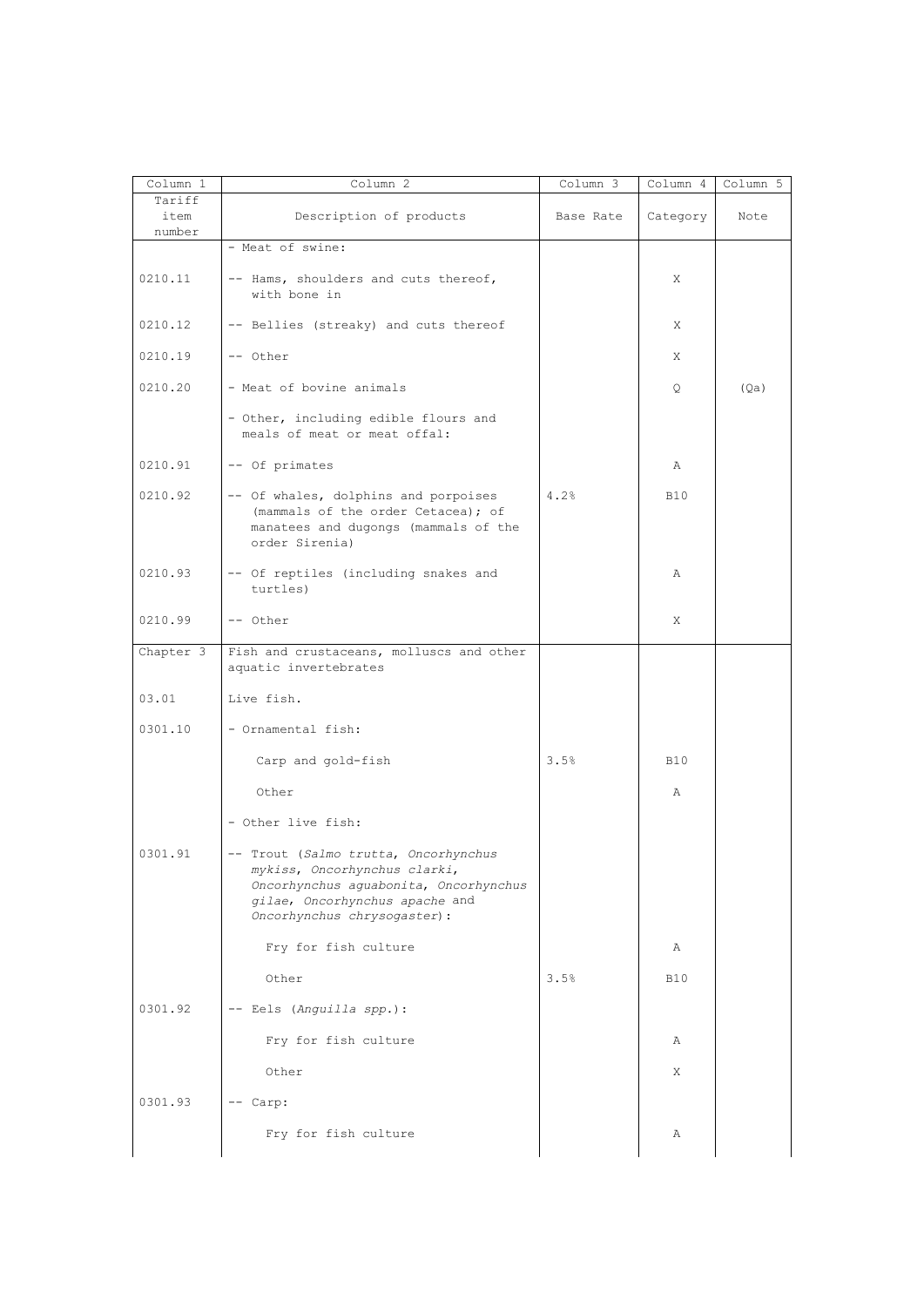| Column 1                 | Column 2                                                                                                                                                                                                                                                          | Column 3  | Column 4   | Column 5 |
|--------------------------|-------------------------------------------------------------------------------------------------------------------------------------------------------------------------------------------------------------------------------------------------------------------|-----------|------------|----------|
| Tariff<br>item<br>number | Description of products                                                                                                                                                                                                                                           | Base Rate | Category   | Note     |
|                          | Other                                                                                                                                                                                                                                                             | 3.5%      | <b>B10</b> |          |
| 0301.94                  | -- Bluefin tunas (Thunnus thynnus):                                                                                                                                                                                                                               |           |            |          |
|                          | Fry for fish culture                                                                                                                                                                                                                                              |           | Α          |          |
|                          | Other                                                                                                                                                                                                                                                             |           | X          |          |
| 0301.95                  | -- Southern bluefin tunas (Thunnus<br>$maccoyii$ :                                                                                                                                                                                                                |           |            |          |
|                          | Fry for fish culture                                                                                                                                                                                                                                              |           | Α          |          |
|                          | Other                                                                                                                                                                                                                                                             |           | X          |          |
| 0301.99                  | -- Other:                                                                                                                                                                                                                                                         |           |            |          |
|                          | Fry for fish culture                                                                                                                                                                                                                                              |           | Α          |          |
|                          | Other                                                                                                                                                                                                                                                             |           | X          |          |
| 03.02                    | Fish, fresh or chilled, excluding fish<br>fillets and other fish meat of heading<br>03.04.                                                                                                                                                                        |           |            |          |
|                          | - Salmonidae, excluding livers and roes:                                                                                                                                                                                                                          |           |            |          |
| 0302.11                  | -- Trout (Salmo trutta, Oncorhynchus<br>mykiss, Oncorhynchus clarki,<br>Oncorhynchus aguabonita, Oncorhynchus<br>gilae, Oncorhynchus apache and<br>Oncorhynchus chrysogaster)                                                                                     |           | Χ          |          |
| 0302.12                  | -- Pacific salmon (Oncorhynchus nerka,<br>Oncorhynchus gorbuscha, Oncorhynchus<br>keta, Oncorhynchus tschawytscha,<br>Oncorhynchus kisutch, Oncorhynchus<br>masou and Oncorhynchus rhodurus),<br>Atlantic salmon (Salmo salar) and<br>Danube salmon (Hucho hucho) |           | X          |          |
| 0302.19                  | -- Other                                                                                                                                                                                                                                                          |           | Χ          |          |
|                          | - Flat fish (Pleuronectidae, Bothidae,<br>Cynoglossidae, Soleidae, Scophthalmidae<br>and Citharidae), excluding livers and<br>roes:                                                                                                                               |           |            |          |
| 0302.21                  | -- Halibut (Reinhardtius<br>hippoglossoides, Hippoglossus<br>hippoglossus, Hippoglossus<br>stenolepis)                                                                                                                                                            |           | X          |          |
| 0302.22                  | -- Plaice (Pleuronectes platessa)                                                                                                                                                                                                                                 |           | X          |          |
| 0302.23                  | -- Sole (Solea spp.)                                                                                                                                                                                                                                              |           | X          |          |
| 0302.29                  | -- Other                                                                                                                                                                                                                                                          |           | Χ          |          |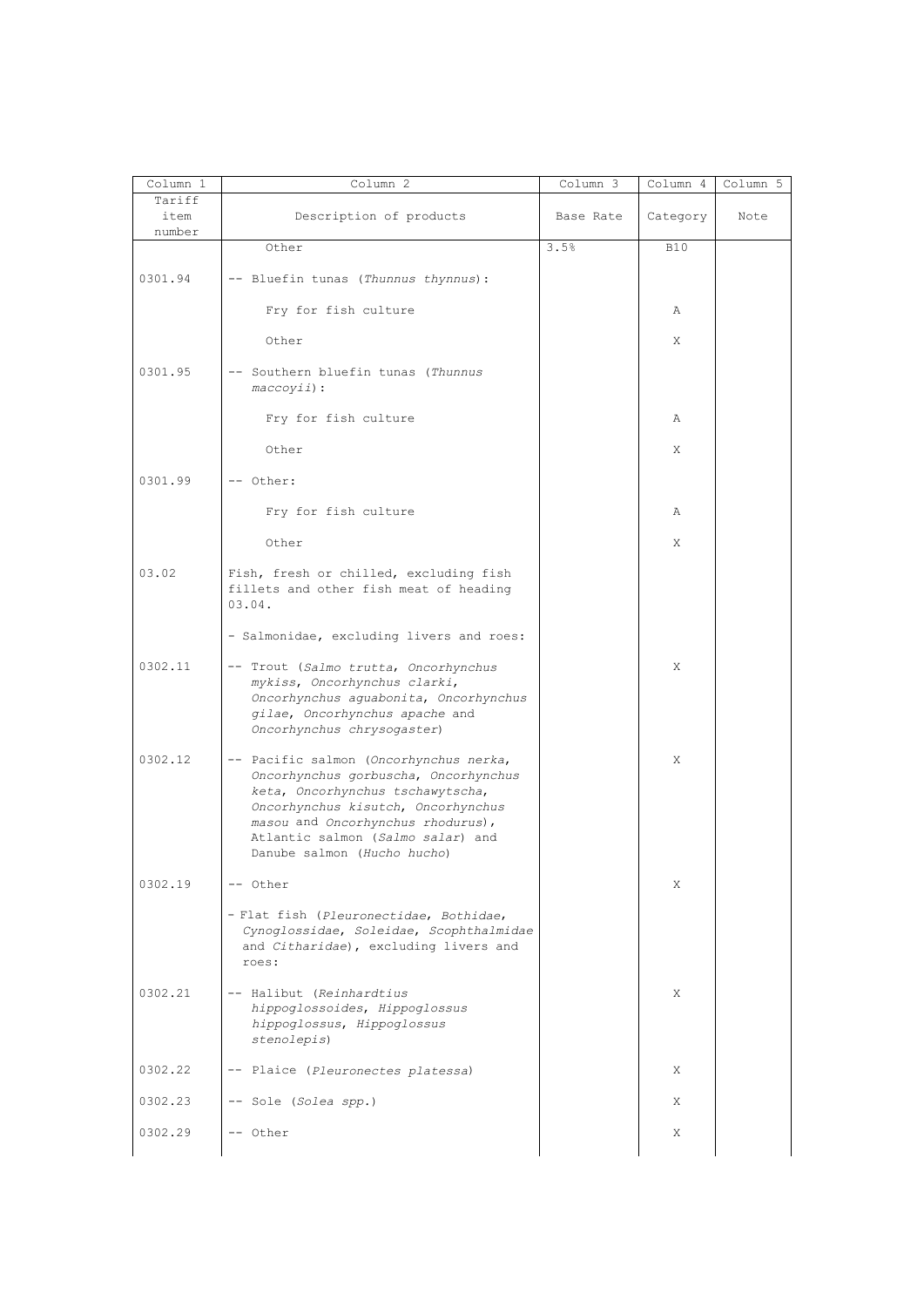| Column 1                 | Column 2                                                                                                                                | Column 3  | Column 4   | Column 5 |
|--------------------------|-----------------------------------------------------------------------------------------------------------------------------------------|-----------|------------|----------|
| Tariff<br>item<br>number | Description of products                                                                                                                 | Base Rate | Category   | Note     |
|                          | - Tunas (of the genus Thunnus), skipjack<br>or stripe-bellied bonito (Euthynnus<br>(Katsuwonus) pelamis), excluding livers<br>and roes: |           |            |          |
| 0302.31                  | -- Albacore or longfinned tunas (Thunnus<br>alalunga)                                                                                   |           | X          |          |
| 0302.32                  | -- Yellowfin tunas (Thunnus albacares)                                                                                                  |           | X          |          |
| 0302.33                  | -- Skipjack or stripe-bellied bonito                                                                                                    |           | Χ          |          |
| 0302.34                  | -- Bigeye tunas (Thunnus obesus)                                                                                                        |           | Χ          |          |
| 0302.35                  | -- Bluefin tunas (Thunnus thynnus)                                                                                                      |           | X          |          |
| 0302.36                  | -- Southern bluefin tunas (Thunnus<br>maccoyii)                                                                                         |           | Χ          |          |
| 0302.39                  | -- Other                                                                                                                                |           | Χ          |          |
| 0302.40                  | - Herrings (Clupea harengus, Clupea<br>pallasii), excluding livers and roes                                                             |           | X          |          |
| 0302.50                  | - Cod (Gadus morhua, Gadus ogac, Gadus<br>macrocephalus), excluding livers and<br>roes                                                  |           | X          |          |
|                          | - Other fish, excluding livers and roes:                                                                                                |           |            |          |
| 0302.61                  | -- Sardines (Sardina pilchardus,<br>Sardinops spp.), sardinella<br>(Sardinella spp.), brisling or sprats<br>(Sprattus sprattus):        |           |            |          |
|                          | Of Sardinops spp.                                                                                                                       |           | Χ          |          |
|                          | Other                                                                                                                                   | 3.5%      | <b>B10</b> |          |
| 0302.62                  | -- Haddock (Melanogrammus aeglefinus)                                                                                                   | 3.5%      | <b>B10</b> |          |
| 0302.63                  | -- Coalfish (Pollachius virens)                                                                                                         | 3.5%      | <b>B10</b> |          |
| 0302.64                  | -- Mackerel (Scomber scombrus, Scomber<br>australasicus, Scomber japonicus)                                                             |           | X          |          |
| 0302.65                  | -- Dogfish and other sharks                                                                                                             | 2.5%      | <b>B10</b> |          |
| 0302.66                  | -- Eels (Anguilla spp.)                                                                                                                 | 3.5%      | <b>B10</b> |          |
| 0302.67                  | -- Swordfish (Xiphias gladius)                                                                                                          |           | X          |          |
| 0302.68                  | -- Toothfish (Dissostichus spp.)                                                                                                        |           | Χ          |          |
| 0302.69                  | -- Other:                                                                                                                               |           |            |          |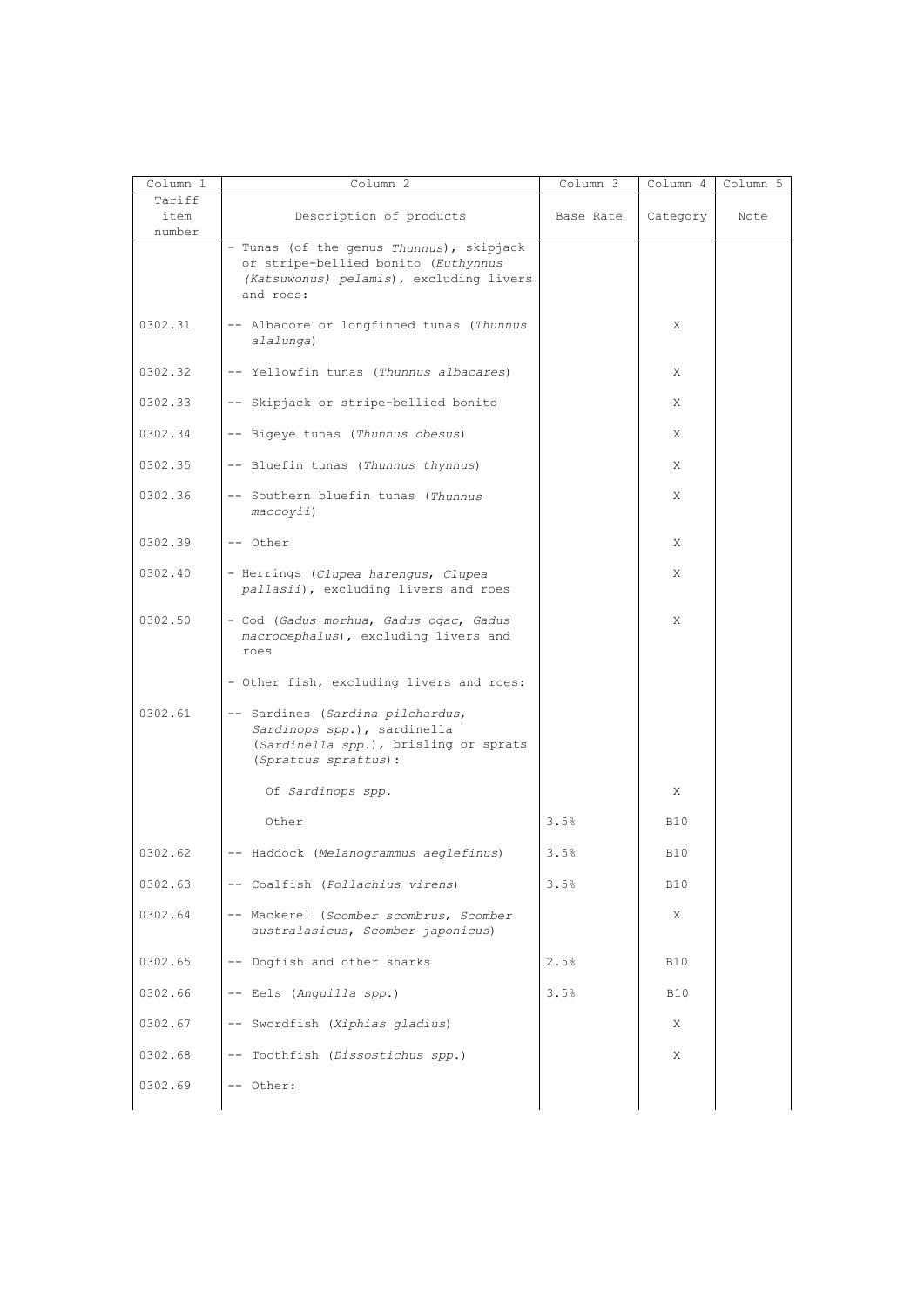| Column 1                 | Column <sub>2</sub>                                                                                                                                                                                                                                   | Column 3  | Column 4   | Column 5 |
|--------------------------|-------------------------------------------------------------------------------------------------------------------------------------------------------------------------------------------------------------------------------------------------------|-----------|------------|----------|
| Tariff<br>item<br>number | Description of products                                                                                                                                                                                                                               | Base Rate | Category   | Note     |
|                          | Nishin (Clupea spp.), Tara (Gadus<br>spp., Theragra spp. and Merluccius<br>spp.), Buri(Seriola spp.), Saba<br>(Scomber spp.), Iwashi (Etrumeus<br>spp. and Engraulis spp.), Aji<br>(Trachurus spp. and Decapterus<br>spp.) and Samma (Cololabis spp.) |           | X          |          |
|                          | Other:                                                                                                                                                                                                                                                |           |            |          |
|                          | Barracouta (Sphyraenidae and<br>Gempylidae), king-clip and sea<br>breams                                                                                                                                                                              | 2%        | <b>B10</b> |          |
|                          | Other:                                                                                                                                                                                                                                                |           |            |          |
|                          | Fugu                                                                                                                                                                                                                                                  | 3.5%      | <b>B10</b> |          |
|                          | Other                                                                                                                                                                                                                                                 |           | X          |          |
| 0302.70                  | - Livers and roes:                                                                                                                                                                                                                                    |           |            |          |
|                          | Hard roes of Nishin (Clupea spp.)                                                                                                                                                                                                                     | 5.6%      | <b>B10</b> |          |
|                          | Other                                                                                                                                                                                                                                                 |           | X          |          |
| 03.03                    | Fish, frozen, excluding fish fillets and<br>other fish meat of heading 03.04.                                                                                                                                                                         |           |            |          |
|                          | - Pacific salmon (Oncorhynchus nerka,<br>Oncorhynchus gorbuscha, Oncorhynchus<br>keta, Oncorhynchus tschawytscha,<br>Oncorhynchus kisutch, Oncorhynchus<br>masou and Oncorhynchus rhodurus),<br>excluding livers and roes:                            |           |            |          |
| 0303.11                  | -- Sockeye salmon (red salmon)<br>(Oncorhynchus nerka)                                                                                                                                                                                                |           | X          |          |
| 0303.19                  | -- Other                                                                                                                                                                                                                                              |           | X          |          |
|                          | - Other salmonidae, excluding livers and<br>roes:                                                                                                                                                                                                     |           |            |          |
| 0.303.21                 | -- Trout (Salmo trutta, Oncorhynchus<br>mykiss, Oncorhynchus clarki,<br>Oncorhynchus aguabonita, Oncorhynchus<br>gilae, Oncorhynchus apache and<br>Oncorhynchus chrysogaster)                                                                         |           | X          |          |
| 0303.22                  | -- Atlantic salmon (Salmo salar) and<br>Danube salmon (Hucho hucho)                                                                                                                                                                                   |           | X          |          |
| 0303.29                  | -- Other                                                                                                                                                                                                                                              |           | X          |          |
|                          | - Flat fish (Pleuronectidae, Bothidae,<br>Cynoglossidae, Soleidae, Scophthalmidae<br>and Citharidae), excluding livers and<br>roes:                                                                                                                   |           |            |          |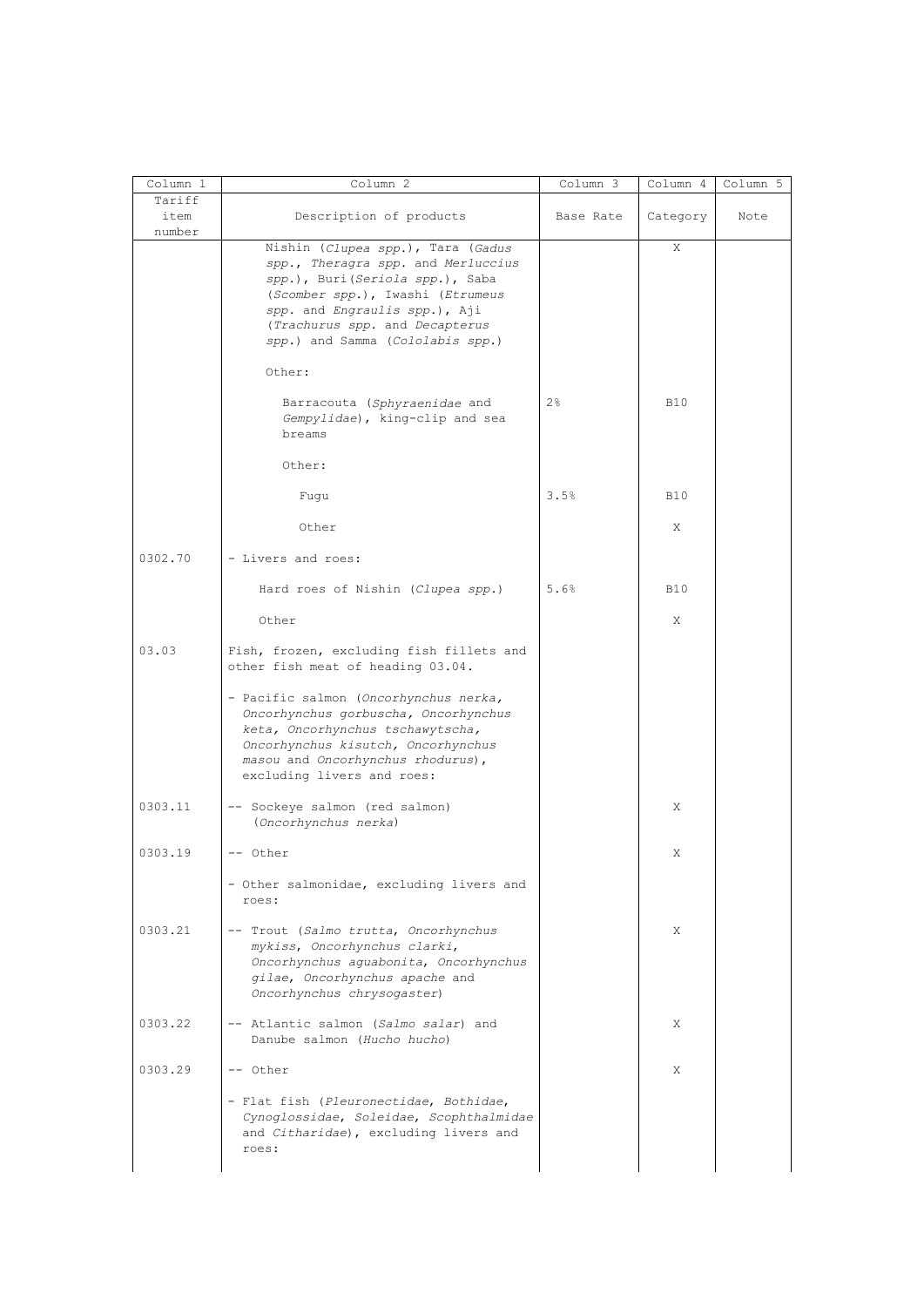| Column 1<br>Tariff | Column 2                                                                                                                                   | $Column \overline{3}$ | Column 4 | Column 5 |
|--------------------|--------------------------------------------------------------------------------------------------------------------------------------------|-----------------------|----------|----------|
| item<br>number     | Description of products                                                                                                                    | Base Rate             | Category | Note     |
| 0303.31            | -- Halibut (Reinhardtius<br>hippoglossoides, Hippoglossus<br>hippoglossus, Hippoglossus<br>stenolepis)                                     |                       | X        |          |
| 0303.32            | -- Plaice (Pleuronectes platessa)                                                                                                          |                       | X        |          |
| 0303.33            | -- Sole (Solea spp.)                                                                                                                       |                       | X        |          |
| 0303.39            | -- Other                                                                                                                                   |                       | X        |          |
|                    | - Tunas (of the genus Thunnus), skipjack<br>or stripe-bellied bonito (Euthynnus<br>(Katsuwonus) pelamis), excluding livers<br>and roes:    |                       |          |          |
| 0303.41            | -- Albacore or longfinned tunas (Thunnus<br>alalunga)                                                                                      |                       | X        |          |
| 0.303.42           | -- Yellowfin tunas (Thunnus albacares)                                                                                                     |                       | X        |          |
| 0303.43            | -- Skipjack or stripe-bellied bonito                                                                                                       |                       | X        |          |
| 0303.44            | -- Bigeye tunas (Thunnus obesus)                                                                                                           |                       | X        |          |
| 0303.45            | -- Bluefin tunas (Thunnus thynnus)                                                                                                         |                       | X        |          |
| 0303.46            | -- Southern bluefin tunas (Thunnus<br>maccoyii)                                                                                            |                       | X        |          |
| 0303.49            | -- Other                                                                                                                                   |                       | X        |          |
|                    | - Herrings (Clupea harengus, Clupea<br>pallasii) and cod (Gadus morhua, Gadus<br>ogac, Gadus macrocephalus), excluding<br>livers and roes: |                       |          |          |
| 0303.51            | -- Herrings (Clupea harengus, Clupea<br>pallasii)                                                                                          |                       | X        |          |
| 0303.52            | -- Cod (Gadus morhua, Gadus ogac, Gadus<br>macrocephalus)                                                                                  |                       | Χ        |          |
|                    | - Swordfish (Xiphias gladius) and<br>toothfish (Dissostichus spp.),<br>excluding livers and roes:                                          |                       |          |          |
| 0303.61            | -- Swordfish (Xiphias gladius)                                                                                                             |                       | X        |          |
| 0303.62            | -- Toothfish (Dissostichus spp.)                                                                                                           |                       | X        |          |
|                    | - Other fish, excluding livers and roes:                                                                                                   |                       |          |          |
| 0303.71            | -- Sardines (Sardina pilchardus,<br>Sardinops spp.), sardinella<br>(Sardinella spp.), brisling or sprats<br>(Sprattus sprattus):           |                       |          |          |
|                    | Of Sardinops spp.                                                                                                                          |                       | Χ        |          |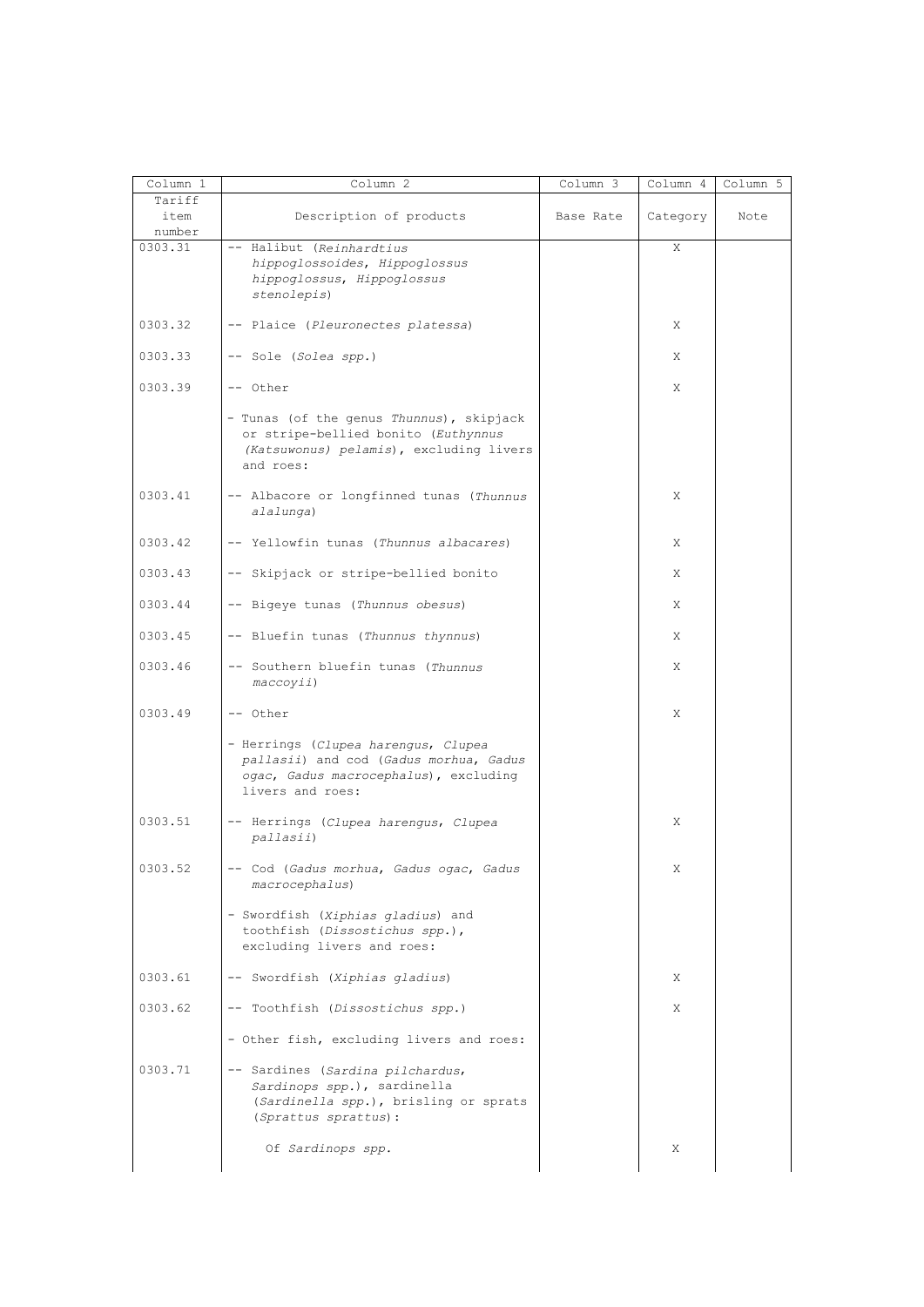| Column 1                 | Column 2                                                                                                                                                                                                                             | Column 3  | Column 4   | Column 5 |
|--------------------------|--------------------------------------------------------------------------------------------------------------------------------------------------------------------------------------------------------------------------------------|-----------|------------|----------|
| Tariff<br>item<br>number | Description of products                                                                                                                                                                                                              | Base Rate | Category   | Note     |
|                          | Other                                                                                                                                                                                                                                | 3.5%      | <b>B10</b> |          |
| 0303.72                  | -- Haddock (Melanogrammus aeglefinus)                                                                                                                                                                                                | 3.5%      | <b>B10</b> |          |
| 0303.73                  | -- Coalfish (Pollachius virens)                                                                                                                                                                                                      | 3.5%      | <b>B10</b> |          |
| 0303.74                  | -- Mackerel (Scomber scombrus, Scomber<br>australasicus, Scomber japonicus)                                                                                                                                                          |           | X          |          |
| 0303.75                  | -- Dogfish and other sharks                                                                                                                                                                                                          | 2.5%      | <b>B10</b> |          |
| 0303.76                  | -- Eels (Anguilla spp.)                                                                                                                                                                                                              | 3.5%      | <b>B10</b> |          |
| 0303.77                  | -- Sea bass (Dicentrarchus labrax,<br>Dicentrarchus punctatus)                                                                                                                                                                       | 3.5%      | <b>B10</b> |          |
| 0303.78                  | -- Hake (Merluccius spp., Urophycis<br>$spp.$ ) :                                                                                                                                                                                    |           |            |          |
|                          | Of Merluccius spp.                                                                                                                                                                                                                   |           | X          |          |
|                          | Of Urophycis spp.                                                                                                                                                                                                                    | 3.5%      | <b>B10</b> |          |
| 0303.79                  | -- Other:                                                                                                                                                                                                                            |           |            |          |
|                          | Nishin (Clupea spp.), Tara (Gadus<br>spp.and Theragra spp.), Buri<br>(Seriola spp.), Saba (Scomber<br>spp.), Iwashi (Etrumeus spp. and<br>Engraulis spp.), Aji (Trachurus<br>spp. and Decapterus spp.) and Samma<br>(Cololabis spp.) |           | X          |          |
|                          | Other:                                                                                                                                                                                                                               |           |            |          |
|                          | Barracouta (Sphyraenidae and<br>Gempylidae), king-clip and sea<br>breams                                                                                                                                                             | 2%        | <b>B10</b> |          |
|                          | Shishamo                                                                                                                                                                                                                             | 2.8%      | <b>B10</b> |          |
|                          | Other:                                                                                                                                                                                                                               |           |            |          |
|                          | Fugu and sable fish                                                                                                                                                                                                                  | 3.5%      | <b>B10</b> |          |
|                          | Other                                                                                                                                                                                                                                |           | X          |          |
| 0303.80                  | - Livers and roes:                                                                                                                                                                                                                   |           |            |          |
|                          | Hard roes of Nishin (Clupea spp.)                                                                                                                                                                                                    | 4%        | <b>B10</b> |          |
|                          | Other                                                                                                                                                                                                                                |           | X          |          |
| 03.04                    | Fish fillets and other fish meat<br>(whether or not minced), fresh, chilled<br>or frozen.                                                                                                                                            |           |            |          |
|                          | - Fresh or chilled:                                                                                                                                                                                                                  |           |            |          |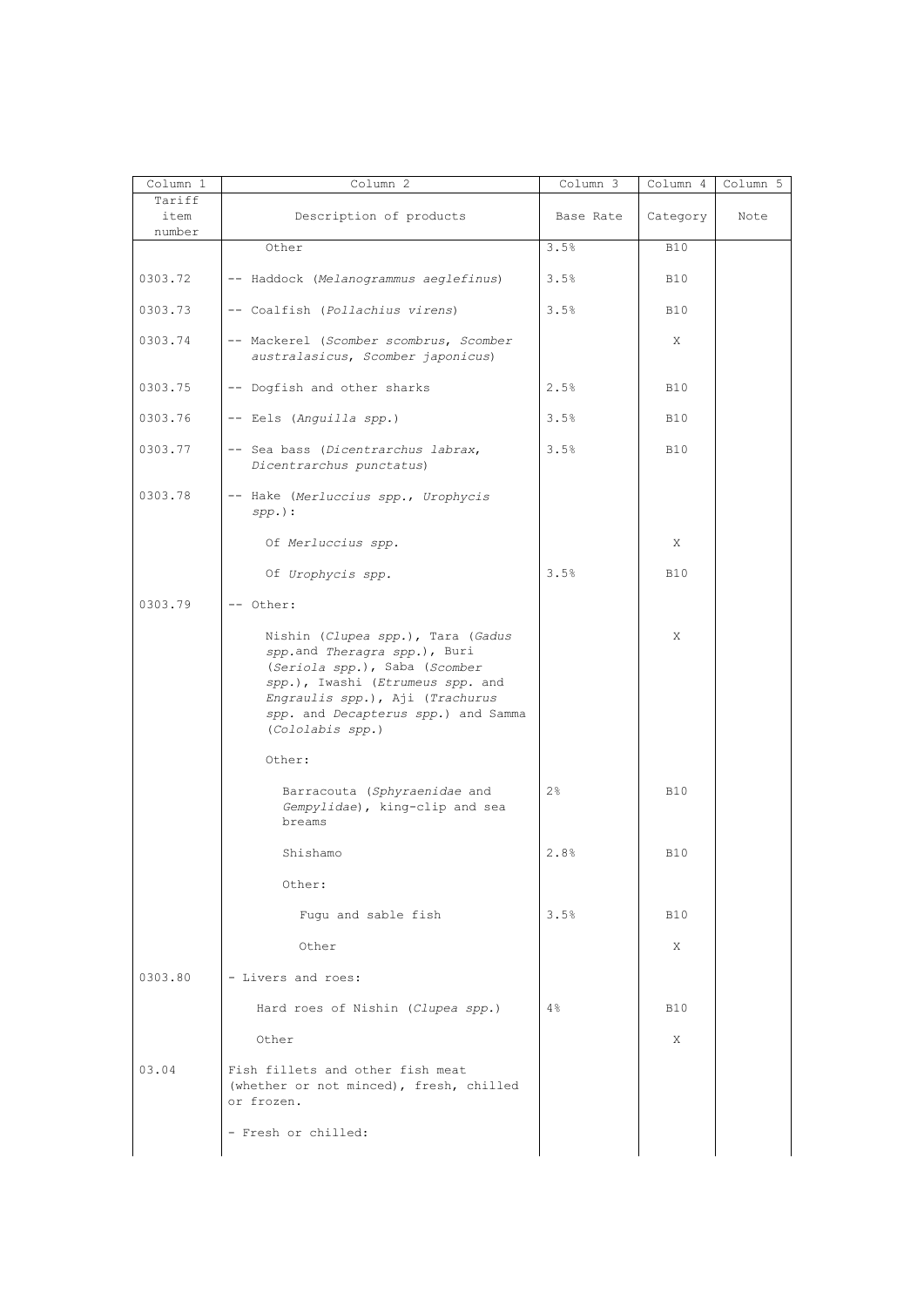| Column 1                 | Column 2                                                                                                                                                                                                                                                                  | Column 3  | Column 4   | Column 5 |
|--------------------------|---------------------------------------------------------------------------------------------------------------------------------------------------------------------------------------------------------------------------------------------------------------------------|-----------|------------|----------|
| Tariff<br>item<br>number | Description of products                                                                                                                                                                                                                                                   | Base Rate | Category   | Note     |
| 0304.11                  | -- Swordfish (Xiphias gladius)                                                                                                                                                                                                                                            |           | X          |          |
| 0304.12                  | -- Toothfish (Dissostichus spp.)                                                                                                                                                                                                                                          |           | Χ          |          |
| 0304.19                  | -- Other:                                                                                                                                                                                                                                                                 |           |            |          |
|                          | Fillets                                                                                                                                                                                                                                                                   |           | Χ          |          |
|                          | Other:                                                                                                                                                                                                                                                                    |           |            |          |
|                          | Nishin (Clupea spp.), Tara (Gadus<br>spp., Theragra spp. and<br>Merluccius spp.), Buri (Seriola<br>spp.), Saba (Scomber spp.),<br>Iwashi (Etrumeus spp., Sardinops<br>spp. and Engraulis spp.), Aji<br>(Trachurus spp. and Decapterus<br>spp.) and Samma (Cololabis spp.) |           | X          |          |
|                          | Other:                                                                                                                                                                                                                                                                    |           |            |          |
|                          | Barracouta (Sphyraenidae and<br>Gempylidae), king-clip and sea<br>breams                                                                                                                                                                                                  | 2%        | <b>B10</b> |          |
|                          | Dogfish and other sharks                                                                                                                                                                                                                                                  | 2.5%      | <b>B10</b> |          |
|                          | Other                                                                                                                                                                                                                                                                     |           | Χ          |          |
|                          | - Frozen fillets:                                                                                                                                                                                                                                                         |           |            |          |
| 0304.21                  | -- Swordfish (Xiphias gladius)                                                                                                                                                                                                                                            |           | Χ          |          |
| 0304.22                  | -- Toothfish (Dissostichus spp.)                                                                                                                                                                                                                                          |           | Χ          |          |
| 0304.29                  | -- Other:                                                                                                                                                                                                                                                                 |           |            |          |
|                          | Nishin (Clupea spp.), Tara (Gadus<br>spp., Theragra spp. and Merluccius<br>spp.), Buri (Seriola spp.), Saba<br>(Scomber spp.), Iwashi (Etrumeus<br>spp., Sardinops spp. and Engraulis<br>spp.), Aji (Trachurus spp. and<br>Decapterus spp.) and Samma<br>(Cololabis spp.) |           | Χ          |          |
|                          | Other:                                                                                                                                                                                                                                                                    |           |            |          |
|                          | Tunas (of the genus Thunnus),<br>billfish and salmonidae                                                                                                                                                                                                                  |           | Χ          |          |
|                          | Other                                                                                                                                                                                                                                                                     | 3.5%      | <b>B10</b> |          |
|                          | - Other:                                                                                                                                                                                                                                                                  |           |            |          |
| 0304.91                  | -- Swordfish (Xiphias gladius)                                                                                                                                                                                                                                            |           | Χ          |          |
| 0304.92                  | -- Toothfish (Dissostichus spp.)                                                                                                                                                                                                                                          |           | Χ          |          |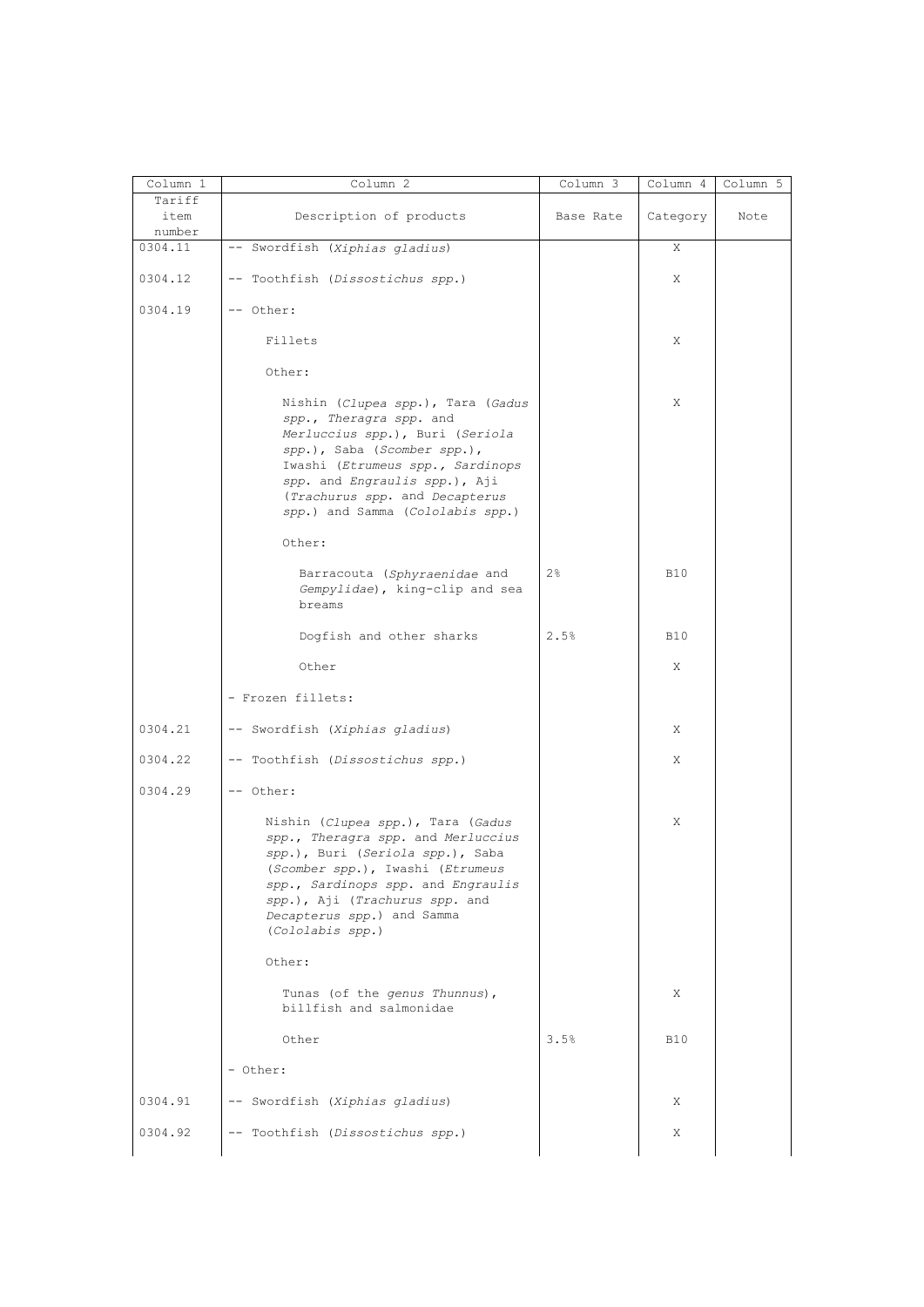| Column 1                 | Column 2                                                                                                                                                                                                                                                                  | Column 3        | Column 4   | Column 5 |
|--------------------------|---------------------------------------------------------------------------------------------------------------------------------------------------------------------------------------------------------------------------------------------------------------------------|-----------------|------------|----------|
| Tariff<br>item<br>number | Description of products                                                                                                                                                                                                                                                   | Base Rate       | Category   | Note     |
| 0304.99                  | -- Other:                                                                                                                                                                                                                                                                 |                 |            |          |
|                          | Nishin (Clupea spp.), Tara (Gadus<br>spp., Theragra spp. and Merluccius<br>spp.), Buri (Seriola spp.), Saba<br>(Scomber spp.), Iwashi (Etrumeus<br>spp., Sardinops spp. and Engraulis<br>spp.), Aji (Trachurus spp. and<br>Decapterus spp.) and Samma<br>(Cololabis spp.) |                 | X          |          |
|                          | Other:                                                                                                                                                                                                                                                                    |                 |            |          |
|                          | Barracouta (Sphyraenidae and<br>Gempylidae), king-clip and sea<br>breams                                                                                                                                                                                                  | $2\frac{6}{9}$  | <b>B10</b> |          |
|                          | Dogfish and other sharks                                                                                                                                                                                                                                                  | 2.5%            | <b>B10</b> |          |
|                          | Shishamo                                                                                                                                                                                                                                                                  | 2.8%            | <b>B10</b> |          |
|                          | Other:                                                                                                                                                                                                                                                                    |                 |            |          |
|                          | Fugu                                                                                                                                                                                                                                                                      | 3.5%            | <b>B10</b> |          |
|                          | Other                                                                                                                                                                                                                                                                     |                 | X          |          |
| 03.05                    | Fish, dried, salted or in brine; smoked<br>fish, whether or not cooked before or<br>during the smoking process; flours,<br>meals and pellets of fish, fit for human<br>consumption.                                                                                       |                 |            |          |
| 0305.10                  | - Flours, meals and pellets of fish, fit<br>for human consumption                                                                                                                                                                                                         |                 | X          |          |
| 0305.20                  | - Livers and roes of fish, dried,<br>smoked, salted or in brine:                                                                                                                                                                                                          |                 |            |          |
|                          | Hard roes of Nishin (Clupea spp.)<br>other than Nishin roes on the tangles                                                                                                                                                                                                | 8.4%            | <b>B10</b> |          |
|                          | Hard roes of Salmonidae and of Tara<br>(Gadus spp., Theragra spp. and<br>Merluccius spp.)                                                                                                                                                                                 |                 | X          |          |
|                          | Nishin roes on the tangles                                                                                                                                                                                                                                                | 10 <sub>8</sub> | <b>B10</b> |          |
|                          | Other                                                                                                                                                                                                                                                                     |                 | Α          |          |
| 0305.30                  | - Fish fillets, dried, salted or in<br>brine, but not smoked:                                                                                                                                                                                                             |                 |            |          |
|                          | Salmonidae                                                                                                                                                                                                                                                                |                 | X          |          |
|                          | Other:                                                                                                                                                                                                                                                                    |                 |            |          |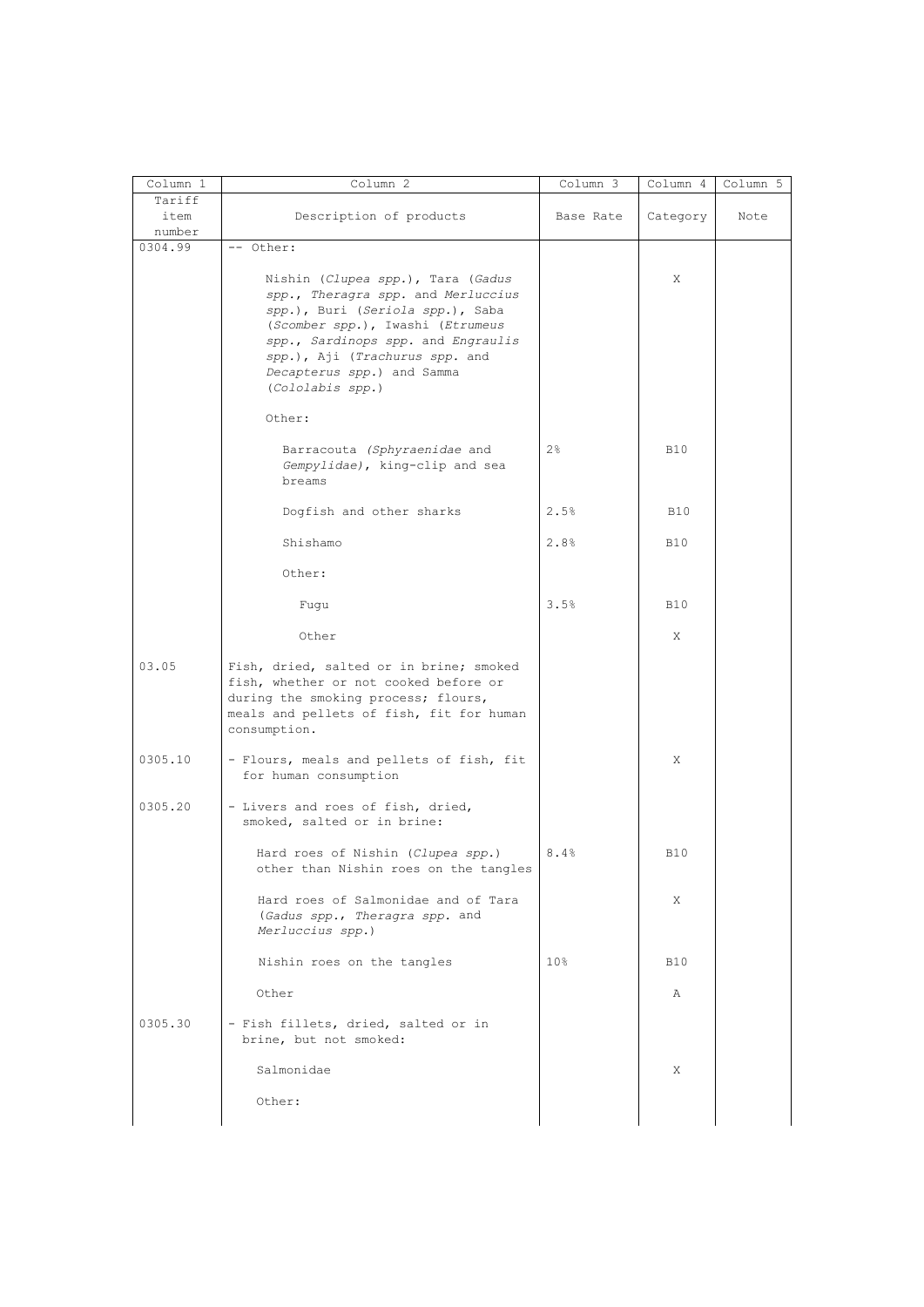| Column 1 | Column 2                                                                                                                                                                                                                                                                                                              | Column 3        | Column 4   | Column 5 |
|----------|-----------------------------------------------------------------------------------------------------------------------------------------------------------------------------------------------------------------------------------------------------------------------------------------------------------------------|-----------------|------------|----------|
| Tariff   |                                                                                                                                                                                                                                                                                                                       |                 |            |          |
| item     | Description of products                                                                                                                                                                                                                                                                                               | Base Rate       | Category   | Note     |
| number   |                                                                                                                                                                                                                                                                                                                       |                 | X          |          |
|          | Nishin (Clupea spp.), Tara (Gadus<br>spp., Theragra spp. and Merluccius<br>spp.), Buri (Seriola spp.), Saba<br>(Scomber spp.), Iwashi (Etrumeus<br>spp., Sardinops spp. and Engraulis<br>spp.), Aji (Trachurus spp. and<br>Decapterus spp.) and Samma<br>(Cololabis spp.)                                             |                 |            |          |
|          | Other                                                                                                                                                                                                                                                                                                                 | 10.5%           | <b>B10</b> |          |
|          | - Smoked fish, including fillets:                                                                                                                                                                                                                                                                                     |                 |            |          |
| 0305.41  | -- Pacific salmon (Oncorhynchus nerka,<br>Oncorhynchus gorbuscha, Oncorhynchus<br>keta, Oncorhynchus tschawytscha,<br>Oncorhynchus kisutch, Oncorhynchus<br>masou and Oncorhynchus rhodurus),<br>Atlantic salmon (Salmo salar) and<br>Danube salmon (Hucho hucho)                                                     |                 | Χ          |          |
| 0305.42  | -- Herrings (Clupea harengus, Clupea<br>pallasii)                                                                                                                                                                                                                                                                     | 10 <sup>8</sup> | <b>B10</b> |          |
| 0305.49  | -- Other                                                                                                                                                                                                                                                                                                              | 10 <sup>°</sup> | <b>B10</b> |          |
|          | - Dried fish, whether or not salted but<br>not smoked:                                                                                                                                                                                                                                                                |                 |            |          |
| 0305.51  | -- Cod (Gadus morhua, Gadus ogac, Gadus<br>macrocephalus)                                                                                                                                                                                                                                                             |                 | Χ          |          |
| 0305.59  | -- Other                                                                                                                                                                                                                                                                                                              |                 | Χ          |          |
|          | - Fish, salted but not dried or smoked<br>and fish in brine:                                                                                                                                                                                                                                                          |                 |            |          |
| 0305.61  | -- Herrings (Clupea harengus, Clupea<br>pallasii)                                                                                                                                                                                                                                                                     |                 | Χ          |          |
| 0305.62  | -- Cod (Gadus morhua, Gadus ogac, Gadus<br>macrocephalus)                                                                                                                                                                                                                                                             |                 | X          |          |
| 0305.63  | -- Anchovies (Engraulis spp.)                                                                                                                                                                                                                                                                                         |                 | Χ          |          |
| 0305.69  | -- Other                                                                                                                                                                                                                                                                                                              |                 | X          |          |
| 03.06    | Crustaceans, whether in shell or not,<br>live, fresh, chilled, frozen, dried,<br>salted or in brine; crustaceans, in<br>shell, cooked by steaming or by boiling<br>in water, whether or not chilled,<br>frozen, dried, salted or in brine;<br>flours, meals and pellets of<br>crustaceans, fit for human consumption. |                 |            |          |
|          | - Frozen:                                                                                                                                                                                                                                                                                                             |                 |            |          |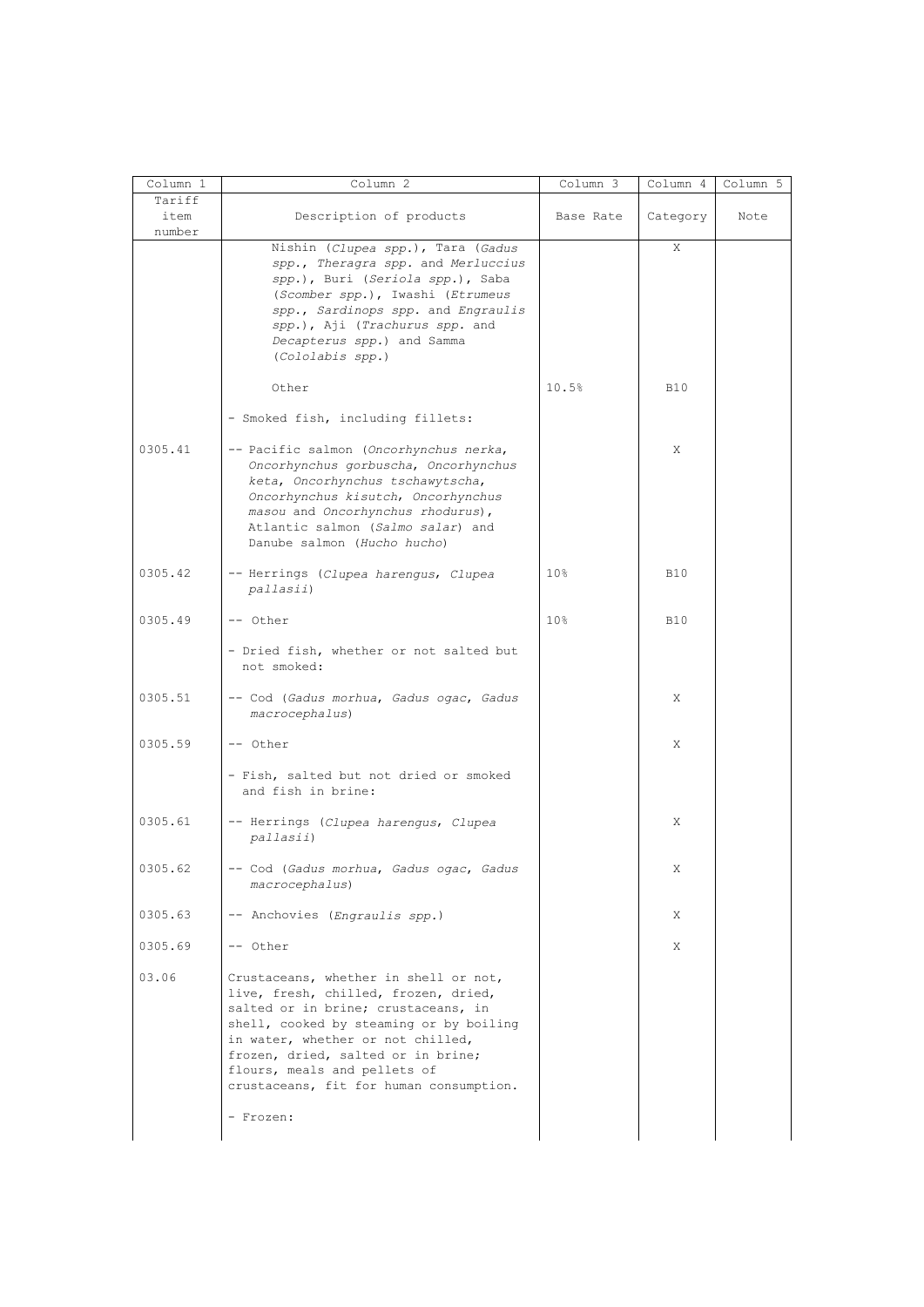| Column 1                 | Column 2                                                                                       | Column 3       | Column 4   | Column 5 |
|--------------------------|------------------------------------------------------------------------------------------------|----------------|------------|----------|
| Tariff<br>item<br>number | Description of products                                                                        | Base Rate      | Category   | Note     |
| 0306.11                  | -- Rock lobster and other sea crawfish<br>(Palinurus spp., Panulirus spp.,<br>Jasus spp.)      |                | Α          |          |
| 0306.12                  | -- Lobsters (Homarus spp.)                                                                     |                | Α          |          |
| 0306.13                  | -- Shrimps and prawns                                                                          |                | Α          |          |
| 0306.14                  | -- Crabs:                                                                                      |                |            |          |
|                          | Swimming crabs (Portunus spp.)                                                                 | 4%             | <b>B10</b> |          |
|                          | Other                                                                                          |                | X          |          |
| 0306.19                  | -- Other, including flours, meals and<br>pellets of crustaceans, fit for<br>human consumption: |                |            |          |
|                          | Ebi                                                                                            |                | Α          |          |
|                          | Other                                                                                          | $7\frac{6}{6}$ | <b>B10</b> |          |
|                          | - Not frozen:                                                                                  |                |            |          |
| 0306.21                  | -- Rock lobster and other sea crawfish<br>(Palinurus spp., Panulirus spp.,<br>Jasus spp.):     |                |            |          |
|                          | Live, fresh or chilled                                                                         |                | Α          |          |
|                          | Other                                                                                          | 5%             | <b>B10</b> |          |
| 0306.22                  | -- Lobsters (Homarus spp.):                                                                    |                |            |          |
|                          | Live, fresh or chilled                                                                         |                | Α          |          |
|                          | Other                                                                                          | $5\%$          | <b>B10</b> |          |
| 0306.23                  | -- Shrimps and prawns:                                                                         |                |            |          |
|                          | Live, fresh or chilled                                                                         |                | Α          |          |
|                          | Other                                                                                          | $5\%$          | <b>B10</b> |          |
| 0306.24                  | -- Crabs                                                                                       |                | X          |          |
| 0306.29                  | -- Other, including flours, meals and<br>pellets of crustaceans, fit for<br>human consumption: |                |            |          |
|                          | Live, fresh or chilled:                                                                        |                |            |          |
|                          | Ebi                                                                                            |                | Α          |          |
|                          | Other                                                                                          | $7\%$          | <b>B10</b> |          |
|                          | Other:                                                                                         |                |            |          |
|                          | Ebi                                                                                            | $5\frac{6}{6}$ | <b>B10</b> |          |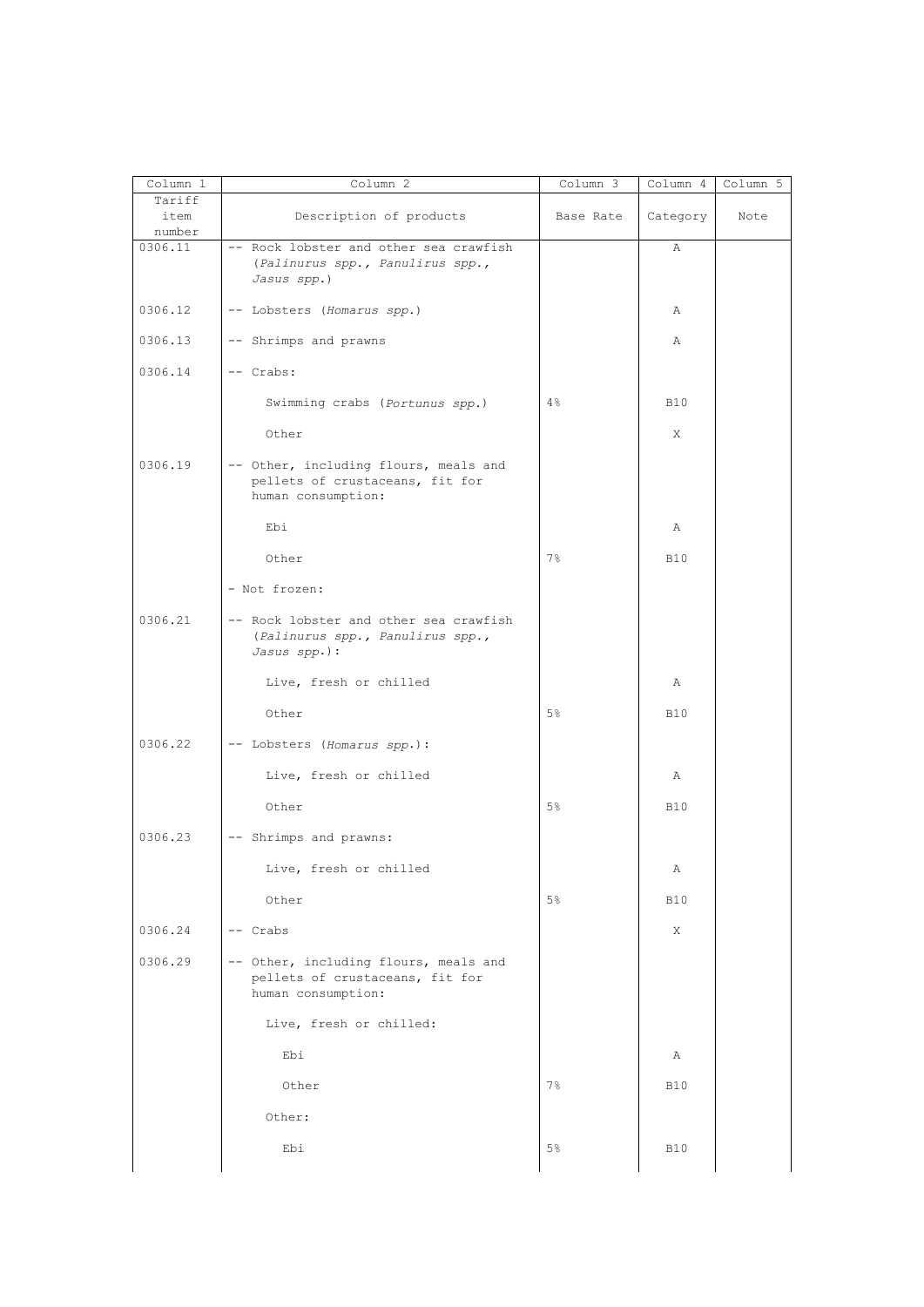| Column 1       | Column 2                                                                                                                                                              | Column 3        | Column 4   | Column 5 |
|----------------|-----------------------------------------------------------------------------------------------------------------------------------------------------------------------|-----------------|------------|----------|
| Tariff<br>item | Description of products                                                                                                                                               | Base Rate       | Category   | Note     |
| number         | Other                                                                                                                                                                 | 10 <sup>°</sup> | <b>B10</b> |          |
| 03.07          | Molluscs, whether in shell or not, live,<br>fresh, chilled, frozen, dried, salted or<br>in brine; aquatic invertebrates other<br>than crustaceans and molluscs, live, |                 |            |          |
|                | fresh, chilled, frozen, dried, salted or<br>in brine; flours, meals and pellets of<br>aquatic invertebrates other than<br>crustaceans, fit for human consumption.     |                 |            |          |
| 0307.10        | - Oysters                                                                                                                                                             |                 | Χ          |          |
|                | - Scallops, including queen scallops, of<br>the genera Pecten, Chlamys or<br>Placopecten:                                                                             |                 |            |          |
| 0307.21        | -- Live, fresh or chilled                                                                                                                                             |                 | Χ          |          |
| 0307.29        | -- Other                                                                                                                                                              |                 | Χ          |          |
|                | - Mussels (Mytilus spp., Perna spp.):                                                                                                                                 |                 |            |          |
| 0307.31        | -- Live, fresh or chilled                                                                                                                                             |                 | X          |          |
| 0307.39        | -- Other                                                                                                                                                              |                 | Χ          |          |
|                | - Cuttle fish (Sepia officinalis, Rossia<br>macrosoma, Sepiola spp.) and squid<br>(Ommastrephes spp., Loligo spp.,<br>Nototodarus spp., Sepioteuthis spp.):           |                 |            |          |
| 0307.41        | -- Live, fresh or chilled                                                                                                                                             |                 | X          |          |
| 0307.49        | -- Other                                                                                                                                                              |                 | X          |          |
|                | - Octopus (Octopus spp.):                                                                                                                                             |                 |            |          |
| 0307.51        | -- Live, fresh or chilled                                                                                                                                             |                 | Χ          |          |
| 0307.59        | -- Other:                                                                                                                                                             |                 |            |          |
|                | Frozen                                                                                                                                                                | $7\%$           | <b>B10</b> |          |
|                | Other                                                                                                                                                                 | 10 <sub>8</sub> | <b>B10</b> |          |
| 0307.60        | - Snails, other than sea snails:                                                                                                                                      |                 |            |          |
|                | Live, fresh, chilled or frozen                                                                                                                                        | $7\%$           | <b>B10</b> |          |
|                | Other                                                                                                                                                                 | 10 <sub>8</sub> | <b>B10</b> |          |
|                | - Other, including flours, meals and<br>pellets of aquatic invertebrates other<br>than crustaceans, fit for human<br>consumption:                                     |                 |            |          |
| 0307.91        | -- Live, fresh or chilled:                                                                                                                                            |                 |            |          |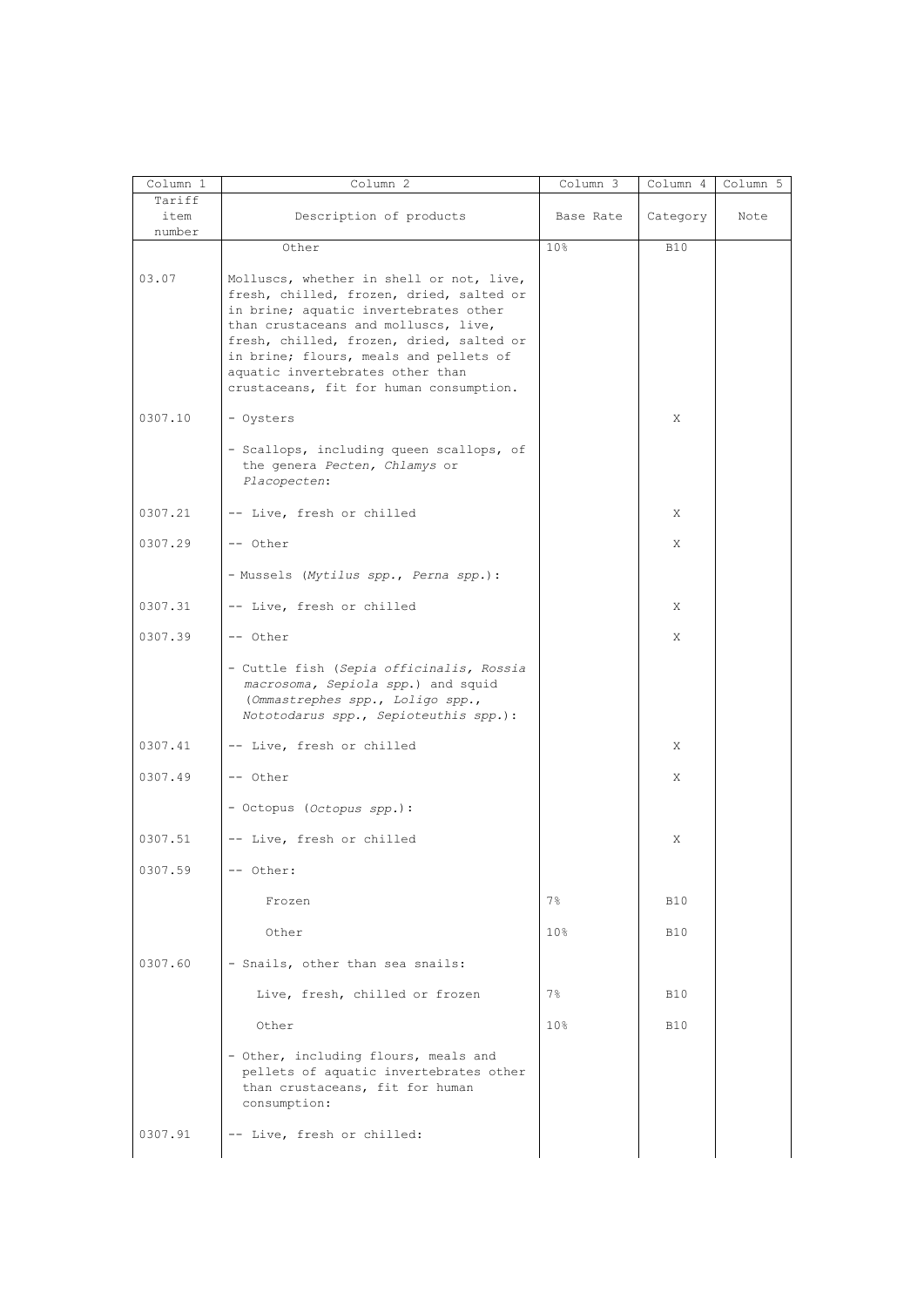| Column 1                 | Column 2                                                                                                               | Column 3       | Column 4   | Column 5 |
|--------------------------|------------------------------------------------------------------------------------------------------------------------|----------------|------------|----------|
| Tariff<br>item<br>number | Description of products                                                                                                | Base Rate      | Category   | Note     |
|                          | Live aquatic invertebrates other<br>than crustaceans or molluscs                                                       |                | Α          |          |
|                          | Adductors of shellfish, cuttle fish<br>and squid                                                                       |                | Χ          |          |
|                          | Other:                                                                                                                 |                |            |          |
|                          | Hard clam                                                                                                              |                | Χ          |          |
|                          | Other:                                                                                                                 |                |            |          |
|                          | Akagai ((bloody clam), live),<br>sea urchins and abalone                                                               |                | Χ          |          |
|                          | Jellyfish                                                                                                              | $7\%$          | <b>B10</b> |          |
|                          | Other:                                                                                                                 |                |            |          |
|                          | Baby clam and fresh water<br>clam                                                                                      |                | Χ          |          |
|                          | Other:                                                                                                                 |                |            |          |
|                          | Molluscs                                                                                                               |                | X          |          |
|                          | Other                                                                                                                  | 7%             | <b>B10</b> |          |
| 0307.99                  | -- Other:                                                                                                              |                |            |          |
|                          | Frozen:                                                                                                                |                |            |          |
|                          | Sea urchins, jellyfish and sea<br>cucumbers:                                                                           |                |            |          |
|                          | Sea urchins                                                                                                            |                | X          |          |
|                          | Other                                                                                                                  | $7\frac{6}{6}$ | <b>B10</b> |          |
|                          | Other                                                                                                                  |                | X          |          |
|                          | Other:                                                                                                                 |                |            |          |
|                          | Sea urchins, jellyfish and sea<br>cucumbers:                                                                           |                |            |          |
|                          | Sea urchins                                                                                                            |                | X          |          |
|                          | Other                                                                                                                  | $7\%$          | <b>B10</b> |          |
|                          | Other                                                                                                                  |                | X          |          |
| Chapter 4                | Dairy produce; birds' eggs; natural<br>honey; edible products of animal origin,<br>not elsewhere specified or included |                |            |          |
| 04.01                    | Milk and cream, not concentrated nor<br>containing added sugar or other<br>sweetening matter.                          |                | X          |          |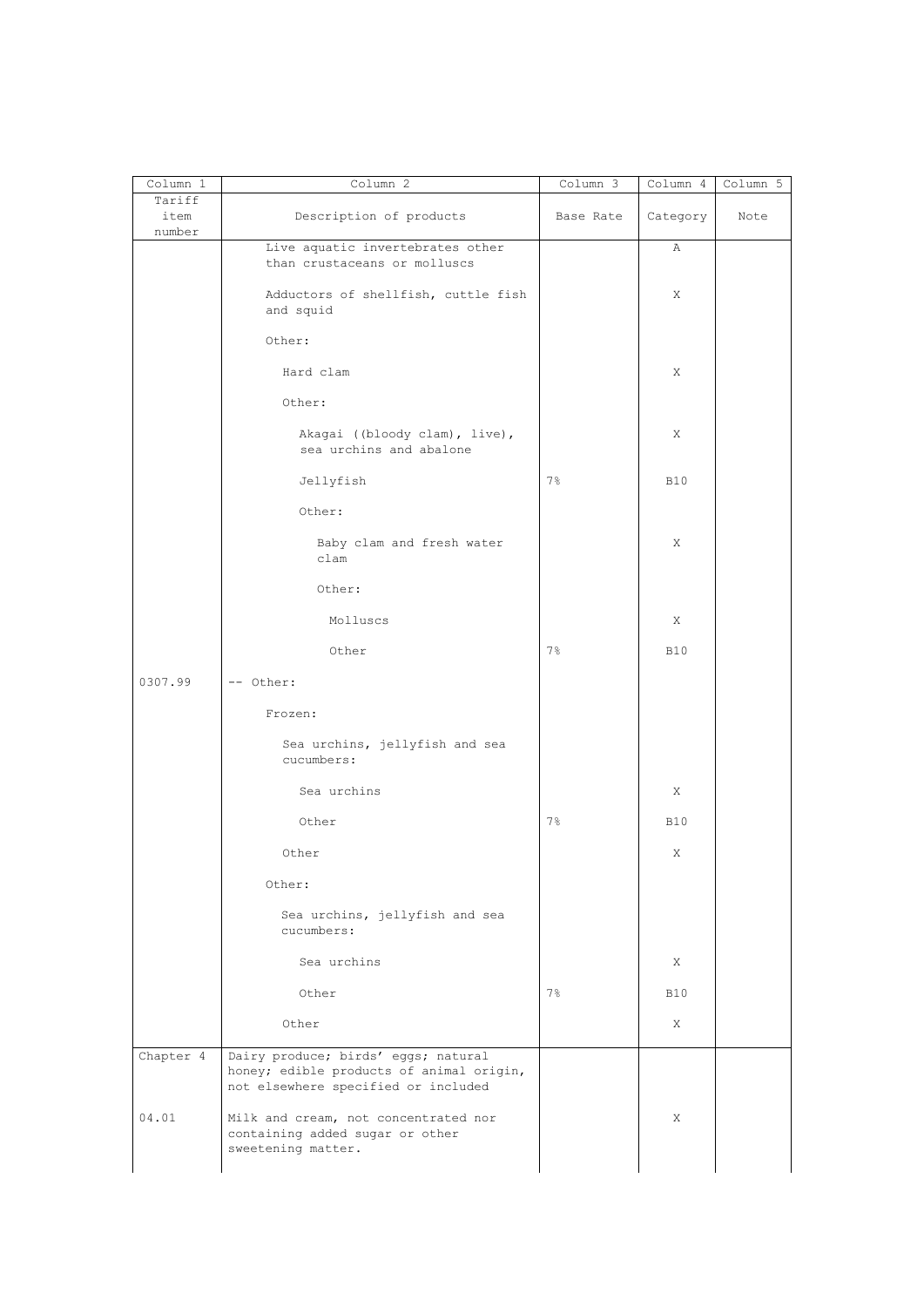| Column 1                 | Column 2                                                                                                                                                                                                                                                                               | Column 3  | Column 4 | Column 5 |
|--------------------------|----------------------------------------------------------------------------------------------------------------------------------------------------------------------------------------------------------------------------------------------------------------------------------------|-----------|----------|----------|
| Tariff<br>item<br>number | Description of products                                                                                                                                                                                                                                                                | Base Rate | Category | Note     |
| 04.02                    | Milk and cream, concentrated or<br>containing added sugar or other<br>sweetening matter.                                                                                                                                                                                               |           | X        |          |
| 04.03                    | Buttermilk, curdled milk and cream,<br>yogurt, kephir and other fermented or<br>acidified milk and cream, whether or not<br>concentrated or containing added sugar<br>or other sweetening matter or flavoured<br>or containing added fruit, nuts or<br>cocoa.                          |           | X        |          |
| 04.04                    | Whey, whether or not concentrated or<br>containing added sugar or other<br>sweetening matter; products consisting<br>of natural milk constituents, whether or<br>not containing added sugar or other<br>sweetening matter, not elsewhere<br>specified or included.                     |           | Χ        |          |
| 04.05                    | Butter and other fats and oils derived<br>from milk; dairy spreads.                                                                                                                                                                                                                    |           | X        |          |
| 04.06                    | Cheese and curd.                                                                                                                                                                                                                                                                       |           |          |          |
| 0406.10                  | - Fresh (unripened or uncured) cheese,<br>including whey cheese, and curd                                                                                                                                                                                                              |           | X        |          |
| 0406.20                  | - Grated or powdered cheese, of all kinds                                                                                                                                                                                                                                              |           | X        |          |
| 0406.30                  | - Processed cheese, not grated or<br>powdered                                                                                                                                                                                                                                          |           | X        |          |
| 0406.40                  | - Blue-veined cheese and other cheese<br>containing veins produced by<br>Penicillium roqueforti                                                                                                                                                                                        |           | X        |          |
| 0406.90                  | - Other cheese:                                                                                                                                                                                                                                                                        |           |          |          |
|                          | Natural cheeses specified in the List<br>of Natural Cheeses in Attachment 1<br>Note: The product shall be<br>accompanied by a declaration<br>required for the<br>preferential tariff<br>treatment. Necessary<br>procedures for the<br>declaration are provided for<br>in Attachment 2. |           | Q        | (Qb)     |
|                          | Other                                                                                                                                                                                                                                                                                  |           | X        |          |
| 0407.00                  | Birds' eqqs, in shell, fresh, preserved<br>or cooked:                                                                                                                                                                                                                                  |           |          |          |
|                          | For hatching                                                                                                                                                                                                                                                                           |           | Α        |          |
|                          | Other                                                                                                                                                                                                                                                                                  |           | Χ        |          |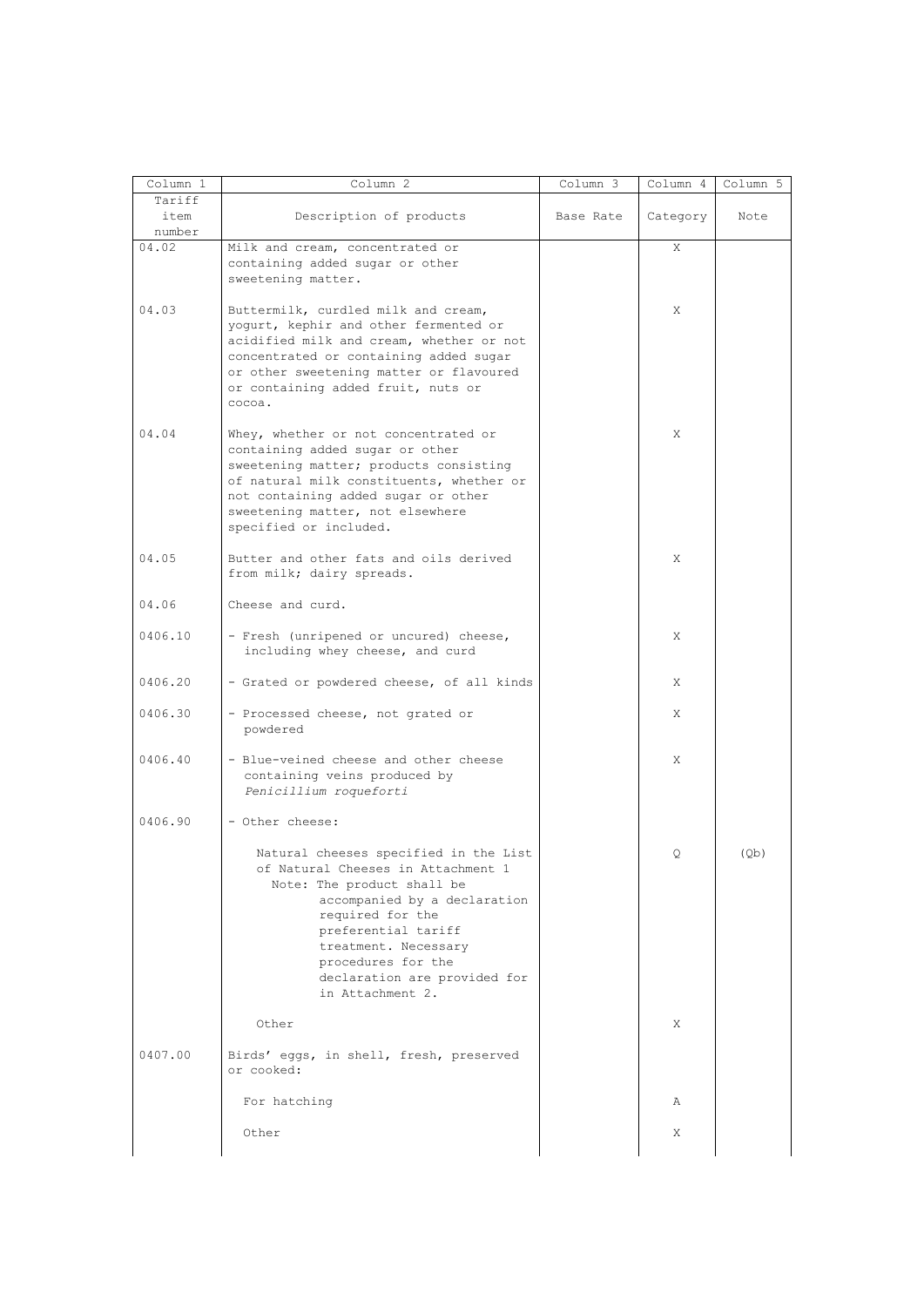| Column 1                 | Column 2                                                                                                                                                                                                                                                                                 | Column 3                                                 | Column 4   | Column 5 |
|--------------------------|------------------------------------------------------------------------------------------------------------------------------------------------------------------------------------------------------------------------------------------------------------------------------------------|----------------------------------------------------------|------------|----------|
| Tariff<br>item<br>number | Description of products                                                                                                                                                                                                                                                                  | Base Rate                                                | Category   | Note     |
| 04.08                    | Birds' eggs, not in shell, and egg<br>yolks, fresh, dried, cooked by steaming<br>or by boiling in water, moulded, frozen<br>or otherwise preserved, whether or not<br>containing added sugar or other<br>sweetening matter.                                                              |                                                          |            |          |
|                          | - Egg yolks:                                                                                                                                                                                                                                                                             |                                                          |            |          |
| 0408.11                  | -- Dried                                                                                                                                                                                                                                                                                 | 18.8%                                                    | B15        |          |
| 0408.19                  | -- Other                                                                                                                                                                                                                                                                                 | 20% or 48<br>yen/kg,<br>whichever<br>is the<br>greater   | <b>B15</b> |          |
|                          | - Other:                                                                                                                                                                                                                                                                                 |                                                          |            |          |
| 0408.91                  | -- Dried                                                                                                                                                                                                                                                                                 | 21.3%                                                    | <b>B15</b> |          |
| 0408.99                  | -- Other                                                                                                                                                                                                                                                                                 | 21.3% or 51<br>yen/kg,<br>whichever<br>is the<br>greater | <b>B15</b> |          |
| 0409.00                  | Natural honey.                                                                                                                                                                                                                                                                           |                                                          | X          |          |
| 0410.00                  | Edible products of animal origin, not<br>elsewhere specified or included.                                                                                                                                                                                                                |                                                          | Α          |          |
| Chapter 5                | Products of animal origin, not elsewhere<br>specified or included                                                                                                                                                                                                                        |                                                          |            |          |
| 0501.00                  | Human hair, unworked, whether or not<br>washed or scoured; waste of human hair.                                                                                                                                                                                                          |                                                          | Α          |          |
| 05.02                    | Pigs', hogs' or boars' bristles and<br>hair; badger hair and other brush making<br>hair; waste of such bristles or hair.                                                                                                                                                                 |                                                          | Α          |          |
| 0504.00                  | Guts, bladders and stomachs of animals<br>(other than fish), whole and pieces<br>thereof, fresh, chilled, frozen, salted,<br>in brine, dried or smoked.                                                                                                                                  |                                                          | Α          |          |
| 05.05                    | Skins and other parts of birds, with<br>their feathers or down, feathers and<br>parts of feathers (whether or not with<br>trimmed edges) and down, not further<br>worked than cleaned, disinfected or<br>treated for preservation; powder and<br>waste of feathers or parts of feathers. |                                                          | Α          |          |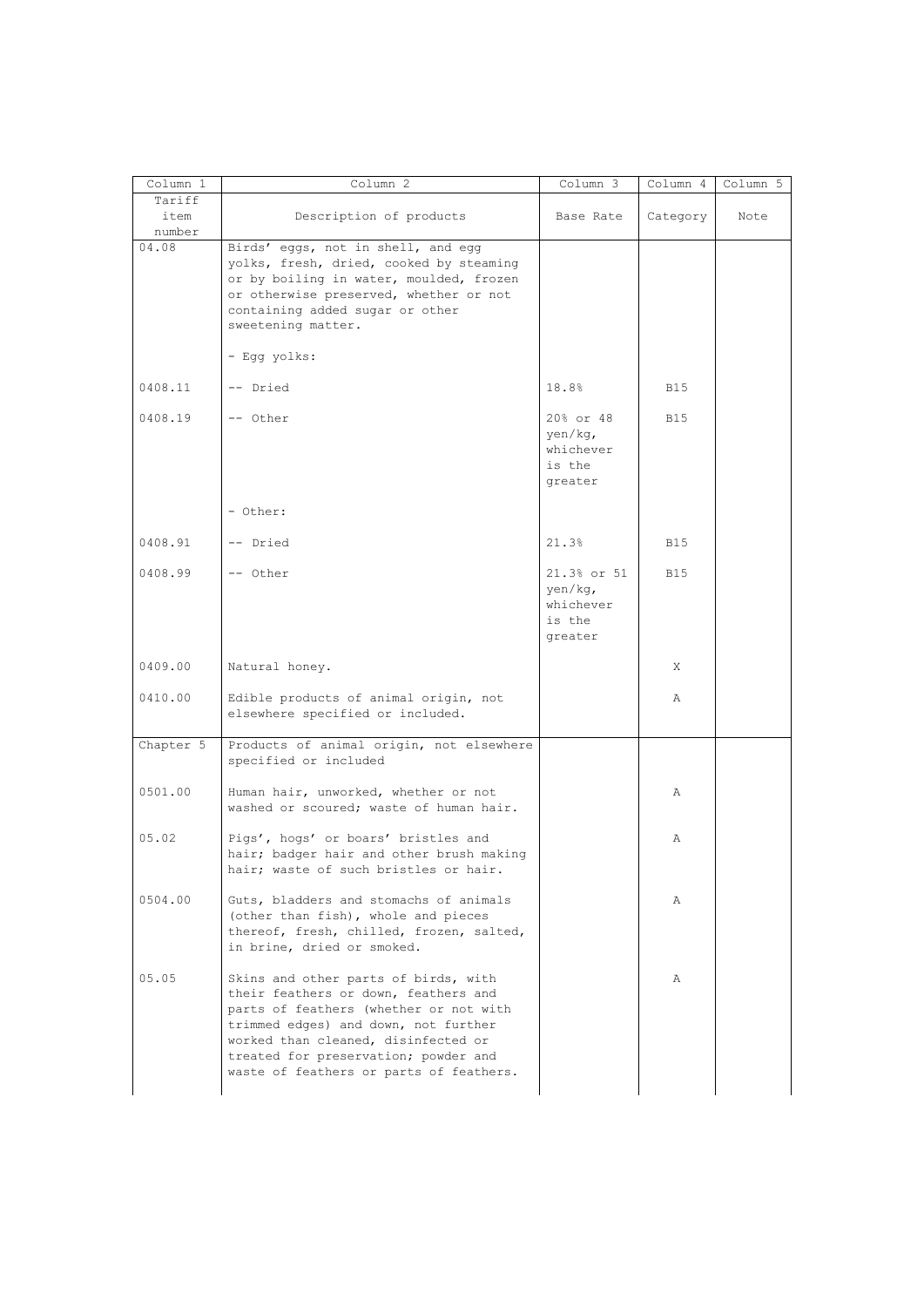| Column 1                 | Column 2                                                                                                                                                                                                                                        | Column 3  | Column 4   | Column 5 |
|--------------------------|-------------------------------------------------------------------------------------------------------------------------------------------------------------------------------------------------------------------------------------------------|-----------|------------|----------|
| Tariff<br>item<br>number | Description of products                                                                                                                                                                                                                         | Base Rate | Category   | Note     |
| 05.06                    | Bones and horn-cores, unworked,<br>defatted, simply prepared (but not cut<br>to shape), treated with acid or<br>degelatinised; powder and waste of these<br>products.                                                                           |           | Α          |          |
| 05.07                    | Ivory, tortoise-shell, whalebone and<br>whalebone hair, horns, antlers, hooves,<br>nails, claws and beaks, unworked or<br>simply prepared but not cut to shape;<br>powder and waste of these products.                                          |           | Α          |          |
| 0508.00                  | Coral and similar materials, unworked or<br>simply prepared but not otherwise<br>worked; shells of molluscs, crustaceans<br>or echinoderms and cuttle-bone, unworked<br>or simply prepared but not cut to shape,<br>powder and waste thereof.   |           | Α          |          |
| 0510.00                  | Ambergris, castoreum, civet and musk;<br>cantharides; bile, whether or not dried;<br>glands and other animal products used in<br>the preparation of pharmaceutical<br>products, fresh, chilled, frozen or<br>otherwise provisionally preserved. |           | Α          |          |
| 05.11                    | Animal products not elsewhere specified<br>or included; dead animals of Chapter 1<br>or 3, unfit for human consumption.                                                                                                                         |           |            |          |
| 0511.10                  | - Bovine semen<br>- Other:                                                                                                                                                                                                                      |           | Α          |          |
| 0511.91                  | -- Products of fish or crustaceans,<br>molluscs or other aquatic<br>invertebrates; dead animals of<br>Chapter 3:                                                                                                                                |           |            |          |
|                          | Fish waste, fertile fish eggs for<br>hatching and artemia salina's eggs                                                                                                                                                                         |           | Α          |          |
|                          | Other                                                                                                                                                                                                                                           |           | Χ          |          |
| 0511.99                  | -- Other                                                                                                                                                                                                                                        |           | Α          |          |
| Chapter 6                | Live trees and other plants; bulbs,<br>roots and the like; cut flowers and<br>ornamental foliage                                                                                                                                                |           | Α          |          |
| Chapter 7                | Edible vegetables and certain roots and<br>tubers                                                                                                                                                                                               |           |            |          |
| 07.01                    | Potatoes, fresh or chilled.                                                                                                                                                                                                                     |           | Α          |          |
| 0702.00                  | Tomatoes, fresh or chilled.                                                                                                                                                                                                                     | 3%        | <b>B10</b> |          |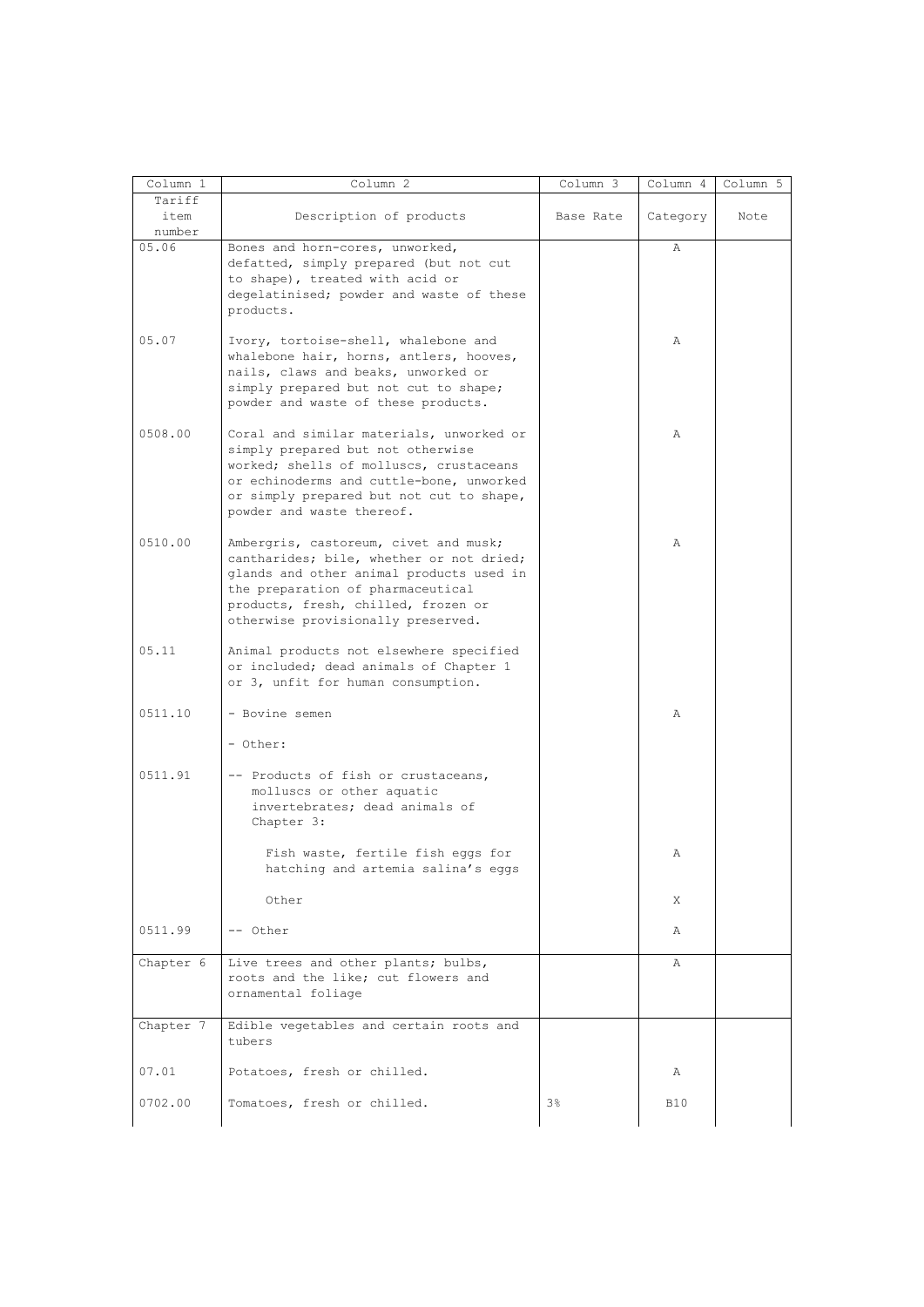| Column 1 | Column 2                                        | Column 3       | Column 4   | Column 5 |
|----------|-------------------------------------------------|----------------|------------|----------|
| Tariff   |                                                 |                |            |          |
| item     | Description of products                         | Base Rate      | Category   | Note     |
| number   |                                                 |                |            |          |
| 07.03    | Onions, shallots, garlic, leeks and             |                |            |          |
|          | other alliaceous vegetables, fresh or           |                |            |          |
|          | chilled.                                        |                |            |          |
|          |                                                 |                |            |          |
|          |                                                 |                |            |          |
| 0703.10  | - Onions and shallots:                          |                |            |          |
|          |                                                 |                |            |          |
|          | Onions:                                         |                |            |          |
|          |                                                 |                |            |          |
|          | Not more than 73.70 yen/kg in value 8.5% or the |                | <b>B15</b> |          |
|          | for customs duty                                | difference     |            |          |
|          |                                                 | between        |            |          |
|          |                                                 | 73.70          |            |          |
|          |                                                 | yen/kg and     |            |          |
|          |                                                 |                |            |          |
|          |                                                 | the value      |            |          |
|          |                                                 | for customs    |            |          |
|          |                                                 | duty per       |            |          |
|          |                                                 | kilogram,      |            |          |
|          |                                                 | whichever      |            |          |
|          |                                                 | is the less    |            |          |
|          |                                                 |                |            |          |
|          | More than 73.70 yen/kg in value for             |                | Α          |          |
|          | customs duty                                    |                |            |          |
|          |                                                 |                |            |          |
|          |                                                 |                |            |          |
|          | Shallots                                        |                | Α          |          |
|          |                                                 |                |            |          |
| 0703.20  | - Garlic                                        | 3%             | B7         |          |
|          |                                                 |                |            |          |
| 0703.90  | - Leeks and other alliaceous vegetables:        |                |            |          |
|          |                                                 |                |            |          |
|          | Welsh onions (Allium fistulosum L.)             | 3%             | <b>B10</b> |          |
|          |                                                 |                |            |          |
|          | Other                                           |                | Α          |          |
|          |                                                 |                |            |          |
| 07.04    | Cabbages, cauliflowers, kohlrabi, kale          |                |            |          |
|          | and similar edible brassicas, fresh or          |                |            |          |
|          | chilled.                                        |                |            |          |
|          |                                                 |                |            |          |
| 0704.10  | - Cauliflowers and headed broccoli              |                |            |          |
|          |                                                 |                | Α          |          |
|          |                                                 |                |            |          |
| 0704.20  | - Brussels sprouts                              |                | Α          |          |
|          |                                                 |                |            |          |
| 0704.90  | - Other:                                        |                |            |          |
|          |                                                 |                |            |          |
|          | Broccoli                                        |                | Α          |          |
|          |                                                 |                |            |          |
|          | Other                                           | 3 <sup>°</sup> | <b>B10</b> |          |
|          |                                                 |                |            |          |
| 07.05    |                                                 |                |            |          |
|          | Lettuce (Lactuca sativa) and chicory            |                |            |          |
|          | (Cichorium spp.), fresh or chilled.             |                |            |          |
|          |                                                 |                |            |          |
|          | - Lettuce:                                      |                |            |          |
|          |                                                 |                |            |          |
|          |                                                 |                |            |          |
| 0705.11  | -- Cabbage lettuce (head lettuce)               | $3\%$          | <b>B10</b> |          |
|          |                                                 |                |            |          |
|          |                                                 | 3 <sup>°</sup> |            |          |
| 0705.19  | -- Other                                        |                | <b>B10</b> |          |
|          |                                                 |                |            |          |
|          | - Chicory:                                      |                |            |          |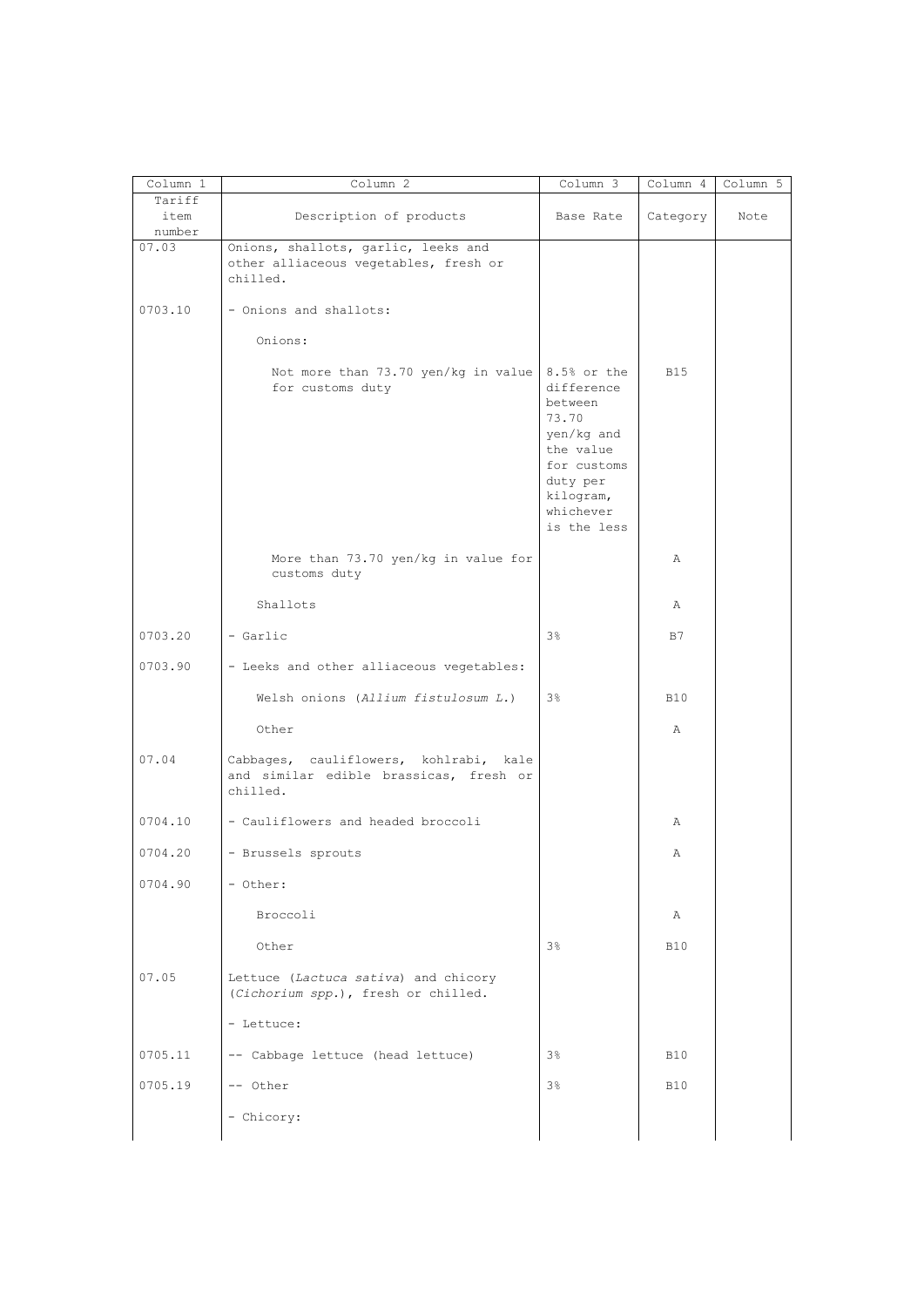| Column 1                 | Column 2                                                                                                        | Column 3       | Column 4   | Column 5 |
|--------------------------|-----------------------------------------------------------------------------------------------------------------|----------------|------------|----------|
| Tariff<br>item<br>number | Description of products                                                                                         | Base Rate      | Category   | Note     |
| 0705.21                  | -- Witloof chicory (Cichorium intybus<br>var. foliosum)                                                         |                | Α          |          |
| 0705.29                  | -- Other                                                                                                        |                | Α          |          |
| 07.06                    | Carrots, turnips, salad beetroot,<br>salsify, celeriac, radishes and similar<br>edible roots, fresh or chilled. |                |            |          |
| 0706.10                  | - Carrots and turnips                                                                                           | 3%             | <b>B10</b> |          |
| 0706.90                  | - Other:                                                                                                        |                |            |          |
|                          | Burdock                                                                                                         |                | Α          |          |
|                          | Other                                                                                                           | 3%             | <b>B10</b> |          |
| 0707.00                  | Cucumbers and gherkins, fresh or<br>chilled.                                                                    | 3%             | <b>B10</b> |          |
| 07.08                    | Lequminous vegetables, shelled or<br>unshelled, fresh or chilled.                                               |                | Α          |          |
| 07.09                    | Other vegetables, fresh or chilled.                                                                             |                |            |          |
| 0709.20                  | - Asparagus                                                                                                     |                | Α          |          |
| 0709.30                  | - Aubergines (egg-plants)                                                                                       | 3%             | <b>B10</b> |          |
| 0709.40                  | - Celery other than celeriac                                                                                    |                | Α          |          |
|                          | - Mushrooms and truffles:                                                                                       |                |            |          |
| 0709.51                  | -- Mushrooms of the genus Agaricus                                                                              |                | Α          |          |
| 0709.59                  | -- Other:                                                                                                       |                |            |          |
|                          | Shiitake mushrooms                                                                                              |                | X          |          |
|                          | Other                                                                                                           |                | Α          |          |
| 0709.60                  | - Fruits of the genus Capsicum or of the<br>genus Pimenta                                                       | $3\frac{6}{9}$ | <b>B10</b> |          |
| 0709.70                  | - Spinach, New Zealand spinach and orache 3%<br>spinach (garden spinach)                                        |                | <b>B10</b> |          |
| 0709.90                  | - Other:                                                                                                        |                |            |          |
|                          | Sweet corn                                                                                                      | $6\%$          | <b>B10</b> |          |
|                          | Other                                                                                                           |                | Α          |          |
| 07.10                    | Vegetables (uncooked or cooked by<br>steaming or boiling in water), frozen.                                     |                |            |          |
| 0710.10                  | - Potatoes                                                                                                      | 8.5%           | B7         |          |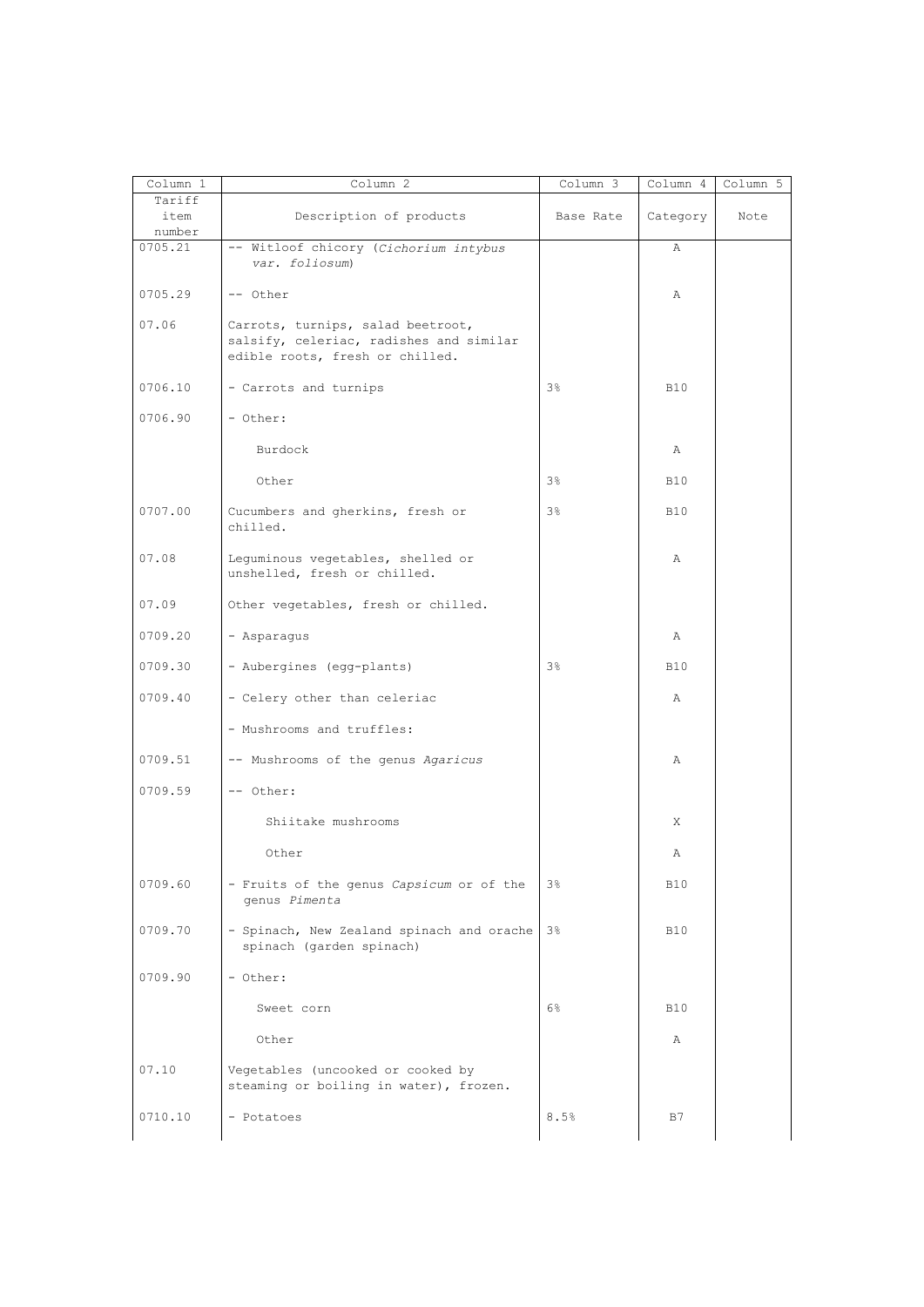| Column 1                 | Column 2                                                                                                                                                                                                     | Column 3       | Column 4       | Column 5 |
|--------------------------|--------------------------------------------------------------------------------------------------------------------------------------------------------------------------------------------------------------|----------------|----------------|----------|
| Tariff<br>item<br>number | Description of products                                                                                                                                                                                      | Base Rate      | Category       | Note     |
|                          | - Leguminous vegetables, shelled or<br>unshelled:                                                                                                                                                            |                |                |          |
| 0710.21                  | -- Peas (Pisum sativum)                                                                                                                                                                                      | 8.5%           | <b>B10</b>     |          |
| 0710.22                  | -- Beans (Vigna spp., Phaseolus spp.)                                                                                                                                                                        | 8.5%           | <b>B10</b>     |          |
| 0710.29                  | -- Other:                                                                                                                                                                                                    |                |                |          |
|                          | Green soya beans                                                                                                                                                                                             | 6%             | <b>B10</b>     |          |
|                          | Other                                                                                                                                                                                                        | 8.5%           | <b>B10</b>     |          |
| 0710.30                  | - Spinach, New Zealand spinach and orache<br>spinach (garden spinach)                                                                                                                                        | $6\%$          | <b>B10</b>     |          |
| 0710.40                  | - Sweet corn                                                                                                                                                                                                 | 10.6%          | B7             |          |
| 0710.80                  | - Other vegetables:                                                                                                                                                                                          |                |                |          |
|                          | Burdock                                                                                                                                                                                                      | 12%            | <b>B10</b>     |          |
|                          | Other                                                                                                                                                                                                        | $6\%$          | <b>B10</b>     |          |
| 0710.90                  | - Mixtures of vegetables:                                                                                                                                                                                    |                |                |          |
|                          | Chiefly consisting of sweet corn                                                                                                                                                                             | 10.6%          | B7             |          |
|                          | Other                                                                                                                                                                                                        | 6%             | B <sub>5</sub> |          |
| 07.11                    | Vegetables provisionally preserved (for<br>example, by sulphur dioxide gas, in<br>brine, in sulphur water or in other<br>preservative solutions), but unsuitable<br>in that state for immediate consumption. |                |                |          |
| 0711.20                  | - Olives                                                                                                                                                                                                     | $9\frac{6}{6}$ | <b>B10</b>     |          |
| 0711.40                  | - Cucumbers and gherkins                                                                                                                                                                                     | $9\%$          | <b>B10</b>     |          |
|                          | - Mushrooms and truffles:                                                                                                                                                                                    |                |                |          |
| 0711.51                  | -- Mushrooms of the genus Agaricus                                                                                                                                                                           | 9%             | <b>B10</b>     |          |
| 0711.59                  | -- Other                                                                                                                                                                                                     |                | Α              |          |
| 0711.90                  | - Other vegetables; mixtures of<br>vegetables:                                                                                                                                                               |                |                |          |
|                          | Aubergines (egg-plants), weighing not<br>more than 20g per piece, scallion and<br>bracken:                                                                                                                   |                |                |          |
|                          | Aubergines (egg-plants)                                                                                                                                                                                      | 6%             | <b>B15</b>     |          |
|                          | Scallion and bracken                                                                                                                                                                                         | $6\%$          | <b>B10</b>     |          |
|                          | Other:                                                                                                                                                                                                       |                |                |          |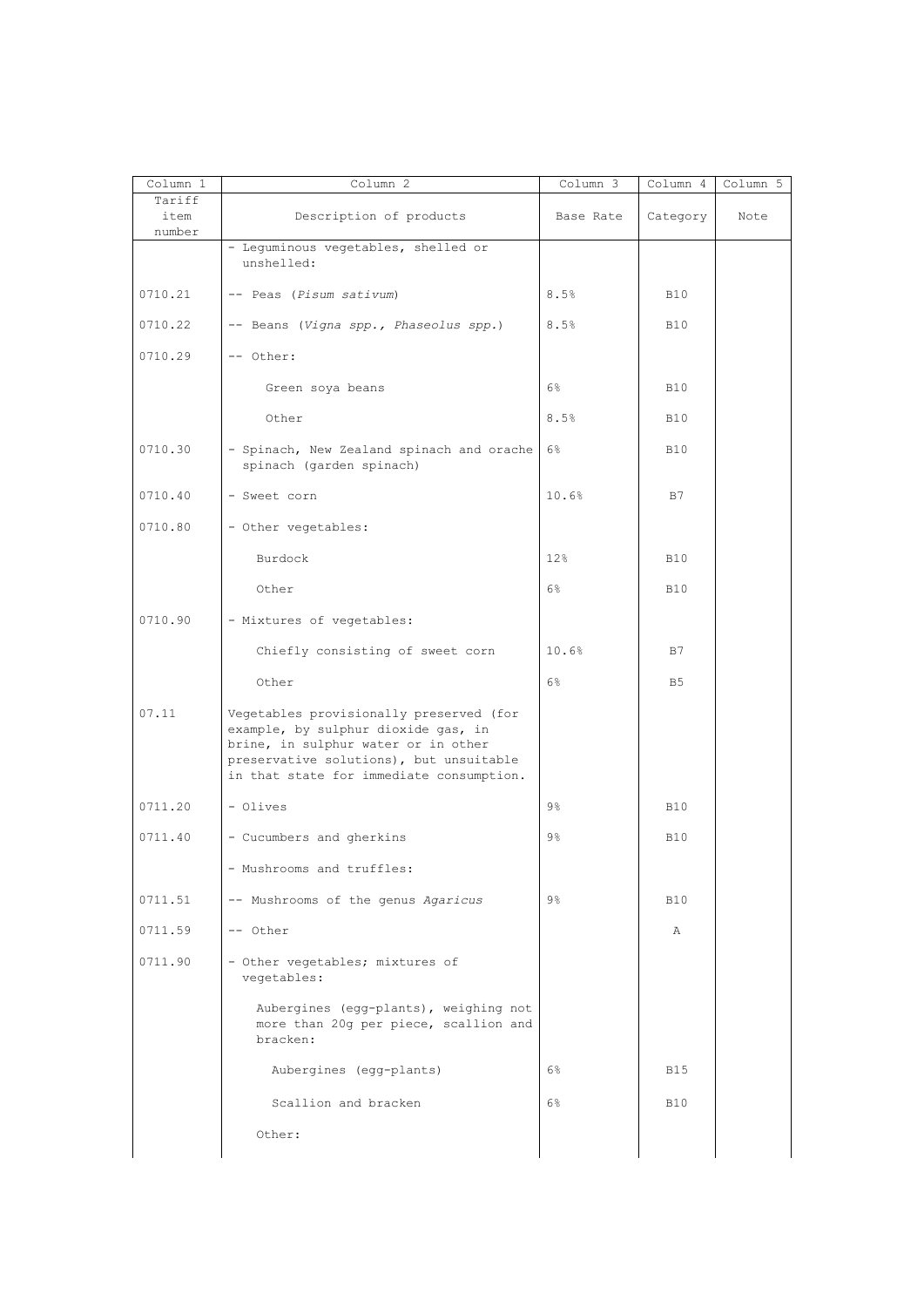| Column 1                 | Column 2                                                                                                                     | Column 3       | Column 4       | Column 5 |
|--------------------------|------------------------------------------------------------------------------------------------------------------------------|----------------|----------------|----------|
| Tariff<br>item<br>number | Description of products                                                                                                      | Base Rate      | Category       | Note     |
|                          | Burdock                                                                                                                      | 12%            | <b>B10</b>     |          |
|                          | Other:                                                                                                                       |                |                |          |
|                          | Aubergines (egg-plants)                                                                                                      | $9\%$          | <b>B15</b>     |          |
|                          | Other                                                                                                                        | $9\%$          | <b>B10</b>     |          |
| 07.12                    | Dried vegetables, whole, cut, sliced,<br>broken or in powder, but not further<br>prepared.                                   |                |                |          |
| 0712.20                  | - Onions                                                                                                                     | $9\%$          | <b>B15</b>     |          |
|                          | - Mushrooms, wood ears (Auricularia<br>spp.), jelly fungi (Tremella spp.) and<br>truffles:                                   |                |                |          |
| 0712.31                  | -- Mushrooms of the genus Agaricus                                                                                           | $9\%$          | <b>B10</b>     |          |
| 0712.32                  | -- Wood ears (Auricularia spp.)                                                                                              |                | Α              |          |
| 0712.33                  | -- Jelly fungi (Tremella spp.)                                                                                               |                | Α              |          |
| 0712.39                  | -- Other:                                                                                                                    |                |                |          |
|                          | Shiitake mushrooms                                                                                                           |                | X              |          |
|                          | Other                                                                                                                        |                | Α              |          |
| 0712.90                  | - Other vegetables; mixtures of<br>vegetables:                                                                               |                |                |          |
|                          | Sweet corn:                                                                                                                  |                |                |          |
|                          | Rendered suitable solely for sowing<br>by chemical treatment (for example,<br>sterilisation, acceleration of<br>qermination) |                | Α              |          |
|                          | Other                                                                                                                        | 9 yen/kg       | B <sub>5</sub> |          |
|                          | Other:                                                                                                                       |                |                |          |
|                          | Potatoes whether or not cut or<br>sliced but not further prepared                                                            | 12.8%          | <b>B10</b>     |          |
|                          | Other:                                                                                                                       |                |                |          |
|                          | Bamboo shoots                                                                                                                | $9\frac{6}{9}$ | B7             |          |
|                          | Other:                                                                                                                       |                |                |          |
|                          | Osmund and dried gourd<br>shavings                                                                                           | $9\%$          | B7             |          |
|                          | Other                                                                                                                        | $9\frac{6}{6}$ | B <sub>5</sub> |          |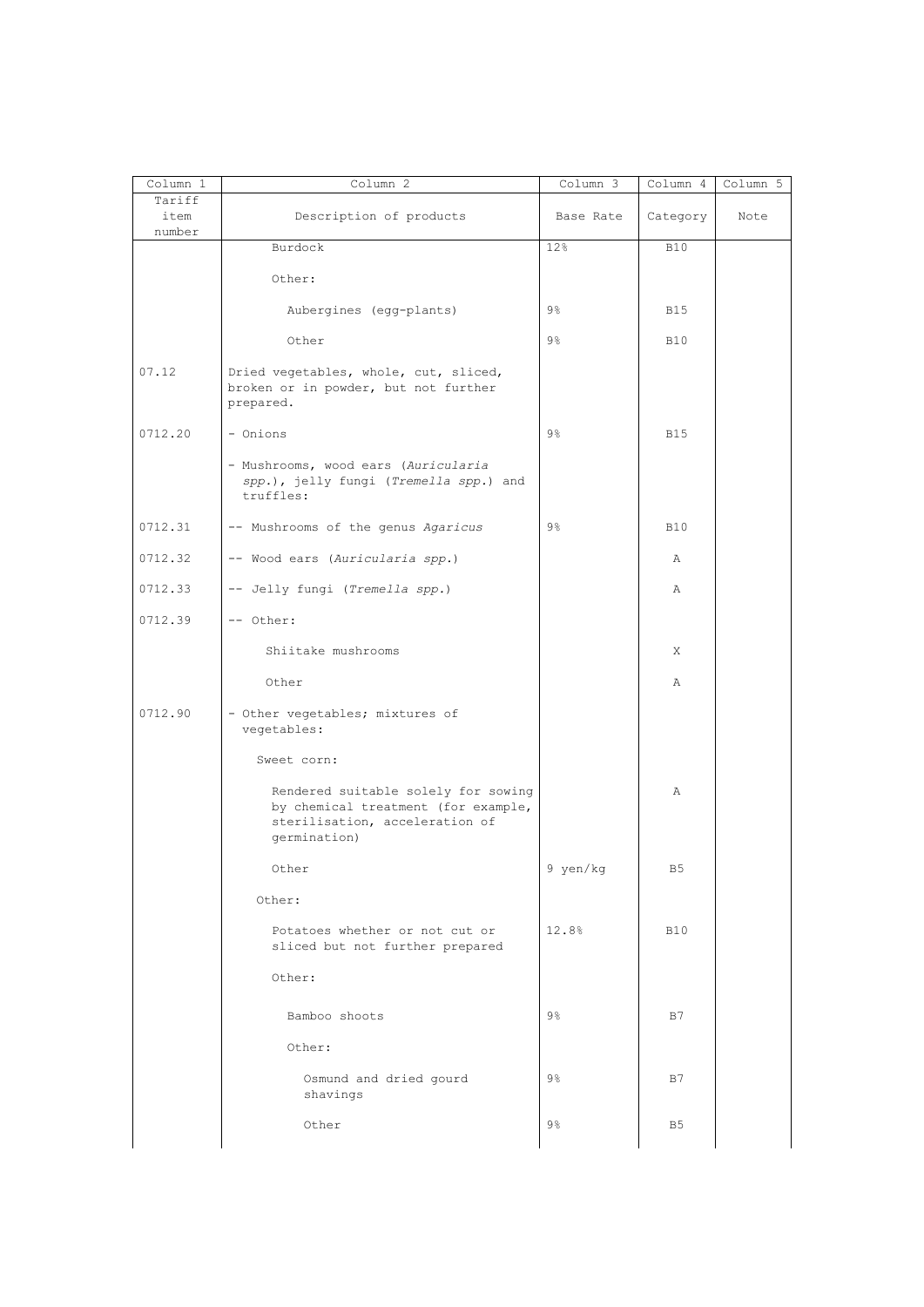| Column 1                 | Column 2                                                                                                                     | Column 3  | Column 4 | Column 5 |
|--------------------------|------------------------------------------------------------------------------------------------------------------------------|-----------|----------|----------|
| Tariff<br>item<br>number | Description of products                                                                                                      | Base Rate | Category | Note     |
| 07.13                    | Dried leguminous vegetables, shelled,<br>whether or not skinned or split.                                                    |           |          |          |
| 0713.10                  | - Peas (Pisum sativum):                                                                                                      |           |          |          |
|                          | Rendered suitable solely for sowing<br>by chemical treatment (for example,<br>sterilisation, acceleration of<br>germination) |           | Α        |          |
|                          | Other:                                                                                                                       |           |          |          |
|                          | Certified as seeds for sowing<br>vegetables in accordance with the<br>provisions of a Cabinet Order                          |           | Α        |          |
|                          | Other                                                                                                                        |           | X        |          |
| 0713.20                  | - Chickpeas (garbanzos)                                                                                                      |           | Α        |          |
|                          | - Beans (Vigna spp., Phaseolus spp.):                                                                                        |           |          |          |
| 0713.31                  | -- Beans of the species Vigna mungo (L.)<br>Hepper or Vigna radiata (L.) Wilczek                                             |           | Α        |          |
| 0713.32                  | -- Small red (Adzuki) beans (Phaseolus<br>or Vigna angularis)                                                                |           | Χ        |          |
| 0713.33                  | -- Kidney beans, including white pea<br>beans (Phaseolus vulgaris):                                                          |           |          |          |
|                          | Rendered suitable solely for sowing<br>by chemical treatment (for example,<br>sterilisation, acceleration of<br>germination) |           | Α        |          |
|                          | Other:                                                                                                                       |           |          |          |
|                          | Certified as seeds for sowing<br>vegetables in accordance with the<br>provisions of a Cabinet Order                          |           | Α        |          |
|                          | Other                                                                                                                        |           | X        |          |
| 0713.39                  | -- Other:                                                                                                                    |           |          |          |
|                          | Rendered suitable solely for sowing<br>by chemical treatment (for example,<br>sterilisation, acceleration of<br>germination) |           | Α        |          |
|                          | Other:                                                                                                                       |           |          |          |
|                          | Certified as seeds for sowing<br>vegetables in accordance with the<br>provisions of a Cabinet Order                          |           | Α        |          |
|                          | Other                                                                                                                        |           | X        |          |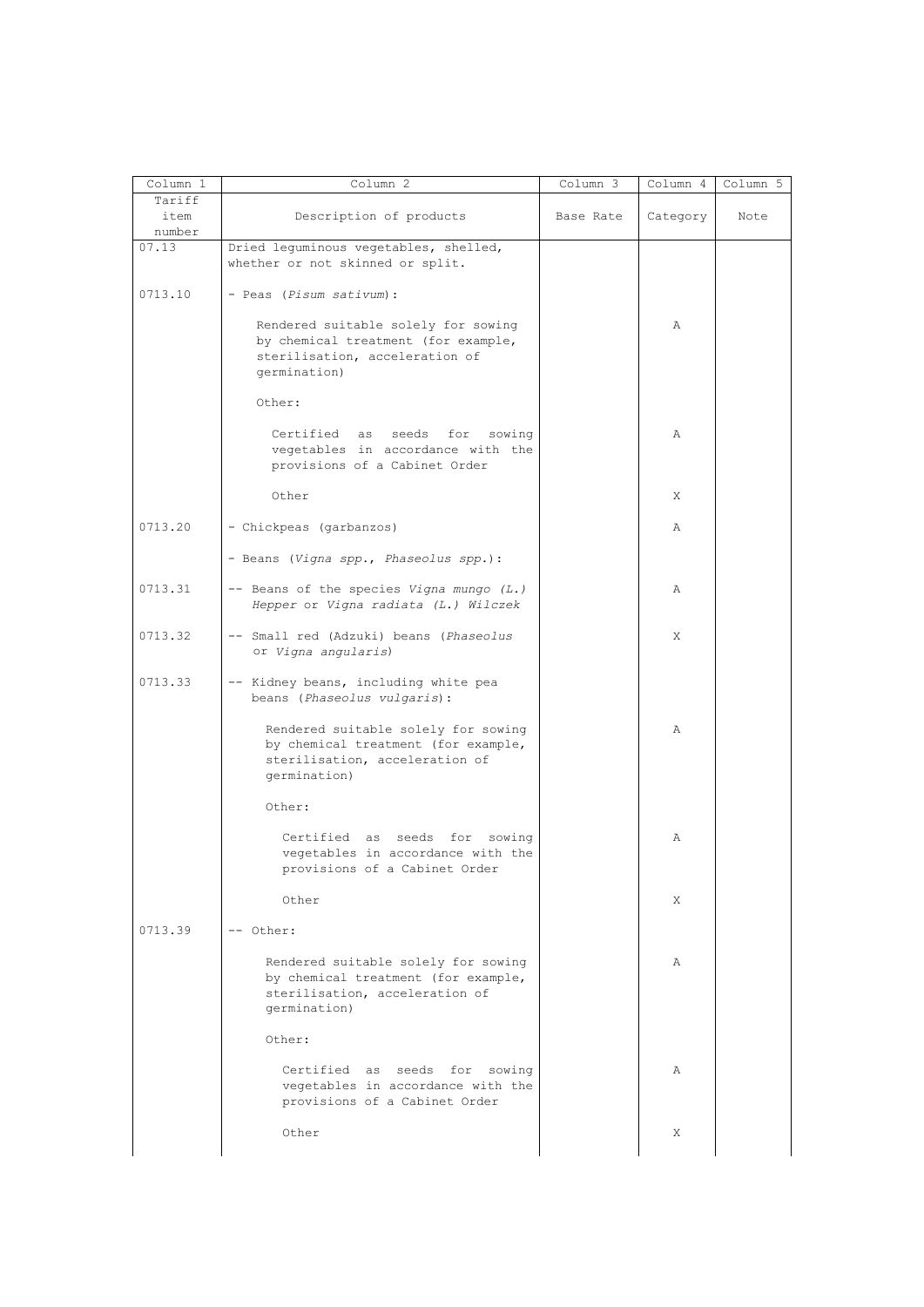| Column 1 | Column 2                                                                                                                                                                                                                                    | Column 3  | Column 4   | Column 5 |
|----------|---------------------------------------------------------------------------------------------------------------------------------------------------------------------------------------------------------------------------------------------|-----------|------------|----------|
| Tariff   |                                                                                                                                                                                                                                             |           |            |          |
| item     | Description of products                                                                                                                                                                                                                     | Base Rate | Category   | Note     |
| number   |                                                                                                                                                                                                                                             |           |            |          |
| 0713.40  | - Lentils                                                                                                                                                                                                                                   |           | Α          |          |
|          |                                                                                                                                                                                                                                             |           |            |          |
| 0713.50  | - Broad beans (Vicia faba var. major) and<br>horse beans (Vicia faba var. equina,<br>Vicia faba var. minor):                                                                                                                                |           |            |          |
|          | Rendered suitable solely for sowing<br>by chemical treatment (for example,<br>sterilisation, acceleration of<br>germination)                                                                                                                |           | Α          |          |
|          | Other:                                                                                                                                                                                                                                      |           |            |          |
|          | Certified as seeds for sowing<br>vegetables in accordance with the<br>provisions of a Cabinet Order                                                                                                                                         |           | Α          |          |
|          | Other                                                                                                                                                                                                                                       |           | X          |          |
| 0713.90  | - Other:                                                                                                                                                                                                                                    |           |            |          |
|          | Rendered suitable solely for sowing<br>by chemical treatment (for example,<br>sterilisation, acceleration of<br>germination)                                                                                                                |           | Α          |          |
|          | Other:                                                                                                                                                                                                                                      |           |            |          |
|          | Certified as seeds for sowing<br>vegetables in accordance with the<br>provisions of a Cabinet Order                                                                                                                                         |           | Α          |          |
|          | Other                                                                                                                                                                                                                                       |           | X          |          |
| 07.14    | Manioc, arrowroot, salep, Jerusalem<br>artichokes, sweet potatoes and similar<br>roots and tubers with high starch or<br>inulin content, fresh, chilled, frozen<br>or dried, whether or not sliced or in<br>the form of pellets; sago pith. |           |            |          |
| 0714.10  | - Manioc (cassava):                                                                                                                                                                                                                         |           |            |          |
|          | Frozen:                                                                                                                                                                                                                                     |           |            |          |
|          | For feeding purposes<br>Note: The imports under this<br>item are to be used as<br>materials for fodder and<br>feed under the supervision<br>of the customs authority.                                                                       |           | Α          |          |
|          | Other                                                                                                                                                                                                                                       | 12%       | <b>B10</b> |          |
|          | Other:                                                                                                                                                                                                                                      |           |            |          |
|          | Pellets of flour or meal:                                                                                                                                                                                                                   |           |            |          |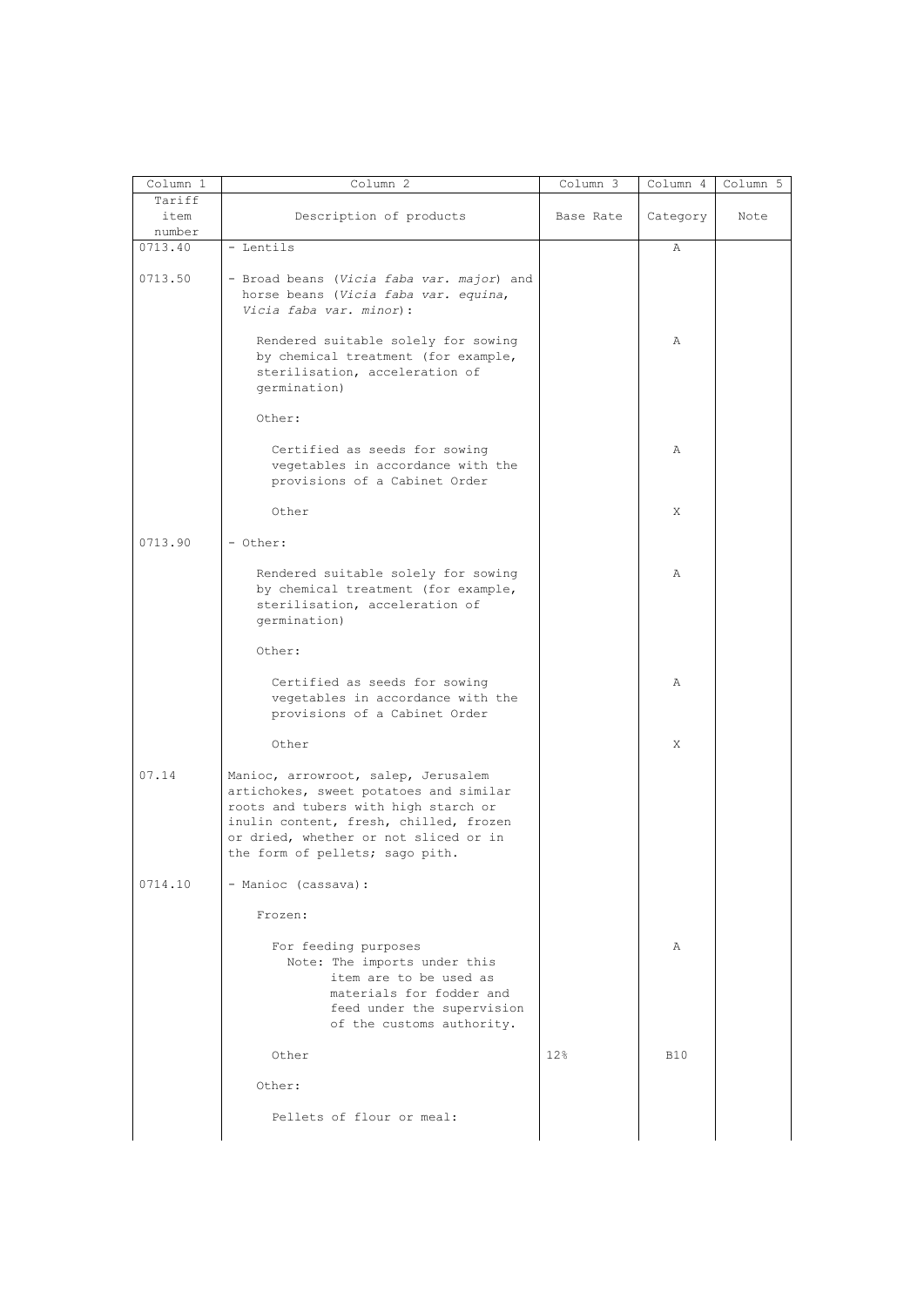| Column 1                 | Column 2                                                                                                                                                                 | Column 3        | Column 4   | Column 5 |
|--------------------------|--------------------------------------------------------------------------------------------------------------------------------------------------------------------------|-----------------|------------|----------|
| Tariff<br>item<br>number | Description of products                                                                                                                                                  | Base Rate       | Category   | Note     |
|                          | For feeding purposes<br>Note: The imports under this<br>item are to be used as<br>materials for fodder and<br>feed under the<br>supervision of the<br>customs authority. |                 | Α          |          |
|                          | Other                                                                                                                                                                    |                 | X          |          |
|                          | Other:                                                                                                                                                                   |                 |            |          |
|                          | For feeding purposes<br>Note: The imports under this<br>item are to be used as<br>materials for fodder and<br>feed under the<br>supervision of the<br>customs authority. |                 | Α          |          |
|                          | Other                                                                                                                                                                    | $9\frac{6}{6}$  | <b>B10</b> |          |
| 0714.20                  | - Sweet potatoes:                                                                                                                                                        |                 |            |          |
|                          | Frozen                                                                                                                                                                   | 12%             | <b>B15</b> |          |
|                          | Other                                                                                                                                                                    | 12.8%           | <b>B15</b> |          |
| 0714.90                  | - Other:                                                                                                                                                                 |                 |            |          |
|                          | Frozen:                                                                                                                                                                  |                 |            |          |
|                          | Taros                                                                                                                                                                    | 10 <sup>°</sup> | <b>B10</b> |          |
|                          | Other                                                                                                                                                                    | 12 <sub>8</sub> | <b>B10</b> |          |
|                          | Other                                                                                                                                                                    | $9\frac{6}{6}$  | <b>B10</b> |          |
| Chapter 8                | Edible fruit and nuts; peel of citrus<br>fruit or melons                                                                                                                 |                 |            |          |
| 08.01                    | Coconuts, Brazil nuts and cashew nuts,<br>fresh or dried, whether or not shelled<br>or peeled.                                                                           |                 | Α          |          |
| 08.02                    | Other nuts, fresh or dried, whether or<br>not shelled or peeled.                                                                                                         |                 |            |          |
|                          | - Almonds:                                                                                                                                                               |                 |            |          |
| 0802.11                  | -- In shell                                                                                                                                                              |                 | Α          |          |
| 0802.12                  | -- Shelled                                                                                                                                                               |                 | Α          |          |
|                          | - Hazelnuts or filberts (Corylus spp.):                                                                                                                                  |                 |            |          |
| 0802.21                  | -- In shell                                                                                                                                                              |                 | Α          |          |
| 0802.22                  | -- Shelled                                                                                                                                                               |                 | Α          |          |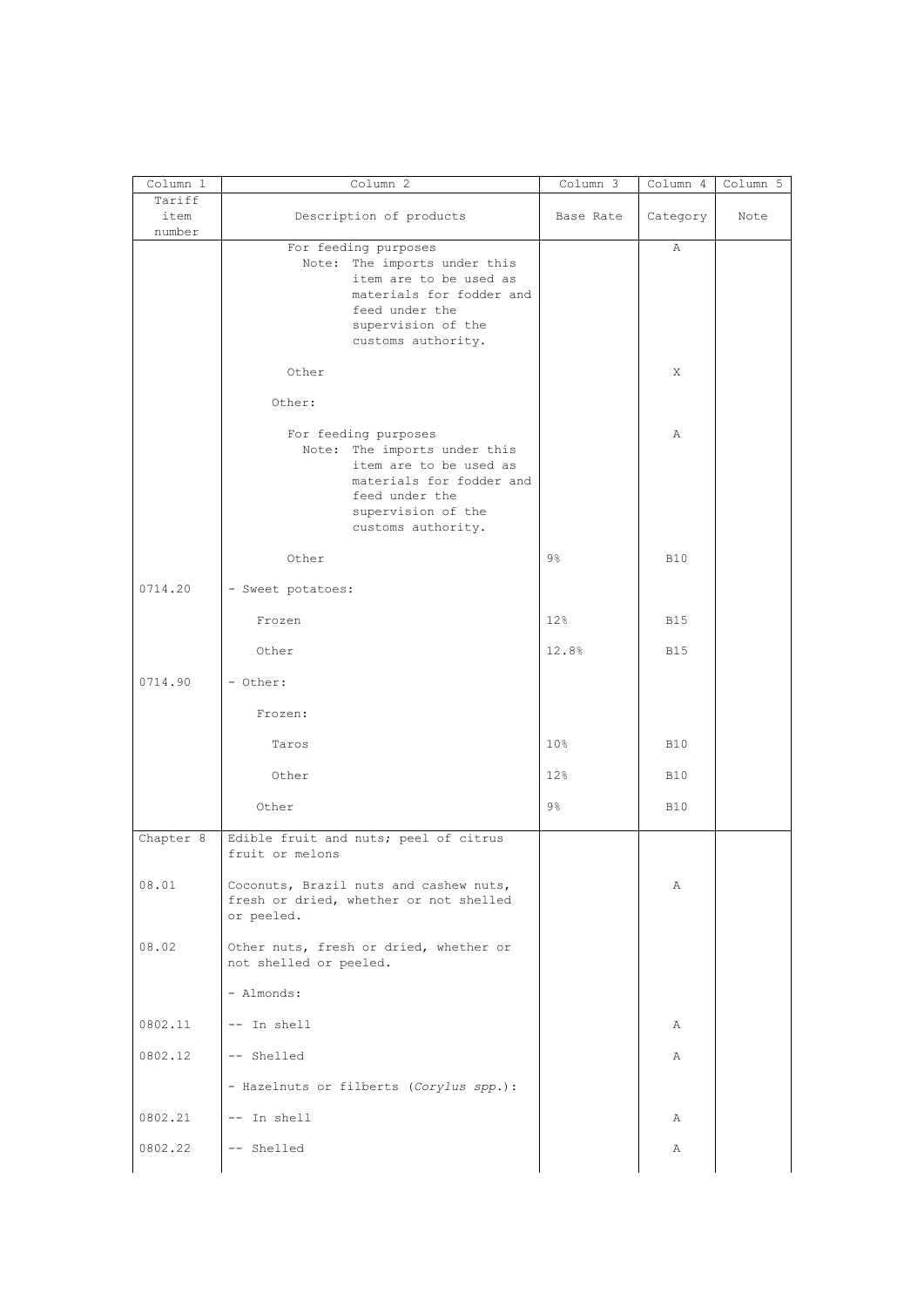| Column 1       | Column 2                                                                                                | Column 3        | Column 4   | Column 5 |
|----------------|---------------------------------------------------------------------------------------------------------|-----------------|------------|----------|
| Tariff<br>item | Description of products                                                                                 | Base Rate       | Category   | Note     |
| number         | - Walnuts:                                                                                              |                 |            |          |
| 0802.31        | -- In shell                                                                                             | 10 <sub>8</sub> | <b>B10</b> |          |
| 0802.32        | -- Shelled                                                                                              | 10 <sup>8</sup> | <b>B10</b> |          |
| 0802.40        | - Chestnuts (Castanea spp.)                                                                             | 9.6%            | <b>B15</b> |          |
| 0802.50        | - Pistachios                                                                                            |                 | Α          |          |
| 0802.60        | - Macadamia nuts                                                                                        |                 | Α          |          |
| 0802.90        | - Other:                                                                                                |                 |            |          |
|                | Betel nuts and pecans                                                                                   |                 | Α          |          |
|                | Other                                                                                                   | 12 <sub>8</sub> | <b>B10</b> |          |
| 0803.00        | Bananas, including plantains, fresh or<br>dried:                                                        |                 |            |          |
|                | Fresh                                                                                                   |                 | X          |          |
|                | Dried                                                                                                   |                 | Α          |          |
| 08.04          | Dates, figs, pineapples, avocados,<br>guavas, mangoes and mangosteens, fresh<br>or dried.               |                 |            |          |
| 0804.10        | - Dates                                                                                                 |                 | Α          |          |
| 0804.20        | - Figs                                                                                                  | 6%              | <b>B10</b> |          |
| 0804.30        | - Pineapples                                                                                            |                 | X          |          |
| 0804.40        | - Avocados                                                                                              |                 | Α          |          |
| 0804.50        | - Guavas, mangoes and mangosteens                                                                       |                 | Α          |          |
| 08.05          | Citrus fruit, fresh or dried.                                                                           |                 |            |          |
| 0805.10        | - Oranges                                                                                               |                 | X          |          |
| 0805.20        | - Mandarins (including tangerines and<br>satsumas); clementines, wilkings and<br>similar citrus hybrids |                 | X          |          |
| 0805.40        | - Grapefruit, including pomelos                                                                         | 10 <sup>°</sup> | <b>B10</b> |          |
| 0805.50        | - Lemons (Citrus limon, Citrus limonum)<br>and limes (Citrus aurantifolia, Citrus<br>latifolia)         |                 | Α          |          |
| 0805.90        | - Other:                                                                                                |                 |            |          |
|                | Limes (other than Citrus<br>aurantifolia, Citrus latifolia)                                             |                 | Α          |          |
|                | Other                                                                                                   |                 | X          |          |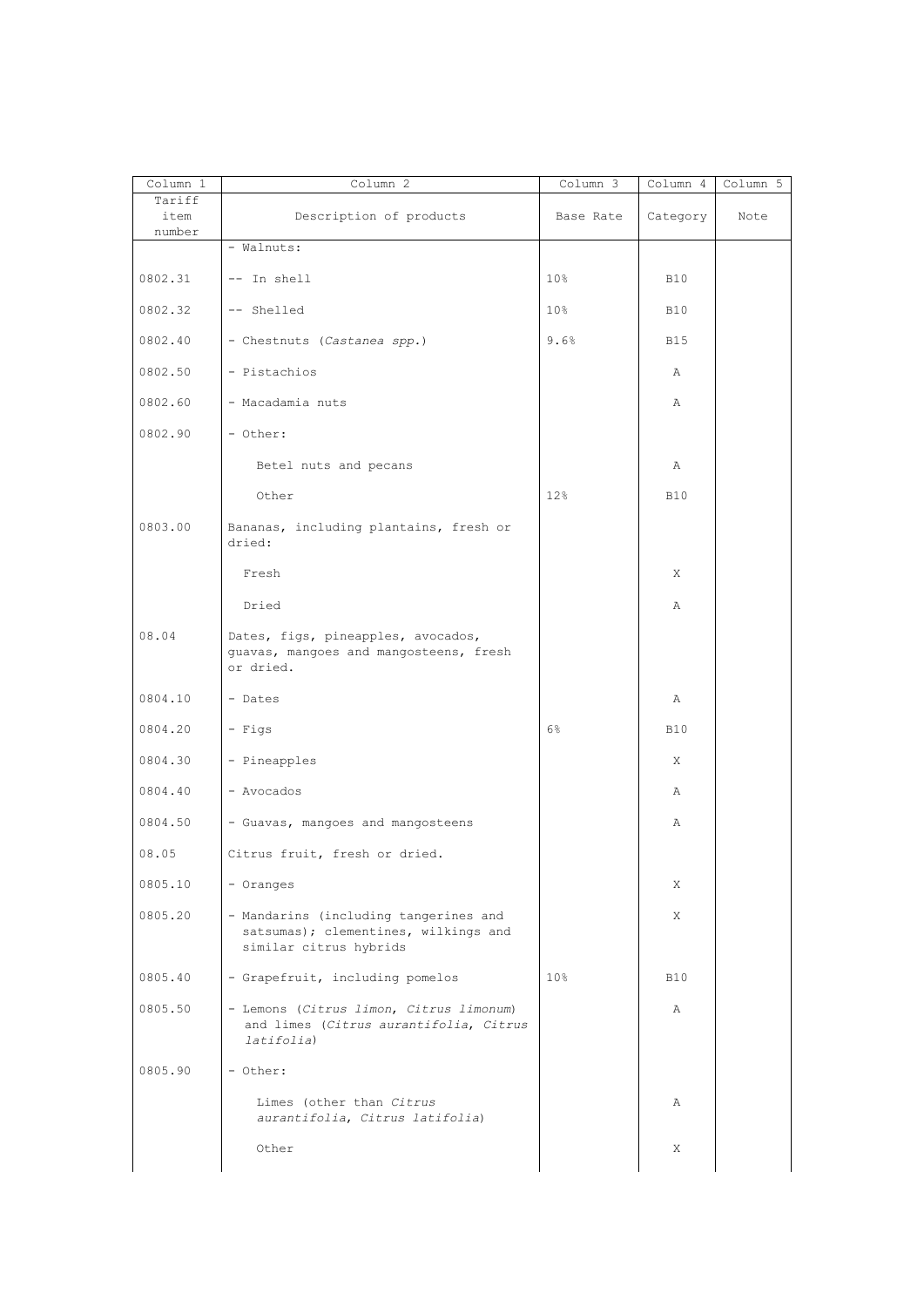| Column 1 | Column 2                                                                       | Column 3  | Column 4   | Column 5 |
|----------|--------------------------------------------------------------------------------|-----------|------------|----------|
| Tariff   |                                                                                |           |            |          |
| item     | Description of products                                                        | Base Rate | Category   | Note     |
| number   |                                                                                |           |            |          |
| 08.06    | Grapes, fresh or dried.                                                        |           |            |          |
| 0806.10  | - Fresh:                                                                       |           |            |          |
|          | If imported during the period from<br>1 March to 31 October                    | 17%       | <b>B15</b> |          |
|          | If imported during the period from 1<br>November to the last day of February   | 7.8%      | <b>B10</b> |          |
| 0806.20  | - Dried                                                                        |           | Α          |          |
| 08.07    | Melons (including watermelons) and<br>papaws (papayas), fresh.                 |           |            |          |
|          | - Melons (including watermelons):                                              |           |            |          |
| 0807.11  | -- Watermelons                                                                 | 6%        | <b>B10</b> |          |
| 0807.19  | -- Other                                                                       | 6%        | <b>B10</b> |          |
| 0807.20  | - Papaws (papayas)                                                             |           | Α          |          |
| 08.08    | Apples, pears and quinces, fresh.                                              |           |            |          |
| 0808.10  | - Apples                                                                       | 17%       | <b>B10</b> |          |
| 0808.20  | - Pears and quinces                                                            | 4.8%      | <b>B10</b> |          |
| 08.09    | Apricots, cherries, peaches (including<br>nectarines), plums and sloes, fresh. |           |            |          |
| 0809.10  | - Apricots                                                                     | $6\%$     | <b>B10</b> |          |
| 0809.20  | - Cherries                                                                     | 8.5%      | <b>B10</b> |          |
| 0809.30  | - Peaches, including nectarines                                                | $6\%$     | <b>B10</b> |          |
| 0809.40  | - Plums and sloes                                                              | 6%        | <b>B10</b> |          |
| 08.10    | Other fruit, fresh.                                                            |           |            |          |
| 0810.10  | - Strawberries                                                                 | $6\%$     | <b>B10</b> |          |
| 0810.20  | - Raspberries, blackberries, mulberries<br>and loganberries                    |           | Α          |          |
| 0810.40  | - Cranberries, bilberries and other<br>fruits of the genus Vaccinium           |           | Α          |          |
| 0810.50  | - Kiwifruit                                                                    | 6.4%      | <b>B10</b> |          |
| 0810.60  | - Durians                                                                      |           | Α          |          |
| 0810.90  | - Other:                                                                       |           |            |          |
|          | Rambutan, passion-fruit, litchi and<br>carambola (star-fruit)                  |           | Α          |          |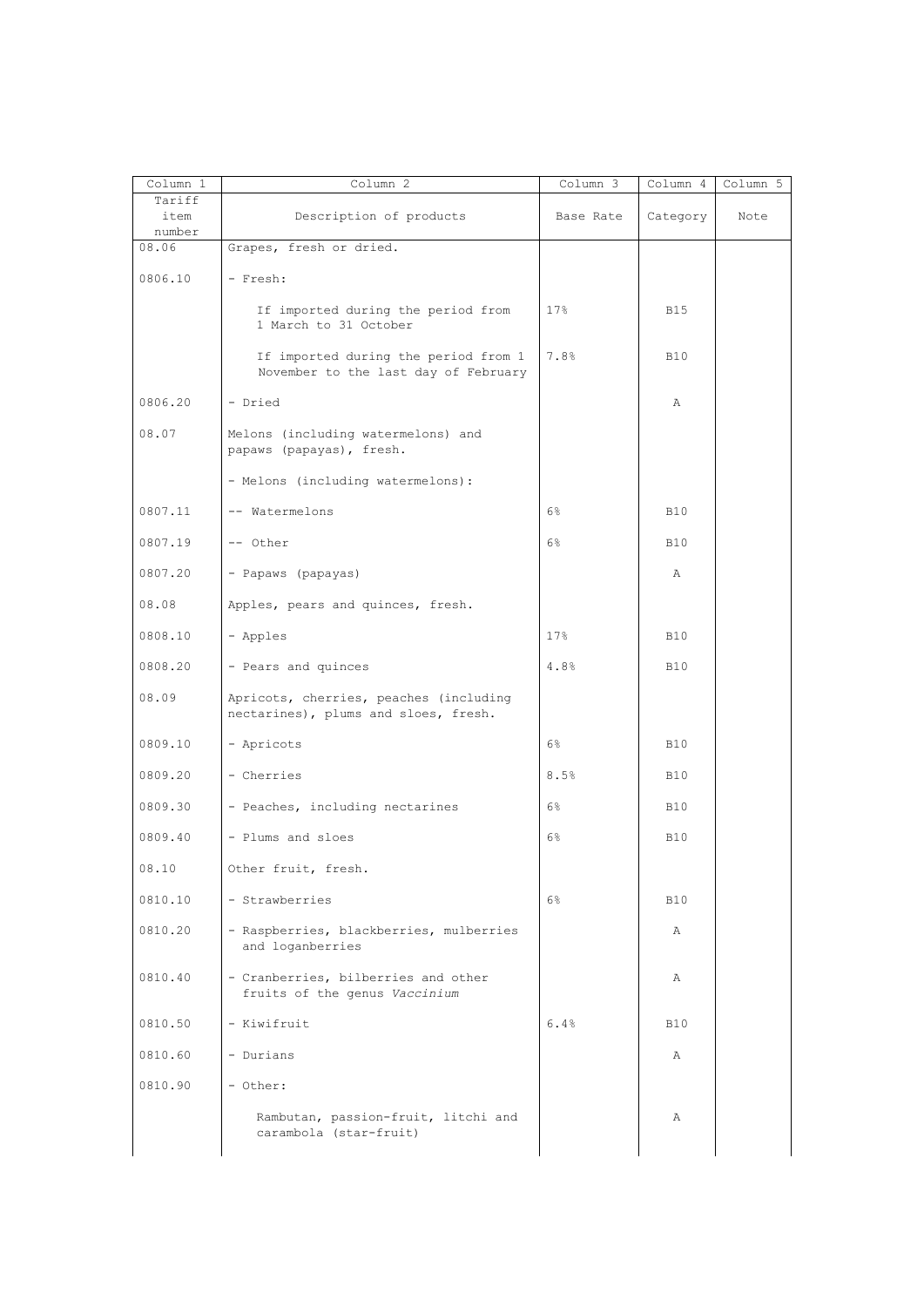| Column 1                 | Column 2                                                                                                                                                                                                                                                                                                                         | $Column \overline{3}$ | Column 4   | Column 5 |
|--------------------------|----------------------------------------------------------------------------------------------------------------------------------------------------------------------------------------------------------------------------------------------------------------------------------------------------------------------------------|-----------------------|------------|----------|
| Tariff<br>item<br>number | Description of products                                                                                                                                                                                                                                                                                                          | Base Rate             | Category   | Note     |
|                          | Other:                                                                                                                                                                                                                                                                                                                           |                       |            |          |
|                          | Black, white or red currants and<br>gooseberries                                                                                                                                                                                                                                                                                 |                       | Α          |          |
|                          | Other                                                                                                                                                                                                                                                                                                                            |                       | X          |          |
| 08.11                    | Fruit and nuts, uncooked or cooked by<br>steaming or boiling in water, frozen,<br>whether or not containing added sugar or<br>other sweetening matter.                                                                                                                                                                           |                       |            |          |
| 0811.10                  | - Strawberries:                                                                                                                                                                                                                                                                                                                  |                       |            |          |
|                          | Containing added sugar                                                                                                                                                                                                                                                                                                           | 9.6%                  | <b>B10</b> |          |
|                          | Other                                                                                                                                                                                                                                                                                                                            | 12%                   | <b>B10</b> |          |
| 0811.20                  | - Raspberries, blackberries, mulberries,<br>loganberries, black, white or red<br>currants and gooseberries                                                                                                                                                                                                                       |                       | Α          |          |
| 0811.90                  | - Other:                                                                                                                                                                                                                                                                                                                         |                       |            |          |
|                          | Containing added sugar:                                                                                                                                                                                                                                                                                                          |                       |            |          |
|                          | Pineapples                                                                                                                                                                                                                                                                                                                       |                       | X          |          |
|                          | Berries                                                                                                                                                                                                                                                                                                                          |                       | Α          |          |
|                          | Sour cherries                                                                                                                                                                                                                                                                                                                    | 13.8%                 | <b>B10</b> |          |
|                          | Peaches and pears                                                                                                                                                                                                                                                                                                                | $7\%$                 | <b>B10</b> |          |
|                          | Other                                                                                                                                                                                                                                                                                                                            | 12%                   | <b>B10</b> |          |
|                          | Other:                                                                                                                                                                                                                                                                                                                           |                       |            |          |
|                          | Pineapples                                                                                                                                                                                                                                                                                                                       |                       | X          |          |
|                          | Papayas, pawpaws, avocados, guavas,<br>durians, bilimbis, champeder,<br>jackfruit, bread-fruit, rambutan,<br>rose-apple jambo, jambosa<br>diamboo-kaget, chicomamey,<br>cherimoya, kehapi, sugar-apples,<br>mangoes, bullock's-heart,<br>passion-fruit, dookoo kokosan,<br>mangosteens, soursop, litchi,<br>berries and camucamu |                       | Α          |          |
|                          | Peaches and pears                                                                                                                                                                                                                                                                                                                | $7\%$                 | <b>B10</b> |          |
|                          | Other                                                                                                                                                                                                                                                                                                                            | 12%                   | <b>B10</b> |          |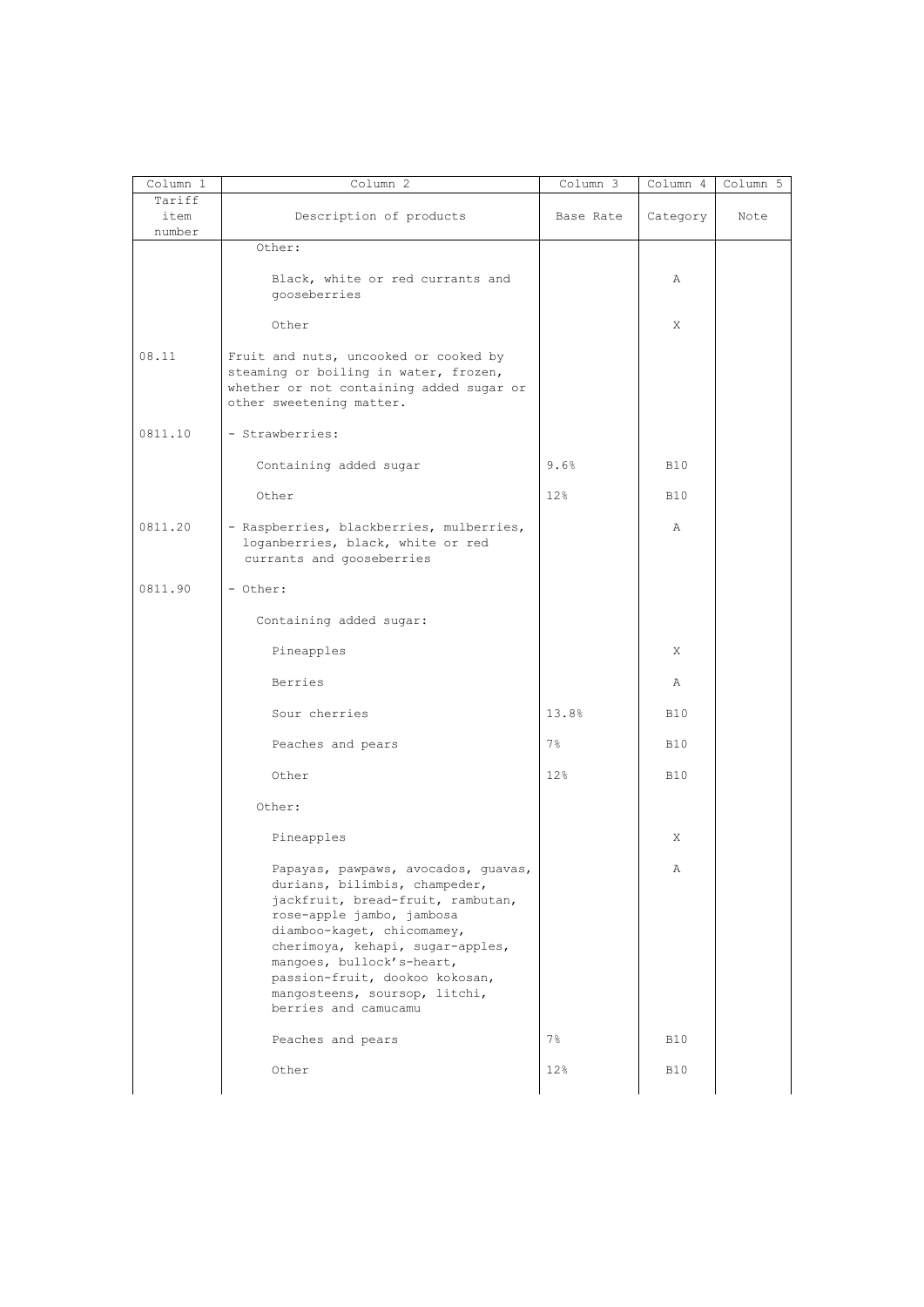| Column 1 | Column <sub>2</sub>                                                                                                                                                                                                                                                      | Column 3        | Column 4   | Column 5 |
|----------|--------------------------------------------------------------------------------------------------------------------------------------------------------------------------------------------------------------------------------------------------------------------------|-----------------|------------|----------|
| Tariff   |                                                                                                                                                                                                                                                                          |                 |            |          |
| item     | Description of products                                                                                                                                                                                                                                                  | Base Rate       | Category   | Note     |
| number   |                                                                                                                                                                                                                                                                          |                 |            |          |
| 08.12    | Fruit and nuts, provisionally preserved<br>(for example, by sulphur dioxide gas, in<br>brine, in sulphur water or in other<br>preservative solutions), but unsuitable<br>in that state for immediate consumption.                                                        |                 |            |          |
| 0812.10  | - Cherries                                                                                                                                                                                                                                                               | 17%             | <b>B15</b> |          |
| 0812.90  | - Other:                                                                                                                                                                                                                                                                 |                 |            |          |
|          | Bananas and oranges                                                                                                                                                                                                                                                      |                 | X          |          |
|          | Grapefruit, including pomelos                                                                                                                                                                                                                                            | 10 <sub>8</sub> | <b>B10</b> |          |
|          | Other:                                                                                                                                                                                                                                                                   |                 |            |          |
|          | Lemons and limes, excluding those<br>provisionally preserved in<br>preservative solutions                                                                                                                                                                                |                 | Α          |          |
|          | Chestnuts                                                                                                                                                                                                                                                                | 9.6%            | <b>B15</b> |          |
|          | Other:                                                                                                                                                                                                                                                                   |                 |            |          |
|          | Mandarins (including tangerines<br>and satsumas); clementines,<br>wilkings and similar citrus<br>hybrids                                                                                                                                                                 |                 | X          |          |
|          | Other                                                                                                                                                                                                                                                                    | 12%             | <b>B10</b> |          |
| 08.13    | Fruit, dried, other than that of<br>headings 08.01 to 08.06; mixtures of<br>nuts or dried fruits of this Chapter.                                                                                                                                                        |                 |            |          |
| 0813.10  | - Apricots                                                                                                                                                                                                                                                               | $9\frac{6}{9}$  | B7         |          |
| 0813.20  | - Prunes                                                                                                                                                                                                                                                                 |                 | Α          |          |
| 0813.30  | - Apples                                                                                                                                                                                                                                                                 | 9%              | B7         |          |
| 0813.40  | - Other fruit:                                                                                                                                                                                                                                                           |                 |            |          |
|          | Berries, papayas, pawpaws, durians,<br>bilimbis, champeder, jackfruit,<br>bread-fruit, rambutan, rose-apple<br>jambo, jambosa diamboo-kaget,<br>chicomamey, cherimoya, sugar-apples,<br>bullock's-heart, passion-fruit,<br>dookoo kokosan, soursop, litchi and<br>kehapi |                 | Α          |          |
|          | Persimmons, dried                                                                                                                                                                                                                                                        | $9\frac{6}{6}$  | B7         |          |
|          | Other                                                                                                                                                                                                                                                                    | 9%              | B5         |          |
| 0813.50  | - Mixtures of nuts or dried fruits of<br>this Chapter:                                                                                                                                                                                                                   |                 |            |          |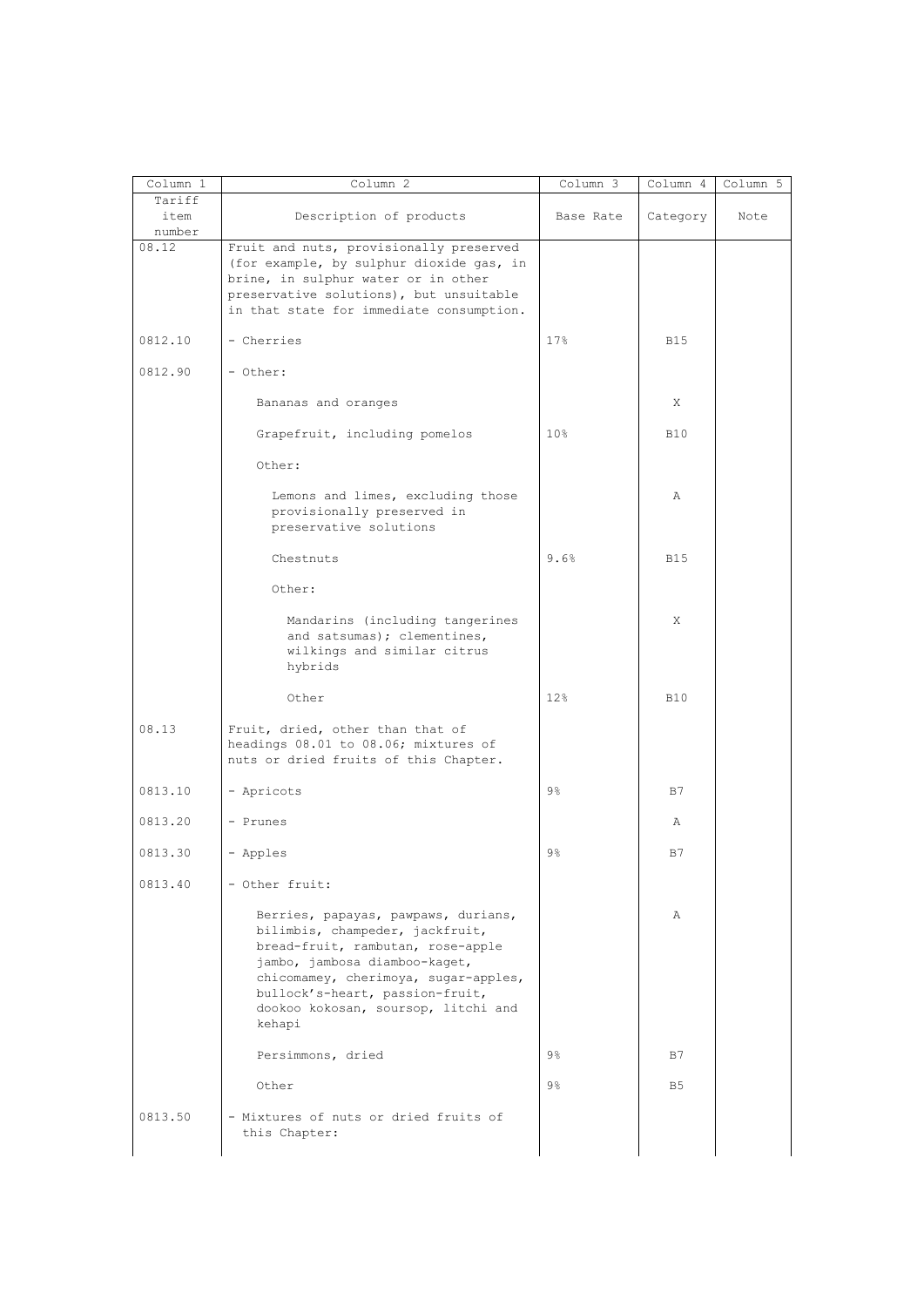| Column 1                 | Column 2                                                                                                                                                                                                                                                                 | $Column \overline{3}$ | Column 4       | Column 5 |
|--------------------------|--------------------------------------------------------------------------------------------------------------------------------------------------------------------------------------------------------------------------------------------------------------------------|-----------------------|----------------|----------|
| Tariff<br>item<br>number | Description of products                                                                                                                                                                                                                                                  | Base Rate             | Category       | Note     |
|                          | Mixtures containing more than 50% by<br>weight of a single nut or dried fruit<br>constituent, excluding those<br>containing chestnuts, walnuts,<br>pistachios, nuts of subheading<br>0802.90 (except betel nuts) or dried<br>fruits of subheadings 0813.10 to<br>0813.40 |                       | $\mathbb{A}$   |          |
|                          | Other                                                                                                                                                                                                                                                                    | 12%                   | <b>B10</b>     |          |
| 0814.00                  | Peel of citrus fruit or melons<br>(including watermelons), fresh, frozen,<br>dried or provisionally preserved in<br>brine, in sulphur water or in other<br>preservative solutions.                                                                                       |                       | $\mathbb{A}$   |          |
| Chapter 9                | Coffee, tea, maté and spices                                                                                                                                                                                                                                             |                       |                |          |
| 09.01                    | Coffee, whether or not roasted or<br>decaffeinated; coffee husks and skins;<br>coffee substitutes containing coffee in<br>any proportion.                                                                                                                                |                       |                |          |
|                          | - Coffee, not roasted:                                                                                                                                                                                                                                                   |                       |                |          |
| 0901.11                  | -- Not decaffeinated                                                                                                                                                                                                                                                     |                       | Α              |          |
| 0901.12                  | -- Decaffeinated                                                                                                                                                                                                                                                         |                       | Α              |          |
|                          | - Coffee, roasted:                                                                                                                                                                                                                                                       |                       |                |          |
| 0901.21                  | -- Not decaffeinated                                                                                                                                                                                                                                                     | 12%                   | B <sub>3</sub> |          |
| 0901.22                  | -- Decaffeinated                                                                                                                                                                                                                                                         | 12%                   | B <sub>3</sub> |          |
| 0901.90                  | - Other                                                                                                                                                                                                                                                                  |                       | Α              |          |
| 09.02                    | Tea, whether or not flavoured.                                                                                                                                                                                                                                           |                       |                |          |
| 0902.10                  | - Green tea (not fermented) in immediate<br>packings of a content not exceeding 3kg                                                                                                                                                                                      | 17%                   | <b>B15</b>     |          |
| 0902.20                  | - Other green tea (not fermented):                                                                                                                                                                                                                                       |                       |                |          |
|                          | Waste, unfit for beverage                                                                                                                                                                                                                                                |                       | Α              |          |
|                          | Other                                                                                                                                                                                                                                                                    | 17%                   | <b>B15</b>     |          |
| 0902.30                  | - Black tea (fermented) and partly<br>fermented tea, in immediate packings of<br>a content not exceeding 3kg:                                                                                                                                                            |                       |                |          |
|                          | Black tea                                                                                                                                                                                                                                                                | 12 <sub>8</sub>       | <b>B10</b>     |          |
|                          | Other                                                                                                                                                                                                                                                                    | 17 <sub>8</sub>       | <b>B15</b>     |          |
| 0902.40                  | - Other black tea (fermented) and other<br>partly fermented tea:                                                                                                                                                                                                         |                       |                |          |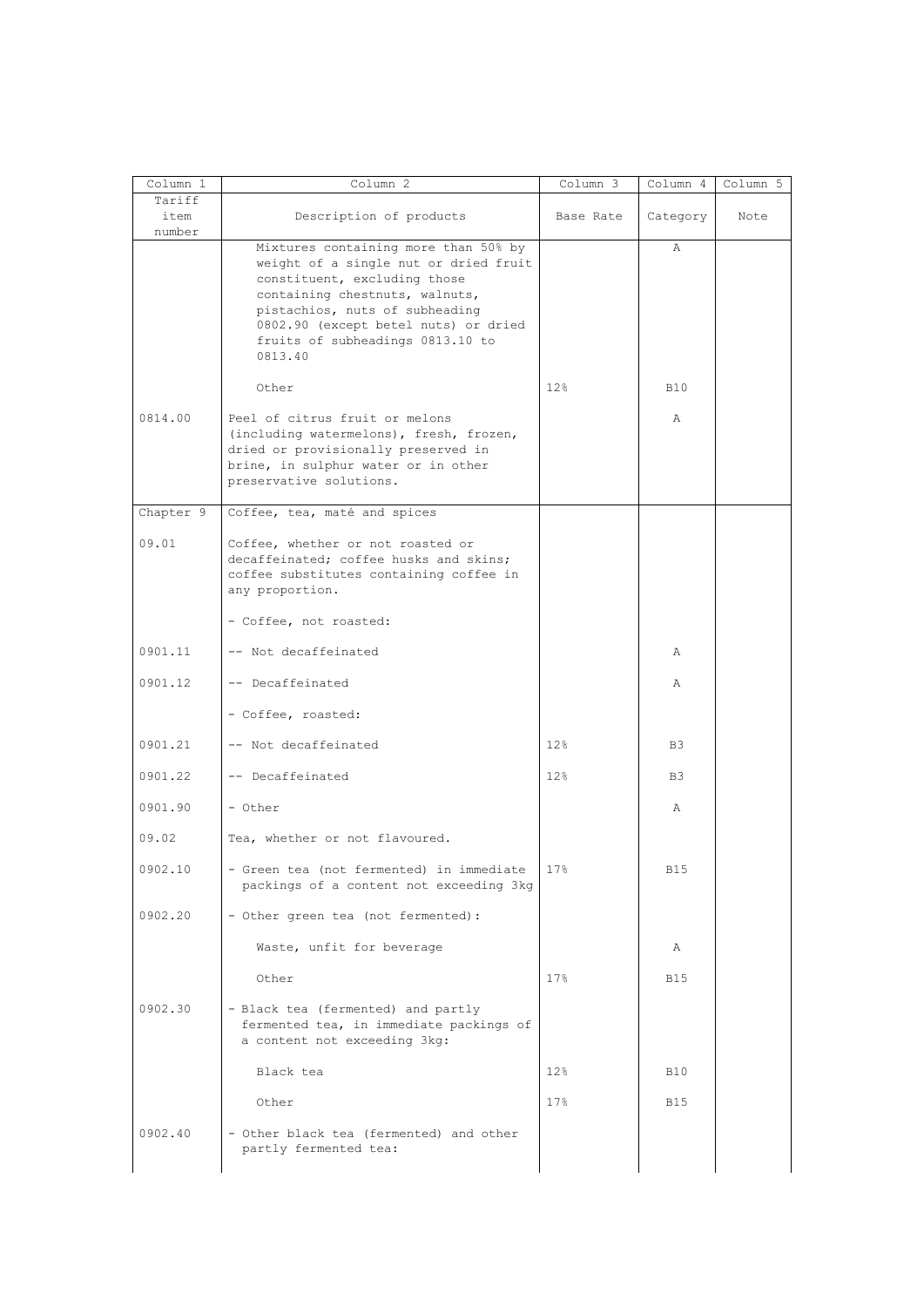| Column 1                 | Column 2                                                                                                          | Column 3  | Column 4   | Column 5 |
|--------------------------|-------------------------------------------------------------------------------------------------------------------|-----------|------------|----------|
| Tariff<br>item<br>number | Description of products                                                                                           | Base Rate | Category   | Note     |
|                          | Waste, unfit for beverage                                                                                         |           | Α          |          |
|                          | Other:                                                                                                            |           |            |          |
|                          | Black tea                                                                                                         |           | Α          |          |
|                          | Other                                                                                                             | 17%       | <b>B15</b> |          |
| 0903.00                  | Maté.                                                                                                             | 12%       | <b>B10</b> |          |
| 09.04                    | Pepper of the genus Piper; dried or<br>crushed or ground fruits of the genus<br>Capsicum or of the genus Pimenta. |           | Α          |          |
| 0905.00                  | Vanilla.                                                                                                          |           | Α          |          |
| 09.06                    | Cinnamon and cinnamon-tree flowers.                                                                               |           | Α          |          |
| 0907.00                  | Cloves (whole fruit, cloves and stems).                                                                           |           | A          |          |
| 09.08                    | Nutmeg, mace and cardamoms.                                                                                       |           | Α          |          |
| 09.09                    | Seeds of anise, badian, fennel,<br>coriander, cumin or caraway; juniper<br>berries.                               |           | Α          |          |
| 09.10                    | Ginger, saffron, turmeric (curcuma),<br>thyme, bay leaves, curry and other<br>spices.                             |           |            |          |
| 0910.10                  | - Ginger:                                                                                                         |           |            |          |
|                          | Provisionally preserved in brine, in<br>sulphur water or in other<br>preservative solutions                       | $9\%$     | <b>B10</b> |          |
|                          | Other                                                                                                             |           | Α          |          |
| 0910.20                  | - Saffron                                                                                                         |           | Α          |          |
| 0910.30                  | - Turmeric (curcuma)                                                                                              |           | Α          |          |
|                          | - Other spices:                                                                                                   |           |            |          |
| 0910.91                  | -- Mixtures referred to in Note 1 (b) to<br>this Chapter                                                          |           | Α          |          |
| 0910.99                  | -- Other:                                                                                                         |           |            |          |
|                          | Curry                                                                                                             | 7.2%      | <b>B10</b> |          |
|                          | Other                                                                                                             |           | Α          |          |
| Chapter 10               | Cereals                                                                                                           |           |            |          |
| 10.01                    | Wheat and meslin.                                                                                                 |           | X          |          |
| 1002.00                  | Rye.                                                                                                              |           | Α          |          |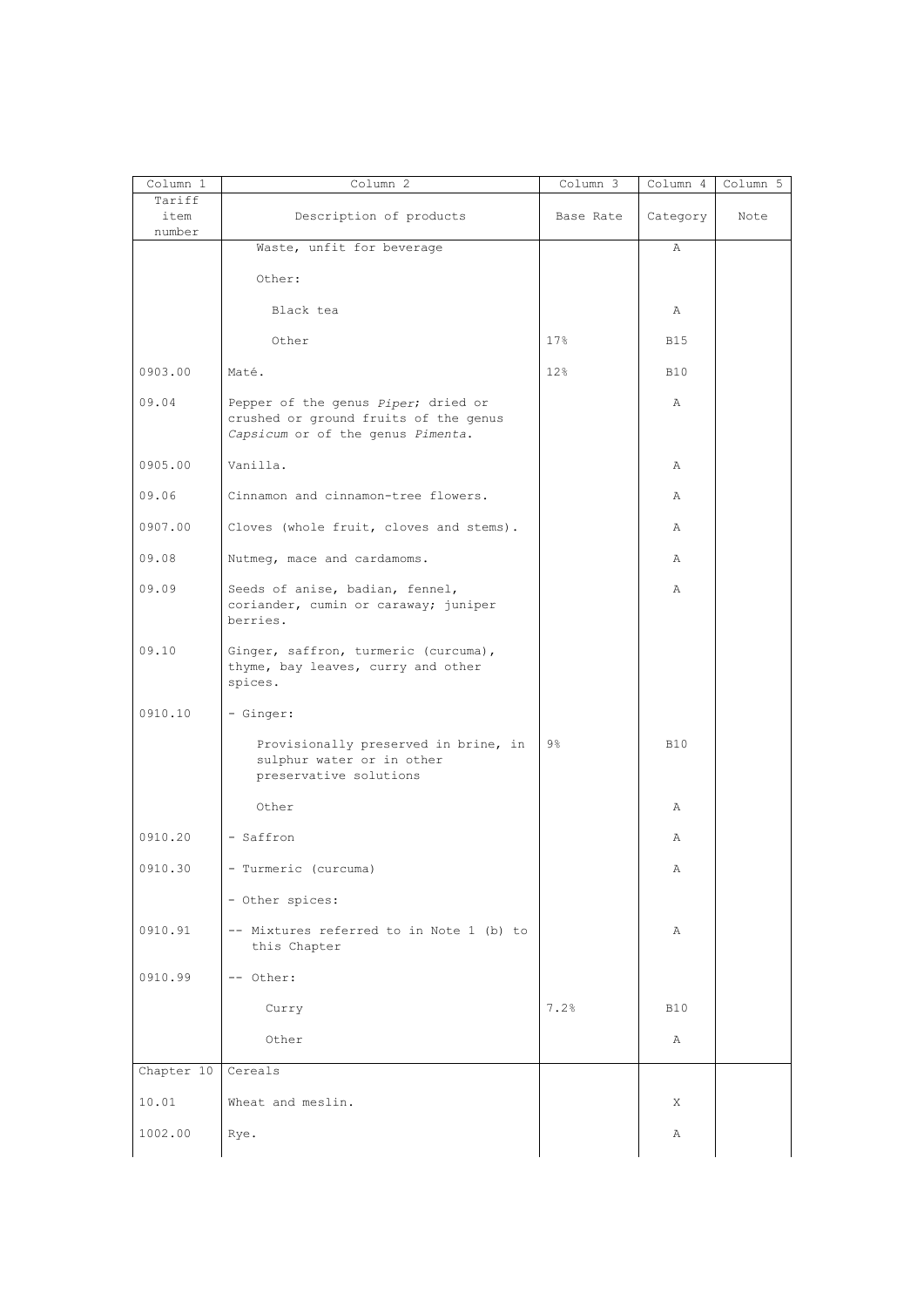| Column 1                 | Column 2                                                                                                                                                              | Column 3       | Column 4   | Column 5 |
|--------------------------|-----------------------------------------------------------------------------------------------------------------------------------------------------------------------|----------------|------------|----------|
| Tariff<br>item<br>number | Description of products                                                                                                                                               | Base Rate      | Category   | Note     |
| 1003.00                  | Barley.                                                                                                                                                               |                | X          |          |
| 1004.00                  | Oats.                                                                                                                                                                 |                | Α          |          |
| 10.05                    | Maize (corn).                                                                                                                                                         |                |            |          |
| 1005.10                  | - Seed:                                                                                                                                                               |                | Α          |          |
|                          | Rendered suitable solely for sowing<br>by chemical treatment (for example,<br>sterilisation, acceleration of<br>germination)                                          |                | Α          |          |
|                          | Other                                                                                                                                                                 | 9 yen/kg       | <b>B10</b> |          |
| 1005.90                  | - Other:                                                                                                                                                              |                |            |          |
|                          | Popcorn, corn which is explosive<br>with heating under normal air<br>pressure                                                                                         |                | Α          |          |
|                          | Other:                                                                                                                                                                |                |            |          |
|                          | For feeding purposes<br>Note: The imports under this<br>item are to be used as<br>materials for fodder and<br>feed under the supervision<br>of the customs authority. |                | Α          |          |
|                          | Other                                                                                                                                                                 |                | X          |          |
| 10.06                    | Rice.                                                                                                                                                                 |                | X          |          |
| 1007.00                  | Grain sorghum.                                                                                                                                                        |                | Α          |          |
| 10.08                    | Buckwheat, millet and canary seed; other<br>cereals.                                                                                                                  |                |            |          |
| 1008.10                  | - Buckwheat:                                                                                                                                                          |                |            |          |
|                          | Rendered suitable solely for sowing<br>by chemical treatment (for example,<br>sterilisation, acceleration of<br>qermination)                                          |                | Α          |          |
|                          | Other                                                                                                                                                                 | $9\frac{6}{6}$ | <b>B10</b> |          |
| 1008.20                  | - Millet                                                                                                                                                              |                | Α          |          |
| 1008.30                  | - Canary seed                                                                                                                                                         |                | Α          |          |
| 1008.90                  | - Other cereals:                                                                                                                                                      |                |            |          |
|                          | Rendered suitable solely for sowing<br>by chemical treatment (for example,<br>sterilisation, acceleration of<br>germination)                                          |                | Α          |          |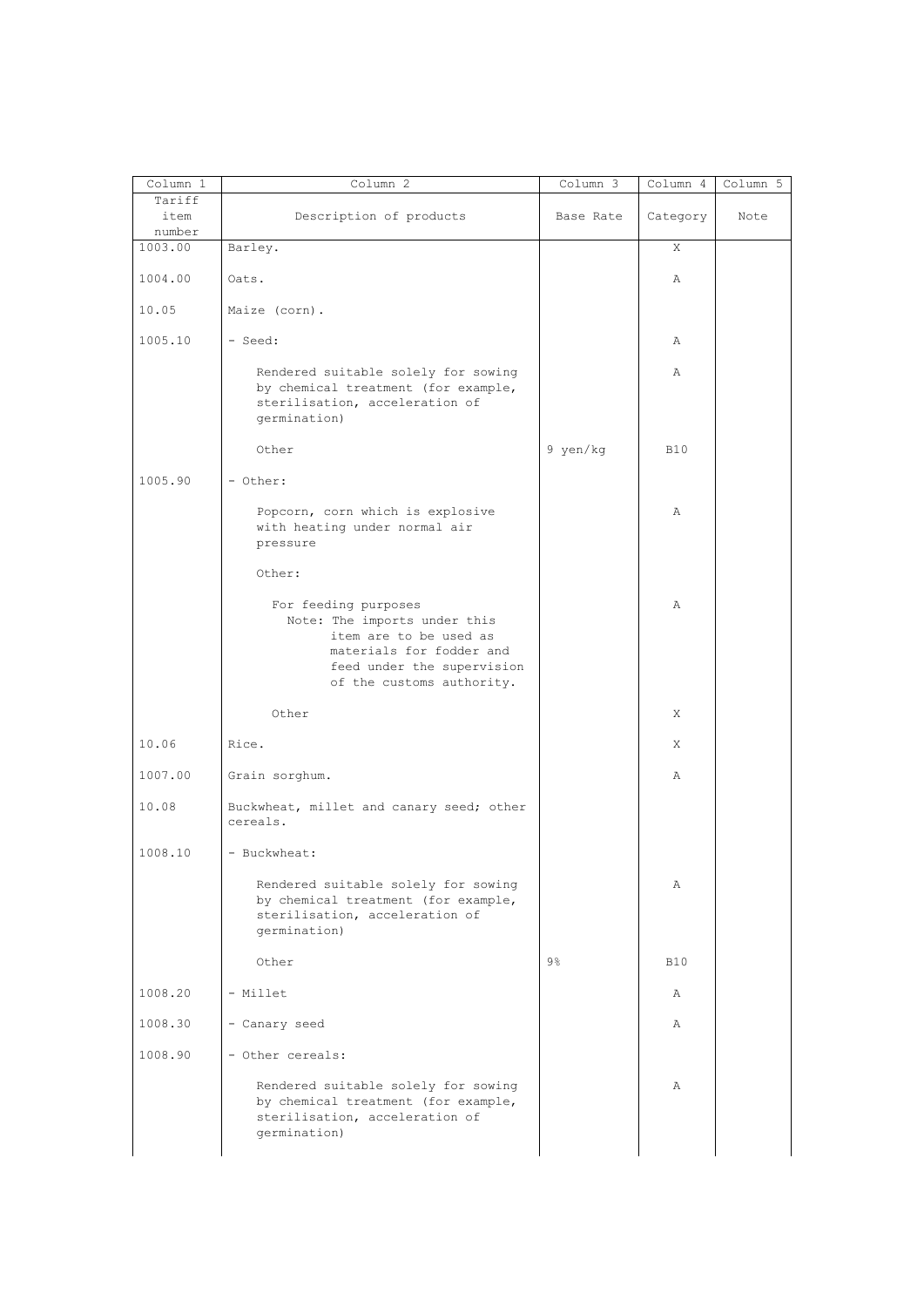| Column 1<br>Tariff | Column 2                                                                                                                                                                                      | Column 3        | Column 4   | Column 5 |
|--------------------|-----------------------------------------------------------------------------------------------------------------------------------------------------------------------------------------------|-----------------|------------|----------|
| item<br>number     | Description of products                                                                                                                                                                       | Base Rate       | Category   | Note     |
|                    | Other:                                                                                                                                                                                        |                 |            |          |
|                    | Triticale                                                                                                                                                                                     |                 | X          |          |
|                    | Other                                                                                                                                                                                         |                 | Α          |          |
| Chapter 11         | Products of the milling industry; malt;<br>starches; inulin; wheat gluten                                                                                                                     |                 |            |          |
| 1101.00            | Wheat or meslin flour.                                                                                                                                                                        |                 | X          |          |
| 11.02              | Cereal flours other than of wheat or<br>meslin.                                                                                                                                               |                 |            |          |
| 1102.10            | - Rye flour                                                                                                                                                                                   | 15%             | <b>B10</b> |          |
| 1102.20            | - Maize (corn) flour                                                                                                                                                                          |                 | X          |          |
| 1102.90            | - Other:                                                                                                                                                                                      |                 |            |          |
|                    | Barley flour, triticale flour and<br>rice flour                                                                                                                                               |                 | X          |          |
|                    | Other                                                                                                                                                                                         | 21.3%           | <b>B10</b> |          |
| 11.03              | Cereal groats, meal and pellets.                                                                                                                                                              |                 |            |          |
|                    | - Groats and meal:                                                                                                                                                                            |                 |            |          |
| 1103.11            | -- Of wheat                                                                                                                                                                                   |                 | X          |          |
| 1103.13            | -- Of maize (corn)                                                                                                                                                                            |                 | X          |          |
| 1103.19            | -- Of other cereals:                                                                                                                                                                          |                 |            |          |
|                    | Of barley, triticale or rice                                                                                                                                                                  |                 | X          |          |
|                    | Of oats                                                                                                                                                                                       | 12%             | <b>B10</b> |          |
|                    | Other                                                                                                                                                                                         | 17 <sub>8</sub> | <b>B10</b> |          |
| 1103.20            | - Pellets:                                                                                                                                                                                    |                 |            |          |
|                    | Of wheat, rice, barley or triticale                                                                                                                                                           |                 | X          |          |
|                    | Of oats                                                                                                                                                                                       | 12%             | <b>B10</b> |          |
|                    | Of maize (corn)                                                                                                                                                                               | 21.3%           | <b>B10</b> |          |
|                    | Other                                                                                                                                                                                         | 17%             | <b>B10</b> |          |
| 11.04              | Cereal grains otherwise worked (for<br>example, hulled, rolled, flaked,<br>pearled, sliced or kibbled), except rice<br>of heading 10.06; germ of cereals,<br>whole, rolled, flaked or ground. |                 |            |          |
|                    | - Rolled or flaked grains:                                                                                                                                                                    |                 |            |          |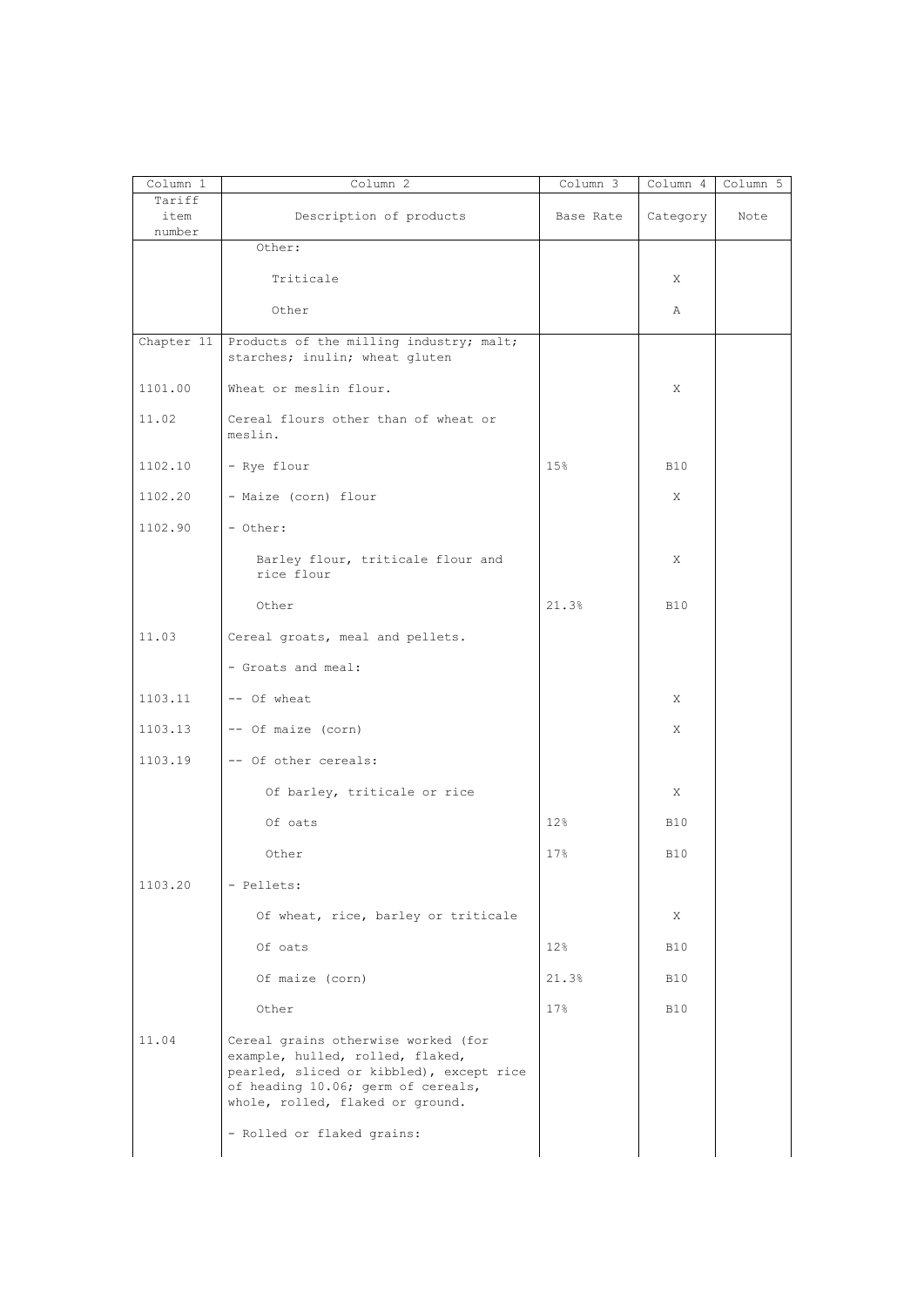| Column 1<br>Tariff | Column 2                                                                                                                                                              | Column 3        | Column 4   | Column 5 |
|--------------------|-----------------------------------------------------------------------------------------------------------------------------------------------------------------------|-----------------|------------|----------|
| item<br>number     | Description of products                                                                                                                                               | Base Rate       | Category   | Note     |
| 1104.12            | -- Of oats                                                                                                                                                            | 12%             | <b>B10</b> |          |
| 1104.19            | -- Of other cereals:                                                                                                                                                  |                 |            |          |
|                    | Of wheat, triticale, rice or barley                                                                                                                                   |                 | X          |          |
|                    | Of maize (corn)                                                                                                                                                       | 21.3%           | <b>B10</b> |          |
|                    | Other                                                                                                                                                                 | 17 <sub>8</sub> | <b>B10</b> |          |
|                    | - Other worked grains (for example,<br>hulled, pearled, sliced or kibbled):                                                                                           |                 |            |          |
| 1104.22            | -- Of oats                                                                                                                                                            | 12 <sub>8</sub> | <b>B10</b> |          |
| 1104.23            | -- Of maize (corn):                                                                                                                                                   |                 |            |          |
|                    | Intended for use in the manufacture<br>of cornflakes                                                                                                                  | 16.2%           | <b>B10</b> |          |
|                    | Other                                                                                                                                                                 | 18%             | <b>B10</b> |          |
| 1104.29            | -- Of other cereals:                                                                                                                                                  |                 |            |          |
|                    | Of wheat, triticale, rice or barley                                                                                                                                   |                 | Χ          |          |
|                    | Other                                                                                                                                                                 | 17 <sub>8</sub> | <b>B10</b> |          |
| 1104.30            | - Germ of cereals, whole, rolled, flaked<br>or ground                                                                                                                 |                 | X          |          |
| 11.05              | Flour, meal, powder, flakes, granules<br>and pellets of potatoes.                                                                                                     | 20%             | <b>B15</b> |          |
| 11.06              | Flour, meal and powder of the dried<br>leguminous vegetables of heading 07.13,<br>of sago or of roots or tubers of heading<br>07.14 or of the products of Chapter 8.  |                 |            |          |
| 1106.10            | - Of the dried lequminous vegetables of<br>heading 07.13                                                                                                              |                 | Χ          |          |
| 1106.20            | - Of sago or of roots or tubers of<br>heading 07.14:                                                                                                                  |                 |            |          |
|                    | Of manioc:                                                                                                                                                            |                 |            |          |
|                    | For feeding purposes<br>Note: The imports under this<br>item are to be used as<br>materials for fodder and<br>feed under the supervision<br>of the customs authority. |                 | Α          |          |
|                    | Other                                                                                                                                                                 |                 | X          |          |
|                    | Other                                                                                                                                                                 | 21.3%           | <b>B15</b> |          |
| 1106.30            | - Of the products of Chapter 8:                                                                                                                                       |                 |            |          |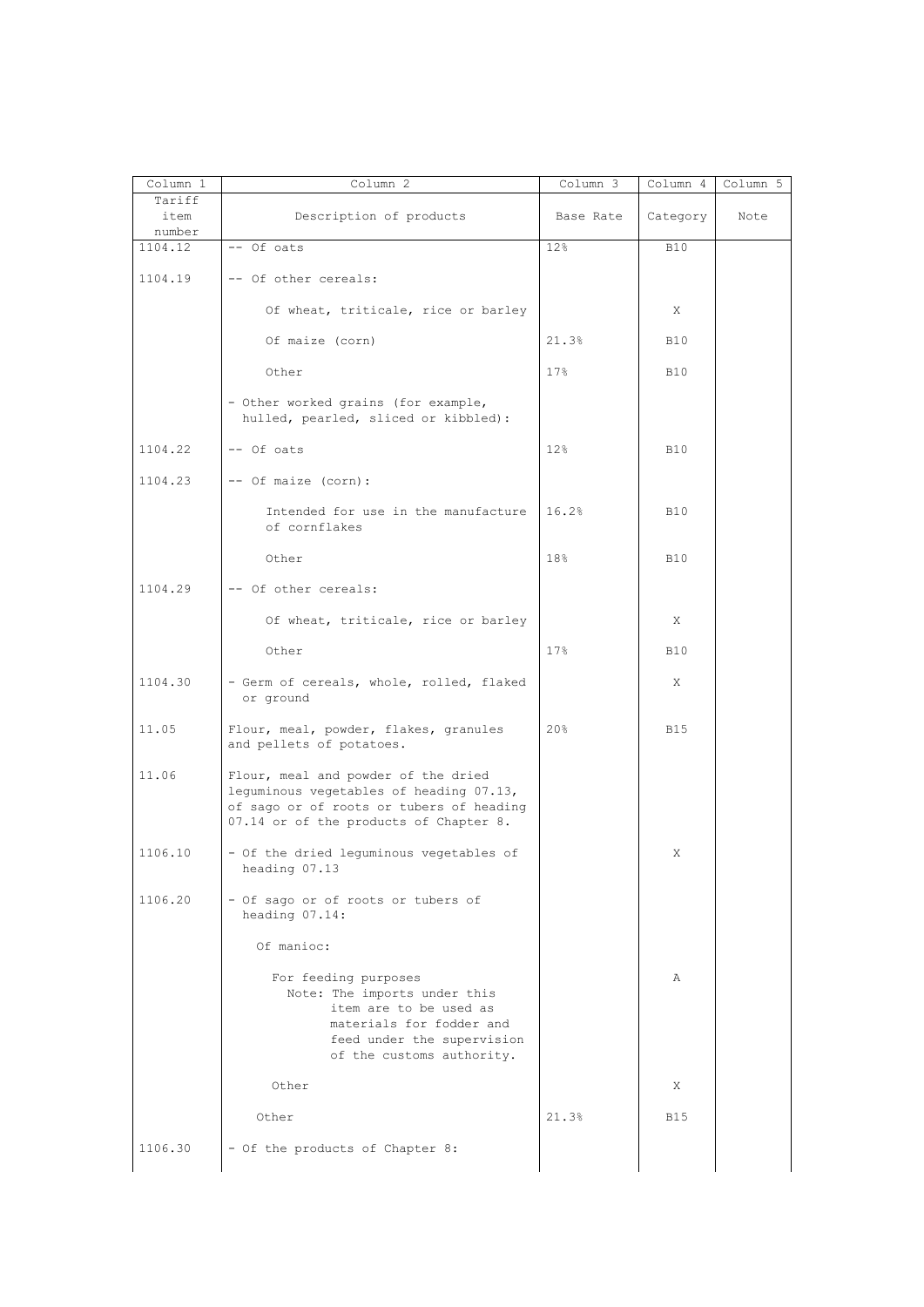| Column 1                 | Column 2                                                                                                                                                              | Column 3  | Column 4   | Column 5 |
|--------------------------|-----------------------------------------------------------------------------------------------------------------------------------------------------------------------|-----------|------------|----------|
| Tariff<br>item<br>number | Description of products                                                                                                                                               | Base Rate | Category   | Note     |
|                          | Flour, meal and powder of bananas:                                                                                                                                    |           |            |          |
|                          | For feeding purposes<br>Note: The imports under this<br>item are to be used as<br>materials for fodder and<br>feed under the supervision<br>of the customs authority. |           | Α          |          |
|                          | Other                                                                                                                                                                 | 15%       | <b>B10</b> |          |
|                          | Other                                                                                                                                                                 | 15%       | <b>B10</b> |          |
| 11.07                    | Malt, whether or not roasted.                                                                                                                                         |           | X          |          |
| 11.08                    | Starches; inulin.                                                                                                                                                     |           | X          |          |
| 1109.00                  | Wheat gluten, whether or not dried.                                                                                                                                   |           | X          |          |
| Chapter 12               | Oil seeds and oleaginous fruits;<br>miscellaneous grains, seeds and fruit;<br>industrial or medicinal plants; straw<br>and fodder                                     |           |            |          |
| 1201.00                  | Soya beans, whether or not broken.                                                                                                                                    |           | Α          |          |
| 12.02                    | Ground-nuts, not roasted or otherwise<br>cooked, whether or not shelled or<br>broken.                                                                                 |           |            |          |
| 1202.10                  | - In shell:                                                                                                                                                           |           |            |          |
|                          | For oil extraction<br>Note: The imports under this item<br>are to be used as materials<br>for oil extraction under the<br>supervision of the customs<br>authority.    |           | Α          |          |
|                          | Other                                                                                                                                                                 |           | X          |          |
| 1202.20                  | - Shelled, whether or not broken:                                                                                                                                     |           |            |          |
|                          | For oil extraction<br>Note: The imports under this item<br>are to be used as materials<br>for oil extraction under the<br>supervision of the customs<br>authority.    |           | Α          |          |
|                          | Other                                                                                                                                                                 |           | X          |          |
| 1203.00                  | Copra.                                                                                                                                                                |           | Α          |          |
| 1204.00                  | Linseed, whether or not broken.                                                                                                                                       |           | Α          |          |
| 12.05                    | Rape or colza seeds, whether or not<br>broken.                                                                                                                        |           | Α          |          |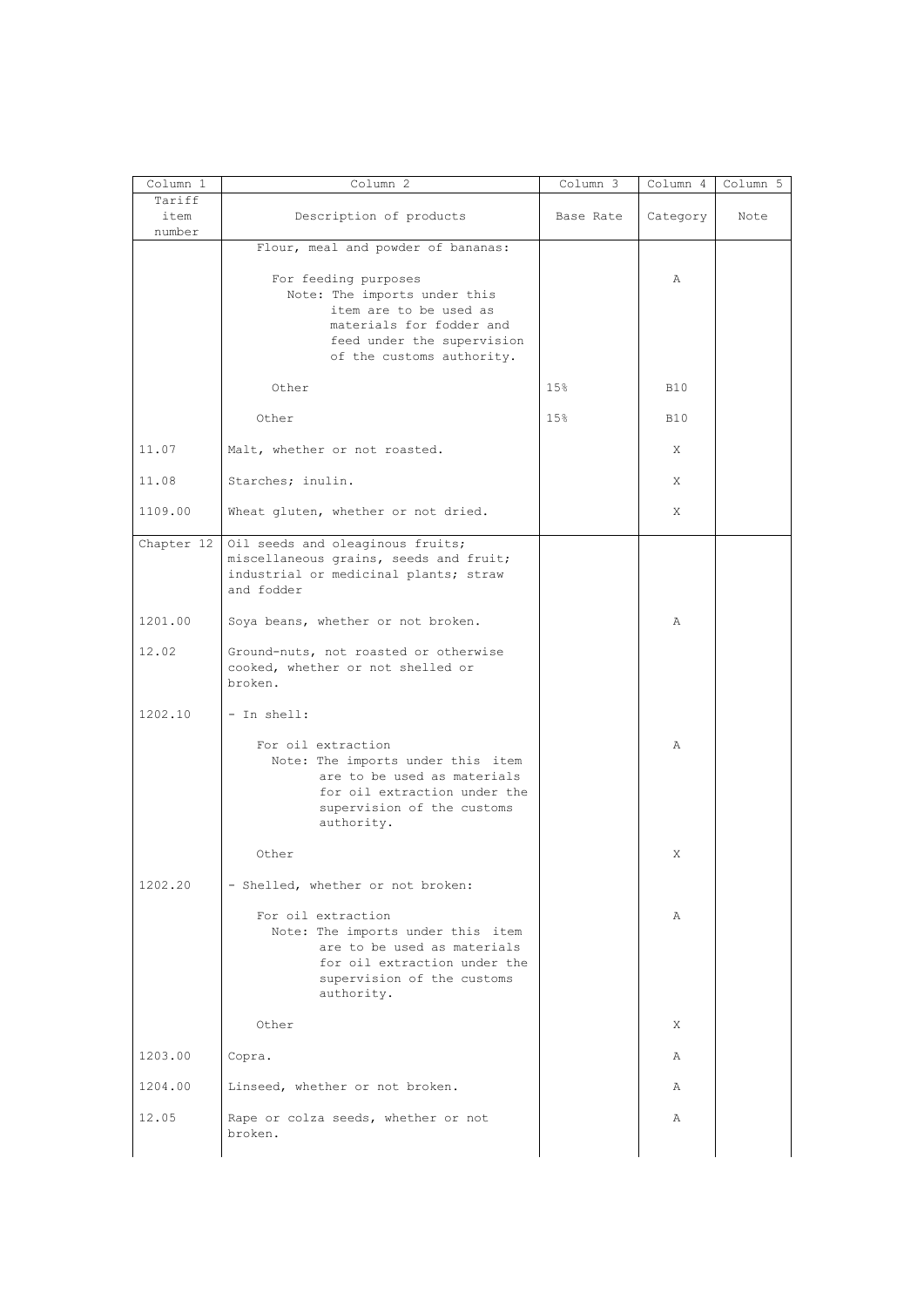| Column 1                 | Column 2                                                                                                                                                                                                                                                                                                                                                                   | Column 3  | Column 4     | Column 5 |
|--------------------------|----------------------------------------------------------------------------------------------------------------------------------------------------------------------------------------------------------------------------------------------------------------------------------------------------------------------------------------------------------------------------|-----------|--------------|----------|
| Tariff<br>item<br>number | Description of products                                                                                                                                                                                                                                                                                                                                                    | Base Rate | Category     | Note     |
| 1206.00                  | Sunflower seeds, whether or not broken.                                                                                                                                                                                                                                                                                                                                    |           | Α            |          |
| 12.07                    | Other oil seeds and oleaginous fruits,<br>whether or not broken.                                                                                                                                                                                                                                                                                                           |           | Α            |          |
| 12.08                    | Flours and meals of oil seeds or<br>oleaginous fruits, other than those of<br>mustard.                                                                                                                                                                                                                                                                                     |           | Α            |          |
| 12.09                    | Seeds, fruit and spores, of a kind used<br>for sowing.                                                                                                                                                                                                                                                                                                                     |           | Α            |          |
| 12.10                    | Hop cones, fresh or dried, whether or<br>not ground, powdered or in the form of<br>pellets; lupulin.                                                                                                                                                                                                                                                                       |           | Α            |          |
| 12.11                    | Plants and parts of plants (including<br>seeds and fruits), of a kind used<br>primarily in perfumery, in pharmacy or<br>for insecticidal, fungicidal or similar<br>purposes, fresh or dried, whether or not<br>cut, crushed or powdered.                                                                                                                                   |           | $\mathbb{A}$ |          |
| 12.12                    | Locust beans, seaweeds and other algae,<br>sugar beet and sugar cane, fresh,<br>chilled, frozen or dried, whether or not<br>ground; fruit stones and kernels and<br>other vegetable products (including<br>unroasted chicory roots of the variety<br>Cichorium intybus sativum) of a kind<br>used primarily for human consumption,<br>not elsewhere specified or included. |           |              |          |
| 1212.20                  | - Seaweeds and other algae:                                                                                                                                                                                                                                                                                                                                                |           |              |          |
|                          | Edible seaweeds and other algae,<br>fresh, chilled, frozen or dried                                                                                                                                                                                                                                                                                                        |           | X            |          |
|                          | Other:                                                                                                                                                                                                                                                                                                                                                                     |           |              |          |
|                          | Gloiopeltis spp., Porphyra spp.,<br>Enteromorpha spp., Monostroma spp.,<br>Kjellmaniella spp. or Laminaria<br>$spp$ .:                                                                                                                                                                                                                                                     |           |              |          |
|                          | Of Gloiopeltis spp.                                                                                                                                                                                                                                                                                                                                                        |           | Α            |          |
|                          | Other                                                                                                                                                                                                                                                                                                                                                                      | 3.5%      | <b>B10</b>   |          |
|                          | Other                                                                                                                                                                                                                                                                                                                                                                      |           | Α            |          |
|                          |                                                                                                                                                                                                                                                                                                                                                                            |           |              |          |
|                          | - Other:                                                                                                                                                                                                                                                                                                                                                                   |           |              |          |
| 1212.91                  | -- Sugar beet                                                                                                                                                                                                                                                                                                                                                              |           | Α            |          |
|                          | -- Other:                                                                                                                                                                                                                                                                                                                                                                  |           |              |          |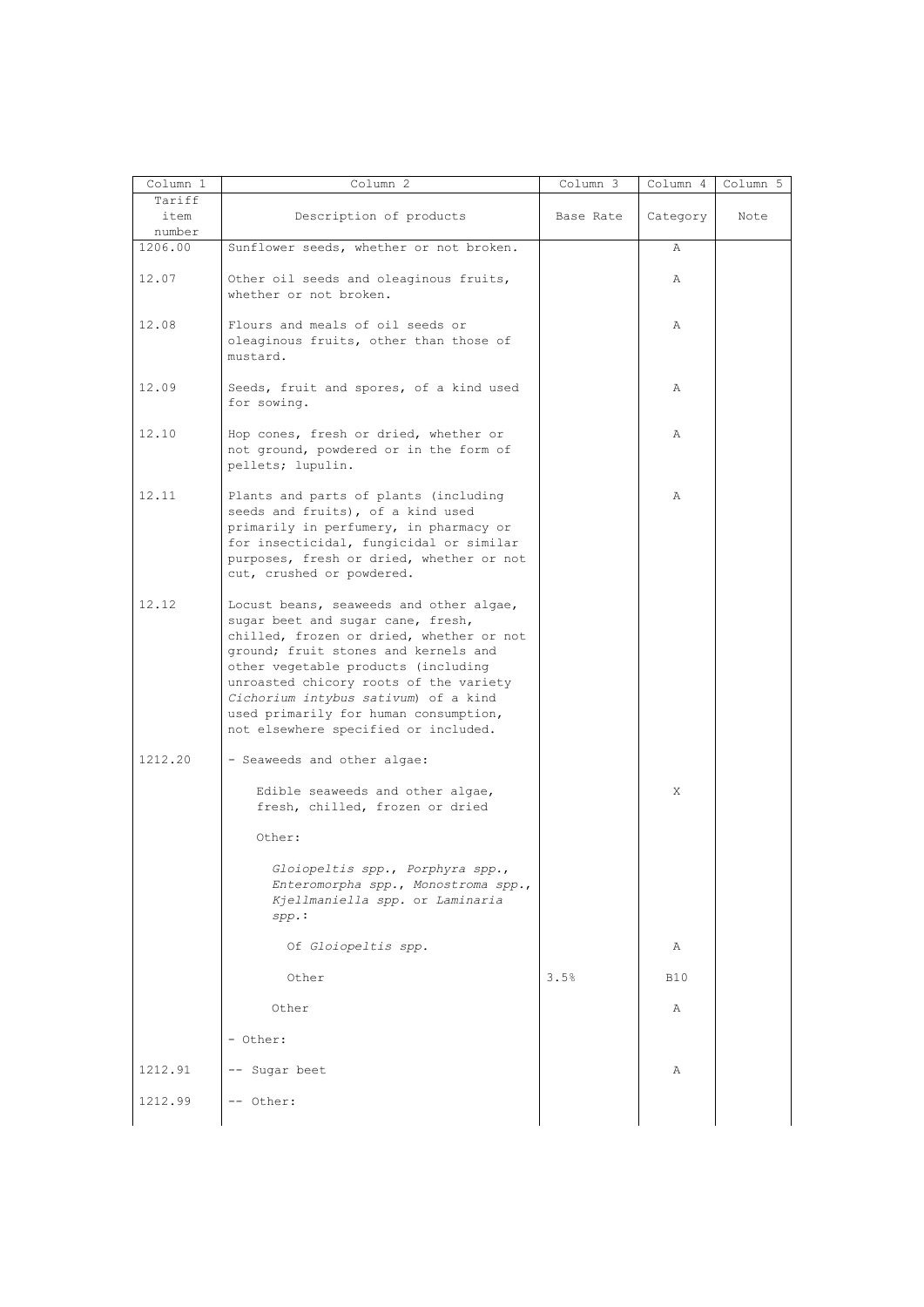| Column 1                 | Column 2                                                                                                                                                                                     | Column 3  | Column 4   | Column 5 |
|--------------------------|----------------------------------------------------------------------------------------------------------------------------------------------------------------------------------------------|-----------|------------|----------|
| Tariff<br>item<br>number | Description of products                                                                                                                                                                      | Base Rate | Category   | Note     |
|                          | Tubers of konnyaku (Amorphophalus),<br>whether or not cut, dried or<br>powdered                                                                                                              |           | X          |          |
|                          | Other                                                                                                                                                                                        |           | Α          |          |
| 1213.00                  | Cereal straw and husks, unprepared,<br>whether or not chopped, ground, pressed<br>or in the form of pellets.                                                                                 |           | Α          |          |
| 12.14                    | Swedes, mangolds, fodder roots, hay,<br>lucerne (alfalfa), clover, sainfoin,<br>forage kale, lupines, vetches and<br>similar forage products, whether or not<br>in the form of pellets.      |           | Α          |          |
| Chapter 13               | Lac; gums, resins and other vegetable<br>saps and extracts                                                                                                                                   |           |            |          |
| 13.01                    | Lac; natural gums, resins, gum-resins<br>and oleoresins (for example, balsams).                                                                                                              |           | A          |          |
| 13.02                    | Vegetable saps and extracts; pectic<br>substances, pectinates and pectates;<br>agar-agar and other mucilages and<br>thickeners, whether or not modified,<br>derived from vegetable products. |           |            |          |
|                          | - Vegetable saps and extracts:                                                                                                                                                               |           |            |          |
| 1302.11                  | -- Opium                                                                                                                                                                                     |           | Α          |          |
| 1302.12                  | -- Of liquorice                                                                                                                                                                              |           | Α          |          |
| 1302.13                  | -- Of hops                                                                                                                                                                                   |           | Α          |          |
| 1302.19                  | -- Other:                                                                                                                                                                                    |           |            |          |
|                          | Bases for beverage:                                                                                                                                                                          |           |            |          |
|                          | Obtained from a single material<br>of vegetable origin                                                                                                                                       | 10%       | в7         |          |
|                          | Other                                                                                                                                                                                        | 16.5%     | <b>B15</b> |          |
|                          | Other:                                                                                                                                                                                       |           |            |          |
|                          | Pyrethrum extract                                                                                                                                                                            | 6%        | B7         |          |
|                          | Other                                                                                                                                                                                        |           | Α          |          |
| 1302.20                  | - Pectic substances, pectinates and<br>pectates                                                                                                                                              |           | Α          |          |
|                          | - Mucilages and thickeners, whether or<br>not modified, derived from vegetable<br>products:                                                                                                  |           |            |          |
| 1302.31                  | -- Agar-agar                                                                                                                                                                                 |           | Χ          |          |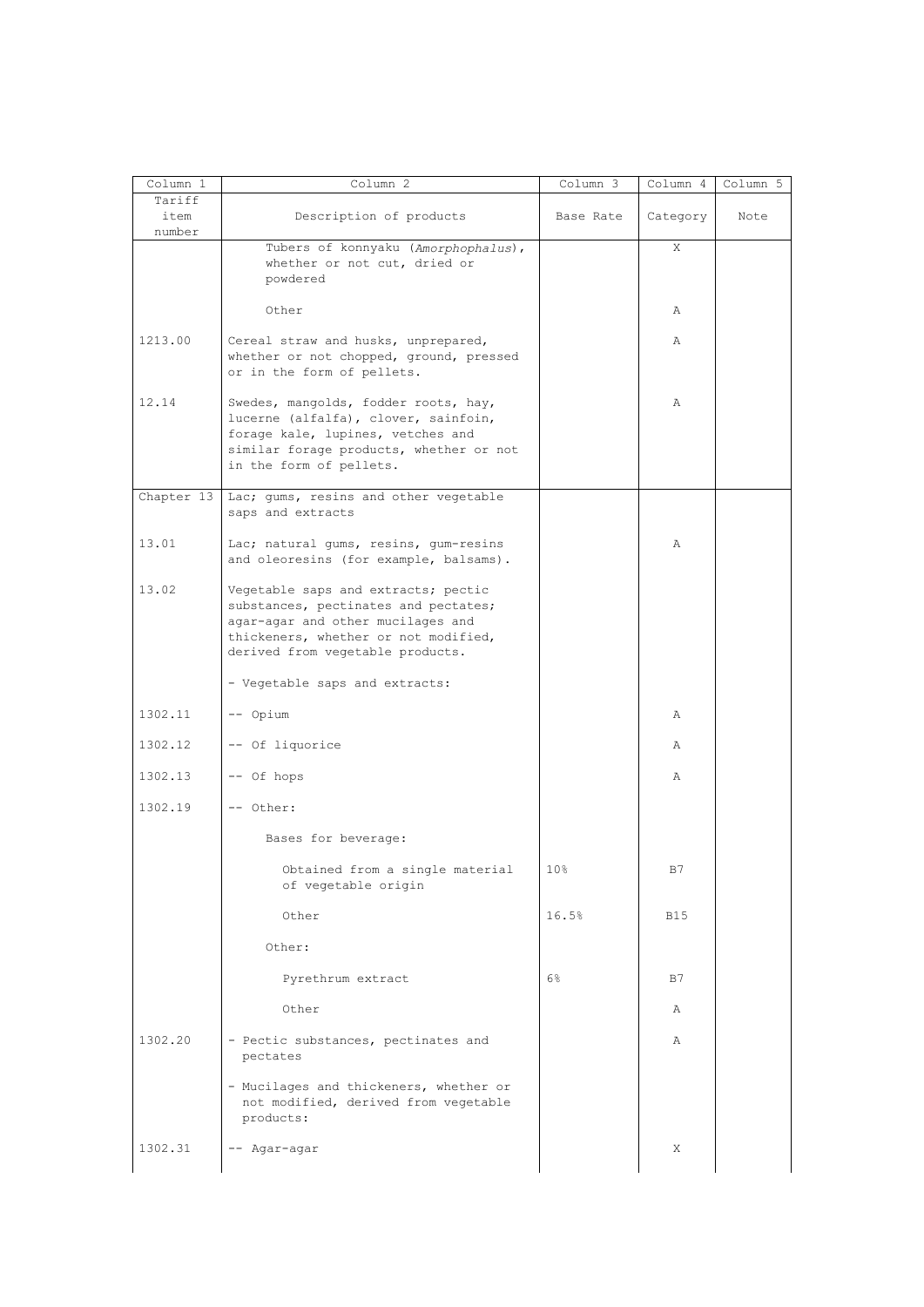| Column 1                 | Column 2                                                                                                                                                                                    | Column 3  | Column 4   | Column 5 |
|--------------------------|---------------------------------------------------------------------------------------------------------------------------------------------------------------------------------------------|-----------|------------|----------|
| Tariff<br>item<br>number | Description of products                                                                                                                                                                     | Base Rate | Category   | Note     |
| 1302.32                  | -- Mucilages and thickeners, whether or<br>not modified, derived from locust<br>beans, locust bean seeds or quar<br>seeds                                                                   |           | Α          |          |
| 1302.39                  | -- Other                                                                                                                                                                                    |           | Α          |          |
| Chapter 14               | Vegetable plaiting materials; vegetable<br>products not elsewhere specified or<br>included                                                                                                  |           |            |          |
| 14.01                    | Vegetable materials of a kind used<br>primarily for plaiting (for example,<br>bamboos, rattans, reeds, rushes, osier,<br>raffia, cleaned, bleached or dyed cereal<br>straw, and lime bark). |           |            |          |
| 1401.10                  | - Bamboos                                                                                                                                                                                   |           | Α          |          |
| 1401.20                  | - Rattans                                                                                                                                                                                   |           | Α          |          |
| 1401.90                  | - Other:                                                                                                                                                                                    |           |            |          |
|                          | Rushes, Shichitoi (Cyperus<br>tegetiformis) and wanguru (Cyperus<br>exaltatus)                                                                                                              | 8.5%      | <b>B10</b> |          |
|                          | Other                                                                                                                                                                                       |           | Α          |          |
| 14.04                    | Vegetable products not elsewhere<br>specified or included.                                                                                                                                  |           | Α          |          |
| Chapter 15               | Animal or vegetable fats and oils and<br>their cleavage products; prepared edible<br>fats; animal or vegetable waxes                                                                        |           |            |          |
| 1501.00                  | Pig fat (including lard) and poultry<br>fat, other than that of heading 02.09 or<br>15.03:                                                                                                  |           |            |          |
|                          | Pig fat:                                                                                                                                                                                    |           |            |          |
|                          | Of an acid value exceeding 1.3                                                                                                                                                              |           | Α          |          |
|                          | Other                                                                                                                                                                                       |           | X          |          |
|                          | Other                                                                                                                                                                                       | 6.4%      | <b>B10</b> |          |
| 1502.00                  | Fats of bovine animals, sheep or goats,<br>other than those of heading 15.03.                                                                                                               |           | Α          |          |
| 1503.00                  | Lard stearin, lard oil, oleostearin,<br>oleo-oil and tallow oil, not emulsified<br>or mixed or otherwise prepared.                                                                          |           | Α          |          |
| 15.04                    | Fats and oils and their fractions, of<br>fish or marine mammals, whether or not<br>refined, but not chemically modified.                                                                    |           |            |          |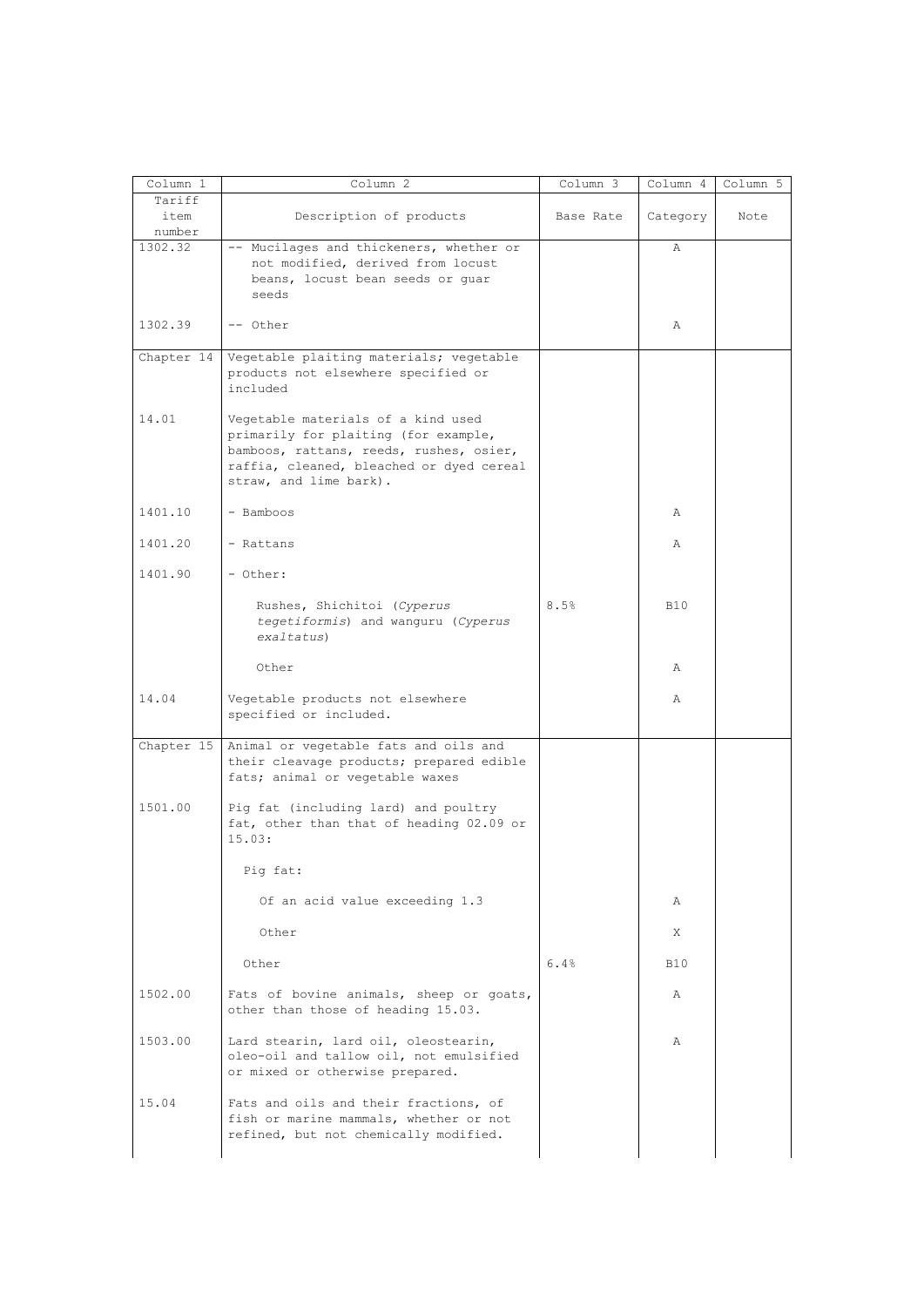| Column 1                 | Column 2                                                                                                                                                                                                              | Column 3                                                | Column 4   | Column 5 |
|--------------------------|-----------------------------------------------------------------------------------------------------------------------------------------------------------------------------------------------------------------------|---------------------------------------------------------|------------|----------|
| Tariff<br>item<br>number | Description of products                                                                                                                                                                                               | Base Rate                                               | Category   | Note     |
| 1504.10                  | - Fish-liver oils and their fractions                                                                                                                                                                                 | 3.5%                                                    | <b>B10</b> |          |
| 1504.20                  | - Fats and oils and their fractions, of<br>fish, other than liver oils                                                                                                                                                | 7% or 4.20<br>yen/kq,<br>whichever<br>is the<br>greater | <b>B10</b> |          |
| 1504.30                  | - Fats and oils and their fractions, of<br>marine mammals:                                                                                                                                                            |                                                         |            |          |
|                          | Whale oil                                                                                                                                                                                                             |                                                         | Α          |          |
|                          | Other                                                                                                                                                                                                                 | 3.5%                                                    | <b>B10</b> |          |
| 1505.00                  | Wool grease and fatty substances derived<br>therefrom (including lanolin).                                                                                                                                            |                                                         | Α          |          |
| 1506.00                  | Other animal fats and oils and their<br>fractions, whether or not refined, but<br>not chemically modified.                                                                                                            | 6.4%                                                    | <b>B10</b> |          |
| 15.07                    | Soya-bean oil and its fractions, whether<br>or not refined, but not chemically<br>modified.                                                                                                                           |                                                         | X          |          |
| 15.08                    | Ground-nut oil and its fractions,<br>whether or not refined, but not<br>chemically modified.                                                                                                                          |                                                         | X          |          |
| 15.09                    | Olive oil and its fractions, whether or<br>not refined, but not chemically<br>modified.                                                                                                                               |                                                         | Α          |          |
| 1510.00                  | Other oils and their fractions, obtained<br>solely from olives, whether or not<br>refined, but not chemically modified,<br>including blends of these oils or<br>fractions with oils or fractions of<br>heading 15.09. |                                                         | A          |          |
| 15.11                    | Palm oil and its fractions, whether or<br>not refined, but not chemically<br>modified.                                                                                                                                |                                                         | Α          |          |
| 15.12                    | Sunflower-seed, safflower or cotton-seed<br>oil and fractions thereof, whether or<br>not refined, but not chemically<br>modified.                                                                                     |                                                         |            |          |
|                          | - Sunflower-seed or safflower oil and<br>fractions thereof:                                                                                                                                                           |                                                         |            |          |
| 1512.11                  | -- Crude oil                                                                                                                                                                                                          |                                                         | X          |          |
| 1512.19                  | -- Other                                                                                                                                                                                                              |                                                         | X          |          |
|                          | - Cotton-seed oil and its fractions:                                                                                                                                                                                  |                                                         |            |          |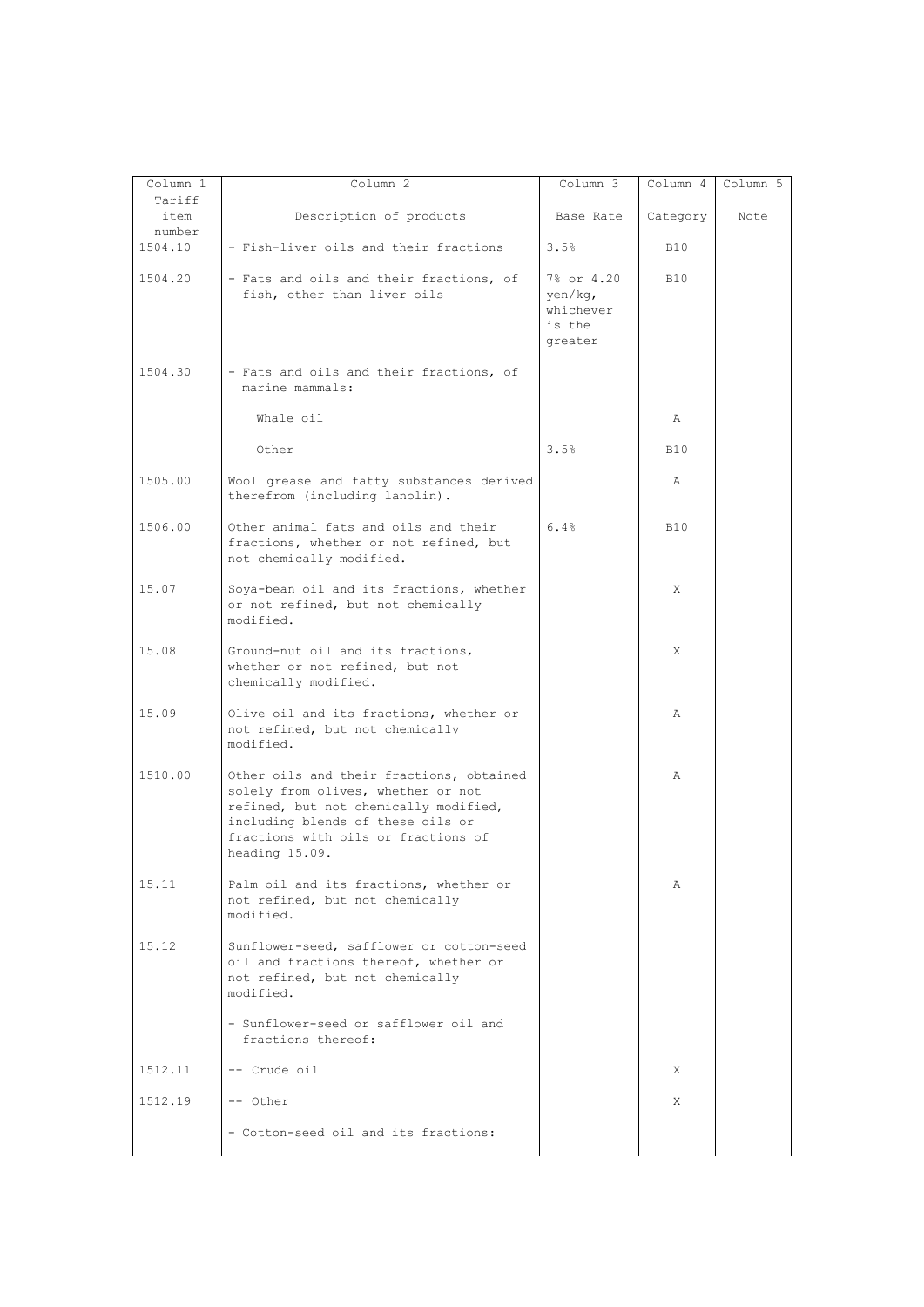| Column 1                 | Column 2                                                                                                                                                                                             | Column 3  | Column 4 | Column 5 |
|--------------------------|------------------------------------------------------------------------------------------------------------------------------------------------------------------------------------------------------|-----------|----------|----------|
| Tariff<br>item<br>number | Description of products                                                                                                                                                                              | Base Rate | Category | Note     |
| 1512.21                  | -- Crude oil, whether or not gossypol<br>has been removed:                                                                                                                                           |           |          |          |
|                          | Used for the manufacture of canned<br>fish or shellfish for export                                                                                                                                   |           | Α        |          |
|                          | Other                                                                                                                                                                                                |           | X        |          |
| 1512.29                  | -- Other:                                                                                                                                                                                            |           |          |          |
|                          | Used for the manufacture of canned<br>fish or shellfish for export                                                                                                                                   |           | Α        |          |
|                          | Other                                                                                                                                                                                                |           | X        |          |
| 15.13                    | Coconut (copra), palm kernel or babassu<br>oil and fractions thereof, whether or<br>not refined, but not chemically<br>modified.                                                                     |           | Α        |          |
| 15.14                    | Rape, colza or mustard oil and fractions<br>thereof, whether or not refined, but not<br>chemically modified.                                                                                         |           | X        |          |
| 15.15                    | Other fixed vegetable fats and oils<br>(including jojoba oil) and their<br>fractions, whether or not refined, but<br>not chemically modified.                                                        |           |          |          |
|                          | - Linseed oil and its fractions:                                                                                                                                                                     |           |          |          |
| 1515.11                  | -- Crude oil                                                                                                                                                                                         |           | X        |          |
| 1515.19                  | -- Other                                                                                                                                                                                             |           | X        |          |
|                          | - Maize (corn) oil and its fractions:                                                                                                                                                                |           |          |          |
| 1515.21                  | -- Crude oil                                                                                                                                                                                         |           | X        |          |
| 1515.29                  | -- Other                                                                                                                                                                                             |           | X        |          |
| 1515.30                  | - Castor oil and its fractions                                                                                                                                                                       |           | Α        |          |
| 1515.50                  | - Sesame oil and its fractions                                                                                                                                                                       |           | X        |          |
| 1515.90                  | - Other:                                                                                                                                                                                             |           |          |          |
|                          | Oiticica oil, tung oil, camellia<br>oil, urushi wax, Haze wax, jojoba<br>oil and their fractions                                                                                                     |           | Α        |          |
|                          | Other                                                                                                                                                                                                |           | X        |          |
| 15.16                    | Animal or vegetable fats and oils and<br>their fractions, partly or wholly<br>hydrogenated, inter-esterified, re-<br>esterified or elaidinised, whether or<br>not refined, but not further prepared. |           | Α        |          |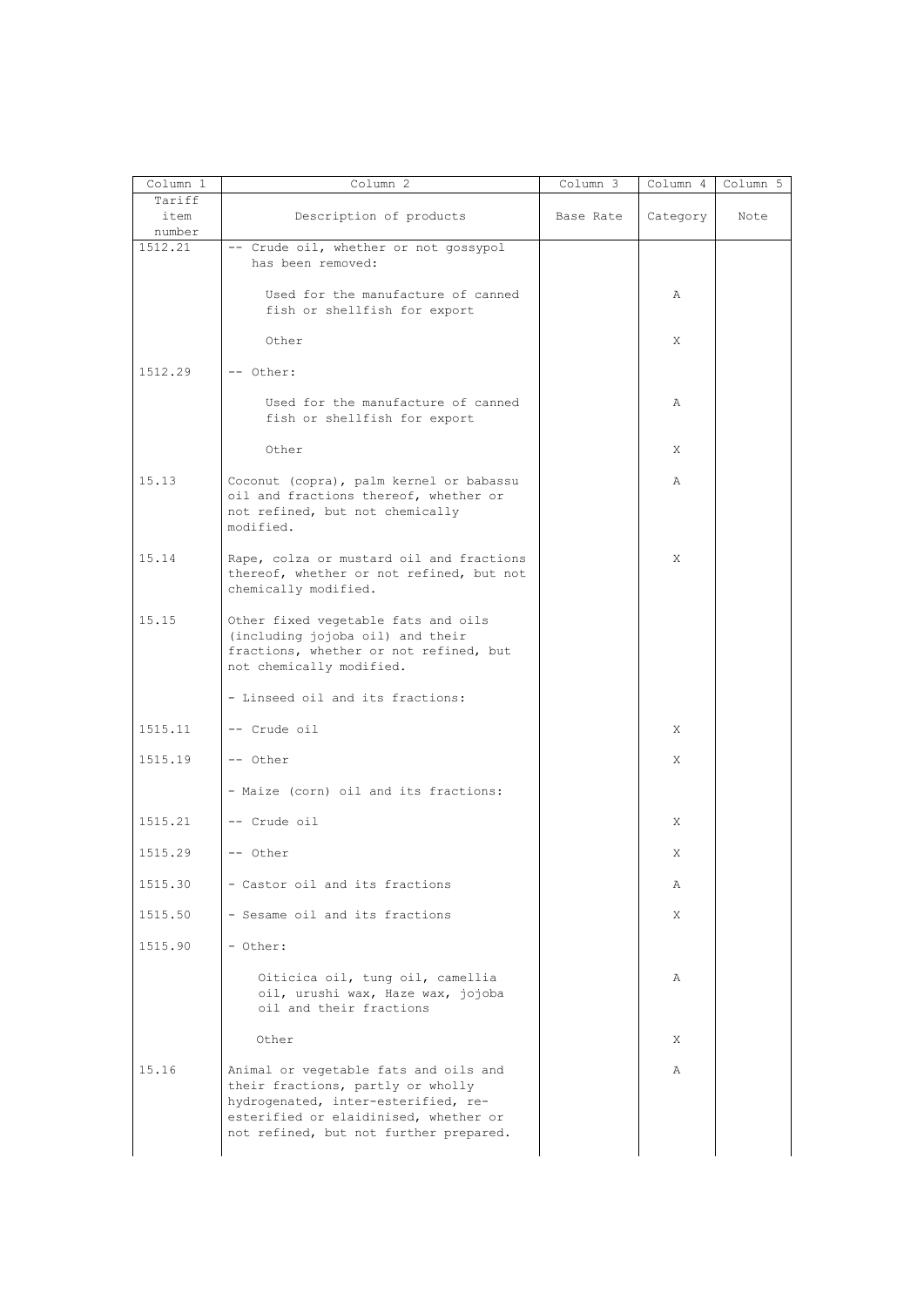| Column 1 | Column 2                                 | Column 3  | Column 4   | Column 5 |
|----------|------------------------------------------|-----------|------------|----------|
| Tariff   |                                          |           |            |          |
| item     | Description of products                  | Base Rate | Category   | Note     |
| number   |                                          |           |            |          |
| 15.17    | Margarine; edible mixtures or            |           |            |          |
|          | preparations of animal or vegetable fats |           |            |          |
|          | or oils or of fractions of different     |           |            |          |
|          |                                          |           |            |          |
|          | fats or oils of this Chapter, other than |           |            |          |
|          | edible fats or oils or their fractions   |           |            |          |
|          | of heading 15.16.                        |           |            |          |
|          |                                          |           |            |          |
| 1517.10  | - Margarine, excluding liquid margarine  |           | X          |          |
|          |                                          |           |            |          |
| 1517.90  | - Other:                                 |           |            |          |
|          |                                          |           |            |          |
|          | Mixtures of animal fats and oils and     |           |            |          |
|          | their fractions, partly or wholly        |           |            |          |
|          | hydrogenated, inter-esterified, re-      |           |            |          |
|          | esterified or elaidinised, whether or    |           |            |          |
|          | not refined, but not further             |           |            |          |
|          | prepared, not otherwise prepared:        |           |            |          |
|          |                                          |           |            |          |
|          | Partly or wholly hydrogenated,           |           | Α          |          |
|          | inter-esterified, re-esterified or       |           |            |          |
|          | elaidinised                              |           |            |          |
|          |                                          |           |            |          |
|          | Other                                    | 6.4%      | <b>B10</b> |          |
|          |                                          |           |            |          |
|          |                                          |           |            |          |
|          | Mixtures of vegetable fats and oils      |           |            |          |
|          | and their fractions, partly or wholly    |           |            |          |
|          | hydrogenated, inter-esterified, re-      |           |            |          |
|          | esterified or elaidinised, whether or    |           |            |          |
|          | not refined, but not further             |           |            |          |
|          | prepared, not otherwise prepared:        |           |            |          |
|          |                                          |           |            |          |
|          | Partly or wholly hydrogenated,           |           | Α          |          |
|          | inter-esterified, re-esterified or       |           |            |          |
|          | elaidinised                              |           |            |          |
|          |                                          |           |            |          |
|          | Other                                    |           | Χ          |          |
|          |                                          |           |            |          |
|          | Oils of a kind used as mould release     | 2.9%      | <b>B10</b> |          |
|          |                                          |           |            |          |
|          | Other                                    |           | Χ          |          |
|          |                                          |           |            |          |
| 1518.00  | Animal or vegetable fats and oils and    |           | Α          |          |
|          | their fractions, boiled, oxidised,       |           |            |          |
|          |                                          |           |            |          |
|          | dehydrated, sulphurised, blown,          |           |            |          |
|          | polymerised by heat in vacuum or in      |           |            |          |
|          | inert gas or otherwise chemically        |           |            |          |
|          | modified, excluding those of heading     |           |            |          |
|          | 15.16; inedible mixtures or preparations |           |            |          |
|          | of animal or vegetable fats or oils or   |           |            |          |
|          | of fractions of different fats or oils   |           |            |          |
|          |                                          |           |            |          |
|          | of this Chapter, not elsewhere specified |           |            |          |
|          | or included.                             |           |            |          |
|          |                                          |           |            |          |
|          |                                          |           |            |          |
| 1520.00  | Glycerol, crude; glycerol waters and     |           | Α          |          |
|          | glycerol lyes.                           |           |            |          |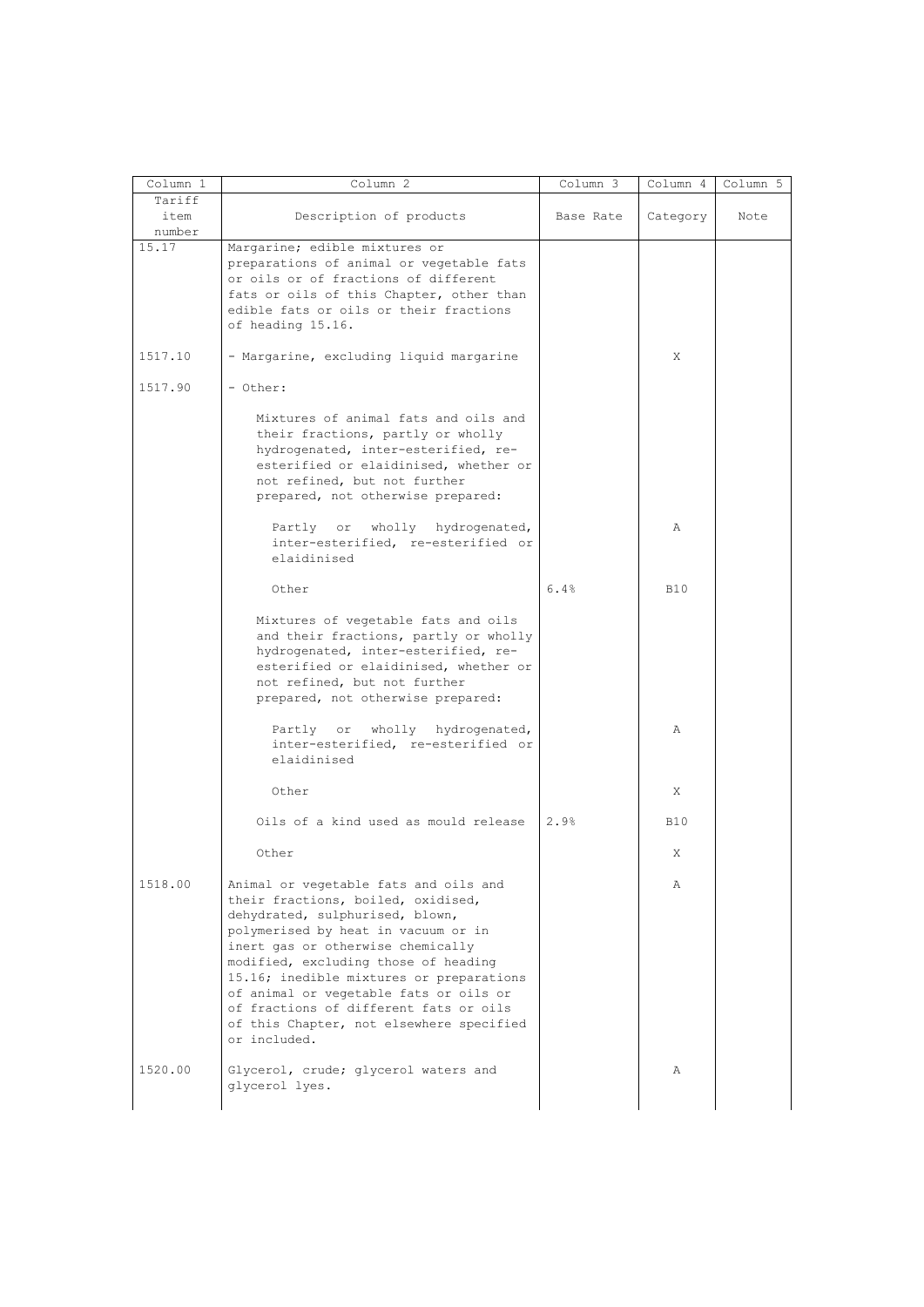| Column 1                 | Column 2                                                                                                                             | $Column \overline{3}$ | Column 4 | Column 5 |
|--------------------------|--------------------------------------------------------------------------------------------------------------------------------------|-----------------------|----------|----------|
| Tariff<br>item<br>number | Description of products                                                                                                              | Base Rate             | Category | Note     |
| 15.21                    | Vegetable waxes (other than<br>triglycerides), beeswax, other insect<br>waxes and spermaceti, whether or not<br>refined or coloured. |                       |          |          |
| 1521.10                  | - Vegetable waxes                                                                                                                    |                       | Α        |          |
| 1521.90                  | - Other:                                                                                                                             |                       |          |          |
|                          | Beeswax                                                                                                                              |                       | Χ        |          |
|                          | Other                                                                                                                                |                       | Α        |          |
| 1522.00                  | Degras; residues resulting from the<br>treatment of fatty substances or animal<br>or vegetable waxes.                                |                       | Α        |          |
| Chapter 16               | Preparations of meat, of fish or of<br>crustaceans, molluscs or other aquatic<br>invertebrates                                       |                       |          |          |
| 1601.00                  | Sausages and similar products, of meat,<br>meat offal or blood; food preparations<br>based on these products.                        |                       | X        |          |
| 16.02                    | Other prepared or preserved meat, meat<br>offal or blood.                                                                            |                       |          |          |
| 1602.10                  | - Homogenised preparations                                                                                                           |                       | Χ        |          |
| 1602.20                  | - Of liver of any animal                                                                                                             |                       | X        |          |
|                          | - Of poultry of heading 01.05:                                                                                                       |                       |          |          |
| 1602.31                  | -- Of turkeys:                                                                                                                       |                       |          |          |
|                          | Guts, bladders and stomachs, whole<br>and pieces thereof, simply boiled<br>in water                                                  |                       | Α        |          |
|                          | Other:                                                                                                                               |                       |          |          |
|                          | Containing meat or meat offal of<br>bovine animals or swine                                                                          |                       | Χ        |          |
|                          | Other                                                                                                                                |                       | Α        |          |
| 1602.32                  | -- Of fowls of the species Gallus<br>domesticus:                                                                                     |                       |          |          |
|                          | Guts, bladders and stomachs, whole<br>and pieces thereof, simply boiled<br>in water                                                  |                       | Α        |          |
|                          | Other                                                                                                                                |                       | Χ        |          |
| 1602.39                  | -- Other:                                                                                                                            |                       |          |          |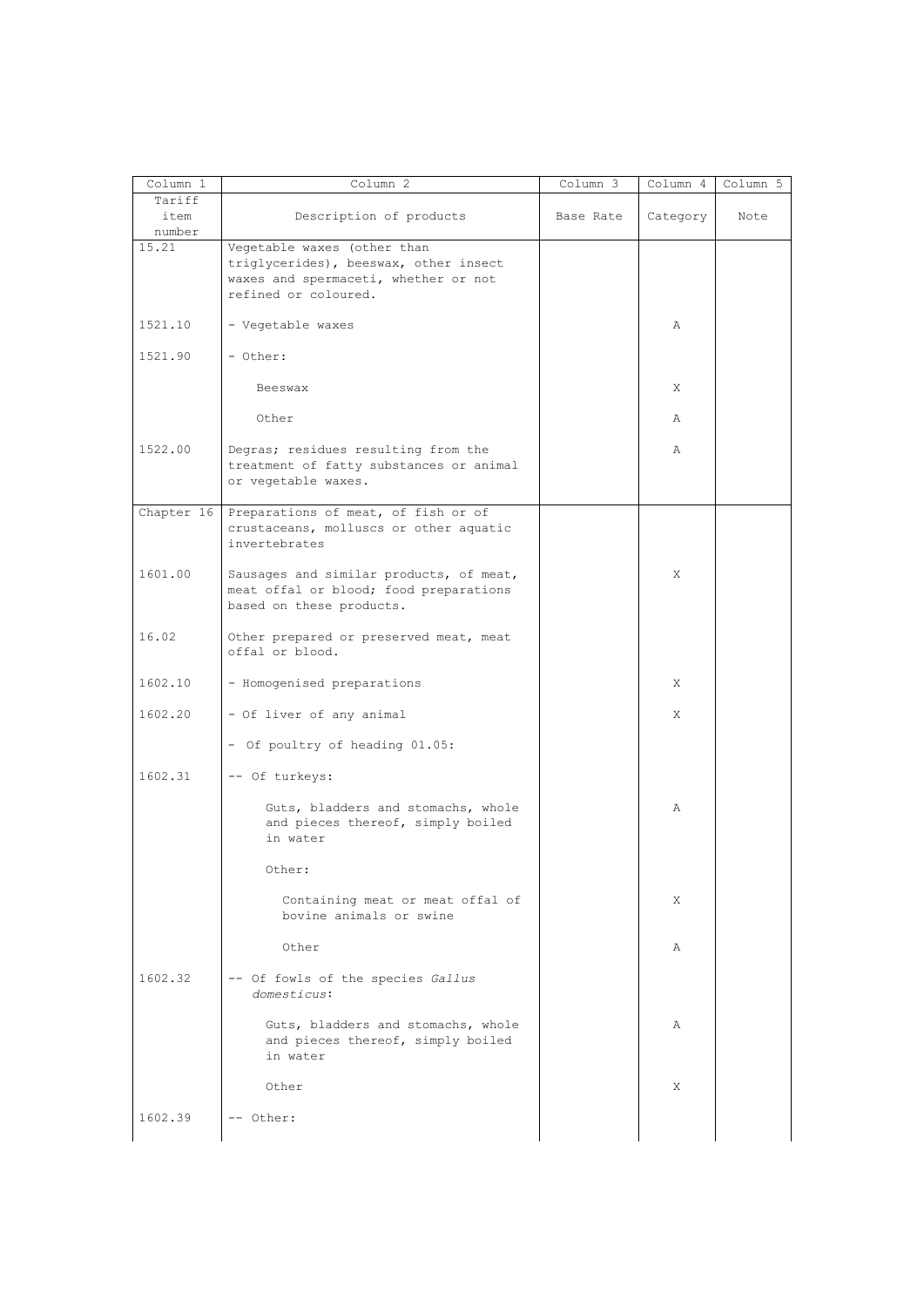| Column 1                 | Column 2                                                                                         | Column 3  | Column 4   | Column 5 |
|--------------------------|--------------------------------------------------------------------------------------------------|-----------|------------|----------|
| Tariff<br>item<br>number | Description of products                                                                          | Base Rate | Category   | Note     |
|                          | Guts, bladders and stomachs, whole<br>and pieces thereof, simply boiled<br>in water              |           | Α          |          |
|                          | Other:                                                                                           |           |            |          |
|                          | Containing meat or meat offal of<br>bovine animals or swine                                      |           | X          |          |
|                          | Other                                                                                            | $6\%$     | <b>B10</b> |          |
|                          | - Of swine:                                                                                      |           |            |          |
| 1602.41                  | -- Hams and cuts thereof                                                                         |           | X          |          |
| 1602.42                  | -- Shoulders and cuts thereof                                                                    |           | X          |          |
| 1602.49                  | -- Other, including mixtures:                                                                    |           |            |          |
|                          | Guts, bladders and stomachs, whole<br>and pieces thereof, simply boiled<br>in water              |           | Α          |          |
|                          | Other                                                                                            |           | Χ          |          |
| 1602.50                  | - Of bovine animals:                                                                             |           |            |          |
|                          | Guts, bladders and stomachs, whole<br>and pieces thereof, simply boiled in<br>water              |           | Α          |          |
|                          | Other                                                                                            |           | X          |          |
| 1602.90                  | - Other, including preparations of blood<br>of any animal:                                       |           |            |          |
|                          | Guts, bladders and stomachs, whole<br>and pieces thereof, simply boiled in<br>water              |           | Α          |          |
|                          | Other                                                                                            |           | X,         |          |
| 1603.00                  | Extracts and juices of meat, fish or<br>crustaceans, molluscs or other aquatic<br>invertebrates. |           | X          |          |
| 16.04                    | Prepared or preserved fish; caviar and<br>caviar substitutes prepared from fish<br>eggs.         |           | X          |          |
| 16.05                    | Crustaceans, molluscs and other aquatic<br>invertebrates, prepared or preserved.                 |           |            |          |
| 1605.10                  | - Crab                                                                                           |           | X          |          |
| 1605.20                  | - Shrimps and prawns:                                                                            |           |            |          |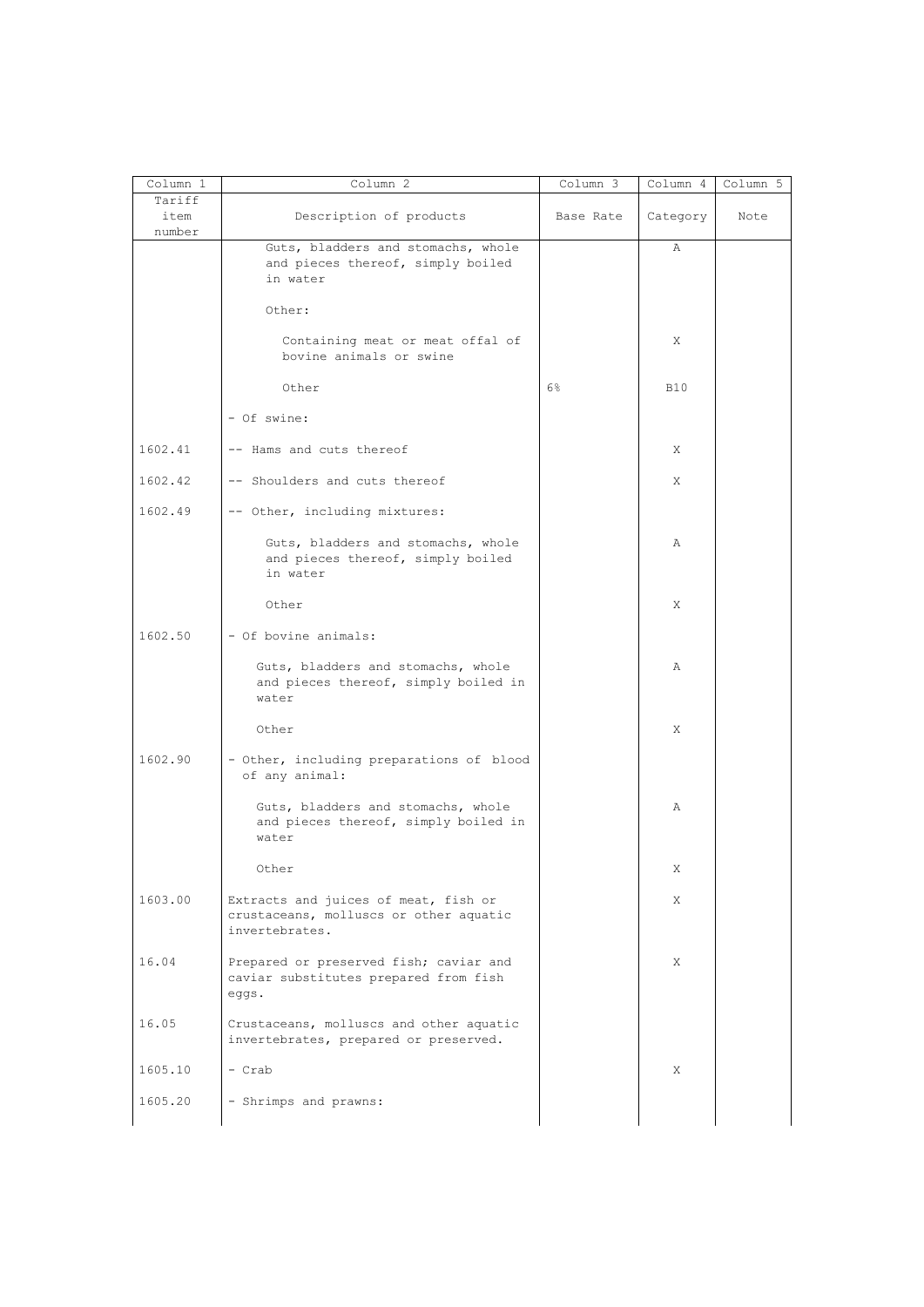| Column 1                 | Column 2                                                                                                                                                                                                                                            | Column 3        | Column 4   | Column 5 |
|--------------------------|-----------------------------------------------------------------------------------------------------------------------------------------------------------------------------------------------------------------------------------------------------|-----------------|------------|----------|
| Tariff<br>item<br>number | Description of products                                                                                                                                                                                                                             | Base Rate       | Category   | Note     |
|                          | Smoked; simply boiled in water or in<br>brine; chilled, frozen, salted, in<br>brine or dried, after simply boiled<br>in water or in brine:                                                                                                          |                 |            |          |
|                          | Simply boiled in water or in brine;<br>chilled or frozen, after simply<br>boiled in water or in brine                                                                                                                                               |                 | Χ          |          |
|                          | Other                                                                                                                                                                                                                                               | 4.8%            | <b>B10</b> |          |
|                          | Other:                                                                                                                                                                                                                                              |                 |            |          |
|                          | Containing rice                                                                                                                                                                                                                                     |                 | X          |          |
|                          | Other                                                                                                                                                                                                                                               | 5.3%            | <b>B10</b> |          |
| 1605.30                  | - Lobster                                                                                                                                                                                                                                           |                 | Χ          |          |
| 1605.40                  | - Other crustaceans:                                                                                                                                                                                                                                |                 |            |          |
|                          | Ebi                                                                                                                                                                                                                                                 |                 | Χ          |          |
|                          | Other                                                                                                                                                                                                                                               | 9.6%            | <b>B10</b> |          |
| 1605.90                  | - Other:                                                                                                                                                                                                                                            |                 |            |          |
|                          | Smoked                                                                                                                                                                                                                                              |                 | Χ          |          |
|                          | Other:                                                                                                                                                                                                                                              |                 |            |          |
|                          | Cuttle fish, squid and jellyfish:                                                                                                                                                                                                                   |                 |            |          |
|                          | Cuttle fish and squid                                                                                                                                                                                                                               |                 | Χ          |          |
|                          | Jellyfish                                                                                                                                                                                                                                           | 10 <sup>°</sup> | B10        |          |
|                          | Other                                                                                                                                                                                                                                               |                 | Χ          |          |
| Chapter 17               | Sugars and sugar confectionery                                                                                                                                                                                                                      |                 |            |          |
| 17.01                    | Cane or beet sugar and chemically pure<br>sucrose, in solid form.                                                                                                                                                                                   |                 | X          |          |
| 17.02                    | Other sugars, including chemically pure<br>lactose, maltose, glucose and fructose,<br>in solid form; sugar syrups not<br>containing added flavouring or colouring<br>matter; artificial honey, whether or not<br>mixed with natural honey; caramel. |                 |            |          |
|                          | - Lactose and lactose syrup:                                                                                                                                                                                                                        |                 |            |          |
| 1702.11                  | -- Containing by weight 99% or more<br>lactose, expressed as anhydrous<br>lactose, calculated on the dry matter                                                                                                                                     |                 | Α          |          |
| 1702.19                  | -- Other                                                                                                                                                                                                                                            |                 | Α          |          |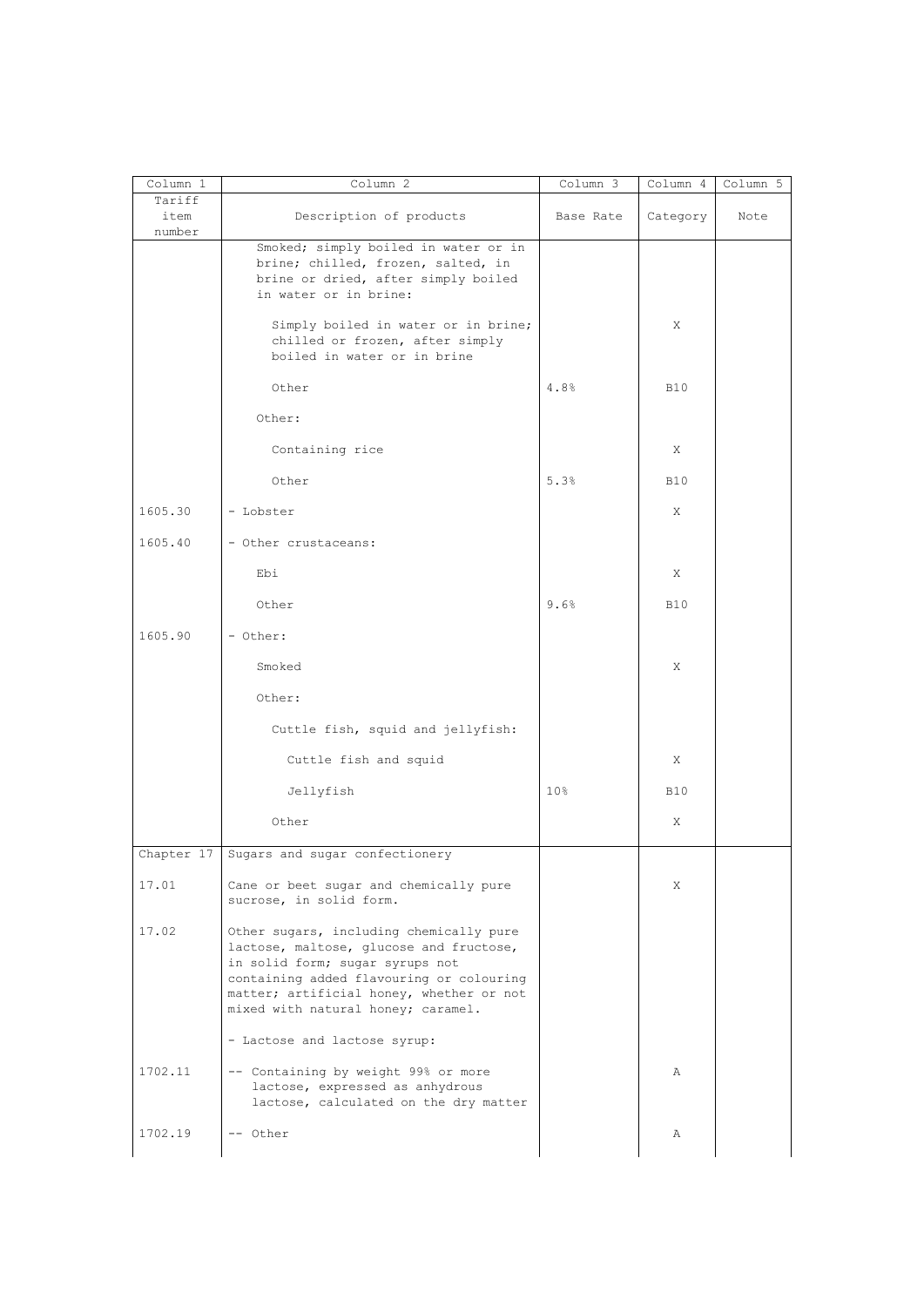| Column 1 | Column 2                                                                  | Column 3       | Column 4   | Column 5 |
|----------|---------------------------------------------------------------------------|----------------|------------|----------|
| Tariff   |                                                                           |                |            |          |
| item     | Description of products                                                   | Base Rate      | Category   | Note     |
| number   |                                                                           |                |            |          |
| 1702.20  | - Maple sugar and maple syrup                                             |                | Χ          |          |
|          |                                                                           |                |            |          |
| 1702.30  | - Glucose and glucose syrup, not                                          |                | X          |          |
|          | containing fructose or containing in                                      |                |            |          |
|          | the dry state less than 20% by weight                                     |                |            |          |
|          | of fructose                                                               |                |            |          |
|          |                                                                           |                |            |          |
| 1702.40  | - Glucose and glucose syrup, containing                                   |                | Χ          |          |
|          | in the dry state at least 20% but less<br>than 50% by weight of fructose, |                |            |          |
|          | excluding invert sugar                                                    |                |            |          |
|          |                                                                           |                |            |          |
| 1702.50  | - Chemically pure fructose                                                |                | X          |          |
|          |                                                                           |                |            |          |
| 1702.60  | - Other fructose and fructose syrup,                                      |                | X          |          |
|          | containing in the dry state more than                                     |                |            |          |
|          | 50% by weight of fructose, excluding                                      |                |            |          |
|          | invert sugar                                                              |                |            |          |
|          |                                                                           |                |            |          |
| 1702.90  | - Other, including invert sugar and other                                 |                |            |          |
|          | sugar and sugar syrup blends containing                                   |                |            |          |
|          | in the dry state 50% by weight of                                         |                |            |          |
|          | fructose:                                                                 |                |            |          |
|          | Sugar, sugar syrup, artificial honey                                      |                | X          |          |
|          | and caramel                                                               |                |            |          |
|          |                                                                           |                |            |          |
|          | Hi-test molasses:                                                         |                |            |          |
|          |                                                                           |                |            |          |
|          | Intended for use in the manufacture 3%                                    |                | <b>B10</b> |          |
|          | of glutamic acid and its salts,                                           |                |            |          |
|          | yeast, lysine, 5'-ribonucleotide                                          |                |            |          |
|          | and its salts and other products                                          |                |            |          |
|          | stipulated by a Cabinet Order                                             |                |            |          |
|          | Other                                                                     |                | X          |          |
|          |                                                                           |                |            |          |
|          | Other                                                                     |                | Χ          |          |
|          |                                                                           |                |            |          |
| 17.03    | Molasses resulting from the extraction                                    |                |            |          |
|          | or refining of sugar.                                                     |                |            |          |
|          |                                                                           |                |            |          |
| 1703.10  | - Cane molasses:                                                          |                |            |          |
|          |                                                                           |                |            |          |
|          | Intended for use in the manufacture                                       | 3 <sup>8</sup> | <b>B10</b> |          |
|          | of glutamic acid and its salts,                                           |                |            |          |
|          | yeast, lysine, 5'-ribonucleotide and<br>its salts and other products      |                |            |          |
|          | stipulated by a Cabinet Order                                             |                |            |          |
|          |                                                                           |                |            |          |
|          | Other:                                                                    |                |            |          |
|          |                                                                           |                |            |          |
|          | For feeding purposes                                                      |                | Α          |          |
|          | Note: The imports under this item                                         |                |            |          |
|          | are to be used as materials                                               |                |            |          |
|          | for fodder and feed under                                                 |                |            |          |
|          | the supervision of the                                                    |                |            |          |
|          | customs authority.                                                        |                |            |          |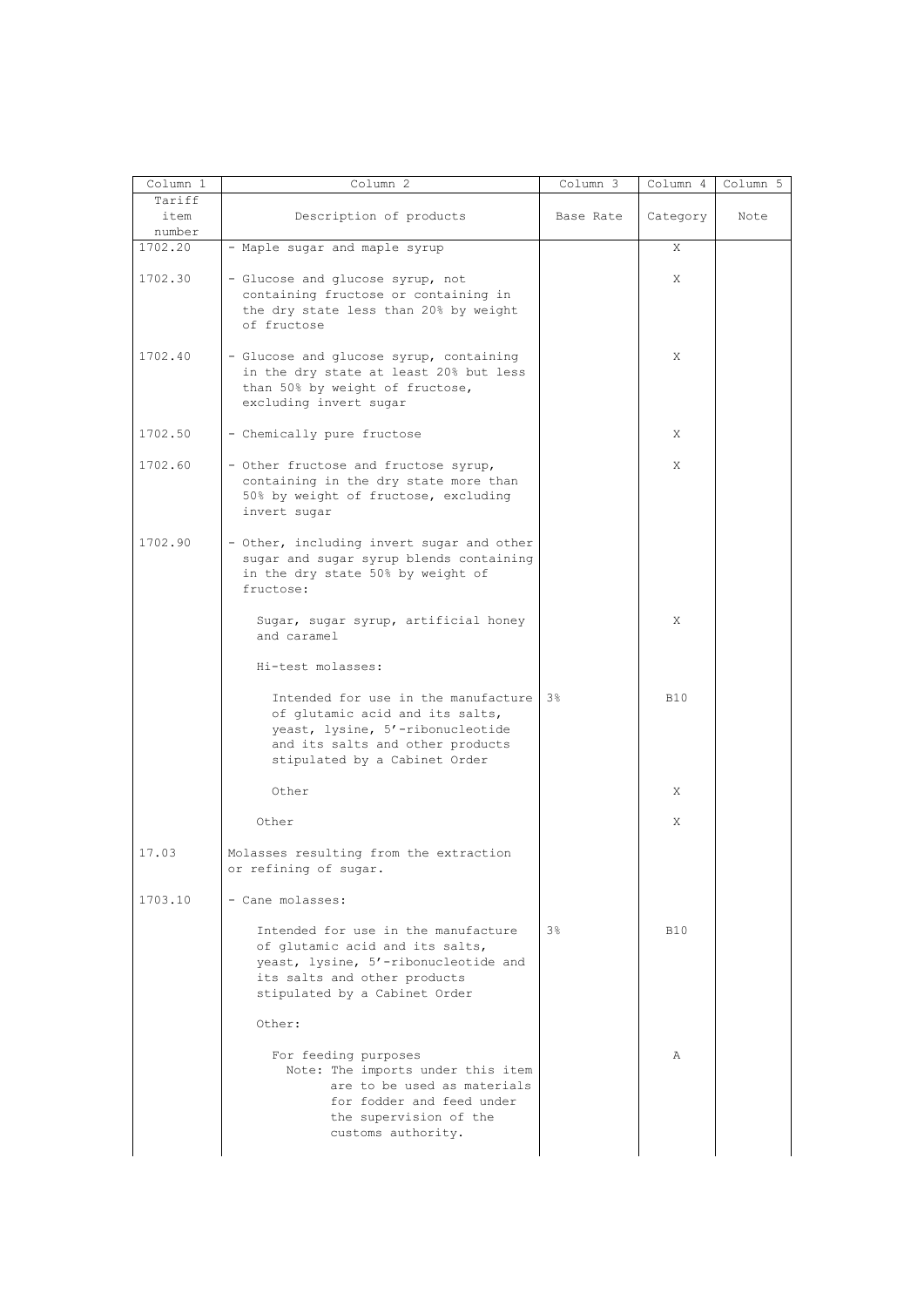| Column 1                 | Column 2                                                                                                                                                                        | Column 3        | Column 4   | Column 5          |
|--------------------------|---------------------------------------------------------------------------------------------------------------------------------------------------------------------------------|-----------------|------------|-------------------|
| Tariff<br>item<br>number | Description of products                                                                                                                                                         | Base Rate       | Category   | Note              |
|                          | Other                                                                                                                                                                           |                 | X          |                   |
| 1703.90                  | - Other:                                                                                                                                                                        |                 |            |                   |
|                          | Intended for use in the manufacture<br>of glutamic acid and its salts,<br>yeast, lysine, 5'-ribonucleotide and<br>its salts and other products<br>stipulated by a Cabinet Order | $3\,$           | <b>B10</b> |                   |
|                          | Other:                                                                                                                                                                          |                 |            |                   |
|                          | For feeding purposes<br>Note: The imports under this item<br>are to be used as materials<br>for fodder and feed under<br>the supervision of the<br>customs authority.           |                 | A          |                   |
|                          | Other                                                                                                                                                                           |                 | X          |                   |
| 17.04                    | Sugar confectionery (including white<br>chocolate), not containing cocoa.                                                                                                       |                 |            |                   |
| 1704.10                  | - Chewing gum, whether or not sugar-<br>coated                                                                                                                                  |                 | X          |                   |
| 1704.90                  | - Other:                                                                                                                                                                        |                 |            |                   |
|                          | Liquorice extract, not put up as<br>confectionery                                                                                                                               |                 | Α          |                   |
|                          | Other:                                                                                                                                                                          |                 |            |                   |
|                          | Candies and caramels                                                                                                                                                            |                 | Χ          |                   |
|                          | Other                                                                                                                                                                           |                 | Q          | (Q <sub>C</sub> ) |
| Chapter 18               | Cocoa and cocoa preparations                                                                                                                                                    |                 |            |                   |
| 1801.00                  | Cocoa beans, whole or broken, raw or<br>roasted.                                                                                                                                |                 | Α          |                   |
| 1802.00                  | Cocoa shells, husks, skins and other<br>cocoa waste.                                                                                                                            |                 | Α          |                   |
| 18.03                    | Cocoa paste, whether or not defatted.                                                                                                                                           |                 |            |                   |
| 1803.10                  | - Not defatted                                                                                                                                                                  | 5%              | B7         |                   |
| 1803.20                  | - Wholly or partly defatted                                                                                                                                                     | 10 <sub>8</sub> | B7         |                   |
| 1804.00                  | Cocoa butter, fat and oil.                                                                                                                                                      |                 | Α          |                   |
| 1805.00                  | Cocoa powder, not containing added sugar<br>or other sweetening matter.                                                                                                         | 12.9%           | B7         |                   |
| 18.06                    | Chocolate and other food preparations<br>containing cocoa.                                                                                                                      |                 |            |                   |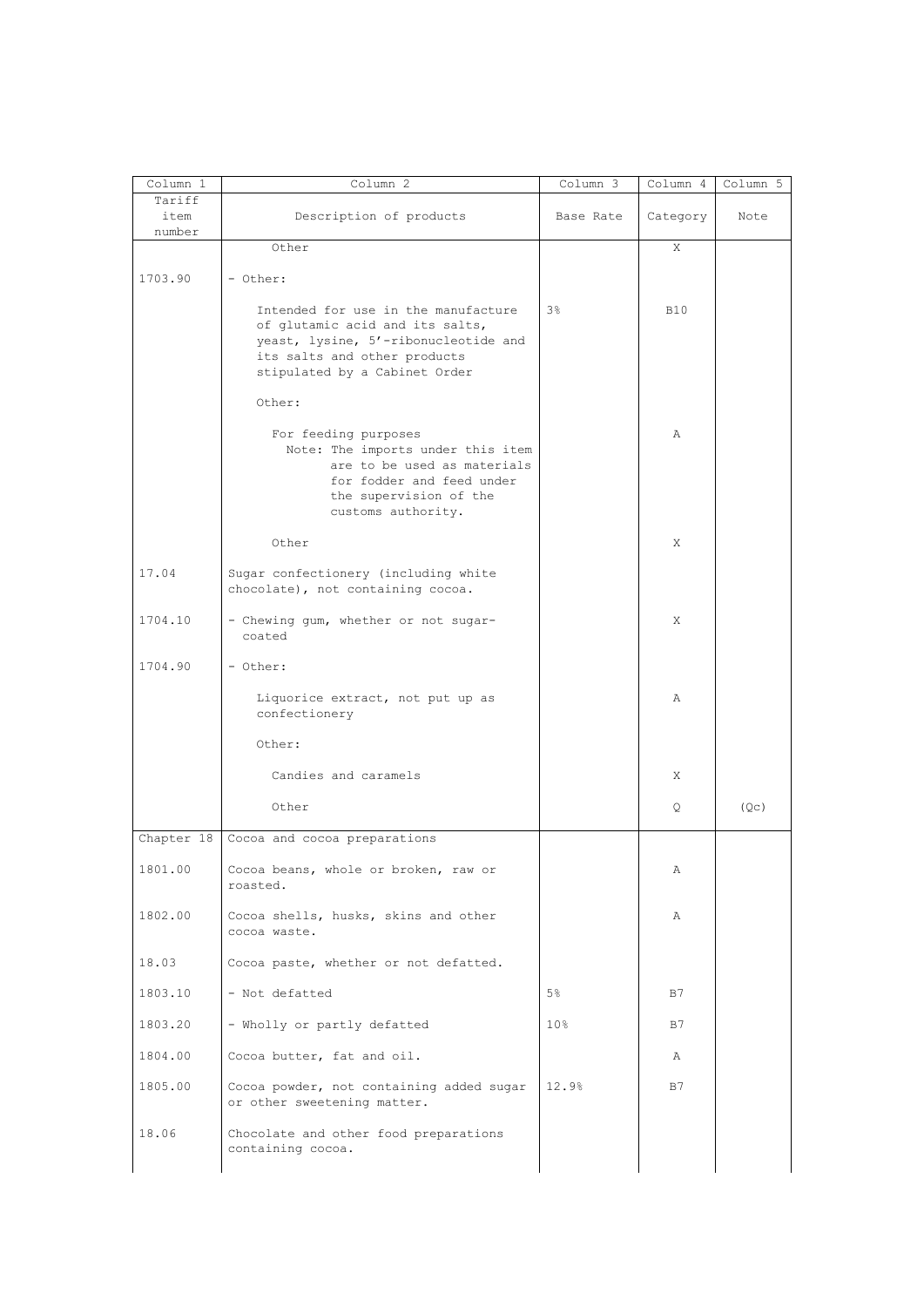| Column 1                 | Column 2                                                                                                                                                                                                      | Column 3  | Column 4   | Column 5 |
|--------------------------|---------------------------------------------------------------------------------------------------------------------------------------------------------------------------------------------------------------|-----------|------------|----------|
| Tariff<br>item<br>number | Description of products                                                                                                                                                                                       | Base Rate | Category   | Note     |
| 1806.10                  | - Cocoa powder, containing added sugar or<br>other sweetening matter:                                                                                                                                         |           |            |          |
|                          | Containing added sugar                                                                                                                                                                                        |           | Χ          |          |
|                          | Other                                                                                                                                                                                                         | 15%       | <b>B10</b> |          |
| 1806.20                  | - Other preparations in blocks, slabs or<br>bars weighing more than 2kg or in<br>liquid, paste, powder, granular or<br>other bulk form in containers or<br>immediate packings, of a content<br>exceeding 2kg: |           |            |          |
|                          | Food preparations of goods of<br>headings 04.01 to 04.04, containing<br>cocoa powder in a proportion by<br>weight of less than 10%:                                                                           |           |            |          |
|                          | Containing not less than 30% of<br>natural milk constituents by<br>weight, calculated on the dry<br>matter, excluding whipped cream in<br>pressurised containers                                              |           | Χ          |          |
|                          | Other:                                                                                                                                                                                                        |           |            |          |
|                          | Containing added sugar                                                                                                                                                                                        |           | Pi         |          |
|                          | Other                                                                                                                                                                                                         |           | Ph         |          |
|                          | Other:                                                                                                                                                                                                        |           |            |          |
|                          | Containing added sugar:                                                                                                                                                                                       |           |            |          |
|                          | Chewing gum and other sugar<br>confectionary; preparations in<br>blocks, slabs, bars and paste:                                                                                                               |           |            |          |
|                          | Chewing gum and other sugar<br>confectionary; foods, the<br>largest single ingredient of<br>which is sugar by weight                                                                                          |           | Χ          |          |
|                          | Other                                                                                                                                                                                                         |           | Pk         |          |
|                          | Other                                                                                                                                                                                                         |           | X          |          |
|                          | Other                                                                                                                                                                                                         |           | Q          | (Qd)     |
|                          | - Other, in blocks, slabs or bars:                                                                                                                                                                            |           |            |          |
| 1806.31                  | -- Filled                                                                                                                                                                                                     |           | Q          | (Qe)     |
| 1806.32                  | -- Not filled:                                                                                                                                                                                                |           |            |          |
|                          | Chocolate confectionery                                                                                                                                                                                       |           | Q          | (Qe)     |
|                          | Other                                                                                                                                                                                                         |           | X          |          |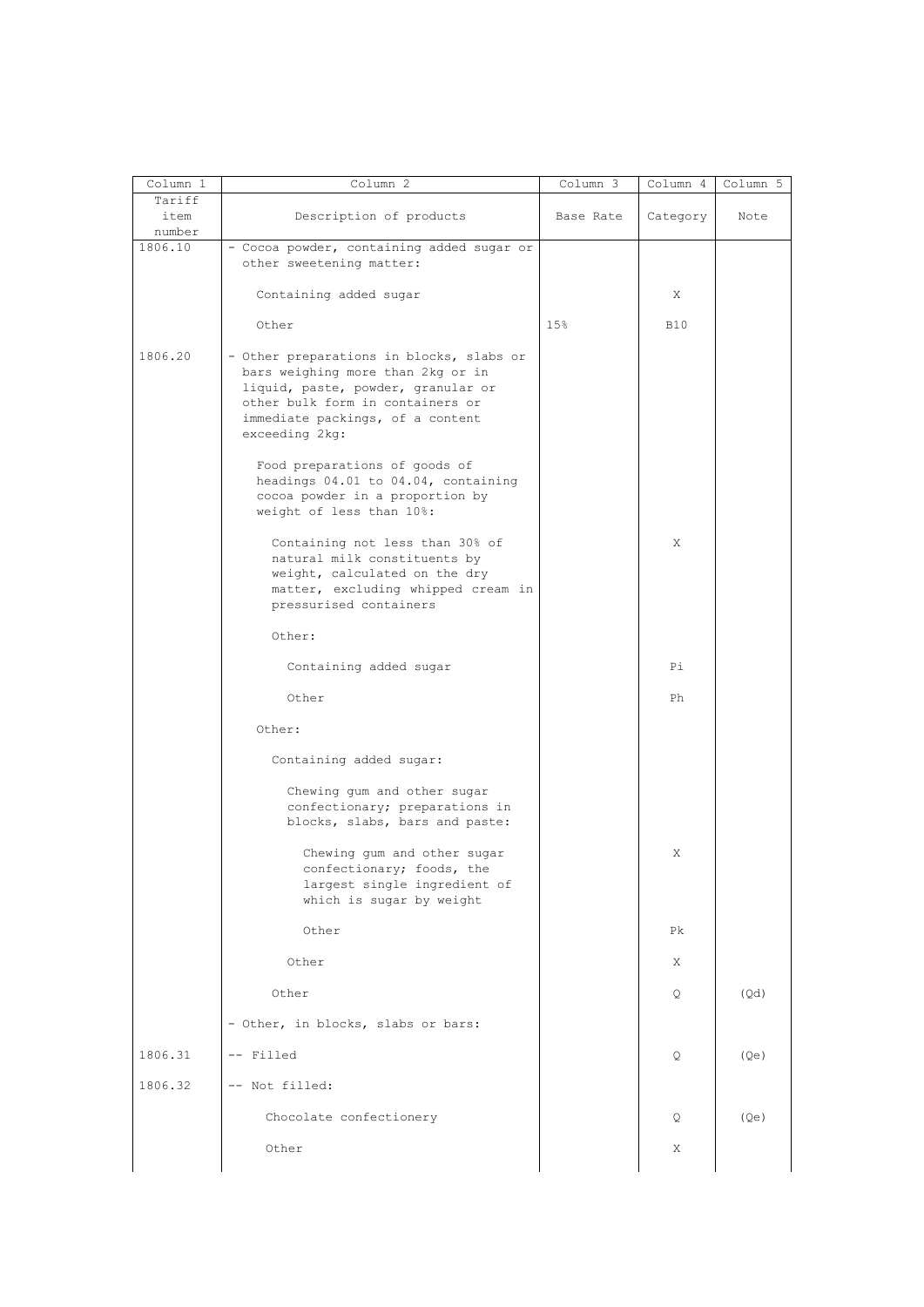| Column 1          | Column 2                                                                                                                                                                                                                                                                                                                                                                                                                                                                 | Column 3  | Column 4 | Column 5 |
|-------------------|--------------------------------------------------------------------------------------------------------------------------------------------------------------------------------------------------------------------------------------------------------------------------------------------------------------------------------------------------------------------------------------------------------------------------------------------------------------------------|-----------|----------|----------|
| Tariff<br>item    | Description of products                                                                                                                                                                                                                                                                                                                                                                                                                                                  | Base Rate | Category | Note     |
| number<br>1806.90 | - Other:                                                                                                                                                                                                                                                                                                                                                                                                                                                                 |           |          |          |
|                   | Chocolate confectionery                                                                                                                                                                                                                                                                                                                                                                                                                                                  |           | Q        | (Qe)     |
|                   | Other:                                                                                                                                                                                                                                                                                                                                                                                                                                                                   |           |          |          |
|                   | Food preparations of goods of<br>headings 04.01 to 04.04, containing<br>cocoa powder in a proportion by<br>weight of less than 10%:                                                                                                                                                                                                                                                                                                                                      |           |          |          |
|                   | Containing not less than 30% of<br>natural milk constituents by<br>weight, calculated on the dry<br>matter, excluding whipped cream<br>in pressurised containers                                                                                                                                                                                                                                                                                                         |           | X        |          |
|                   | Other:                                                                                                                                                                                                                                                                                                                                                                                                                                                                   |           |          |          |
|                   | Containing added sugar                                                                                                                                                                                                                                                                                                                                                                                                                                                   |           | Рi       |          |
|                   | Other                                                                                                                                                                                                                                                                                                                                                                                                                                                                    |           | Ph       |          |
|                   | Other:                                                                                                                                                                                                                                                                                                                                                                                                                                                                   |           |          |          |
|                   | Containing added sugar                                                                                                                                                                                                                                                                                                                                                                                                                                                   |           | Χ        |          |
|                   | Other                                                                                                                                                                                                                                                                                                                                                                                                                                                                    |           | Ph       |          |
| Chapter 19        | Preparations of cereals, flour, starch<br>or milk; pastrycooks' products                                                                                                                                                                                                                                                                                                                                                                                                 |           |          |          |
| 19.01             | Malt extract; food preparations of<br>flour, groats, meal, starch or malt<br>extract, not containing cocoa or<br>containing less than 40% by weight of<br>cocoa calculated on a totally defatted<br>basis, not elsewhere specified or<br>included; food preparations of goods of<br>headings 04.01 to 04.04, not containing<br>cocoa or containing less than 5% by<br>weight of cocoa calculated on a totally<br>defatted basis, not elsewhere specified<br>or included. |           | Χ        |          |
| 19.02             | Pasta, whether or not cooked or stuffed<br>(with meat or other substances) or<br>otherwise prepared, such as spaghetti,<br>macaroni, noodles, lasagne, gnocchi,<br>ravioli, cannelloni; couscous, whether<br>or not prepared.                                                                                                                                                                                                                                            |           | X        |          |
| 1903.00           | Tapioca and substitutes therefor<br>prepared from starch, in the form of<br>flakes, grains, pearls, siftings or in<br>similar forms.                                                                                                                                                                                                                                                                                                                                     |           | X        |          |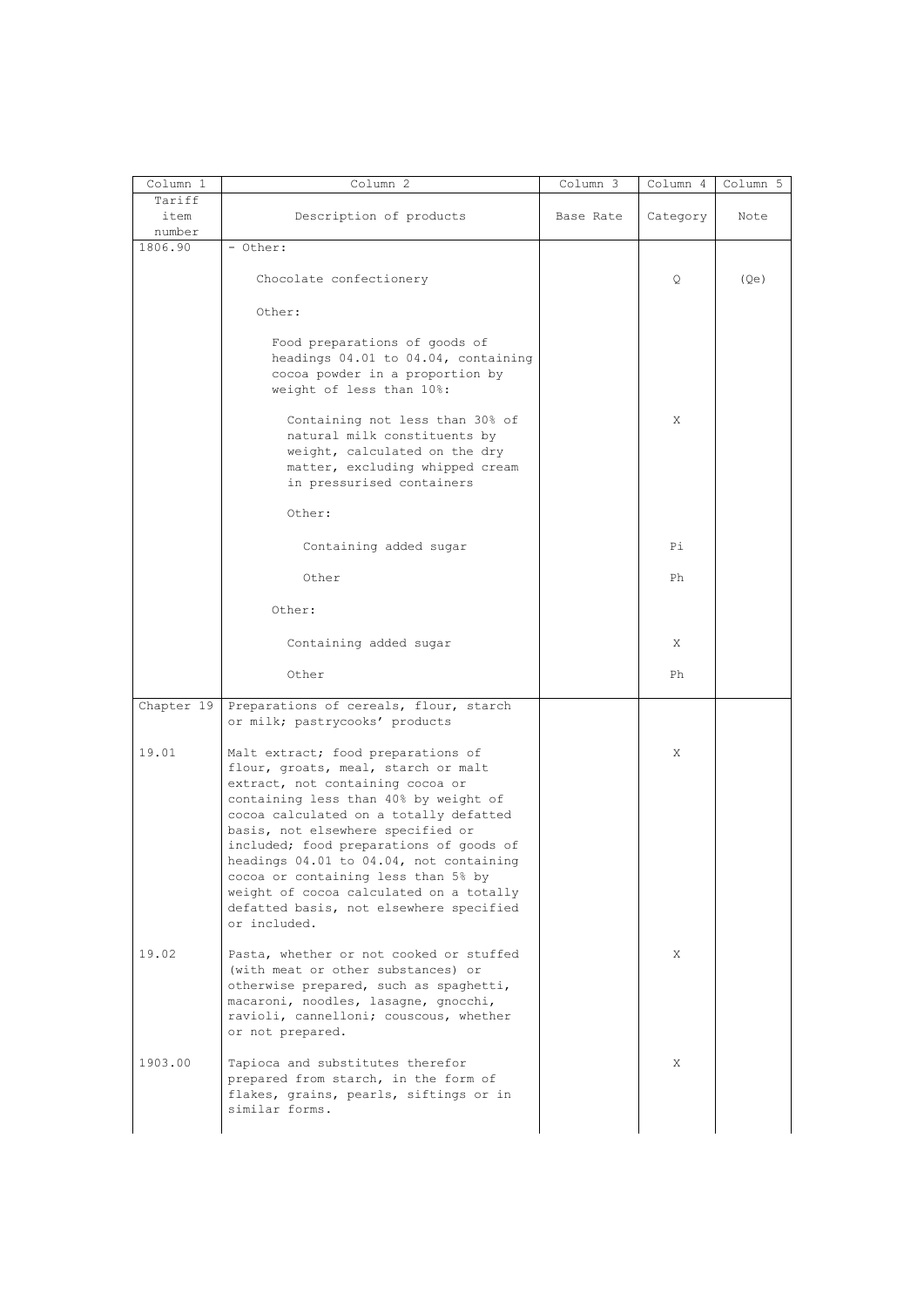| Column 1                 | Column <sub>2</sub>                                                                                                                                                                                                                                                                                                                            | Column 3  | Column 4 | Column 5 |
|--------------------------|------------------------------------------------------------------------------------------------------------------------------------------------------------------------------------------------------------------------------------------------------------------------------------------------------------------------------------------------|-----------|----------|----------|
| Tariff<br>item<br>number | Description of products                                                                                                                                                                                                                                                                                                                        | Base Rate | Category | Note     |
| 19.04                    | Prepared foods obtained by the swelling<br>or roasting of cereals or cereal<br>products (for example, corn flakes);<br>cereals (other than maize (corn)) in<br>grain form or in the form of flakes or<br>other worked grains (except flour,<br>groats and meal), pre-cooked, or<br>otherwise prepared, not elsewhere<br>specified or included. |           |          |          |
| 1904.10                  | - Prepared foods obtained by the swelling<br>or roasting of cereals or cereal<br>products:                                                                                                                                                                                                                                                     |           |          |          |
|                          | Breakfast cereals other than obtained<br>by merely swelling or roasting of<br>rice, wheat, triticale or barley                                                                                                                                                                                                                                 |           | Pb       |          |
|                          | Other                                                                                                                                                                                                                                                                                                                                          |           | X        |          |
| 1904.20                  | - Prepared foods obtained from unroasted<br>cereal flakes or from mixtures of<br>unroasted cereal flakes and roasted<br>cereal flakes or swelled cereals                                                                                                                                                                                       |           | Χ        |          |
| 1904.30                  | - Bulgur wheat                                                                                                                                                                                                                                                                                                                                 |           | X        |          |
| 1904.90                  | - Other                                                                                                                                                                                                                                                                                                                                        |           | X        |          |
| 19.05                    | Bread, pastry, cakes, biscuits and other<br>bakers' wares, whether or not containing<br>cocoa; communion wafers, empty cachets<br>of a kind suitable for pharmaceutical<br>use, sealing wafers, rice paper and<br>similar products.                                                                                                            |           |          |          |
| 1905.10                  | - Crispbread                                                                                                                                                                                                                                                                                                                                   |           | X        |          |
| 1905.20                  | - Gingerbread and the like                                                                                                                                                                                                                                                                                                                     |           | Χ        |          |
|                          | - Sweet biscuits; waffles and wafers:                                                                                                                                                                                                                                                                                                          |           |          |          |
| 1905.31                  | -- Sweet biscuits                                                                                                                                                                                                                                                                                                                              |           | Χ        |          |
| 1905.32                  | -- Waffles and wafers                                                                                                                                                                                                                                                                                                                          |           | Ρf       |          |
| 1905.40                  | - Rusks, toasted bread and similar<br>toasted products                                                                                                                                                                                                                                                                                         |           | Pa       |          |
| 1905.90                  | - Other:                                                                                                                                                                                                                                                                                                                                       |           |          |          |
|                          | Bread, ship's biscuits, and other<br>ordinary bakers' wares, not<br>containing added sugar, honey, eggs,<br>fats, cheese or fruit                                                                                                                                                                                                              |           | X        |          |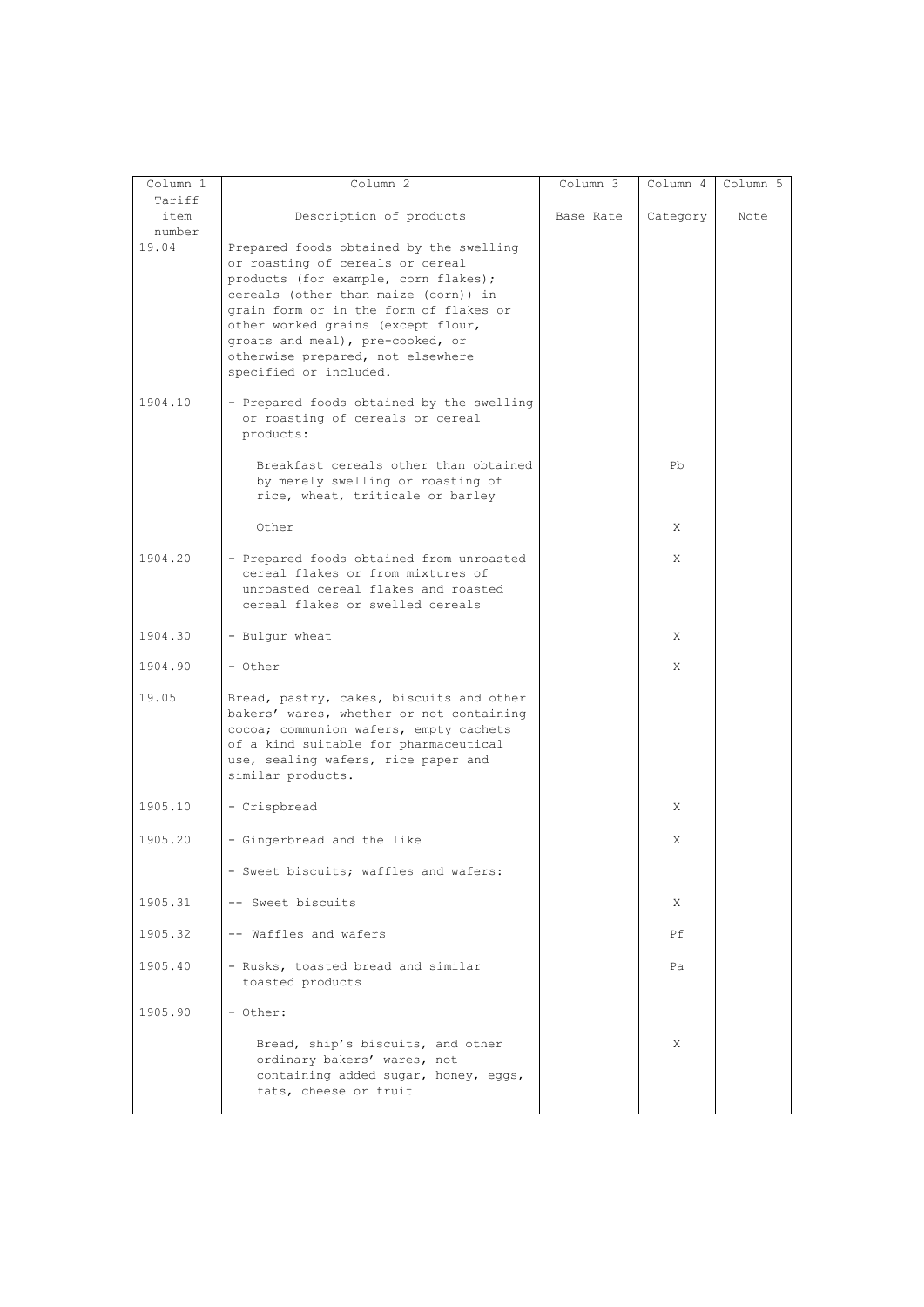| Column 1                 | Column 2                                                                                                                                                                                                                                                                                                     | Column 3  | Column 4   | Column 5 |
|--------------------------|--------------------------------------------------------------------------------------------------------------------------------------------------------------------------------------------------------------------------------------------------------------------------------------------------------------|-----------|------------|----------|
| Tariff<br>item<br>number | Description of products                                                                                                                                                                                                                                                                                      | Base Rate | Category   | Note     |
|                          | Communion wafers, empty cachets of a<br>kind suitable for pharmaceutical use,<br>sealing wafers, rice paper and<br>similar products                                                                                                                                                                          |           | Χ          |          |
|                          | Other:                                                                                                                                                                                                                                                                                                       |           |            |          |
|                          | Containing added sugar:                                                                                                                                                                                                                                                                                      |           |            |          |
|                          | Arare, Sembei, similar rice<br>products, biscuits, cookies and<br>crackers                                                                                                                                                                                                                                   |           | X          |          |
|                          | Crisp savoury food products,<br>made from a dough based on<br>potato powder                                                                                                                                                                                                                                  | 9%        | <b>B10</b> |          |
|                          | Other                                                                                                                                                                                                                                                                                                        |           | Χ          |          |
|                          | Other:<br>Arare, Sembei, similar rice<br>products, biscuits, cookies and<br>crackers                                                                                                                                                                                                                         |           | Χ          |          |
|                          | Crisp savoury food products,<br>made from a dough based on<br>potato powder                                                                                                                                                                                                                                  | 9%        | <b>B10</b> |          |
|                          | Other                                                                                                                                                                                                                                                                                                        |           | Χ          |          |
| Chapter 20               | Preparations of vegetables, fruit, nuts<br>or other parts of plants                                                                                                                                                                                                                                          |           |            |          |
| 20.01                    | Vegetables, fruit, nuts and other edible<br>parts of plants, prepared or preserved<br>by vinegar or acetic acid.                                                                                                                                                                                             |           |            |          |
| 2001.10                  | - Cucumbers and gherkins:                                                                                                                                                                                                                                                                                    |           |            |          |
|                          | Containing added sugar                                                                                                                                                                                                                                                                                       | 15%       | <b>B10</b> |          |
|                          | Other                                                                                                                                                                                                                                                                                                        | 12%       | <b>B10</b> |          |
| 2001.90                  | - Other:                                                                                                                                                                                                                                                                                                     |           |            |          |
|                          | Containing added sugar:                                                                                                                                                                                                                                                                                      |           |            |          |
|                          | Papayas, pawpaws, avocados, quavas,<br>durians, bilimbis, champeder,<br>jackfruit, bread-fruit, rambutan,<br>rose-apple jambo, jambosa diamboo-<br>kaget, chicomamey, cherimoya,<br>kehapi, sugar-apples, bullock's-<br>heart, passion-fruit, dookoo<br>kokosan, soursop, litchi, mangoes<br>and mangosteens |           | Α          |          |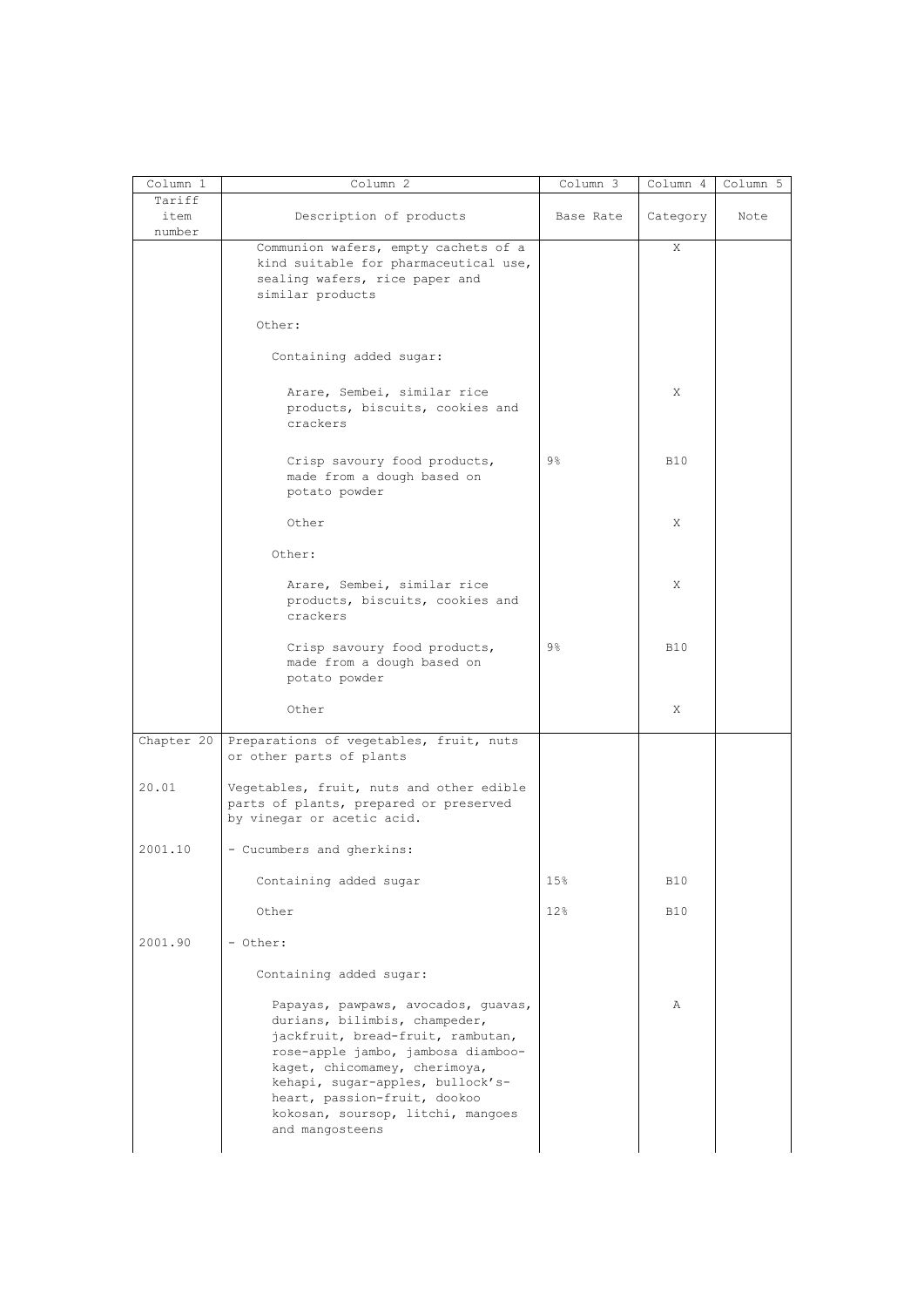| Column 1<br>Tariff | Column 2                                                                                                                                                                                                                       | Column 3        | Column 4     | Column 5 |
|--------------------|--------------------------------------------------------------------------------------------------------------------------------------------------------------------------------------------------------------------------------|-----------------|--------------|----------|
| item<br>number     | Description of products                                                                                                                                                                                                        | Base Rate       | Category     | Note     |
|                    | Sweet corn                                                                                                                                                                                                                     | 10.5%           | <b>B10</b>   |          |
|                    | Young corncobs                                                                                                                                                                                                                 | 16.8%           | B15          |          |
|                    | Other                                                                                                                                                                                                                          | 15%             | <b>B10</b>   |          |
|                    | Other:<br>Papayas, pawpaws, avocados, guavas,<br>durians, bilimbis, champeder,<br>jackfruit, bread-fruit, rambutan,<br>rose-apple jambo, jambosa diamboo-<br>kaget, chicomamey, cherimoya,<br>kehapi, sugar-apples, bullock's- |                 | Α            |          |
|                    | heart, passion-fruit, dookoo<br>kokosan, soursop, litchi, mangoes<br>and mangosteens                                                                                                                                           |                 |              |          |
|                    | Sweet corn                                                                                                                                                                                                                     | 7.5%            | <b>B10</b>   |          |
|                    | Young corncobs                                                                                                                                                                                                                 | 15%             | <b>B10</b>   |          |
|                    | Other:<br>Ginger                                                                                                                                                                                                               |                 | X            |          |
|                    | Other                                                                                                                                                                                                                          | 12 <sub>8</sub> | <b>B10</b>   |          |
| 20.02              | Tomatoes prepared or preserved otherwise<br>than by vinegar or acetic acid.                                                                                                                                                    |                 |              |          |
| 2002.10            | - Tomatoes, whole or in pieces                                                                                                                                                                                                 | $9\frac{6}{6}$  | <b>B15</b>   |          |
| 2002.90            | - Other:                                                                                                                                                                                                                       |                 |              |          |
|                    | Containing added sugar                                                                                                                                                                                                         | 13.4%           | <b>B15</b>   |          |
|                    | Other:                                                                                                                                                                                                                         |                 |              |          |
|                    | Tomato purée and tomato paste                                                                                                                                                                                                  |                 | Χ            |          |
|                    | Other                                                                                                                                                                                                                          | 9 <sub>8</sub>  | <b>B10</b>   |          |
| 20.03              | Mushrooms and truffles, prepared or<br>preserved otherwise than by vinegar or<br>acetic acid.                                                                                                                                  |                 |              |          |
| 2003.10            | - Mushrooms of the genus Agaricus:                                                                                                                                                                                             |                 |              |          |
|                    | Containing added sugar                                                                                                                                                                                                         |                 | $\mathbb{A}$ |          |
|                    | Other:                                                                                                                                                                                                                         |                 |              |          |
|                    | In airtight containers not more<br>than 10kg each including container:                                                                                                                                                         |                 |              |          |
|                    | French mushrooms                                                                                                                                                                                                               | 13.6%           | <b>B10</b>   |          |
|                    | Other                                                                                                                                                                                                                          |                 | Α            |          |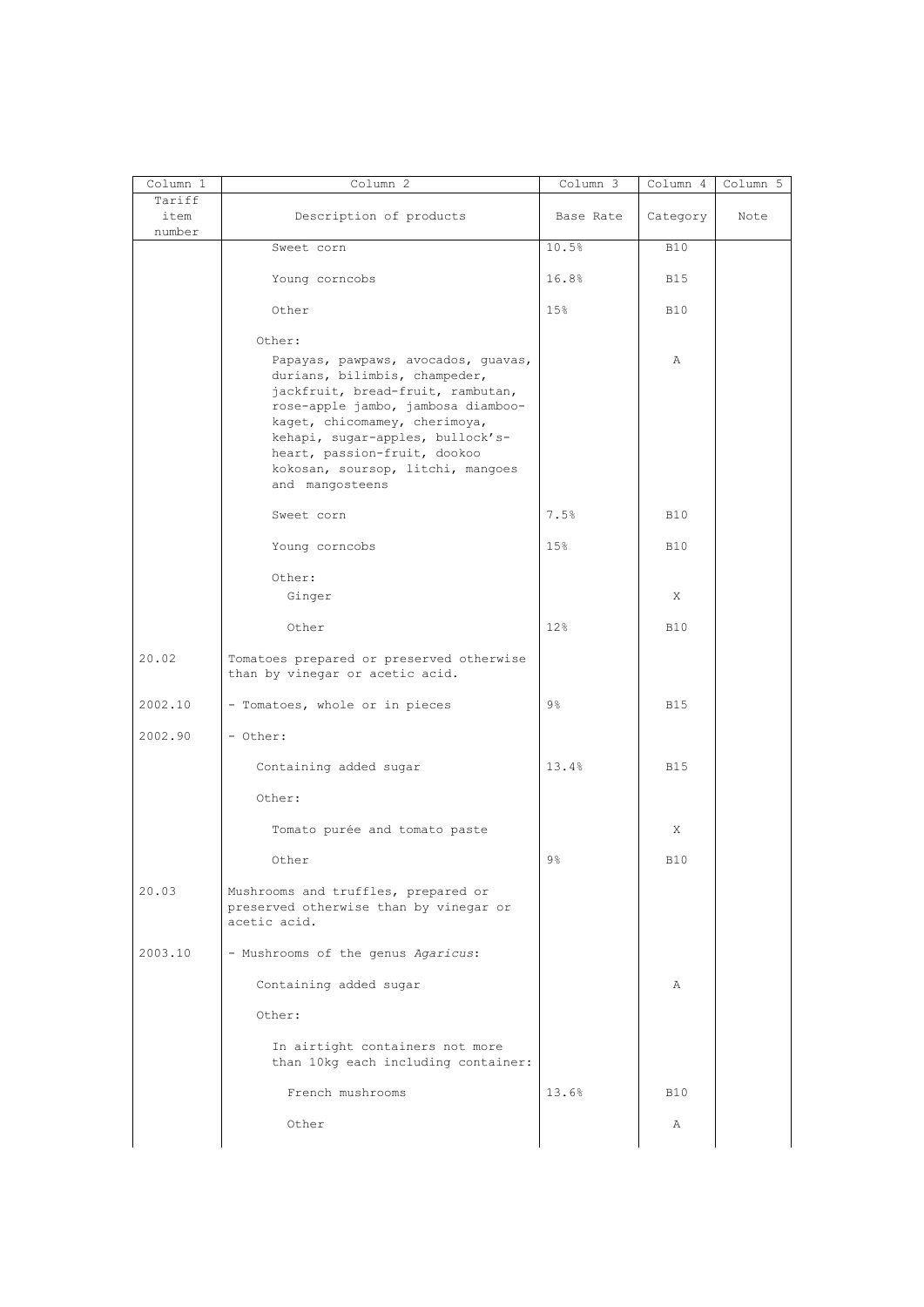| $\overline{\text{Column}}$ 1<br>Tariff | Column 2                                                                                                                                    | Column 3       | Column 4   | Column 5 |
|----------------------------------------|---------------------------------------------------------------------------------------------------------------------------------------------|----------------|------------|----------|
| item<br>number                         | Description of products                                                                                                                     | Base Rate      | Category   | Note     |
|                                        | Other                                                                                                                                       |                | Α          |          |
| 2003.20                                | - Truffles                                                                                                                                  |                | Α          |          |
| 2003.90                                | - Other                                                                                                                                     |                | Α          |          |
| 20.04                                  | Other vegetables prepared or preserved<br>otherwise than by vinegar or acetic<br>acid, frozen, other than products of<br>heading 20.06.     |                |            |          |
| 2004.10                                | - Potatoes:                                                                                                                                 |                |            |          |
|                                        | Cooked, not otherwise prepared                                                                                                              | 8.5%           | <b>B15</b> |          |
|                                        | Other:                                                                                                                                      |                |            |          |
|                                        | Mashed potatoes                                                                                                                             | 13.6%          | <b>B10</b> |          |
|                                        | Other                                                                                                                                       | $9\frac{6}{6}$ | <b>B15</b> |          |
| 2004.90                                | - Other vegetables and mixtures of<br>vegetables:                                                                                           |                |            |          |
|                                        | Containing added sugar:                                                                                                                     |                |            |          |
|                                        | Sweet corn                                                                                                                                  | 10.5%          | <b>B10</b> |          |
|                                        | Other                                                                                                                                       |                | X          |          |
|                                        | Other:                                                                                                                                      |                |            |          |
|                                        | Asparagus and leguminous<br>vegetables:                                                                                                     |                |            |          |
|                                        | Asparagus                                                                                                                                   | 17%            | <b>B15</b> |          |
|                                        | Leguminous vegetables                                                                                                                       |                | X          |          |
|                                        | Bamboo shoots                                                                                                                               | 13.6%          | <b>B10</b> |          |
|                                        | Sweet corn                                                                                                                                  | 7.5%           | <b>B10</b> |          |
|                                        | Young corncobs                                                                                                                              | 15%            | <b>B10</b> |          |
|                                        | Other                                                                                                                                       | $9\%$          | <b>B10</b> |          |
| 20.05                                  | Other vegetables prepared or preserved<br>otherwise than by vinegar or acetic<br>acid, not frozen, other than products of<br>heading 20.06. |                |            |          |
| 2005.10                                | - Homogenised vegetables:                                                                                                                   |                |            |          |
|                                        | Containing added sugar                                                                                                                      | 16.8%          | <b>B15</b> |          |
|                                        | Other                                                                                                                                       | 12%            | <b>B10</b> |          |
| 2005.20                                | - Potatoes:                                                                                                                                 |                |            |          |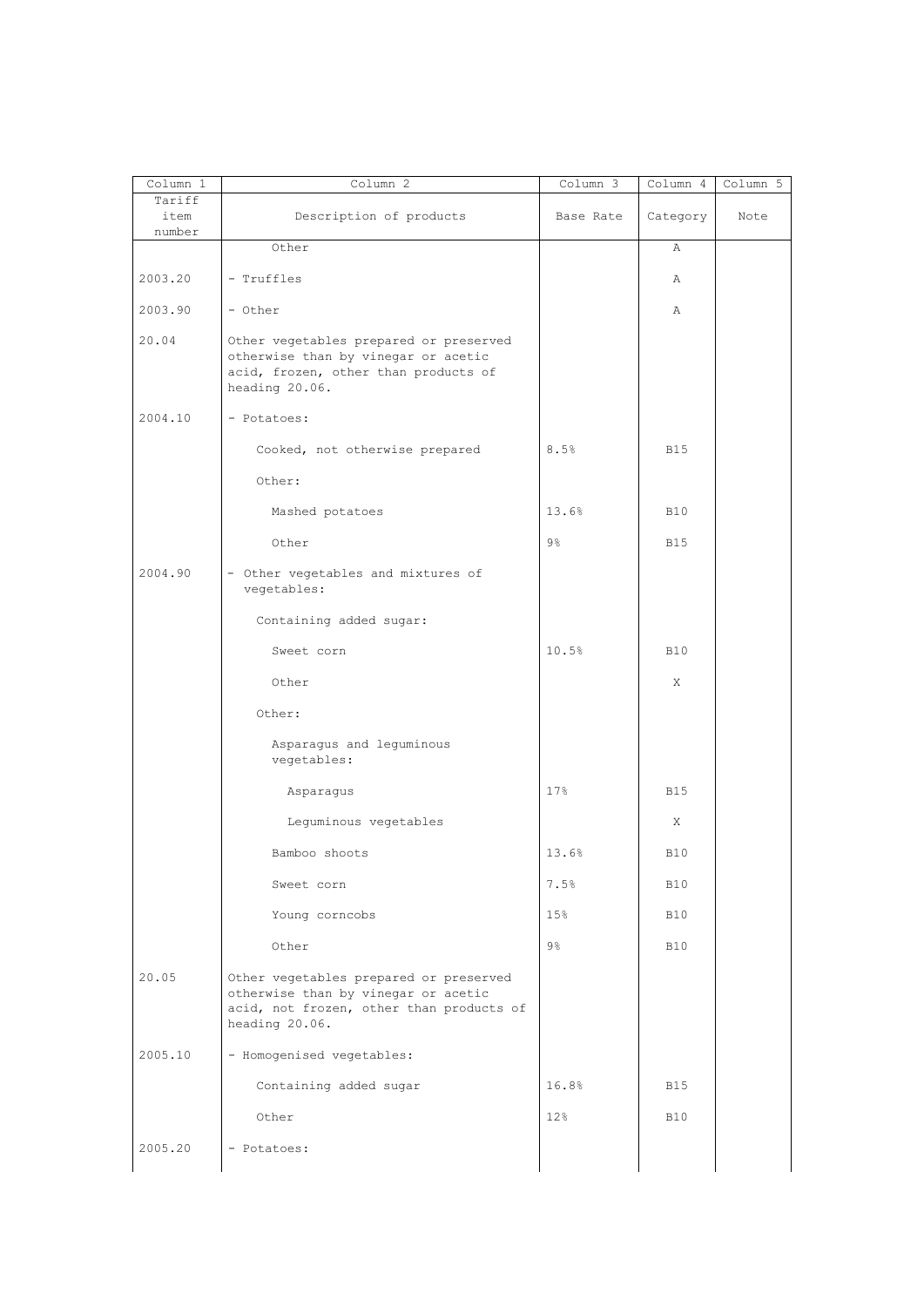| Column 1                 | Column 2                                                                                                                                 | $Column \overline{3}$ | Column 4   | Column 5 |
|--------------------------|------------------------------------------------------------------------------------------------------------------------------------------|-----------------------|------------|----------|
| Tariff<br>item<br>number | Description of products                                                                                                                  | Base Rate             | Category   | Note     |
|                          | Mashed potatoes and potato flakes                                                                                                        | 13.6%                 | <b>B10</b> |          |
|                          | Other:                                                                                                                                   |                       |            |          |
|                          | In airtight containers not more<br>than 10kg each including container                                                                    | 12%                   | <b>B10</b> |          |
|                          | Other                                                                                                                                    | $9\frac{6}{6}$        | B7         |          |
| 2005.40                  | - Peas (Pisum sativum):                                                                                                                  |                       |            |          |
|                          | Containing added sugar                                                                                                                   |                       | X          |          |
|                          | Other:                                                                                                                                   |                       |            |          |
|                          | In airtight containers not more<br>than 10kg each including container:                                                                   |                       |            |          |
|                          | Unshelled                                                                                                                                | 12%                   | <b>B10</b> |          |
|                          | Other                                                                                                                                    | 15%                   | <b>B10</b> |          |
|                          | Other:                                                                                                                                   |                       |            |          |
|                          | Unshelled                                                                                                                                | $9\%$                 | <b>B10</b> |          |
|                          | Other                                                                                                                                    | 13.6%                 | <b>B10</b> |          |
|                          | - Beans (Vigna spp., Phaseolus spp.):                                                                                                    |                       |            |          |
| 2005.51                  | -- Beans, shelled:                                                                                                                       |                       |            |          |
|                          | Containing added sugar:                                                                                                                  |                       |            |          |
|                          | In airtight containers,<br>containing tomato purée or other<br>kind of tomato preparation and<br>meat of swine, lard or other pig<br>fat | 14%                   | <b>B10</b> |          |
|                          | Other                                                                                                                                    |                       | Χ          |          |
|                          | Other                                                                                                                                    |                       | X          |          |
| 2005.59                  | -- Other:                                                                                                                                |                       |            |          |
|                          | Containing added sugar                                                                                                                   |                       | Χ          |          |
|                          | Other:                                                                                                                                   |                       |            |          |
|                          | In airtight containers not more<br>than 10kg each including<br>container                                                                 | 12%                   | <b>B10</b> |          |
|                          | Other                                                                                                                                    | $9\frac{6}{6}$        | <b>B10</b> |          |
| 2005.60                  | - Asparagus:                                                                                                                             |                       |            |          |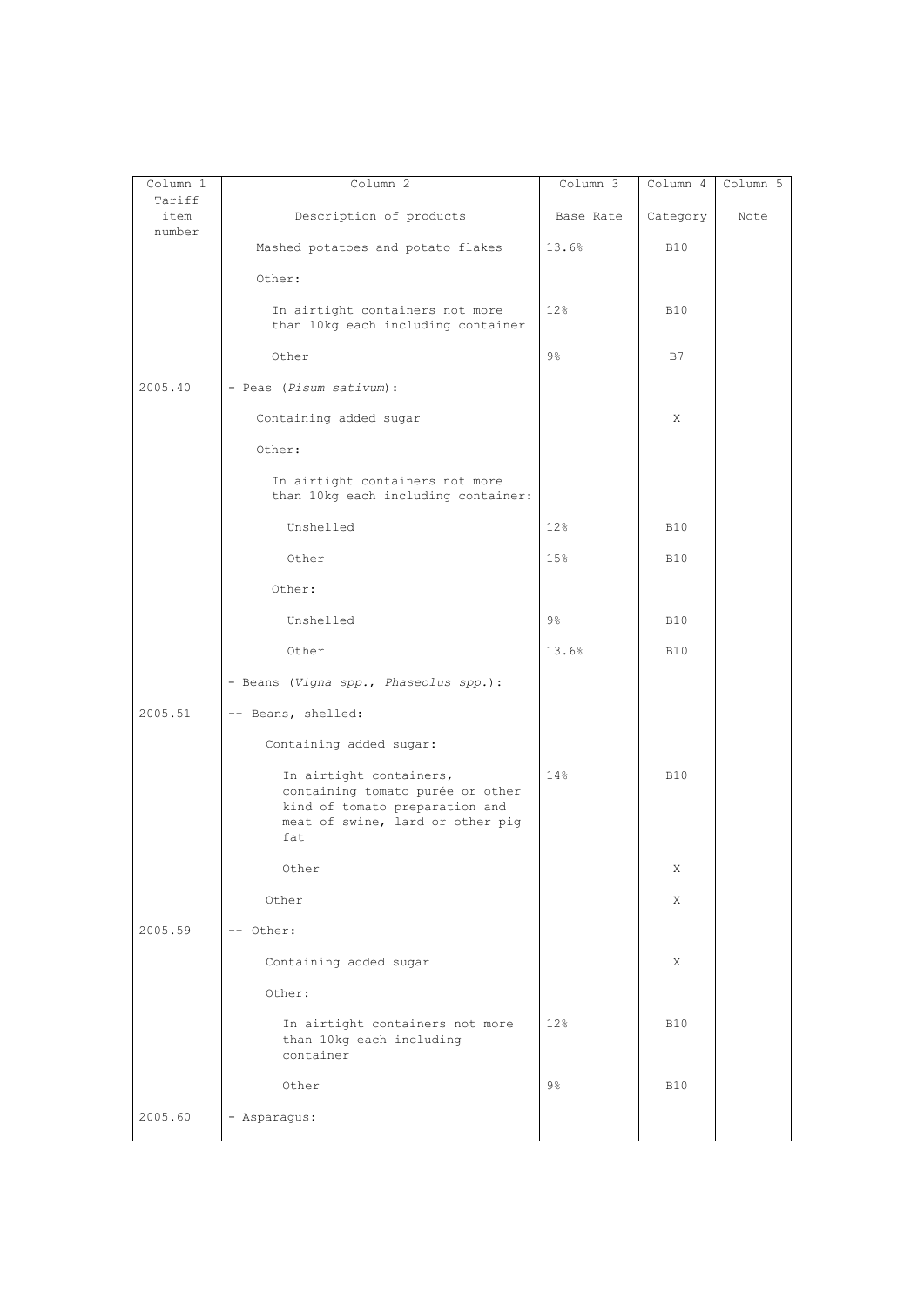| Column 1                 | Column <sub>2</sub>                                                                                                                      | Column 3  | Column 4   | Column 5 |
|--------------------------|------------------------------------------------------------------------------------------------------------------------------------------|-----------|------------|----------|
| Tariff<br>item<br>number | Description of products                                                                                                                  | Base Rate | Category   | Note     |
|                          | In airtight containers not more than<br>10kg each including container                                                                    | 16%       | <b>B15</b> |          |
|                          | Other                                                                                                                                    | 12%       | <b>B10</b> |          |
| 2005.70                  | - Olives                                                                                                                                 |           | Α          |          |
| 2005.80                  | - Sweet corn (Zea mays var. saccharata):                                                                                                 |           |            |          |
|                          | Containing added sugar                                                                                                                   | 14.9%     | <b>B10</b> |          |
|                          | Other                                                                                                                                    | 10%       | <b>B10</b> |          |
|                          | - Other vegetables and mixtures of<br>vegetables:                                                                                        |           |            |          |
| 2005.91                  | -- Bamboo shoots:                                                                                                                        |           |            |          |
|                          | Containing added sugar                                                                                                                   |           | X          |          |
|                          | Other                                                                                                                                    | 13.6%     | <b>B10</b> |          |
| 2005.99                  | -- Other:                                                                                                                                |           |            |          |
|                          | Containing added sugar:                                                                                                                  |           |            |          |
|                          | Leguminous vegetables (podded<br>out):                                                                                                   |           |            |          |
|                          | In airtight containers,<br>containing tomato purée or<br>other kind of tomato<br>preparation and meat of swine,<br>lard or other pig fat | 14%       | <b>B10</b> |          |
|                          | Other                                                                                                                                    |           | Χ          |          |
|                          | Other                                                                                                                                    |           | Χ          |          |
|                          | Other:                                                                                                                                   |           | Χ          |          |
|                          | Young corncobs                                                                                                                           | 15%       | <b>B10</b> |          |
|                          | Leguminous vegetables (podded<br>out)                                                                                                    |           | X          |          |
|                          | Sauerkraut                                                                                                                               | 12%       | <b>B10</b> |          |
|                          | Other:                                                                                                                                   |           |            |          |
|                          | In airtight containers not more<br>than 10kg each including<br>containers:                                                               |           |            |          |
|                          | Garlic powder                                                                                                                            | 9.6%      | <b>B15</b> |          |
|                          | Other                                                                                                                                    | 12%       | <b>B10</b> |          |
|                          | Other:                                                                                                                                   |           |            |          |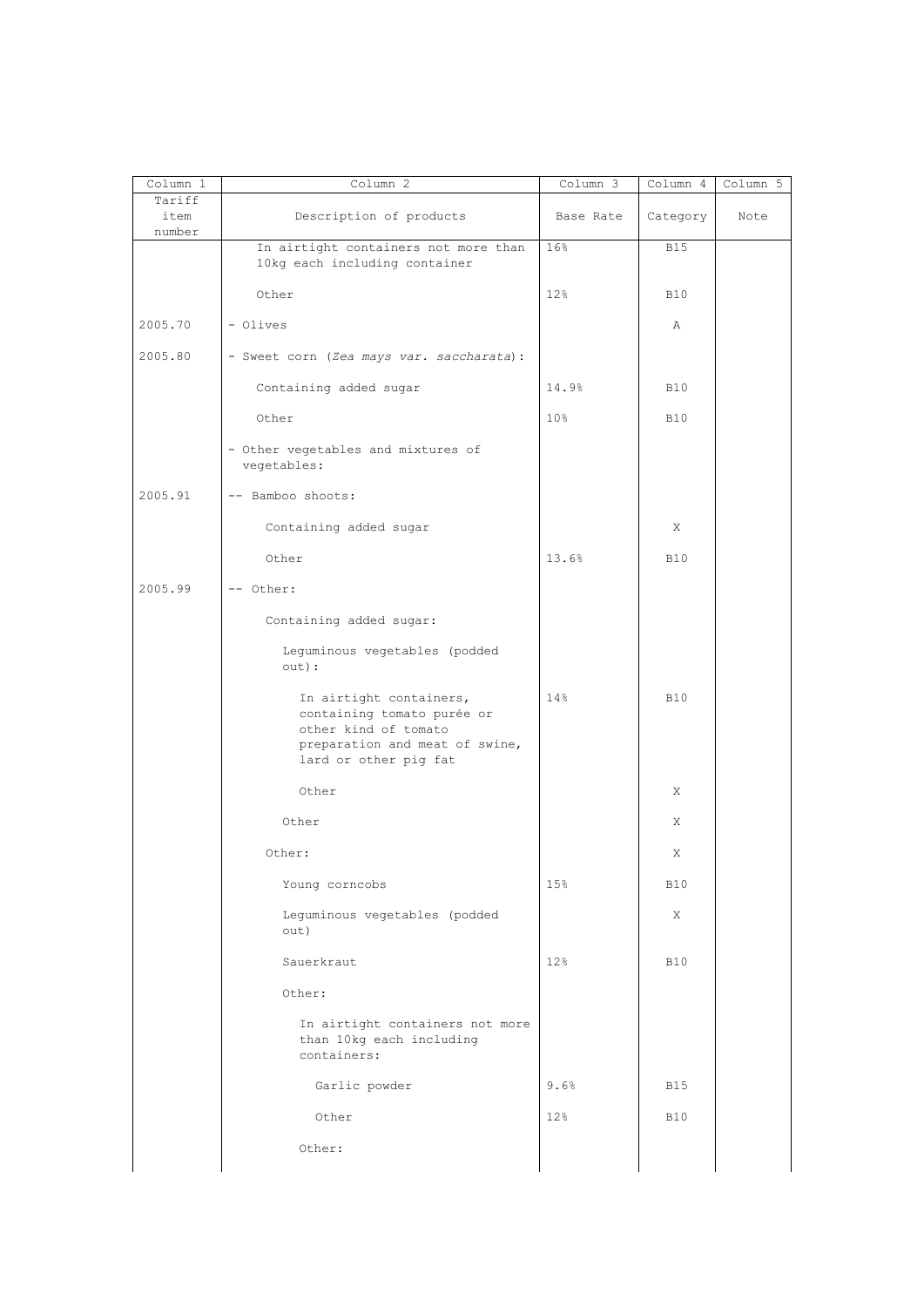| Column 1<br>Tariff | Column 2                                                                                                                                                                        | $Column \overline{3}$ | Column 4   | Column 5 |
|--------------------|---------------------------------------------------------------------------------------------------------------------------------------------------------------------------------|-----------------------|------------|----------|
| item<br>number     | Description of products                                                                                                                                                         | Base Rate             | Category   | Note     |
|                    | Garlic powder                                                                                                                                                                   | 10.5%                 | <b>B15</b> |          |
|                    | Other                                                                                                                                                                           | $9\frac{6}{6}$        | <b>B10</b> |          |
| 2006.00            | Vegetables, fruit, nuts, fruit-peel and<br>other parts of plants, preserved by<br>sugar (drained, glacé or crystallised).                                                       |                       |            |          |
|                    | Marrons glacé                                                                                                                                                                   | 12.6%                 | <b>B15</b> |          |
|                    | Other                                                                                                                                                                           | 18%                   | <b>B10</b> |          |
| 20.07              | Jams, fruit jellies, marmalades, fruit<br>or nut purée and fruit or nut pastes,<br>obtained by cooking, whether or not<br>containing added sugar or other<br>sweetening matter. |                       |            |          |
| 2007.10            | - Homogenised preparations:                                                                                                                                                     |                       |            |          |
|                    | Containing added sugar                                                                                                                                                          | 34%                   | <b>B15</b> |          |
|                    | Other                                                                                                                                                                           | 21.3%                 | <b>B15</b> |          |
|                    | - Other:                                                                                                                                                                        |                       |            |          |
| 2007.91            | -- Citrus fruit:                                                                                                                                                                |                       |            |          |
|                    | Jams, fruit jellies and marmalades:                                                                                                                                             |                       |            |          |
|                    | Containing added sugar                                                                                                                                                          |                       | Pq         |          |
|                    | Other                                                                                                                                                                           |                       | Pd         |          |
|                    | Fruit purée and fruit pastes:                                                                                                                                                   |                       |            |          |
|                    | Containing added sugar                                                                                                                                                          |                       | P1         |          |
|                    | Other                                                                                                                                                                           |                       | Ph         |          |
| 2007.99            | -- Other:                                                                                                                                                                       |                       |            |          |
|                    | Jams and fruit jellies:                                                                                                                                                         |                       |            |          |
|                    | Containing added sugar                                                                                                                                                          | 16.8%                 | <b>B10</b> |          |
|                    | Other                                                                                                                                                                           | 12%                   | <b>B10</b> |          |
|                    | Other:                                                                                                                                                                          |                       |            |          |
|                    | Containing added sugar:                                                                                                                                                         |                       |            |          |
|                    | Fruit purée and fruit pastes                                                                                                                                                    |                       | Pl         |          |
|                    | Other                                                                                                                                                                           |                       | Pm         |          |
|                    | Other:                                                                                                                                                                          |                       |            |          |
|                    | Fruit purée and fruit pastes                                                                                                                                                    |                       | Ph         |          |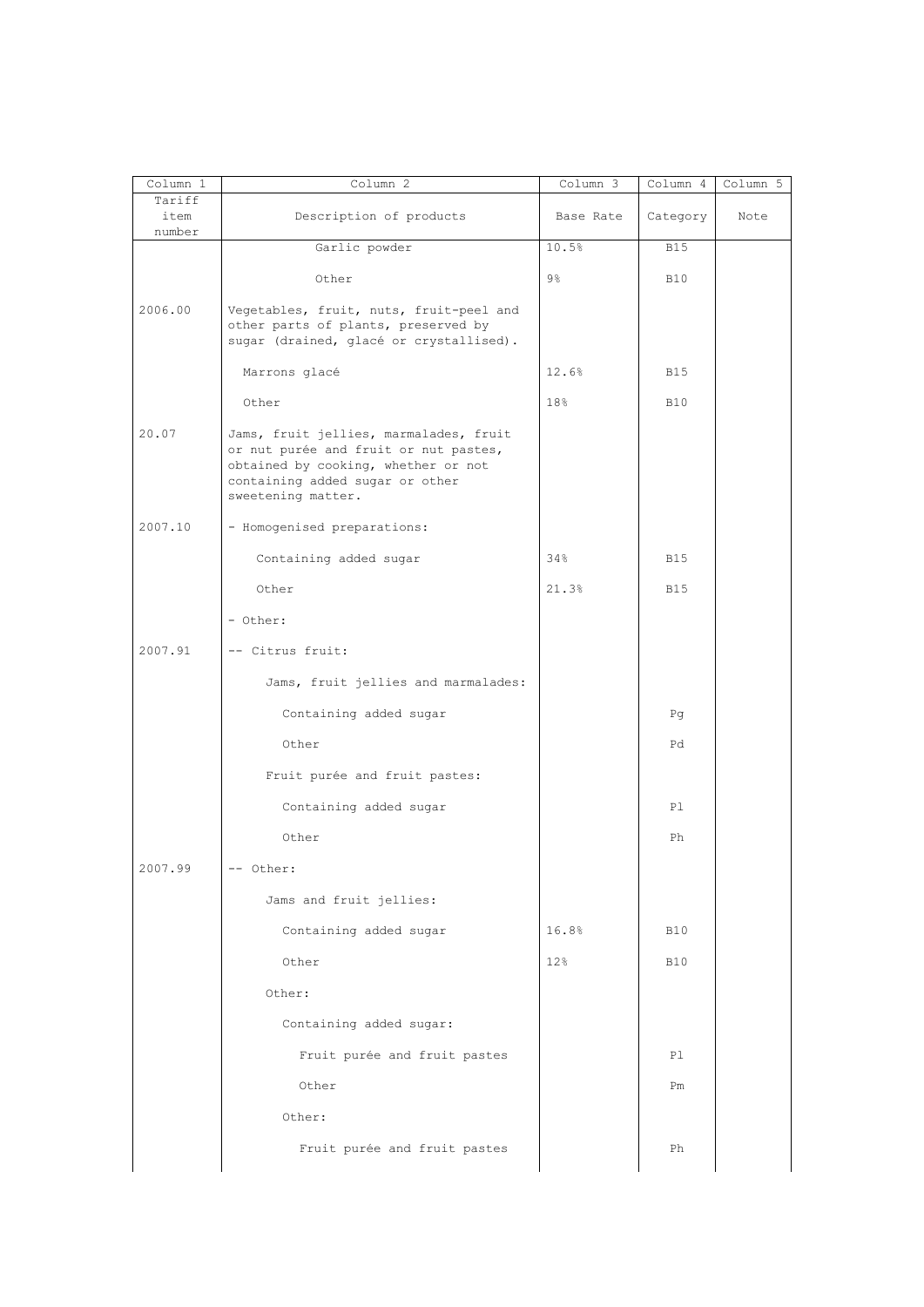| Column 1                 | Column 2                                                                                                                                                                                                    | Column 3  | Column 4   | Column 5 |
|--------------------------|-------------------------------------------------------------------------------------------------------------------------------------------------------------------------------------------------------------|-----------|------------|----------|
| Tariff<br>item<br>number | Description of products                                                                                                                                                                                     | Base Rate | Category   | Note     |
|                          | Other                                                                                                                                                                                                       |           | Рj         |          |
| 20.08                    | Fruit, nuts and other edible parts of<br>plants, otherwise prepared or preserved,<br>whether or not containing added sugar or<br>other sweetening matter or spirit, not<br>elsewhere specified or included. |           |            |          |
|                          | - Nuts, ground-nuts and other seeds,<br>whether or not mixed together:                                                                                                                                      |           |            |          |
| 2008.11                  | -- Ground-nuts:                                                                                                                                                                                             |           |            |          |
|                          | Containing added sugar:                                                                                                                                                                                     |           |            |          |
|                          | Peanut butter                                                                                                                                                                                               | 12%       | <b>B10</b> |          |
|                          | Other                                                                                                                                                                                                       |           | X          |          |
|                          | Other:                                                                                                                                                                                                      |           |            |          |
|                          | Peanut butter                                                                                                                                                                                               | 10%       | <b>B10</b> |          |
|                          | Other                                                                                                                                                                                                       |           | X          |          |
| 2008.19                  | -- Other, including mixtures:                                                                                                                                                                               |           |            |          |
|                          | Containing added sugar:                                                                                                                                                                                     |           |            |          |
|                          | In pulp form                                                                                                                                                                                                | 21%       | <b>B10</b> |          |
|                          | Other:                                                                                                                                                                                                      |           |            |          |
|                          | Cashew nuts and other roasted<br>nuts                                                                                                                                                                       | 11%       | B7         |          |
|                          | Other:                                                                                                                                                                                                      |           |            |          |
|                          | Chestnuts (in airtight<br>containers not more than 10kg<br>each including container),<br>not roasted                                                                                                        | 16.8%     | <b>B15</b> |          |
|                          | Other                                                                                                                                                                                                       | 16.8%     | <b>B10</b> |          |
|                          | Other:                                                                                                                                                                                                      |           |            |          |
|                          | In pulp form                                                                                                                                                                                                |           | Α          |          |
|                          | Other:                                                                                                                                                                                                      |           |            |          |
|                          | Roasted almonds, macadamia<br>nuts, roasted pecan, cashew<br>nuts, coconuts, Brazil nuts,<br>paradise nuts and hazel nuts                                                                                   |           | Α          |          |
|                          | Gingko nuts                                                                                                                                                                                                 | 12%       | <b>B10</b> |          |
|                          | Other:                                                                                                                                                                                                      |           |            |          |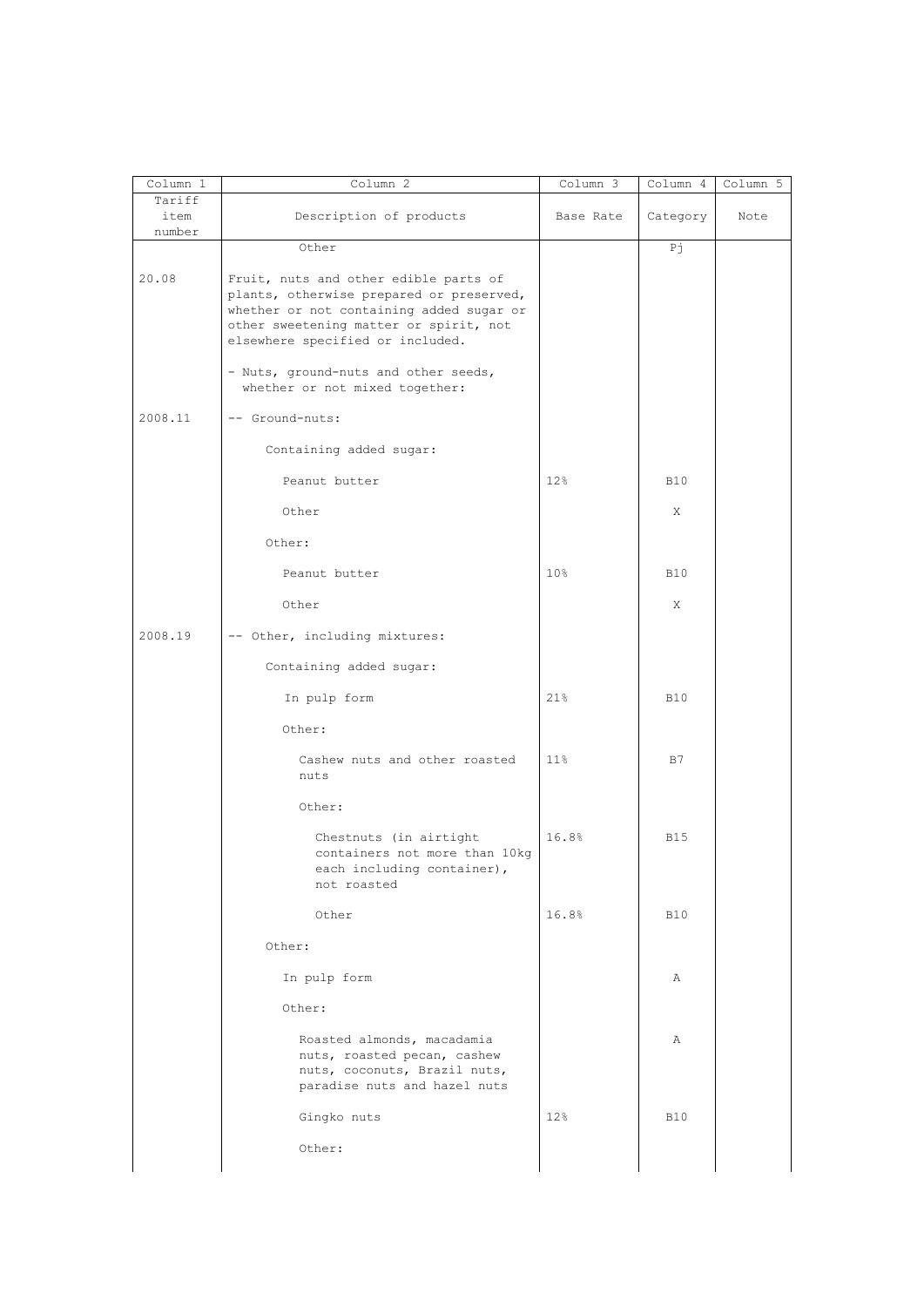| Column 1<br>Tariff | Column 2                         | Column 3       | Column 4     | Column 5 |
|--------------------|----------------------------------|----------------|--------------|----------|
| item<br>number     | Description of products          | Base Rate      | Category     | Note     |
|                    | Roasted                          |                | Α            |          |
|                    | Other                            | 12%            | <b>B10</b>   |          |
| 2008.20            | - Pineapples                     |                | X            |          |
| 2008.30            | - Citrus fruit                   |                | Χ            |          |
| 2008.40            | - Pears:                         |                |              |          |
|                    | Containing added sugar:          |                |              |          |
|                    | In pulp form:                    |                |              |          |
|                    | In airtight containers           | 15%            | <b>B10</b>   |          |
|                    | Other                            | 21%            | <b>B15</b>   |          |
|                    | Other:                           |                |              |          |
|                    | In airtight containers           | 10.8%          | <b>B10</b>   |          |
|                    | Other                            | 15%            | <b>B10</b>   |          |
|                    | Other:                           |                |              |          |
|                    | In pulp form:                    |                |              |          |
|                    | In airtight containers           | 12%            | <b>B10</b>   |          |
|                    | Other                            | 15%            | <b>B10</b>   |          |
|                    | Other:                           |                |              |          |
|                    | In airtight containers           | $9\frac{6}{6}$ | <b>B10</b>   |          |
|                    | Other                            | 10.8%          | <b>B10</b>   |          |
| 2008.50            | - Apricots:                      |                |              |          |
|                    | Containing added sugar           | $15\,$         | $\text{B10}$ |          |
|                    | Other                            | 12%            | <b>B10</b>   |          |
| 2008.60            | - Cherries:                      |                |              |          |
|                    | Containing added sugar           | 15%            | <b>B10</b>   |          |
|                    | Other                            | 12%            | <b>B10</b>   |          |
| 2008.70            | - Peaches, including nectarines: |                |              |          |
|                    | Containing added sugar:          |                |              |          |
|                    | In pulp form:                    |                |              |          |
|                    | In airtight containers           | 21.3%          | <b>B15</b>   |          |
|                    | Other                            | 29.8%          | <b>B15</b>   |          |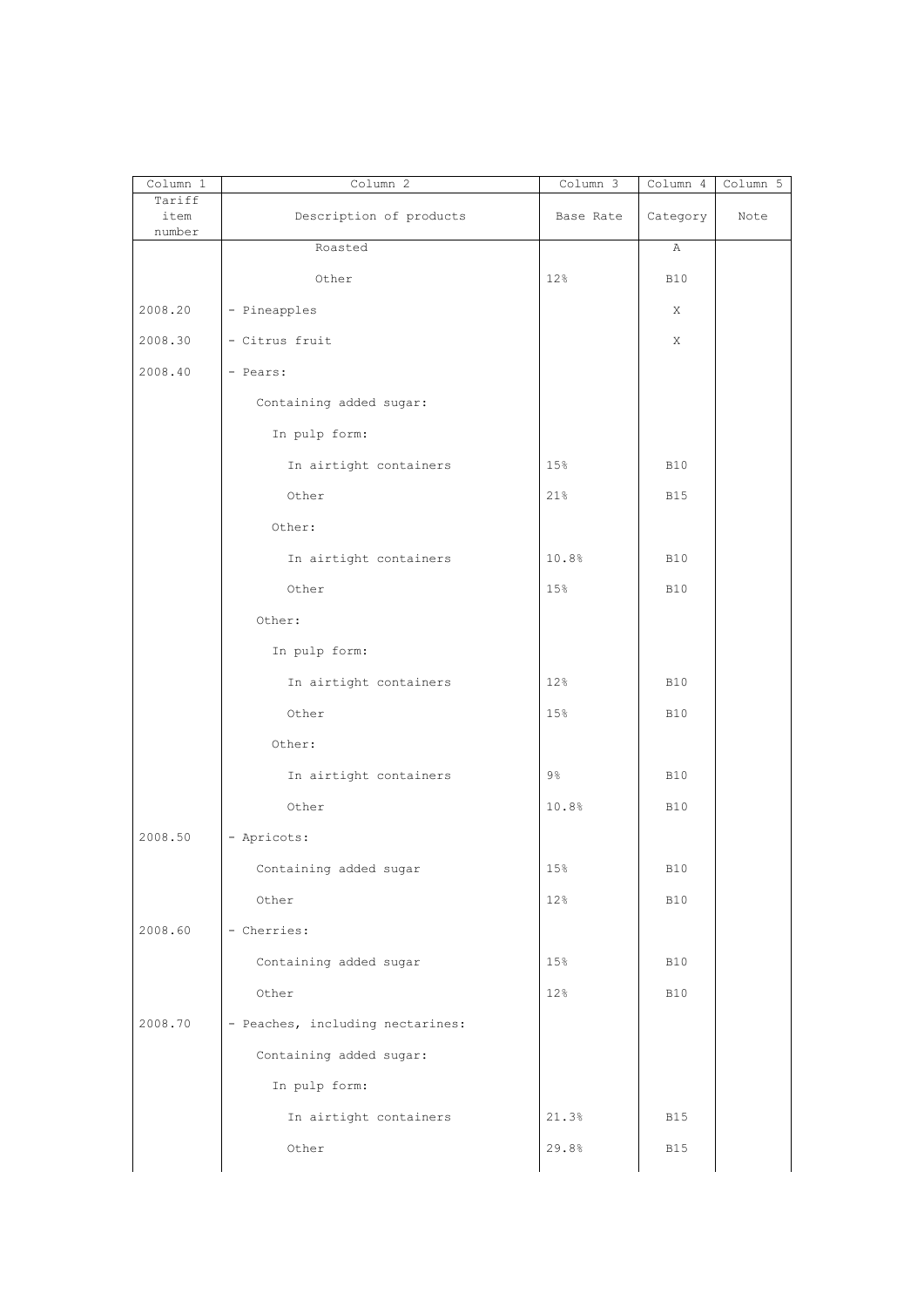| Column 1                 | Column 2                                                               | Column 3  | Column 4       | Column 5 |
|--------------------------|------------------------------------------------------------------------|-----------|----------------|----------|
| Tariff<br>item<br>number | Description of products                                                | Base Rate | Category       | Note     |
|                          | Other:                                                                 |           |                |          |
|                          | In airtight containers:                                                |           |                |          |
|                          | Not less than 2kg each<br>including container                          | 6.7%      | <b>B10</b>     |          |
|                          | Other                                                                  | 8%        | <b>B10</b>     |          |
|                          | Other                                                                  | 13.4%     | <b>B10</b>     |          |
|                          | Other:                                                                 |           |                |          |
|                          | In pulp form:                                                          |           |                |          |
|                          | In airtight containers                                                 | 17%       | <b>B10</b>     |          |
|                          | Other                                                                  | 21.3%     | <b>B10</b>     |          |
|                          | Other:                                                                 |           |                |          |
|                          | In airtight containers                                                 | 6.7%      | <b>B10</b>     |          |
|                          | Other                                                                  | 9.6%      | <b>B10</b>     |          |
| 2008.80                  | - Strawberries:                                                        |           |                |          |
|                          | Containing added sugar:                                                |           |                |          |
|                          | In pulp form                                                           | 21%       | <b>B15</b>     |          |
|                          | Other                                                                  | 11%       | <b>B10</b>     |          |
|                          | Other:                                                                 |           |                |          |
|                          | In pulp form                                                           | 15%       | <b>B10</b>     |          |
|                          | Other                                                                  | 12%       | <b>B10</b>     |          |
|                          | - Other, including mixtures other than<br>those of subheading 2008.19: |           |                |          |
| 2008.91                  | -- Palm hearts                                                         | 15%       | <b>B10</b>     |          |
| 2008.92                  | -- Mixtures:                                                           |           |                |          |
|                          | Mixed fruit, fruit salad and fruit<br>cocktail:                        |           |                |          |
|                          | Containing added sugar                                                 | 6%        | B <sub>5</sub> |          |
|                          | Other                                                                  |           | Α              |          |
|                          | Other:                                                                 |           |                |          |
|                          | Containing added sugar:                                                |           |                |          |
|                          | In pulp form                                                           | 29.8%     | <b>B15</b>     |          |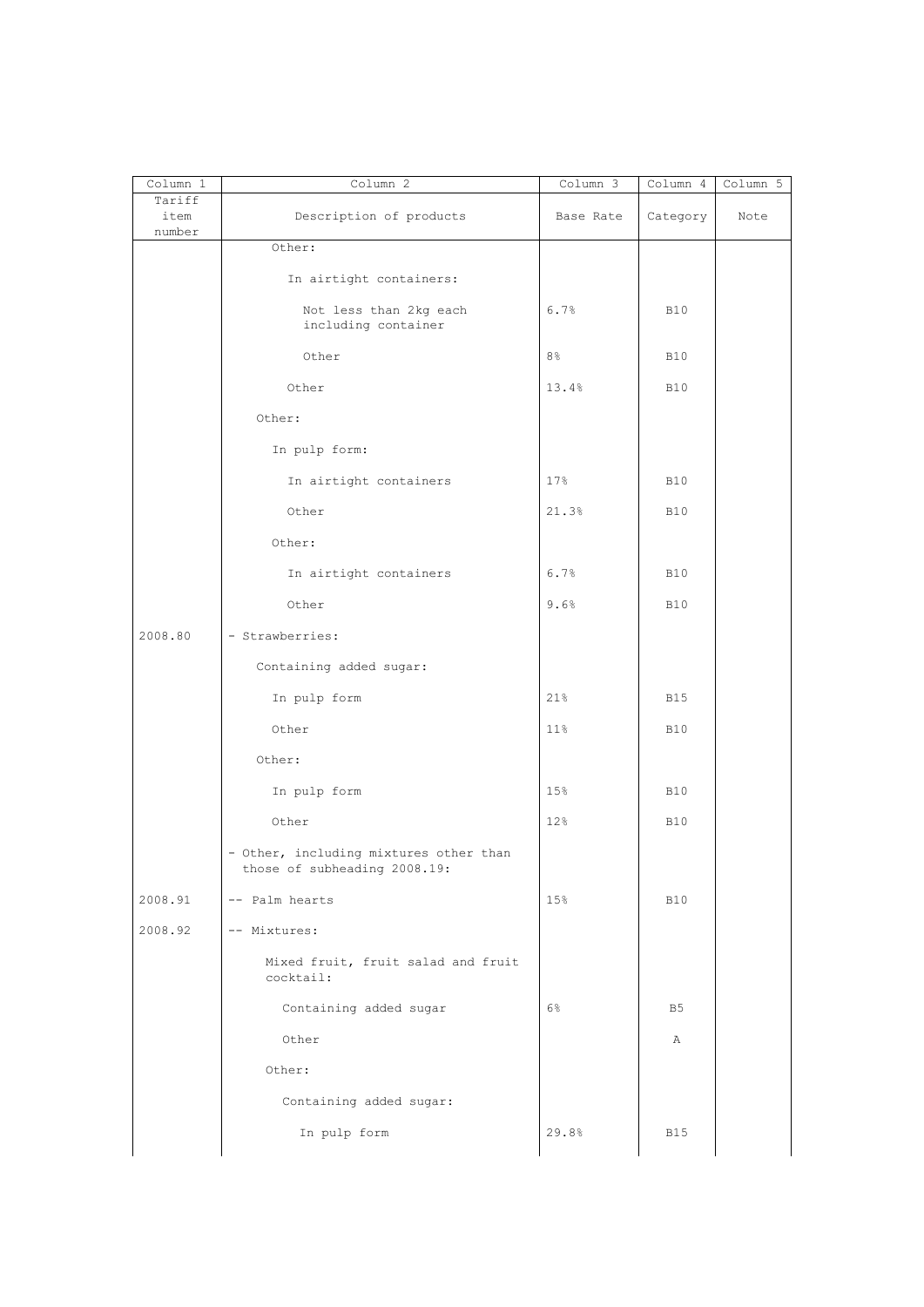| Column 1                 | Column 2                                                                  | Column 3  | Column 4   | Column 5 |
|--------------------------|---------------------------------------------------------------------------|-----------|------------|----------|
| Tariff<br>item<br>number | Description of products                                                   | Base Rate | Category   | Note     |
|                          | Other                                                                     | 23.8%     | <b>B10</b> |          |
|                          | Other:                                                                    |           |            |          |
|                          | In pulp form                                                              | 21.3%     | <b>B15</b> |          |
|                          | Other                                                                     | 17%       | <b>B10</b> |          |
| 2008.99                  | -- Other:                                                                 |           |            |          |
|                          | Ume (fruit of Mume plum)                                                  | 12%       | <b>B10</b> |          |
|                          | Other:                                                                    |           |            |          |
|                          | Containing added sugar:                                                   |           |            |          |
|                          | In pulp form:                                                             |           |            |          |
|                          | Bananas and avocados                                                      | 21%       | <b>B10</b> |          |
|                          | Other                                                                     | 29.8%     | <b>B15</b> |          |
|                          | Other:                                                                    |           |            |          |
|                          | Berries and prunes                                                        | 11%       | B7         |          |
|                          | Bananas, avocados, mangoes,<br>guavas and mangosteens:                    |           |            |          |
|                          | In airtight containers                                                    | $11\%$    | B7         |          |
|                          | Other                                                                     | 11%       | <b>B10</b> |          |
|                          | Other:                                                                    |           |            |          |
|                          | Durians, rambutan,<br>passion-fruit, litchi and<br>carambola (star-fruit) | 14%       | <b>B10</b> |          |
|                          | Other                                                                     | 16.8%     | <b>B15</b> |          |
|                          | Other:                                                                    |           |            |          |
|                          | In pulp form:                                                             |           |            |          |
|                          | Bananas, avocados, prunes,<br>mangoes, guavas and<br>mangosteens          | 15%       | <b>B10</b> |          |
|                          | Camucamu                                                                  |           | Α          |          |
|                          | Other                                                                     | 21.3%     | <b>B15</b> |          |
|                          | Other:                                                                    |           |            |          |
|                          | Prunes, bananas, avocados,<br>mangoes, guavas and<br>mangosteens          |           | Α          |          |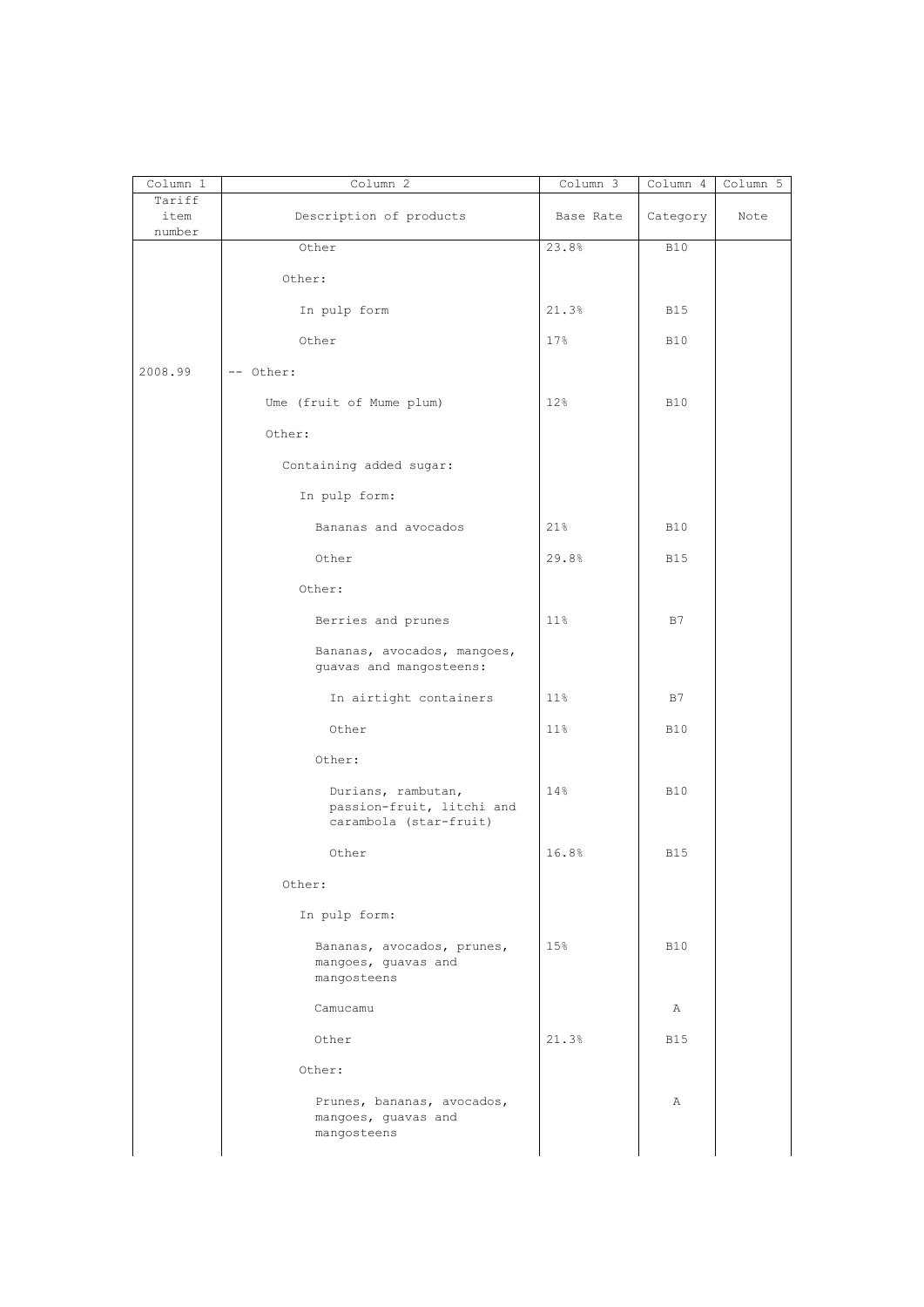| Column 1 | Column 2                                | Column 3   | Column 4   | Column 5 |
|----------|-----------------------------------------|------------|------------|----------|
| Tariff   |                                         |            |            |          |
| item     | Description of products                 | Base Rate  | Category   | Note     |
| number   |                                         |            |            |          |
|          | Frozen taros                            | 10%        | B7         |          |
|          | Other:                                  |            |            |          |
|          |                                         |            |            |          |
|          | Durians, rambutan,                      |            | Α          |          |
|          | passion-fruit, litchi,                  |            |            |          |
|          | carambola (star-fruit),                 |            |            |          |
|          | camucamu and popcorn (corn              |            |            |          |
|          | which is explosive with                 |            |            |          |
|          | heating under normal air                |            |            |          |
|          | pressure)                               |            |            |          |
|          |                                         |            |            |          |
|          | Sweetpotatoes, whole or in              | 12%        | <b>B15</b> |          |
|          | pieces, dried after simply              |            |            |          |
|          | steamed or boiled in water              |            |            |          |
|          |                                         |            |            |          |
|          | Other                                   | 12%        | B7         |          |
| 20.09    | Fruit juices (including grape must) and |            |            |          |
|          | vegetable juices, unfermented and not   |            |            |          |
|          | containing added spirit, whether or not |            |            |          |
|          | containing added sugar or other         |            |            |          |
|          | sweetening matter.                      |            |            |          |
|          |                                         |            |            |          |
|          | - Orange juice:                         |            |            |          |
|          |                                         |            |            |          |
| 2009.11  | -- Frozen:                              |            |            |          |
|          | Containing added sugar:                 |            |            |          |
|          |                                         |            |            |          |
|          | Not more than 10% by weight of          | 25.5%      | <b>B15</b> |          |
|          | sucrose, naturally and                  |            |            |          |
|          | artificially contained                  |            |            |          |
|          |                                         |            |            |          |
|          | Other                                   | 29.8% or   | <b>B15</b> |          |
|          |                                         | 23 yen/kg, |            |          |
|          |                                         | whichever  |            |          |
|          |                                         | is the     |            |          |
|          |                                         | greater    |            |          |
|          | Other:                                  |            |            |          |
|          |                                         |            |            |          |
|          | Not more than 10% by weight of          | 21.3%      | <b>B15</b> |          |
|          | sucrose                                 |            |            |          |
|          |                                         |            |            |          |
|          | Other                                   | 25.5%      | <b>B15</b> |          |
|          |                                         |            |            |          |
| 2009.12  | -- Not frozen, of a Brix value not      |            |            |          |
|          | exceeding 20:                           |            |            |          |
|          | Containing added sugar:                 |            |            |          |
|          |                                         |            |            |          |
|          | Not more than 10% by weight of          | 25.5%      | <b>B15</b> |          |
|          | sucrose, naturally and                  |            |            |          |
|          |                                         |            |            |          |
|          | artificially contained                  |            |            |          |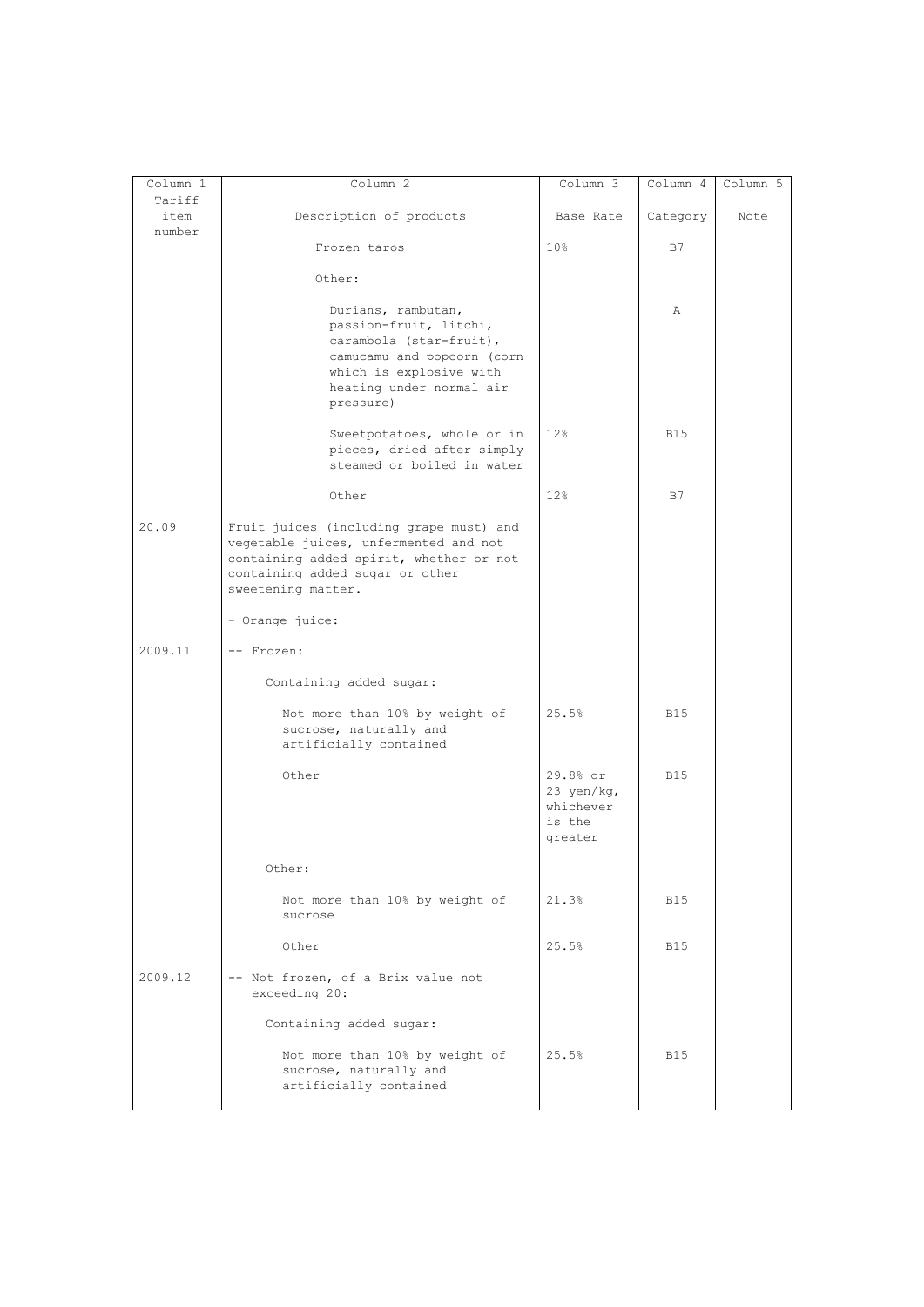| Column 1                 | Column <sup>2</sup>                                                                | $Column \overline{3}$                                    | Column 4   | Column 5 |
|--------------------------|------------------------------------------------------------------------------------|----------------------------------------------------------|------------|----------|
| Tariff<br>item<br>number | Description of products                                                            | Base Rate                                                | Category   | Note     |
|                          | Other                                                                              | 29.8% or<br>23 yen/kg,<br>whichever<br>is the<br>greater | <b>B15</b> |          |
|                          | Other:                                                                             |                                                          |            |          |
|                          | Not more than 10% by weight of<br>sucrose                                          | 21.3%                                                    | <b>B15</b> |          |
|                          | Other                                                                              | 25.5%                                                    | <b>B15</b> |          |
| 2009.19                  | -- Other:                                                                          |                                                          |            |          |
|                          | Containing added sugar:                                                            |                                                          |            |          |
|                          | Not more than 10% by weight of<br>sucrose, naturally and<br>artificially contained | 25.5%                                                    | <b>B15</b> |          |
|                          | Other                                                                              | 29.8% or<br>23 yen/kg,<br>whichever<br>is the<br>greater | <b>B15</b> |          |
|                          | Other:                                                                             |                                                          |            |          |
|                          | Not more than 10% by weight of<br>sucrose                                          | 21.3%                                                    | <b>B15</b> |          |
|                          | Other                                                                              | 25.5%                                                    | <b>B15</b> |          |
|                          | - Grapefruit (including pomelo) juice:                                             |                                                          |            |          |
| 2009.21                  | -- Of a Brix value not exceeding 20:                                               |                                                          |            |          |
|                          | Containing added sugar:                                                            |                                                          |            |          |
|                          | Not more than 10% by weight of<br>sucrose, naturally and<br>artificially contained | 23%                                                      | $\rm B15$  |          |
|                          | Other                                                                              | 29.8% or<br>23 yen/kg,<br>whichever<br>is the<br>greater | <b>B15</b> |          |
|                          | Other:                                                                             |                                                          |            |          |
|                          | Not more than 10% by weight of<br>sucrose                                          | 19.1%                                                    | B15        |          |
|                          | Other                                                                              | 25.5%                                                    | B15        |          |
| 2009.29                  | -- Other:                                                                          |                                                          |            |          |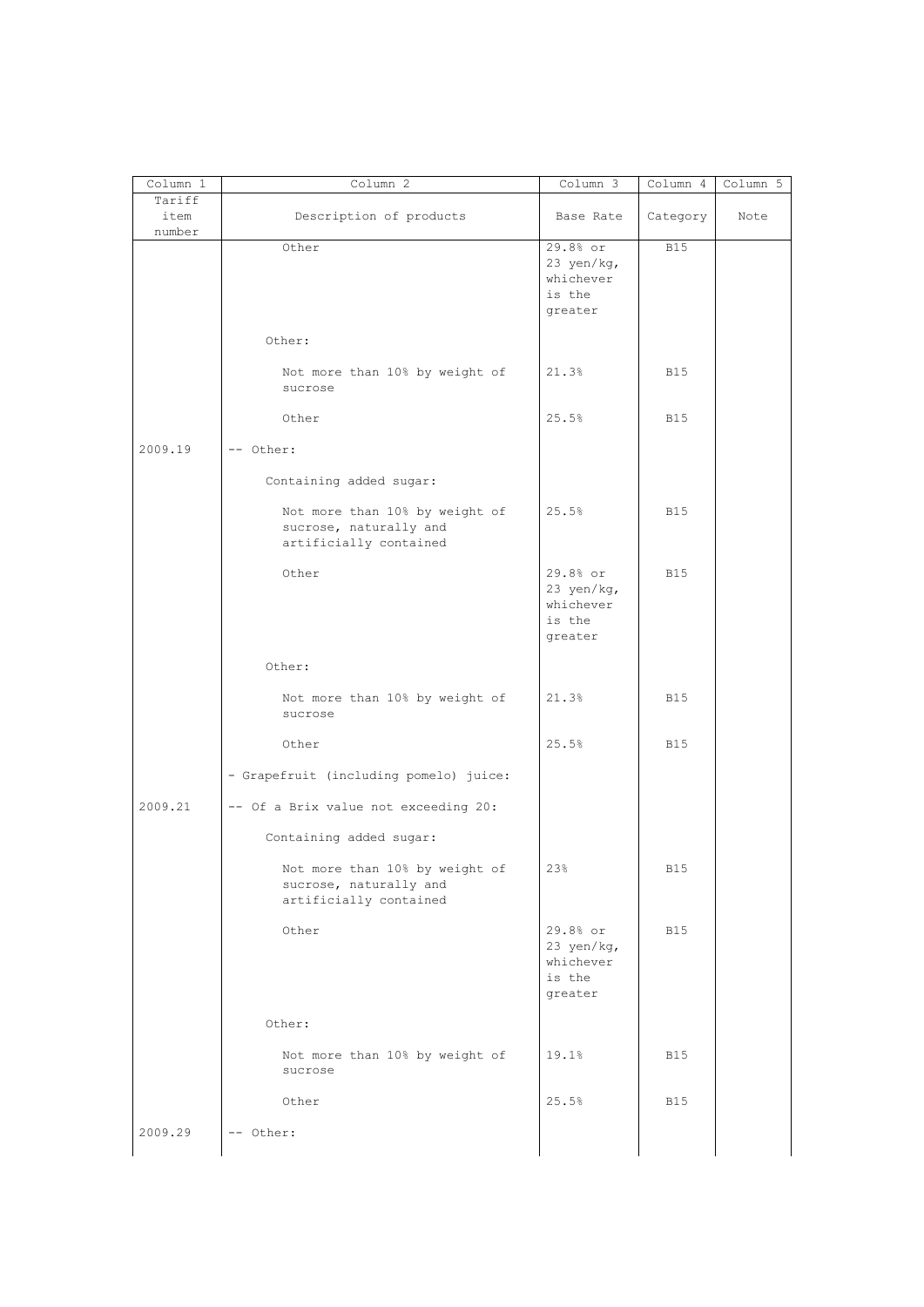| Column 1                 | Column 2                                                                           | Column 3                                                 | Column 4   | Column 5 |
|--------------------------|------------------------------------------------------------------------------------|----------------------------------------------------------|------------|----------|
| Tariff<br>item<br>number | Description of products                                                            | Base Rate                                                | Category   | Note     |
|                          | Containing added sugar:                                                            |                                                          |            |          |
|                          | Not more than 10% by weight of<br>sucrose, naturally and<br>artificially contained | 23%                                                      | <b>B15</b> |          |
|                          | Other                                                                              | 29.8% or<br>23 yen/kg,<br>whichever<br>is the<br>greater | <b>B15</b> |          |
|                          | Other:                                                                             |                                                          |            |          |
|                          | Not more than 10% by weight of<br>sucrose                                          | 19.1%                                                    | <b>B15</b> |          |
|                          | Other                                                                              | 25.5%                                                    | <b>B15</b> |          |
|                          | - Juice of any other single citrus fruit:                                          |                                                          |            |          |
| 2009.31                  | -- Of a Brix value not exceeding 20:                                               |                                                          |            |          |
|                          | Containing added sugar:                                                            |                                                          |            |          |
|                          | Not more than 10% by weight of<br>sucrose, naturally and<br>artificially contained | 23%                                                      | <b>B15</b> |          |
|                          | Other                                                                              | 29.8% or<br>23 yen/kg,<br>whichever<br>is the<br>greater | <b>B15</b> |          |
|                          | Other:                                                                             |                                                          |            |          |
|                          | Not more than 10% by weight of<br>sucrose:                                         |                                                          |            |          |
|                          | Lemon juice                                                                        | 6%                                                       | B5         |          |
|                          | Lime juice                                                                         | 12%                                                      | <b>B10</b> |          |
|                          | Other                                                                              | 19.1%                                                    | B15        |          |
|                          | Other                                                                              | 25.5%                                                    | <b>B15</b> |          |
| 2009.39                  | -- Other:                                                                          |                                                          |            |          |
|                          | Containing added sugar:                                                            |                                                          |            |          |
|                          | Not more than 10% by weight of<br>sucrose, naturally and<br>artificially contained | 23%                                                      | <b>B15</b> |          |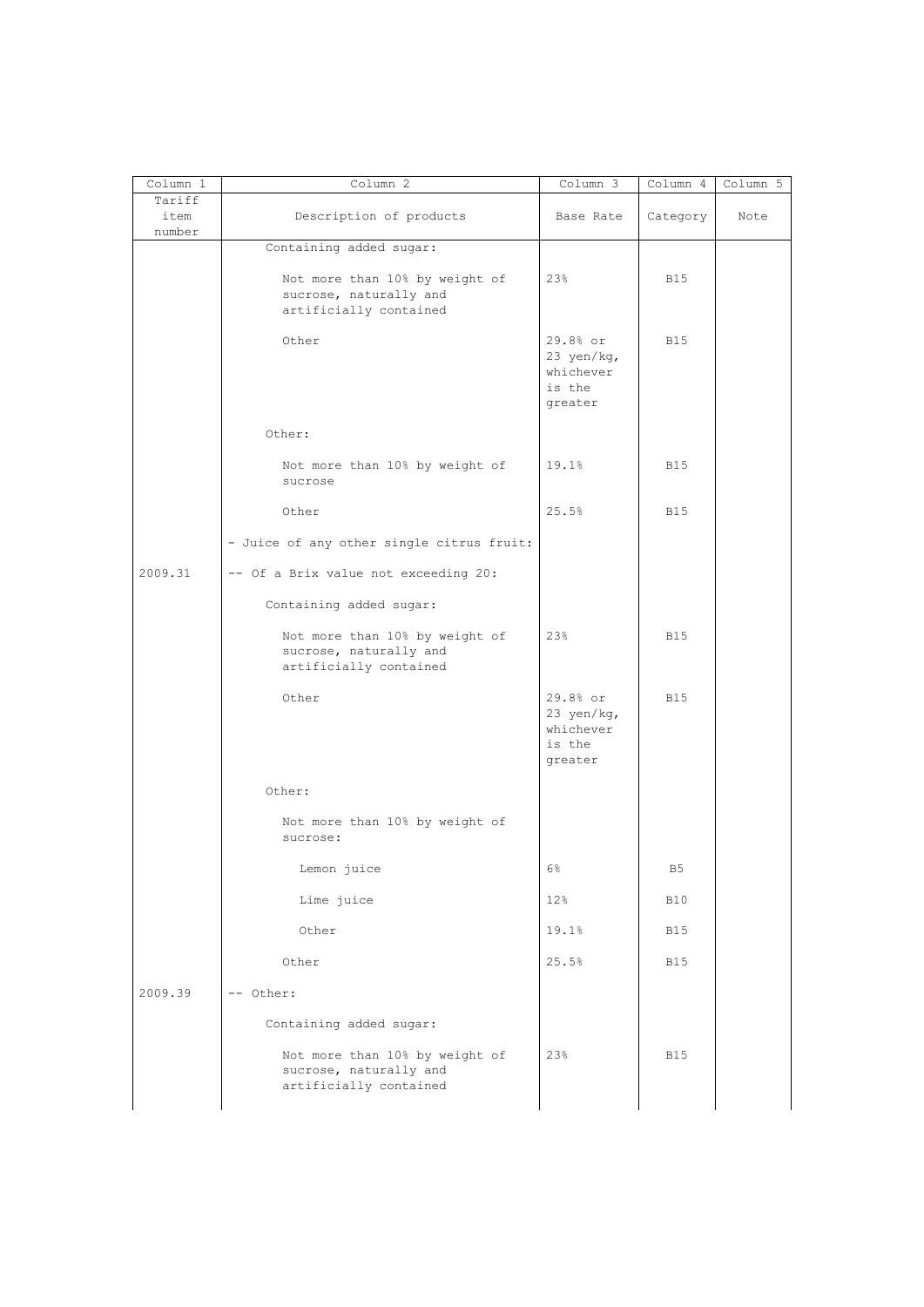| Column 1                 | Column 2                                                                           | Column 3                                                 | Column 4   | Column 5 |
|--------------------------|------------------------------------------------------------------------------------|----------------------------------------------------------|------------|----------|
| Tariff<br>item<br>number | Description of products                                                            | Base Rate                                                | Category   | Note     |
|                          | Other                                                                              | 29.8% or<br>23 yen/kg,<br>whichever<br>is the<br>greater | <b>B15</b> |          |
|                          | Other:                                                                             |                                                          |            |          |
|                          | Not more than 10% by weight of<br>sucrose:                                         |                                                          |            |          |
|                          | Lemon juice                                                                        | $6\%$                                                    | B5         |          |
|                          | Lime juice                                                                         | 12%                                                      | <b>B10</b> |          |
|                          | Other                                                                              | 19.1%                                                    | <b>B15</b> |          |
|                          | Other                                                                              | 25.5%                                                    | <b>B15</b> |          |
|                          | - Pineapple juice:                                                                 |                                                          |            |          |
| 2009.41                  | -- Of a Brix value not exceeding 20                                                |                                                          | Χ          |          |
| 2009.49                  | -- Other                                                                           |                                                          | Χ          |          |
| 2009.50                  | - Tomato juice                                                                     |                                                          | X          |          |
|                          | - Grape juice (including grape must):                                              |                                                          |            |          |
| 2009.61                  | -- Of a Brix value not exceeding 30:                                               |                                                          |            |          |
|                          | Containing added sugar:                                                            |                                                          |            |          |
|                          | Not more than 10% by weight of<br>sucrose, naturally and<br>artificially contained | 23%                                                      | <b>B15</b> |          |
|                          | Other                                                                              | 29.8% or<br>23 yen/kg,<br>whichever<br>is the<br>greater | <b>B15</b> |          |
|                          | Other                                                                              | 19.1%                                                    | <b>B15</b> |          |
| 2009.69                  | -- Other:                                                                          |                                                          |            |          |
|                          | Containing added sugar:                                                            |                                                          |            |          |
|                          | Not more than 10% by weight of<br>sucrose, naturally and<br>artificially contained | 23%                                                      | <b>B15</b> |          |
|                          | Other                                                                              | 29.8% or<br>23 yen/kg,<br>whichever<br>is the<br>greater | <b>B15</b> |          |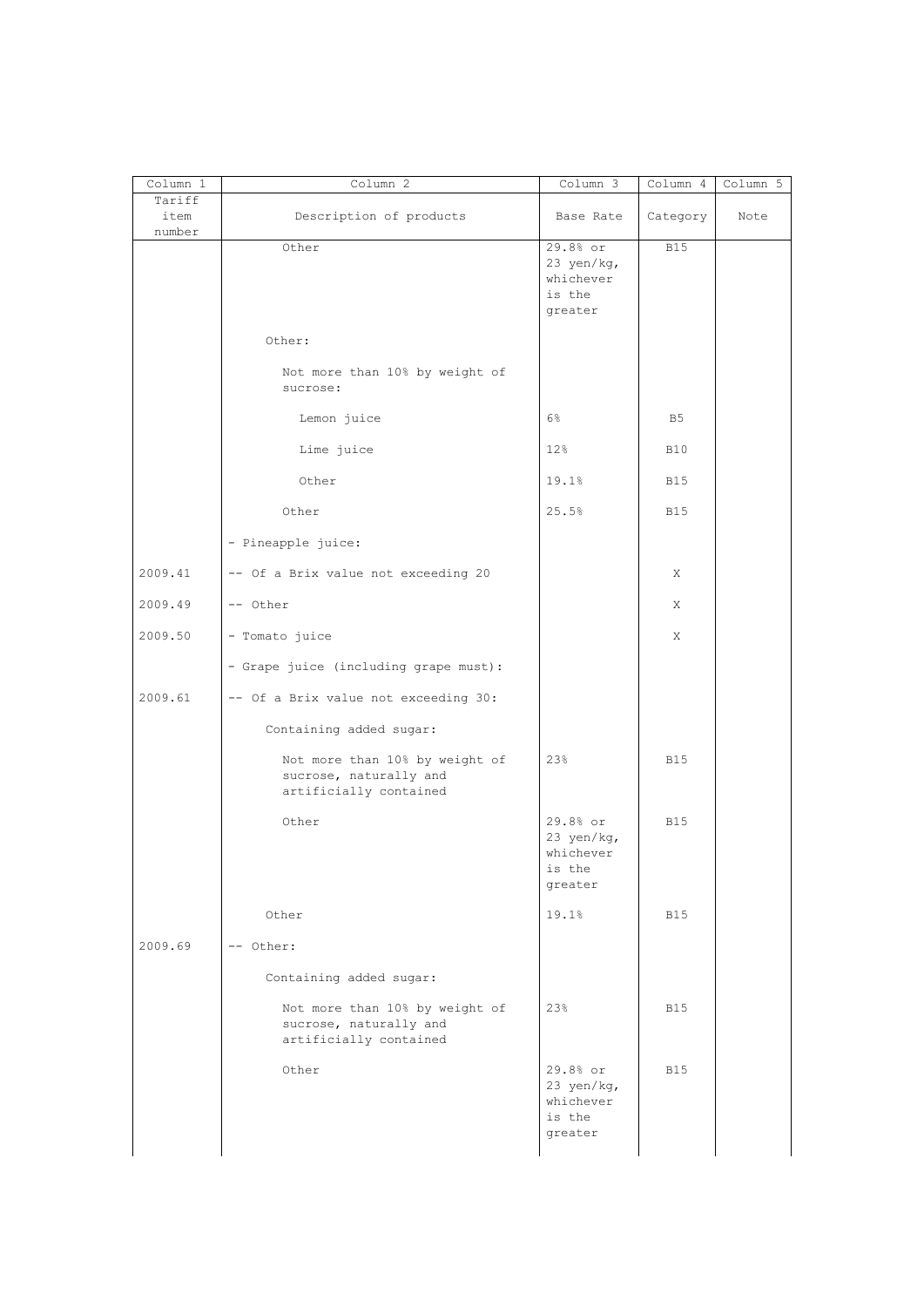| Column 1       | Column 2                                                                           | Column 3                                                 | Column 4   | Column 5   |
|----------------|------------------------------------------------------------------------------------|----------------------------------------------------------|------------|------------|
| Tariff<br>item | Description of products                                                            | Base Rate                                                | Category   | Note       |
| number         |                                                                                    |                                                          |            |            |
|                | Other:<br>Not more than 10% by weight of<br>sucrose                                | 19.1%                                                    | <b>B15</b> |            |
|                | Other                                                                              | 25.5%                                                    | <b>B15</b> |            |
|                | - Apple juice:                                                                     |                                                          |            |            |
| 2009.71        | -- Of a Brix value not exceeding 20:                                               |                                                          |            |            |
|                | Containing added sugar:                                                            |                                                          |            |            |
|                | Not more than 10% by weight of<br>sucrose, naturally and<br>artificially contained | 23%                                                      | <b>B15</b> |            |
|                | Other                                                                              | $34%$ or<br>23 yen/kg,<br>whichever<br>is the<br>greater | <b>B15</b> |            |
|                | Other:                                                                             |                                                          |            |            |
|                | Not more than 10% by weight of<br>sucrose                                          | 19.1%                                                    | <b>B15</b> |            |
|                | Other                                                                              | 29.8%                                                    | <b>B15</b> |            |
| 2009.79        | -- Other:                                                                          |                                                          |            |            |
|                | Containing added sugar:                                                            |                                                          |            |            |
|                | Not more than 10% by weight of<br>sucrose, naturally and<br>artificially contained | 23%                                                      | <b>B15</b> |            |
|                | Other                                                                              | 34% or<br>23 yen/kg,<br>whichever<br>is the<br>greater   |            | <b>B15</b> |
|                | Other:                                                                             |                                                          |            |            |
|                | Not more than 10% by weight of<br>sucrose                                          | 19.1%                                                    |            | <b>B15</b> |
|                | Other                                                                              | 29.8%                                                    |            | <b>B15</b> |
| 2009.80        | - Juice of any other single fruit or<br>vegetable:                                 |                                                          |            |            |
|                | Fruit juices:                                                                      |                                                          |            |            |
|                | Containing added sugar:                                                            |                                                          |            |            |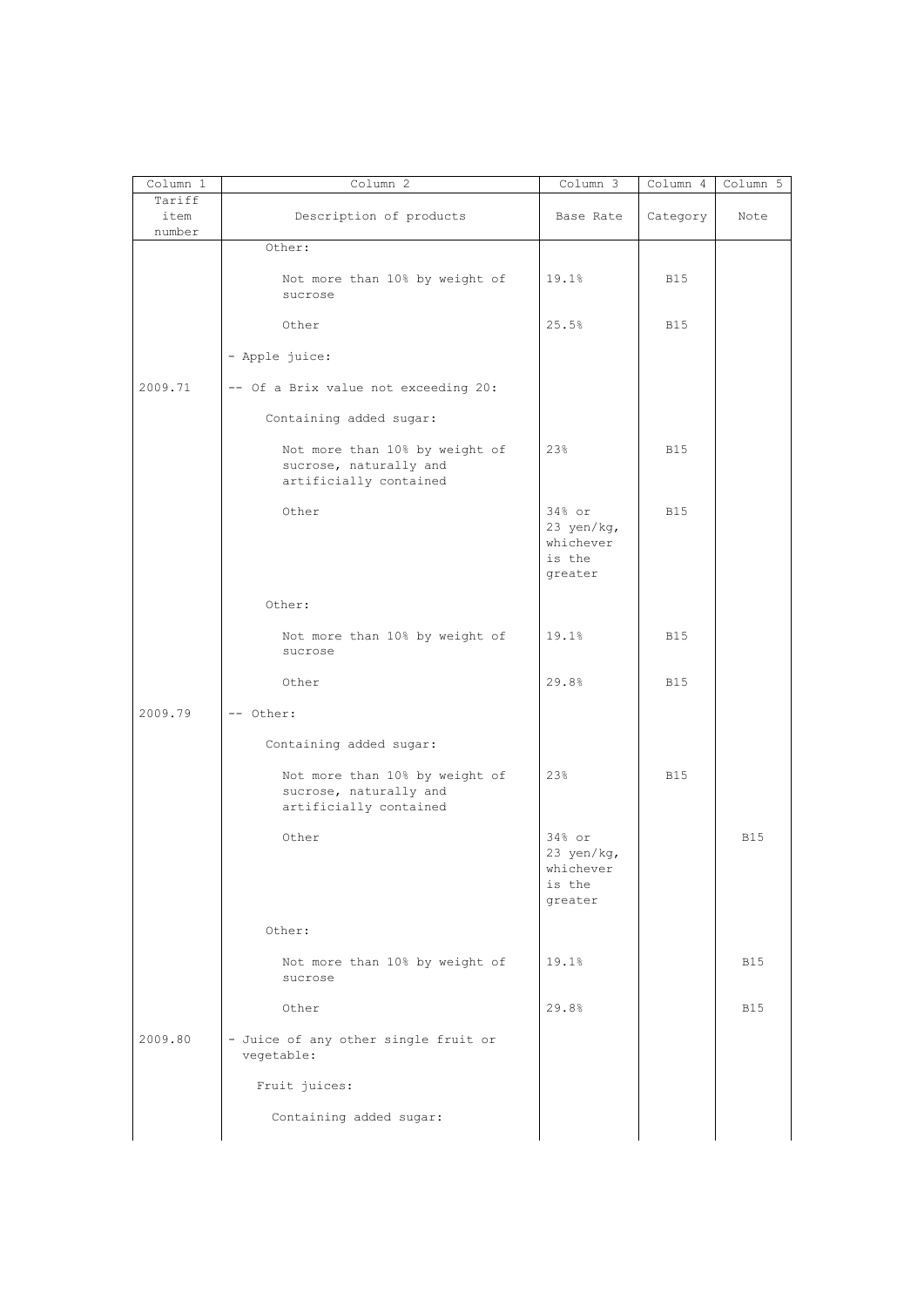| Column 1                 | Column 2                                                                           | Column 3                                                 | Column 4       | Column 5 |
|--------------------------|------------------------------------------------------------------------------------|----------------------------------------------------------|----------------|----------|
| Tariff<br>item<br>number | Description of products                                                            | Base Rate                                                | Category       | Note     |
|                          | Not more than 10% by weight of<br>sucrose, naturally and<br>artificially contained | 23%                                                      | <b>B15</b>     |          |
|                          | Other                                                                              | 29.8% or<br>23 yen/kg,<br>whichever<br>is the<br>greater | <b>B15</b>     |          |
|                          | Other:                                                                             |                                                          |                |          |
|                          | Not more than 10% by weight of<br>sucrose:                                         |                                                          |                |          |
|                          | Prune juice                                                                        | 14.4%                                                    | <b>B10</b>     |          |
|                          | Other                                                                              | 19.1%                                                    | <b>B15</b>     |          |
|                          | Other                                                                              | 25.5%                                                    | <b>B15</b>     |          |
|                          | Vegetable juices:                                                                  |                                                          |                |          |
|                          | Containing added sugar                                                             | 8.1%                                                     | B7             |          |
|                          | Other:                                                                             |                                                          |                |          |
|                          | In airtight containers                                                             | 9%                                                       | B7             |          |
|                          | Other                                                                              | 7.2%                                                     | B7             |          |
| 2009.90                  | - Mixtures of juices:                                                              |                                                          |                |          |
|                          | Mixtures of fruit juices:                                                          |                                                          |                |          |
|                          | Containing added sugar:                                                            |                                                          |                |          |
|                          | Not more than 10% by weight of<br>sucrose, naturally and<br>artificially contained | 23%                                                      | <b>B15</b>     |          |
|                          | Other                                                                              | 29.8% or<br>23 yen/kg,<br>whichever<br>is the<br>greater | <b>B15</b>     |          |
|                          | Other:                                                                             |                                                          |                |          |
|                          | Not more than 10% by weight of<br>sucrose                                          | 19.1%                                                    | <b>B15</b>     |          |
|                          | Other                                                                              | 25.5%                                                    | <b>B15</b>     |          |
|                          | Mixtures of vegetable juices:                                                      |                                                          |                |          |
|                          | Containing added sugar                                                             | 8.1%                                                     | B <sub>5</sub> |          |
|                          | Other                                                                              | 5.4%                                                     | B <sub>5</sub> |          |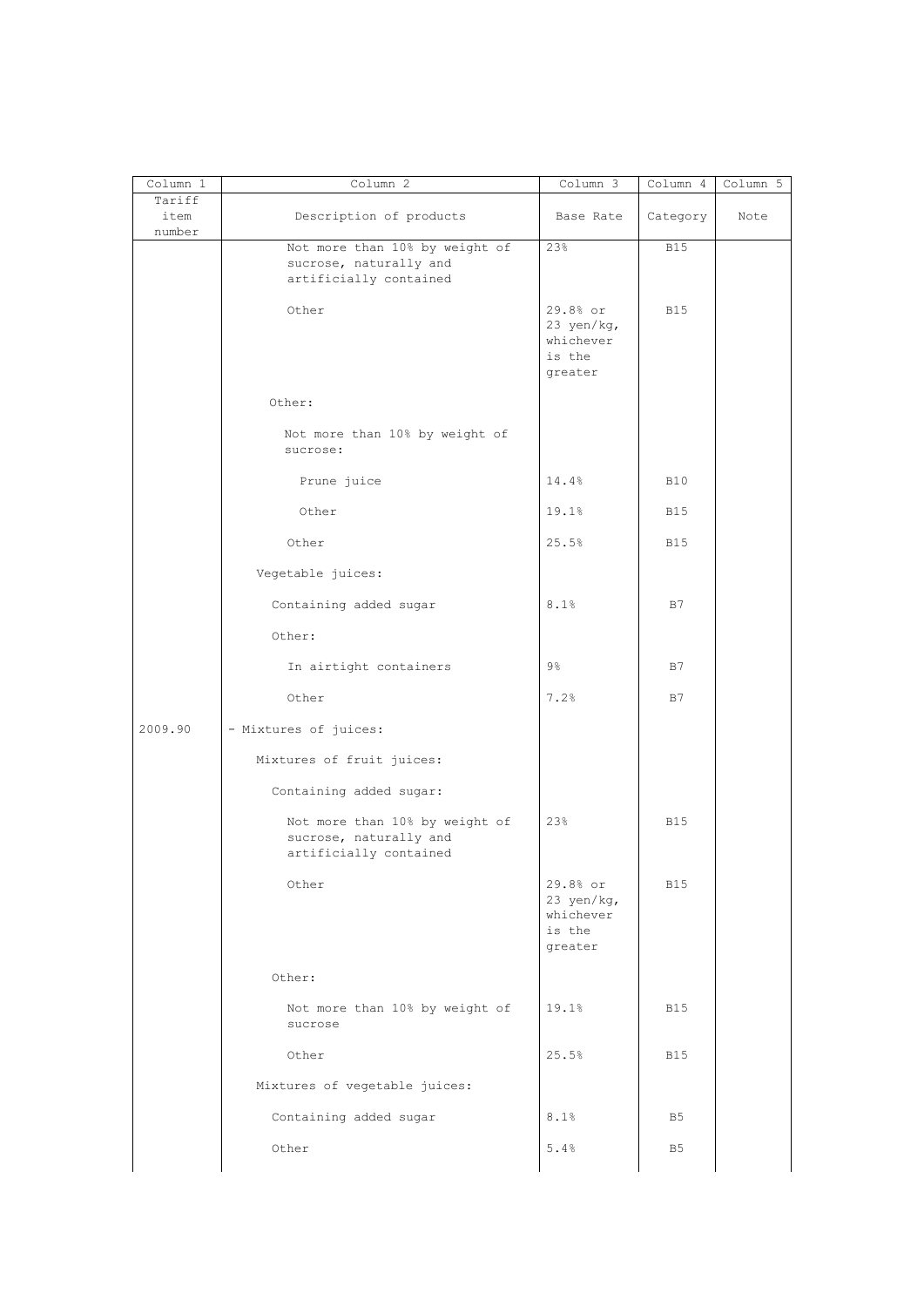|                |                                                                                                                                                                                                                                                                              | Column 3        | Column 4   | Column 5 |
|----------------|------------------------------------------------------------------------------------------------------------------------------------------------------------------------------------------------------------------------------------------------------------------------------|-----------------|------------|----------|
| Tariff<br>item | Description of products                                                                                                                                                                                                                                                      | Base Rate       | Category   | Note     |
| number         |                                                                                                                                                                                                                                                                              |                 |            |          |
| Chapter 21     | Miscellaneous edible preparations                                                                                                                                                                                                                                            |                 |            |          |
| 21.01          | Extracts, essences and concentrates, of<br>coffee, tea or maté and preparations<br>with a basis of these products or with a<br>basis of coffee, tea or maté; roasted<br>chicory and other roasted coffee<br>substitutes, and extracts, essences and<br>concentrates thereof. |                 |            |          |
|                | - Extracts, essences and concentrates, of<br>coffee, and preparations with a basis<br>of these extracts, essences or<br>concentrates or with a basis of coffee:                                                                                                              |                 |            |          |
| 2101.11        | -- Extracts, essences and concentrates:                                                                                                                                                                                                                                      |                 |            |          |
|                | Containing added sugar                                                                                                                                                                                                                                                       |                 | X          |          |
|                | Other                                                                                                                                                                                                                                                                        |                 | A          |          |
| 2101.12        | -- Preparations with a basis of<br>extracts, essences or concentrates or<br>with a basis of coffee:                                                                                                                                                                          |                 |            |          |
|                | Preparations with a basis of<br>extracts, essences or concentrates:                                                                                                                                                                                                          |                 |            |          |
|                | Containing added sugar                                                                                                                                                                                                                                                       |                 | X          |          |
|                | Other                                                                                                                                                                                                                                                                        |                 | Α          |          |
|                | Preparations with a basis of<br>coffee:                                                                                                                                                                                                                                      |                 |            |          |
|                | Containing not less than 30% of<br>natural milk constituents by<br>weight, calculated on the dry<br>matter                                                                                                                                                                   |                 | X          |          |
|                | Other:                                                                                                                                                                                                                                                                       |                 |            |          |
|                | Containing added sugar                                                                                                                                                                                                                                                       |                 | X          |          |
|                | Other                                                                                                                                                                                                                                                                        | 15 <sub>8</sub> | <b>B10</b> |          |
| 2101.20        | - Extracts, essences and concentrates, of<br>tea or maté, and preparations with a<br>basis of these extracts, essences or<br>concentrates or with a basis of tea or<br>maté:                                                                                                 |                 |            |          |
|                | Extracts, essences and concentrates,<br>of tea or maté, and preparations with<br>a basis of these extracts, essences<br>or concentrates:                                                                                                                                     |                 |            |          |
|                | Instant tea                                                                                                                                                                                                                                                                  |                 | Α          |          |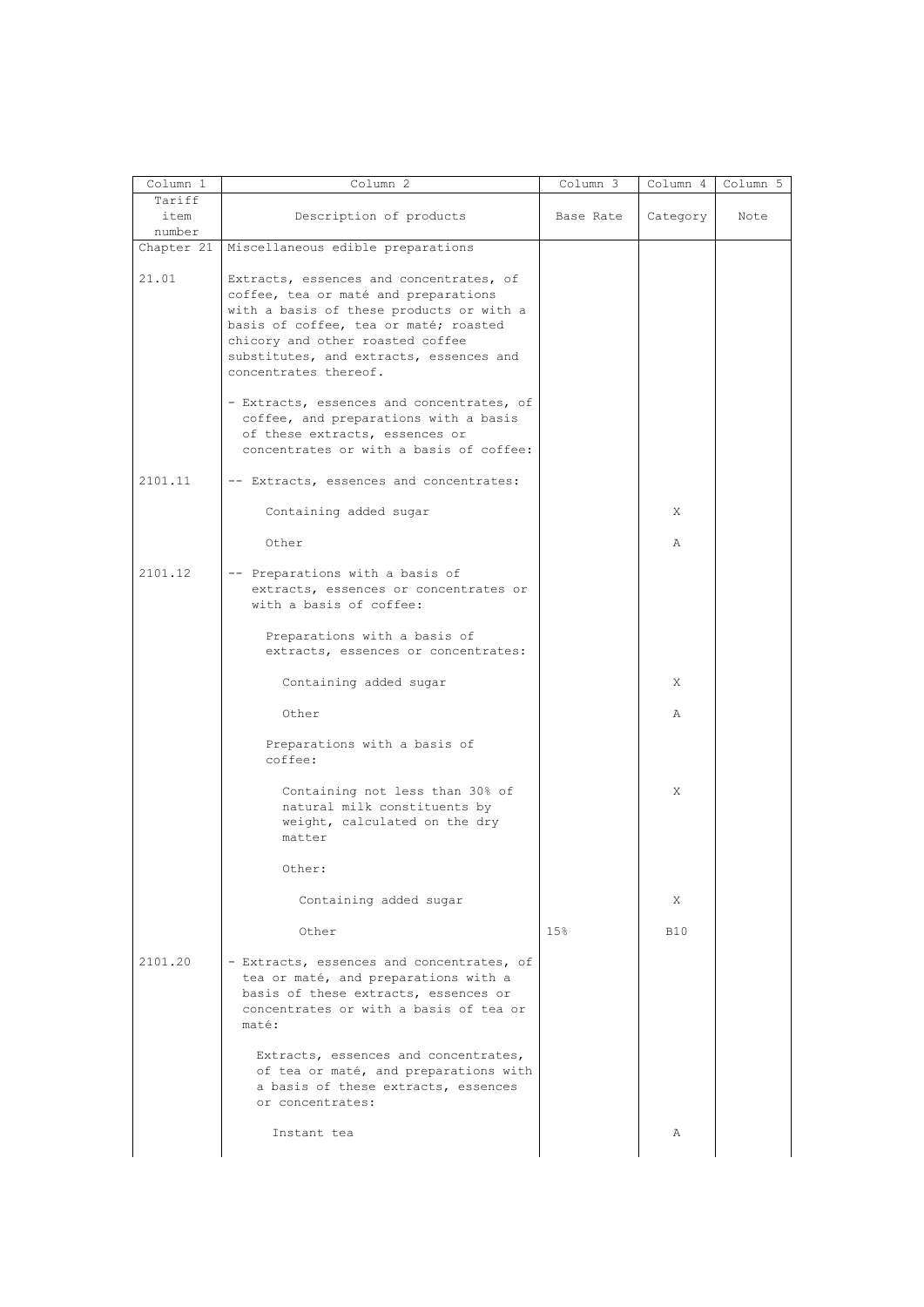| Column 1                 | Column 2                                                                                                                                              | Column 3  | Column 4       | Column 5 |
|--------------------------|-------------------------------------------------------------------------------------------------------------------------------------------------------|-----------|----------------|----------|
| Tariff<br>item<br>number | Description of products                                                                                                                               | Base Rate | Category       | Note     |
|                          | Other                                                                                                                                                 | 8%        | <b>B10</b>     |          |
|                          | Preparations with a basis of tea or<br>maté:                                                                                                          |           |                |          |
|                          | Containing not less than 30% of<br>natural milk constituents by<br>weight, calculated on the dry<br>matter                                            |           | Χ              |          |
|                          | Other:                                                                                                                                                |           |                |          |
|                          | Containing added sugar                                                                                                                                |           | X              |          |
|                          | Other                                                                                                                                                 | 15%       | <b>B10</b>     |          |
| 2101.30                  | - Roasted chicory and other roasted<br>coffee substitutes, and extracts,<br>essences and concentrates thereof                                         | 6%        | B <sub>5</sub> |          |
| 21.02                    | Yeasts (active or inactive); other<br>single-cell micro-organisms, dead (but<br>not including vaccines of heading<br>30.02); prepared baking powders. |           |                |          |
| 2102.10                  | - Active yeasts                                                                                                                                       |           | Χ              |          |
| 2102.20                  | - Inactive yeasts; other single-cell<br>micro-organisms, dead                                                                                         |           | Α              |          |
| 2102.30                  | - Prepared baking powders                                                                                                                             |           | Α              |          |
| 21.03                    | Sauces and preparations therefor; mixed<br>condiments and mixed seasonings; mustard<br>flour and meal and prepared mustard.                           |           |                |          |
| 2103.10                  | - Soya sauce                                                                                                                                          | 7.2%      | B7             |          |
| 2103.20                  | - Tomato ketchup and other tomato sauces                                                                                                              |           | Χ              |          |
| 2103.30                  | - Mustard flour and meal and prepared<br>mustard:                                                                                                     |           |                |          |
|                          | Put up in containers for retail sale                                                                                                                  | 9%        | <b>B10</b>     |          |
|                          | Other                                                                                                                                                 | 7.5%      | <b>B10</b>     |          |
| 2103.90                  | - Other:                                                                                                                                              |           |                |          |
|                          | Sauces:                                                                                                                                               |           |                |          |
|                          | Mayonnaise, French dressings and<br>salad dressings                                                                                                   |           | X              |          |
|                          | Other                                                                                                                                                 | 7.2%      | B <sub>5</sub> |          |
|                          | Other:                                                                                                                                                |           |                |          |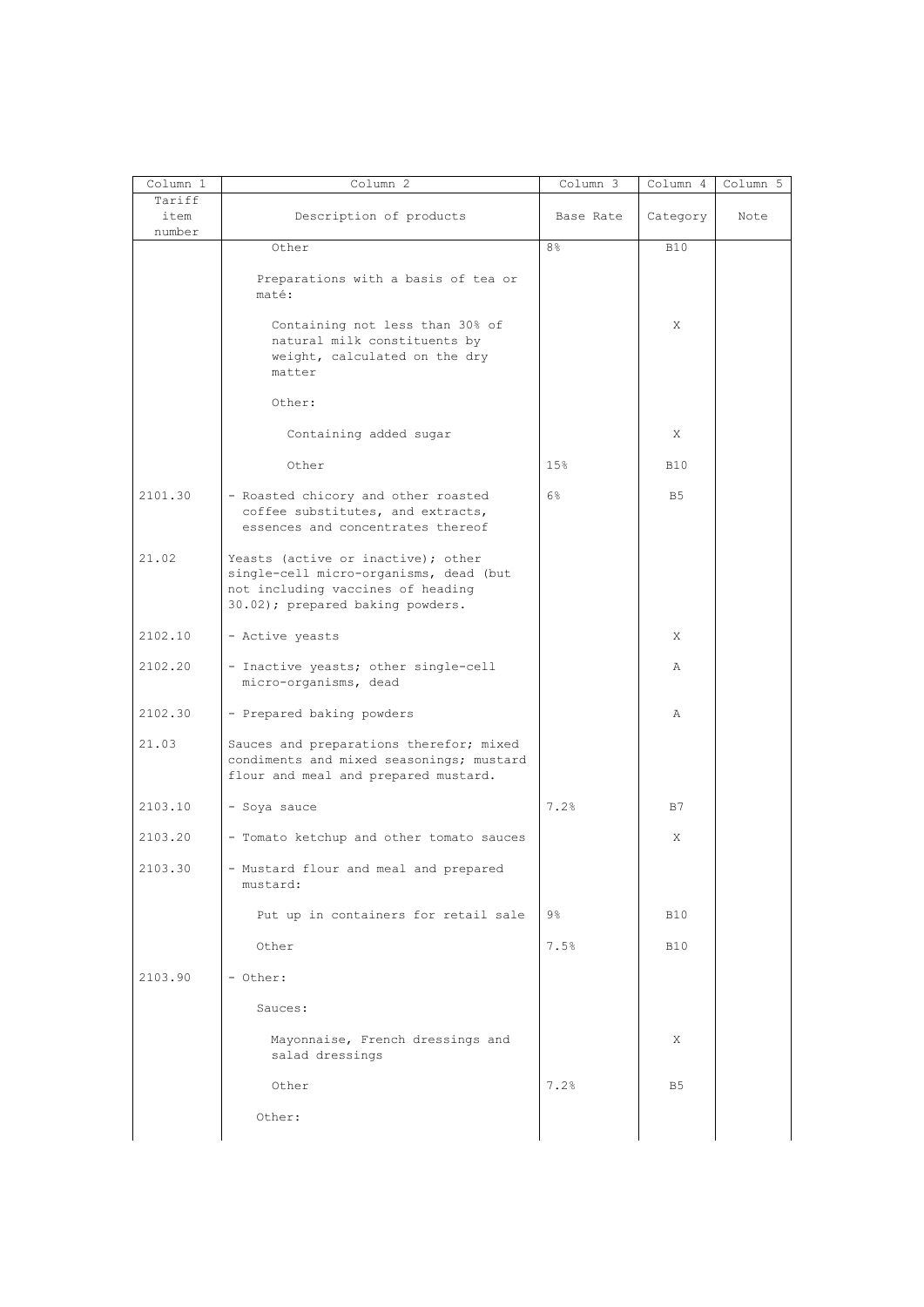| Column 1                 | Column 2                                                                                                                                                                                                                                                                                                                                                               | Column 3  | Column 4       | Column 5 |
|--------------------------|------------------------------------------------------------------------------------------------------------------------------------------------------------------------------------------------------------------------------------------------------------------------------------------------------------------------------------------------------------------------|-----------|----------------|----------|
| Tariff<br>item<br>number | Description of products                                                                                                                                                                                                                                                                                                                                                | Base Rate | Category       | Note     |
|                          | Instant curry and other curry<br>preparations                                                                                                                                                                                                                                                                                                                          | 7.2%      | B <sub>5</sub> |          |
|                          | Other:                                                                                                                                                                                                                                                                                                                                                                 |           |                |          |
|                          | Consisting chiefly of<br>sodiumqlutamate                                                                                                                                                                                                                                                                                                                               | 9.6%      | B5             |          |
|                          | Other                                                                                                                                                                                                                                                                                                                                                                  | 10.5%     | B7             |          |
| 21.04                    | Soups and broths and preparations<br>therefor; homogenised composite food<br>preparations.                                                                                                                                                                                                                                                                             |           |                |          |
| 2104.10                  | - Soups and broths and preparations<br>therefor:                                                                                                                                                                                                                                                                                                                       |           |                |          |
|                          | Of vegetable, in airtight containers                                                                                                                                                                                                                                                                                                                                   | $7\%$     | B5             |          |
|                          | Other                                                                                                                                                                                                                                                                                                                                                                  | 8.4%      | B <sub>5</sub> |          |
| 2104.20                  | - Homogenised composite food preparations                                                                                                                                                                                                                                                                                                                              | 12%       | <b>B10</b>     |          |
| 2105.00                  | Ice cream and other edible ice, whether<br>or not containing cocoa.                                                                                                                                                                                                                                                                                                    |           | Χ              |          |
| 21.06                    | Food preparations not elsewhere<br>specified or included.                                                                                                                                                                                                                                                                                                              |           |                |          |
| 2106.10                  | - Protein concentrates and textured<br>protein substances:                                                                                                                                                                                                                                                                                                             |           |                |          |
|                          | Preparations containing not less than<br>30% of natural milk constituents by<br>weight, calculated on the dry matter;<br>excluding protein concentrates<br>containing not less than 80% of<br>protein by weight, the largest<br>ingredient is vegetable protein and<br>put up in containers for retail sale<br>by weight of less than 500g each<br>excluding container |           | Χ              |          |
|                          | Other:                                                                                                                                                                                                                                                                                                                                                                 |           |                |          |
|                          | Containing added sugar                                                                                                                                                                                                                                                                                                                                                 |           | X              |          |
|                          | Other:                                                                                                                                                                                                                                                                                                                                                                 |           |                |          |
|                          | Vegetable protein:                                                                                                                                                                                                                                                                                                                                                     |           |                |          |
|                          | Protein concentrates containing<br>not less than 80% of protein by<br>weight, the largest ingredient<br>is vegetable protein and put up<br>in containers for retail sale<br>by weight of less than 500g<br>each excluding container                                                                                                                                    | 10.6%     | <b>B10</b>     |          |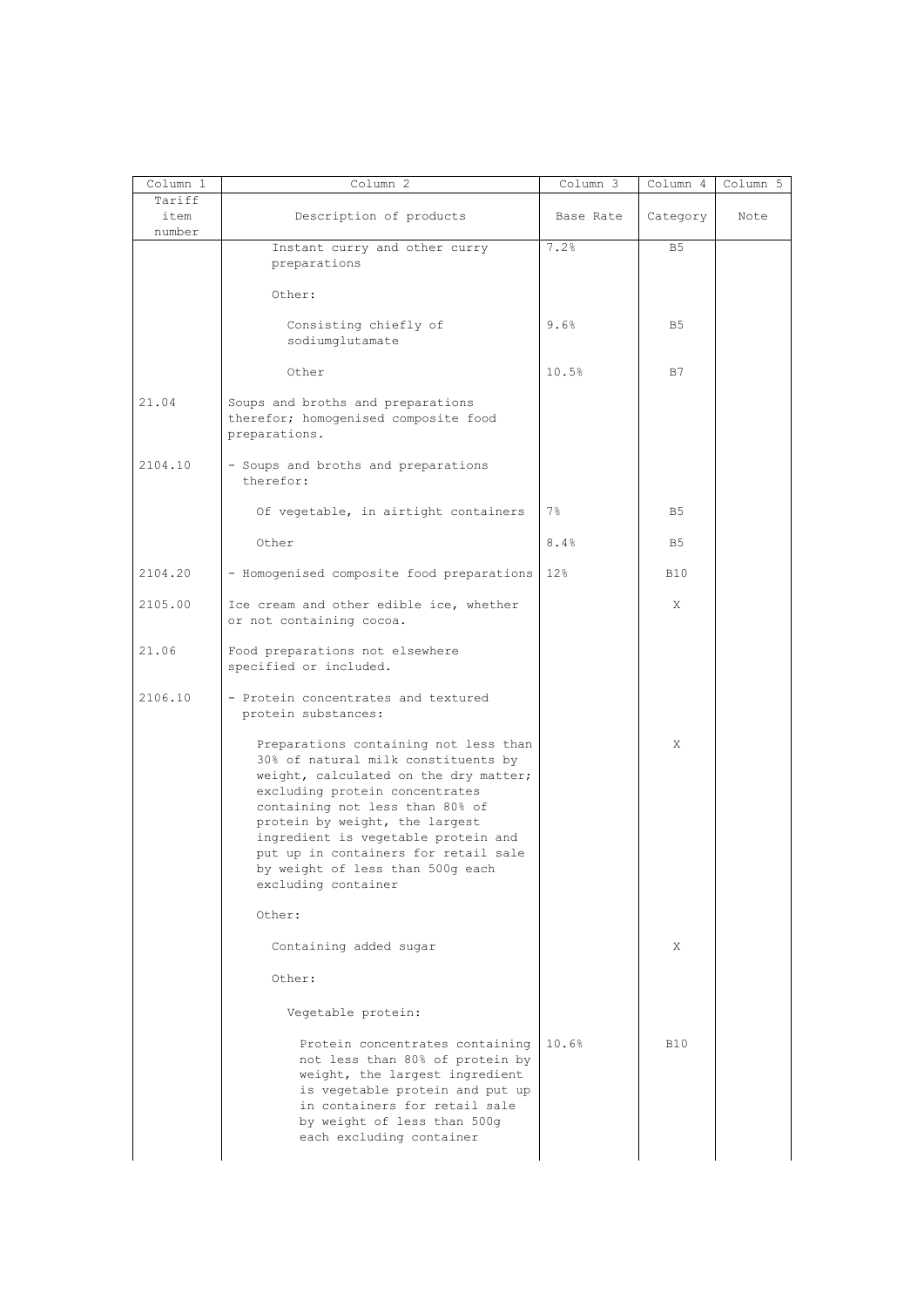| Column 1       | Column <sub>2</sub>                                                                                                                                                                                                                                                                                                                                                                                                                                                                                                                                                          | Column 3  | Column 4   | Column 5 |
|----------------|------------------------------------------------------------------------------------------------------------------------------------------------------------------------------------------------------------------------------------------------------------------------------------------------------------------------------------------------------------------------------------------------------------------------------------------------------------------------------------------------------------------------------------------------------------------------------|-----------|------------|----------|
| Tariff<br>item | Description of products                                                                                                                                                                                                                                                                                                                                                                                                                                                                                                                                                      | Base Rate | Category   | Note     |
| number         | Other                                                                                                                                                                                                                                                                                                                                                                                                                                                                                                                                                                        | 10.6%     | B7         |          |
|                |                                                                                                                                                                                                                                                                                                                                                                                                                                                                                                                                                                              |           |            |          |
|                | Other                                                                                                                                                                                                                                                                                                                                                                                                                                                                                                                                                                        | 15%       | <b>B10</b> |          |
| 2106.90        | - Other:                                                                                                                                                                                                                                                                                                                                                                                                                                                                                                                                                                     |           |            |          |
|                | Preparations containing not less than<br>30% of natural milk constituents by<br>weight, calculated on the dry matter:                                                                                                                                                                                                                                                                                                                                                                                                                                                        |           |            |          |
|                | Of a milkfat content, by weight,<br>not exceeding 30%:                                                                                                                                                                                                                                                                                                                                                                                                                                                                                                                       |           |            |          |
|                | Made from cheese, wine and other<br>ingredients such as spirits,<br>salt, starch (maximum 3% by<br>weight), spices, not less than<br>50% of which is cheese by<br>weight, not less than 20% of<br>which is alcoholic beverages by<br>weight and put up in containers<br>for retail sale by weight of<br>0.9kg or less each including<br>container for retail sale<br>Note: The product shall be<br>accompanied by a<br>declaration required for<br>the preferential tariff<br>treatment. Necessary<br>procedures for the<br>declaration are provided<br>for in Attachment 2. |           | Q          | (Qf)     |
|                | Other                                                                                                                                                                                                                                                                                                                                                                                                                                                                                                                                                                        |           | Χ          |          |
|                |                                                                                                                                                                                                                                                                                                                                                                                                                                                                                                                                                                              |           |            |          |
|                | Other<br>Other:                                                                                                                                                                                                                                                                                                                                                                                                                                                                                                                                                              |           | Χ          |          |
|                | Food preparations containing more<br>than 30% by weight of one of those,<br>rice, wheat including triticale or<br>barley                                                                                                                                                                                                                                                                                                                                                                                                                                                     |           | Χ          |          |
|                | Other:                                                                                                                                                                                                                                                                                                                                                                                                                                                                                                                                                                       |           |            |          |
|                | Sugar syrup, containing added<br>flavouring or colouring matter,<br>chewing gum and Konnyaku                                                                                                                                                                                                                                                                                                                                                                                                                                                                                 |           | X          |          |
|                | Compound alcoholic preparations<br>of a kind used for the<br>manufacture of beverages, of an<br>alcoholic strength by volume of<br>more than 0.5% vol:                                                                                                                                                                                                                                                                                                                                                                                                                       |           |            |          |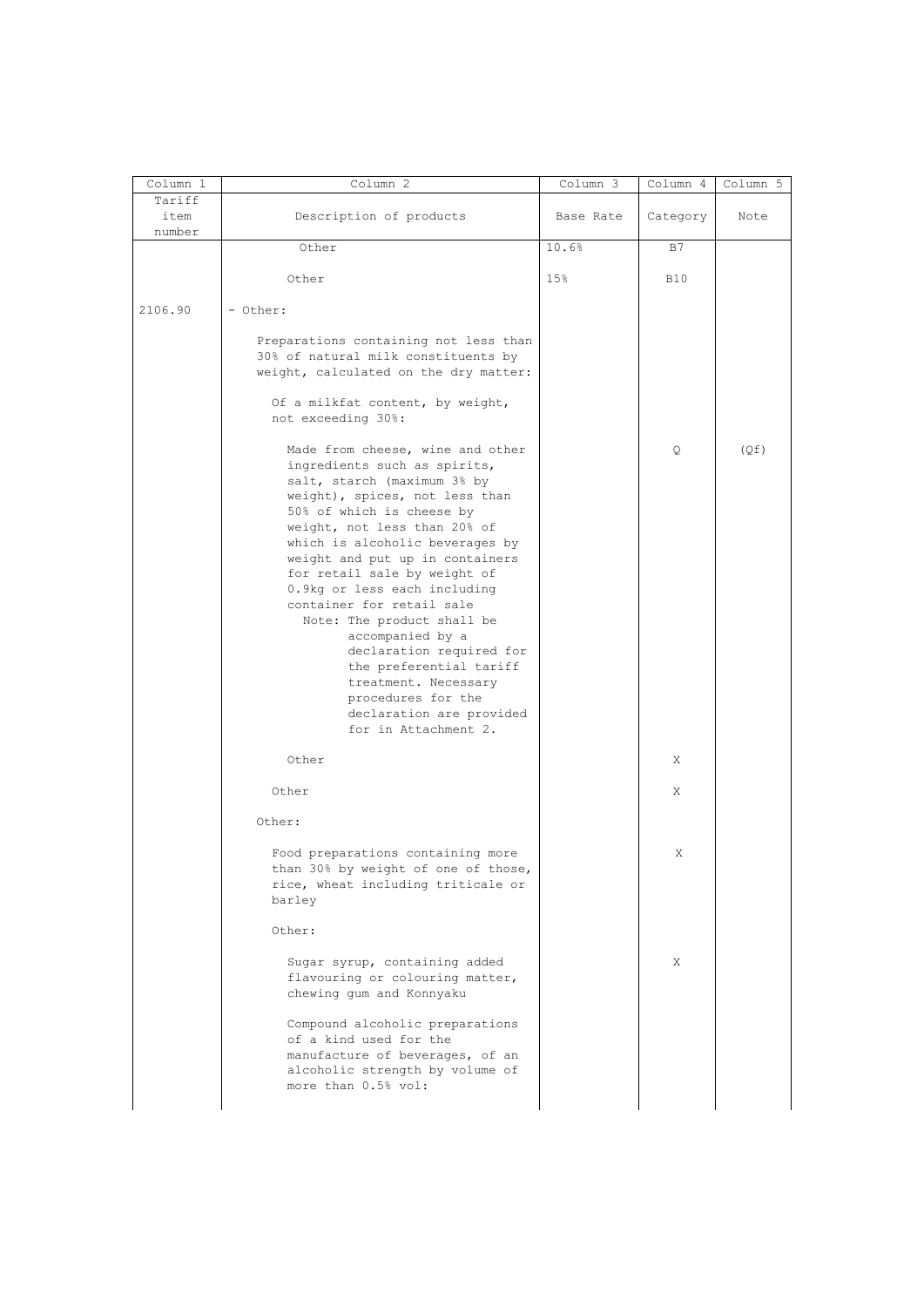| Column 1 | Column 2                      | Column 3       | Column 4   | Column 5 |
|----------|-------------------------------|----------------|------------|----------|
| Tariff   |                               |                |            |          |
| item     | Description of products       | Base Rate      | Category   | Note     |
| number   |                               |                |            |          |
|          | Preparations with a basis of  | 29.8% or       | <b>B15</b> |          |
|          | fruit juices, of an alcoholic | 23 yen/kg,     |            |          |
|          | strength by volume of less    | whichever      |            |          |
|          | than 1% vol                   | is the         |            |          |
|          |                               | greater        |            |          |
|          |                               |                |            |          |
|          | Other                         |                | Α          |          |
|          |                               |                |            |          |
|          | Other:                        |                |            |          |
|          |                               |                |            |          |
|          | Containing added sugar:       |                |            |          |
|          |                               |                |            |          |
|          | Bases for beverage,           |                |            |          |
|          | containing Panax ginseng or   |                |            |          |
|          | its extract:                  |                |            |          |
|          |                               |                |            |          |
|          | Those the largest single      |                | X          |          |
|          | ingredient of which is        |                |            |          |
|          | sugar by weight               |                |            |          |
|          |                               |                |            |          |
|          | Other                         | 23.8%          | <b>B10</b> |          |
|          |                               |                |            |          |
|          | Food supplement with a basis  | 12.5%          | <b>B10</b> |          |
|          | of vitamins                   |                |            |          |
|          |                               |                |            |          |
|          |                               |                |            |          |
|          | Other                         |                | X          |          |
|          |                               |                |            |          |
|          | Other:                        |                |            |          |
|          |                               |                |            |          |
|          | Prepared edible fats and      |                | X          |          |
|          | oils, containing more than    |                |            |          |
|          | 15% and less than 30% by      |                |            |          |
|          | weight of those of heading    |                |            |          |
|          | 04.05                         |                |            |          |
|          |                               |                |            |          |
|          | Bases for beverage, non-      |                |            |          |
|          | alcoholic:                    |                |            |          |
|          |                               |                |            |          |
|          | Containing Panax ginseng      | 12%            | <b>B10</b> |          |
|          | or its extract                |                |            |          |
|          |                               |                |            |          |
|          |                               |                |            |          |
|          | Other                         | 10%            | B7         |          |
|          |                               |                |            |          |
|          | Other:                        |                |            |          |
|          |                               |                |            |          |
|          | Of products specified in      | $9\frac{6}{6}$ | B7         |          |
|          | heading 04.10                 |                |            |          |
|          |                               |                |            |          |
|          | Other:                        |                |            |          |
|          |                               |                |            |          |
|          | Food supplement with a        |                |            |          |
|          | basis of vitamins or of       |                |            |          |
|          | hydrolysed vegetable          |                |            |          |
|          | protein:                      |                |            |          |
|          |                               |                |            |          |
|          |                               |                |            |          |
|          | Food supplement with a        | 12.5%          | B7         |          |
|          | basis of vitamins             |                |            |          |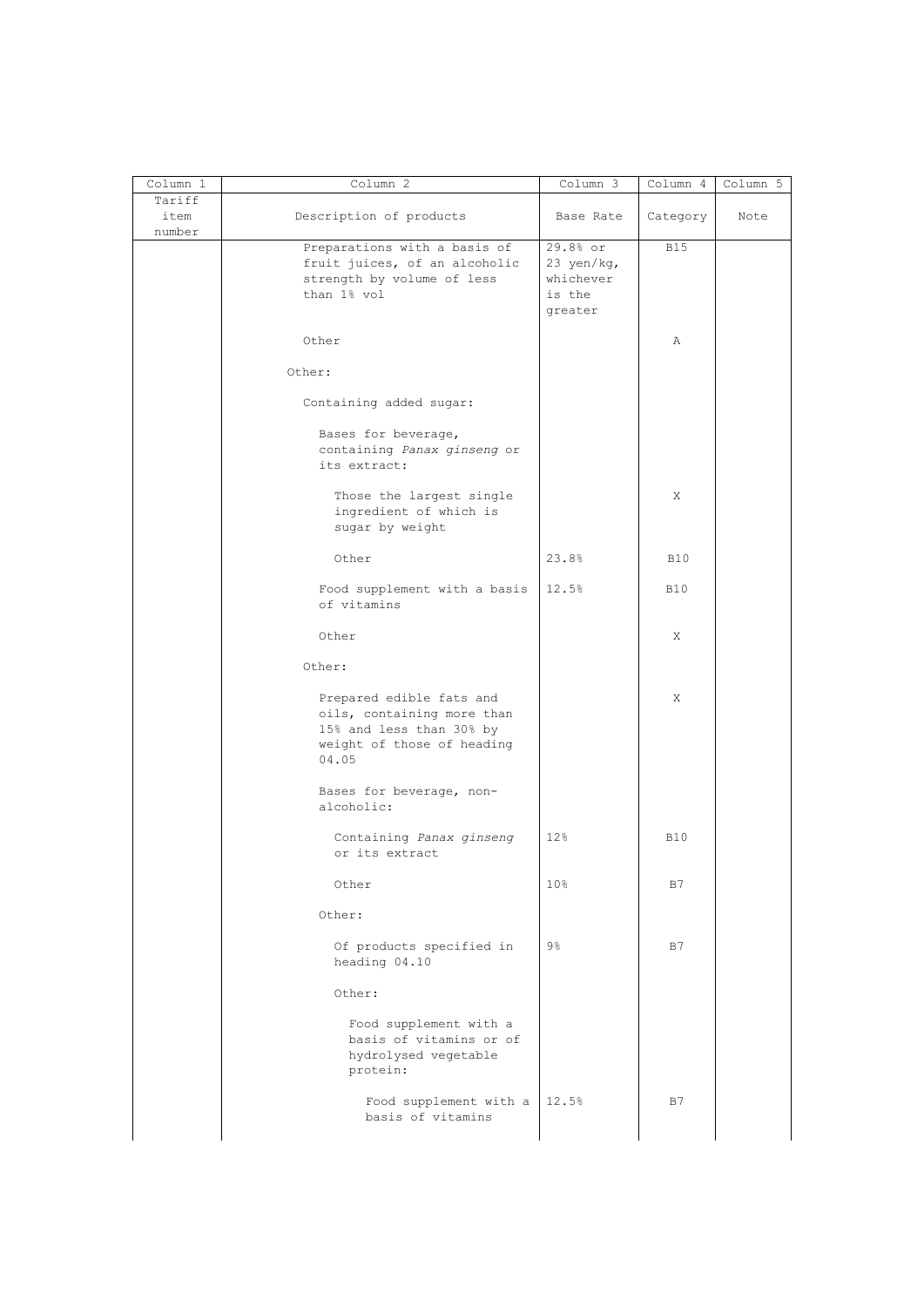|            | Column 2                                 | Column 3  | Column 4       | Column 5 |
|------------|------------------------------------------|-----------|----------------|----------|
| Tariff     |                                          |           |                |          |
| item       | Description of products                  | Base Rate | Category       | Note     |
| number     |                                          |           |                |          |
|            | Of hydrolysed                            | 12.5%     | <b>B10</b>     |          |
|            | vegetable protein                        |           |                |          |
|            |                                          |           |                |          |
|            |                                          |           |                |          |
|            | Other:                                   |           |                |          |
|            |                                          |           |                |          |
|            | Protein preservative                     |           | Α              |          |
|            | of a kind used for                       |           |                |          |
|            | manufacturing frozen                     |           |                |          |
|            | minced fish, obtained                    |           |                |          |
|            | from sorbitol and                        |           |                |          |
|            | other materials                          |           |                |          |
|            | stipulated by a                          |           |                |          |
|            | Cabinet Order, which                     |           |                |          |
|            |                                          |           |                |          |
|            | have been prepared by                    |           |                |          |
|            | processes stipulated                     |           |                |          |
|            | by a Cabinet Order                       |           |                |          |
|            |                                          |           |                |          |
|            | Other:                                   |           |                |          |
|            |                                          |           |                |          |
|            | Hijiki (Hijikia                          |           | Χ              |          |
|            | fusiformis) and                          |           |                |          |
|            | other those of                           |           |                |          |
|            | products specified                       |           |                |          |
|            | in subheading                            |           |                |          |
|            | 1212.20                                  |           |                |          |
|            |                                          |           |                |          |
|            |                                          |           |                |          |
|            | Other                                    |           | Pe             |          |
|            |                                          |           |                |          |
| Chapter 22 | Beverages, spirits and vinegar           |           |                |          |
|            |                                          |           |                |          |
|            |                                          |           |                |          |
|            |                                          |           |                |          |
| 22.01      | Waters, including natural or artificial  |           | Α              |          |
|            | mineral waters and aerated waters, not   |           |                |          |
|            | containing added sugar or other          |           |                |          |
|            | sweetening matter nor flavoured; ice and |           |                |          |
|            | snow.                                    |           |                |          |
|            |                                          |           |                |          |
| 22.02      | Waters, including mineral waters and     |           |                |          |
|            | aerated waters, containing added sugar   |           |                |          |
|            | or other sweetening matter or flavoured, |           |                |          |
|            | and other non-alcoholic beverages, not   |           |                |          |
|            |                                          |           |                |          |
|            | including fruit or vegetable juices of   |           |                |          |
|            | heading 20.09.                           |           |                |          |
|            |                                          |           |                |          |
| 2202.10    | - Waters, including mineral waters and   |           |                |          |
|            | aerated waters, containing added sugar   |           |                |          |
|            | or other sweetening matter or            |           |                |          |
|            | flavoured:                               |           |                |          |
|            |                                          |           |                |          |
|            | Containing added sugar                   |           | X              |          |
|            |                                          |           |                |          |
|            | Other                                    | 9.6%      | <b>B10</b>     |          |
|            |                                          |           |                |          |
| 2202.90    | - Other:                                 |           |                |          |
|            |                                          |           |                |          |
|            | Containing added sugar                   | 13.4%     | <b>B10</b>     |          |
|            |                                          |           |                |          |
|            | Other                                    | 9.6%      | B <sub>5</sub> |          |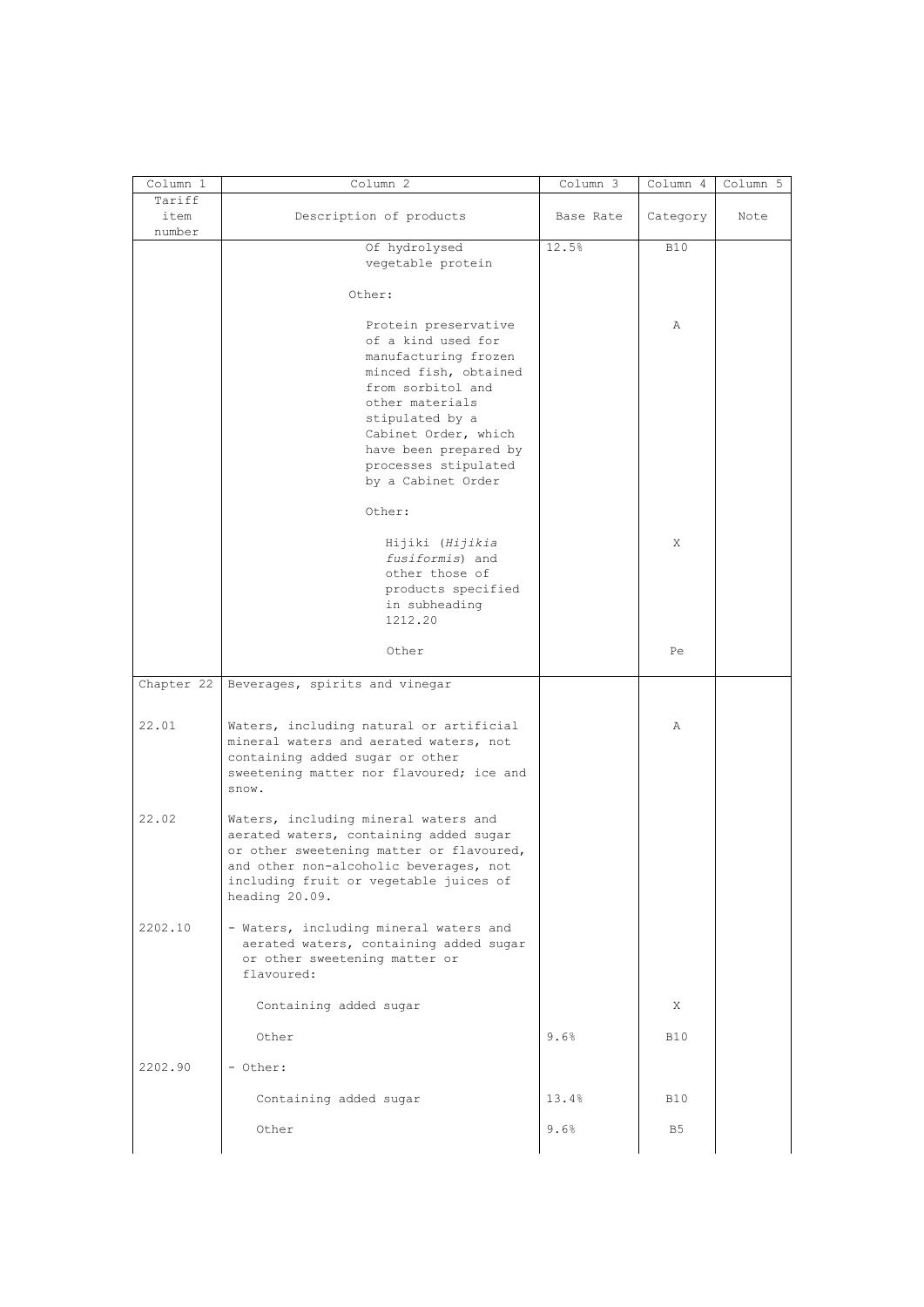| Column 1 | Column 2                               | Column 3         | Column 4     | Column 5 |
|----------|----------------------------------------|------------------|--------------|----------|
| Tariff   |                                        |                  |              |          |
| item     | Description of products                | Base Rate        | Category     | Note     |
| number   |                                        |                  |              |          |
| 2203.00  | Beer made from malt.                   |                  | $\mathbb{A}$ |          |
|          |                                        |                  |              |          |
| 22.04    | Wine of fresh grapes, including        |                  |              |          |
|          | fortified wines; grape must other than |                  |              |          |
|          | that of heading 20.09.                 |                  |              |          |
|          |                                        |                  |              |          |
| 2204.10  | - Sparkling wine                       | $182$ yen/l      | <b>B12</b>   |          |
|          |                                        |                  |              |          |
|          | - Other wine; grape must with          |                  |              |          |
|          | fermentation prevented or arrested by  |                  |              |          |
|          | the addition of alcohol:               |                  |              |          |
|          |                                        |                  |              |          |
| 2204.21  | -- In containers holding 21 or less:   |                  |              |          |
|          |                                        |                  |              |          |
|          | Sherry, port and other fortified       | $112$ yen/l      | <b>B10</b>   |          |
|          | wines                                  |                  |              |          |
|          |                                        |                  |              |          |
|          | Other                                  | 15% or 125       | <b>B9</b>    |          |
|          |                                        | $\text{yen}/1$ , |              |          |
|          |                                        | whichever        |              |          |
|          |                                        | is the           |              |          |
|          |                                        | less,            |              |          |
|          |                                        | subject to       |              |          |
|          |                                        | a minimum        |              |          |
|          |                                        | customs          |              |          |
|          |                                        | duty of 67       |              |          |
|          |                                        | yen/1            |              |          |
|          |                                        |                  |              |          |
| 2204.29  | -- Other                               |                  |              |          |
|          |                                        |                  |              |          |
|          | In containers holding 1501 or less     | 15% or 125       | <b>B12</b>   |          |
|          |                                        | $\text{yen}/1$ , |              |          |
|          |                                        | whichever        |              |          |
|          |                                        | is the           |              |          |
|          |                                        |                  |              |          |
|          |                                        | less,            |              |          |
|          |                                        | subject to       |              |          |
|          |                                        | a minimum        |              |          |
|          |                                        | customs          |              |          |
|          |                                        | duty of 67       |              |          |
|          |                                        | $\frac{1}{2}$    |              |          |
|          | Other                                  |                  | Α            |          |
|          |                                        |                  |              |          |
| 2204.30  | - Other grape must:                    |                  |              |          |
|          |                                        |                  |              |          |
|          | Of an alcoholic strength by volume of  |                  |              |          |
|          | less than 1% vol:                      |                  |              |          |
|          |                                        |                  |              |          |
|          | Containing added sugar:                |                  |              |          |
|          |                                        |                  |              |          |
|          | Not more than 10% by weight of         | 23%              | <b>B15</b>   |          |
|          | sucrose, naturally and                 |                  |              |          |
|          |                                        |                  |              |          |
|          | artificially contained                 |                  |              |          |
|          | Other                                  | 29.8% or 23      | <b>B15</b>   |          |
|          |                                        |                  |              |          |
|          |                                        | yen/kg,          |              |          |
|          |                                        | whichever        |              |          |
|          |                                        | is the           |              |          |
|          |                                        |                  |              |          |
|          |                                        | greater          |              |          |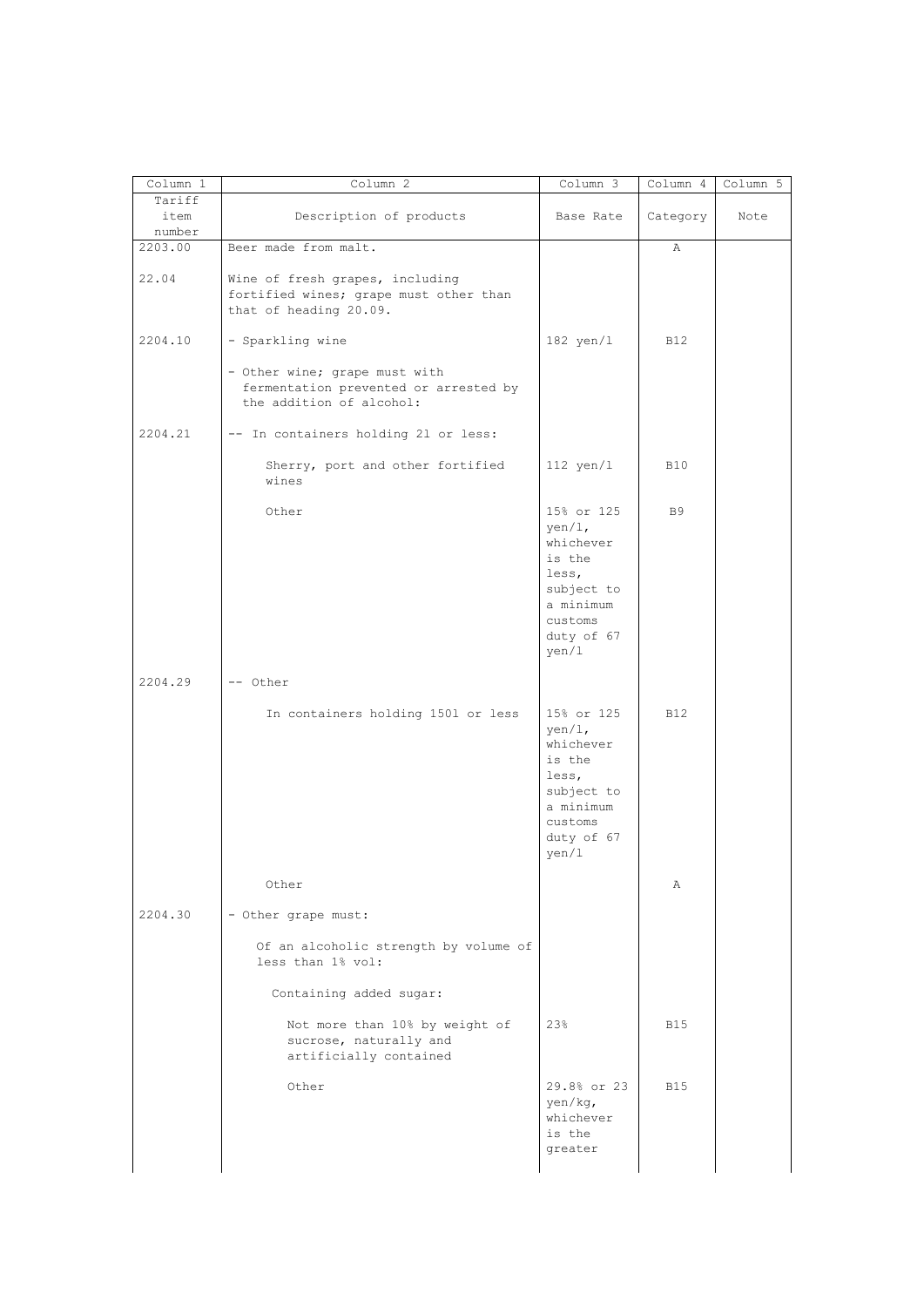| Column 1                 | Column 2                                                                                                                                                                                                          | Column 3                                                 | Column 4     | Column 5 |
|--------------------------|-------------------------------------------------------------------------------------------------------------------------------------------------------------------------------------------------------------------|----------------------------------------------------------|--------------|----------|
| Tariff<br>item<br>number | Description of products                                                                                                                                                                                           | Base Rate                                                | Category     | Note     |
|                          | Other:                                                                                                                                                                                                            |                                                          |              |          |
|                          | Not more than 10% by weight of<br>sucrose                                                                                                                                                                         | 19.1%                                                    | <b>B15</b>   |          |
|                          | Other                                                                                                                                                                                                             | 25.5%                                                    | <b>B15</b>   |          |
|                          | Other                                                                                                                                                                                                             |                                                          | $\mathbb{A}$ |          |
| 22.05                    | Vermouth and other wine of fresh grapes<br>flavoured with plants or aromatic<br>substances.                                                                                                                       |                                                          |              |          |
| 2205.10                  | - In containers holding 21 or less                                                                                                                                                                                | 69.30 yen/1                                              | <b>B10</b>   |          |
| 2205.90                  | - Other:                                                                                                                                                                                                          |                                                          |              |          |
|                          | Of an alcoholic strength by volume of   19.1%<br>less than 1% vol                                                                                                                                                 |                                                          | <b>B15</b>   |          |
|                          | Other                                                                                                                                                                                                             |                                                          | Α            |          |
| 2206.00                  | Other fermented beverages (for example,<br>cider, perry, mead); mixtures of<br>fermented beverages and mixtures of<br>fermented beverages and non-alcoholic<br>beverages, not elsewhere specified or<br>included: |                                                          |              |          |
|                          | Of an alcoholic strength by volume of<br>less than 1% vol                                                                                                                                                         | 29.8% or 23<br>yen/kq,<br>whichever<br>is the<br>greater | <b>B15</b>   |          |
|                          | Other:                                                                                                                                                                                                            |                                                          |              |          |
|                          | Sake (Seishu and Dakushu)                                                                                                                                                                                         |                                                          | X            |          |
|                          | Other:                                                                                                                                                                                                            |                                                          |              |          |
|                          | Mixtures of fermented beverages<br>(excluding Seishu), and products<br>of heading 20.09 or 22.02                                                                                                                  |                                                          | X            |          |
|                          | Other:                                                                                                                                                                                                            |                                                          |              |          |
|                          | Sparkling beverages made, in<br>part, from malt                                                                                                                                                                   |                                                          | Α            |          |
|                          | Other                                                                                                                                                                                                             |                                                          | X            |          |
| 22.07                    | Undenatured ethyl alcohol of an<br>alcoholic strength by volume of 80% vol<br>or higher; ethyl alcohol and other<br>spirits, denatured, of any strength.                                                          |                                                          |              |          |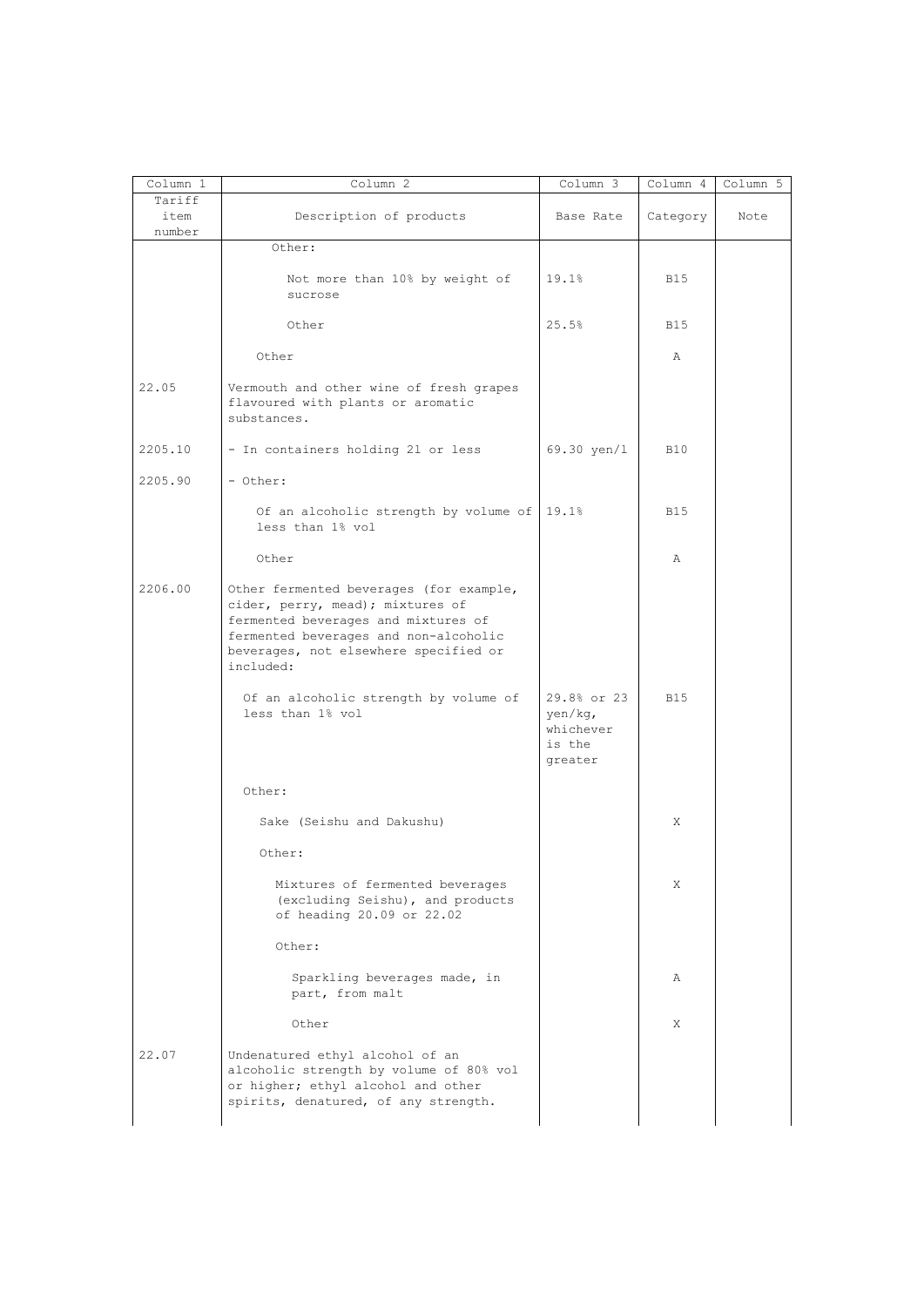| Column 1                 | Column 2                                                                                                                                      | Column 3  | Column 4 | Column 5 |
|--------------------------|-----------------------------------------------------------------------------------------------------------------------------------------------|-----------|----------|----------|
| Tariff<br>item<br>number | Description of products                                                                                                                       | Base Rate | Category | Note     |
| 2207.10                  | - Undenatured ethyl alcohol of an<br>alcoholic strength by volume of 80% vol<br>or higher:                                                    |           |          |          |
|                          | Of an alcoholic strength by volume of<br>90% vol or higher:                                                                                   |           |          |          |
|                          | Intended for provision in<br>manufacturing industrial alcohol,<br>ethyl acetate or ethylamine                                                 |           | Α        |          |
|                          | Other:                                                                                                                                        |           |          |          |
|                          | Intended for use in distilling<br>alcohol for making alcoholic<br>beverages through the continuous<br>still                                   |           | Α        |          |
|                          | Other                                                                                                                                         |           | Χ        |          |
|                          | Other:                                                                                                                                        |           |          |          |
|                          | Intended for use in distilling<br>alcohol for making alcoholic<br>beverages through the continuous<br>still                                   |           | Α        |          |
|                          | Other                                                                                                                                         |           | X        |          |
| 2207.20                  | - Ethyl alcohol and other spirits,<br>denatured, of any strength                                                                              |           | X        |          |
| 22.08                    | Undenatured ethyl alcohol of an<br>alcoholic strength by volume of less<br>than 80% vol; spirits, liqueurs and<br>other spirituous beverages. |           |          |          |
| 2208.20                  | - Spirits obtained by distilling grape<br>wine or grape marc                                                                                  |           | Α        |          |
| 2208.30                  | - Whiskies                                                                                                                                    |           | Α        |          |
| 2208.40                  | - Rum and other spirits obtained by<br>distilling fermented sugar-cane<br>products                                                            |           | Α        |          |
| 2208.50                  | - Gin and Geneva                                                                                                                              |           | Α        |          |
| 2208.60                  | - Vodka                                                                                                                                       |           | Α        |          |
| 2208.70                  | - Liqueurs and cordials                                                                                                                       |           | Α        |          |
| 2208.90                  | - Other:                                                                                                                                      |           |          |          |
|                          | Ethyl alcohol and distilled alcoholic<br>beverages:                                                                                           |           |          |          |
|                          | Fruit brandy                                                                                                                                  |           | Α        |          |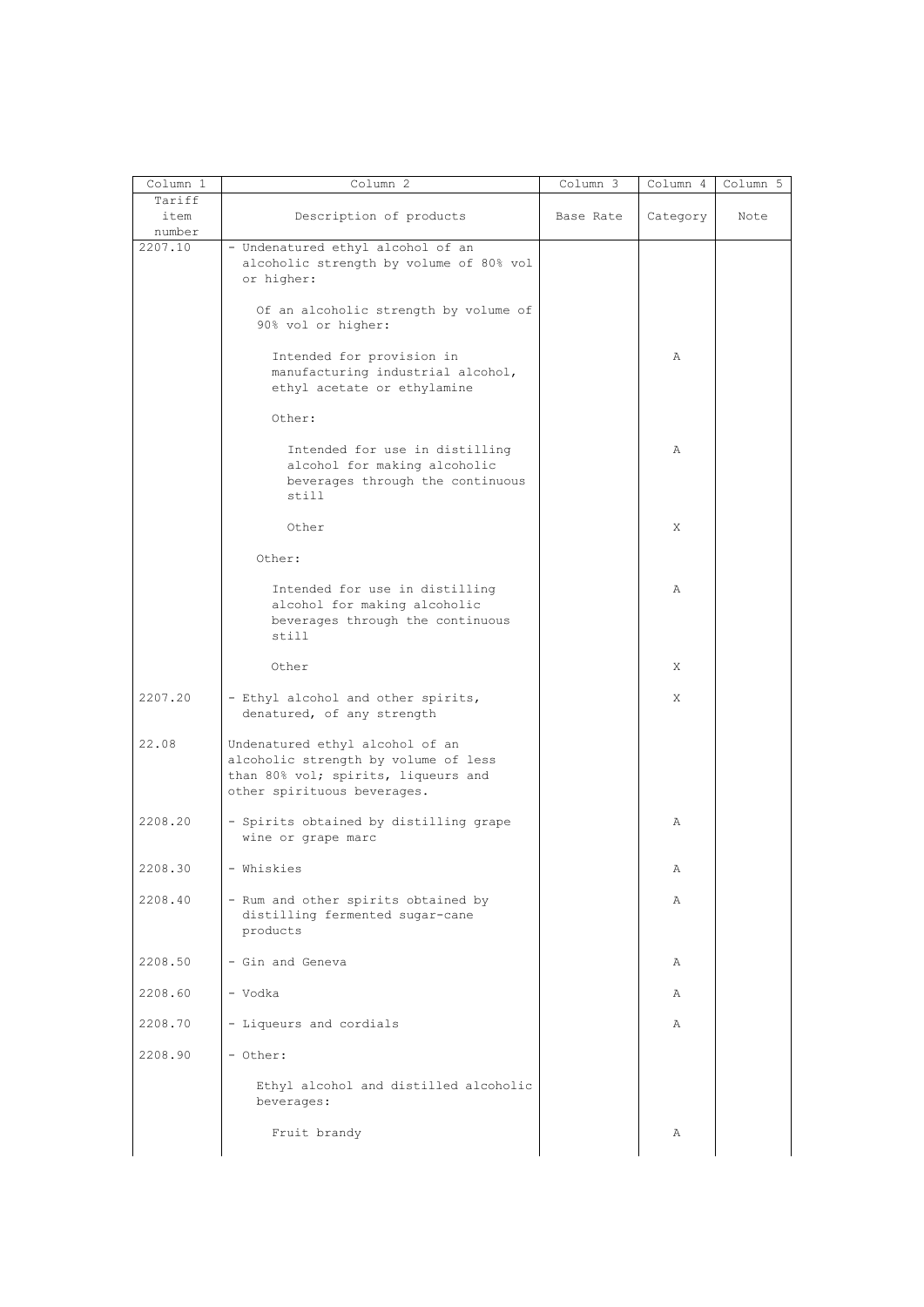| Column 1                 | Column 2                                                                                                                                                                                                | Column 3                                                 | Column 4   | Column 5 |
|--------------------------|---------------------------------------------------------------------------------------------------------------------------------------------------------------------------------------------------------|----------------------------------------------------------|------------|----------|
| Tariff<br>item<br>number | Description of products                                                                                                                                                                                 | Base Rate                                                | Category   | Note     |
|                          | Other:                                                                                                                                                                                                  |                                                          |            |          |
|                          | Ethyl alcohol:                                                                                                                                                                                          |                                                          |            |          |
|                          | Intended for use in distilling<br>alcohol for making alcoholic<br>beverages through the<br>continuous still                                                                                             |                                                          | Α          |          |
|                          | Other                                                                                                                                                                                                   |                                                          | X          |          |
|                          | Other:                                                                                                                                                                                                  |                                                          |            |          |
|                          | Intended for use in distilling<br>alcohol for making alcoholic<br>beverages through the<br>continuous still                                                                                             |                                                          | Α          |          |
|                          | Other                                                                                                                                                                                                   |                                                          | Χ          |          |
|                          | Other spirituous beverages:                                                                                                                                                                             |                                                          |            |          |
|                          | Imitation sake and white sake                                                                                                                                                                           |                                                          | X          |          |
|                          | Beverages with a basis of fruit<br>juices, of an alcoholic strength by<br>volume of less than 1% vol                                                                                                    | 29.8% or 23<br>yen/kg,<br>whichever<br>is the<br>greater | <b>B15</b> |          |
|                          | Other                                                                                                                                                                                                   |                                                          | Χ          |          |
| 2209.00                  | Vinegar and substitutes for vinegar<br>obtained from acetic acid.                                                                                                                                       | 7.5%                                                     | <b>B10</b> |          |
| Chapter 23               | Residues and waste from the food<br>industries; prepared animal fodder                                                                                                                                  |                                                          |            |          |
| 23.01                    | Flours, meals and pellets, of meat or<br>meat offal, of fish or of crustaceans,<br>molluscs or other aquatic invertebrates,<br>unfit for human consumption; greaves.                                    |                                                          | Α          |          |
| 23.02                    | Bran, sharps and other residues, whether<br>or not in the form of pellets, derived<br>from the sifting, milling or other<br>working of cereals or of leguminous<br>plants.                              |                                                          | Α          |          |
| 23.03                    | Residues of starch manufacture and<br>similar residues, beet-pulp, bagasse and<br>other waste of sugar manufacture,<br>brewing or distilling dregs and waste,<br>whether or not in the form of pellets. |                                                          | Α          |          |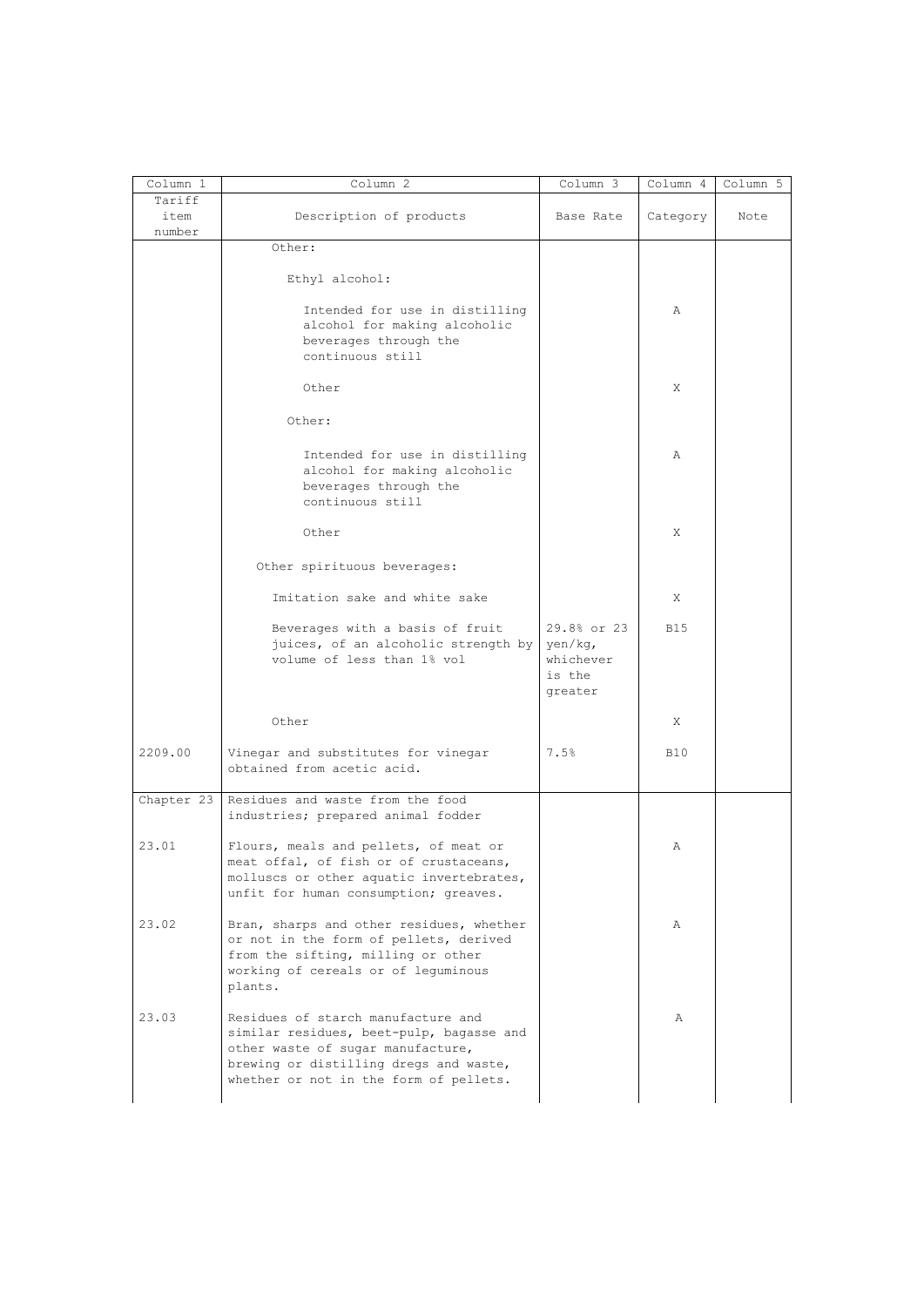| Column 1                 | Column 2                                                                                                                                                                                               | Column 3                                                                                                                      | Column 4     | Column 5 |
|--------------------------|--------------------------------------------------------------------------------------------------------------------------------------------------------------------------------------------------------|-------------------------------------------------------------------------------------------------------------------------------|--------------|----------|
| Tariff<br>item<br>number | Description of products                                                                                                                                                                                | Base Rate                                                                                                                     | Category     | Note     |
| 2304.00                  | Oil-cake and other solid residues,<br>whether or not ground or in the form of<br>pellets, resulting from the extraction<br>of soyabean oil.                                                            |                                                                                                                               | Α            |          |
| 2305.00                  | Oil-cake and other solid residues,<br>whether or not ground or in the form of<br>pellets, resulting from the extraction<br>of ground-nut oil.                                                          |                                                                                                                               | $\mathbb{A}$ |          |
| 23.06                    | Oil-cake and other solid residues,<br>whether or not ground or in the form of<br>pellets, resulting from the extraction<br>of vegetable fats or oils, other than<br>those of heading 23.04 or 23.05.   |                                                                                                                               | $\mathbb{A}$ |          |
| 2307.00                  | Wine lees; argol.                                                                                                                                                                                      |                                                                                                                               | Α            |          |
| 2308.00                  | Vegetable materials and vegetable waste,<br>vegetable residues and by-products,<br>whether or not in the form of pellets,<br>of a kind used in animal feeding, not<br>elsewhere specified or included. |                                                                                                                               | Α            |          |
| 23.09                    | Preparations of a kind used in animal<br>feeding.                                                                                                                                                      |                                                                                                                               |              |          |
| 2309.10                  | - Dog or cat food, put up for retail<br>sale:                                                                                                                                                          |                                                                                                                               |              |          |
|                          | Containing not less than 10% of<br>lactose by weight                                                                                                                                                   | Per each<br>kilogram,<br>59.50 yen<br>$+$ 6 yen for<br>every 1%<br>exceeding<br>$108$ by<br>weight of<br>lactose<br>contained | <b>B10</b>   |          |
|                          | Other:                                                                                                                                                                                                 |                                                                                                                               |              |          |
|                          | In airtight containers not more<br>than 10kg each including container                                                                                                                                  |                                                                                                                               | Α            |          |
|                          | Other:                                                                                                                                                                                                 |                                                                                                                               |              |          |
|                          | More than 70 yen/kg in value for<br>customs duty, excluding those<br>containing 35% or more by weight<br>of crude protein                                                                              |                                                                                                                               | Α            |          |
|                          | Other:                                                                                                                                                                                                 |                                                                                                                               |              |          |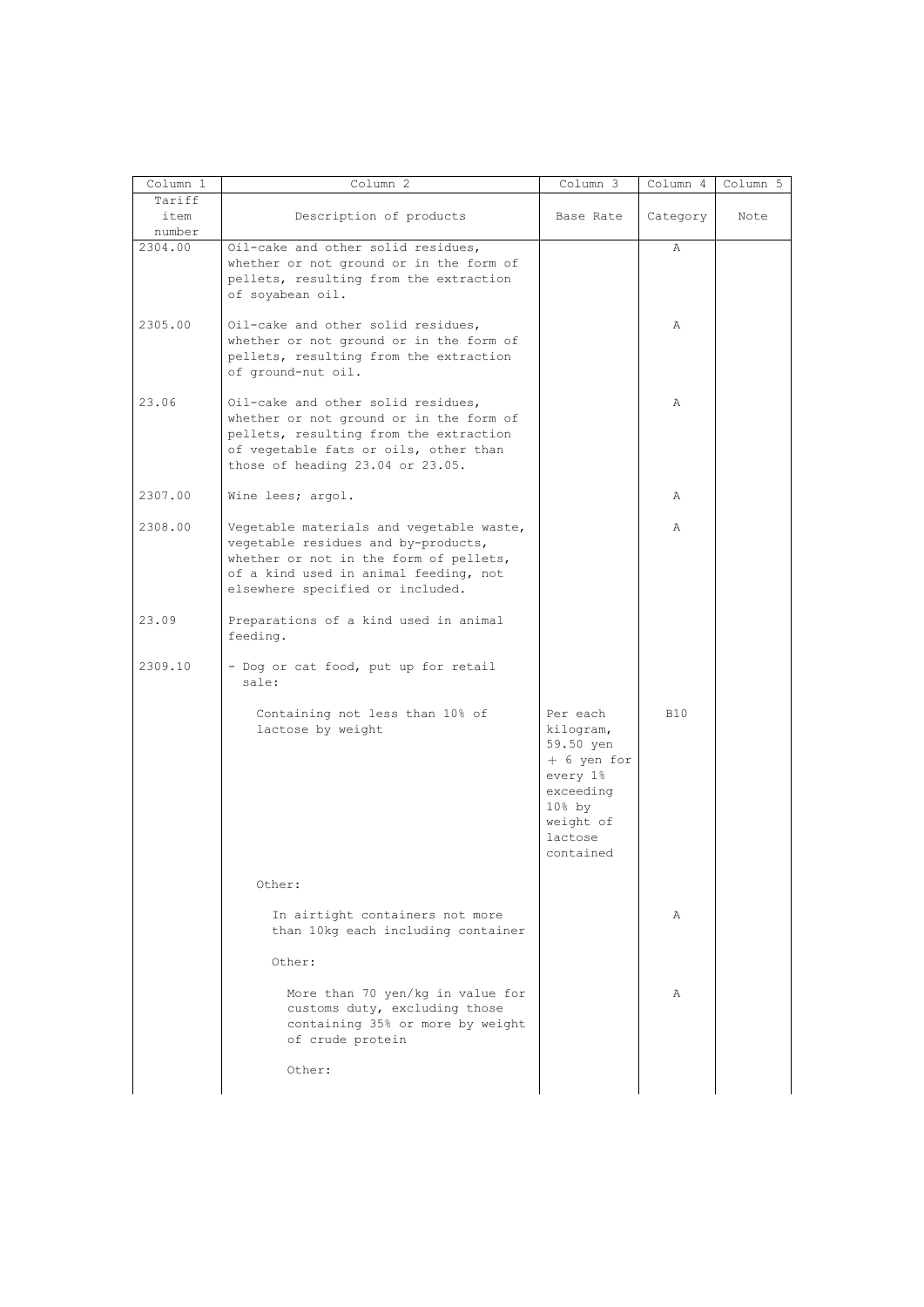| Column 1       | Column <sub>2</sub>                                                                                                                                                                                                                                                                                                                                                                                                                             | Column 3                                                                                                                                      | Column 4   | Column 5 |
|----------------|-------------------------------------------------------------------------------------------------------------------------------------------------------------------------------------------------------------------------------------------------------------------------------------------------------------------------------------------------------------------------------------------------------------------------------------------------|-----------------------------------------------------------------------------------------------------------------------------------------------|------------|----------|
| Tariff<br>item | Description of products                                                                                                                                                                                                                                                                                                                                                                                                                         | Base Rate                                                                                                                                     | Category   | Note     |
| number         | In powders, meals, flakes,<br>pellets, cubes or similar<br>forms, containing less than 5%<br>by weight of sugars evaluated<br>as sucrose, less than 20% by<br>weight of free starch, less<br>than 35% by weight of crude<br>protein, other than those be<br>separable 10% or more by<br>weight of broken rice and<br>flour or meal of rice taken<br>together when determined by<br>means of separating methods<br>stipulated by a Cabinet Order |                                                                                                                                               | Α          |          |
|                | Other                                                                                                                                                                                                                                                                                                                                                                                                                                           | 36 yen/kg                                                                                                                                     | <b>B10</b> |          |
| 2309.90        | - Other:<br>Preparations of a kind used in animal<br>feeding, excluding those directly<br>used as feed or fodder                                                                                                                                                                                                                                                                                                                                |                                                                                                                                               | Α          |          |
|                | Other:                                                                                                                                                                                                                                                                                                                                                                                                                                          |                                                                                                                                               |            |          |
|                | Containing not less than 10% of<br>lactose by weight:                                                                                                                                                                                                                                                                                                                                                                                           |                                                                                                                                               |            |          |
|                | Intended for feeding calves<br>suitable for white veal                                                                                                                                                                                                                                                                                                                                                                                          |                                                                                                                                               | Α          |          |
|                | Other                                                                                                                                                                                                                                                                                                                                                                                                                                           | Per each<br>kilogram,<br>52.50 yen<br>$+ 5.30$ yen<br>for every<br>$1\%$<br>exceeding<br>$10\text{$ } by<br>weight of<br>lactose<br>contained | <b>B10</b> |          |
|                | Other:                                                                                                                                                                                                                                                                                                                                                                                                                                          |                                                                                                                                               |            |          |
|                | Those with a basis of products<br>specified in heading 12.14 or<br>23.03, in pellets, cubes or<br>similar forms, alfalfa green<br>leaf protein concentrates or<br>fish or marine mammal solubles                                                                                                                                                                                                                                                |                                                                                                                                               | Α          |          |
|                | Other:<br>In airtight containers not<br>more than 10kg each including<br>container<br>Other:                                                                                                                                                                                                                                                                                                                                                    |                                                                                                                                               | Α          |          |
|                |                                                                                                                                                                                                                                                                                                                                                                                                                                                 |                                                                                                                                               |            |          |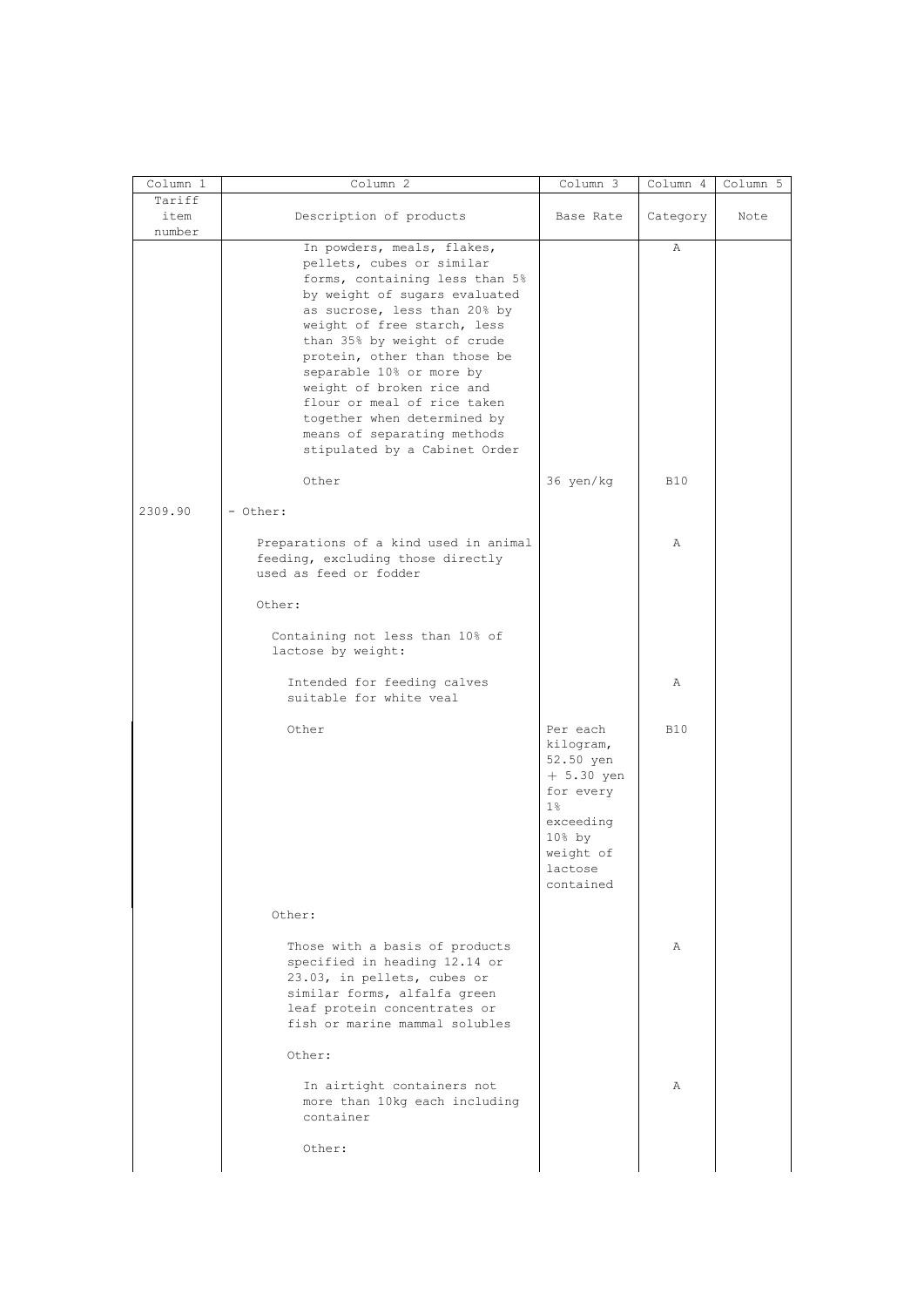| Column 1                 | Column 2                                                                                                                                                                                                                                                                                                                                                                                                                                                  | Column 3  | Column 4       | Column 5 |
|--------------------------|-----------------------------------------------------------------------------------------------------------------------------------------------------------------------------------------------------------------------------------------------------------------------------------------------------------------------------------------------------------------------------------------------------------------------------------------------------------|-----------|----------------|----------|
| Tariff<br>item<br>number | Description of products                                                                                                                                                                                                                                                                                                                                                                                                                                   | Base Rate | Category       | Note     |
|                          | More than 70 yen/kg in value<br>for customs duty, put up in<br>containers for retail sale<br>but not in airtight<br>containers, excluding those<br>containing 35% or more by<br>weight of crude protein                                                                                                                                                                                                                                                   |           | $\mathbb{A}$   |          |
|                          | Other:                                                                                                                                                                                                                                                                                                                                                                                                                                                    |           |                |          |
|                          | In powders, meals, flakes,<br>pellets, cubes or similar<br>forms, containing less<br>than 5% by weight of<br>sugars evaluated as<br>sucrose, less than 20% by<br>weight of free starch,<br>less than 35% by weight of<br>crude protein, other than<br>those be separable 10% or<br>more by weight of broken<br>rice and flour or meal of<br>rice taken together when<br>determined by means of<br>separating methods<br>stipulated by a Cabinet<br>Order: |           |                |          |
|                          | For dogs, cats and other<br>similar kind of<br>ornamental animals and<br>pet animals                                                                                                                                                                                                                                                                                                                                                                      |           | Α              |          |
|                          | Other                                                                                                                                                                                                                                                                                                                                                                                                                                                     |           | Χ              |          |
|                          | Other                                                                                                                                                                                                                                                                                                                                                                                                                                                     |           | Χ              |          |
| Chapter 24               | Tobacco and manufactured tobacco<br>substitutes                                                                                                                                                                                                                                                                                                                                                                                                           |           |                |          |
| 24.01<br>24.02           | Unmanufactured tobacco; tobacco refuse.<br>Cigars, cheroots, cigarillos and                                                                                                                                                                                                                                                                                                                                                                               |           | Α              |          |
|                          | cigarettes, of tobacco or of tobacco<br>substitutes.                                                                                                                                                                                                                                                                                                                                                                                                      |           |                |          |
| 2402.10                  | - Cigars, cheroots and cigarillos,<br>containing tobacco                                                                                                                                                                                                                                                                                                                                                                                                  |           | X              |          |
| 2402.20                  | - Cigarettes containing tobacco                                                                                                                                                                                                                                                                                                                                                                                                                           |           | P <sub>C</sub> |          |
| 2402.90                  | - Other                                                                                                                                                                                                                                                                                                                                                                                                                                                   |           | X              |          |
| 24.03                    | Other manufactured tobacco and<br>manufactured tobacco substitutes;<br>"homogenised" or "reconstituted"<br>tobacco; tobacco extracts and essences.                                                                                                                                                                                                                                                                                                        |           |                |          |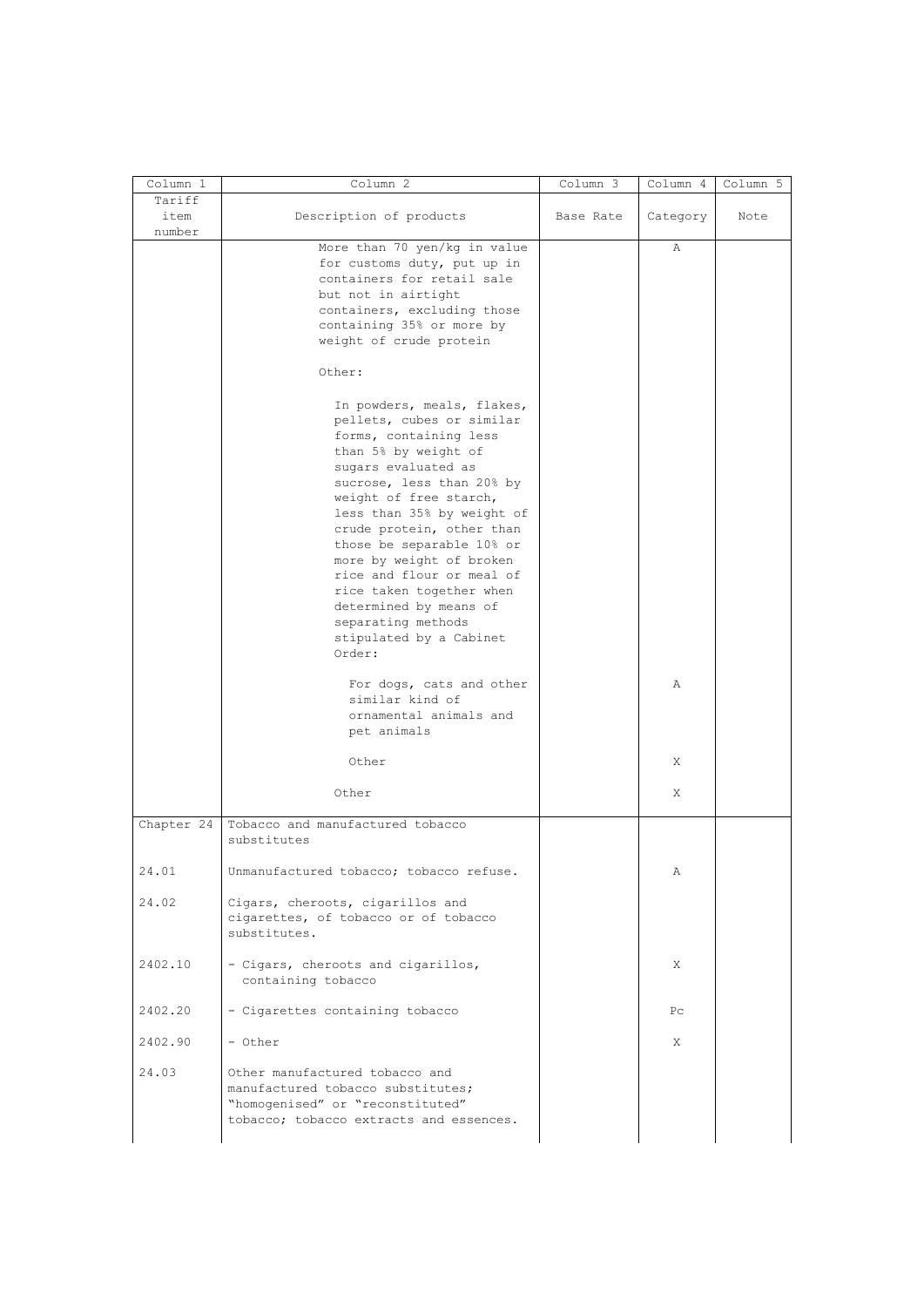| Column 1                 | Column 2                                                                                                                                                                                                     | Column 3  | Column 4 | Column 5 |
|--------------------------|--------------------------------------------------------------------------------------------------------------------------------------------------------------------------------------------------------------|-----------|----------|----------|
| Tariff<br>item<br>number | Description of products                                                                                                                                                                                      | Base Rate | Category | Note     |
| 2403.10                  | - Smoking tobacco, whether or not<br>containing tobacco substitutes in any<br>proportion                                                                                                                     |           | X        |          |
|                          | - Other:                                                                                                                                                                                                     |           |          |          |
| 2403.91                  | -- "Homogenised" or "reconstituted"<br>tobacco                                                                                                                                                               |           | Α        |          |
| 2403.99                  | -- Other:                                                                                                                                                                                                    |           |          |          |
|                          | Tobacco extracts and essences                                                                                                                                                                                |           | Α        |          |
|                          | Other                                                                                                                                                                                                        |           | X        |          |
| Chapter 25               | Salt; sulphur; earths and stone;<br>plastering materials, lime and cement                                                                                                                                    |           |          |          |
| 2501.00                  | Salt (including table salt and denatured<br>salt) and pure sodium chloride, whether<br>or not in aqueous solution or containing<br>added anti-caking or free-flowing<br>agents; sea water:                   |           |          |          |
|                          | Salt and pure sodium chloride, of<br>which at least 70% by weight passes<br>through a woven metal wire cloth sieve<br>with an aperture of 2.8mm, or<br>agglomerated, other than those in<br>aqueous solution |           | X        |          |
|                          | Other                                                                                                                                                                                                        |           | Α        |          |
| 2502.00                  | Unroasted iron pyrites.                                                                                                                                                                                      |           | Α        |          |
| 2503.00                  | Sulphur of all kinds, other than<br>sublimed sulphur, precipitated sulphur<br>and colloidal sulphur.                                                                                                         |           | Α        |          |
| 25.04                    | Natural graphite.                                                                                                                                                                                            |           | Α        |          |
| 25.05                    | Natural sands of all kinds, whether or<br>not coloured, other than metalbearing<br>sands of Chapter 26.                                                                                                      |           | Α        |          |
| 25.06                    | Quartz (other than natural sands);<br>quartzite, whether or not roughly<br>trimmed or merely cut, by sawing or<br>otherwise, into blocks or slabs of a<br>rectangular (including square) shape.              |           | Α        |          |
| 2507.00                  | Kaolin and other kaolinic clays, whether<br>or not calcined.                                                                                                                                                 |           | Α        |          |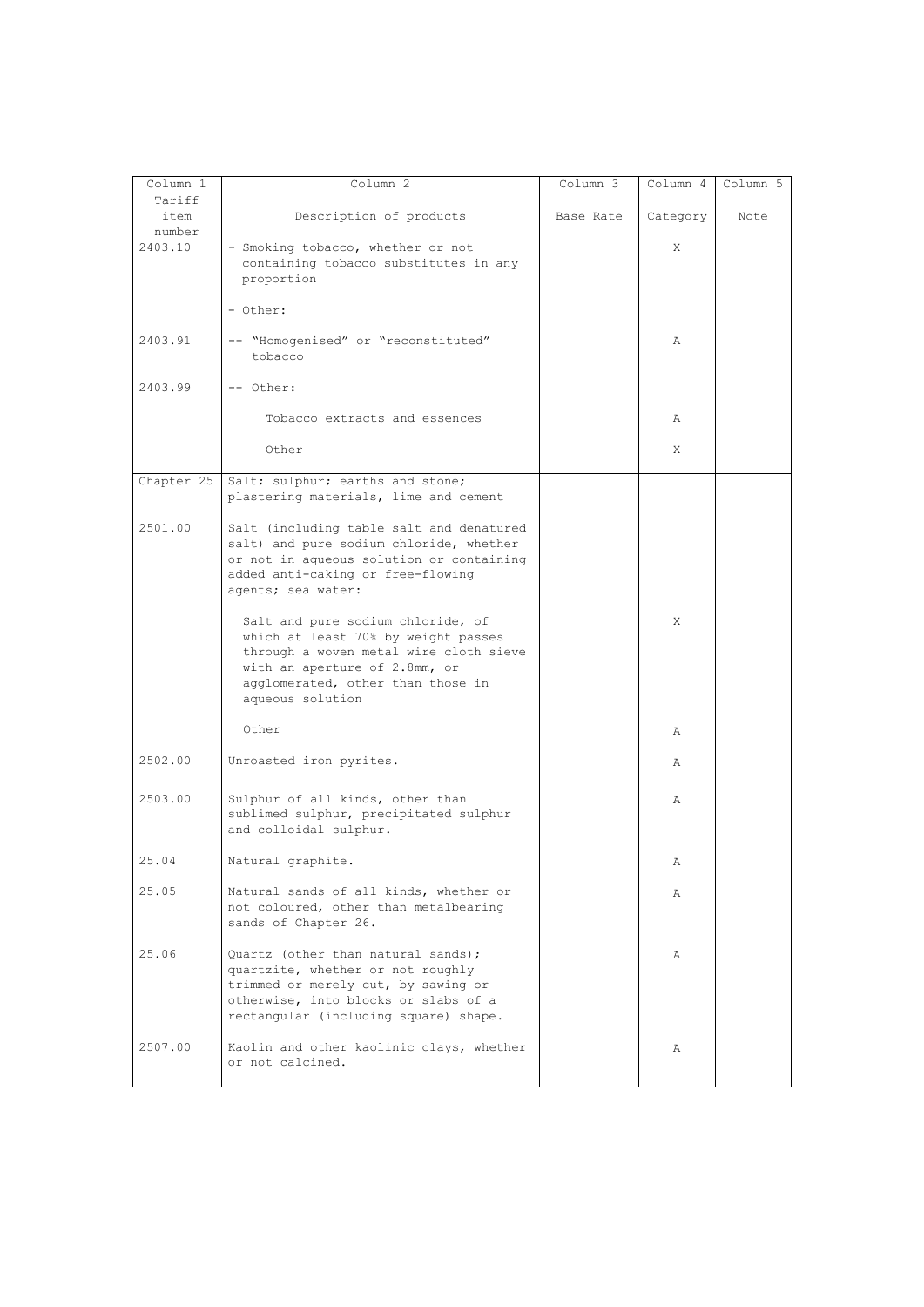| Column 1                 | Column <sub>2</sub>                                                                                                                                                                                                                                                                                                                                                                                                                                                                      | Column 3  | Column 4 | Column 5 |
|--------------------------|------------------------------------------------------------------------------------------------------------------------------------------------------------------------------------------------------------------------------------------------------------------------------------------------------------------------------------------------------------------------------------------------------------------------------------------------------------------------------------------|-----------|----------|----------|
| Tariff<br>item<br>number | Description of products                                                                                                                                                                                                                                                                                                                                                                                                                                                                  | Base Rate | Category | Note     |
| 25.08                    | Other clays (not including expanded<br>clays of heading 68.06), andalusite,<br>kyanite and sillimanite, whether or not<br>calcined; mullite; chamotte or dinas<br>earths.                                                                                                                                                                                                                                                                                                                |           | Α        |          |
| 2509.00                  | Chalk.                                                                                                                                                                                                                                                                                                                                                                                                                                                                                   |           | Α        |          |
| 25.10                    | Natural calcium phosphates, natural<br>aluminium calcium phosphates and<br>phosphatic chalk.                                                                                                                                                                                                                                                                                                                                                                                             |           | Α        |          |
| 25.11                    | Natural barium sulphate (barytes);<br>natural barium carbonate (witherite),<br>whether or not calcined, other than<br>barium oxide of heading 28.16.                                                                                                                                                                                                                                                                                                                                     |           | Α        |          |
| 2512.00                  | Siliceous fossil meals (for example,<br>kieselguhr, tripolite and diatomite) and<br>similar siliceous earths, whether or not<br>calcined, of an apparent specific<br>gravity of 1 or less.                                                                                                                                                                                                                                                                                               |           | Α        |          |
| 25.13                    | Pumice stone; emery; natural corundum,<br>natural garnet and other natural<br>abrasives, whether or not heat-treated.                                                                                                                                                                                                                                                                                                                                                                    |           | Α        |          |
| 2514.00                  | Slate, whether or not roughly trimmed or<br>merely cut, by sawing or otherwise, into<br>blocks or slabs of a rectangular<br>(including square) shape.                                                                                                                                                                                                                                                                                                                                    |           | Α        |          |
| 25.15                    | Marble, travertine, ecaussine and other<br>calcareous monumental or building stone<br>of an apparent specific gravity of 2.5<br>or more, and alabaster, whether or not<br>roughly trimmed or merely cut, by sawing<br>or otherwise, into blocks or slabs of a<br>rectangular (including square) shape.                                                                                                                                                                                   |           | Α        |          |
| 25.16                    | Granite, porphyry, basalt, sandstone and<br>other monumental or building stone,<br>whether or not roughly trimmed or merely<br>cut, by sawing or otherwise, into blocks<br>or slabs of a rectangular (including<br>square) shape.                                                                                                                                                                                                                                                        |           | Α        |          |
| 25.17                    | Pebbles, gravel, broken or crushed<br>stone, of a kind commonly used for<br>concrete aggregates, for road metalling<br>or for railway or other ballast, shingle<br>and flint, whether or not heat-treated;<br>macadam of slag, dross or similar<br>industrial waste, whether or not<br>incorporating the materials cited in the<br>first part of the heading; tarred<br>macadam; granules, chippings and powder,<br>of stones of heading 25.15 or 25.16,<br>whether or not heat-treated. |           | Α        |          |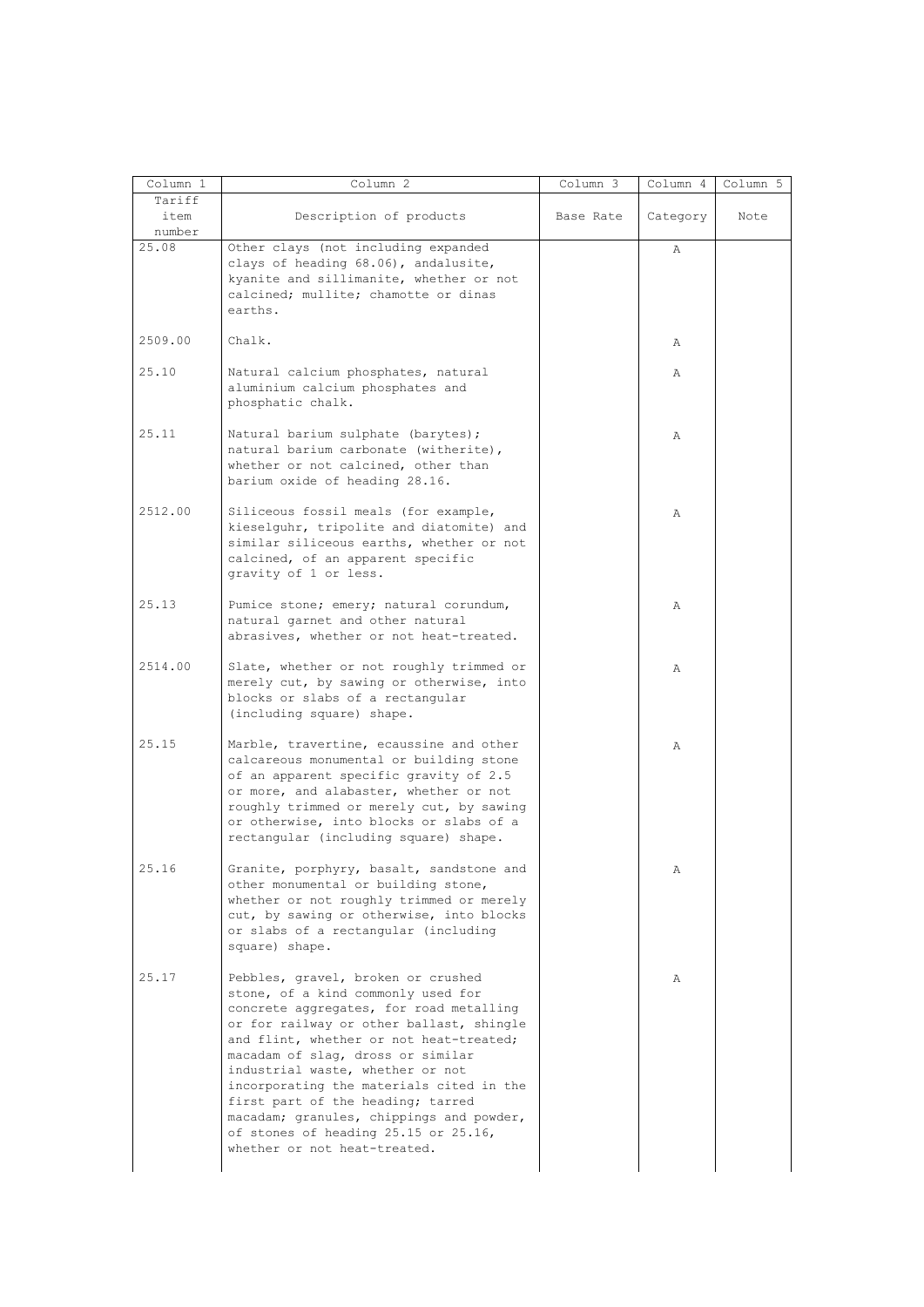| Column 1   | Column <sub>2</sub>                                                                                                                                                                                                                     | Column 3  | Column 4 | Column 5 |
|------------|-----------------------------------------------------------------------------------------------------------------------------------------------------------------------------------------------------------------------------------------|-----------|----------|----------|
| Tariff     |                                                                                                                                                                                                                                         |           |          |          |
| item       | Description of products                                                                                                                                                                                                                 | Base Rate | Category | Note     |
| number     |                                                                                                                                                                                                                                         |           |          |          |
| 25.18      | Dolomite, whether or not calcined or<br>sintered, including dolomite roughly<br>trimmed or merely cut, by sawing or<br>otherwise, into blocks or slabs of a<br>rectangular (including square) shape;<br>dolomite ramming mix.           |           | Α        |          |
| 25.19      | Natural magnesium carbonate (magnesite);<br>fused magnesia; dead-burned (sintered)<br>magnesia, whether or not containing<br>small quantities of other oxides added<br>before sintering; other magnesium oxide,<br>whether or not pure. |           | A        |          |
| 25.20      | Gypsum; anhydrite; plasters (consisting<br>of calcined gypsum or calcium sulphate)<br>whether or not coloured, with or without<br>small quantities of accelerators or<br>retarders.                                                     |           | Α        |          |
| 2521.00    | Limestone flux; limestone and other<br>calcareous stone, of a kind used for the<br>manufacture of lime or cement.                                                                                                                       |           | Α        |          |
| 25.22      | Quicklime, slaked lime and hydraulic<br>lime, other than calcium oxide and<br>hydroxide of heading 28.25.                                                                                                                               |           | Α        |          |
| 25.23      | Portland cement, aluminous cement, slag<br>cement, supersulphate cement and similar<br>hydraulic cements, whether or not<br>coloured or in the form of clinkers.                                                                        |           | Α        |          |
| 25.24      | Asbestos.                                                                                                                                                                                                                               |           | Α        |          |
| 25.25      | Mica, including splittings; mica waste.                                                                                                                                                                                                 |           | Α        |          |
| 25.26      | Natural steatite, whether or not roughly<br>trimmed or merely cut, by sawing or<br>otherwise, into blocks or slabs of a<br>rectangular (including square) shape;<br>talc.                                                               |           | Α        |          |
| 25.28      | Natural borates and concentrates thereof<br>(whether or not calcined), but not<br>including borates separated from natural<br>brine; natural boric acid containing not<br>more than 85% of H3BO3 calculated on the<br>dry weight.       |           | Α        |          |
| 25.29      | Feldspar; leucite, nepheline and<br>nepheline syenite; fluorspar.                                                                                                                                                                       |           | Α        |          |
| 25.30      | Mineral substances not elsewhere<br>specified or included.                                                                                                                                                                              |           | Α        |          |
| Chapter 26 | Ores, slag and ash                                                                                                                                                                                                                      |           | Α        |          |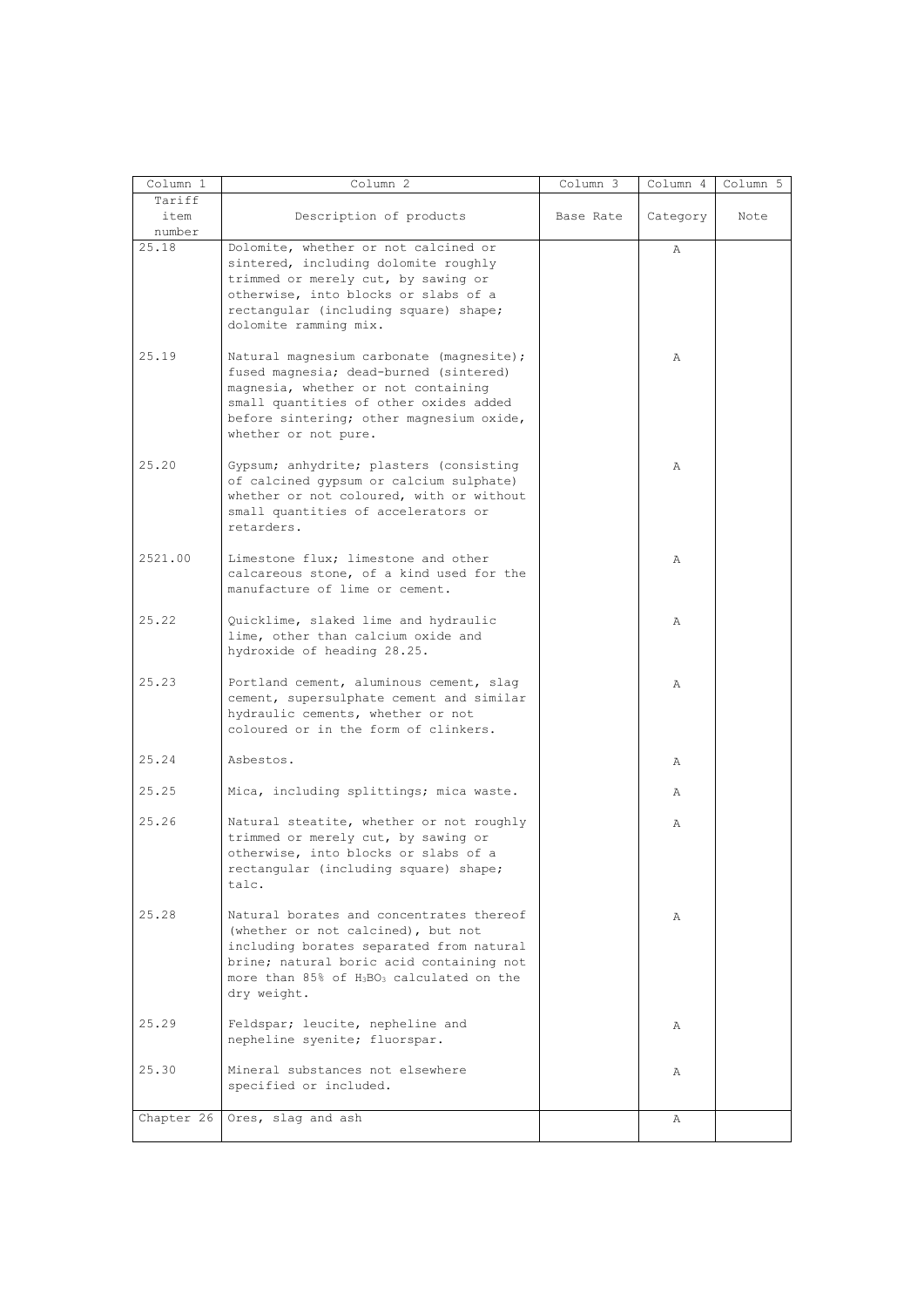| Column 1                 | Column 2                                                                                                                                                                                                                                                                                                                                          | Column 3  | Column 4 | Column 5 |
|--------------------------|---------------------------------------------------------------------------------------------------------------------------------------------------------------------------------------------------------------------------------------------------------------------------------------------------------------------------------------------------|-----------|----------|----------|
| Tariff<br>item<br>number | Description of products                                                                                                                                                                                                                                                                                                                           | Base Rate | Category | Note     |
| Chapter 27               | Mineral fuels, mineral oils and products<br>of their distillation; bituminous<br>substances; mineral waxes                                                                                                                                                                                                                                        |           |          |          |
| 27.01                    | Coal; briquettes, ovoids and similar<br>solid fuels manufactured from coal.                                                                                                                                                                                                                                                                       |           | A        |          |
| 27.02                    | Lignite, whether or not agglomerated,<br>excluding jet.                                                                                                                                                                                                                                                                                           |           | Α        |          |
| 2703.00                  | Peat (including peat litter), whether or<br>not agglomerated.                                                                                                                                                                                                                                                                                     |           | Α        |          |
| 2704.00                  | Coke and semi-coke of coal, of lignite<br>or of peat, whether or not agglomerated;<br>retort carbon.                                                                                                                                                                                                                                              |           | Α        |          |
| 2705.00                  | Coal gas, water gas, producer gas and<br>similar gases, other than petroleum<br>gases and other gaseous hydrocarbons.                                                                                                                                                                                                                             |           | Α        |          |
| 2706.00                  | Tar distilled from coal, from lignite or<br>from peat, and other mineral tars,<br>whether or not dehydrated or partially<br>distilled, including reconstituted tars.                                                                                                                                                                              |           | Α        |          |
| 27.07                    | Oils and other products of the<br>distillation of high temperature coal<br>tar; similar products in which the<br>weight of the aromatic constituents<br>exceeds that of the non-aromatic<br>constituents.                                                                                                                                         |           | Α        |          |
| 27.08                    | Pitch and pitch coke, obtained from coal<br>tar or from other mineral tars.                                                                                                                                                                                                                                                                       |           | Α        |          |
| 2709.00                  | Petroleum oils and oils obtained from<br>bituminous minerals, crude.                                                                                                                                                                                                                                                                              |           | Α        |          |
| 27.10                    | Petroleum oils and oils obtained from<br>bituminous minerals, other than crude;<br>preparations not elsewhere specified or<br>included, containing by weight 70% or<br>more of petroleum oils or of oils<br>obtained from bituminous minerals, these<br>oils being the basic constituents of the<br>preparations; waste oils.                     |           |          |          |
|                          | - Petroleum oils and oils obtained from<br>bituminous minerals (other than crude)<br>and preparations not elsewhere<br>specified or included, containing by<br>weight 70% or more of petroleum oils or<br>of oils obtained from bituminous<br>minerals, these oils being the basic<br>constituents of the preparations, other<br>than waste oils: |           |          |          |
| 2710.11                  | -- Light oils and preparations:                                                                                                                                                                                                                                                                                                                   |           |          |          |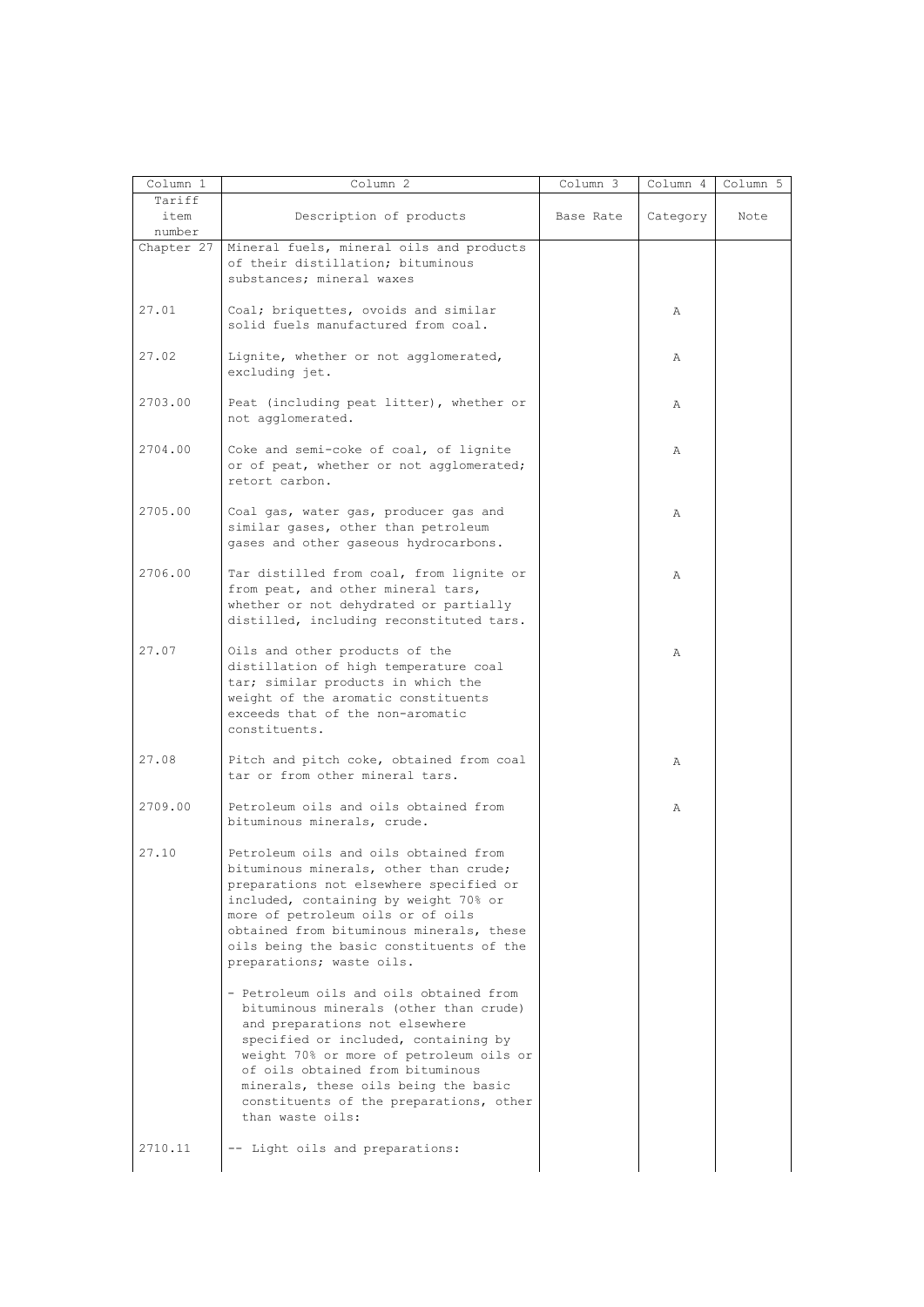| Column 1                 | Column 2                                                                                                                                                                                                                                            | Column 3        | Column 4       | Column 5 |
|--------------------------|-----------------------------------------------------------------------------------------------------------------------------------------------------------------------------------------------------------------------------------------------------|-----------------|----------------|----------|
| Tariff<br>item<br>number | Description of products                                                                                                                                                                                                                             | Base Rate       | Category       | Note     |
|                          | Petroleum oils and oils obtained<br>from bituminous minerals, including<br>those containing less than 5% by<br>weight of products other than<br>petroleum oils and oils obtained<br>from bituminous minerals:                                       |                 |                |          |
|                          | Petroleum spirits:                                                                                                                                                                                                                                  |                 |                |          |
|                          | Mixed alkylenes with a very low<br>degree of polymerisation                                                                                                                                                                                         |                 | Α              |          |
|                          | Of which the fraction 5% to 95%<br>by volume including                                                                                                                                                                                              |                 | Α              |          |
|                          | distillation loss distils<br>within not more than $2^{\circ}\text{C}$ , when<br>determined by the testing<br>method for distillation<br>stipulated by a Cabinet Order,<br>other than mixed alkylenes with<br>a very low degree of<br>polymerisation |                 |                |          |
|                          | Other:                                                                                                                                                                                                                                              |                 |                |          |
|                          | Intended for use in the<br>manufacture of petrochemical<br>products stipulated by a<br>Cabinet Order                                                                                                                                                |                 | Α              |          |
|                          | Other                                                                                                                                                                                                                                               | 1,117<br>yen/kl | B <sub>5</sub> |          |
|                          | Kerosenes:                                                                                                                                                                                                                                          |                 |                |          |
|                          | Mixed alkylenes with a very low<br>degree of polymerisation                                                                                                                                                                                         |                 | Α              |          |
|                          | Other:                                                                                                                                                                                                                                              |                 |                |          |
|                          | Normal paraffins (containing<br>not less than 95% by weight<br>of saturated straight chain<br>hydrocarbon)                                                                                                                                          |                 | Α              |          |
|                          | Other:                                                                                                                                                                                                                                              |                 |                |          |
|                          | Intended for use in the<br>manufacture of<br>petrochemical products<br>stipulated by a Cabinet<br>Order                                                                                                                                             |                 | Α              |          |
|                          | Other                                                                                                                                                                                                                                               | 434 yen/kl      | B <sub>5</sub> |          |
|                          | Gas oils:                                                                                                                                                                                                                                           |                 |                |          |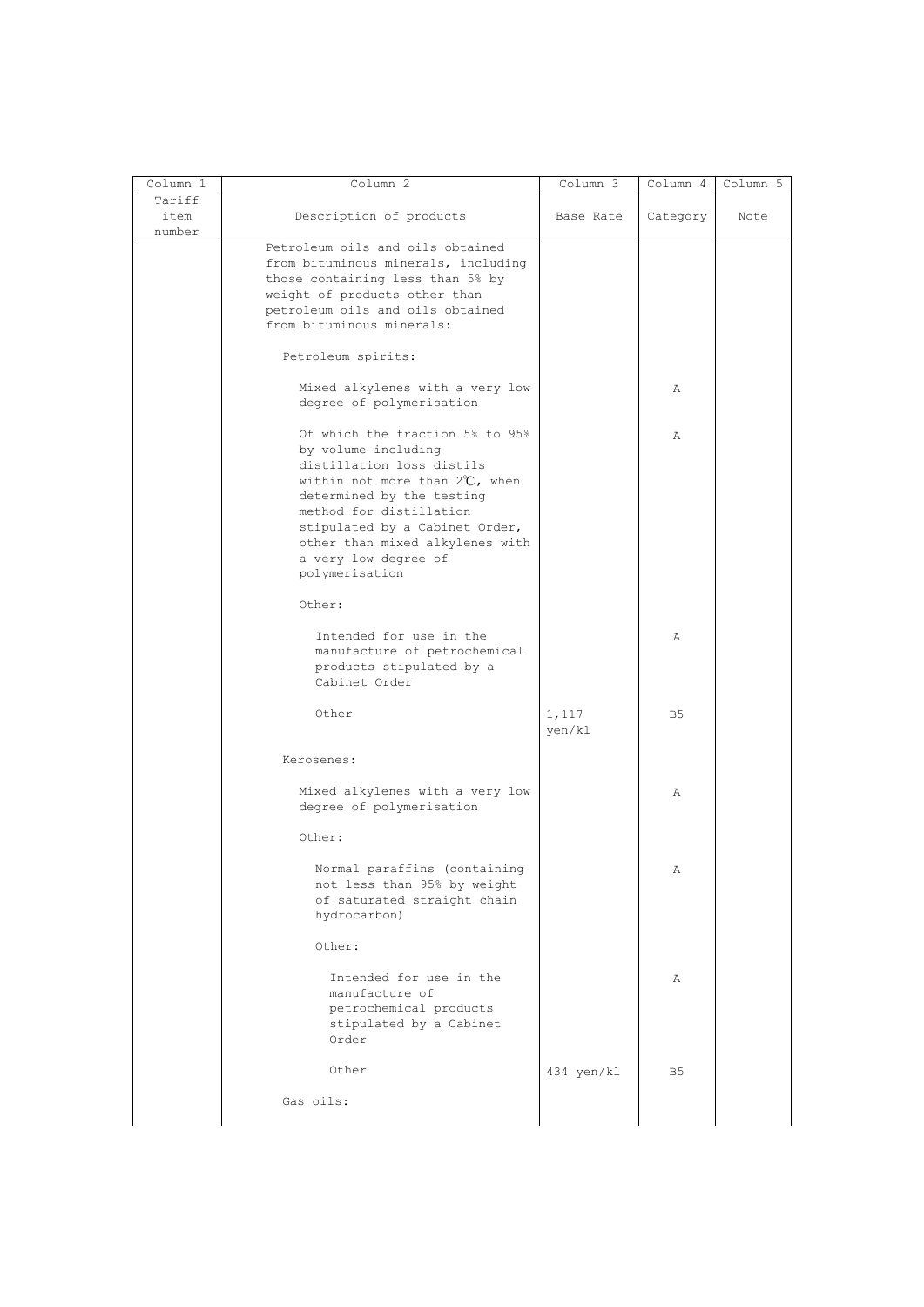| Column 1       | Column 2                                                                                                                                                                                                      | Column 3   | Column 4       | Column 5 |
|----------------|---------------------------------------------------------------------------------------------------------------------------------------------------------------------------------------------------------------|------------|----------------|----------|
| Tariff<br>item | Description of products                                                                                                                                                                                       | Base Rate  | Category       | Note     |
| number         | Intended for use in the<br>manufacture of petrochemical<br>products stipulated by a<br>Cabinet Order                                                                                                          |            | Α              |          |
|                | Other                                                                                                                                                                                                         | 956 yen/kl | B <sub>5</sub> |          |
|                | Other                                                                                                                                                                                                         |            | $\mathbb{A}$   |          |
| 2710.19        | -- Other:                                                                                                                                                                                                     |            |                |          |
|                | Petroleum oils and oils obtained<br>from bituminous minerals, including<br>those containing less than 5% by<br>weight of products other than<br>petroleum oils and oils obtained<br>from bituminous minerals: |            |                |          |
|                | Kerosenes:                                                                                                                                                                                                    |            |                |          |
|                | Mixed alkylenes with a very low<br>degree of polymerisation                                                                                                                                                   |            | $\mathbb{A}$   |          |
|                | Other:                                                                                                                                                                                                        |            |                |          |
|                | Normal paraffins (containing<br>not less than 95% by weight<br>of saturated straight chain<br>hydrocarbon)                                                                                                    |            | $\mathbb{A}$   |          |
|                | Other:                                                                                                                                                                                                        |            |                |          |
|                | Intended for use in the<br>manufacture of<br>petrochemical products<br>stipulated by a Cabinet<br>Order                                                                                                       |            | Α              |          |
|                | Other                                                                                                                                                                                                         | 434 yen/kl | B <sub>5</sub> |          |
|                | Gas oils:                                                                                                                                                                                                     |            |                |          |
|                | Intended for use in the<br>manufacture of petrochemical<br>products stipulated by a<br>Cabinet Order                                                                                                          |            | Α              |          |
|                | Other                                                                                                                                                                                                         | 956 yen/kl | B5             |          |
|                | Heavy fuel oils and raw oils:                                                                                                                                                                                 |            |                |          |
|                | Of a specific gravity not more<br>than 0.9037 at 15℃:                                                                                                                                                         |            |                |          |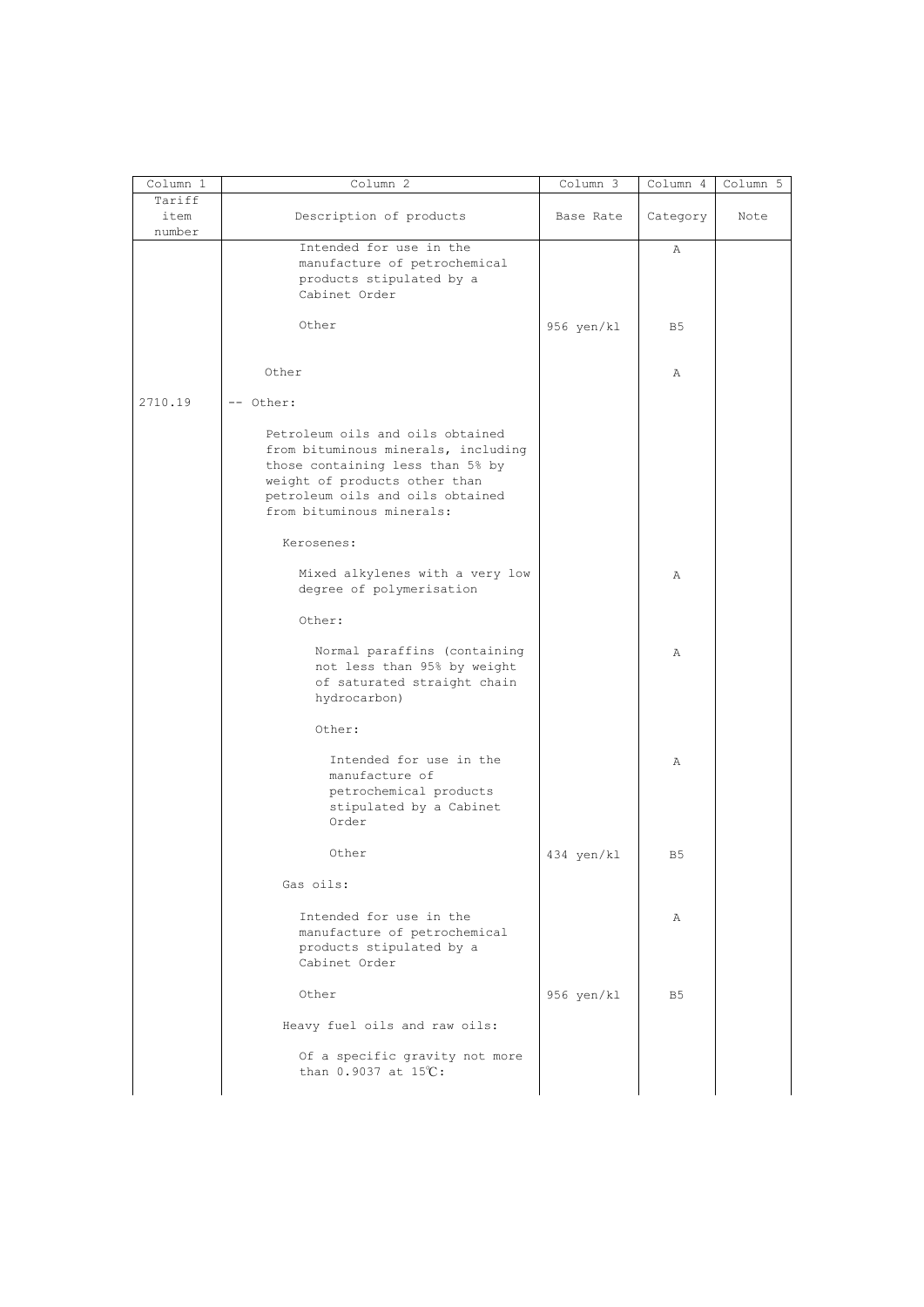| Column 1       | Column 2                                                                                                                                                                                                                                                                                                         | Column 3        | Column 4       | Column 5 |
|----------------|------------------------------------------------------------------------------------------------------------------------------------------------------------------------------------------------------------------------------------------------------------------------------------------------------------------|-----------------|----------------|----------|
| Tariff<br>item | Description of products                                                                                                                                                                                                                                                                                          | Base Rate       | Category       | Note     |
| number         | Intended for use as raw<br>materials in refining,<br>including those manufactured<br>from the oil under the<br>supervision of the customs<br>authority                                                                                                                                                           |                 | Α              |          |
|                | Other:<br>Intended for use in<br>agriculture, forestry and<br>fishery, having a specific<br>gravity of not less than<br>$0.83$ at $15^{\circ}$ and a flash<br>point not exceeding 130°C<br>when arrived at Japan or<br>when mixed with other<br>petroleum oils by the<br>method stipulated by a<br>Cabinet Order |                 | Α              |          |
|                | Containing by weight 0.3%<br>or less of sulphur                                                                                                                                                                                                                                                                  | 1,325<br>yen/kl | B5             |          |
|                | Other                                                                                                                                                                                                                                                                                                            | 1,614<br>yen/kl | B <sub>5</sub> |          |
|                | Of a specific gravity more than<br>$0.9037$ at $15^{\circ}$ C:                                                                                                                                                                                                                                                   |                 |                |          |
|                | Intended for use as raw<br>materials in refining<br>including those manufactured<br>from the oil under the<br>supervision of the customs<br>authority                                                                                                                                                            |                 | Α              |          |
|                | Other:                                                                                                                                                                                                                                                                                                           |                 |                |          |
|                | Containing by weight 0.3%<br>or less of sulphur                                                                                                                                                                                                                                                                  | 1,112<br>yen/kl | B <sub>5</sub> |          |
|                | Other                                                                                                                                                                                                                                                                                                            | 1,447<br>yen/kl | B <sub>5</sub> |          |
|                | Lubricating oils, including<br>liquid paraffin                                                                                                                                                                                                                                                                   |                 | Α              |          |
|                | Other                                                                                                                                                                                                                                                                                                            |                 | Α              |          |
|                | Other                                                                                                                                                                                                                                                                                                            |                 | Α              |          |
|                | - Waste oils:                                                                                                                                                                                                                                                                                                    |                 |                |          |
| 2710.91        | -- Containing polychlorinated biphenyls<br>(PCBs), polychlorinated terphenyls<br>(PCTs) or polybrominated biphenyls<br>(PBBs)                                                                                                                                                                                    |                 | Α              |          |
| 2710.99        | -- Other                                                                                                                                                                                                                                                                                                         |                 | Α              |          |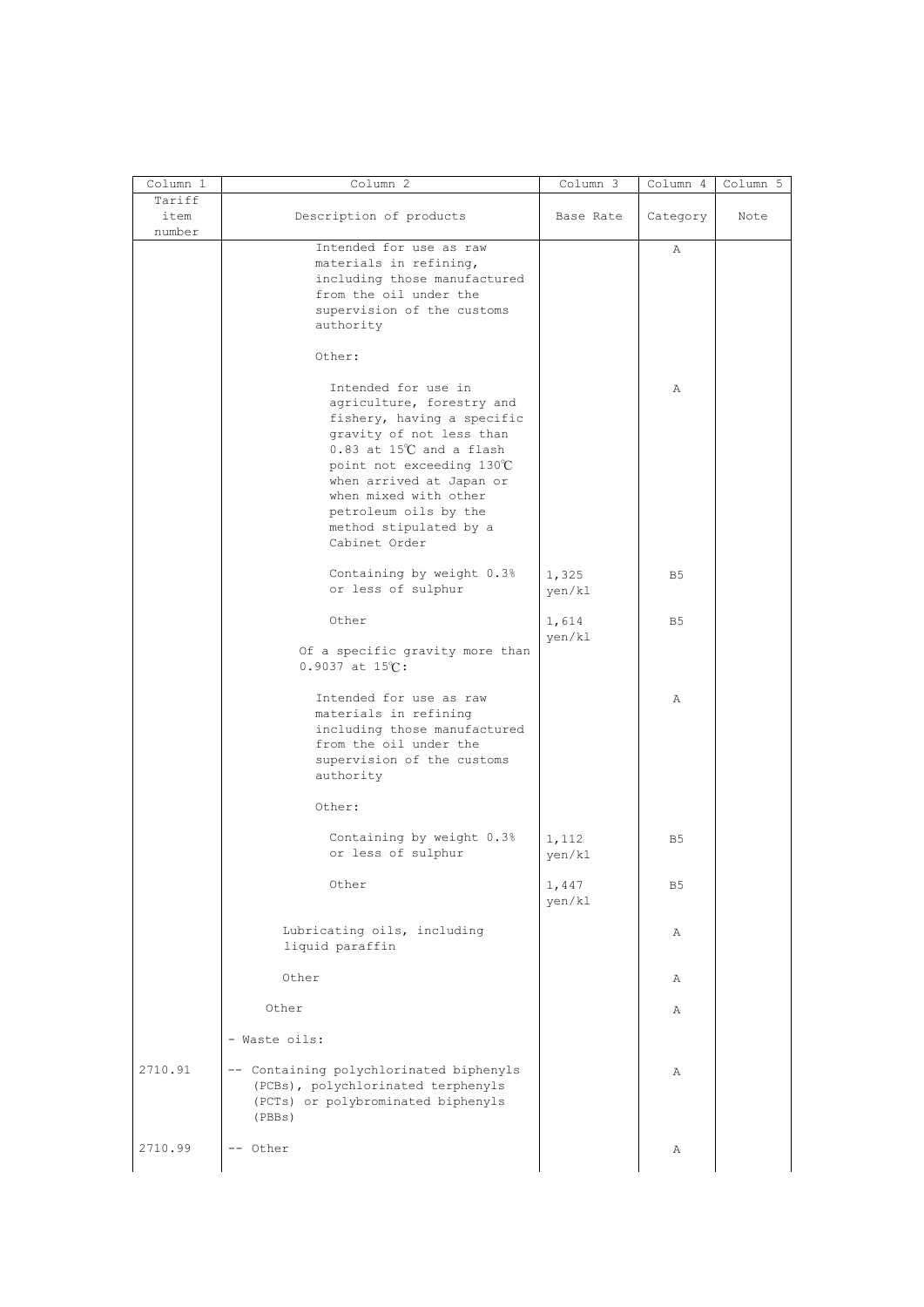| Column 1       | Column 2                                                                                                                                                                                                                                     | Column 3  | Column 4 | Column 5 |
|----------------|----------------------------------------------------------------------------------------------------------------------------------------------------------------------------------------------------------------------------------------------|-----------|----------|----------|
| Tariff         |                                                                                                                                                                                                                                              |           |          |          |
| item<br>number | Description of products                                                                                                                                                                                                                      | Base Rate | Category | Note     |
| 27.11          | Petroleum gases and other gaseous                                                                                                                                                                                                            |           | Α        |          |
|                | hydrocarbons.                                                                                                                                                                                                                                |           |          |          |
| 27.12          | Petroleum jelly; paraffin wax, micro-<br>crystalline petroleum wax, slack wax,<br>ozokerite, lignite wax, peat wax, other<br>mineral waxes, and similar products<br>obtained by synthesis or by other<br>processes, whether or not coloured. |           | Α        |          |
| 27.13          | Petroleum coke, petroleum bitumen and<br>other residues of petroleum oils or of<br>oils obtained from bituminous minerals.                                                                                                                   |           | Α        |          |
| 27.14          | Bitumen and asphalt, natural; bituminous<br>or oil shale and tar sands; asphaltites<br>and asphaltic rocks.                                                                                                                                  |           | Α        |          |
| 2715.00        | Bituminous mixtures based on natural<br>asphalt, on natural bitumen, on<br>petroleum bitumen, on mineral tar or on<br>mineral tar pitch (for example,<br>bituminous mastics, cut-backs).                                                     |           | Α        |          |
| Chapter 28     | Inorganic chemicals; organic or<br>inorganic compounds of precious metals,<br>of rare-earth metals, of radioactive<br>elements or of isotopes                                                                                                |           | Α        |          |
| Chapter 29     | Organic chemicals                                                                                                                                                                                                                            |           |          |          |
| 29.01          | Acyclic hydrocarbons.                                                                                                                                                                                                                        |           | Α        |          |
| 29.02          | Cyclic hydrocarbons.                                                                                                                                                                                                                         |           | Α        |          |
| 29.03          | Halogenated derivatives of hydrocarbons.                                                                                                                                                                                                     |           | Α        |          |
| 29.04          | Sulphonated, nitrated or nitrosated<br>derivatives of hydrocarbons, whether or<br>not halogenated.                                                                                                                                           |           | Α        |          |
| 29.05          | Acyclic alcohols and their halogenated,<br>sulphonated, nitrated or nitrosated<br>derivatives.                                                                                                                                               |           |          |          |
|                | - Saturated monohydric alcohols:                                                                                                                                                                                                             |           |          |          |
| 2905.11        | -- Methanol (methyl alcohol)                                                                                                                                                                                                                 |           | Α        |          |
| 2905.12        | -- Propan-1-ol (propyl alcohol) and<br>propan-2-ol (isopropyl alcohol)                                                                                                                                                                       |           | Α        |          |
| 2905.13        | -- Butan-1-ol (n-butyl alcohol)                                                                                                                                                                                                              |           | Α        |          |
| 2905.14        | -- Other butanols                                                                                                                                                                                                                            |           | Α        |          |
| 2905.16        | -- Octanol (octyl alcohol) and isomers<br>thereof                                                                                                                                                                                            |           | Α        |          |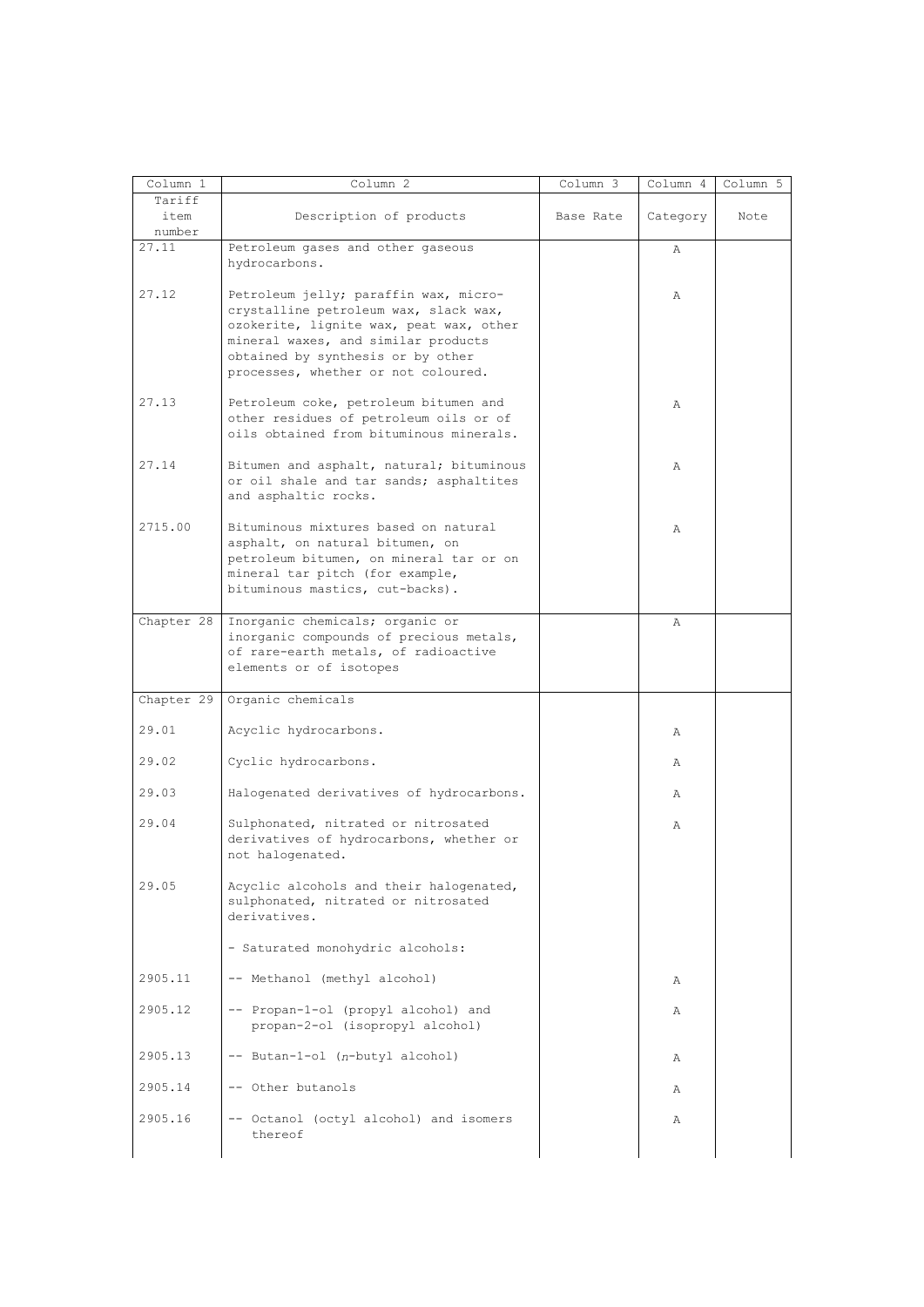| Column 1       | Column 2                                                                                      | Column 3  | Column 4   | Column 5 |
|----------------|-----------------------------------------------------------------------------------------------|-----------|------------|----------|
| Tariff<br>item | Description of products                                                                       | Base Rate | Category   | Note     |
| number         |                                                                                               |           |            |          |
| 2905.17        | -- Dodecan-1-ol (lauryl alcohol),                                                             |           | Α          |          |
|                | hexadecan-1-ol (cetyl alcohol) and<br>octadecan-1-ol (stearyl alcohol)                        |           |            |          |
| 2905.19        | -- Other                                                                                      |           | Α          |          |
|                | - Unsaturated monohydric alcohols:                                                            |           |            |          |
| 2905.22        | -- Acyclic terpene alcohols                                                                   |           | Α          |          |
| 2905.29        | -- Other                                                                                      |           | Α          |          |
|                | - Diols:                                                                                      |           |            |          |
| 2905.31        | -- Ethylene glycol (ethanediol)                                                               |           | Α          |          |
| 2905.32        | -- Propylene glycol (propane-1,2-diol)                                                        |           | Α          |          |
| 2905.39        | -- Other                                                                                      |           | Α          |          |
|                | - Other polyhydric alcohols:                                                                  |           |            |          |
| 2905.41        | -- 2-Ethyl-2-(hydroxymethyl)propane-1,3-<br>diol (trimethylolpropane)                         |           | Α          |          |
| 2905.42        | -- Pentaerythritol                                                                            |           | Α          |          |
| 2905.43        | -- Mannitol                                                                                   |           | Χ          |          |
| 2905.44        | -- D-glucitol (sorbitol)                                                                      |           | X          |          |
| 2905.45        | -- Glycerol                                                                                   |           | Α          |          |
| 2905.49        | -- Other                                                                                      |           | Α          |          |
|                | - Halogenated, sulphonated, nitrated or<br>nitrosated derivatives of acyclic<br>alcohols:     |           |            |          |
| 2905.51        | -- Ethchlorvynol (INN)                                                                        |           | Α          |          |
| 2905.59        | -- Other                                                                                      |           | Α          |          |
| 29.06          | Cyclic alcohols and their halogenated,<br>sulphonated, nitrated or nitrosated<br>derivatives. |           |            |          |
|                | - Cyclanic, cyclenic or cycloterpenic:                                                        |           |            |          |
| 2906.11        | -- Menthol                                                                                    | 5.5%      | <b>B10</b> |          |
| 2906.12        | -- Cyclohexanol, methylcyclohexanols and<br>dimethylcyclohexanols                             |           | Α          |          |
| 2906.13        | -- Sterols and inositols                                                                      |           | Α          |          |
| 2906.19        | -- Other                                                                                      |           | Α          |          |
|                | - Aromatic:                                                                                   |           |            |          |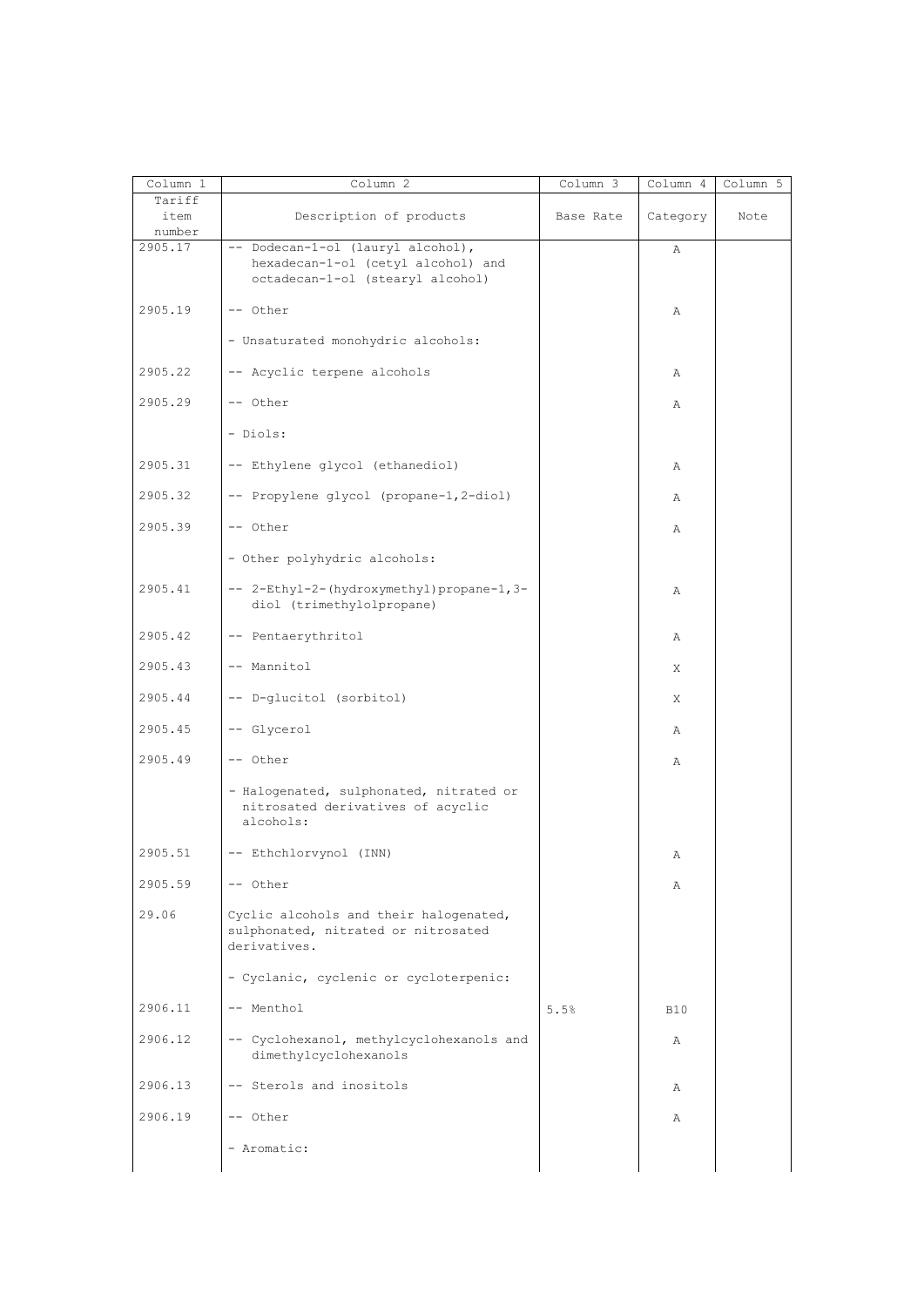| Column 1 | Column 2                                                                                                                                                                                                                                          | Column 3  | Column 4 | Column 5 |
|----------|---------------------------------------------------------------------------------------------------------------------------------------------------------------------------------------------------------------------------------------------------|-----------|----------|----------|
| Tariff   |                                                                                                                                                                                                                                                   |           |          |          |
| item     | Description of products                                                                                                                                                                                                                           | Base Rate | Category | Note     |
| number   |                                                                                                                                                                                                                                                   |           |          |          |
| 2906.21  | -- Benzyl alcohol                                                                                                                                                                                                                                 |           | Α        |          |
| 2906.29  | $--$ Other                                                                                                                                                                                                                                        |           | Α        |          |
| 29.07    | Phenols; phenol-alcohols.                                                                                                                                                                                                                         |           | Α        |          |
| 29.08    | Halogenated, sulphonated, nitrated or<br>nitrosated derivatives of phenols or<br>phenol-alcohols.                                                                                                                                                 |           | Α        |          |
| 29.09    | Ethers, ether-alcohols, ether-phenols,<br>ether-alcohol-phenols, alcohol<br>peroxides, ether peroxides, ketone<br>peroxides (whether or not chemically<br>defined), and their halogenated,<br>sulphonated, nitrated or nitrosated<br>derivatives. |           | Α        |          |
| 29.10    | Epoxides, epoxyalcohols, epoxyphenols<br>and epoxyethers, with a three-membered<br>ring, and their halogenated,<br>sulphonated, nitrated or nitrosated<br>derivatives.                                                                            |           | Α        |          |
| 2911.00  | Acetals and hemiacetals, whether or not<br>with other oxygen function, and their<br>halogenated, sulphonated, nitrated or<br>nitrosated derivatives.                                                                                              |           | Α        |          |
| 29.12    | Aldehydes, whether or not with other<br>oxygen function; cyclic polymers of<br>aldehydes; paraformaldehyde.                                                                                                                                       |           | Α        |          |
| 2913.00  | Halogenated, sulphonated, nitrated or<br>nitrosated derivatives of products of<br>heading 29.12.                                                                                                                                                  |           | Α        |          |
| 29.14    | Ketones and quinones, whether or not<br>with other oxygen function, and their<br>halogenated, sulphonated, nitrated or<br>nitrosated derivatives.                                                                                                 |           | Α        |          |
| 29.15    | Saturated acyclic monocarboxylic acids<br>and their anhydrides, halides, peroxides<br>and peroxyacids; their halogenated,<br>sulphonated, nitrated or nitrosated<br>derivatives.                                                                  |           | Α        |          |
| 29.16    | Unsaturated acyclic monocarboxylic<br>acids, cyclic monocarboxylic acids,<br>their anhydrides, halides, peroxides and<br>peroxyacids; their halogenated,<br>sulphonated, nitrated or nitrosated<br>derivatives.                                   |           | Α        |          |
| 29.17    | Polycarboxylic acids, their anhydrides,<br>halides, peroxides and peroxyacids;<br>their halogenated, sulphonated, nitrated<br>or nitrosated derivatives.                                                                                          |           | Α        |          |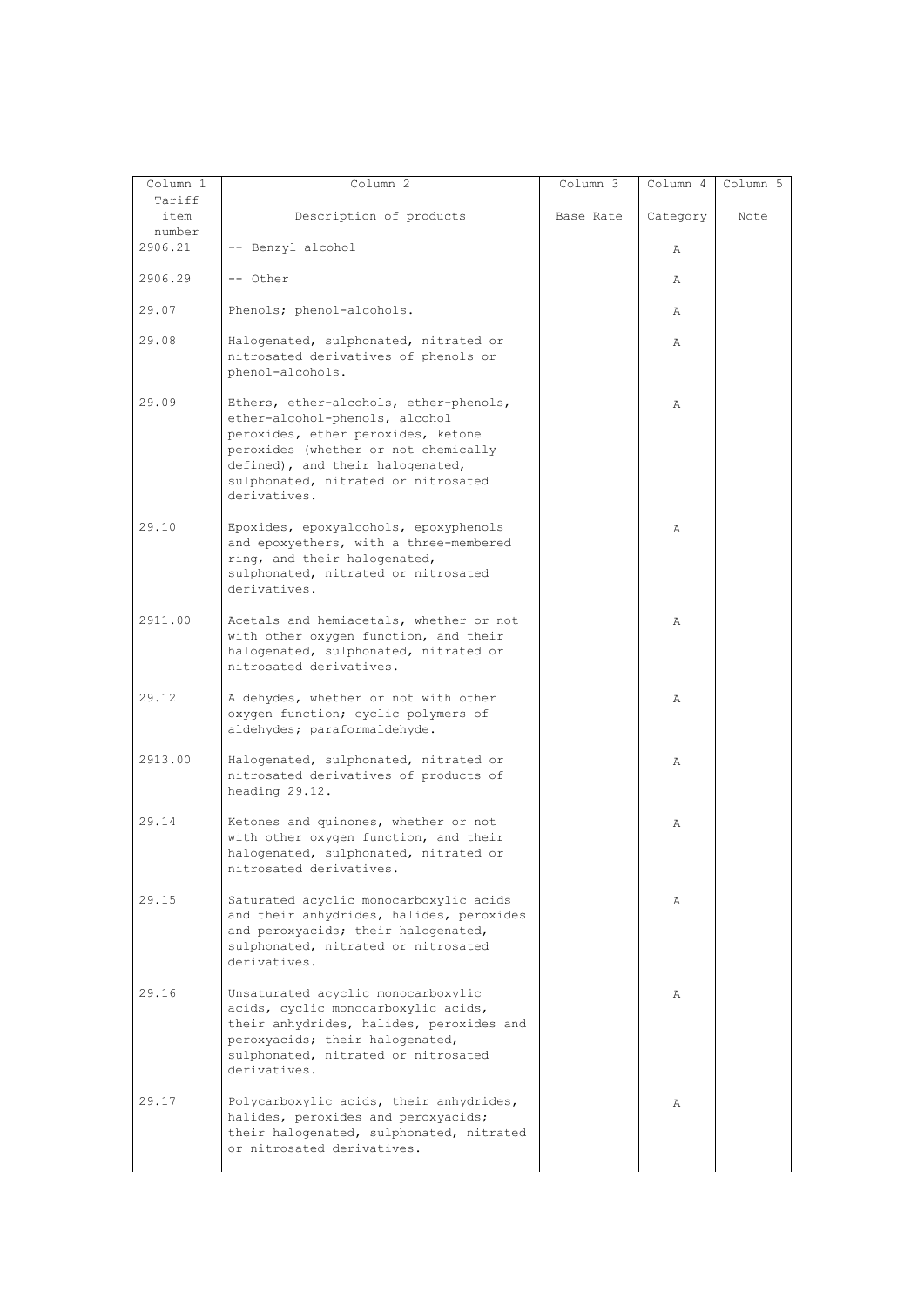| Column 1                 | Column 2                                                                                                                                                                                   | Column 3  | Column 4     | Column 5 |
|--------------------------|--------------------------------------------------------------------------------------------------------------------------------------------------------------------------------------------|-----------|--------------|----------|
| Tariff<br>item<br>number | Description of products                                                                                                                                                                    | Base Rate | Category     | Note     |
| 29.18                    | Carboxylic acids with additional oxygen<br>function and their anhydrides, halides,<br>peroxides and peroxyacids; their<br>halogenated, sulphonated, nitrated or<br>nitrosated derivatives. |           |              |          |
|                          | - Carboxylic acids with alcohol function<br>but without other oxygen function,<br>their anhydrides, halides, peroxides,<br>peroxyacids and their derivatives:                              |           |              |          |
| 2918.11                  | -- Lactic acid, its salts and esters                                                                                                                                                       |           | Α            |          |
| 2918.12                  | -- Tartaric acid                                                                                                                                                                           |           | Α            |          |
| 2918.13                  | -- Salts and esters of tartaric acid                                                                                                                                                       |           | Α            |          |
| 2918.14                  | -- Citric acid                                                                                                                                                                             |           | X            |          |
| 2918.15                  | -- Salts and esters of citric acid:                                                                                                                                                        |           |              |          |
|                          | Calcium citrate                                                                                                                                                                            |           | X            |          |
|                          | Other                                                                                                                                                                                      |           | Α            |          |
| 2918.16                  | -- Gluconic acid, its salts and esters                                                                                                                                                     |           | Α            |          |
| 2918.18                  | -- Chlorobenzilate (ISO)                                                                                                                                                                   |           | Α            |          |
| 2918.19                  | -- Other                                                                                                                                                                                   |           | Α            |          |
|                          | - Carboxylic acids with phenol function<br>but without other oxygen function,<br>their anhydrides, halides, peroxides,<br>peroxyacids and their derivatives:                               |           |              |          |
| 2918.21                  | -- Salicylic acid and its salts                                                                                                                                                            |           | Α            |          |
| 2918.22                  | -- O-Acetylsalicylic acid, its salts and<br>esters                                                                                                                                         |           | Α            |          |
| 2918.23                  | -- Other esters of salicylic acid and<br>their salts                                                                                                                                       |           | Α            |          |
| 2918.29                  | -- Other                                                                                                                                                                                   |           | Α            |          |
| 2918.30                  | - Carboxylic acids with aldehyde or<br>ketone function but without other<br>oxygen function, their anhydrides,<br>halides, peroxides, peroxyacids and<br>their derivatives                 |           | $\mathbb{A}$ |          |
|                          | - Other:                                                                                                                                                                                   |           |              |          |
| 2918.91                  | $-- 2, 4, 5-T (ISO) (2, 4, 5-$<br>trichlorophenoxyacetic acid), its<br>salts and esters                                                                                                    |           | Α            |          |
| 2918.99                  | -- Other                                                                                                                                                                                   |           | Α            |          |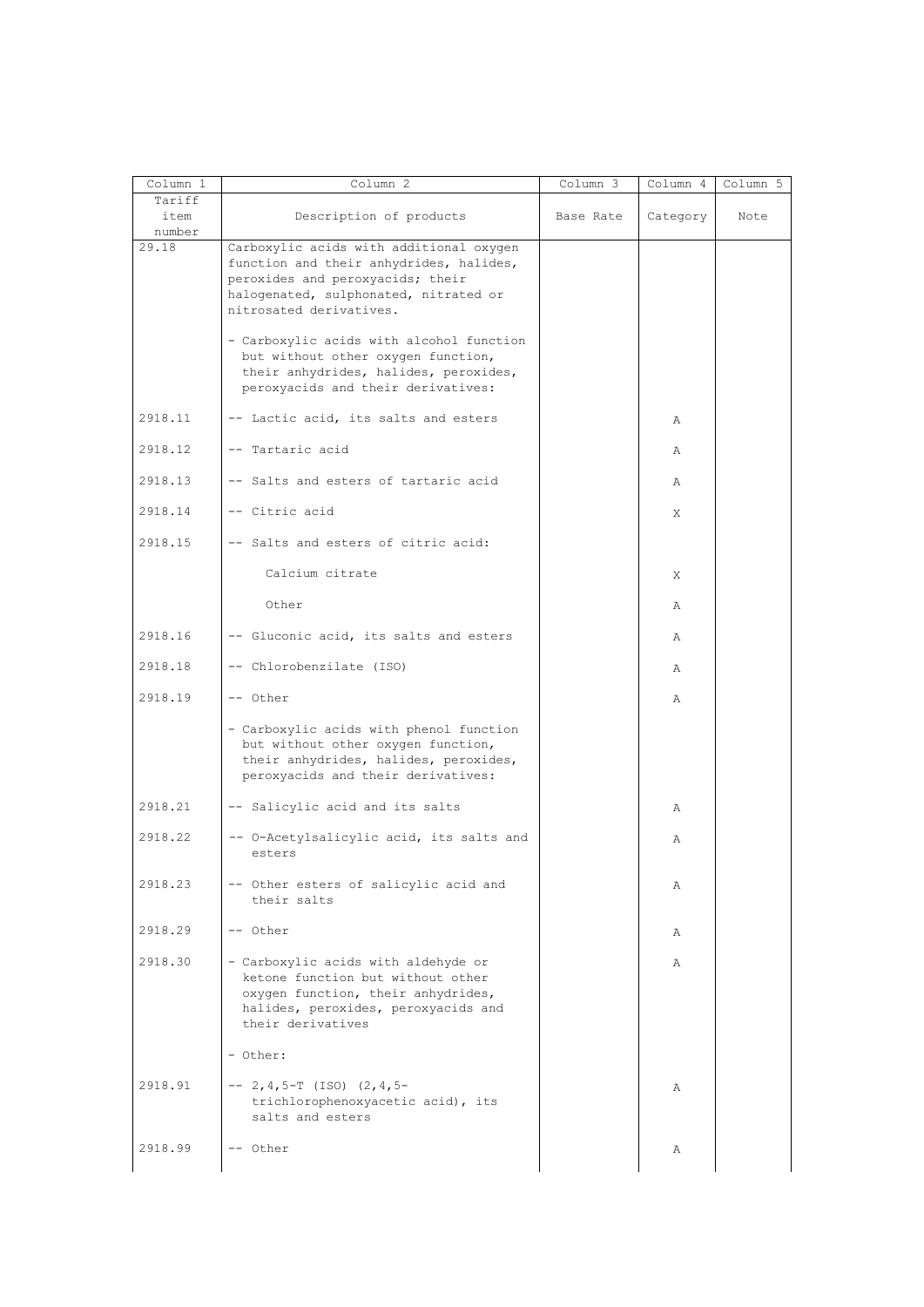| Column 1 | Column 2                                | Column 3  | Column 4 | Column 5 |
|----------|-----------------------------------------|-----------|----------|----------|
| Tariff   |                                         |           |          |          |
| item     | Description of products                 | Base Rate | Category | Note     |
| number   |                                         |           |          |          |
| 29.19    | Phosphoric esters and their salts,      |           |          |          |
|          |                                         |           | Α        |          |
|          | including lactophosphates; their        |           |          |          |
|          | halogenated, sulphonated, nitrated or   |           |          |          |
|          | nitrosated derivatives.                 |           |          |          |
|          |                                         |           |          |          |
| 29.20    |                                         |           |          |          |
|          | Esters of other inorganic acids of non- |           | Α        |          |
|          | metals (excluding esters of hydrogen    |           |          |          |
|          | halides) and their salts; their         |           |          |          |
|          | halogenated, sulphonated, nitrated or   |           |          |          |
|          | nitrosated derivatives.                 |           |          |          |
|          |                                         |           |          |          |
|          |                                         |           |          |          |
| 29.21    | Amine-function compounds.               |           | Α        |          |
|          |                                         |           |          |          |
| 29.22    | Oxygen-function amino-compounds.        |           |          |          |
|          |                                         |           |          |          |
|          | - Amino-alcohols, other than those      |           |          |          |
|          |                                         |           |          |          |
|          | containing more than one kind of oxygen |           |          |          |
|          | function, their ethers and esters;      |           |          |          |
|          | salts thereof:                          |           |          |          |
|          |                                         |           |          |          |
| 2922.11  | -- Monoethanolamine and its salts       |           | Α        |          |
|          |                                         |           |          |          |
|          |                                         |           |          |          |
| 2922.12  | -- Diethanolamine and its salts         |           | Α        |          |
|          |                                         |           |          |          |
| 2922.13  | -- Triethanolamine and its salts        |           | Α        |          |
|          |                                         |           |          |          |
| 2922.14  | -- Dextropropoxyphene (INN) and its     |           | Α        |          |
|          | salts                                   |           |          |          |
|          |                                         |           |          |          |
|          |                                         |           |          |          |
| 2922.19  | -- Other                                |           | Α        |          |
|          |                                         |           |          |          |
|          | - Amino-naphthols and other amino-      |           |          |          |
|          | phenols, other than those containing    |           |          |          |
|          |                                         |           |          |          |
|          | more than one kind of oxygen function,  |           |          |          |
|          | their ethers and esters; salts thereof: |           |          |          |
|          |                                         |           |          |          |
| 2922.21  | -- Aminohydroxynaphthalenesulphonic     |           | Α        |          |
|          | acids and their salts                   |           |          |          |
|          |                                         |           |          |          |
| 2922.29  | $--$ Other                              |           |          |          |
|          |                                         |           | Α        |          |
|          |                                         |           |          |          |
|          | - Amino-aldehydes, amino-ketones and    |           |          |          |
|          | amino-quinones, other than those        |           |          |          |
|          | containing more than one kind of oxygen |           |          |          |
|          | function; salts thereof:                |           |          |          |
|          |                                         |           |          |          |
|          |                                         |           |          |          |
| 2922.31  | -- Amfepramone (INN), methadone (INN)   |           | Α        |          |
|          | and normethadone (INN); salts thereof   |           |          |          |
|          |                                         |           |          |          |
| 2922.39  | -- Other                                |           | Α        |          |
|          |                                         |           |          |          |
|          |                                         |           |          |          |
|          | - Amino-acids, other than those         |           |          |          |
|          | containing more than one kind of oxygen |           |          |          |
|          | function, and their esters; salts       |           |          |          |
|          | thereof:                                |           |          |          |
|          |                                         |           |          |          |
| 2922.41  | -- Lysine and its esters; salts thereof |           | Α        |          |
|          |                                         |           |          |          |
|          |                                         |           |          |          |
| 2922.42  | -- Glutamic acid and its salts:         |           |          |          |
|          |                                         |           |          |          |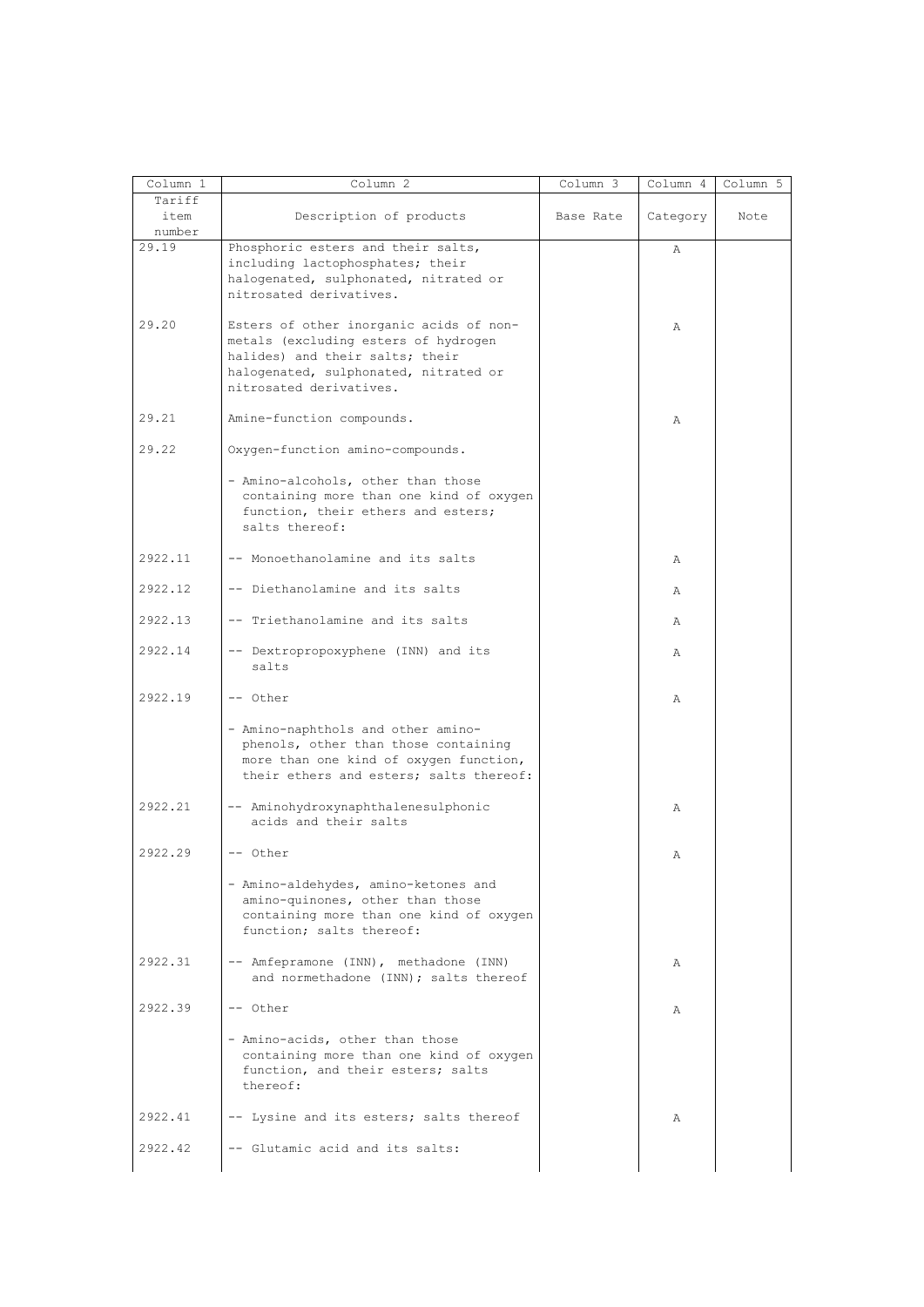| Column 1<br>Tariff | Column <sup>2</sup>                                                                                                                                                                                                              | $Column \overline{3}$ | Column 4   | Column 5 |
|--------------------|----------------------------------------------------------------------------------------------------------------------------------------------------------------------------------------------------------------------------------|-----------------------|------------|----------|
| item               | Description of products                                                                                                                                                                                                          | Base Rate             | Category   | Note     |
| number             | Sodium glutamates                                                                                                                                                                                                                | 6.5%                  | <b>B10</b> |          |
|                    | Other                                                                                                                                                                                                                            |                       | Α          |          |
| 2922.43            | -- Anthranilic acid and its salts                                                                                                                                                                                                |                       | Α          |          |
|                    |                                                                                                                                                                                                                                  |                       |            |          |
| 2922.44            | -- Tilidine (INN) and its salts                                                                                                                                                                                                  |                       | Α          |          |
| 2922.49            | $--$ Other                                                                                                                                                                                                                       |                       | Α          |          |
| 2922.50            | - Amino-alcohol-phenols, amino-acid-<br>phenols and other amino-compounds with<br>oxygen function                                                                                                                                |                       | Α          |          |
| 29.23              | Quaternary ammonium salts and<br>hydroxides; lecithins and other<br>phosphoaminolipids, whether or not<br>chemically defined.                                                                                                    |                       | Α          |          |
| 29.24              | Carboxyamide-function compounds; amide-<br>function compounds of carbonic acid.                                                                                                                                                  |                       | Α          |          |
| 29.25              | Carboxyimide-function compounds<br>(including saccharin and its salts) and<br>imine-function compounds.                                                                                                                          |                       | Α          |          |
| 29.26              | Nitrile-function compounds.                                                                                                                                                                                                      |                       | Α          |          |
| 2927.00            | Diazo-, azo- or azoxy-compounds.                                                                                                                                                                                                 |                       | Α          |          |
| 2928.00            | Organic derivatives of hydrazine or of<br>hydroxylamine.                                                                                                                                                                         |                       | Α          |          |
| 29.29              | Compounds with other nitrogen function.                                                                                                                                                                                          |                       | Α          |          |
| 29.30              | Organo-sulphur compounds.                                                                                                                                                                                                        |                       | Α          |          |
| 2931.00            | Other organo-inorganic compounds.                                                                                                                                                                                                |                       | Α          |          |
| 29.32              | Heterocyclic compounds with oxygen<br>hetero-atom(s) only.                                                                                                                                                                       |                       | Α          |          |
| 29.33              | Heterocyclic compounds with nitrogen<br>hetero-atom(s) only.                                                                                                                                                                     |                       | Α          |          |
| 29.34              | Nucleic acids and their salts, whether<br>or not chemically defined; other<br>heterocyclic compounds.                                                                                                                            |                       | Α          |          |
| 2935.00            | Sulphonamides.                                                                                                                                                                                                                   |                       | Α          |          |
| 29.36              | Provitamins and vitamins, natural or<br>reproduced by synthesis (including<br>natural concentrates), derivatives<br>thereof used primarily as vitamins, and<br>intermixtures of the foregoing, whether<br>or not in any solvent. |                       | Α          |          |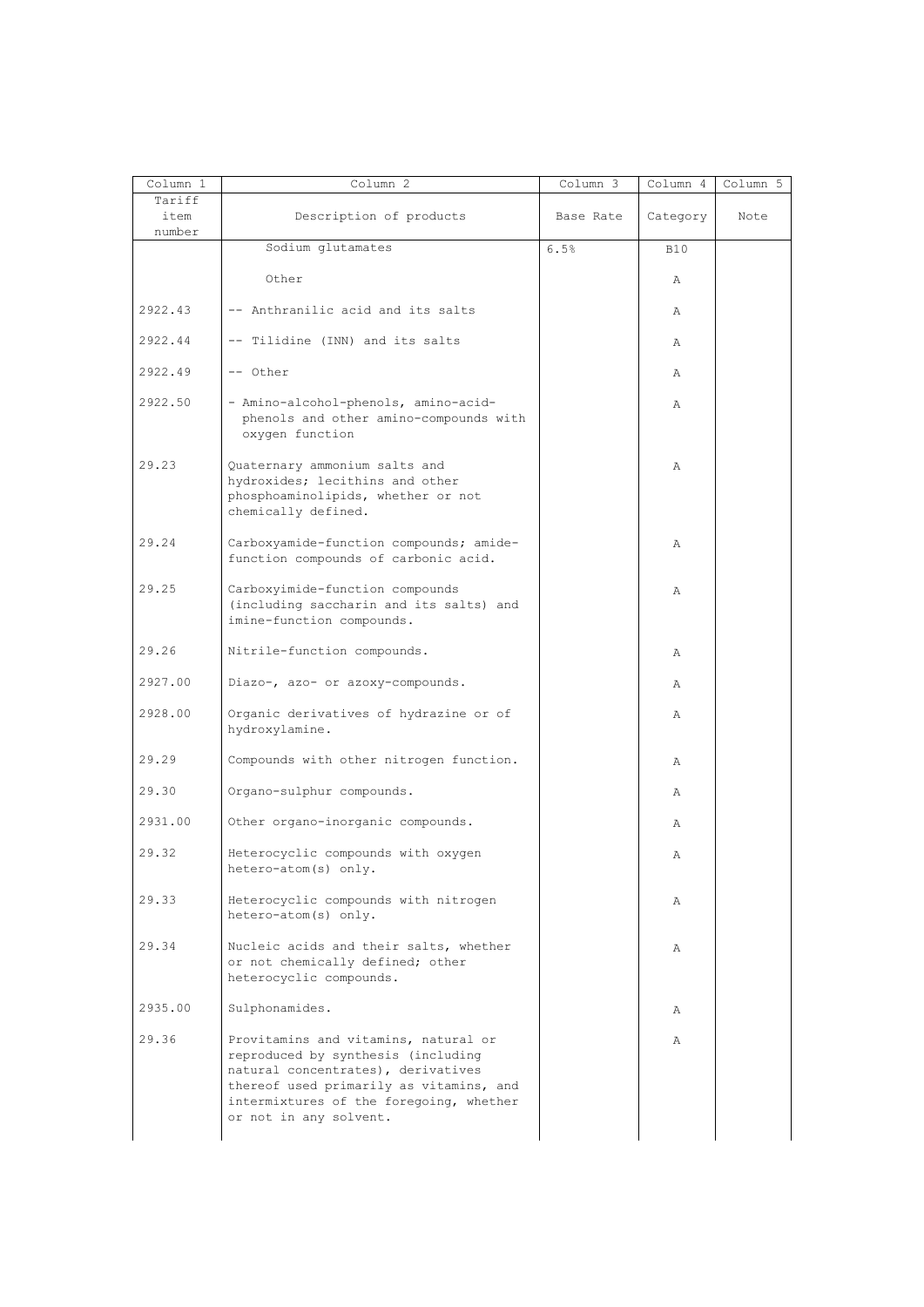| Column 1                 | Column 2                                                                                                                                                                                                                                                                                                                                                                         | Column 3  | Column 4 | Column 5 |
|--------------------------|----------------------------------------------------------------------------------------------------------------------------------------------------------------------------------------------------------------------------------------------------------------------------------------------------------------------------------------------------------------------------------|-----------|----------|----------|
| Tariff<br>item<br>number | Description of products                                                                                                                                                                                                                                                                                                                                                          | Base Rate | Category | Note     |
| 29.37                    | Hormones, prostaglandins, thromboxanes<br>and leukotrienes, natural or reproduced<br>by synthesis; derivatives and structural<br>analogues thereof, including chain<br>modified polypeptides, used primarily as<br>hormones.                                                                                                                                                     |           | Α        |          |
| 29.38                    | Glycosides, natural or reproduced by<br>synthesis, and their salts, ethers,<br>esters and other derivatives.                                                                                                                                                                                                                                                                     |           | Α        |          |
| 29.39                    | Vegetable alkaloids, natural or<br>reproduced by synthesis, and their<br>salts, ethers, esters and other<br>derivatives.                                                                                                                                                                                                                                                         |           | Α        |          |
| 2940.00                  | Sugars, chemically pure, other than<br>sucrose, lactose, maltose, glucose and<br>fructose; sugar ethers, sugar acetals<br>and sugar esters, and their salts, other<br>than products of heading 29.37, 29.38 or<br>29.39.                                                                                                                                                         |           | X        |          |
| 29.41                    | Antibiotics.                                                                                                                                                                                                                                                                                                                                                                     |           | Α        |          |
| 2942.00                  | Other organic compounds.                                                                                                                                                                                                                                                                                                                                                         |           | Α        |          |
| Chapter 30               | Pharmaceutical products                                                                                                                                                                                                                                                                                                                                                          |           | Α        |          |
| Chapter 31               | Fertilisers                                                                                                                                                                                                                                                                                                                                                                      |           | Α        |          |
| Chapter 32               | Tanning or dyeing extracts; tannins and<br>their derivatives; dyes, pigments and<br>other colouring matter; paints and<br>varnishes; putty and other mastics; inks                                                                                                                                                                                                               |           | Α        |          |
| Chapter 33               | Essential oils and resinoids; perfumery,<br>cosmetic or toilet preparations                                                                                                                                                                                                                                                                                                      |           |          |          |
| 33.01                    | Essential oils (terpeneless or not),<br>including concretes and absolutes;<br>resinoids; extracted oleoresins;<br>concentrates of essential oils in fats,<br>in fixed oils, in waxes or the like,<br>obtained by enfleurage or maceration;<br>terpenic by-products of the<br>deterpenation of essential oils; aqueous<br>distillates and aqueous solutions of<br>essential oils. |           |          |          |
|                          | - Essential oils of citrus fruit:                                                                                                                                                                                                                                                                                                                                                |           |          |          |
| 3301.12                  | -- Of orange                                                                                                                                                                                                                                                                                                                                                                     |           | Α        |          |
| 3301.13                  | -- Of lemon                                                                                                                                                                                                                                                                                                                                                                      |           | Α        |          |
| 3301.19                  | -- Other                                                                                                                                                                                                                                                                                                                                                                         |           | Α        |          |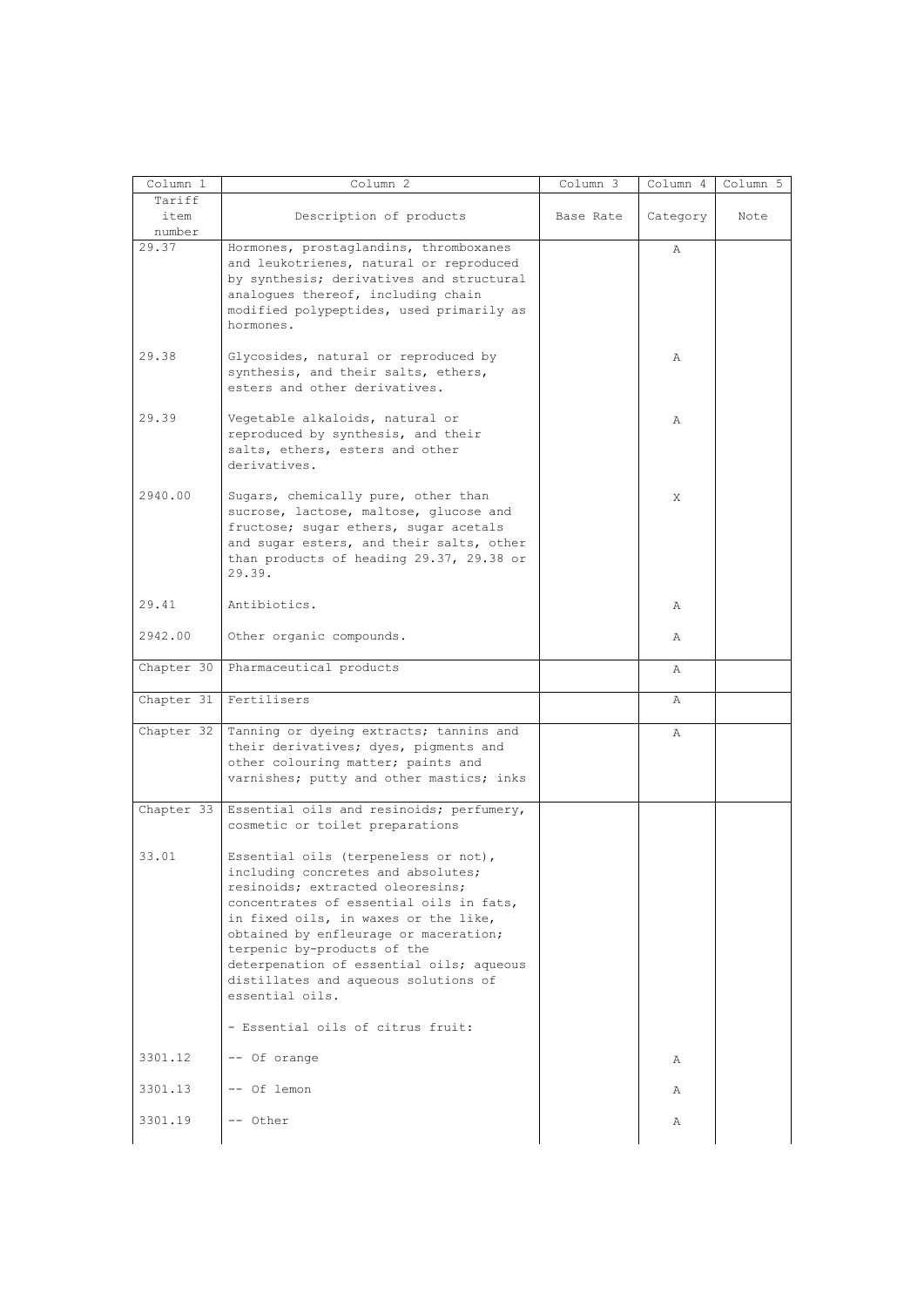|                          | Column 2                                                                                                                                                                                                                                                                                                   | Column 3       | Column 4 | Column 5 |
|--------------------------|------------------------------------------------------------------------------------------------------------------------------------------------------------------------------------------------------------------------------------------------------------------------------------------------------------|----------------|----------|----------|
| Tariff<br>item<br>number | Description of products                                                                                                                                                                                                                                                                                    | Base Rate      | Category | Note     |
|                          | - Essential oils other than those of<br>citrus fruit:                                                                                                                                                                                                                                                      |                |          |          |
| 3301.24                  | -- Of peppermint (Mentha piperita)                                                                                                                                                                                                                                                                         |                | Α        |          |
| 3301.25                  | -- Of other mints:                                                                                                                                                                                                                                                                                         |                |          |          |
|                          | Peppermint oils obtained from<br>Mentha arvensis:                                                                                                                                                                                                                                                          |                |          |          |
|                          | Containing more than 65% by<br>weight of total menthol when<br>determined by the testing method<br>stipulated by a Cabinet Order                                                                                                                                                                           |                | Α        |          |
|                          | Other                                                                                                                                                                                                                                                                                                      | $9\frac{6}{6}$ | B7       |          |
|                          | Other                                                                                                                                                                                                                                                                                                      |                | Α        |          |
| 3301.29                  | -- Other                                                                                                                                                                                                                                                                                                   |                | Α        |          |
| 3301.30                  | - Resinoids                                                                                                                                                                                                                                                                                                |                | Α        |          |
| 3301.90                  | - Other                                                                                                                                                                                                                                                                                                    |                | Α        |          |
| 33.02                    | Mixtures of odoriferous substances and<br>mixtures (including alcoholic solutions)<br>with a basis of one or more of these<br>substances, of a kind used as raw<br>materials in industry; other<br>preparations based on odoriferous<br>substances, of a kind used for the<br>manufacture of beverages.    |                | Α        |          |
| 3303.00                  | Perfumes and toilet waters.                                                                                                                                                                                                                                                                                |                | Α        |          |
| 33.04                    | Beauty or make-up preparations and<br>preparations for the care of the skin<br>(other than medicaments), including<br>sunscreen or sun tan preparations;<br>manicure or pedicure preparations.                                                                                                             |                | Α        |          |
| 33.05                    | Preparations for use on the hair.                                                                                                                                                                                                                                                                          |                | Α        |          |
| 33.06                    | Preparations for oral or dental hygiene,<br>including denture fixative pastes and<br>powders; yarn used to clean between the<br>teeth (dental floss), in individual<br>retail packages.                                                                                                                    |                | Α        |          |
| 33.07                    | Pre-shave, shaving or after-shave<br>preparations, personal deodorants, bath<br>preparations, depilatories and other<br>perfumery, cosmetic or toilet<br>preparations, not elsewhere specified or<br>included; prepared room deodorisers,<br>whether or not perfumed or having<br>disinfectant properties. |                | Α        |          |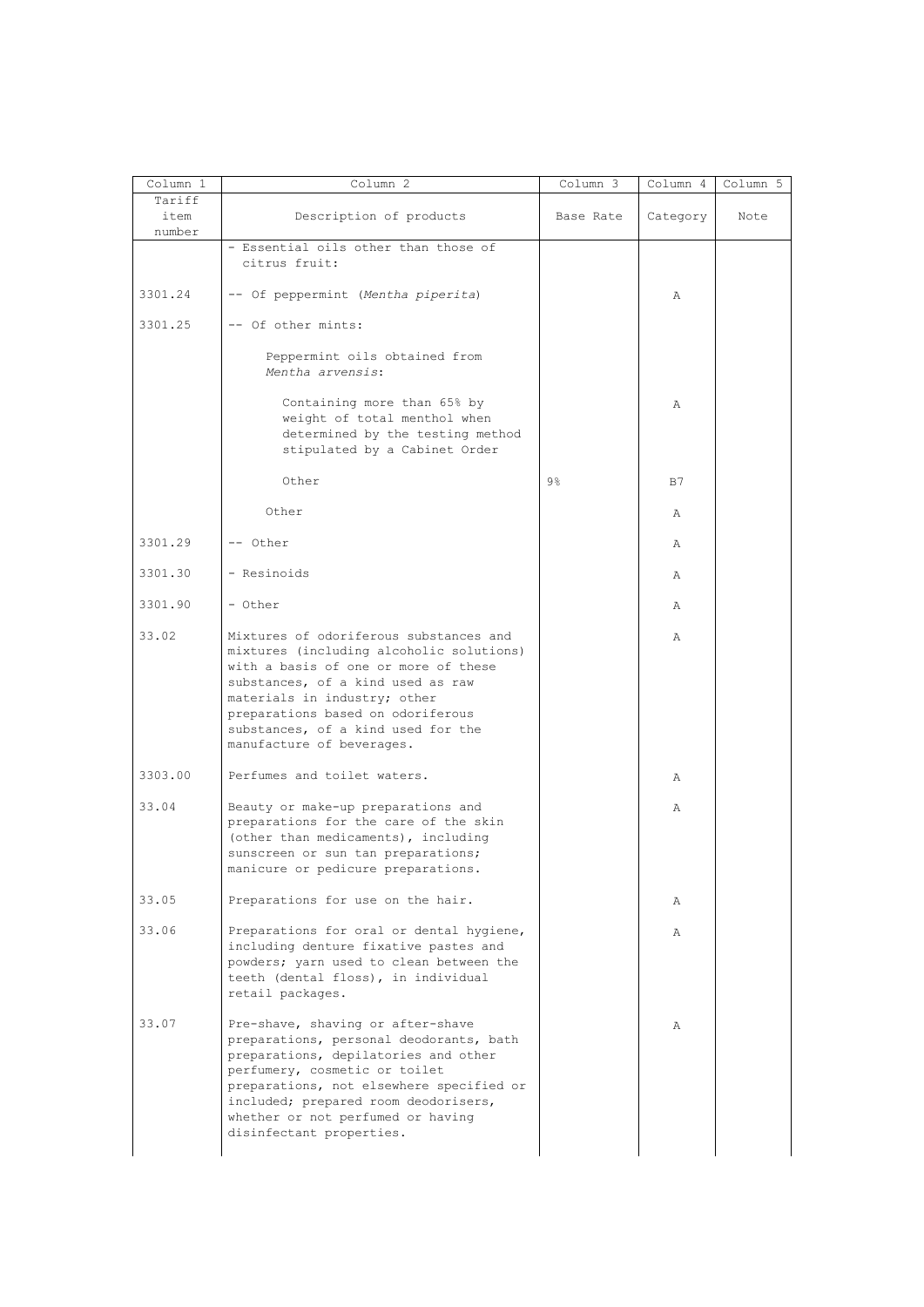| Column 1   | Column <sub>2</sub>                                                                  | Column 3  | Column 4 | Column 5 |
|------------|--------------------------------------------------------------------------------------|-----------|----------|----------|
| Tariff     |                                                                                      |           |          |          |
| item       | Description of products                                                              | Base Rate | Category | Note     |
| number     |                                                                                      |           |          |          |
| Chapter 34 | Soap, organic surface-active agents,                                                 |           | Α        |          |
|            | washing preparations, lubricating                                                    |           |          |          |
|            | preparations, artificial waxes, prepared                                             |           |          |          |
|            | waxes, polishing or scouring                                                         |           |          |          |
|            | preparations, candles and similar                                                    |           |          |          |
|            | articles, modelling pastes, "dental                                                  |           |          |          |
|            | waxes" and dental preparations with a                                                |           |          |          |
|            | basis of plaster                                                                     |           |          |          |
|            |                                                                                      |           |          |          |
| Chapter 35 | Albuminoidal substances; modified<br>starches; glues; enzymes                        |           |          |          |
|            |                                                                                      |           |          |          |
| 35.01      | Casein, caseinates and other casein                                                  |           | Α        |          |
|            | derivatives; casein glues.                                                           |           |          |          |
|            |                                                                                      |           |          |          |
| 35.02      | Albumins (including concentrates of two                                              |           | Α        |          |
|            | or more whey proteins, containing by                                                 |           |          |          |
|            | weight more than 80% whey proteins,                                                  |           |          |          |
|            | calculated on the dry matter),                                                       |           |          |          |
|            | albuminates and other albumin                                                        |           |          |          |
|            | derivatives.                                                                         |           |          |          |
|            |                                                                                      |           |          |          |
| 3503.00    | Gelatin (including gelatin in                                                        |           |          |          |
|            | rectangular (including square) sheets,                                               |           |          |          |
|            | whether or not surface-worked or                                                     |           |          |          |
|            | coloured) and gelatin derivatives;                                                   |           |          |          |
|            | isinglass; other glues of animal origin,<br>excluding casein glues of heading 35.01: |           |          |          |
|            |                                                                                      |           |          |          |
|            | Gelatin for photographic use, gelatin                                                |           | Α        |          |
|            | derivatives, fish glues and isinglass                                                |           |          |          |
|            |                                                                                      |           |          |          |
|            | Other                                                                                |           | X        |          |
|            |                                                                                      |           |          |          |
| 3504.00    | Peptones and their derivatives; other                                                |           | Α        |          |
|            | protein substances and their                                                         |           |          |          |
|            | derivatives, not elsewhere specified or                                              |           |          |          |
|            | included; hide powder, whether or not                                                |           |          |          |
|            | chromed.                                                                             |           |          |          |
| 35.05      | Dextrins and other modified starches                                                 |           | X.       |          |
|            | (for example, pregelatinised or                                                      |           |          |          |
|            | esterified starches); glues based on                                                 |           |          |          |
|            | starches, or on dextrins or other                                                    |           |          |          |
|            | modified starches.                                                                   |           |          |          |
|            |                                                                                      |           |          |          |
| 35.06      | Prepared glues and other prepared                                                    |           | Α        |          |
|            | adhesives, not elsewhere specified or                                                |           |          |          |
|            | included; products suitable for use as                                               |           |          |          |
|            | glues or adhesives, put up for retail                                                |           |          |          |
|            | sale as glues or adhesives, not                                                      |           |          |          |
|            | exceeding a net weight of 1kg.                                                       |           |          |          |
| 35.07      | Enzymes; prepared enzymes not elsewhere                                              |           | Α        |          |
|            | specified or included.                                                               |           |          |          |
|            |                                                                                      |           |          |          |
| Chapter 36 | Explosives; pyrotechnic products;                                                    |           | Α        |          |
|            | matches; pyrophoric alloys; certain                                                  |           |          |          |
|            | combustible preparations                                                             |           |          |          |
|            |                                                                                      |           |          |          |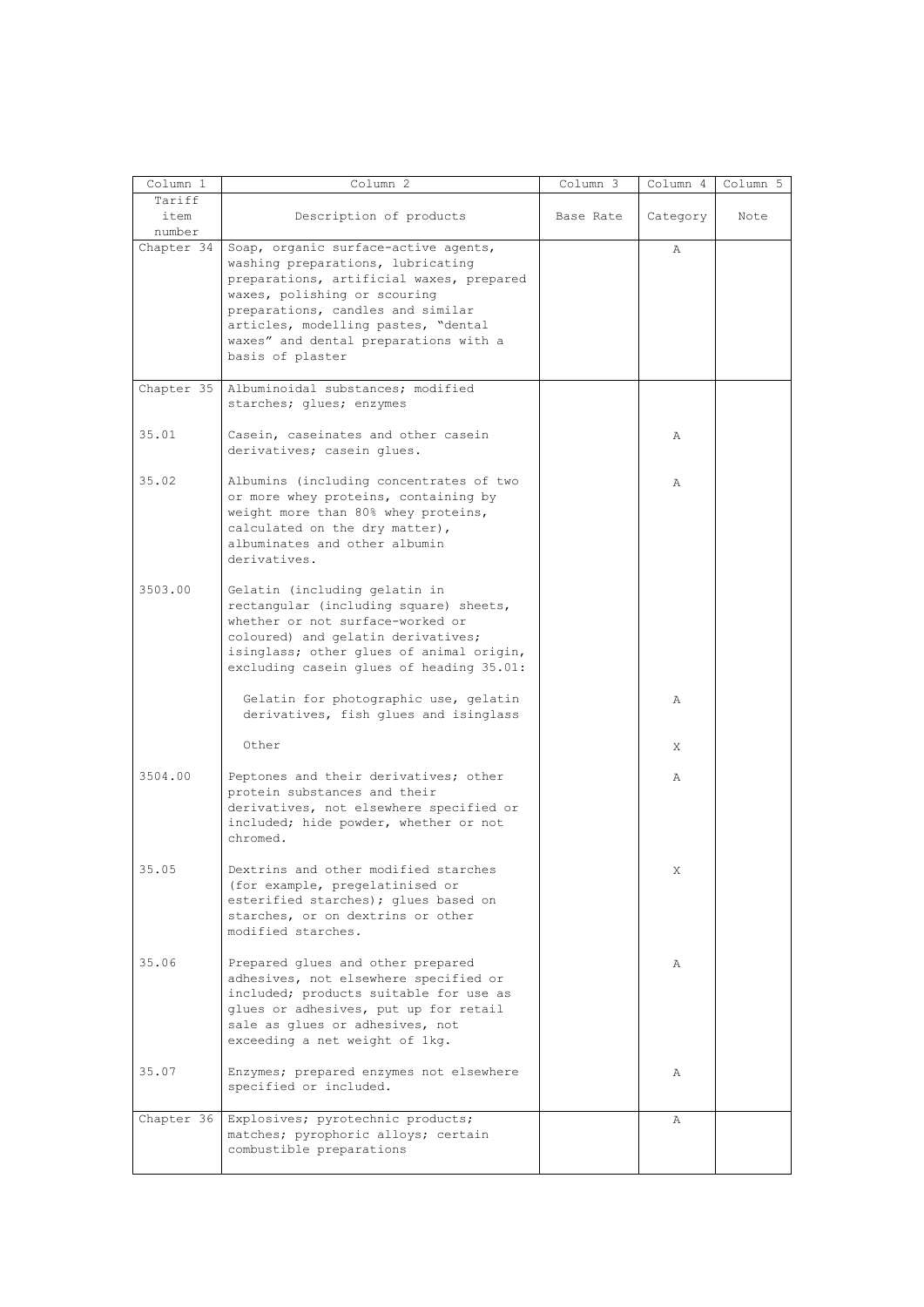| Column 1             | Column 2                                                                                                                                                                                                                                                                                                              | $Column \overline{3}$ | Column 4 | Column 5 |
|----------------------|-----------------------------------------------------------------------------------------------------------------------------------------------------------------------------------------------------------------------------------------------------------------------------------------------------------------------|-----------------------|----------|----------|
| Tariff<br>item       | Description of products                                                                                                                                                                                                                                                                                               | Base Rate             | Category | Note     |
| number<br>Chapter 37 | Photographic or cinematographic goods                                                                                                                                                                                                                                                                                 |                       | Α        |          |
| Chapter 38           | Miscellaneous chemical products                                                                                                                                                                                                                                                                                       |                       |          |          |
| 38.01                | Artificial graphite; colloidal or semi-<br>colloidal graphite; preparations based<br>on graphite or other carbon in the form<br>of pastes, blocks, plates or other semi-<br>manufactures.                                                                                                                             |                       | Α        |          |
| 38.02                | Activated carbon; activated natural<br>mineral products; animal black,<br>including spent animal black.                                                                                                                                                                                                               |                       | Α        |          |
| 3803.00              | Tall oil, whether or not refined.                                                                                                                                                                                                                                                                                     |                       | Α        |          |
| 3804.00              | Residual lyes from the manufacture of<br>wood pulp, whether or not concentrated,<br>desugared or chemically treated,<br>including lignin sulphonates, but<br>excluding tall oil of heading 38.03.                                                                                                                     |                       | Α        |          |
| 38.05                | Gum, wood or sulphate turpentine and<br>other terpenic oils produced by the<br>distillation or other treatment of<br>coniferous woods; crude dipentene;<br>sulphite turpentine and other crude<br>para-cymene; pine oil containing alpha-<br>terpineol as the main constituent.                                       |                       | Α        |          |
| 38.06                | Rosin and resin acids, and derivatives<br>thereof; rosin spirit and rosin oils;<br>run gums.                                                                                                                                                                                                                          |                       | Α        |          |
| 3807.00              | Wood tar; wood tar oils; wood creosote;<br>wood naphtha; vegetable pitch; brewers'<br>pitch and similar preparations based on<br>rosin, resin acids or on vegetable<br>pitch.                                                                                                                                         |                       | Α        |          |
| 38.08                | Insecticides, rodenticides, fungicides,<br>herbicides, anti-sprouting products and<br>plant-growth regulators, disinfectants<br>and similar products, put up in forms or<br>packings for retail sale or as<br>preparations or articles (for example,<br>sulphur-treated bands, wicks and<br>candles, and fly-papers). |                       | Α        |          |
| 38.09                | Finishing agents, dye carriers to<br>accelerate the dyeing or fixing of<br>dyestuffs and other products and<br>preparations (for example, dressings and<br>mordants), of a kind used in the<br>textile, paper, leather or like<br>industries, not elsewhere specified or<br>included.                                 |                       |          |          |
| 3809.10              | - With a basis of amylaceous substances                                                                                                                                                                                                                                                                               |                       | Χ        |          |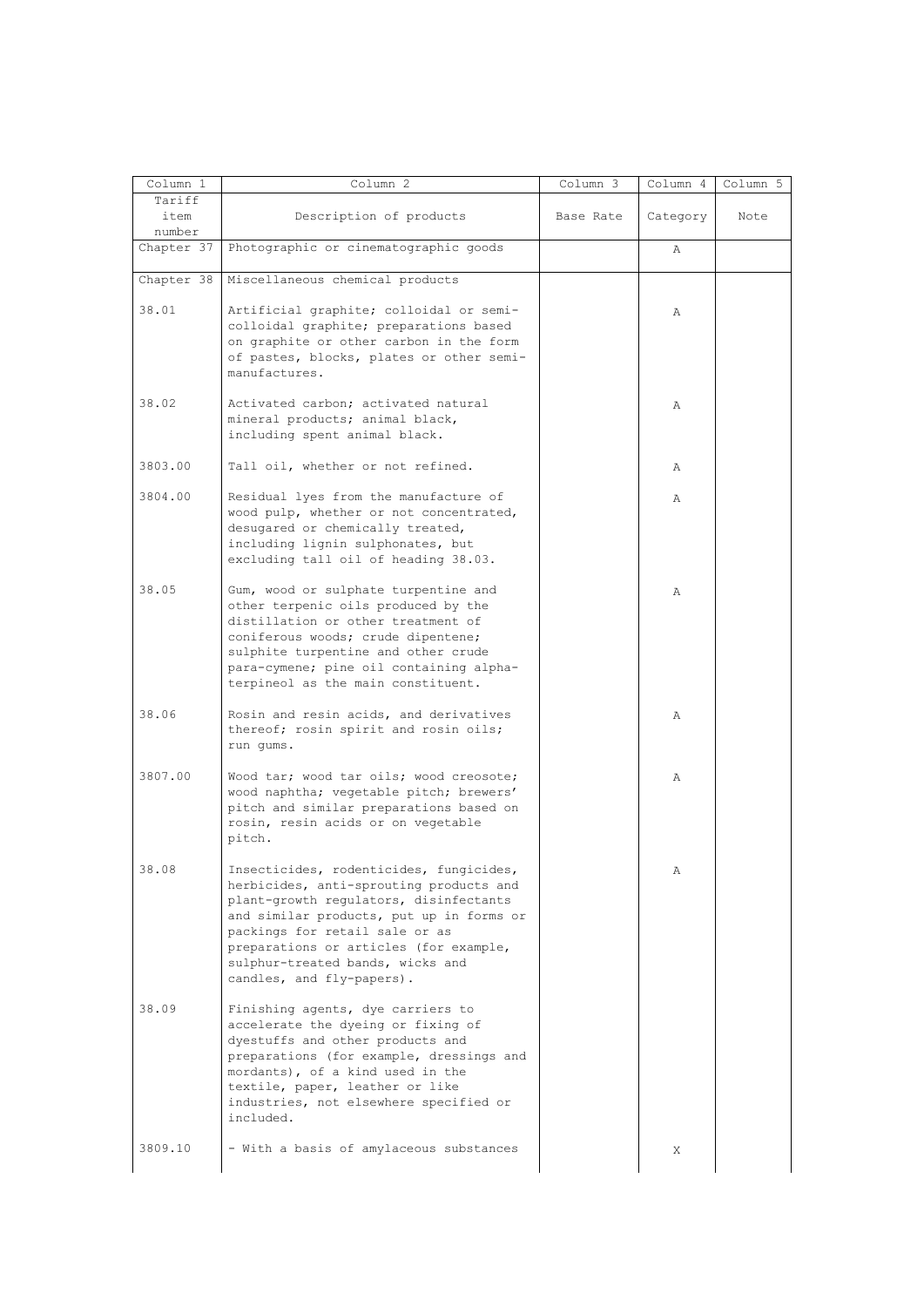| Column 1 | Column <sub>2</sub>                                                     | Column 3  | Column 4 | Column 5 |
|----------|-------------------------------------------------------------------------|-----------|----------|----------|
| Tariff   |                                                                         |           |          |          |
| item     | Description of products                                                 | Base Rate | Category | Note     |
| number   |                                                                         |           |          |          |
|          | - Other:                                                                |           |          |          |
| 3809.91  | -- Of a kind used in the textile or like                                |           |          |          |
|          | industries                                                              |           | Α        |          |
|          |                                                                         |           |          |          |
| 3809.92  | -- Of a kind used in the paper or like                                  |           | Α        |          |
|          | industries                                                              |           |          |          |
|          |                                                                         |           |          |          |
| 3809.93  | -- Of a kind used in the leather or like                                |           | Α        |          |
|          | industries                                                              |           |          |          |
|          |                                                                         |           |          |          |
| 38.10    | Pickling preparations for metal                                         |           | Α        |          |
|          | surfaces; fluxes and other auxiliary                                    |           |          |          |
|          | preparations for soldering, brazing or                                  |           |          |          |
|          | welding; soldering, brazing or welding                                  |           |          |          |
|          | powders and pastes consisting of metal                                  |           |          |          |
|          | and other materials; preparations of a                                  |           |          |          |
|          | kind used as cores or coatings for                                      |           |          |          |
|          | welding electrodes or rods.                                             |           |          |          |
| 38.11    | Anti-knock preparations, oxidation                                      |           |          |          |
|          | inhibitors, qum inhibitors, viscosity                                   |           | Α        |          |
|          | improvers, anti-corrosive preparations                                  |           |          |          |
|          | and other prepared additives, for                                       |           |          |          |
|          | mineral oils (including gasoline) or for                                |           |          |          |
|          | other liquids used for the same purposes                                |           |          |          |
|          | as mineral oils.                                                        |           |          |          |
|          |                                                                         |           |          |          |
| 38.12    | Prepared rubber accelerators; compound                                  |           | Α        |          |
|          | plasticisers for rubber or plastics, not                                |           |          |          |
|          | elsewhere specified or included; anti-                                  |           |          |          |
|          | oxidising preparations and other<br>compound stabilisers for rubber or  |           |          |          |
|          | plastics.                                                               |           |          |          |
|          |                                                                         |           |          |          |
| 3813.00  | Preparations and charges for fire-                                      |           | Α        |          |
|          | extinguishers; charged fire-                                            |           |          |          |
|          | extinguishing grenades.                                                 |           |          |          |
|          |                                                                         |           |          |          |
| 3814.00  | Organic composite solvents and thinners,                                |           | Α        |          |
|          | not elsewhere specified or included;                                    |           |          |          |
|          | prepared paint or varnish removers.                                     |           |          |          |
| 38.15    | Reaction initiators, reaction                                           |           | Α        |          |
|          | accelerators and catalytic preparations,                                |           |          |          |
|          | not elsewhere specified or included.                                    |           |          |          |
|          |                                                                         |           |          |          |
| 3816.00  | Refractory cements, mortars, concretes                                  |           | Α        |          |
|          | and similar compositions, other than                                    |           |          |          |
|          | products of heading 38.01.                                              |           |          |          |
| 3817.00  |                                                                         |           |          |          |
|          | Mixed alkylbenzenes and mixed<br>alkylnaphthalenes, other than those of |           | Α        |          |
|          | heading 27.07 or 29.02.                                                 |           |          |          |
|          |                                                                         |           |          |          |
| 3818.00  | Chemical elements doped for use in                                      |           | Α        |          |
|          | electronics, in the form of discs,                                      |           |          |          |
|          | wafers or similar forms; chemical                                       |           |          |          |
|          | compounds doped for use in electronics.                                 |           |          |          |
|          |                                                                         |           |          |          |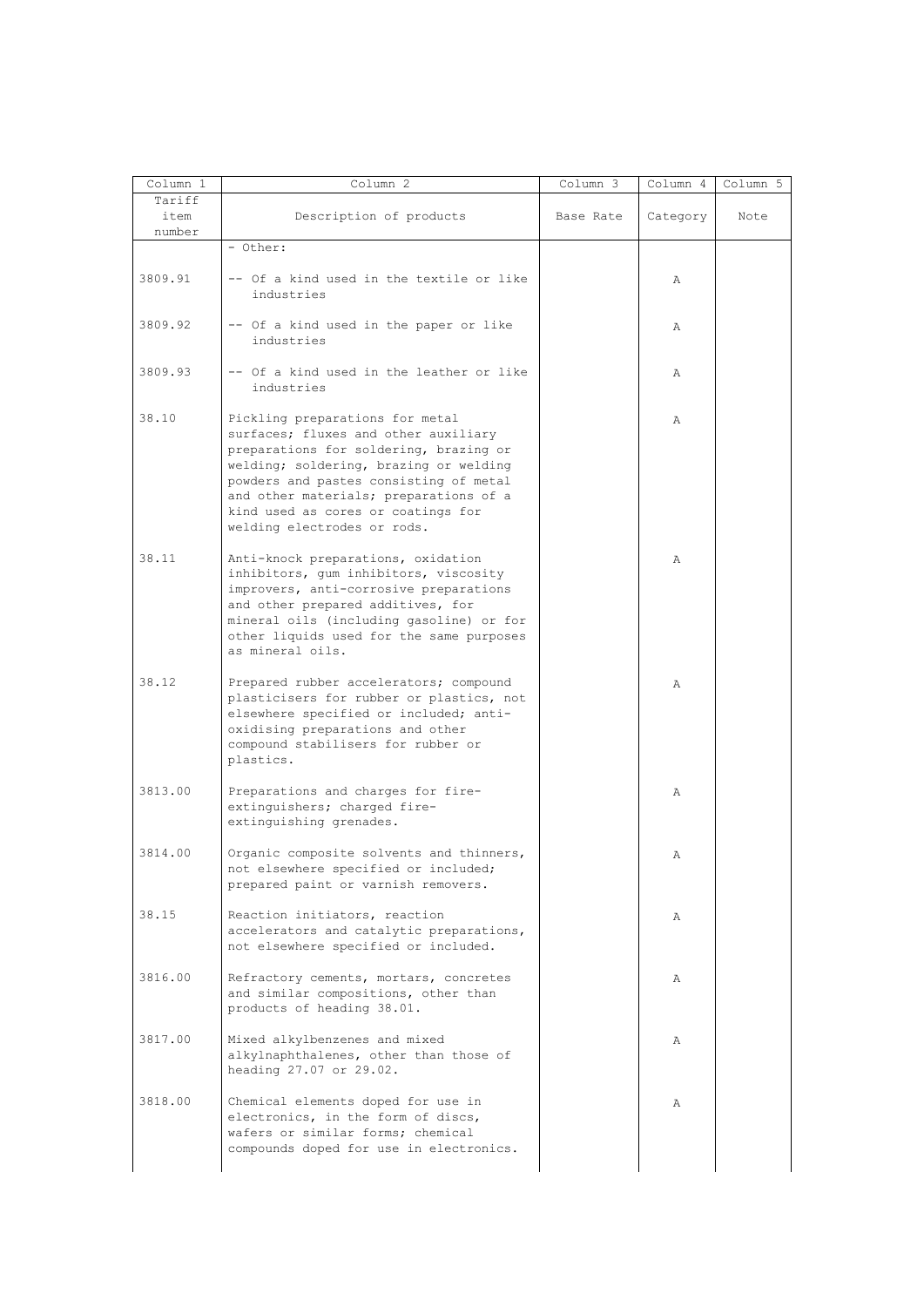| Column 1                 | Column <sup>2</sup>                                                                                                                                                                                                                     | Column 3  | Column 4 | Column 5 |
|--------------------------|-----------------------------------------------------------------------------------------------------------------------------------------------------------------------------------------------------------------------------------------|-----------|----------|----------|
| Tariff<br>item<br>number | Description of products                                                                                                                                                                                                                 | Base Rate | Category | Note     |
| 3819.00                  | Hydraulic brake fluids and other<br>prepared liquids for hydraulic<br>transmission, not containing or<br>containing less than 70% by weight of<br>petroleum oils or oils obtained from<br>bituminous minerals.                          |           | Α        |          |
| 3820.00                  | Anti-freezing preparations and prepared<br>de-icing fluids.                                                                                                                                                                             |           | Α        |          |
| 3821.00                  | Prepared culture media for the<br>development or maintenance of micro-<br>organisms (including viruses and the<br>like) or of plant, human or animal<br>cells.                                                                          |           | Α        |          |
| 3822.00                  | Diagnostic or laboratory reagents on a<br>backing, prepared diagnostic or<br>laboratory reagents whether or not on a<br>backing, other than those of heading<br>30.02 or 30.06; certified reference<br>materials.                       |           | Α        |          |
| 38.23                    | Industrial monocarboxylic fatty acids;<br>acid oils from refining; industrial<br>fatty alcohols.                                                                                                                                        |           | Α        |          |
| 38.24                    | Prepared binders for foundry moulds or<br>cores; chemical products and<br>preparations of the chemical or allied<br>industries (including those consisting<br>of mixtures of natural products), not<br>elsewhere specified or included. |           |          |          |
| 3824.10                  | - Prepared binders for foundry moulds or<br>cores                                                                                                                                                                                       |           | Α        |          |
| 3824.30                  | - Non-agglomerated metal carbides mixed<br>together or with metallic binders                                                                                                                                                            |           | Α        |          |
| 3824.40                  | - Prepared additives for cements, mortars<br>or concretes                                                                                                                                                                               |           | Α        |          |
| 3824.50                  | - Non-refractory mortars and concretes                                                                                                                                                                                                  |           | Α        |          |
| 3824.60                  | - Sorbitol other than that of subheading<br>2905.44                                                                                                                                                                                     |           | Χ        |          |
|                          | - Mixtures containing halogenated<br>derivatives of methane, ethane or<br>propane:                                                                                                                                                      |           |          |          |
| 3824.71                  | -- Containing chlorofluorocarbons<br>(CFCs), whether or not containing<br>hydrochlorofluorocarbons (HCFCs),<br>perfluorocarbons (PFCs) or<br>hydrofluorocarbons (HFCs)                                                                  |           | Α        |          |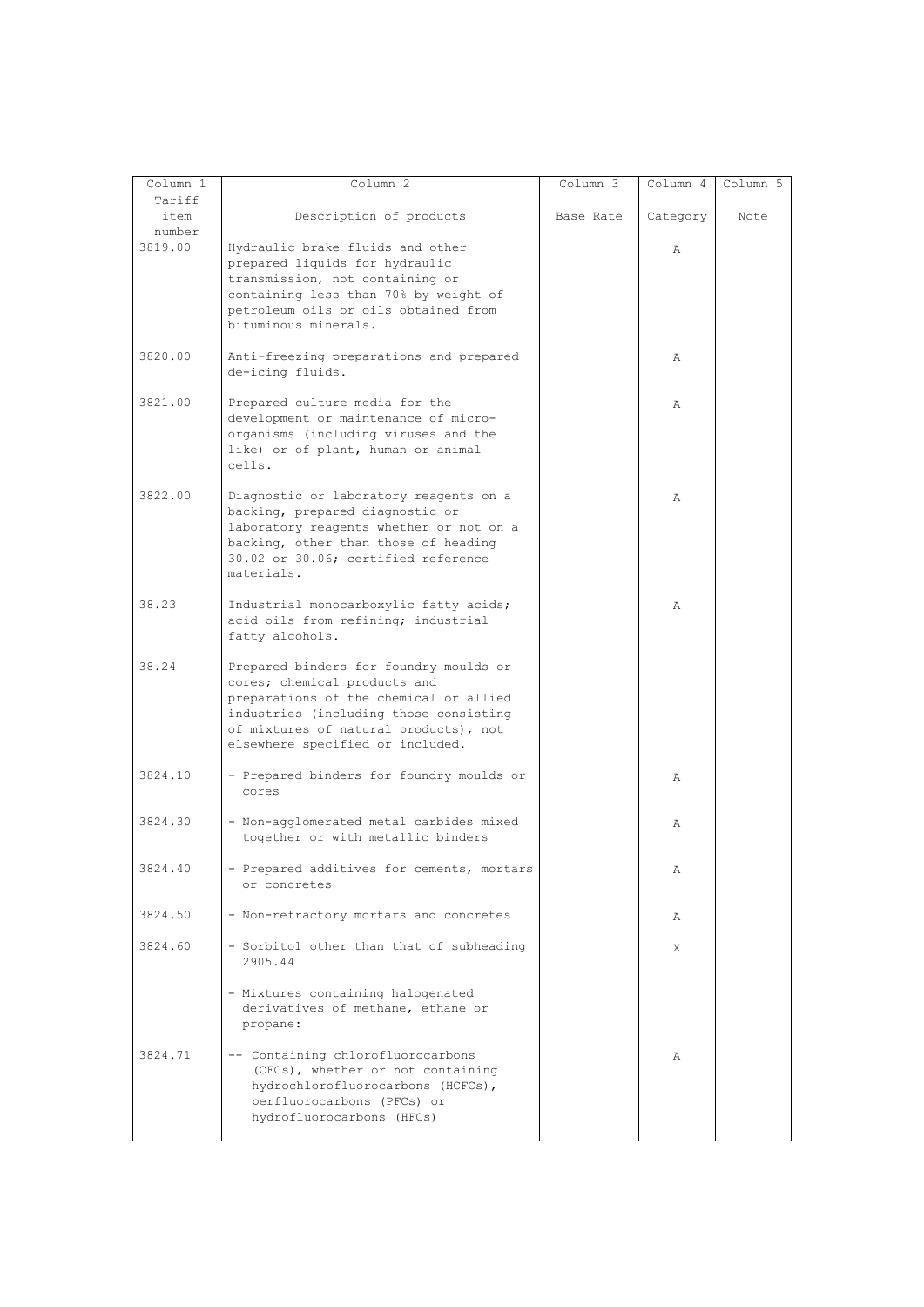| Column 1   | Column <sub>2</sub>                      | Column 3  | Column 4 | Column 5 |
|------------|------------------------------------------|-----------|----------|----------|
| Tariff     |                                          |           |          |          |
| item       | Description of products                  | Base Rate | Category | Note     |
| number     |                                          |           |          |          |
| 3827.72    | -- Containing                            |           | Α        |          |
|            | bromochlorodifluoromethane,              |           |          |          |
|            | bromotrifluoromethane or                 |           |          |          |
|            | dibromotetrafluoroethanes                |           |          |          |
|            |                                          |           |          |          |
| 3827.73    | -- Containing hydrobromofluorocarbons    |           | Α        |          |
|            | (HBFCs)                                  |           |          |          |
|            |                                          |           |          |          |
| 3824.74    | -- Containing hydrochlorofluorocarbons   |           | Α        |          |
|            | (HCFCs), whether or not containing       |           |          |          |
|            | perfluorocarbons (PFCs) or               |           |          |          |
|            | hydrofluorocarbons (HFCs), but not       |           |          |          |
|            | containing chlorofluorocarbons (CFCs)    |           |          |          |
| 3824.75    | -- Containing carbon tetrachloride       |           |          |          |
|            |                                          |           | Α        |          |
| 3824.76    | -- Containing 1, 1, 1-trichloroethane    |           | Α        |          |
|            | (methyl chloroform)                      |           |          |          |
|            |                                          |           |          |          |
| 3824.77    | -- Containing bromomethane (methyl       |           | Α        |          |
|            | bromide) or bromochloromethane           |           |          |          |
|            |                                          |           |          |          |
| 3824.78    | -- Containing perfluorocarbons (PFCs) or |           | Α        |          |
|            | hydrofluorocarbons (HFCs), but not       |           |          |          |
|            | containing chlorofluorocarbons (CFCs)    |           |          |          |
|            | or hydrochlorofluorocarbons (HCFCs)      |           |          |          |
|            |                                          |           |          |          |
| 3824.79    | -- Other                                 |           | Α        |          |
|            | - Mixtures and preparations containing   |           |          |          |
|            | oxirane (ethylene oxide),                |           |          |          |
|            | polybrominated biphenyls (PBBs),         |           |          |          |
|            | polychlorinated biphenyls (PCBs),        |           |          |          |
|            | polychlorinated terphenyls (PCTs) or     |           |          |          |
|            | tris (2,3-dibromopropyl) phosphate:      |           |          |          |
|            |                                          |           |          |          |
| 3824.81    | -- Containing oxirane (ethylene oxide)   |           | Α        |          |
|            |                                          |           |          |          |
| 3824.82    | -- Containing polychlorinated biphenyls  |           | Α        |          |
|            | (PCBs), polychlorinated terphenyls       |           |          |          |
|            | (PCTs) or polybrominated biphenyls       |           |          |          |
|            | (PBBs)                                   |           |          |          |
| 3824.83    | -- Containing tris (2,3-dibromopropyl)   |           | Α        |          |
|            | phosphate                                |           |          |          |
|            |                                          |           |          |          |
| 3824.90    | - Other                                  |           | Α        |          |
|            |                                          |           |          |          |
| 38.25      | Residual products of the chemical or     |           | Α        |          |
|            | allied industries, not elsewhere         |           |          |          |
|            | specified or included; municipal waste;  |           |          |          |
|            | sewage sludge; other wastes specified in |           |          |          |
|            | Note 6 to this Chapter.                  |           |          |          |
| Chapter 39 | Plastics and articles thereof            |           |          |          |
|            |                                          |           |          |          |
| 39.01      | Polymers of ethylene, in primary forms.  |           |          |          |
|            |                                          |           |          |          |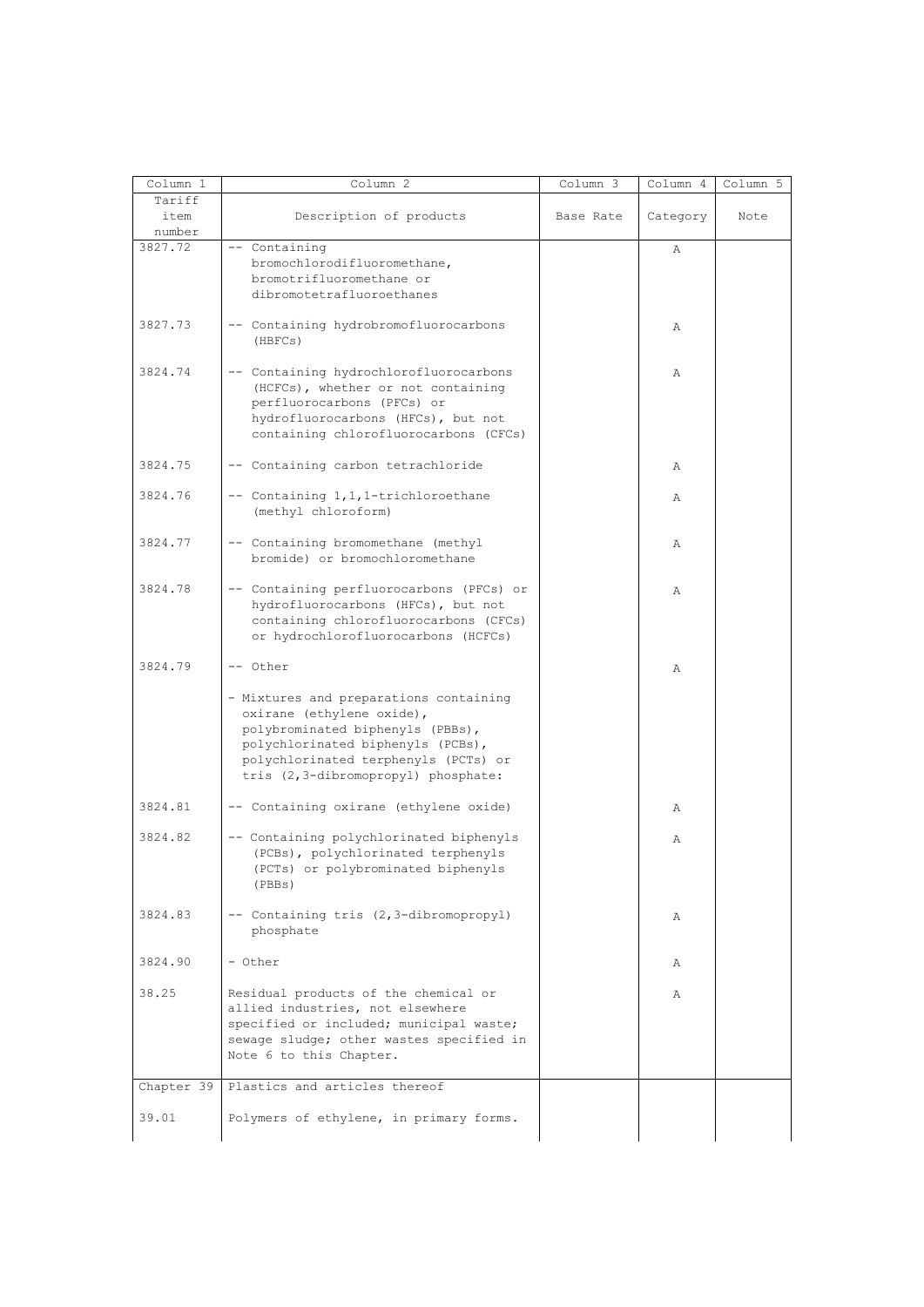| Column 1                 | Column 2                                                                                                                    | $Column \overline{3}$                                     | Column 4   | Column 5 |
|--------------------------|-----------------------------------------------------------------------------------------------------------------------------|-----------------------------------------------------------|------------|----------|
| Tariff<br>item<br>number | Description of products                                                                                                     | Base Rate                                                 | Category   | Note     |
| 3901.10                  | - Polyethylene having a specific gravity<br>of less than 0.94:                                                              |                                                           |            |          |
|                          | In blocks of irregular shape, lumps,<br>powders (including moulding powders),<br>granules, flakes and similar bulk<br>forms | $6.5%$ or<br>22.40<br>yen/kg,<br>whichever<br>is the less | <b>B10</b> |          |
|                          | Other                                                                                                                       |                                                           | Α          |          |
| 3901.20                  | - Polyethylene having a specific gravity<br>of 0.94 or more:                                                                |                                                           |            |          |
|                          | In blocks of irregular shape, lumps,<br>powders (including moulding powders),<br>granules, flakes and similar bulk<br>forms | $6.5%$ or<br>22.40<br>yen/kg,<br>whichever<br>is the less | <b>B10</b> |          |
|                          | Other                                                                                                                       |                                                           | Α          |          |
| 3901.30                  | - Ethylene-vinyl acetate copolymers:                                                                                        |                                                           |            |          |
|                          | In blocks of irregular shape, lumps,<br>powders (including moulding powders),<br>granules, flakes and similar bulk<br>forms | 2.8%                                                      | <b>B10</b> |          |
|                          | Other                                                                                                                       |                                                           | Α          |          |
| 3901.90                  | - Other:                                                                                                                    |                                                           |            |          |
|                          | In blocks of irregular shape, lumps,<br>powders (including moulding powders),<br>granules, flakes and similar bulk<br>forms | 2.8%                                                      | <b>B10</b> |          |
|                          | Other                                                                                                                       |                                                           | Α          |          |
| 39.02                    | Polymers of propylene or of other<br>olefins, in primary forms.                                                             |                                                           |            |          |
| 3902.10                  | - Polypropylene:                                                                                                            |                                                           |            |          |
|                          | In blocks of irregular shape, lumps,<br>powders (including moulding powders),<br>granules, flakes and similar bulk<br>forms | $6.5%$ or<br>25.60<br>yen/kg,<br>whichever<br>is the less | <b>B10</b> |          |
|                          | Other                                                                                                                       |                                                           | Α          |          |
| 3902.20                  | - Polyisobutylene:                                                                                                          |                                                           |            |          |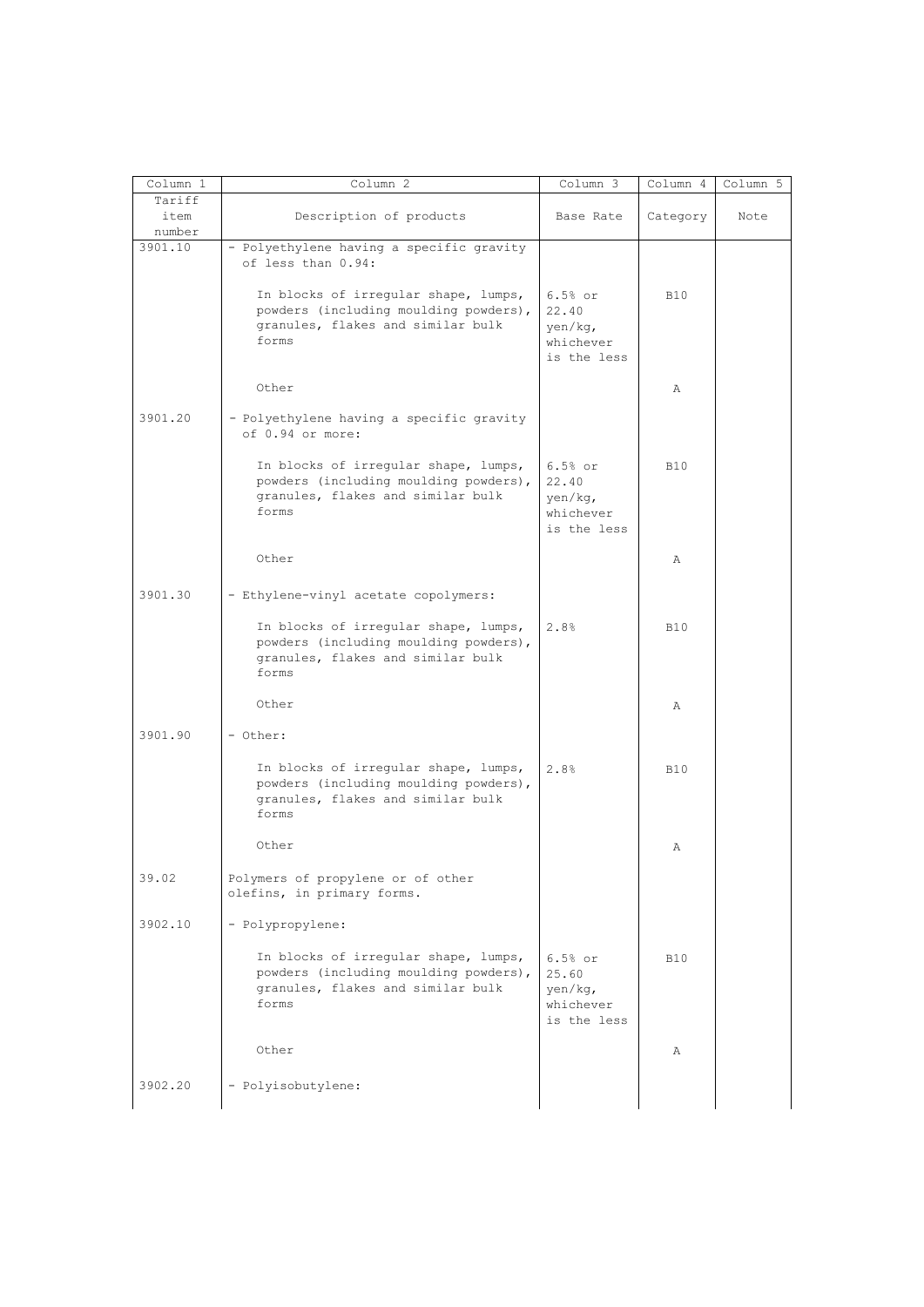| Column 1                 | Column 2                                                                                                                    | Column 3  | Column 4   | Column 5 |
|--------------------------|-----------------------------------------------------------------------------------------------------------------------------|-----------|------------|----------|
| Tariff<br>item<br>number | Description of products                                                                                                     | Base Rate | Category   | Note     |
|                          | In blocks of irregular shape, lumps,<br>powders (including moulding powders),<br>granules, flakes and similar bulk<br>forms | 2.8%      | <b>B10</b> |          |
|                          | Other                                                                                                                       |           | Α          |          |
| 3902.30                  | - Propylene copolymers:                                                                                                     |           |            |          |
|                          | In blocks of irregular shape, lumps,<br>powders (including moulding powders),<br>granules, flakes and similar bulk<br>forms | 2.8%      | <b>B10</b> |          |
|                          | Other                                                                                                                       |           | Α          |          |
| 3902.90                  | - Other:                                                                                                                    |           |            |          |
|                          | In blocks of irregular shape, lumps,<br>powders (including moulding powders),<br>granules, flakes and similar bulk<br>forms | 2.8%      | <b>B10</b> |          |
|                          | Other                                                                                                                       |           | Α          |          |
| 39.03                    | Polymers of styrene, in primary forms.                                                                                      |           |            |          |
|                          | - Polystyrene:                                                                                                              |           |            |          |
| 3903.11                  | -- Expansible:                                                                                                              |           |            |          |
|                          | In blocks of irregular shape, lumps,<br>powders (including moulding<br>powders), granules, flakes and<br>similar bulk forms | 3.9%      | <b>B10</b> |          |
|                          | Other                                                                                                                       |           | Α          |          |
| 3903.19                  | -- Other:                                                                                                                   |           |            |          |
|                          | In blocks of irregular shape, lumps,<br>powders (including moulding<br>powders), granules, flakes and<br>similar bulk forms | 6.5%      | <b>B10</b> |          |
|                          | Other                                                                                                                       |           | Α          |          |
| 3903.20                  | - Styrene-acrylonitrile (SAN) copolymers:                                                                                   |           |            |          |
|                          | In blocks of irregular shape, lumps,<br>powders (including moulding powders),<br>granules, flakes and similar bulk<br>forms | 3.1%      | <b>B10</b> |          |
|                          | Other                                                                                                                       |           | Α          |          |
| 3903.30                  | - Acrylonitrile-butadiene-styrene (ABS)                                                                                     |           |            |          |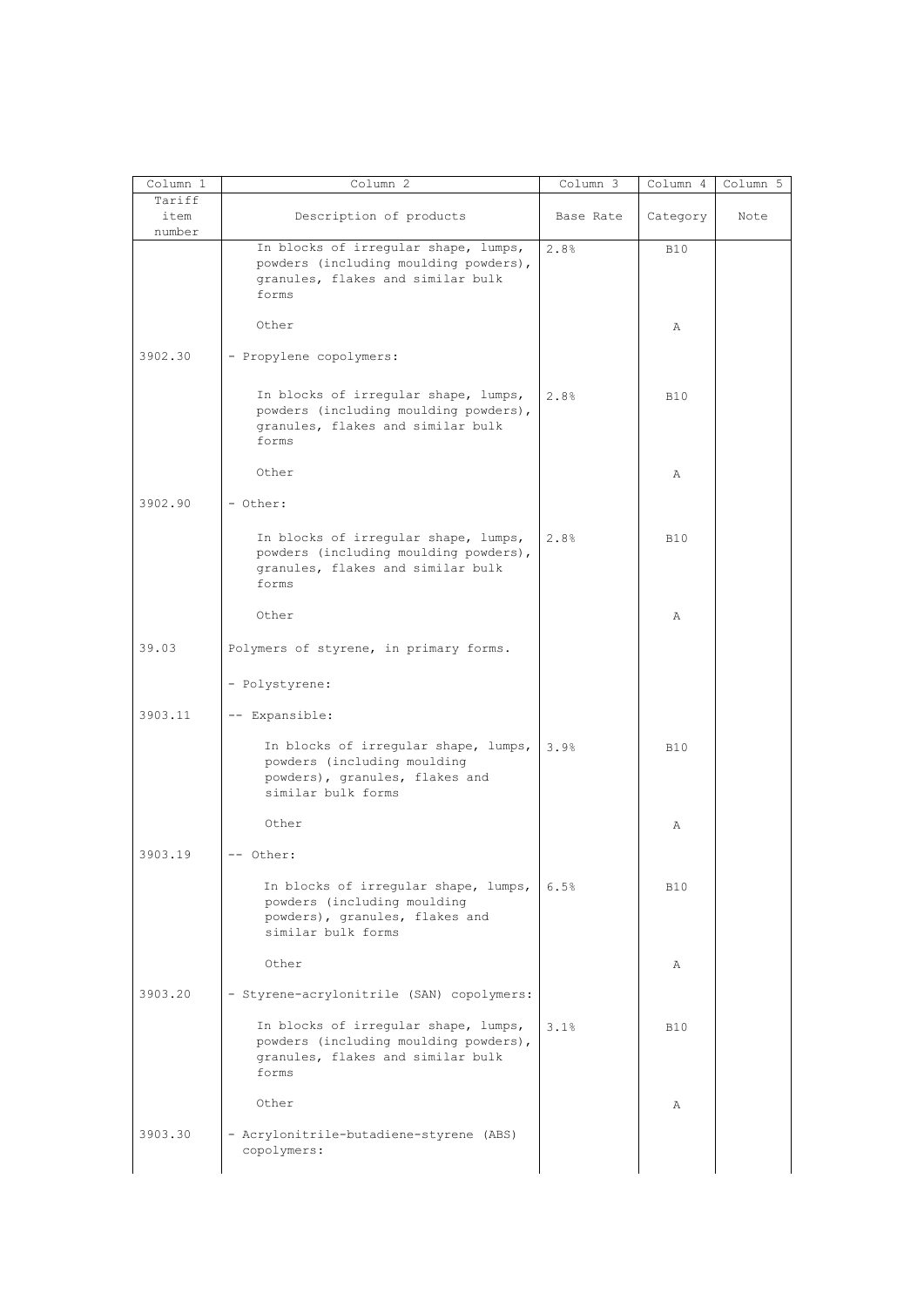| Column 1       | Column 2                                                                                                                                                                                                                   | Column 3  | Column 4   | Column 5 |
|----------------|----------------------------------------------------------------------------------------------------------------------------------------------------------------------------------------------------------------------------|-----------|------------|----------|
| Tariff         |                                                                                                                                                                                                                            | Base Rate |            |          |
| item<br>number | Description of products                                                                                                                                                                                                    |           | Category   | Note     |
|                | In blocks of irregular shape, lumps,<br>powders (including moulding powders),<br>granules, flakes and similar bulk<br>forms                                                                                                | 3.1%      | <b>B10</b> |          |
|                | Other                                                                                                                                                                                                                      |           | Α          |          |
| 3903.90        | - Other:                                                                                                                                                                                                                   |           |            |          |
|                | In blocks of irregular shape, lumps,<br>powders (including moulding powders),<br>granules, flakes and similar bulk<br>forms                                                                                                | 3.1%      | <b>B10</b> |          |
|                | Other                                                                                                                                                                                                                      |           | Α          |          |
| 39.04          | Polymers of vinyl chloride or of other<br>halogenated olefins, in primary forms.                                                                                                                                           |           | Α          |          |
| 39.05          | Polymers of vinyl acetate or of other<br>vinyl esters, in primary forms; other<br>vinyl polymers in primary forms.                                                                                                         |           | Α          |          |
| 39.06          | Acrylic polymers in primary forms.                                                                                                                                                                                         |           | Α          |          |
| 39.07          | Polyacetals, other polyethers and<br>epoxide resins, in primary forms;<br>polycarbonates, alkyd resins, polyallyl<br>esters and other polyesters, in primary<br>forms.                                                     |           | Α          |          |
| 39.08          | Polyamides in primary forms.                                                                                                                                                                                               |           | Α          |          |
| 39.09          | Amino-resins, phenolic resins and<br>polyurethanes, in primary forms.                                                                                                                                                      |           | Α          |          |
| 3910.00        | Silicones in primary forms.                                                                                                                                                                                                |           | Α          |          |
| 39.11          | Petroleum resins, coumarone-indene<br>resins, polyterpenes, polysulphides,<br>polysulphones and other products<br>specified in Note 3 to this Chapter, not<br>elsewhere specified or included, in<br>primary forms.        |           | Α          |          |
| 39.12          | Cellulose and its chemical derivatives,<br>not elsewhere specified or included, in<br>primary forms.                                                                                                                       |           | Α          |          |
| 39.13          | Natural polymers (for example, alginic<br>acid) and modified natural polymers (for<br>example, hardened proteins, chemical<br>derivatives of natural rubber), not<br>elsewhere specified or included, in<br>primary forms. |           | Α          |          |
| 3914.00        | Ion-exchangers based on polymers of<br>headings 39.01 to 39.13, in primary<br>forms.                                                                                                                                       |           | Α          |          |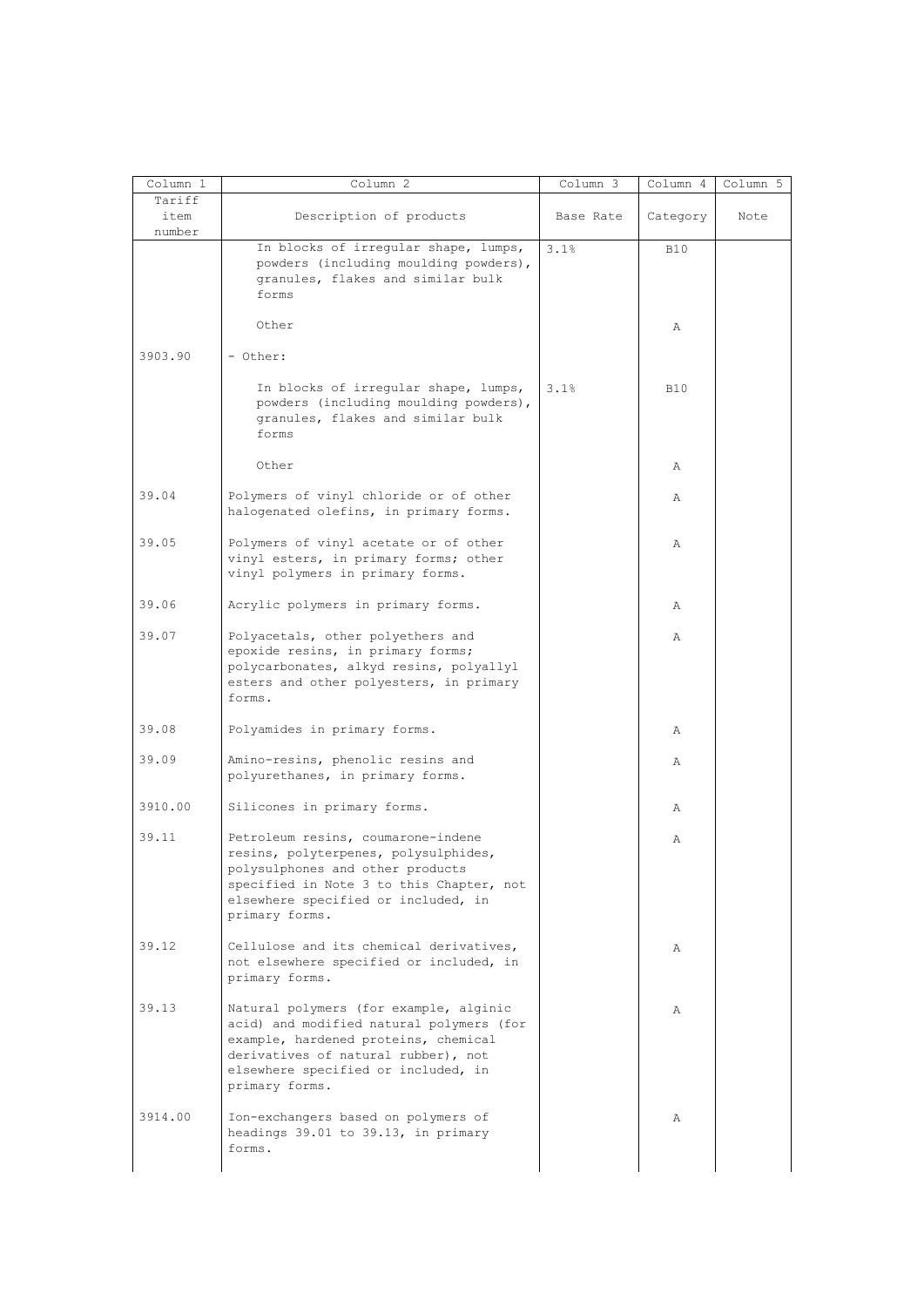| Column 1        | Column 2                                                                                                                                                                              | Column 3  | Column 4 | Column 5 |
|-----------------|---------------------------------------------------------------------------------------------------------------------------------------------------------------------------------------|-----------|----------|----------|
| Tariff          |                                                                                                                                                                                       |           |          |          |
| item            | Description of products                                                                                                                                                               | Base Rate | Category | Note     |
| number<br>39.15 | Waste, parings and scrap, of plastics.                                                                                                                                                |           |          |          |
|                 |                                                                                                                                                                                       |           | Α        |          |
| 39.16           | Monofilament of which any cross-<br>sectional dimension exceeds 1mm, rods,<br>sticks and profile shapes, whether or<br>not surface-worked but not otherwise                           |           | Α        |          |
|                 | worked, of plastics.                                                                                                                                                                  |           |          |          |
| 39.17           | Tubes, pipes and hoses, and fittings<br>therefor (for example, joints, elbows,<br>flanges), of plastics.                                                                              |           | Α        |          |
| 39.18           | Floor coverings of plastics, whether or<br>not self-adhesive, in rolls or in the<br>form of tiles; wall or ceiling coverings<br>of plastics, as defined in Note 9 to<br>this Chapter. |           | Α        |          |
| 39.19           | Self-adhesive plates, sheets, film,<br>foil, tape, strip and other flat shapes,<br>of plastics, whether or not in rolls.                                                              |           | Α        |          |
| 39.20           | Other plates, sheets, film, foil and<br>strip, of plastics, non-cellular and not<br>reinforced, laminated, supported or<br>similarly combined with other materials.                   |           | Α        |          |
| 39.21           | Other plates, sheets, film, foil and<br>strip, of plastics.                                                                                                                           |           | Α        |          |
| 39.22           | Baths, shower-baths, sinks, wash-basins,<br>bidets, lavatory pans, seats and covers,<br>flushing cisterns and similar sanitary<br>ware, of plastics.                                  |           | Α        |          |
| 39.23           | Articles for the conveyance or packing<br>of goods, of plastics; stoppers, lids,<br>caps and other closures, of plastics.                                                             |           | Α        |          |
| 39.24           | Tableware, kitchenware, other household<br>articles and hygienic or toilet<br>articles, of plastics.                                                                                  |           | Α        |          |
| 39.25           | Builders' ware of plastics, not<br>elsewhere specified or included.                                                                                                                   |           | Α        |          |
| 39.26           | Other articles of plastics and articles<br>of other materials of headings 39.01 to<br>39.14.                                                                                          |           | Α        |          |
| Chapter 40      | Rubber and articles thereof                                                                                                                                                           |           | Α        |          |
| Chapter 41      | Raw hides and skins (other than<br>furskins) and leather                                                                                                                              |           |          |          |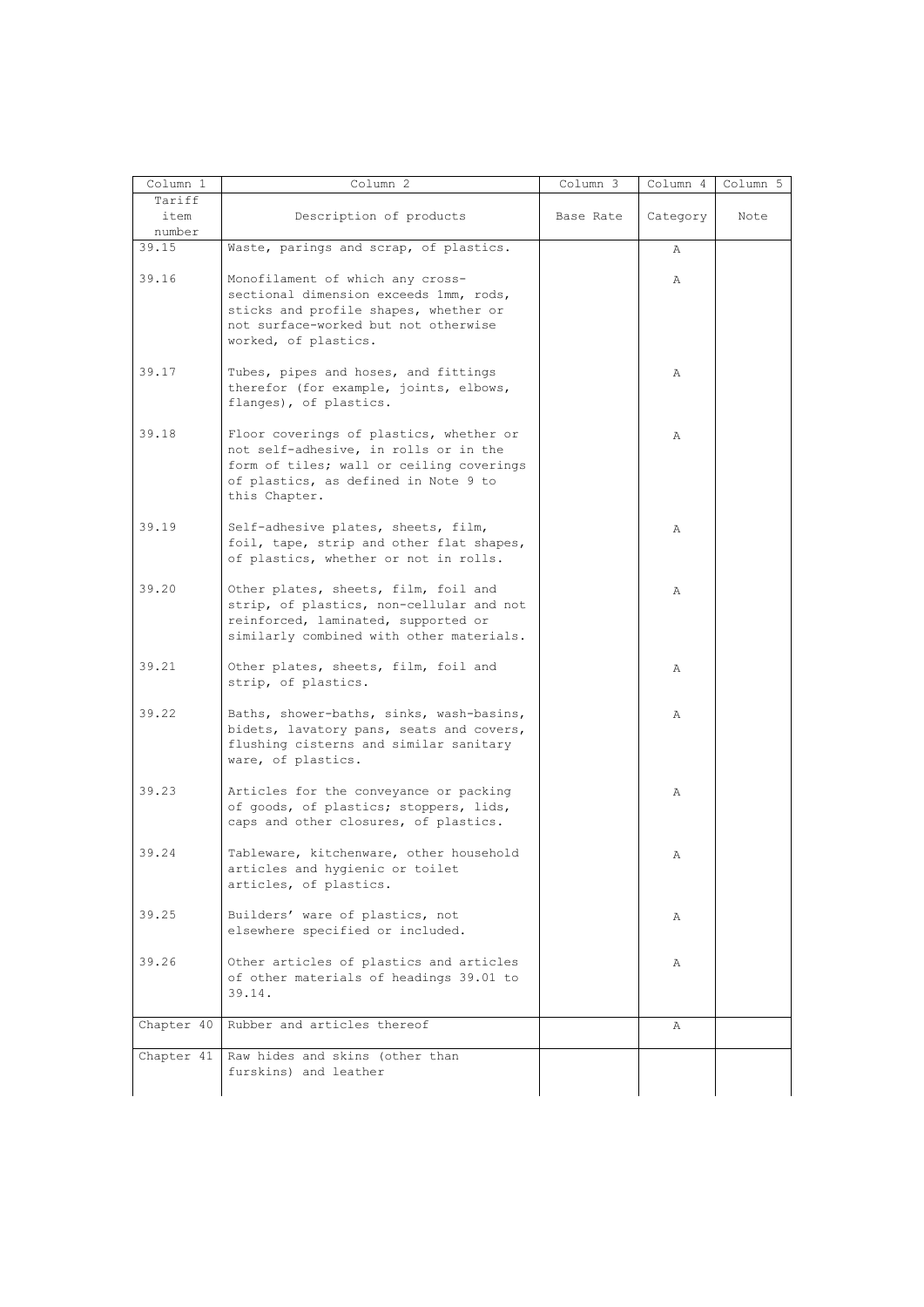|                          | Column 2                                                                                                                                                                                                                                                                 | Column 3  | Column 4   | Column 5 |
|--------------------------|--------------------------------------------------------------------------------------------------------------------------------------------------------------------------------------------------------------------------------------------------------------------------|-----------|------------|----------|
| Tariff<br>item<br>number | Description of products                                                                                                                                                                                                                                                  | Base Rate | Category   | Note     |
| 41.01                    | Raw hides and skins of bovine (including<br>buffalo) or equine animals (fresh, or<br>salted, dried, limed, pickled or<br>otherwise preserved, but not tanned,<br>parchment-dressed or further prepared),<br>whether or not dehaired or split.                            |           |            |          |
| 4101.20                  | - Whole hides and skins, of a weight per<br>skin not exceeding 8kg when simply<br>dried, 10kg when dry-salted, or 16kg<br>when fresh, wet-salted or otherwise<br>preserved:                                                                                              |           |            |          |
|                          | Of which have undergone a chrome<br>tanning (including pre-tanning)<br>process which is reversible, or of<br>which have not yet undergone any<br>tanning process                                                                                                         |           | Α          |          |
|                          | Other                                                                                                                                                                                                                                                                    | 12%       | <b>B10</b> |          |
| 4101.50                  | - Whole hides and skins, of a weight<br>exceeding 16kg:                                                                                                                                                                                                                  |           |            |          |
|                          | Of which have undergone a chrome<br>tanning (including pre-tanning)<br>process which is reversible, or of<br>which have not yet undergone any<br>tanning process                                                                                                         |           | Α          |          |
|                          | Other                                                                                                                                                                                                                                                                    | 12%       | <b>B10</b> |          |
| 4101.90                  | - Other, including butts, bends and<br>bellies:                                                                                                                                                                                                                          |           |            |          |
|                          | Of which have undergone a chrome<br>tanning (including pre-tanning)<br>process which is reversible, or of<br>which have not yet undergone any<br>tanning process                                                                                                         |           | Α          |          |
|                          | Other                                                                                                                                                                                                                                                                    | 12%       | Pn         |          |
| 41.02                    | Raw skins of sheep or lambs (fresh, or<br>salted, dried, limed, pickled or<br>otherwise preserved, but not tanned,<br>parchment-dressed or further prepared),<br>whether or not with wool on or split,<br>other than those excluded by Note 1 (c)<br>to this Chapter.    |           | Α          |          |
| 41.03                    | Other raw hides and skins (fresh, or<br>salted, dried, limed, pickled or<br>otherwise preserved, but not tanned,<br>parchment-dressed or further prepared),<br>whether or not dehaired or split, other<br>than those excluded by Note 1 (b) or 1<br>(c) to this Chapter. |           |            |          |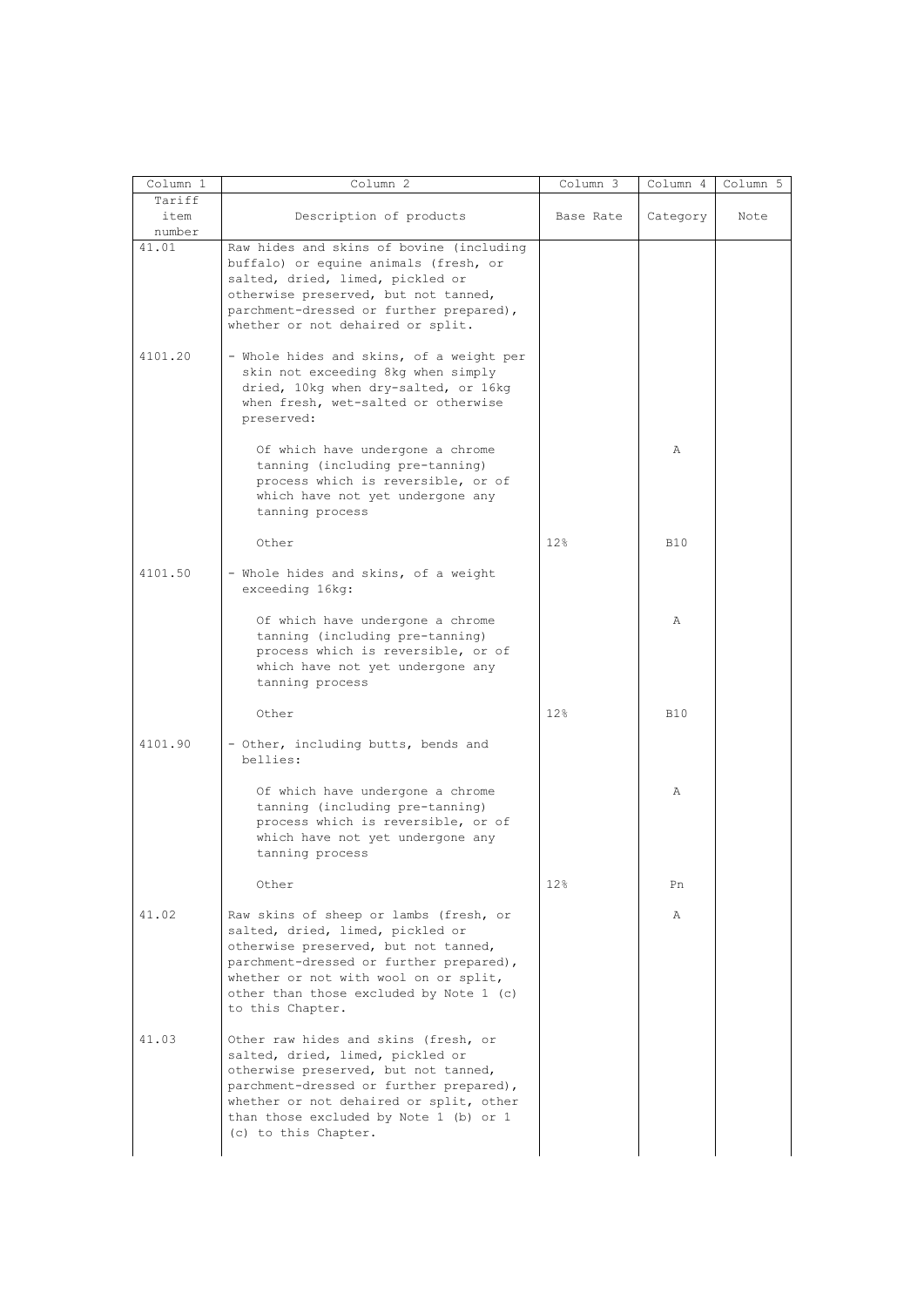| Column 1                 | Column 2                                                                                                                                                                           | Column 3  | Column 4   | Column 5 |
|--------------------------|------------------------------------------------------------------------------------------------------------------------------------------------------------------------------------|-----------|------------|----------|
| Tariff<br>item<br>number | Description of products                                                                                                                                                            | Base Rate | Category   | Note     |
| 4103.20                  | - Of reptiles                                                                                                                                                                      |           | Α          |          |
|                          |                                                                                                                                                                                    |           |            |          |
| 4103.30                  | - Of swine:                                                                                                                                                                        |           |            |          |
|                          | Of which have not yet undergone any<br>tanning process                                                                                                                             |           | Α          |          |
|                          | Other                                                                                                                                                                              | 6%        | <b>B10</b> |          |
| 4103.90                  | - Other                                                                                                                                                                            |           | Α          |          |
| 41.04                    | Tanned or crust hides and skins of<br>bovine (including buffalo) or equine<br>animals, without hair on, whether or not<br>split, but not further prepared.                         |           |            |          |
|                          | - In the wet state (including wet-blue):                                                                                                                                           |           |            |          |
| 4104.11                  | -- Full grains, unsplit; grain splits:                                                                                                                                             |           |            |          |
|                          | Chrome tanned hides and skins                                                                                                                                                      |           | Α          |          |
|                          | Other                                                                                                                                                                              | 12%       | <b>B10</b> |          |
| 4104.19                  | -- Other:                                                                                                                                                                          |           |            |          |
|                          | Chrome tanned hides and skins                                                                                                                                                      |           | Α          |          |
|                          | Other                                                                                                                                                                              | 12%       | <b>B10</b> |          |
|                          | - In the dry state (crust):                                                                                                                                                        |           |            |          |
| 4104.41                  | -- Full grains, unsplit; grain splits:                                                                                                                                             |           |            |          |
|                          | Tanned (including retanned) but not<br>further prepared:                                                                                                                           |           |            |          |
|                          | Chrome tanned hides and skins                                                                                                                                                      |           | Α          |          |
|                          | Other                                                                                                                                                                              | 12%       | <b>B10</b> |          |
|                          | Other:                                                                                                                                                                             |           |            |          |
|                          | Dyed or coloured:                                                                                                                                                                  |           |            |          |
|                          | Dyed or coloured, excluding<br>whole hides and skins of<br>bovine, of a unit surface area<br>not exceeding 2.6m <sup>2</sup> , hides and<br>skins of buffalo and roller<br>leather | 13.3%     | <b>B10</b> |          |
|                          | Other                                                                                                                                                                              | 16%       | <b>B10</b> |          |
|                          | Other                                                                                                                                                                              | 12%       | <b>B10</b> |          |
| 4104.49                  | -- Other:                                                                                                                                                                          |           |            |          |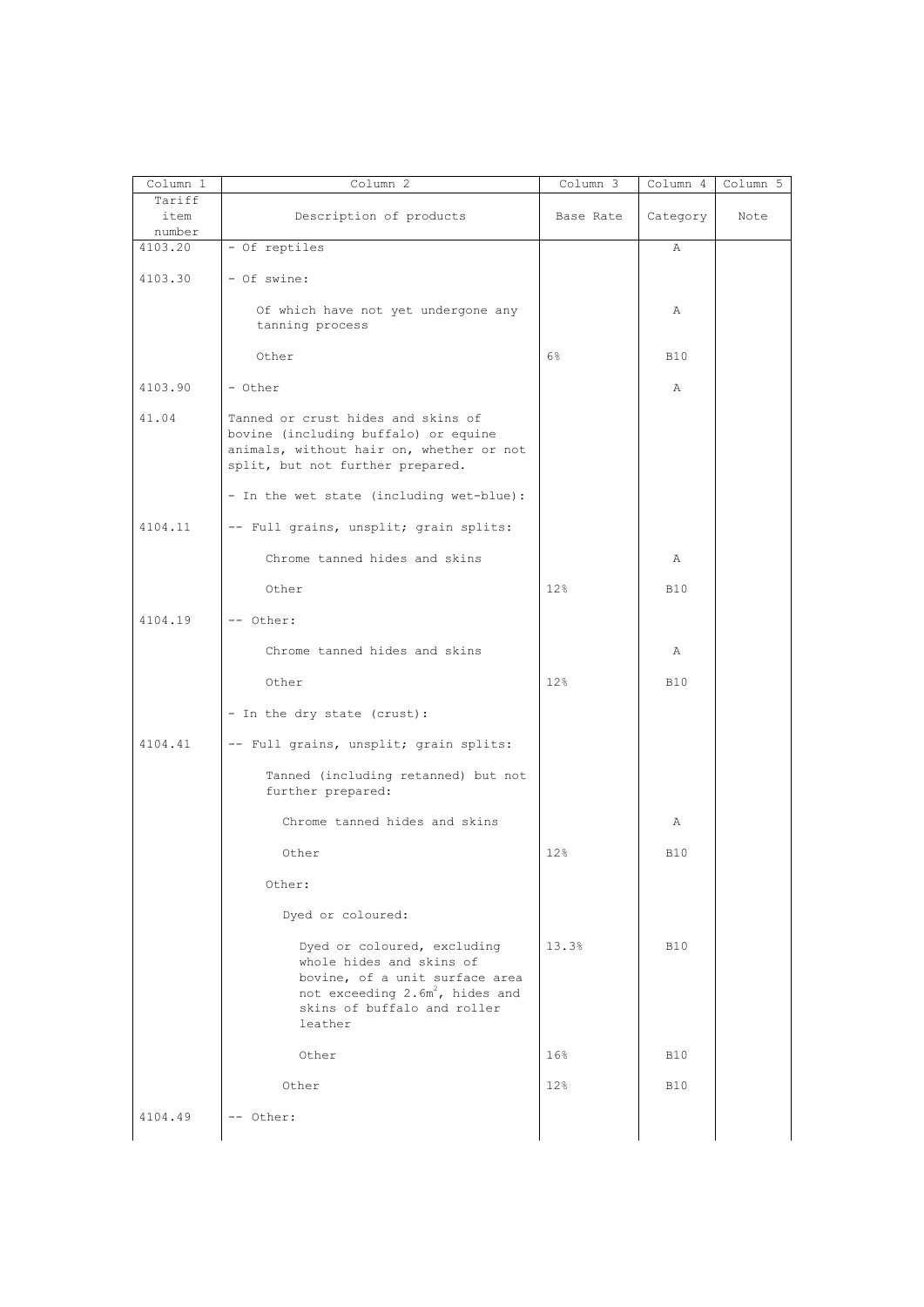| Column 1<br>Tariff | Column <sup>2</sup>                                                                                                                 | Column 3        | Column 4     | Column 5 |
|--------------------|-------------------------------------------------------------------------------------------------------------------------------------|-----------------|--------------|----------|
| item<br>number     | Description of products                                                                                                             | Base Rate       | Category     | Note     |
|                    | Tanned (including retanned) but not<br>further prepared:                                                                            |                 |              |          |
|                    | Chrome tanned hides and skins                                                                                                       |                 | Α            |          |
|                    | Other                                                                                                                               | 12%             | B10          |          |
|                    | Other:                                                                                                                              |                 |              |          |
|                    | Dyed or coloured                                                                                                                    | 16 <sup>°</sup> | <b>B10</b>   |          |
|                    | Other                                                                                                                               | 12%             | B10          |          |
| 41.05              | Tanned or crust skins of sheep or lambs,<br>without wool on, whether or not split,<br>but not further prepared.                     |                 |              |          |
| 4105.10            | - In the wet state (including wet-blue)                                                                                             |                 | Α            |          |
| 4105.30            | - In the dry state (crust):                                                                                                         |                 |              |          |
|                    | Dyed or coloured                                                                                                                    | 16%             | <b>B10</b>   |          |
|                    | Other                                                                                                                               |                 | $\mathbb{A}$ |          |
| 41.06              | Tanned or crust hides and skins of other<br>animals, without wool or hair on,<br>whether or not split, but not further<br>prepared. |                 |              |          |
|                    | - Of goats or kids:                                                                                                                 |                 |              |          |
| 4106.21            | -- In the wet state (including wet-blue)                                                                                            |                 | Α            |          |
| 4106.22            | -- In the dry state (crust):                                                                                                        |                 |              |          |
|                    | Dyed or coloured                                                                                                                    | 16%             | Pn           |          |
|                    | Other                                                                                                                               |                 | Α            |          |
|                    | - Of swine:                                                                                                                         |                 |              |          |
| 4106.31            | -- In the wet state (including wet-blue)                                                                                            | 6%              | <b>B10</b>   |          |
| 4106.32            | -- In the dry state (crust):                                                                                                        |                 |              |          |
|                    | Dyed or coloured                                                                                                                    | 8 <sup>°</sup>  | <b>B10</b>   |          |
|                    | Other                                                                                                                               | 6%              | <b>B10</b>   |          |
| 4106.40            | - Of reptiles:                                                                                                                      |                 |              |          |
|                    | Vegetable pre-tanned                                                                                                                |                 | Α            |          |
|                    | Other:                                                                                                                              |                 |              |          |
|                    | Dyed or coloured:                                                                                                                   |                 |              |          |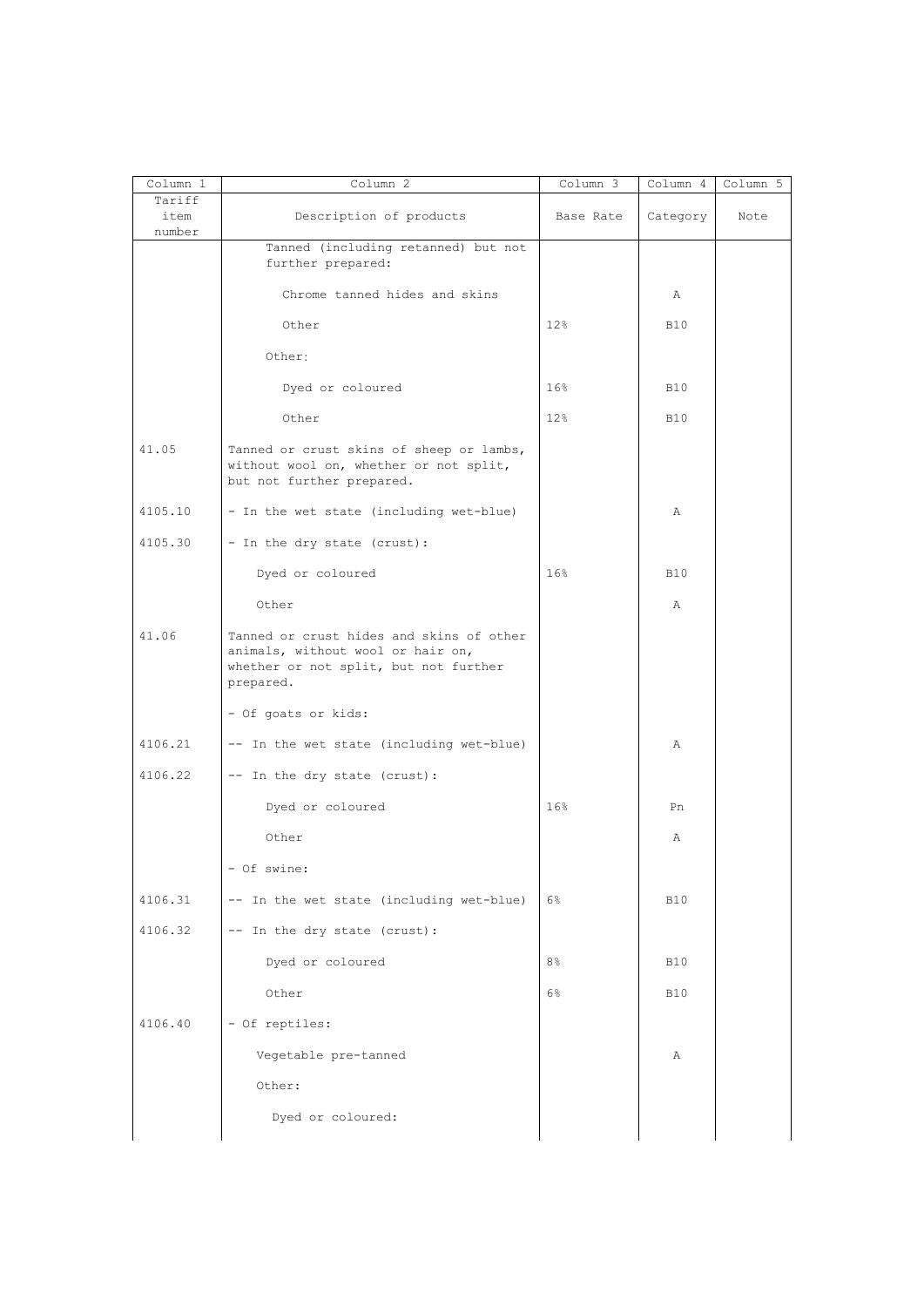| Column 1       | Column 2                                                                                                                                                                                                                             | Column 3        | Column 4   | Column 5 |
|----------------|--------------------------------------------------------------------------------------------------------------------------------------------------------------------------------------------------------------------------------------|-----------------|------------|----------|
| Tariff<br>item | Description of products                                                                                                                                                                                                              | Base Rate       | Category   | Note     |
| number         | Of alligators, crocodiles or                                                                                                                                                                                                         | 10 <sup>°</sup> | B7         |          |
|                | lizards                                                                                                                                                                                                                              |                 |            |          |
|                | Other                                                                                                                                                                                                                                | $6\%$           | B7         |          |
|                | Other                                                                                                                                                                                                                                |                 | Α          |          |
|                | - Other:                                                                                                                                                                                                                             |                 |            |          |
| 4106.91        | -- In the wet state (including wet-blue)                                                                                                                                                                                             |                 | Α          |          |
| 4106.92        | -- In the dry state (crust):                                                                                                                                                                                                         |                 |            |          |
|                | Dyed or coloured                                                                                                                                                                                                                     | 6%              | <b>B10</b> |          |
|                | Other                                                                                                                                                                                                                                |                 | Α          |          |
| 41.07          | Leather further prepared after tanning<br>or crusting, including parchment-dressed<br>leather, of bovine (including buffalo)<br>or equine animals, without hair on,<br>whether or not split, other than leather<br>of heading 41.14. |                 |            |          |
|                | - Whole hides and skins:                                                                                                                                                                                                             |                 |            |          |
| 4107.11        | -- Full grains, unsplit:                                                                                                                                                                                                             |                 |            |          |
|                | Parchment-dressed                                                                                                                                                                                                                    | $6\%$           | <b>B10</b> |          |
|                | Other:                                                                                                                                                                                                                               |                 |            |          |
|                | Dyed, coloured, stamped or<br>embossed:                                                                                                                                                                                              |                 |            |          |
|                | Dyed or coloured, excluding<br>bovine leather, of a unit<br>surface area not exceeding<br>$2.6m^2$ , buffalo leather and<br>roller leather                                                                                           | 13.3%           | Pn         |          |
|                | Other                                                                                                                                                                                                                                | 16%             | Pn         |          |
|                | Other                                                                                                                                                                                                                                | 12%             | Pn         |          |
| 4107.12        | -- Grain splits:                                                                                                                                                                                                                     |                 |            |          |
|                | Parchment-dressed                                                                                                                                                                                                                    | 6%              | <b>B10</b> |          |
|                | Other:                                                                                                                                                                                                                               |                 |            |          |
|                | Dyed, coloured, stamped or<br>embossed:                                                                                                                                                                                              |                 |            |          |
|                | Dyed or coloured, excluding<br>bovine leather, of a unit<br>surface area not exceeding<br>2.6m <sup>2</sup> , buffalo leather and<br>roller leather                                                                                  | 13.3%           | <b>B10</b> |          |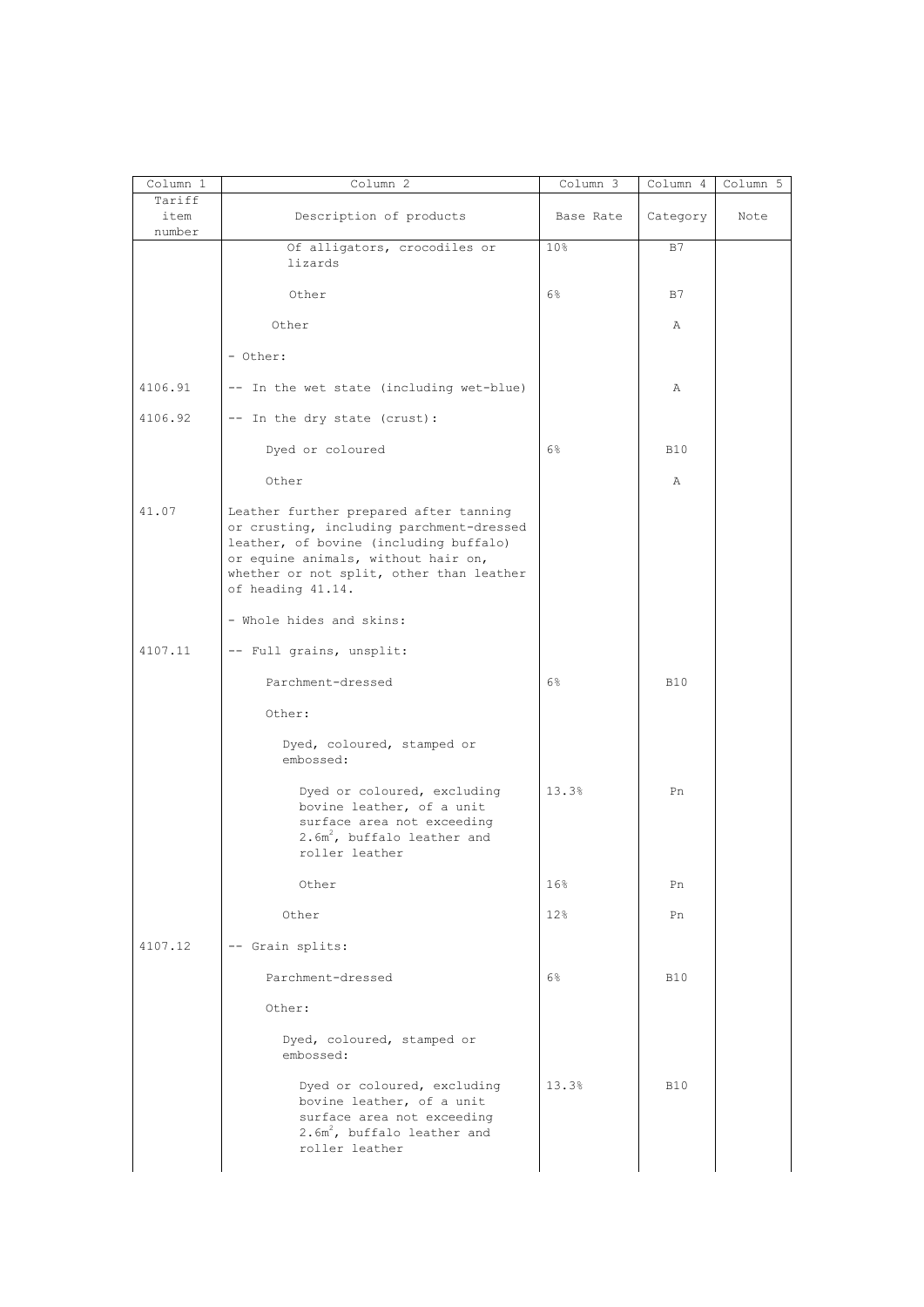| Column 1       | Column 2                                                             | Column 3  | Column 4   | Column 5 |
|----------------|----------------------------------------------------------------------|-----------|------------|----------|
| Tariff<br>item | Description of products                                              | Base Rate | Category   | Note     |
| number         | Other                                                                | 16%       | <b>B10</b> |          |
|                | Other                                                                | 12%       | Pn         |          |
|                |                                                                      |           |            |          |
| 4107.19        | -- Other:                                                            |           |            |          |
|                | Parchment-dressed                                                    | 6%        | <b>B10</b> |          |
|                | Other:                                                               |           |            |          |
|                | Dyed, coloured, stamped or<br>embossed                               | 16%       | <b>B10</b> |          |
|                | Other                                                                | 12%       | Pn         |          |
|                | - Other, including sides:                                            |           |            |          |
| 4107.91        | -- Full grains, unsplit:                                             |           |            |          |
|                | Parchment-dressed                                                    | 6%        | <b>B10</b> |          |
|                | Other:                                                               |           |            |          |
|                | Dyed, coloured, stamped or<br>embossed:                              |           |            |          |
|                | Dyed or coloured, excluding<br>buffalo leather and roller<br>leather | 13.3%     | Pn         |          |
|                | Other                                                                | 16%       | <b>B10</b> |          |
|                | Other                                                                | 12%       | Pn         |          |
| 4107.92        | -- Grain splits:                                                     |           |            |          |
|                | Parchment-dressed                                                    | $6\%$     | <b>B10</b> |          |
|                | Other:                                                               |           |            |          |
|                | Dyed, coloured, stamped or<br>embossed:                              |           |            |          |
|                | Dyed or coloured, excluding<br>buffalo leather and roller<br>leather | 13.3%     | <b>B10</b> |          |
|                | Other                                                                | 16%       | Pn         |          |
|                | Other                                                                | 12%       | Pn         |          |
| 4107.99        | -- Other:                                                            |           |            |          |
|                | Parchment-dressed                                                    | $6\%$     | <b>B10</b> |          |
|                | Other:                                                               |           |            |          |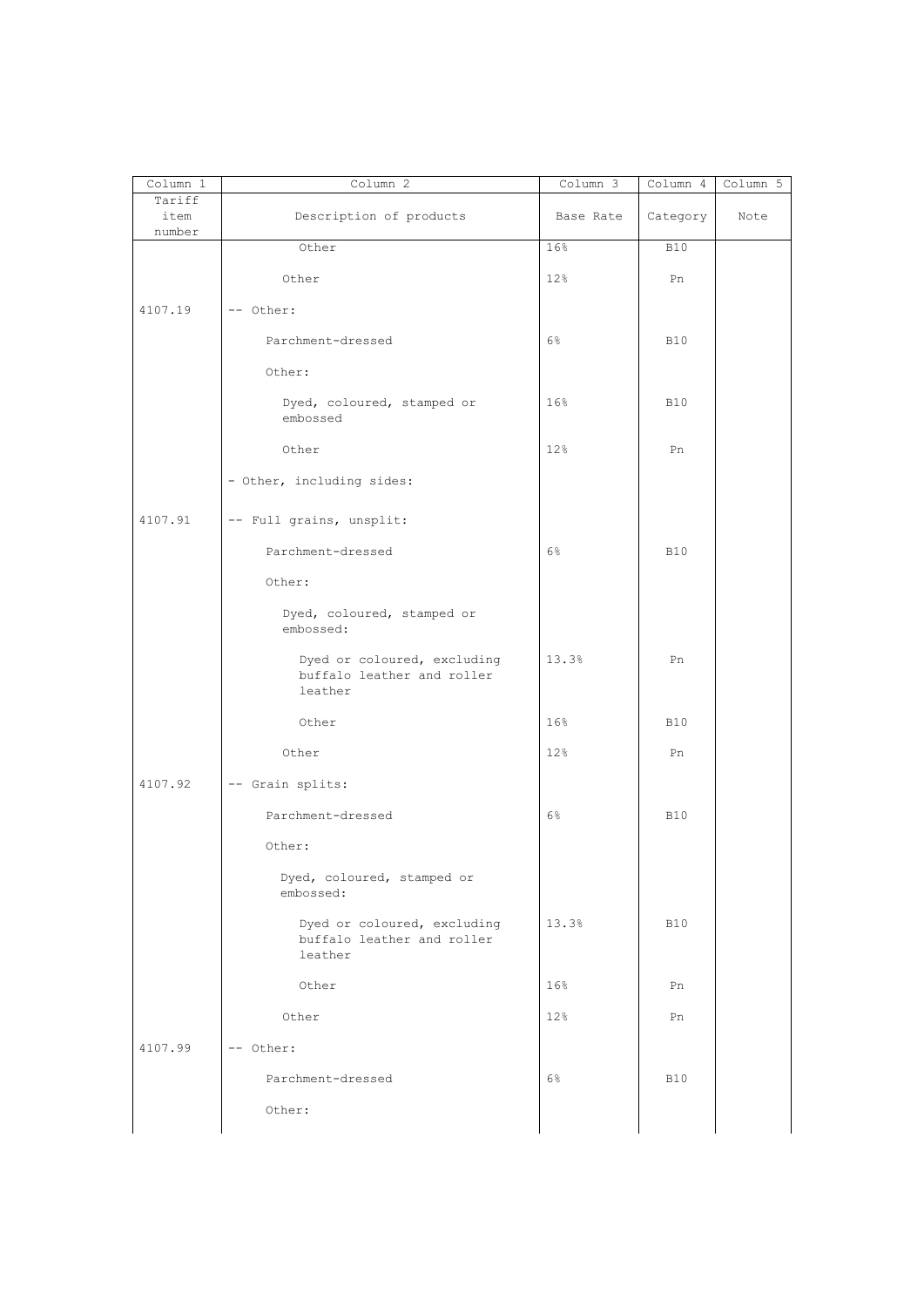| Column 1                 | Column 2                                                                                                                                                                                                   | Column 3       | Column 4   | Column 5 |
|--------------------------|------------------------------------------------------------------------------------------------------------------------------------------------------------------------------------------------------------|----------------|------------|----------|
| Tariff<br>item<br>number | Description of products                                                                                                                                                                                    | Base Rate      | Category   | Note     |
|                          | Dyed, coloured, stamped or<br>embossed                                                                                                                                                                     | 16%            | <b>B10</b> |          |
|                          | Other                                                                                                                                                                                                      | 12%            | Pn         |          |
| 4112.00                  | Leather further prepared after tanning<br>or crusting, including parchment-dressed<br>leather, of sheep or lamb, without wool<br>on, whether or not split, other than<br>leather of heading 41.14:         |                |            |          |
|                          | Parchment-dressed                                                                                                                                                                                          | 6%             | <b>B10</b> |          |
|                          | Other:                                                                                                                                                                                                     |                |            |          |
|                          | Dyed, coloured, stamped or embossed                                                                                                                                                                        | 16%            | <b>B10</b> |          |
|                          | Other                                                                                                                                                                                                      |                | Α          |          |
| 41.13                    | Leather further prepared after tanning<br>or crusting, including parchment-dressed<br>leather, of other animals, without wool<br>or hair on, whether or not split, other<br>than leather of heading 41.14. |                |            |          |
| 4113.10                  | - Of goats or kids:                                                                                                                                                                                        |                |            |          |
|                          | Parchment-dressed                                                                                                                                                                                          | $6\%$          | <b>B10</b> |          |
|                          | Other:                                                                                                                                                                                                     |                |            |          |
|                          | Dyed, coloured, stamped or embossed                                                                                                                                                                        | $16\%$         | Pn         |          |
|                          | Other                                                                                                                                                                                                      |                | Α          |          |
| 4113.20                  | - Of swine:                                                                                                                                                                                                |                |            |          |
|                          | Parchment-dressed                                                                                                                                                                                          | 6%             | <b>B10</b> |          |
|                          | Other:                                                                                                                                                                                                     |                |            |          |
|                          | Dyed, coloured, stamped or embossed                                                                                                                                                                        | 8 <sup>°</sup> | <b>B10</b> |          |
|                          | Other                                                                                                                                                                                                      | 6%             | <b>B10</b> |          |
| 4113.30                  | - Of reptiles:                                                                                                                                                                                             |                |            |          |
|                          | Parchment-dressed                                                                                                                                                                                          | 6%             | B7         |          |
|                          | Other:                                                                                                                                                                                                     |                |            |          |
|                          | Dyed, coloured, stamped or<br>embossed:                                                                                                                                                                    |                |            |          |
|                          | Of alligators, crocodiles or<br>lizards                                                                                                                                                                    | 10%            | B7         |          |
|                          | Other                                                                                                                                                                                                      | 6%             | B7         |          |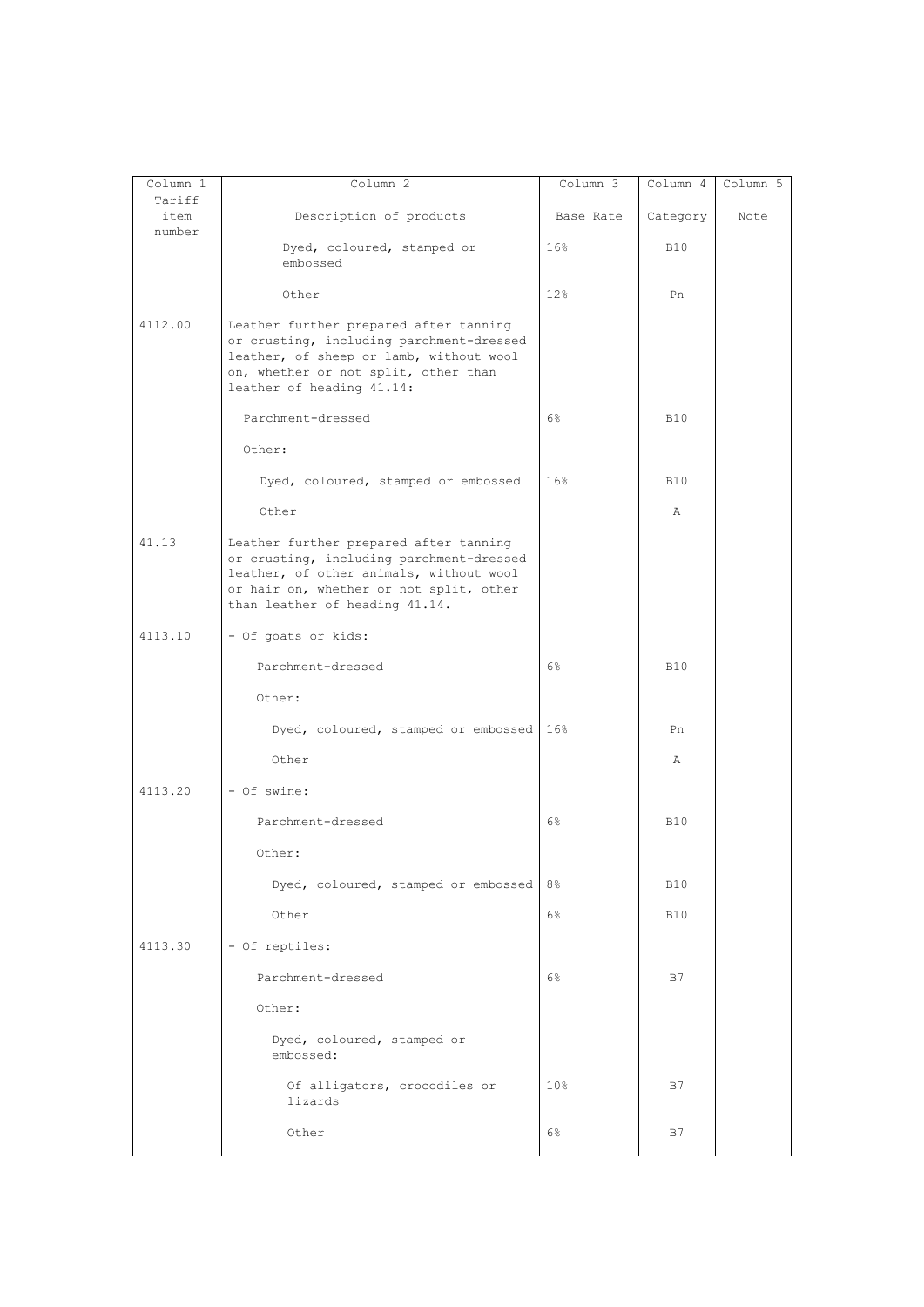| Column 1                 | Column <sub>2</sub>                                                                                                                                                                                                                                                                        | Column 3       | Column 4     | Column 5 |
|--------------------------|--------------------------------------------------------------------------------------------------------------------------------------------------------------------------------------------------------------------------------------------------------------------------------------------|----------------|--------------|----------|
| Tariff<br>item<br>number | Description of products                                                                                                                                                                                                                                                                    | Base Rate      | Category     | Note     |
|                          | Other                                                                                                                                                                                                                                                                                      |                | Α            |          |
| 4113.90                  | - Other:                                                                                                                                                                                                                                                                                   |                |              |          |
|                          | Parchment-dressed                                                                                                                                                                                                                                                                          | 6%             | B7           |          |
|                          | Other:                                                                                                                                                                                                                                                                                     |                |              |          |
|                          | Dyed, coloured, stamped or embossed                                                                                                                                                                                                                                                        | 6%             | B7           |          |
|                          | Other                                                                                                                                                                                                                                                                                      |                | $\mathbb{A}$ |          |
| 41.14                    | Chamois (including combination chamois)<br>leather; patent leather and patent<br>laminated leather; metallised leather.                                                                                                                                                                    |                | X            |          |
| 41.15                    | Composition leather with a basis of<br>leather or leather fibre, in slabs,<br>sheets or strip, whether or not in<br>rolls; parings and other waste of<br>leather or of composition leather, not<br>suitable for the manufacture of leather<br>articles; leather dust, powder and<br>flour. |                |              |          |
| 4115.10                  | - Composition leather with a basis of<br>leather or leather fibre, in slabs,<br>sheets or strip, whether or not in<br>rolls                                                                                                                                                                | 6%             | B7           |          |
| 4115.20                  | - Parings and other waste of leather or<br>of composition leather, not suitable<br>for the manufacture of leather<br>articles; leather dust, powder and<br>flour                                                                                                                           | 3 <sup>°</sup> | B10          |          |
| Chapter 42               | Articles of leather; saddlery and<br>harness; travel goods, handbags and<br>similar containers; articles of animal<br>gut (other than silk-worm gut)                                                                                                                                       |                |              |          |
| 4201.00                  | Saddlery and harness for any animal<br>(including traces, leads, knee pads,<br>muzzles, saddle cloths, saddle bags, dog<br>coats and the like), of any material.                                                                                                                           | 5.3%           | <b>B10</b>   |          |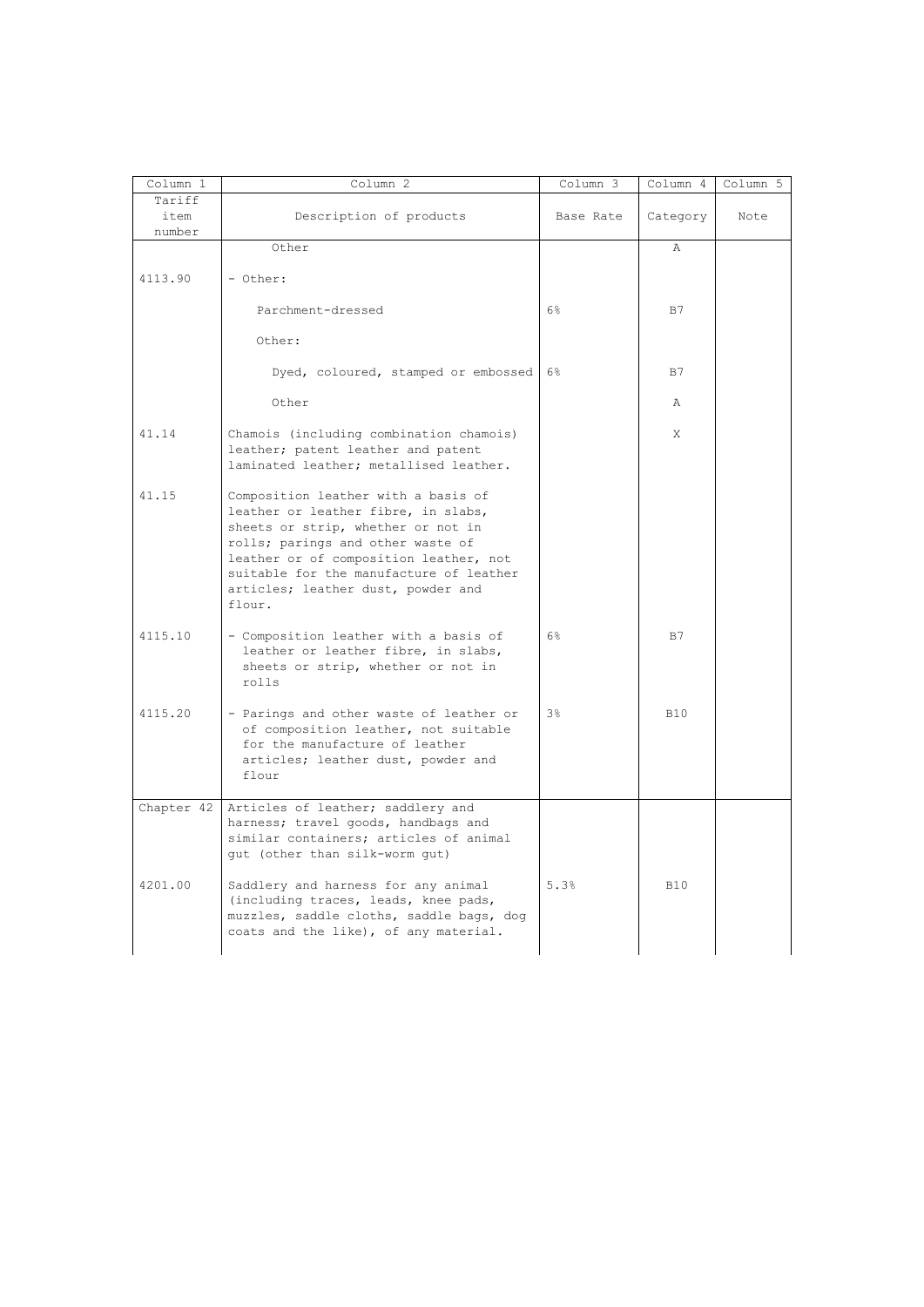| Column 1       | Column 2                                                       | Column 3        | Column 4   | Column 5 |
|----------------|----------------------------------------------------------------|-----------------|------------|----------|
| Tariff<br>item | Description of products                                        | Base Rate       | Category   | Note     |
| number         |                                                                |                 |            |          |
| 42.02          | Trunks, suit-cases, vanity-cases,                              |                 |            |          |
|                | executive-cases, brief-cases, school                           |                 |            |          |
|                | satchels, spectacle cases, binocular                           |                 |            |          |
|                | cases, camera cases, musical instrument                        |                 |            |          |
|                | cases, gun cases, holsters and similar                         |                 |            |          |
|                | containers; travelling-bags, insulated                         |                 |            |          |
|                | food or beverages bags, toilet bags,                           |                 |            |          |
|                | rucksacks, handbags, shopping-bags,                            |                 |            |          |
|                | wallets, purses, map-cases, cigarette-                         |                 |            |          |
|                | cases, tobacco-pouches, tool bags,                             |                 |            |          |
|                | sports bags, bottle-cases, jewellery                           |                 |            |          |
|                | boxes, powder-boxes, cutlery cases and                         |                 |            |          |
|                | similar containers, of leather or of                           |                 |            |          |
|                | composition leather, of sheeting of                            |                 |            |          |
|                | plastics, of textile materials, of                             |                 |            |          |
|                | vulcanised fibre or of paperboard, or                          |                 |            |          |
|                | wholly or mainly covered with such<br>materials or with paper. |                 |            |          |
|                |                                                                |                 |            |          |
|                | - Trunks, suit-cases, vanity-cases,                            |                 |            |          |
|                | executive-cases, brief-cases, school                           |                 |            |          |
|                | satchels and similar containers:                               |                 |            |          |
|                |                                                                |                 |            |          |
| 4202.11        | -- With outer surface of leather, of                           |                 |            |          |
|                | composition leather or of patent                               |                 |            |          |
|                | leather:                                                       |                 |            |          |
|                |                                                                |                 |            |          |
|                | Vanity-cases, combined or trimmed                              | 16%             | <b>B10</b> |          |
|                | with precious metal, metal clad                                |                 |            |          |
|                | with precious metal, metal plated                              |                 |            |          |
|                | with precious metal, precious                                  |                 |            |          |
|                | stones, semi-precious stones,                                  |                 |            |          |
|                | pearls, coral, elephants' tusks or                             |                 |            |          |
|                | Bekko, more than 6,000 yen/piece in<br>value for customs duty  |                 |            |          |
|                |                                                                |                 |            |          |
|                | Other                                                          | 10 <sup>°</sup> | <b>B10</b> |          |
|                |                                                                |                 |            |          |
| 4202.12        | -- With outer surface of plastics or of                        |                 |            |          |
|                | textile materials:                                             |                 |            |          |
|                | Vanity-cases, combined or trimmed                              | 16%             | <b>B10</b> |          |
|                | with precious metal, metal clad                                |                 |            |          |
|                | with precious metal, metal plated                              |                 |            |          |
|                | with precious metal, precious                                  |                 |            |          |
|                | stones, semi-precious stones,                                  |                 |            |          |
|                | pearls, coral, elephants' tusks or                             |                 |            |          |
|                | Bekko, more than 6,000 yen/piece in                            |                 |            |          |
|                | value for customs duty                                         |                 |            |          |
|                | Other:                                                         |                 |            |          |
|                |                                                                |                 |            |          |
|                | With outer surface of plastic                                  | 8%              | <b>B10</b> |          |
|                | sheeting or of textile materials                               |                 |            |          |
|                |                                                                |                 |            |          |
|                | Other                                                          | 4.6%            | <b>B10</b> |          |
| 4202.19        | -- Other                                                       | 4.1%            | <b>B10</b> |          |
|                |                                                                |                 |            |          |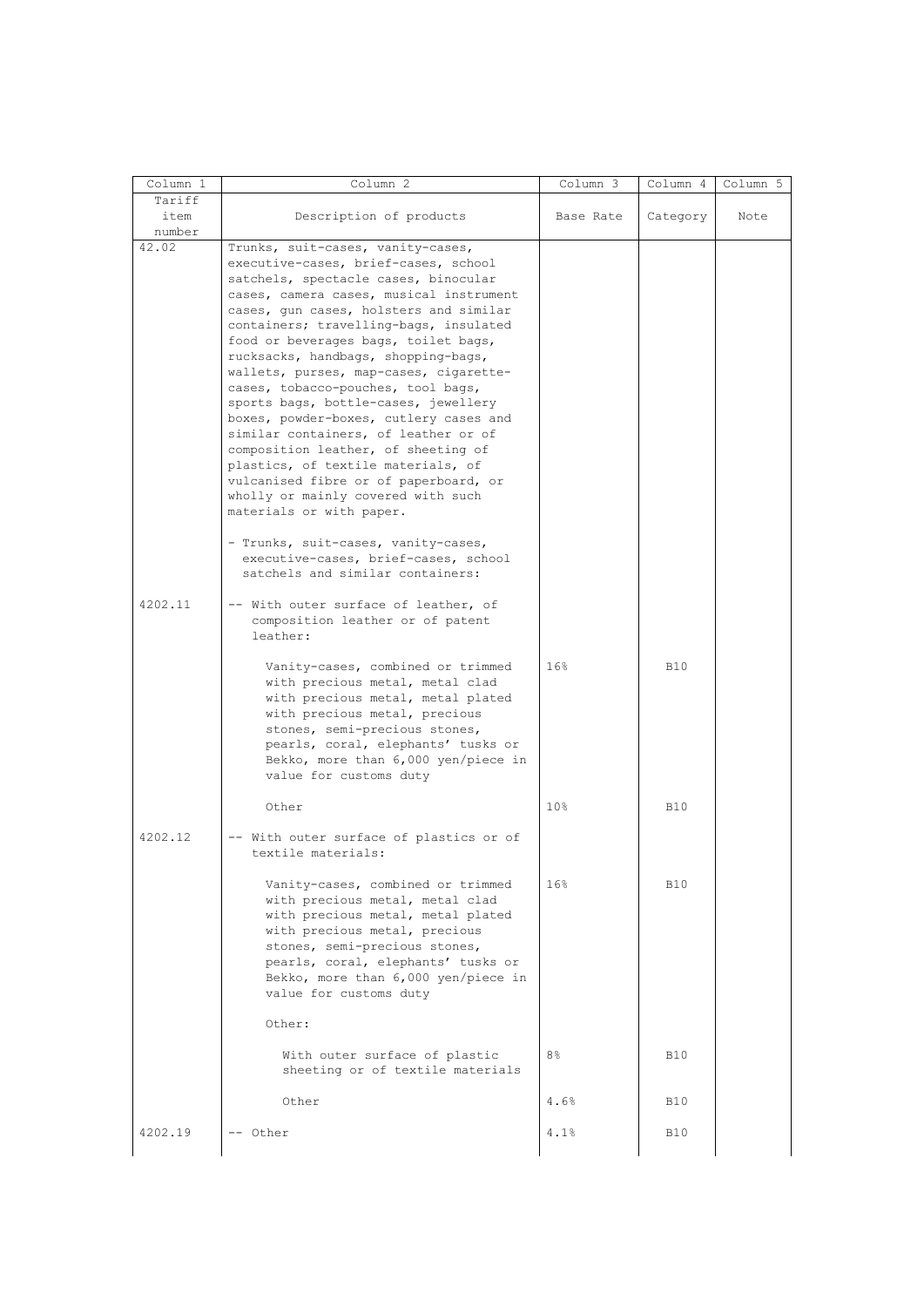| Column 1                 | Column 2                                                                                                                                                                                                                                                                                 | Column 3        | Column 4     | Column 5 |
|--------------------------|------------------------------------------------------------------------------------------------------------------------------------------------------------------------------------------------------------------------------------------------------------------------------------------|-----------------|--------------|----------|
| Tariff<br>item<br>number | Description of products                                                                                                                                                                                                                                                                  | Base Rate       | Category     | Note     |
|                          | - Handbags, whether or not with shoulder<br>strap, including those without handle:                                                                                                                                                                                                       |                 |              |          |
| 4202.21                  | -- With outer surface of leather, of<br>composition leather or of patent<br>leather:                                                                                                                                                                                                     |                 |              |          |
|                          | Combined or trimmed with precious<br>metal, metal clad with precious<br>metal, metal plated with precious<br>metal, precious stones, semi-<br>precious stones, pearls, coral,<br>elephants' tusks or Bekko, more<br>than 6,000 yen/piece in value for<br>customs duty:                   |                 |              |          |
|                          | Of leather or of patent leather                                                                                                                                                                                                                                                          | 14%             | <b>B10</b>   |          |
|                          | Other                                                                                                                                                                                                                                                                                    | 16%             | <b>B10</b>   |          |
|                          | Other:                                                                                                                                                                                                                                                                                   |                 |              |          |
|                          | Of leather or of patent leather                                                                                                                                                                                                                                                          | 8 <sup>°</sup>  | <b>B10</b>   |          |
|                          | Other                                                                                                                                                                                                                                                                                    | 10%             | <b>B10</b>   |          |
| 4202.22                  | -- With outer surface of plastic<br>sheeting or of textile materials:                                                                                                                                                                                                                    |                 |              |          |
|                          | Combined or trimmed with precious<br>metal, metal clad with precious<br>metal, metal plated with precious<br>metal, precious stones, semi-<br>precious stones, pearls, coral,<br>elephants' tusks or Bekko, more<br>than 6,000 yen/piece in value for<br>customs duty                    | 16%             | <b>B10</b>   |          |
|                          | Other                                                                                                                                                                                                                                                                                    | 8%              | <b>B10</b>   |          |
| 4202.29                  | -- Other                                                                                                                                                                                                                                                                                 | 8 <sup>°</sup>  | $\mbox{B10}$ |          |
| 4202.31                  | - Articles of a kind normally carried in<br>the pocket or in the handbag:<br>-- With outer surface of leather, of                                                                                                                                                                        |                 |              |          |
|                          | composition leather or of patent<br>leather:                                                                                                                                                                                                                                             |                 |              |          |
|                          | Wallets and purses, combined or<br>trimmed with precious metal, metal<br>clad with precious metal, metal<br>plated with precious metal,<br>precious stones, semi-precious<br>stones, pearls, coral, elephants'<br>tusks or Bekko, more than 6,000<br>yen/piece in value for customs duty | 16%             | <b>B10</b>   |          |
|                          | Other                                                                                                                                                                                                                                                                                    | 10 <sup>°</sup> | <b>B10</b>   |          |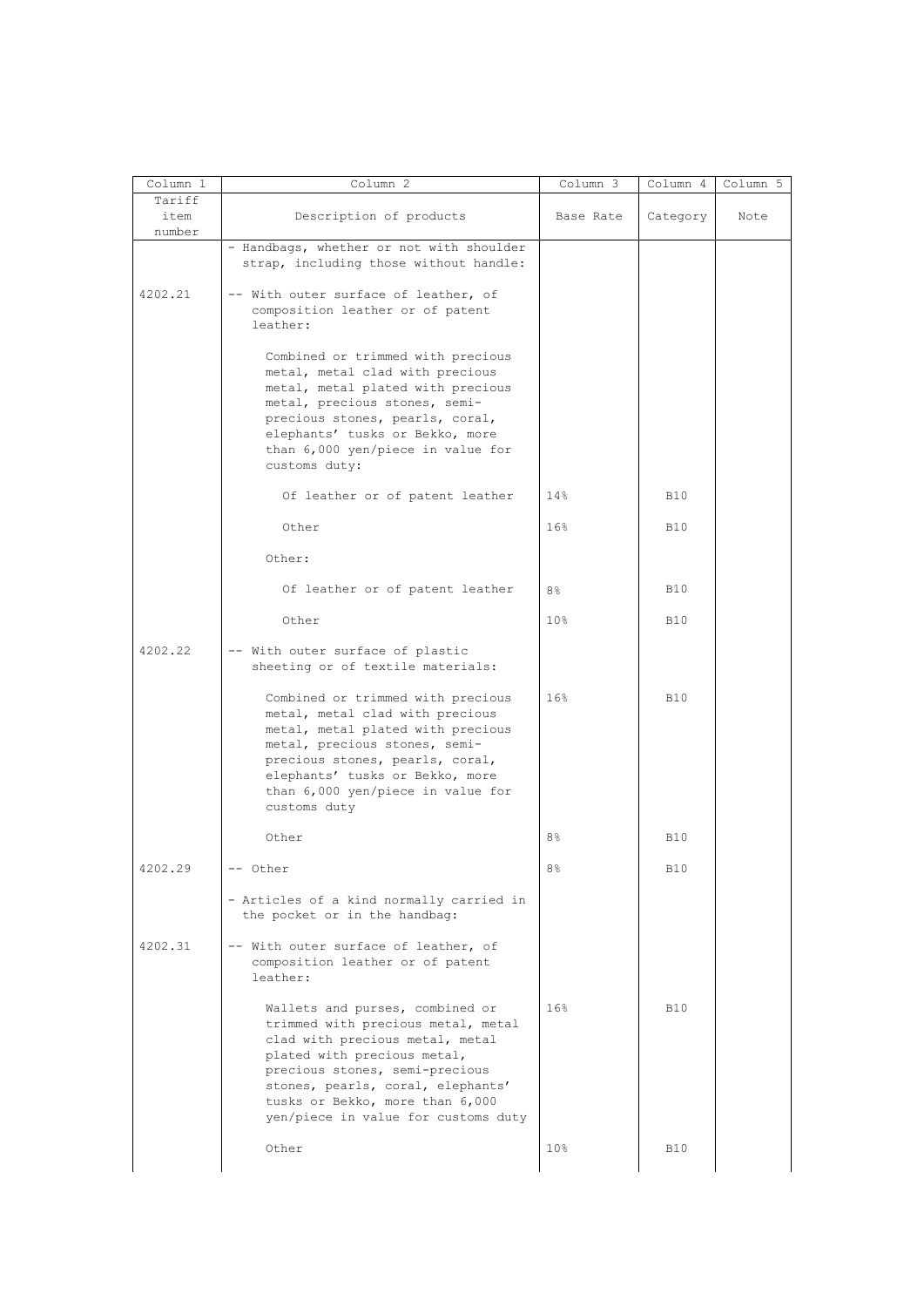| Column 1                 | Column 2                                                                                                                                                                                                                                                                                 | Column 3        | Column 4   | Column 5 |
|--------------------------|------------------------------------------------------------------------------------------------------------------------------------------------------------------------------------------------------------------------------------------------------------------------------------------|-----------------|------------|----------|
| Tariff<br>item<br>number | Description of products                                                                                                                                                                                                                                                                  | Base Rate       | Category   | Note     |
| 4202.32                  | -- With outer surface of plastic<br>sheeting or of textile materials:                                                                                                                                                                                                                    |                 |            |          |
|                          | Wallets and purses, combined or<br>trimmed with precious metal, metal<br>clad with precious metal, metal<br>plated with precious metal,<br>precious stones, semi-precious<br>stones, pearls, coral, elephants'<br>tusks or Bekko, more than 6,000<br>yen/piece in value for customs duty | 16%             | <b>B10</b> |          |
|                          | Other                                                                                                                                                                                                                                                                                    | 8 <sup>°</sup>  | <b>B10</b> |          |
| 4202.39                  | -- Other                                                                                                                                                                                                                                                                                 | 4.1%            | <b>B10</b> |          |
|                          | - Other:                                                                                                                                                                                                                                                                                 |                 |            |          |
| 4202.91                  | -- With outer surface of leather, of<br>composition leather or of patent<br>leather                                                                                                                                                                                                      | 10 <sub>8</sub> | <b>B10</b> |          |
| 4202.92                  | -- With outer surface of plastic<br>sheeting or of textile materials                                                                                                                                                                                                                     | 8 <sup>°</sup>  | <b>B10</b> |          |
| 4202.99                  | -- Other:                                                                                                                                                                                                                                                                                |                 |            |          |
|                          | Of wood                                                                                                                                                                                                                                                                                  | 2.7%            | <b>B10</b> |          |
|                          | Of ivory, of bone, of tortoise-<br>shell, of horn, of antlers, of<br>coral, of mother-of-pearl or of<br>other animal carving material                                                                                                                                                    | 3.4%            | <b>B10</b> |          |
|                          | Other                                                                                                                                                                                                                                                                                    | 4.6%            | <b>B10</b> |          |
| 42.03                    | Articles of apparel and clothing<br>accessories, of leather or of<br>composition leather.                                                                                                                                                                                                |                 |            |          |
| 4203.10                  | - Articles of apparel:                                                                                                                                                                                                                                                                   |                 |            |          |
|                          | Trimmed with furskin or combined or<br>trimmed with precious metal, metal<br>clad with precious metal, metal<br>plated with precious metal, precious<br>stones, semi-precious stones, pearls,<br>coral, elephants' tusks or Bekko                                                        | 16%             | <b>B10</b> |          |
|                          | Other                                                                                                                                                                                                                                                                                    | 10 <sup>8</sup> | <b>B10</b> |          |
|                          | - Gloves, mittens and mitts:                                                                                                                                                                                                                                                             |                 |            |          |
| 4203.21                  | -- Specially designed for use in sports:                                                                                                                                                                                                                                                 |                 |            |          |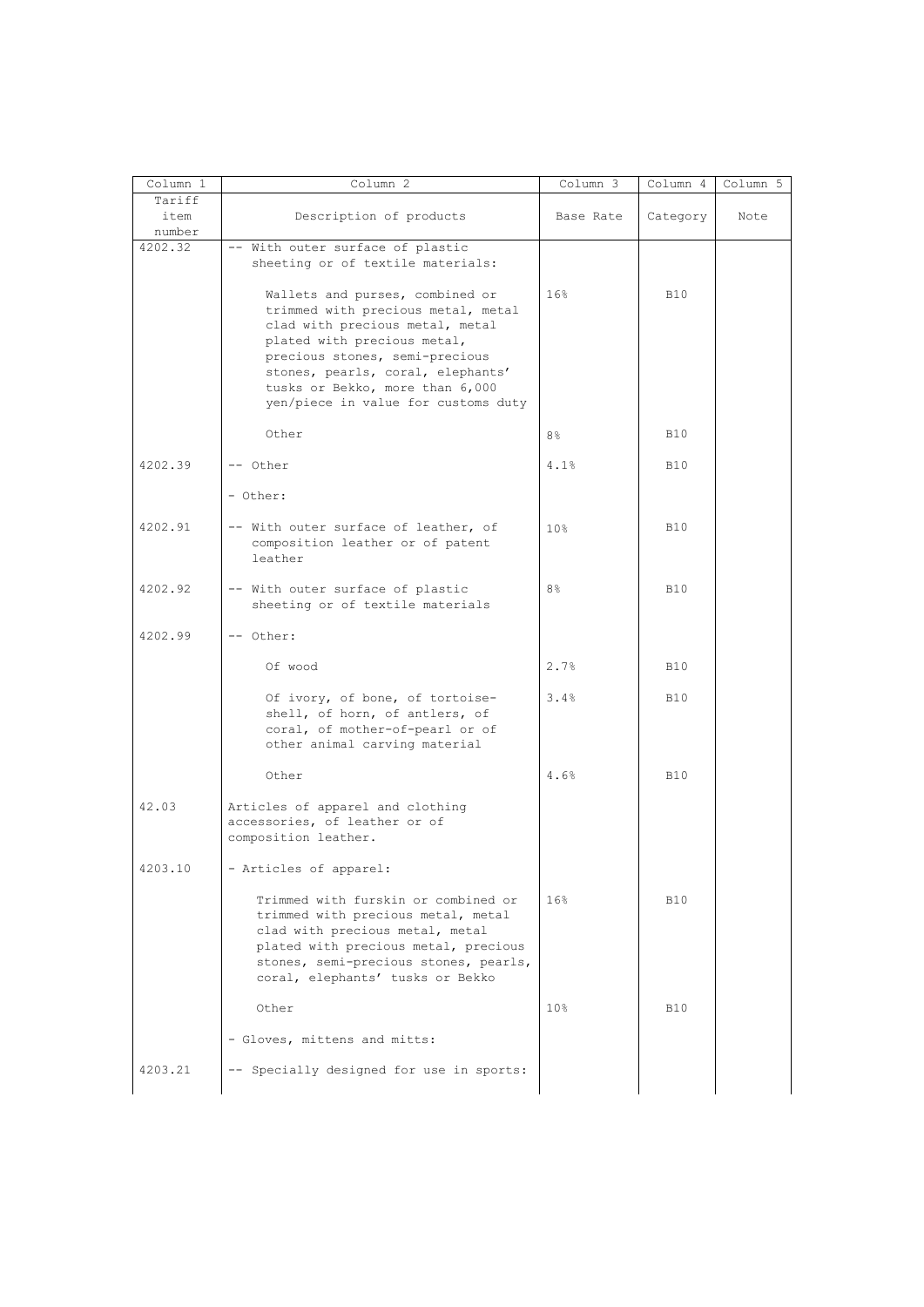| Column 1                 | Column 2                                                                                                                                                                                                                             | Column 3        | Column 4   | Column 5 |
|--------------------------|--------------------------------------------------------------------------------------------------------------------------------------------------------------------------------------------------------------------------------------|-----------------|------------|----------|
| Tariff<br>item<br>number | Description of products                                                                                                                                                                                                              | Base Rate       | Category   | Note     |
|                          | Containing furskin or combined or<br>trimmed with precious metal, metal<br>clad with precious metal, metal<br>plated with precious metal,<br>precious stones, semi-precious<br>stones, pearls, coral, elephants'<br>tusks or Bekko   | 16%             | Pn         |          |
|                          | Other                                                                                                                                                                                                                                |                 | X          |          |
| 4203.29                  | -- Other:                                                                                                                                                                                                                            |                 |            |          |
|                          | Containing furskin or combined or<br>trimmed with precious metal, metal<br>clad with precious metal, metal<br>plated with precious metal,<br>precious stones, semi-precious<br>stones, pearls, coral, elephants'<br>tusks or Bekko:  |                 |            |          |
|                          | Of leather                                                                                                                                                                                                                           | 14%             | <b>B10</b> |          |
|                          | Of composition leather                                                                                                                                                                                                               | 16%             | <b>B10</b> |          |
|                          | Other                                                                                                                                                                                                                                |                 | Χ          |          |
| 4203.30                  | - Belts and bandoliers:                                                                                                                                                                                                              |                 |            |          |
|                          | Trimmed with furskin or combined or<br>trimmed with precious metal, metal<br>clad with precious metal, metal<br>plated with precious metal, precious<br>stones, semi-precious stones,<br>pearls, coral, elephants' tusks or<br>Bekko | 16%             | <b>B10</b> |          |
|                          | Other                                                                                                                                                                                                                                |                 | X          |          |
| 4203.40                  | - Other clothing accessories:                                                                                                                                                                                                        |                 |            |          |
|                          | Trimmed with furskin or combined or<br>trimmed with precious metal, metal<br>clad with precious metal, metal<br>plated with precious metal, precious<br>stones, semi-precious stones,<br>pearls, coral, elephants' tusks or<br>Bekko | 16%             | <b>B10</b> |          |
|                          | Other                                                                                                                                                                                                                                | 10 <sup>8</sup> | <b>B10</b> |          |
| 4205.00                  | Other articles of leather or of<br>composition leather.<br>Of a kind used in machinery or<br>mechanical appliances or for other<br>technical uses:                                                                                   |                 |            |          |
|                          | Belts and beltings, combing leathers<br>and intergill-leathers                                                                                                                                                                       | 18%             | <b>B10</b> |          |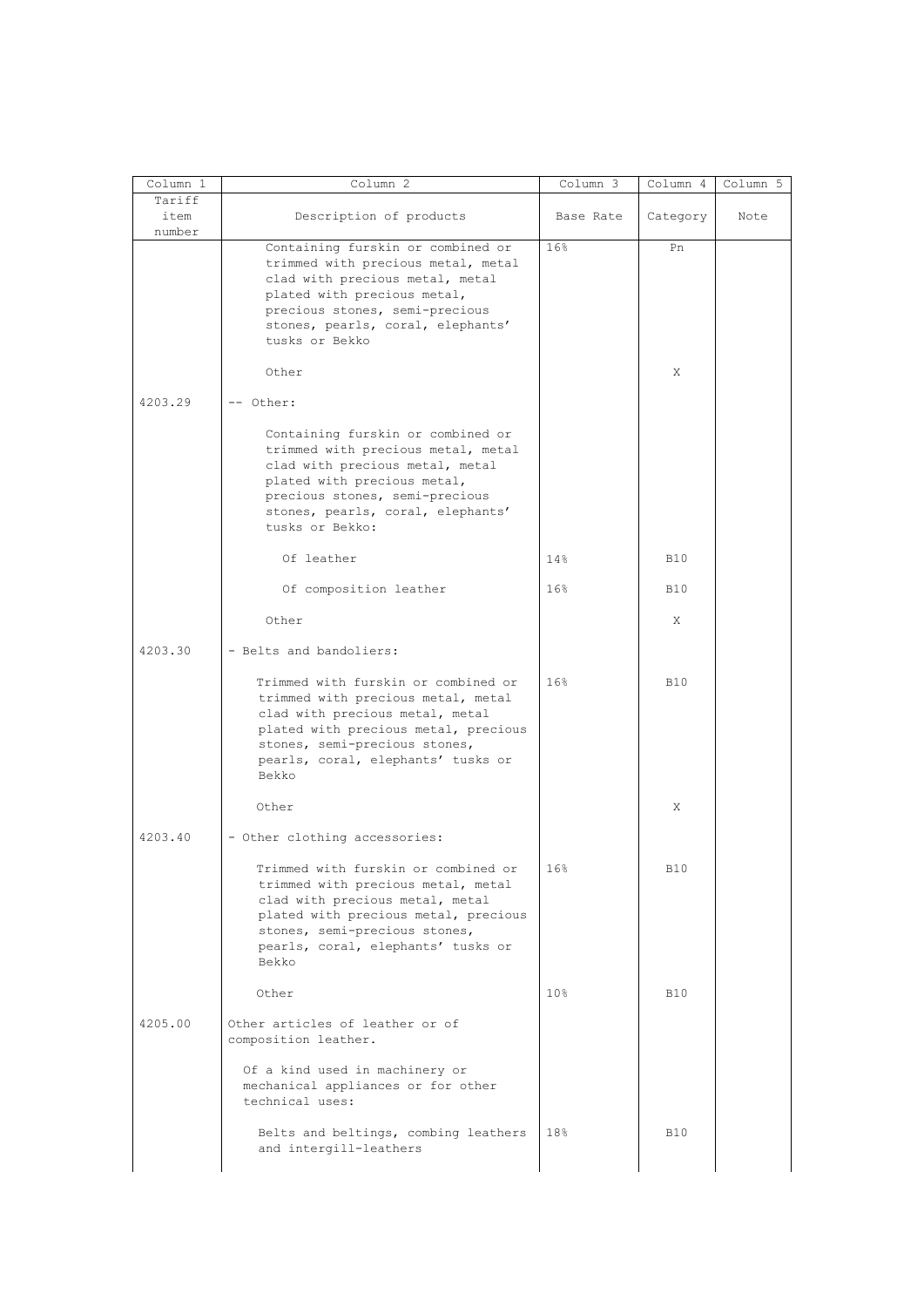| Column 1                 | Column <sub>2</sub>                                                                                                                                                                                                                                                                                  | Column 3        | Column 4   | Column 5 |
|--------------------------|------------------------------------------------------------------------------------------------------------------------------------------------------------------------------------------------------------------------------------------------------------------------------------------------------|-----------------|------------|----------|
| Tariff<br>item<br>number | Description of products                                                                                                                                                                                                                                                                              | Base Rate       | Category   | Note     |
|                          | Other                                                                                                                                                                                                                                                                                                | 3.3%            | <b>B10</b> |          |
|                          | Other                                                                                                                                                                                                                                                                                                | 10 <sub>8</sub> | <b>B10</b> |          |
| 4206.00                  | Articles of gut (other than silk-worm<br>gut), of goldbeater's skin, of bladders<br>or of tendons.                                                                                                                                                                                                   | 3.3%            | <b>B10</b> |          |
| Chapter 43               | Furskins and artificial fur;<br>manufactures thereof                                                                                                                                                                                                                                                 |                 |            |          |
| 43.01                    | Raw furskins (including heads, tails,<br>paws and other pieces or cuttings,<br>suitable for furriers' use), other than<br>raw hides and skins of heading 41.01,<br>41.02 or 41.03.                                                                                                                   |                 | Α          |          |
| 43.02                    | Tanned or dressed furskins (including<br>heads, tails, paws and other pieces or<br>cuttings), unassembled, or assembled<br>(without the addition of other<br>materials) other than those of heading<br>43.03.                                                                                        |                 | X          |          |
| 43.03                    | Articles of apparel, clothing<br>accessories and other articles of<br>furskin.                                                                                                                                                                                                                       |                 | X          |          |
| 4304.00                  | Artificial fur and articles thereof.                                                                                                                                                                                                                                                                 |                 | Α          |          |
| Chapter 44               | Wood and articles of wood; wood charcoal                                                                                                                                                                                                                                                             |                 |            |          |
| 44.01                    | Fuel wood, in logs, in billets, in<br>twigs, in faggots or in similar forms;<br>wood in chips or particles; sawdust and<br>wood waste and scrap, whether or not<br>agglomerated in logs, briquettes,<br>pellets or similar forms.                                                                    |                 | Α          |          |
| 44.02                    | Wood charcoal (including shell or nut<br>charcoal), whether or not agglomerated.                                                                                                                                                                                                                     |                 | Α          |          |
| 44.03                    | Wood in the rough, whether or not<br>stripped of bark or sapwood, or roughly<br>squared.                                                                                                                                                                                                             |                 | Α          |          |
| 44.04                    | Hoopwood; split poles; piles, pickets<br>and stakes of wood, pointed but not sawn<br>lengthwise; wooden sticks, roughly<br>trimmed but not turned, bent or<br>otherwise worked, suitable for the<br>manufacture of walking-sticks,<br>umbrellas, tool handles or the like;<br>chipwood and the like. |                 | Α          |          |
| 4405.00                  | Wood wool; wood flour.                                                                                                                                                                                                                                                                               |                 | Α          |          |
| 44.06                    | Railway or tramway sleepers (cross-ties)                                                                                                                                                                                                                                                             |                 | Α          |          |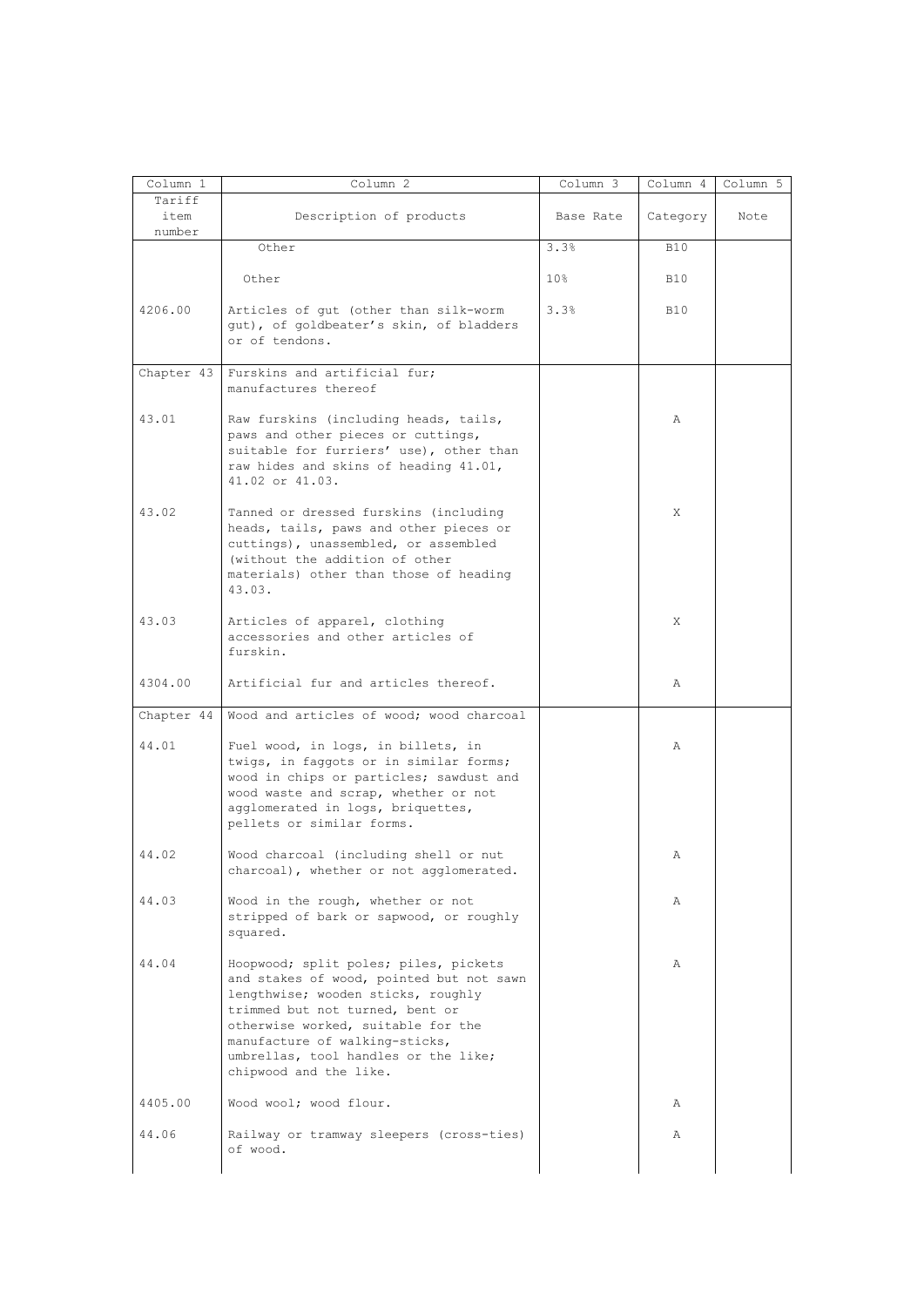| Column 1                 | Column 2                                                                                                                                                                                                                                                                           | Column 3  | Column 4 | Column 5 |
|--------------------------|------------------------------------------------------------------------------------------------------------------------------------------------------------------------------------------------------------------------------------------------------------------------------------|-----------|----------|----------|
| Tariff<br>item<br>number | Description of products                                                                                                                                                                                                                                                            | Base Rate | Category | Note     |
| 44.07                    | Wood sawn or chipped lengthwise, sliced<br>or peeled, whether or not planed, sanded<br>or end-jointed, of a thickness exceeding<br>6mm.                                                                                                                                            |           |          |          |
| 4407.10                  | - Coniferous:                                                                                                                                                                                                                                                                      |           |          |          |
|                          | Of Pinus spp., Abies spp. (other than<br>California red fir, grand fir, noble<br>fir and pacific silver fir) or Picea<br>spp. (other than Sitka spruce), not<br>more than 160mm in thickness                                                                                       |           | X        |          |
|                          | Other                                                                                                                                                                                                                                                                              |           | Α        |          |
|                          | - Of tropical wood specified in<br>Subheading Note 1 to this Chapter:                                                                                                                                                                                                              |           |          |          |
| 4407.21                  | -- Mahogany (Swietenia spp.)                                                                                                                                                                                                                                                       |           | Α        |          |
| 4407.22                  | -- Virola, Imbuia and Balsa                                                                                                                                                                                                                                                        |           | Α        |          |
| 4407.25                  | -- Dark Red Meranti, Light Red Meranti<br>and Meranti Bakau                                                                                                                                                                                                                        |           | Α        |          |
| 4407.26                  | -- White Lauan, White Meranti, White<br>Seraya, Yellow Meranti and Alan                                                                                                                                                                                                            |           | Α        |          |
| 4407.27                  | -- Sapelli                                                                                                                                                                                                                                                                         |           | Α        |          |
| 4407.28                  | -- Iroko                                                                                                                                                                                                                                                                           |           | Α        |          |
| 4407.29                  | -- Other                                                                                                                                                                                                                                                                           |           | Α        |          |
|                          | - Other:                                                                                                                                                                                                                                                                           |           |          |          |
| 4407.91                  | -- Of oak (Quercus spp.)                                                                                                                                                                                                                                                           |           | Α        |          |
| 4407.92                  | -- Of beech (Fagus spp.)                                                                                                                                                                                                                                                           |           | Α        |          |
| 4407.93                  | -- Of maple (Acer spp.)                                                                                                                                                                                                                                                            |           | Α        |          |
| 4407.94                  | -- Of cherry (Prunus spp.)                                                                                                                                                                                                                                                         |           | Α        |          |
| 4407.95                  | -- Of ash (Fraxinus spp.)                                                                                                                                                                                                                                                          |           | Α        |          |
| 4407.99                  | -- Other                                                                                                                                                                                                                                                                           |           | Α        |          |
| 44.08                    | Sheets for veneering (including those<br>obtained by slicing laminated wood), for<br>plywood or for similar laminated wood<br>and other wood, sawn lengthwise, sliced<br>or peeled, whether or not planed,<br>sanded, spliced or end-jointed, of a<br>thickness not exceeding 6mm. |           | Α        |          |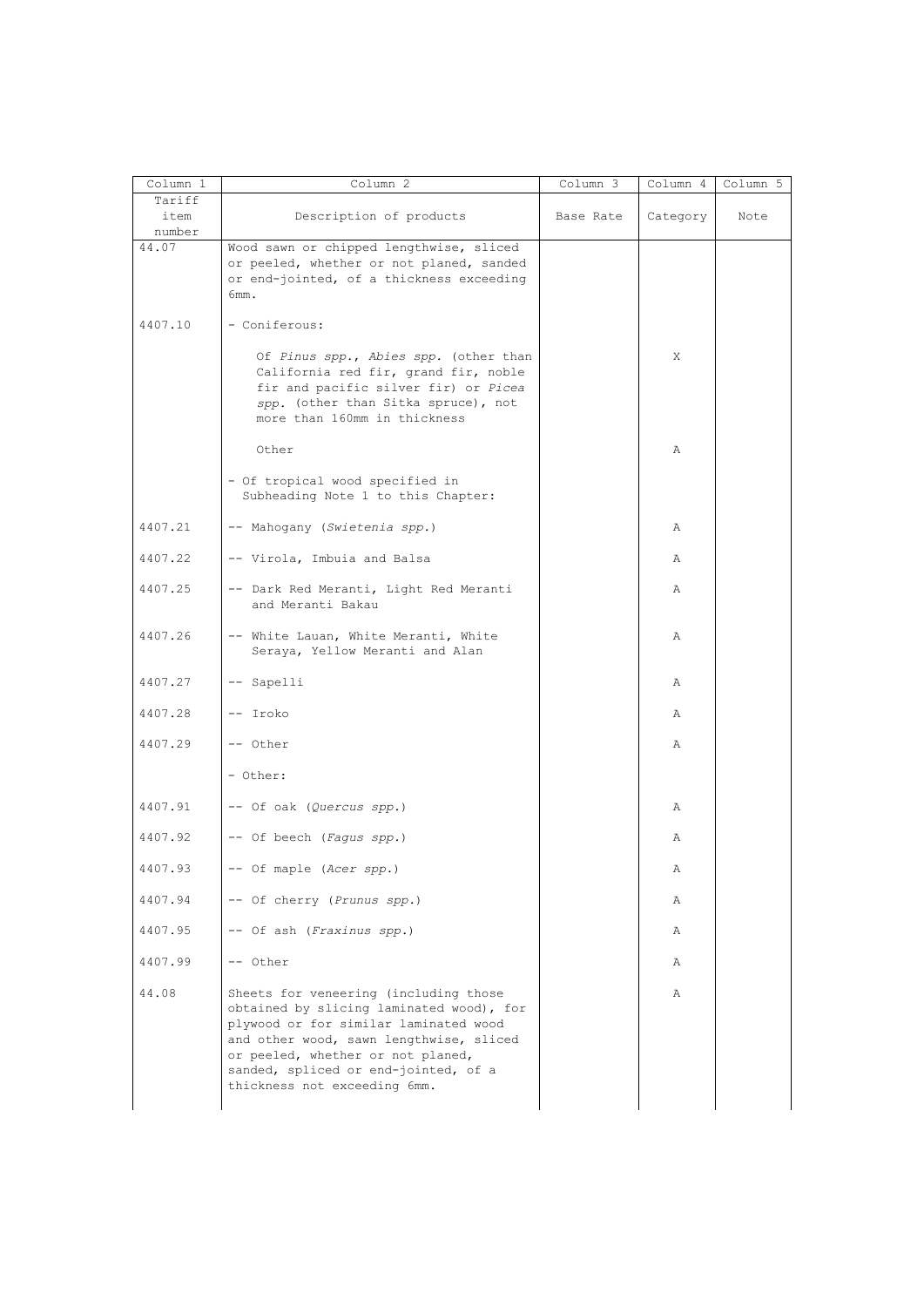| Column 1                 | Column <sub>2</sub>                                                                                                                                                                                                                                                                        | Column 3       | Column 4       | Column 5 |
|--------------------------|--------------------------------------------------------------------------------------------------------------------------------------------------------------------------------------------------------------------------------------------------------------------------------------------|----------------|----------------|----------|
| Tariff<br>item<br>number | Description of products                                                                                                                                                                                                                                                                    | Base Rate      | Category       | Note     |
| 44.09                    | Wood (including strips and friezes for<br>parquet flooring, not assembled)<br>continuously shaped (tongued, grooved,<br>rebated, chamfered, V-jointed, beaded,<br>moulded, rounded or the like) along any<br>of its edges, ends or faces, whether or<br>not planed, sanded or end-jointed. |                |                |          |
| 4409.10                  | - Coniferous                                                                                                                                                                                                                                                                               |                | Α              |          |
|                          | - Non-coniferous:                                                                                                                                                                                                                                                                          |                |                |          |
| 4409.21                  | -- Of bamboo:                                                                                                                                                                                                                                                                              |                |                |          |
|                          | Drawn wood                                                                                                                                                                                                                                                                                 | 7.5%           | <b>B15</b>     |          |
|                          | Beadings and mouldings                                                                                                                                                                                                                                                                     | 3.6%           | <b>B15</b>     |          |
|                          | Other                                                                                                                                                                                                                                                                                      |                | Α              |          |
| 4409.29                  | -- Other                                                                                                                                                                                                                                                                                   |                | Α              |          |
| 44.10                    | Particle board, oriented strand board<br>(OSB) and similar board (for example,<br>waferboard) of wood or other ligneous<br>materials, whether or not agglomerated<br>with resins or other organic binding<br>substances.                                                                   |                |                |          |
|                          | - Of wood:                                                                                                                                                                                                                                                                                 |                |                |          |
| 4410.11                  | -- Particle board:                                                                                                                                                                                                                                                                         |                |                |          |
|                          | In sheets or in boards                                                                                                                                                                                                                                                                     | 6%             | B <sub>5</sub> |          |
|                          | Other                                                                                                                                                                                                                                                                                      | 5%             | B <sub>5</sub> |          |
| 4410.12                  | -- Oriented strand board (OSB):                                                                                                                                                                                                                                                            |                |                |          |
|                          | In sheets or in boards                                                                                                                                                                                                                                                                     | 6%             | B <sub>5</sub> |          |
|                          | Other                                                                                                                                                                                                                                                                                      | 5%             | B <sub>5</sub> |          |
| 4410.19                  | -- Other:                                                                                                                                                                                                                                                                                  |                |                |          |
|                          | In sheets or in boards                                                                                                                                                                                                                                                                     | $6\%$          | B <sub>5</sub> |          |
|                          | Other                                                                                                                                                                                                                                                                                      | 5 <sup>°</sup> | B <sub>5</sub> |          |
| 4410.90                  | - Other:                                                                                                                                                                                                                                                                                   |                |                |          |
|                          | In sheets or in boards                                                                                                                                                                                                                                                                     | 7.9%           | B <sub>5</sub> |          |
|                          | Other                                                                                                                                                                                                                                                                                      | 6.6%           | B <sub>5</sub> |          |
| 44.11                    | Fibreboard of wood or other ligneous<br>materials, whether or not bonded with<br>resins or other organic substances.                                                                                                                                                                       | 2.6%           | B <sub>5</sub> |          |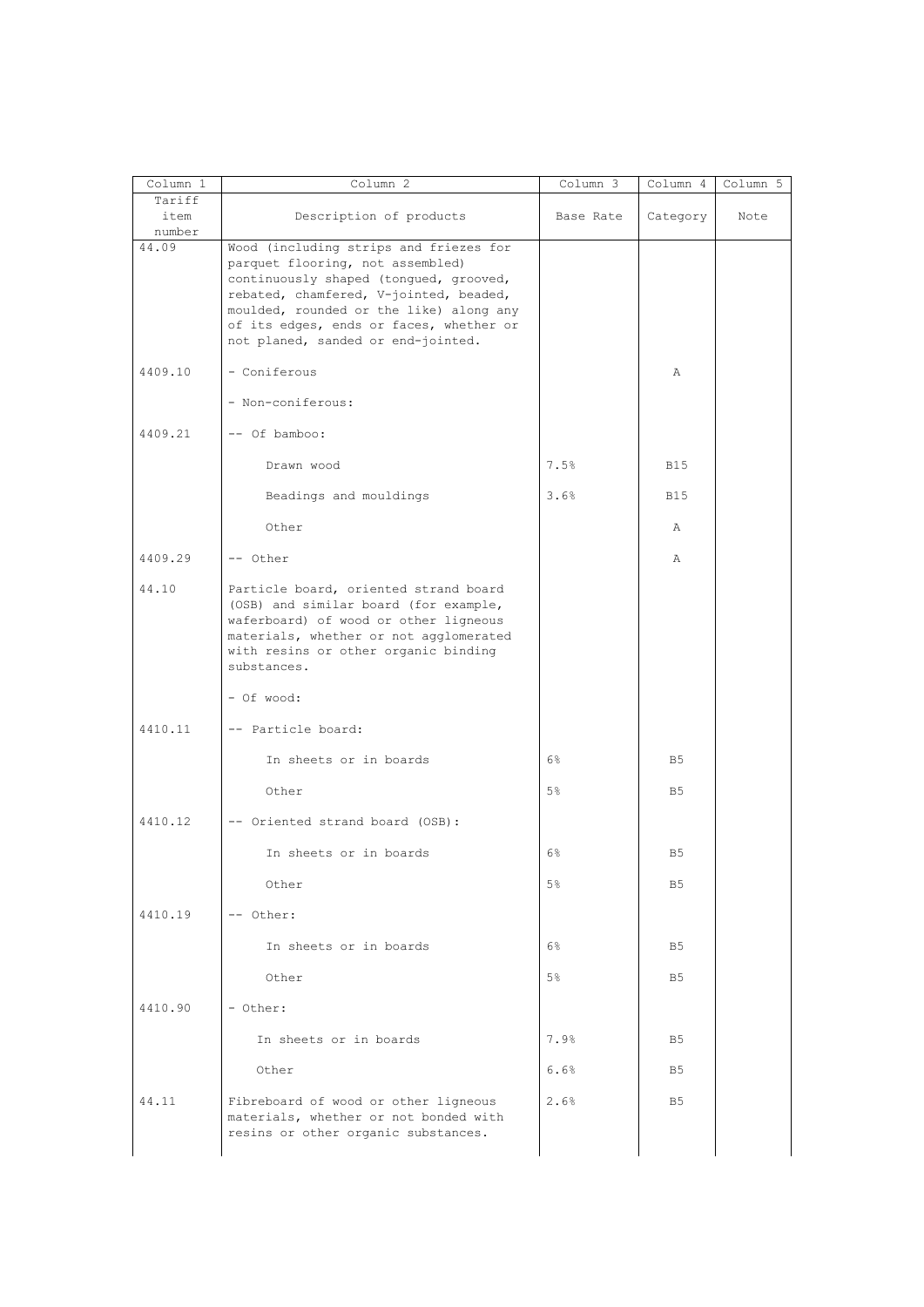| Column 1 | Column <sub>2</sub>                      | Column 3  | Column 4       | Column 5 |
|----------|------------------------------------------|-----------|----------------|----------|
| Tariff   |                                          |           |                |          |
| item     | Description of products                  | Base Rate | Category       | Note     |
| number   |                                          |           |                |          |
| 44.12    | Plywood, veneered panels and similar     |           |                |          |
|          | laminated wood.                          |           |                |          |
|          |                                          |           |                |          |
| 4412.10  | - Of bamboo:                             |           |                |          |
|          |                                          |           |                |          |
|          |                                          |           |                |          |
|          | Plywood consisting solely of sheets      |           | X              |          |
|          | of wood, each ply not exceeding 6mm      |           |                |          |
|          | thickness                                |           |                |          |
|          |                                          |           |                |          |
|          | Other                                    | $6\%$     | B <sub>5</sub> |          |
|          |                                          |           |                |          |
|          | - Other plywood, consisting solely of    |           |                |          |
|          | sheets of wood (other than bamboo),      |           |                |          |
|          |                                          |           |                |          |
|          | each ply not exceeding 6mm thickness:    |           |                |          |
|          |                                          |           |                |          |
| 4412.31  | -- With at least one outer ply of        |           | X              |          |
|          | tropical wood specified in Subheading    |           |                |          |
|          | Note 1 to this Chapter                   |           |                |          |
|          |                                          |           |                |          |
| 4412.32  | -- Other, with at least one outer ply of |           | X              |          |
|          | non-coniferous wood                      |           |                |          |
|          |                                          |           |                |          |
|          |                                          |           |                |          |
| 4412.39  | -- Other                                 |           | X              |          |
|          |                                          |           |                |          |
|          | - Other:                                 |           |                |          |
|          |                                          |           |                |          |
| 4412.94  | -- Blockboard, laminboard and            | $6\%$     | B5             |          |
|          | battenboard                              |           |                |          |
|          |                                          |           |                |          |
| 4412.99  | -- Other                                 | $6\%$     | B5             |          |
|          |                                          |           |                |          |
| 4413.00  | Densified wood, in blocks, plates,       |           |                |          |
|          |                                          |           | Α              |          |
|          | strips or profile shapes.                |           |                |          |
|          |                                          |           |                |          |
| 4414.00  | Wooden frames for paintings,             |           | Α              |          |
|          | photographs, mirrors or similar objects. |           |                |          |
|          |                                          |           |                |          |
| 44.15    | Packing cases, boxes, crates, drums and  |           | Α              |          |
|          | similar packings, of wood; cable-drums   |           |                |          |
|          | of wood; pallets, box pallets and other  |           |                |          |
|          | load boards, of wood; pallet collars of  |           |                |          |
|          |                                          |           |                |          |
|          | wood.                                    |           |                |          |
|          |                                          |           |                |          |
| 4416.00  | Casks, barrels, vats, tubs and other     |           | Α              |          |
|          | coopers' products and parts thereof, of  |           |                |          |
|          | wood, including staves.                  |           |                |          |
|          |                                          |           |                |          |
| 4417.00  | Tools, tool bodies, tool handles, broom  |           | Α              |          |
|          | or brush bodies and handles, of wood;    |           |                |          |
|          | boot or shoe lasts and trees, of wood.   |           |                |          |
|          |                                          |           |                |          |
|          |                                          |           |                |          |
| 44.18    | Builders' joinery and carpentry of wood, |           |                |          |
|          | including cellular wood panels,          |           |                |          |
|          | assembled flooring panels, shingles and  |           |                |          |
|          | shakes.                                  |           |                |          |
|          |                                          |           |                |          |
| 4418.10  | - Windows, French-windows and their      |           | Α              |          |
|          | frames                                   |           |                |          |
|          |                                          |           |                |          |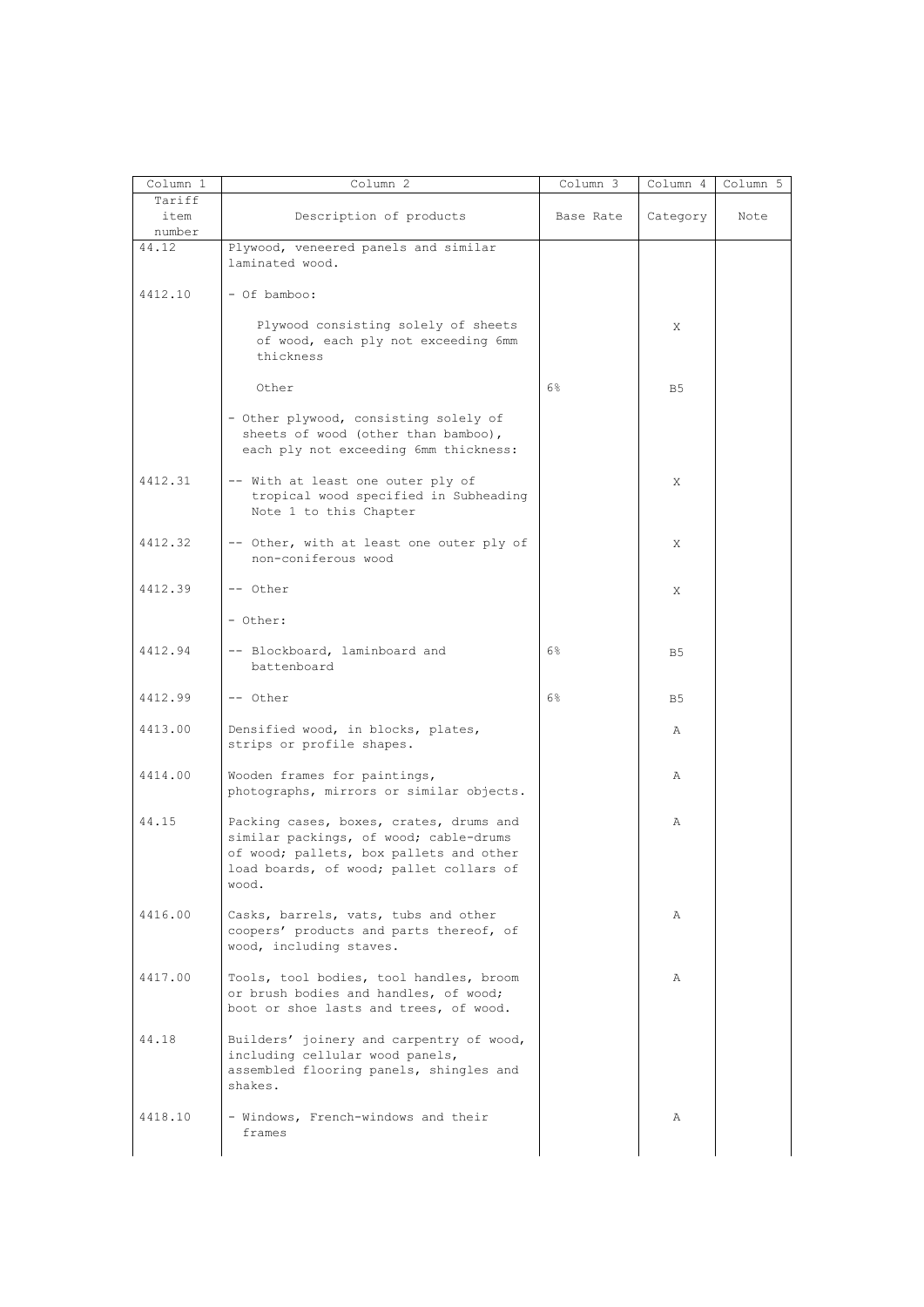| Column 1                 | Column <sub>2</sub>                                                                                                                                                                                                        | Column 3        | Column 4   | Column 5 |
|--------------------------|----------------------------------------------------------------------------------------------------------------------------------------------------------------------------------------------------------------------------|-----------------|------------|----------|
| Tariff<br>item<br>number | Description of products                                                                                                                                                                                                    | Base Rate       | Category   | Note     |
| 4418.20                  | - Doors and their frames and thresholds                                                                                                                                                                                    |                 | Α          |          |
| 4418.40                  | - Shuttering for concrete constructional<br>work                                                                                                                                                                           |                 | Α          |          |
| 4418.50                  | - Shingles and shakes                                                                                                                                                                                                      |                 | Α          |          |
| 4418.60                  | - Posts and beams                                                                                                                                                                                                          |                 | Α          |          |
|                          | - Assembled flooring panels:                                                                                                                                                                                               |                 |            |          |
| 4418.71                  | -- For mosaic floors                                                                                                                                                                                                       |                 | Α          |          |
| 4418.72                  | -- Other, multilayer                                                                                                                                                                                                       |                 | Α          |          |
| 4418.79                  | -- Other                                                                                                                                                                                                                   |                 | Α          |          |
| 4418.90                  | - Other:                                                                                                                                                                                                                   |                 |            |          |
|                          | Cellular wood panels                                                                                                                                                                                                       |                 | Α          |          |
|                          | Other:                                                                                                                                                                                                                     |                 |            |          |
|                          | Tategu (door, window sash and the<br>like) and Tokobashira                                                                                                                                                                 |                 | Α          |          |
|                          | Other:                                                                                                                                                                                                                     |                 |            |          |
|                          | Transom; other flooring panels<br>and panels other than assembled<br>flooring panels                                                                                                                                       |                 | Α          |          |
|                          | Other:                                                                                                                                                                                                                     |                 |            |          |
|                          | Structural laminated lumber                                                                                                                                                                                                |                 | Χ          |          |
|                          | Other                                                                                                                                                                                                                      |                 | Α          |          |
| 4419.00                  | Tableware and kitchenware, of wood.                                                                                                                                                                                        |                 | Α          |          |
| 44.20                    | Wood marquetry and inlaid wood; caskets<br>and cases for jewellery or cutlery, and<br>similar articles, of wood; statuettes<br>and other ornaments, of wood; wooden<br>articles of furniture not falling in<br>Chapter 94. |                 | Α          |          |
| 44.21                    | Other articles of wood.                                                                                                                                                                                                    |                 |            |          |
| 4421.10                  | - Clothes hangers                                                                                                                                                                                                          |                 | Α          |          |
| 4421.90                  | - Other:                                                                                                                                                                                                                   |                 |            |          |
|                          | Kushi of bamboo                                                                                                                                                                                                            | 10 <sub>8</sub> | <b>B15</b> |          |
|                          | Other                                                                                                                                                                                                                      |                 | Α          |          |
|                          | Chapter 45   Cork and articles of cork                                                                                                                                                                                     |                 | Α          |          |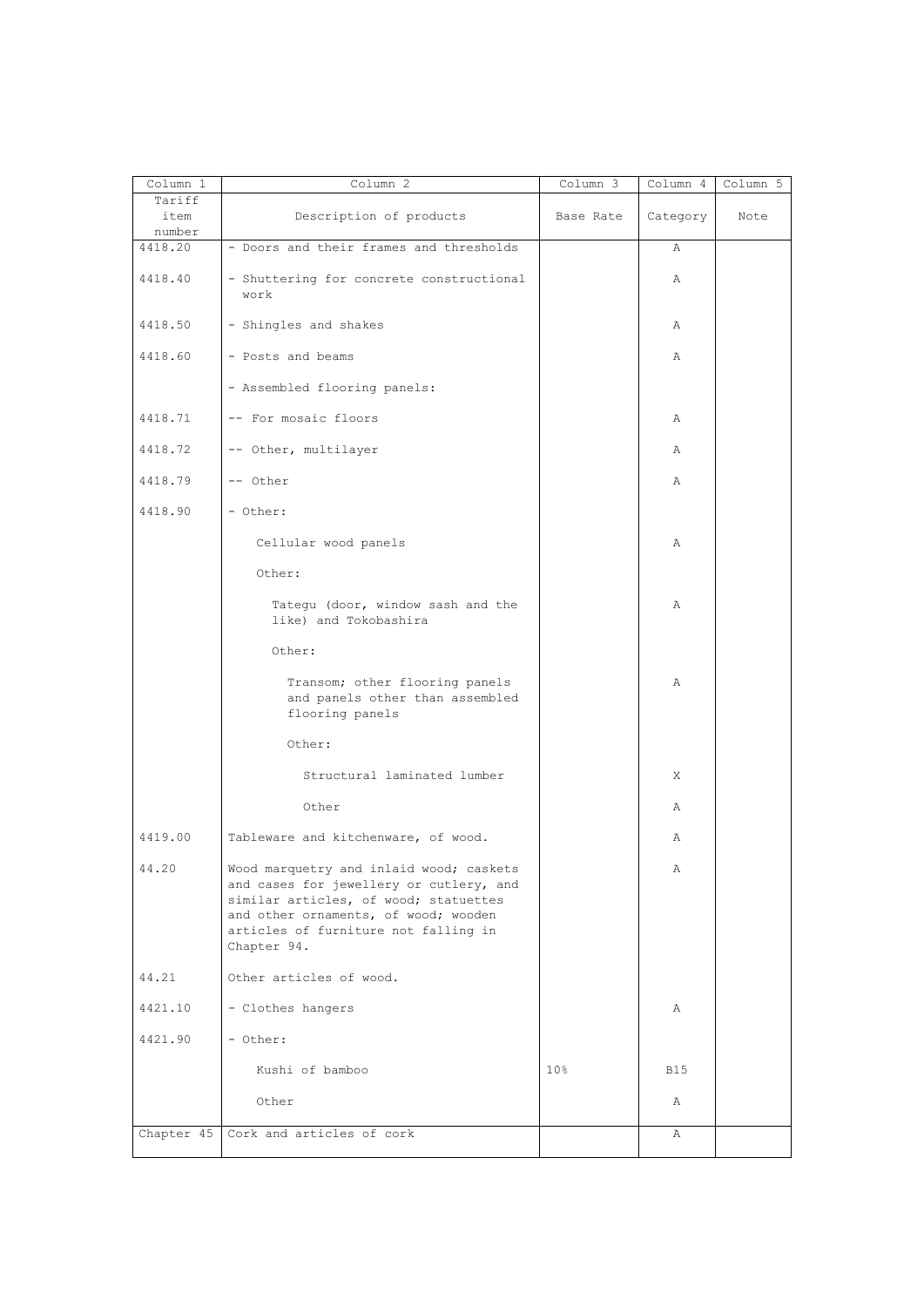| Column 1                 | Column 2                                                                                                                                                                                                                                                                                                                       | Column 3  | Column 4     | Column 5 |
|--------------------------|--------------------------------------------------------------------------------------------------------------------------------------------------------------------------------------------------------------------------------------------------------------------------------------------------------------------------------|-----------|--------------|----------|
| Tariff<br>item<br>number | Description of products                                                                                                                                                                                                                                                                                                        | Base Rate | Category     | Note     |
| Chapter 46               | Manufactures of straw, of esparto or of<br>other plaiting materials; basketware and<br>wickerwork                                                                                                                                                                                                                              |           |              |          |
| 46.01                    | Plaits and similar products of plaiting<br>materials, whether or not assembled into<br>strips; plaiting materials, plaits and<br>similar products of plaiting materials,<br>bound together in parallel strands or<br>woven, in sheet form, whether or not<br>being finished articles (for example,<br>mats, matting, screens). |           |              |          |
|                          | - Mats, matting and screens of vegetable<br>materials:                                                                                                                                                                                                                                                                         |           |              |          |
| 4601.21                  | -- Of bamboo                                                                                                                                                                                                                                                                                                                   |           | Α            |          |
| 4601.22                  | -- Of rattan                                                                                                                                                                                                                                                                                                                   |           | Α            |          |
| 4601.29                  | -- Other:                                                                                                                                                                                                                                                                                                                      |           |              |          |
|                          | Of Igusa (Juncus effusus) or of<br>Shichitoi (Cyperus tegetiformis)                                                                                                                                                                                                                                                            | 6%        | <b>B10</b>   |          |
|                          | Other                                                                                                                                                                                                                                                                                                                          |           | Α            |          |
|                          | - Other:                                                                                                                                                                                                                                                                                                                       |           |              |          |
| 4601.92                  | -- Of bamboo                                                                                                                                                                                                                                                                                                                   |           | Α            |          |
| 4601.93                  | -- Of rattan                                                                                                                                                                                                                                                                                                                   |           | Α            |          |
| 4601.94                  | -- Of other vegetable materials:                                                                                                                                                                                                                                                                                               |           |              |          |
|                          | Mushiro, Komo and rushmats; plaits<br>and similar products of plaiting<br>materials, whether or not assembled<br>into strips                                                                                                                                                                                                   |           | Α            |          |
|                          | Other:                                                                                                                                                                                                                                                                                                                         |           |              |          |
|                          | Of Igusa (Juncus effusus) or of<br>Shichitoi (Cyperus tegetiformis)                                                                                                                                                                                                                                                            | $6\%$     | <b>B10</b>   |          |
|                          | Other                                                                                                                                                                                                                                                                                                                          |           | Α            |          |
| 4601.99                  | -- Other                                                                                                                                                                                                                                                                                                                       |           | $\mathbb{A}$ |          |
| 46.02                    | Basketwork, wickerwork and other<br>articles, made directly to shape from<br>plaiting materials or made up from goods<br>of heading 46.01; articles of loofah.                                                                                                                                                                 |           |              |          |
|                          | - Of vegetable materials:                                                                                                                                                                                                                                                                                                      |           |              |          |
| 4602.11                  | -- Of bamboo                                                                                                                                                                                                                                                                                                                   |           | Α            |          |
| 4602.12                  | -- Of rattan                                                                                                                                                                                                                                                                                                                   |           | Α            |          |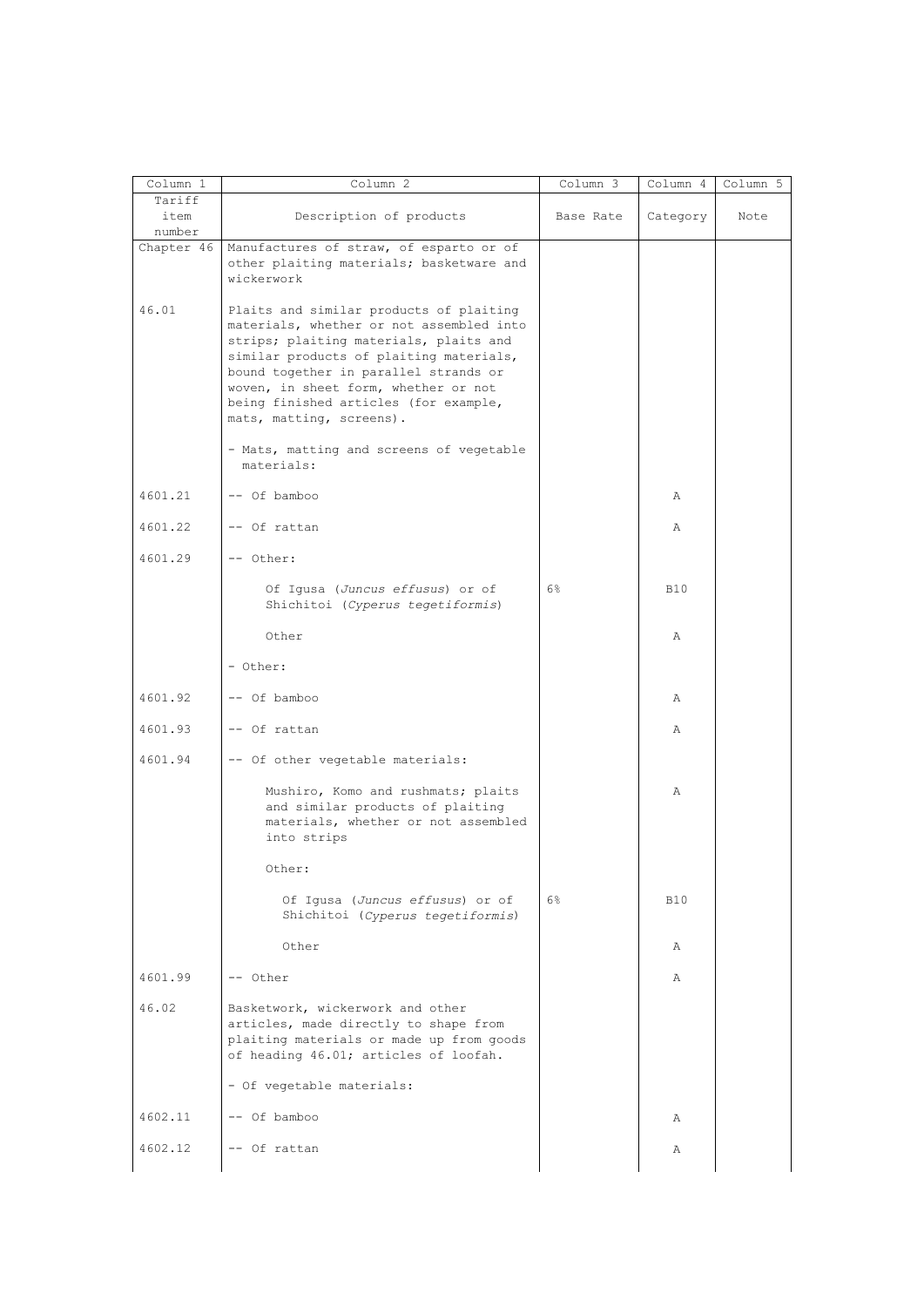| Column 1          | Column 2                                                                                                                                                                                                  | Column 3  | Column 4   | Column 5 |
|-------------------|-----------------------------------------------------------------------------------------------------------------------------------------------------------------------------------------------------------|-----------|------------|----------|
| Tariff            |                                                                                                                                                                                                           |           |            |          |
| item              | Description of products                                                                                                                                                                                   | Base Rate | Category   | Note     |
| number<br>4602.19 | -- Other:                                                                                                                                                                                                 |           |            |          |
|                   | Straw envelopes for bottles                                                                                                                                                                               |           | Α          |          |
|                   | Other:                                                                                                                                                                                                    |           |            |          |
|                   | Tatamidoko                                                                                                                                                                                                |           | Α          |          |
|                   | Other:                                                                                                                                                                                                    |           |            |          |
|                   | Tatami, of the thickness not<br>less than 8mm, of the surface<br>area less than 1m <sup>2</sup> and<br>containing tatami facing of<br>Igusa (Juncus effusus) or of<br>Shichitoi (Cyperus<br>tegetiformis) | 7.9%      | <b>B10</b> |          |
|                   | Other                                                                                                                                                                                                     |           | Α          |          |
| 4602.90           | - Other                                                                                                                                                                                                   |           | Α          |          |
| Chapter 47        | Pulp of wood or of other fibrous<br>cellulosic material; recovered (waste<br>and scrap) paper or paperboard                                                                                               |           | Α          |          |
| Chapter 48        | Paper and paperboard; articles of paper<br>pulp, of paper or of paperboard                                                                                                                                |           | A          |          |
| Chapter 49        | Printed books, newspapers, pictures and<br>other products of the printing industry;<br>manuscripts, typescripts and plans                                                                                 |           | Α          |          |
| Chapter 50        | Silk                                                                                                                                                                                                      |           |            |          |
| 5001.00           | Silk-worm cocoons suitable for reeling.                                                                                                                                                                   |           | X          |          |
| 5002.00           | Raw silk (not thrown).                                                                                                                                                                                    |           |            |          |
|                   | Wild silk                                                                                                                                                                                                 |           | Α          |          |
|                   | Other                                                                                                                                                                                                     |           | X          |          |
| 5003.00           | Silk waste (including cocoons unsuitable<br>for reeling, yarn waste and garneted<br>stock).                                                                                                               |           | Α          |          |
| 5004.00           | Silk yarn (other than yarn spun from<br>silk waste) not put up for retail sale.                                                                                                                           |           | Α          |          |
| 5005.00           | Yarn spun from silk waste, not put up<br>for retail sale.                                                                                                                                                 |           | Α          |          |
| 5006.00           | Silk yarn and yarn spun from silk waste,<br>put up for retail sale; silk-worm qut.                                                                                                                        |           | Α          |          |
| 50.07             | Woven fabrics of silk or of silk waste.                                                                                                                                                                   |           | Α          |          |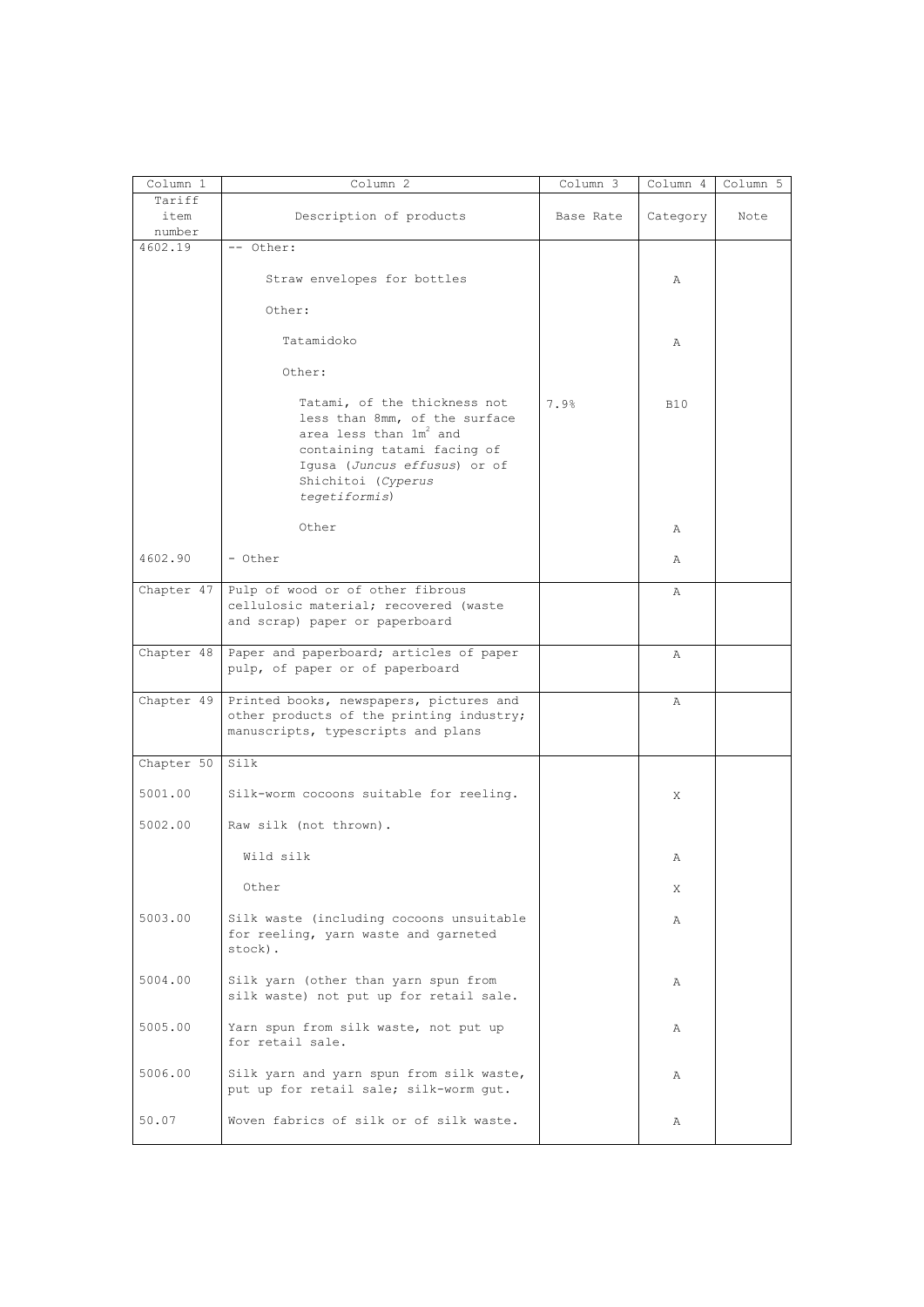| Column 1       | Column <sub>2</sub>                                                                                                                                                                                                                | Column 3  | Column 4     | Column 5 |
|----------------|------------------------------------------------------------------------------------------------------------------------------------------------------------------------------------------------------------------------------------|-----------|--------------|----------|
| Tariff<br>item | Description of products                                                                                                                                                                                                            | Base Rate | Category     | Note     |
| number         | Chapter 51   Wool, fine or coarse animal hair;                                                                                                                                                                                     |           |              |          |
|                | horsehair yarn and woven fabric                                                                                                                                                                                                    |           | Α            |          |
| Chapter 52     | Cotton                                                                                                                                                                                                                             |           | Α            |          |
| Chapter 53     | Other vegetable textile fibres; paper<br>yarn and woven fabrics of paper yarn                                                                                                                                                      |           | Α            |          |
| Chapter 54     | Man-made filaments; strip and the like<br>of man-made textile materials                                                                                                                                                            |           | Α            |          |
|                | Chapter 55 Man-made staple fibres                                                                                                                                                                                                  |           | Α            |          |
| Chapter $56$   | Wadding, felt and nonwovens; special<br>yarns; twine, cordage, ropes and cables<br>and articles thereof                                                                                                                            |           | Α            |          |
| Chapter 57     | Carpets and other textile floor<br>coverings                                                                                                                                                                                       |           | Α            |          |
| Chapter $58$   | Special woven fabrics; tufted textile<br>fabrics; lace; tapestries; trimmings;<br>embroidery                                                                                                                                       |           | Α            |          |
| Chapter 59     | Impregnated, coated, covered or<br>laminated textile fabrics; textile<br>articles of a kind suitable for<br>industrial use                                                                                                         |           | $\mathbb{A}$ |          |
|                | Chapter 60 Knitted or crocheted fabrics                                                                                                                                                                                            |           | Α            |          |
| Chapter $61$   | Articles of apparel and clothing<br>accessories, knitted or crocheted                                                                                                                                                              |           | Α            |          |
| Chapter 62     | Articles of apparel and clothing<br>accessories, not knitted or crocheted                                                                                                                                                          |           | Α            |          |
| Chapter 63     | Other made up textile articles; sets;<br>worn clothing and worn textile articles;<br>rags                                                                                                                                          |           | Α            |          |
|                | Chapter 64   Footwear, gaiters and the like; parts of<br>such articles                                                                                                                                                             |           |              |          |
| 64.01          | Waterproof footwear with outer soles and<br>uppers of rubber or of plastics, the<br>uppers of which are neither fixed to the<br>sole nor assembled by stitching,<br>riveting, nailing, screwing, plugging or<br>similar processes. |           |              |          |
| 6401.10        | - Footwear incorporating a protective<br>metal toe-cap:                                                                                                                                                                            |           |              |          |
|                | Ski-boots                                                                                                                                                                                                                          |           | X            |          |
|                | Other                                                                                                                                                                                                                              | 6.7%      | Pn           |          |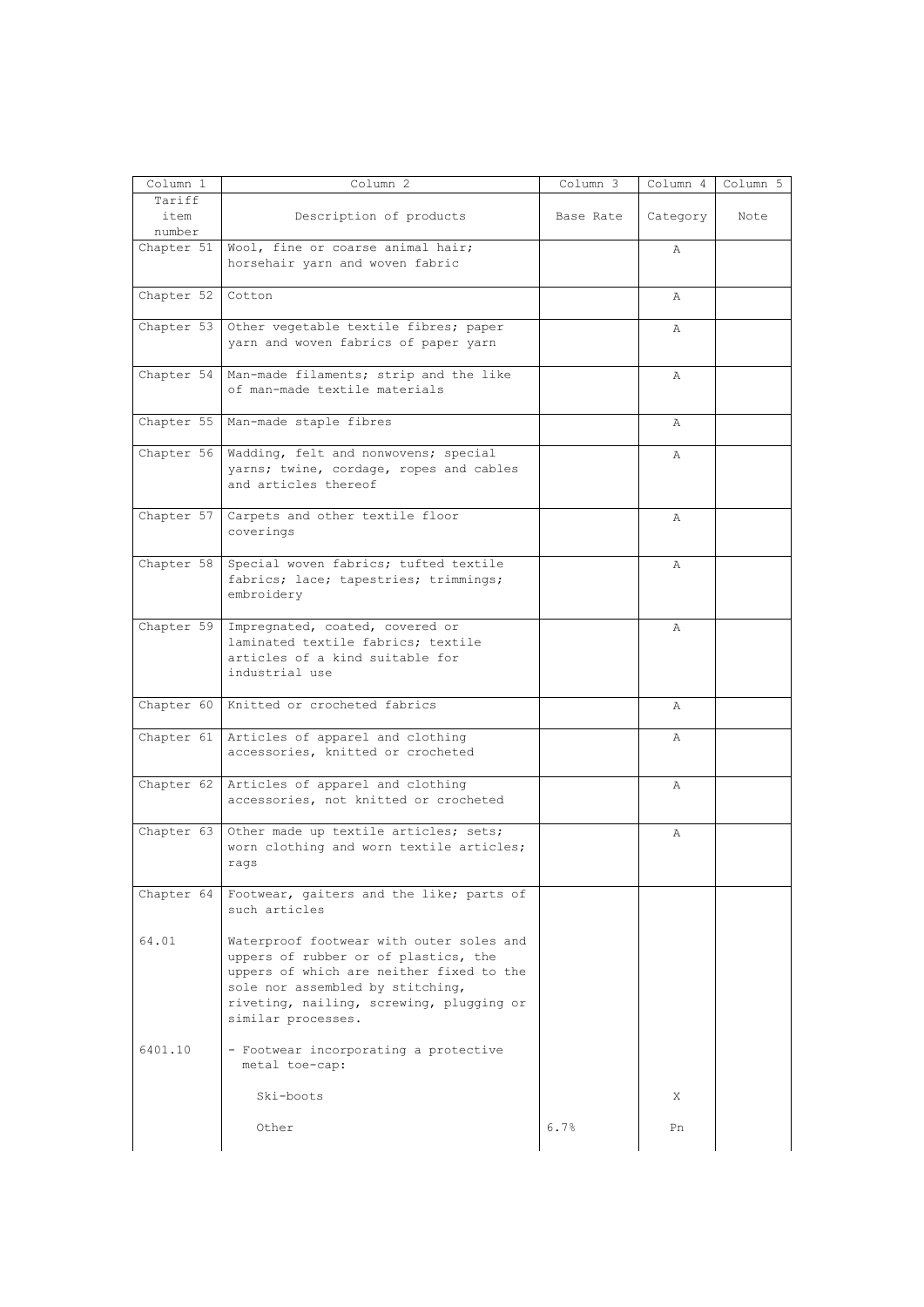| Column 1       | Column <sup>2</sup>                                                                                        | $Column \overline{3}$ | Column 4   | Column 5 |
|----------------|------------------------------------------------------------------------------------------------------------|-----------------------|------------|----------|
| Tariff<br>item | Description of products                                                                                    | Base Rate             | Category   | Note     |
| number         |                                                                                                            |                       |            |          |
|                | - Other footwear:                                                                                          |                       |            |          |
| 6401.92        | -- Covering the ankle but not covering<br>the knee:                                                        |                       |            |          |
|                | Ski-boots                                                                                                  |                       | X          |          |
|                | Other                                                                                                      | 6.7%                  | <b>B10</b> |          |
| 6401.99        | -- Other:                                                                                                  |                       |            |          |
|                | Covering the knee                                                                                          | 6.7%                  | <b>B10</b> |          |
|                | Other                                                                                                      | 8 <sup>°</sup>        | <b>B10</b> |          |
| 64.02          | Other footwear with outer soles and<br>uppers of rubber or plastics.                                       |                       |            |          |
|                | - Sports footwear:                                                                                         |                       |            |          |
| 6402.12        | -- Ski-boots, cross-country ski footwear<br>and snowboard boots:                                           |                       |            |          |
|                | Ski-boots                                                                                                  |                       | X          |          |
|                | Snowboard boots                                                                                            | 8 <sup>°</sup>        | <b>B10</b> |          |
| 6402.19        | -- Other                                                                                                   | 6.7%                  | <b>B10</b> |          |
| 6402.20        | - Footwear with upper straps or thongs<br>assembled to the sole by means of plugs                          | 6.7%                  | <b>B10</b> |          |
|                | - Other footwear:                                                                                          |                       |            |          |
| 6402.91        | -- Covering the ankle:                                                                                     |                       |            |          |
|                | Incorporating a protective metal<br>toe-cap                                                                | 6.7%                  | <b>B10</b> |          |
|                | Other                                                                                                      | 8%                    | <b>B10</b> |          |
| 6402.99        | -- Other:                                                                                                  |                       |            |          |
|                | Shoes:                                                                                                     |                       |            |          |
|                | Incorporating a protective metal<br>toe-cap                                                                | 6.7%                  | <b>B10</b> |          |
|                | Other                                                                                                      | 8 <sup>°</sup>        | <b>B10</b> |          |
|                | Other                                                                                                      |                       | X          |          |
| 64.03          | Footwear with outer soles of rubber,<br>plastics, leather or composition leather<br>and uppers of leather. |                       |            |          |
|                | - Sports footwear:                                                                                         |                       |            |          |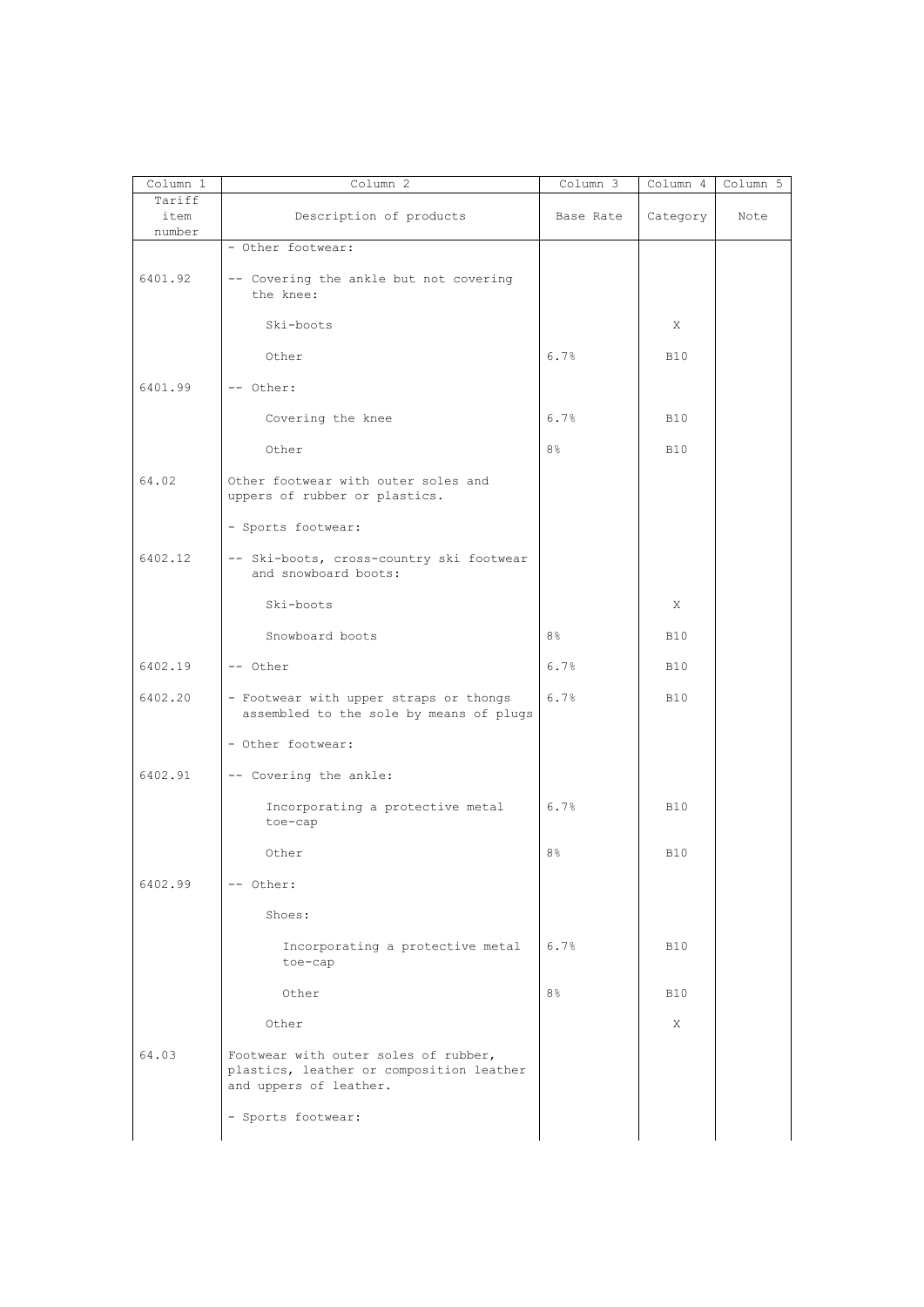| Column 1 | Column 2                                                                                                                              | Column 3  | Column 4   | Column 5 |
|----------|---------------------------------------------------------------------------------------------------------------------------------------|-----------|------------|----------|
| Tariff   |                                                                                                                                       |           |            |          |
| item     | Description of products                                                                                                               | Base Rate | Category   | Note     |
| number   |                                                                                                                                       |           |            |          |
| 6403.12  | -- Ski-boots, cross-country ski footwear                                                                                              |           | Χ          |          |
|          | and snowboard boots                                                                                                                   |           |            |          |
| 6403.19  | -- Other                                                                                                                              |           | X          |          |
| 6403.20  | - Footwear with outer soles of leather,<br>and uppers which consist of leather<br>straps across the instep and around the<br>big toe: |           |            |          |
|          | House footwear                                                                                                                        | 24%       | <b>B10</b> |          |
|          | Other                                                                                                                                 | 21.6%     | <b>B10</b> |          |
| 6403.40  | - Other footwear, incorporating a<br>protective metal toe-cap:                                                                        |           |            |          |
|          | Footwear with outer soles of rubber,<br>leather or composition leather                                                                | 21.6%     | <b>B10</b> |          |
|          | Other                                                                                                                                 | 24%       | <b>B10</b> |          |
|          | - Other footwear with outer soles of<br>leather:                                                                                      |           |            |          |
| 6403.51  | -- Covering the ankle:                                                                                                                |           |            |          |
|          | House footwear                                                                                                                        | 24%       | Pn         |          |
|          | Other:                                                                                                                                |           |            |          |
|          | Footwear for gymnastics,<br>athletics or similar activities                                                                           |           | X          |          |
|          | Other                                                                                                                                 | 21.6%     | <b>B10</b> |          |
| 6403.59  | -- Other:                                                                                                                             |           |            |          |
|          | Slippers or other house footwear:                                                                                                     |           |            |          |
|          | Slippers                                                                                                                              |           | X          |          |
|          | Other                                                                                                                                 | 24%       | <b>B10</b> |          |
|          | Other:                                                                                                                                |           |            |          |
|          | Footwear for gymnastics,<br>athletics or similar activities                                                                           |           | X          |          |
|          | Other:                                                                                                                                |           |            |          |
|          | With an insole over 19cm                                                                                                              | 21.6%     | <b>B10</b> |          |
|          | Other:                                                                                                                                |           |            |          |
|          | Footwear made on a base or<br>platform of wood, not having<br>an inner sole or a protective<br>metal toe-cap                          | 21.6%     | Pn         |          |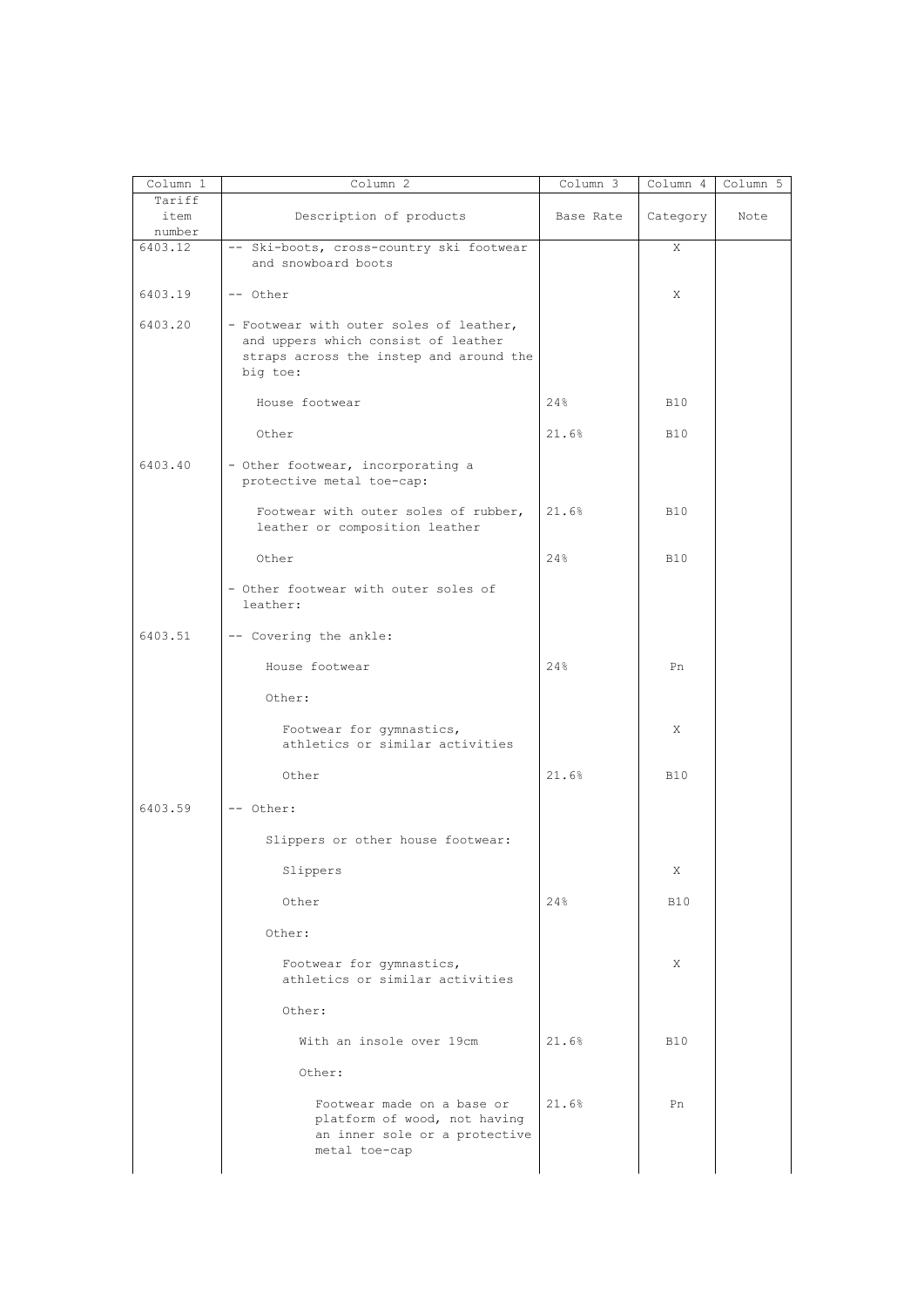| Column 1                 | Column 2                                                                                                             | $Column \overline{3}$ | Column 4   | Column 5 |
|--------------------------|----------------------------------------------------------------------------------------------------------------------|-----------------------|------------|----------|
| Tariff<br>item<br>number | Description of products                                                                                              | Base Rate             | Category   | Note     |
|                          | Other                                                                                                                | 21.6%                 | <b>B10</b> |          |
|                          | - Other footwear:                                                                                                    |                       |            |          |
| 6403.91                  | -- Covering the ankle:                                                                                               |                       |            |          |
|                          | Footwear with outer soles of rubber<br>or composition leather (excluding<br>house footwear):                         |                       |            |          |
|                          | Footwear for gymnastics,<br>athletics or similar activities                                                          |                       | Χ          |          |
|                          | Other                                                                                                                | 21.6%                 | <b>B10</b> |          |
|                          | Other:                                                                                                               |                       |            |          |
|                          | Footwear for gymnastics,<br>athletics or similar activities                                                          |                       | X          |          |
|                          | Other                                                                                                                | 24%                   | <b>B10</b> |          |
| 6403.99                  | -- Other:                                                                                                            |                       |            |          |
|                          | Footwear with outer soles of rubber<br>or composition leather (excluding<br>slippers and other house footwear):      |                       |            |          |
|                          | Footwear for gymnastics,<br>athletics or similar activities                                                          |                       | Χ          |          |
|                          | Other:                                                                                                               |                       |            |          |
|                          | With an insole over 19cm                                                                                             | 21.6%                 | <b>B10</b> |          |
|                          | Other:                                                                                                               |                       |            |          |
|                          | Footwear made on a base or<br>platform of wood, not having<br>an inner sole or a protective<br>metal toe-cap         | 21.6%                 | Pn         |          |
|                          | Other                                                                                                                | 21.6%                 | <b>B10</b> |          |
|                          | Other:                                                                                                               |                       |            |          |
|                          | Slippers or footwear for<br>gymnastics, athletics or similar<br>activities                                           |                       | X          |          |
|                          | Other                                                                                                                | 24%                   | <b>B10</b> |          |
| 64.04                    | Footwear with outer soles of rubber,<br>plastics, leather or composition leather<br>and uppers of textile materials. |                       |            |          |
|                          | - Footwear with outer soles of rubber or<br>plastics:                                                                |                       |            |          |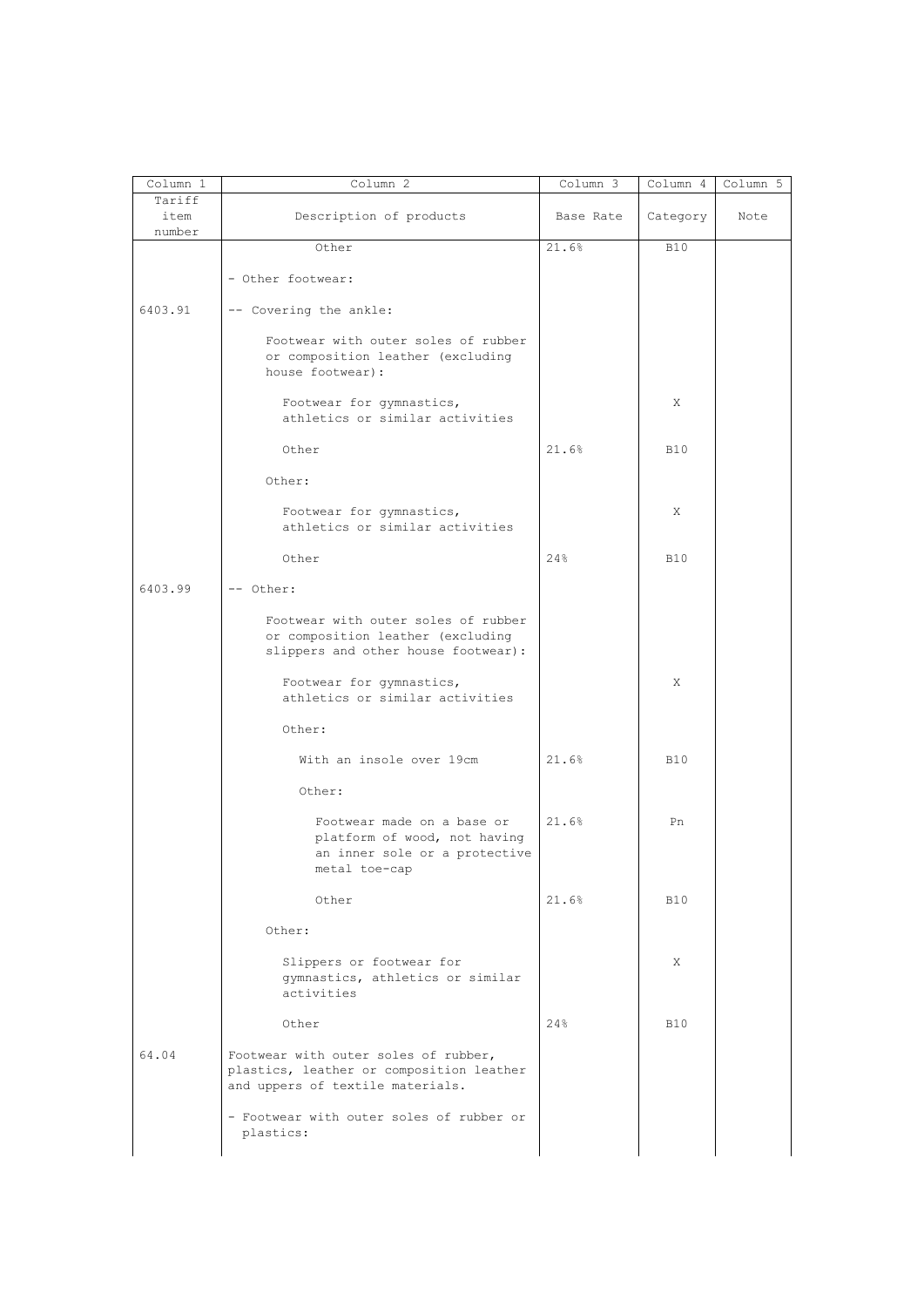| Column 1                 | Column 2                                                                                                                                      | Column 3       | Column 4   | Column 5 |
|--------------------------|-----------------------------------------------------------------------------------------------------------------------------------------------|----------------|------------|----------|
| Tariff<br>item<br>number | Description of products                                                                                                                       | Base Rate      | Category   | Note     |
| 6404.11                  | -- Sports footwear; tennis shoes,<br>basketball shoes, gym shoes, training<br>shoes and the like                                              | 8 <sup>°</sup> | <b>B10</b> |          |
| 6404.19                  | -- Other:                                                                                                                                     |                |            |          |
|                          | With uppers containing furskin:                                                                                                               |                |            |          |
|                          | With the uppers of leather in<br>part (excluding slippers)                                                                                    | 24%            | Pn         |          |
|                          | Other                                                                                                                                         |                | Χ          |          |
|                          | Other:                                                                                                                                        |                |            |          |
|                          | "Jikatabi"                                                                                                                                    | 6.7%           | Pn         |          |
|                          | Canvas shoes                                                                                                                                  | 6.7%           | <b>B10</b> |          |
|                          | Other                                                                                                                                         | 8 <sup>°</sup> | <b>B10</b> |          |
| 6404.20                  | - Footwear with outer soles of leather or<br>composition leather:                                                                             |                |            |          |
|                          | With uppers containing furskin:                                                                                                               |                |            |          |
|                          | With uppers of leather in part<br>(excluding sports footwear,<br>footwear for gymnastics, athletics<br>or similar activities and slippers)    | 24%            | Pn         |          |
|                          | Other                                                                                                                                         |                | Χ          |          |
|                          | With outer soles of leather<br>(excluding those with uppers<br>containing furskin):                                                           |                |            |          |
|                          | Canvas shoes:                                                                                                                                 |                |            |          |
|                          | With uppers of leather in part<br>(excluding sports footwear and<br>footwear for gymnastics,<br>athletics or similar activities)              | 17.3%          | Pn         |          |
|                          | Other                                                                                                                                         |                | X          |          |
|                          | Other:                                                                                                                                        |                |            |          |
|                          | With uppers of leather in part<br>(excluding sports footwear,<br>footwear for gymnastics,<br>athletics or similar activities<br>and slippers) | 24%            | Pn         |          |
|                          | Other                                                                                                                                         |                | Χ          |          |
|                          | Other                                                                                                                                         | 6.7%           | Pn         |          |
| 64.05                    | Other footwear.                                                                                                                               |                |            |          |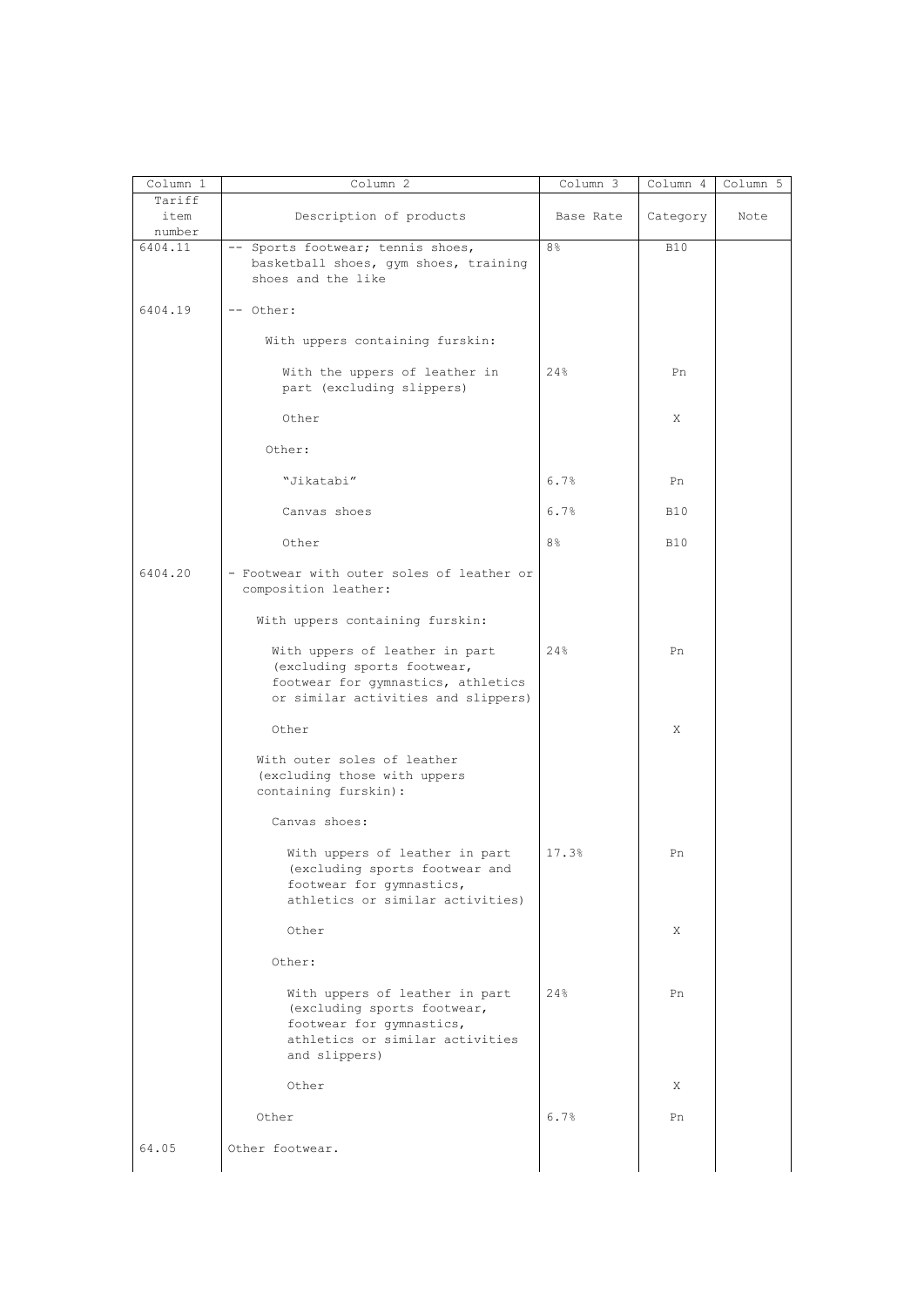| Column 1                 | Column 2                                                                                                                                                                                                                        | Column 3  | Column 4   | Column 5 |
|--------------------------|---------------------------------------------------------------------------------------------------------------------------------------------------------------------------------------------------------------------------------|-----------|------------|----------|
| Tariff<br>item<br>number | Description of products                                                                                                                                                                                                         | Base Rate | Category   | Note     |
| 6405.10                  | - With uppers of leather or composition<br>leather:                                                                                                                                                                             |           |            |          |
|                          | With outer soles of leather and<br>uppers of composition leather:                                                                                                                                                               |           |            |          |
|                          | With uppers of leather in part<br>(excluding sports footwear,<br>footwear for gymnastics, athletics<br>or similar activities and<br>slippers)                                                                                   | 24%       | <b>B10</b> |          |
|                          | Other                                                                                                                                                                                                                           |           | X          |          |
|                          | With outer soles of rubber, plastics<br>or composition leather and uppers of<br>composition leather                                                                                                                             | 8%        | <b>B10</b> |          |
|                          | Other                                                                                                                                                                                                                           | 3.4%      | <b>B10</b> |          |
| 6405.20                  | - With uppers of textile materials                                                                                                                                                                                              | 3.4%      | B7         |          |
| 6405.90                  | - Other:                                                                                                                                                                                                                        |           |            |          |
|                          | With outer soles of rubber, plastics,<br>leather or composition leather:                                                                                                                                                        |           |            |          |
|                          | With uppers containing furskin:                                                                                                                                                                                                 |           |            |          |
|                          | With uppers of leather in part<br>(excluding sports footwear,<br>footwear for gymnastics,<br>athletics or similar activities<br>and slippers)                                                                                   | 24%       | <b>B10</b> |          |
|                          | Other                                                                                                                                                                                                                           |           | X          |          |
|                          | Other:                                                                                                                                                                                                                          |           |            |          |
|                          | With outer soles of leather:                                                                                                                                                                                                    |           |            |          |
|                          | With uppers of leather in part<br>(excluding sports footwear,<br>footwear for gymnastics,<br>athletics, or similar<br>activities and slippers)                                                                                  | 24%       | <b>B10</b> |          |
|                          | Other                                                                                                                                                                                                                           |           | X          |          |
|                          | Other                                                                                                                                                                                                                           | 8%        | <b>B10</b> |          |
|                          | Other                                                                                                                                                                                                                           | 3.4%      | <b>B10</b> |          |
| 64.06                    | Parts of footwear (including uppers<br>whether or not attached to soles other<br>than outer soles); removable in-soles,<br>heel cushions and similar articles;<br>gaiters, leggings and similar articles,<br>and parts thereof. |           |            |          |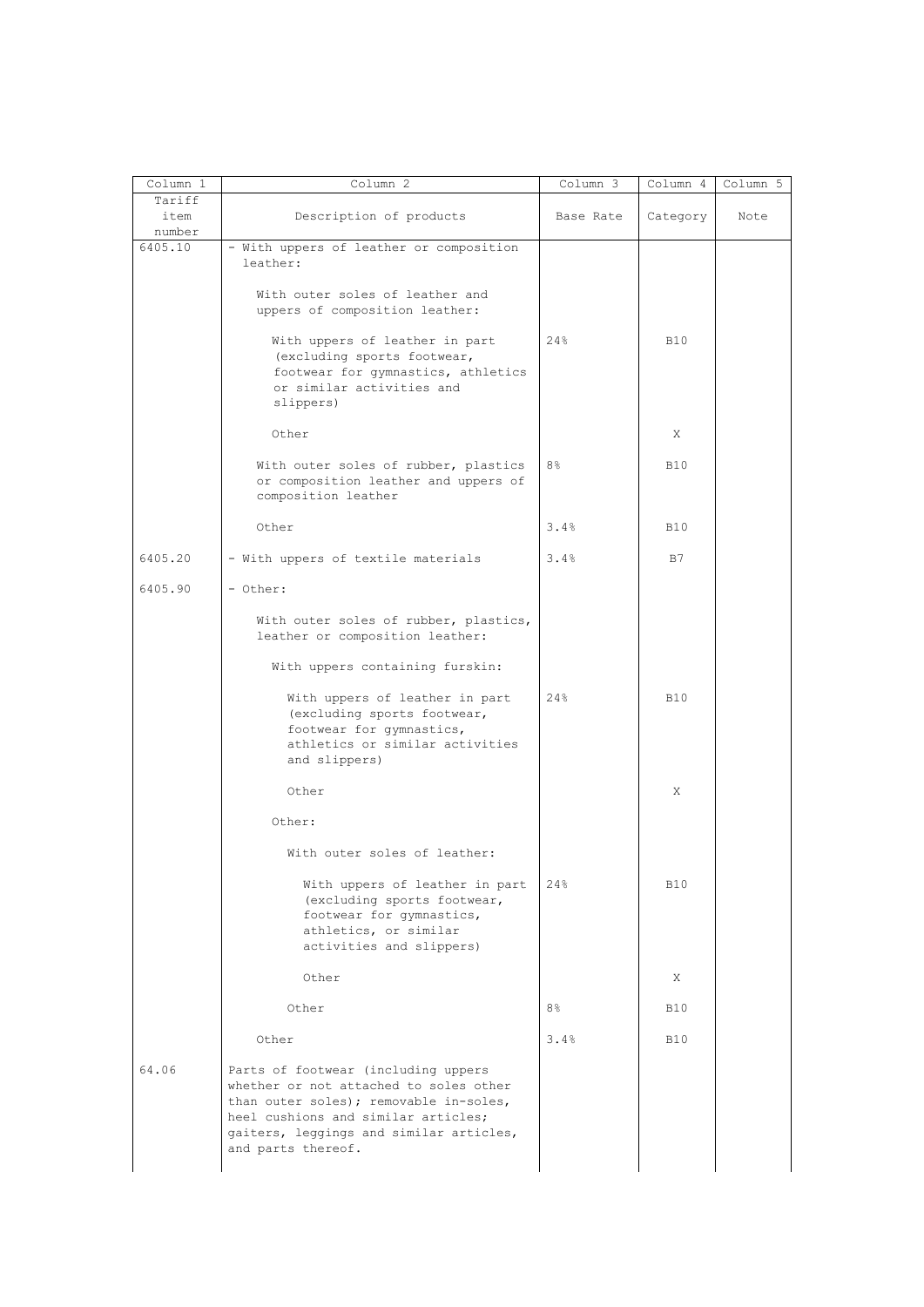| Column 1          | Column 2                                                                                                                                                       | Column 3  | Column 4   | Column 5 |
|-------------------|----------------------------------------------------------------------------------------------------------------------------------------------------------------|-----------|------------|----------|
| Tariff<br>item    | Description of products                                                                                                                                        | Base Rate | Category   | Note     |
| number<br>6406.10 | - Uppers and parts thereof, other than                                                                                                                         |           |            |          |
|                   | stiffeners:                                                                                                                                                    |           |            |          |
|                   | Of leather or containing furskin                                                                                                                               |           | X          |          |
|                   | Other                                                                                                                                                          | 3.4%      | <b>B10</b> |          |
| 6406.20           | - Outer soles and heels, of rubber or<br>plastics                                                                                                              | 3.4%      | <b>B10</b> |          |
|                   | - Other:                                                                                                                                                       |           |            |          |
| 6406.91           | -- Of wood:                                                                                                                                                    |           |            |          |
|                   | Containing furskin                                                                                                                                             |           | X          |          |
|                   | Other                                                                                                                                                          | 3.4%      | <b>B10</b> |          |
| 6406.99           | -- Of other materials:                                                                                                                                         |           |            |          |
|                   | Of leather or containing furskin                                                                                                                               |           | X          |          |
|                   | Other                                                                                                                                                          | 3.4%      | <b>B10</b> |          |
|                   | Chapter 65   Headgear and parts thereof                                                                                                                        |           | Α          |          |
| Chapter 66        | Umbrellas, sun umbrellas, walking-                                                                                                                             |           | Α          |          |
|                   | sticks, seat-sticks, whips, riding-crops<br>and parts thereof                                                                                                  |           |            |          |
| Chapter 67        | Prepared feathers and down and articles                                                                                                                        |           | Α          |          |
|                   | made of feathers or of down; artificial<br>flowers; articles of human hair                                                                                     |           |            |          |
|                   |                                                                                                                                                                |           |            |          |
| Chapter 68        | Articles of stone, plaster, cement,<br>asbestos, mica or similar materials                                                                                     |           | Α          |          |
| Chapter 69        | Ceramic products                                                                                                                                               |           | Α          |          |
| Chapter 70        | Glass and glassware                                                                                                                                            |           |            |          |
| 7001.00           | Cullet and other waste and scrap of<br>glass; glass in the mass.                                                                                               |           | Α          |          |
| 70.02             | Glass in balls (other than microspheres<br>of heading 70.18), rods or tubes,<br>unworked.                                                                      |           | Α          |          |
| 70.03             | Cast glass and rolled glass, in sheets<br>or profiles, whether or not having an<br>absorbent, reflecting or non-reflecting<br>layer, but not otherwise worked. |           | Α          |          |
| 70.04             | Drawn glass and blown glass, in sheets,<br>whether or not having an absorbent,<br>reflecting or non-reflecting layer, but<br>not otherwise worked.             |           | Α          |          |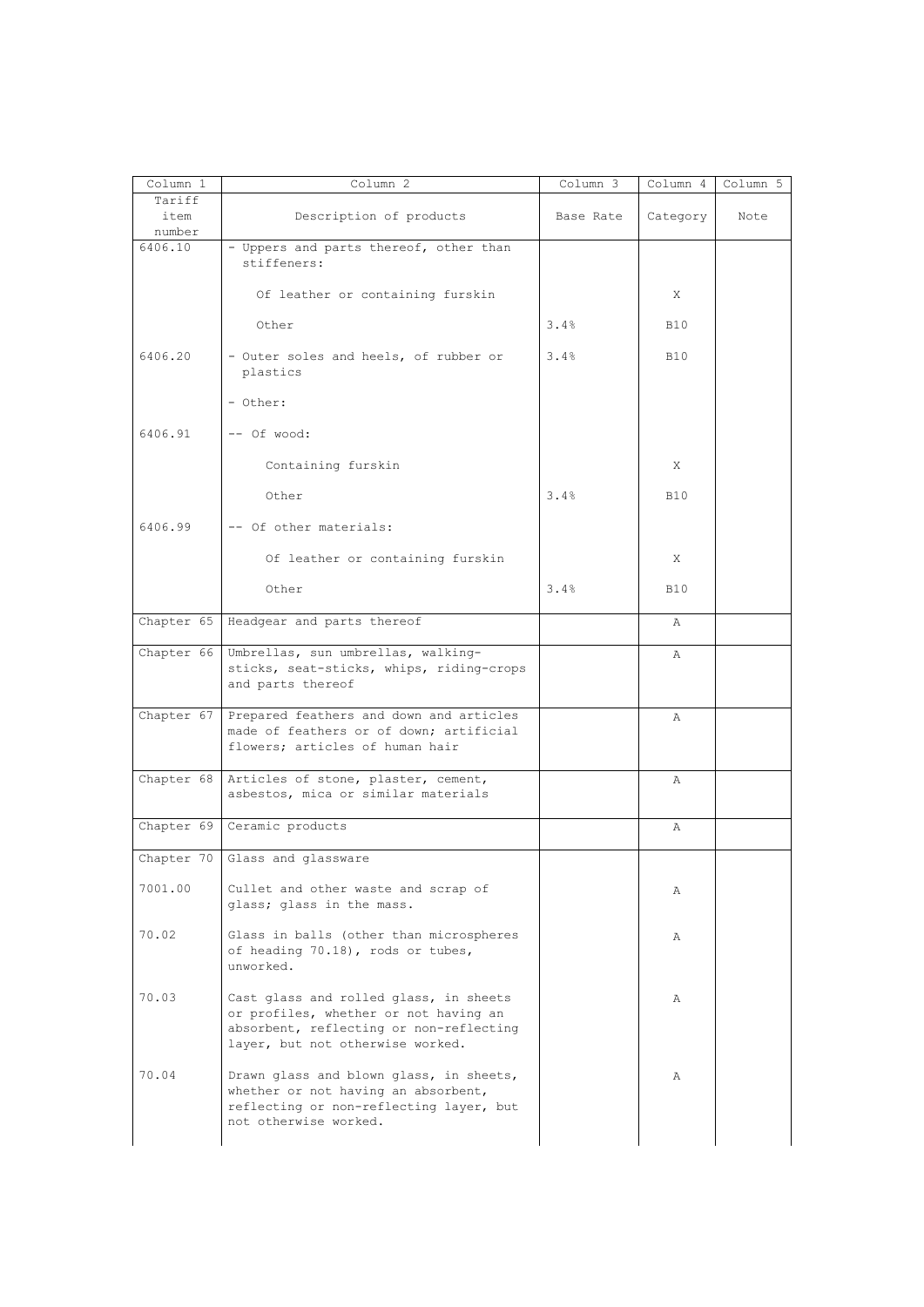| Column 1 | Column 2                                                                                                                                                                                                                                                                                                                                                                                                                         | Column 3  | Column 4 | Column 5 |
|----------|----------------------------------------------------------------------------------------------------------------------------------------------------------------------------------------------------------------------------------------------------------------------------------------------------------------------------------------------------------------------------------------------------------------------------------|-----------|----------|----------|
| Tariff   |                                                                                                                                                                                                                                                                                                                                                                                                                                  |           |          |          |
| item     | Description of products                                                                                                                                                                                                                                                                                                                                                                                                          | Base Rate | Category | Note     |
| number   |                                                                                                                                                                                                                                                                                                                                                                                                                                  |           |          |          |
| 70.05    | Float glass and surface ground or<br>polished glass, in sheets, whether or<br>not having an absorbent, reflecting or<br>non-reflecting layer, but not otherwise<br>worked.                                                                                                                                                                                                                                                       |           | Α        |          |
| 7006.00  | Glass of heading 70.03, 70.04 or 70.05,<br>bent, edge-worked, engraved, drilled,<br>enamelled or otherwise worked, but not<br>framed or fitted with other materials.                                                                                                                                                                                                                                                             |           | Α        |          |
| 70.07    | Safety glass, consisting of toughened<br>(tempered) or laminated glass.                                                                                                                                                                                                                                                                                                                                                          |           | Α        |          |
| 7008.00  | Multiple-walled insulating units of<br>glass.                                                                                                                                                                                                                                                                                                                                                                                    |           | Α        |          |
| 70.09    | Glass mirrors, whether or not framed,<br>including rear-view mirrors.                                                                                                                                                                                                                                                                                                                                                            |           | Α        |          |
| 70.10    | Carboys, bottles, flasks, jars, pots,<br>phials, ampoules and other containers,<br>of glass, of a kind used for the<br>conveyance or packing of goods;<br>preserving jars of glass; stoppers, lids<br>and other closures, of glass.                                                                                                                                                                                              |           | Α        |          |
| 70.11    | Glass envelopes (including bulbs and<br>tubes), open, and glass parts thereof,<br>without fittings, for electric lamps,<br>cathode-ray tubes or the like.                                                                                                                                                                                                                                                                        |           | Α        |          |
| 70.13    | Glassware of a kind used for table,<br>kitchen, toilet, office, indoor<br>decoration or similar purposes (other<br>than that of heading $70.10$ or $70.18$ ).                                                                                                                                                                                                                                                                    |           | Α        |          |
| 7014.00  | Signalling glassware and optical<br>elements of glass (other than those of<br>heading 70.15), not optically worked.                                                                                                                                                                                                                                                                                                              |           | Α        |          |
| 70.15    | Clock or watch glasses and similar<br>glasses, glasses for non-corrective or<br>corrective spectacles, curved, bent,<br>hollowed or the like, not optically<br>worked; hollow glass spheres and their<br>seqments, for the manufacture of such<br>glasses.                                                                                                                                                                       |           | Α        |          |
| 70.16    | Paving blocks, slabs, bricks, squares,<br>tiles and other articles of pressed or<br>moulded glass, whether or not wired, of<br>a kind used for building or construction<br>purposes; glass cubes and other glass<br>smallwares, whether or not on a backing,<br>for mosaics or similar decorative<br>purposes; leaded lights and the like;<br>multicellular or foam glass in blocks,<br>panels, plates, shells or similar forms. |           | Α        |          |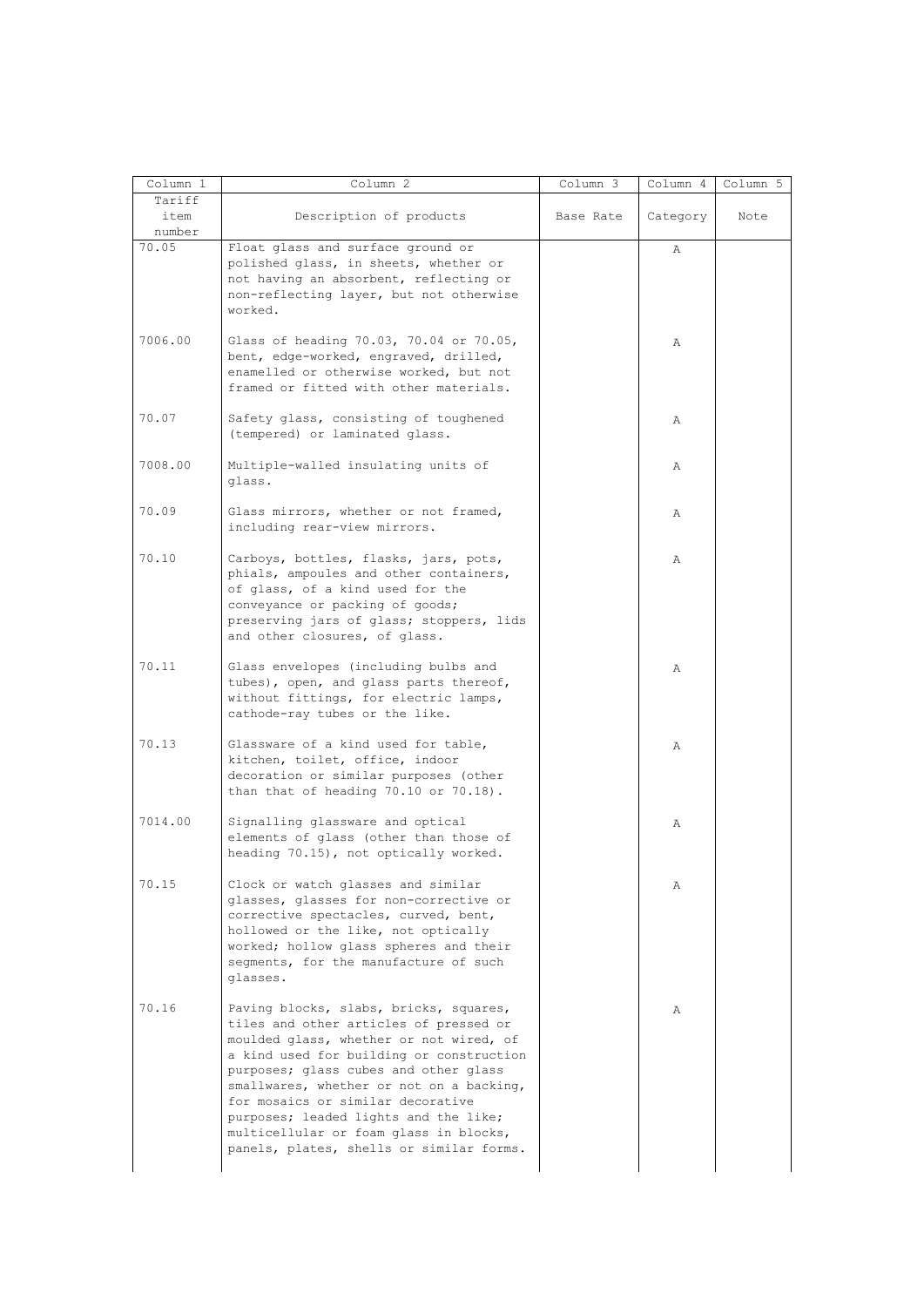| Column 1                 | Column 2                                                                                                                                                                                                                                                                                                                                                               | Column 3       | Column 4   | Column 5 |
|--------------------------|------------------------------------------------------------------------------------------------------------------------------------------------------------------------------------------------------------------------------------------------------------------------------------------------------------------------------------------------------------------------|----------------|------------|----------|
| Tariff<br>item<br>number | Description of products                                                                                                                                                                                                                                                                                                                                                | Base Rate      | Category   | Note     |
| 70.17                    | Laboratory, hygienic or pharmaceutical<br>glassware, whether or not graduated or<br>calibrated.                                                                                                                                                                                                                                                                        |                | Α          |          |
| 70.18                    | Glass beads, imitation pearls, imitation<br>precious or semi-precious stones and<br>similar glass smallwares, and articles<br>thereof other than imitation jewellery;<br>glass eyes other than prosthetic<br>articles; statuettes and other ornaments<br>of lamp-worked glass, other than<br>imitation jewellery; glass microspheres<br>not exceeding 1mm in diameter. |                |            |          |
| 7018.10                  | - Glass beads, imitation pearls,<br>imitation precious or semi-precious<br>stones and similar glass smallwares                                                                                                                                                                                                                                                         | 8 <sup>°</sup> | B7         |          |
| 7018.20                  | - Glass microspheres not exceeding 1mm in<br>diameter                                                                                                                                                                                                                                                                                                                  |                | Α          |          |
| 7018.90                  | - Other:                                                                                                                                                                                                                                                                                                                                                               |                |            |          |
|                          | Combined with precious metal or metal<br>plated with precious metal                                                                                                                                                                                                                                                                                                    | 6.6%           | <b>B10</b> |          |
|                          | Other                                                                                                                                                                                                                                                                                                                                                                  |                | Α          |          |
| 70.19                    | Glass fibres (including glass wool) and<br>articles thereof (for example, yarn,<br>woven fabrics).                                                                                                                                                                                                                                                                     |                | Α          |          |
| 7020.00                  | Other articles of glass.                                                                                                                                                                                                                                                                                                                                               |                | Α          |          |
| Chapter 71               | Natural or cultured pearls, precious or<br>semi-precious stones, precious metals,<br>metals clad with precious metal, and<br>articles thereof; imitation jewellery;<br>coin                                                                                                                                                                                            |                |            |          |
| 71.01                    | Pearls, natural or cultured, whether or<br>not worked or graded but not strung,<br>mounted or set; pearls, natural or<br>cultured, temporarily strung for<br>convenience of transport.                                                                                                                                                                                 |                | Α          |          |
| 71.02                    | Diamonds, whether or not worked, but not<br>mounted or set.                                                                                                                                                                                                                                                                                                            |                | Α          |          |
| 71.03                    | Precious stones (other than diamonds)<br>and semi-precious stones, whether or not<br>worked or graded but not strung, mounted<br>or set; ungraded precious stones (other<br>than diamonds) and semi-precious stones,<br>temporarily strung for convenience of<br>transport.                                                                                            |                | Α          |          |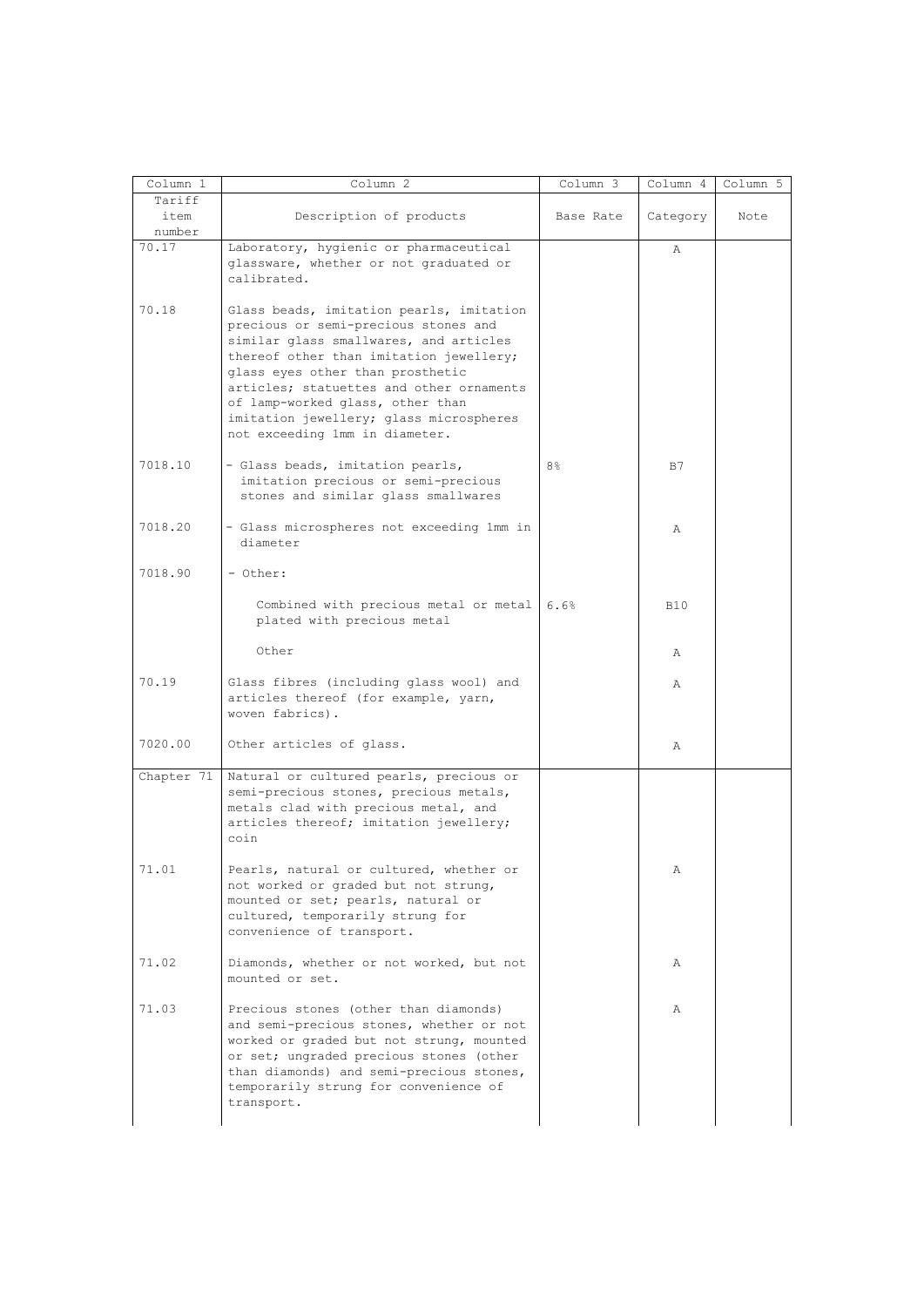| Column 1                 | Column 2                                                                                                                                                                                                                                                              | Column 3  | Column 4       | Column 5 |
|--------------------------|-----------------------------------------------------------------------------------------------------------------------------------------------------------------------------------------------------------------------------------------------------------------------|-----------|----------------|----------|
| Tariff<br>item<br>number | Description of products                                                                                                                                                                                                                                               | Base Rate | Category       | Note     |
| 71.04                    | Synthetic or reconstructed precious or<br>semi-precious stones, whether or not<br>worked or graded but not strung, mounted<br>or set; ungraded synthetic or<br>reconstructed precious or semi-precious<br>stones, temporarily strung for<br>convenience of transport. |           | $\mathbb{A}$   |          |
| 71.05                    | Dust and powder of natural or synthetic<br>precious or semi-precious stones.                                                                                                                                                                                          |           | Α              |          |
| 71.06                    | Silver (including silver plated with<br>gold or platinum), unwrought or in semi-<br>manufactured forms, or in powder form.                                                                                                                                            |           | Α              |          |
| 7107.00                  | Base metals clad with silver, not<br>further worked than semi-manufactured.                                                                                                                                                                                           |           | Α              |          |
| 71.08                    | Gold (including gold plated with<br>platinum) unwrought or in semi-<br>manufactured forms, or in powder form.                                                                                                                                                         |           | Α              |          |
| 7109.00                  | Base metals or silver, clad with gold,<br>not further worked than semi-<br>manufactured.                                                                                                                                                                              |           | Α              |          |
| 71.10                    | Platinum, unwrought or in semi-<br>manufactured forms, or in powder form.                                                                                                                                                                                             |           | Α              |          |
| 7111.00                  | Base metals, silver or gold, clad with<br>platinum, not further worked than semi-<br>manufactured.                                                                                                                                                                    |           | Α              |          |
| 71.12                    | Waste and scrap of precious metal or of<br>metal clad with precious metal; other<br>waste and scrap containing precious<br>metal or precious metal compounds, of a<br>kind used principally for the recovery<br>of precious metal.                                    |           | Α              |          |
| 71.13                    | Articles of jewellery and parts thereof,<br>of precious metal or of metal clad with<br>precious metal.                                                                                                                                                                |           |                |          |
|                          | - Of precious metal whether or not plated<br>or clad with precious metal:                                                                                                                                                                                             |           |                |          |
| 7113.11                  | -- Of silver, whether or not plated or<br>clad with other precious metal                                                                                                                                                                                              | 5.2%      | <b>B10</b>     |          |
| 7113.19                  | -- Of other precious metal, whether or<br>not plated or clad with precious<br>metal:                                                                                                                                                                                  |           |                |          |
|                          | Of platinum, whether or not plated<br>or clad with other precious metal                                                                                                                                                                                               | 5.2%      | B <sub>5</sub> |          |
|                          | Other:                                                                                                                                                                                                                                                                |           |                |          |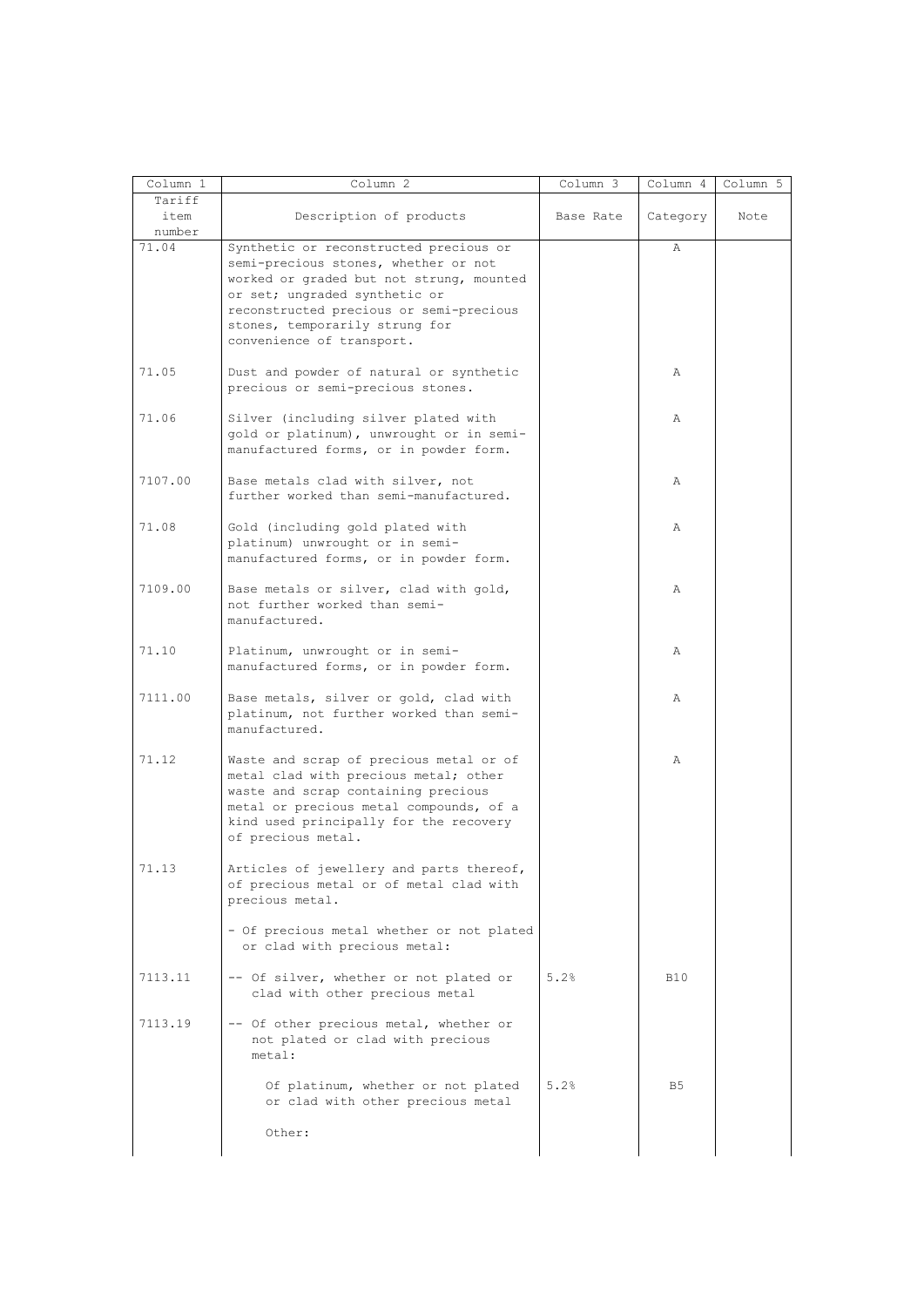| Column 1   | Column 2                                                                                                                                                                                            | Column 3  | Column 4   | Column 5 |
|------------|-----------------------------------------------------------------------------------------------------------------------------------------------------------------------------------------------------|-----------|------------|----------|
| Tariff     |                                                                                                                                                                                                     |           |            |          |
| item       | Description of products                                                                                                                                                                             | Base Rate | Category   | Note     |
| number     | Chains for watches, spectacles or                                                                                                                                                                   | 5.4%      | <b>B10</b> |          |
|            | pince-nez and other ornamental<br>chains worn on person                                                                                                                                             |           |            |          |
|            | Other                                                                                                                                                                                               | 5.4%      | B5         |          |
| 7113.20    | - Of base metal clad with precious metal                                                                                                                                                            | 5.4%      | <b>B10</b> |          |
| 71.14      | Articles of goldsmiths' or silversmiths'<br>wares and parts thereof, of precious<br>metal or of metal clad with precious<br>metal.                                                                  |           | Α          |          |
| 71.15      | Other articles of precious metal or of<br>metal clad with precious metal.                                                                                                                           |           | Α          |          |
| 71.16      | Articles of natural or cultured pearls,<br>precious or semi-precious stones<br>(natural, synthetic or reconstructed).                                                                               |           | A          |          |
| 71.17      | Imitation jewellery.                                                                                                                                                                                |           | Α          |          |
| 71.18      | Coin.                                                                                                                                                                                               |           | Α          |          |
| Chapter 72 | Iron and steel                                                                                                                                                                                      |           | Α          |          |
| Chapter 73 | Articles of iron or steel                                                                                                                                                                           |           | Α          |          |
| Chapter 74 | Copper and articles thereof                                                                                                                                                                         |           | Α          |          |
| Chapter 75 | Nickel and articles thereof                                                                                                                                                                         |           | Α          |          |
| Chapter 76 | Aluminium and articles thereof                                                                                                                                                                      |           | Α          |          |
| Chapter 78 | Lead and articles thereof                                                                                                                                                                           |           | Α          |          |
| Chapter 79 | Zinc and articles thereof                                                                                                                                                                           |           | Α          |          |
| Chapter 80 | Tin and articles thereof                                                                                                                                                                            |           | Α          |          |
| Chapter 81 | Other base metals; cermets; articles<br>thereof                                                                                                                                                     |           | Α          |          |
| Chapter 82 | Tools, implements, cutlery, spoons and<br>forks, of base metal; parts thereof of<br>base metal                                                                                                      |           | Α          |          |
| Chapter 83 | Miscellaneous articles of base metal                                                                                                                                                                |           | Α          |          |
| Chapter 84 | Nuclear reactors, boilers, machinery and<br>mechanical appliances; parts thereof                                                                                                                    |           | Α          |          |
| Chapter 85 | Electrical machinery and equipment and<br>parts thereof; sound recorders and<br>reproducers, television image and sound<br>recorders and reproducers, and parts and<br>accessories of such articles |           | Α          |          |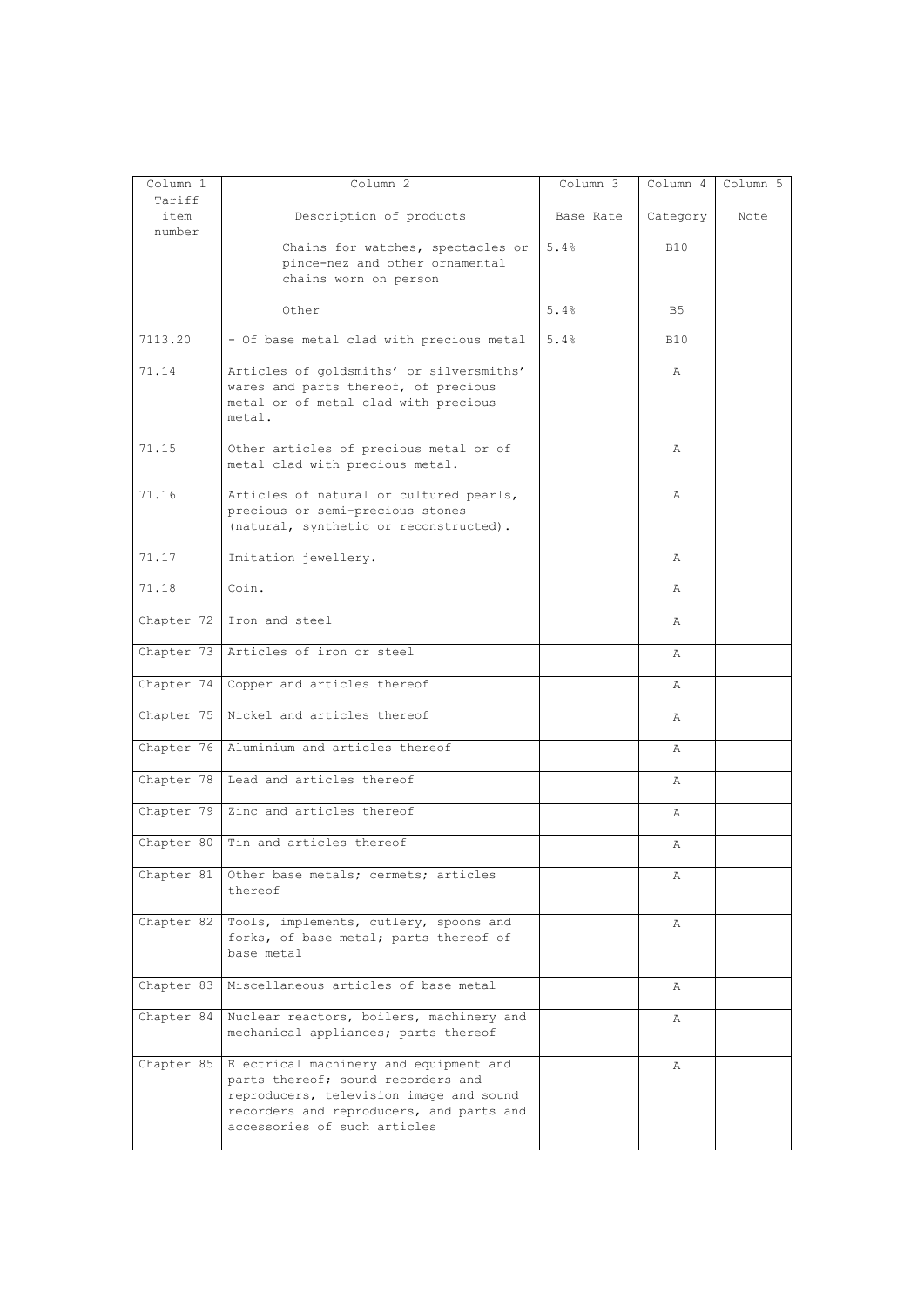| Column 1                 | Column 2                                                                                                                                                                                                                                | Column 3  | Column 4     | Column 5 |
|--------------------------|-----------------------------------------------------------------------------------------------------------------------------------------------------------------------------------------------------------------------------------------|-----------|--------------|----------|
| Tariff<br>item<br>number | Description of products                                                                                                                                                                                                                 | Base Rate | Category     | Note     |
| Chapter 86               | Railway or tramway locomotives, rolling-<br>stock and parts thereof; railway or<br>tramway track fixtures and fittings and<br>parts thereof; mechanical (including<br>electro-mechanical) traffic signalling<br>equipment of all kinds  |           | Α            |          |
| Chapter 87               | Vehicles other than railway or tramway<br>rolling-stock, and parts and accessories<br>thereof                                                                                                                                           |           | Α            |          |
| Chapter 88               | Aircraft, spacecraft, and parts thereof                                                                                                                                                                                                 |           | Α            |          |
|                          | Chapter 89 Ships, boats and floating structures                                                                                                                                                                                         |           | Α            |          |
| Chapter 90               | Optical, photographic, cinematographic,<br>measuring, checking, precision, medical<br>or surgical instruments and apparatus;<br>parts and accessories thereof                                                                           |           | $\mathbb{A}$ |          |
| Chapter 91               | Clocks and watches and parts thereof                                                                                                                                                                                                    |           | Α            |          |
| 91.01                    | Wrist-watches, pocket-watches and other<br>watches, including stop-watches, with<br>case of precious metal or of metal clad<br>with precious metal.                                                                                     |           | Α            |          |
| 91.02                    | Wrist-watches, pocket-watches and other<br>watches, including stop-watches, other<br>than those of heading 91.01.                                                                                                                       |           | Α            |          |
| 91.03                    | Clocks with watch movements, excluding<br>clocks of heading 91.04.                                                                                                                                                                      |           | Α            |          |
| 9104.00                  | Instrument panel clocks and clocks of a<br>similar type for vehicles, aircraft,<br>spacecraft or vessels.                                                                                                                               |           | Α            |          |
| 91.05                    | Other clocks.                                                                                                                                                                                                                           |           | Α            |          |
| 91.06                    | Time of day recording apparatus and<br>apparatus for measuring, recording or<br>otherwise indicating intervals of time,<br>with clock or watch movement or with<br>synchronous motor (for example, time-<br>registers, time recorders). |           | Α            |          |
| 9107.00                  | Time switches with clock or watch<br>movement or with synchronous motor.                                                                                                                                                                |           | Α            |          |
| 91.08                    | Watch movements, complete and assembled.                                                                                                                                                                                                |           | Α            |          |
| 91.09                    | Clock movements, complete and assembled.                                                                                                                                                                                                |           | Α            |          |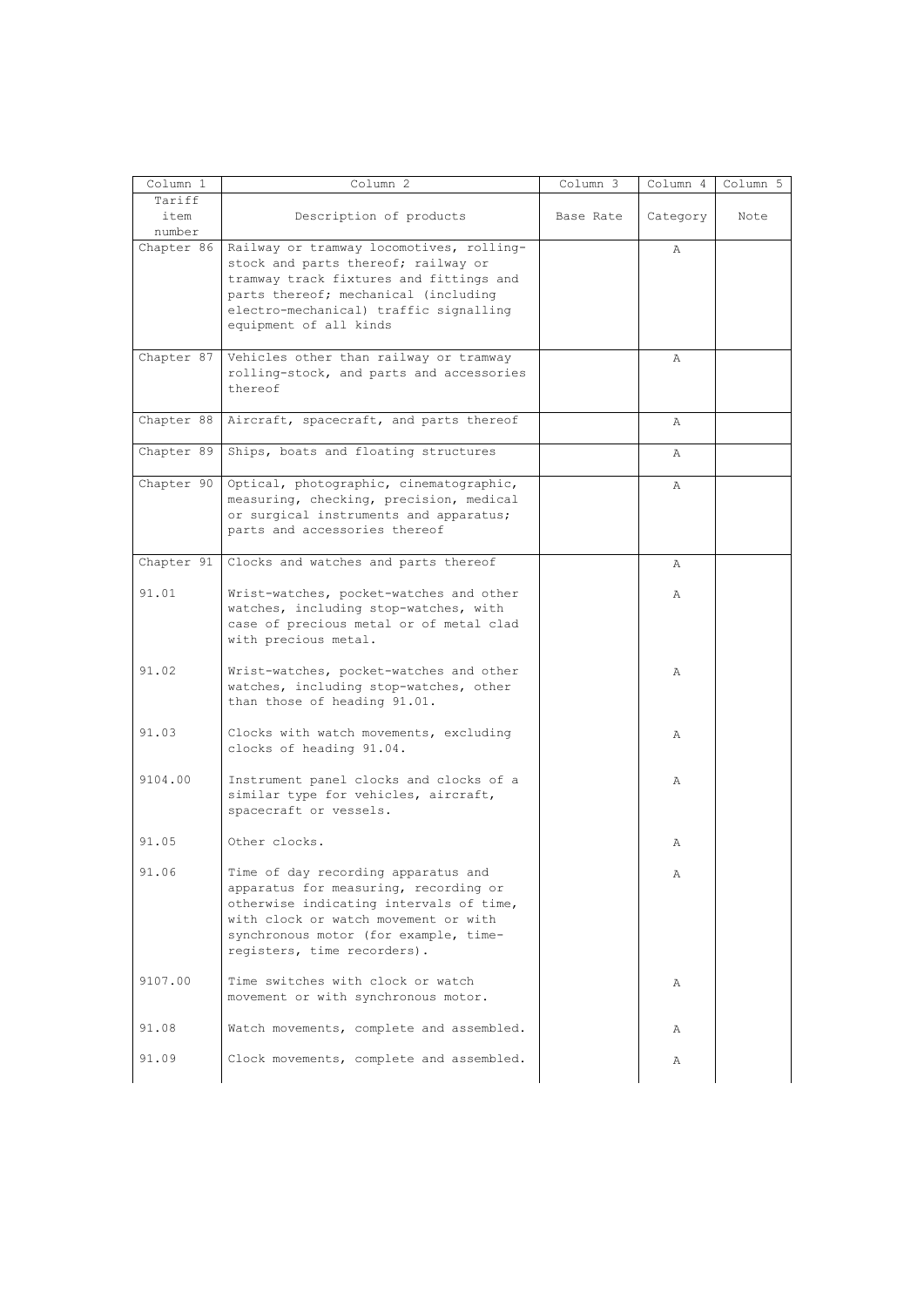| Column 1       | Column 2                                                                                                                                                                                                                                                          | Column 3        | Column 4 | Column 5 |
|----------------|-------------------------------------------------------------------------------------------------------------------------------------------------------------------------------------------------------------------------------------------------------------------|-----------------|----------|----------|
| Tariff<br>item | Description of products                                                                                                                                                                                                                                           | Base Rate       | Category | Note     |
| number         |                                                                                                                                                                                                                                                                   |                 |          |          |
| 91.10          | Complete watch or clock movements,<br>unassembled or partly assembled<br>(movement sets); incomplete watch or<br>clock movements, assembled; rough watch<br>or clock movements.                                                                                   |                 | Α        |          |
| 91.11          | Watch cases and parts thereof.                                                                                                                                                                                                                                    |                 | Α        |          |
| 91.12          | Clock cases and cases of a similar type<br>for other goods of this Chapter, and<br>parts thereof.                                                                                                                                                                 |                 | Α        |          |
| 91.13          | Watch straps, watch bands and watch<br>bracelets, and parts thereof.                                                                                                                                                                                              |                 |          |          |
| 9113.10        | - Of precious metal or of metal clad<br>with precious metal                                                                                                                                                                                                       |                 | Α        |          |
| 9113.20        | - Of base metal, whether or not gold- or<br>silver-plated                                                                                                                                                                                                         |                 | Α        |          |
| 9113.90        | - Other:                                                                                                                                                                                                                                                          |                 |          |          |
|                | Of leather or of composition leather:                                                                                                                                                                                                                             |                 |          |          |
|                | Containing furskin or combined or<br>trimmed with precious metal, metal<br>clad with precious metal or metal<br>plated with precious metal,<br>precious stones, semi-precious<br>stones, pearls, coral, elephants'<br>tusks or Bekko                              | 16%             | B7       |          |
|                | Other                                                                                                                                                                                                                                                             | 10 <sup>8</sup> | B7       |          |
|                | Other:                                                                                                                                                                                                                                                            |                 |          |          |
|                | Composed of two or more materials,<br>no account being taken of materials<br>(for example, strings) used only<br>for assembly                                                                                                                                     | 10 <sub>8</sub> | B7       |          |
|                | Other                                                                                                                                                                                                                                                             |                 | Α        |          |
| 91.14          | Other clock or watch parts.                                                                                                                                                                                                                                       |                 | Α        |          |
| Chapter 92     | Musical instruments; parts and<br>accessories of such articles                                                                                                                                                                                                    |                 | Α        |          |
|                | Chapter 93 Arms and ammunition; parts and<br>accessories thereof                                                                                                                                                                                                  |                 | A        |          |
| Chapter 94     | Furniture; bedding, mattresses, mattress<br>supports, cushions and similar stuffed<br>furnishings; lamps and lighting<br>fittings, not elsewhere specified or<br>included; illuminated signs, illuminated<br>name-plates and the like; prefabricated<br>buildings |                 |          |          |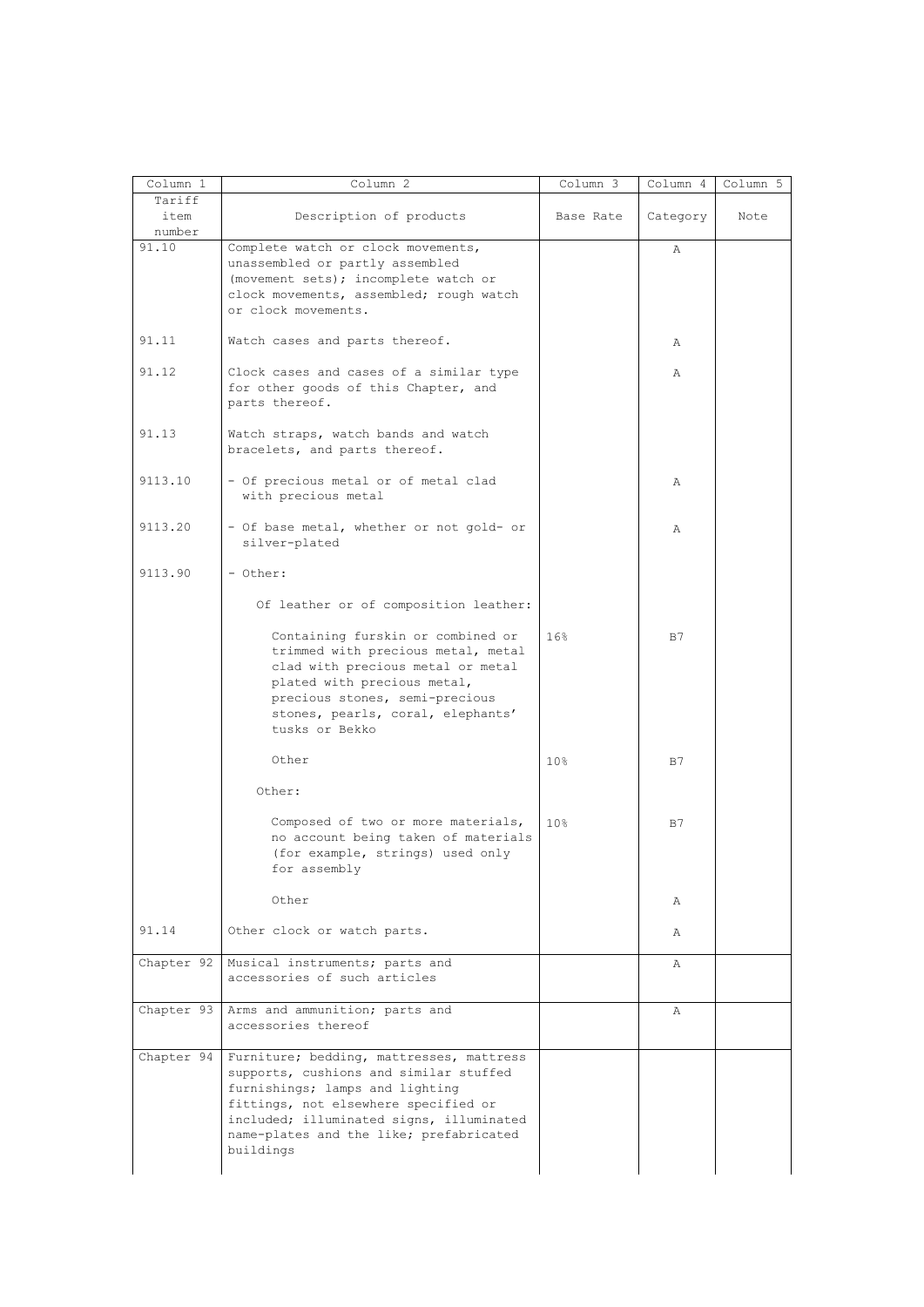| Column 1                 | Column 2                                                                                                                                                                                                                                                                                                                      | Column 3  | Column 4   | Column 5 |
|--------------------------|-------------------------------------------------------------------------------------------------------------------------------------------------------------------------------------------------------------------------------------------------------------------------------------------------------------------------------|-----------|------------|----------|
| Tariff<br>item<br>number | Description of products                                                                                                                                                                                                                                                                                                       | Base Rate | Category   | Note     |
| 94.01                    | Seats (other than those of heading<br>94.02), whether or not convertible into<br>beds, and parts thereof.                                                                                                                                                                                                                     |           |            |          |
| 9401.10                  | - Seats of a kind used for aircraft                                                                                                                                                                                                                                                                                           |           | Α          |          |
| 9401.20                  | - Seats of a kind used for motor vehicles                                                                                                                                                                                                                                                                                     |           | Α          |          |
| 9401.30                  | - Swivel seats with variable height<br>adjustment                                                                                                                                                                                                                                                                             |           | Α          |          |
| 9401.40                  | - Seats other than garden seats or<br>camping equipment, convertible into<br>beds                                                                                                                                                                                                                                             |           | Α          |          |
|                          | - Seats of cane, osier, bamboo or similar<br>materials:                                                                                                                                                                                                                                                                       |           |            |          |
| 9401.51                  | -- Of bamboo or rattan                                                                                                                                                                                                                                                                                                        |           | Α          |          |
| 9401.59                  | -- Other                                                                                                                                                                                                                                                                                                                      |           | Α          |          |
|                          | - Other seats, with wooden frames:                                                                                                                                                                                                                                                                                            |           |            |          |
| 9401.61                  | -- Upholstered                                                                                                                                                                                                                                                                                                                |           | Α          |          |
| 9401.69                  | -- Other                                                                                                                                                                                                                                                                                                                      |           | Α          |          |
|                          | - Other seats, with metal frames:                                                                                                                                                                                                                                                                                             |           |            |          |
| 9401.71                  | -- Upholstered                                                                                                                                                                                                                                                                                                                |           | Α          |          |
| 9401.79                  | -- Other                                                                                                                                                                                                                                                                                                                      |           | Α          |          |
| 9401.80                  | - Other seats                                                                                                                                                                                                                                                                                                                 |           | Α          |          |
| 9401.90                  | - Parts:                                                                                                                                                                                                                                                                                                                      |           |            |          |
|                          | Of leather                                                                                                                                                                                                                                                                                                                    | 3.8%      | <b>B10</b> |          |
|                          | Other                                                                                                                                                                                                                                                                                                                         |           | Α          |          |
| 94.02                    | Medical, surgical, dental or veterinary<br>furniture (for example, operating<br>tables, examination tables, hospital<br>beds with mechanical fittings, dentists'<br>chairs); barbers' chairs and similar<br>chairs, having rotating as well as both<br>reclining and elevating movements; parts<br>of the foregoing articles. |           | Α          |          |
| 94.03                    | Other furniture and parts thereof.                                                                                                                                                                                                                                                                                            |           | Α          |          |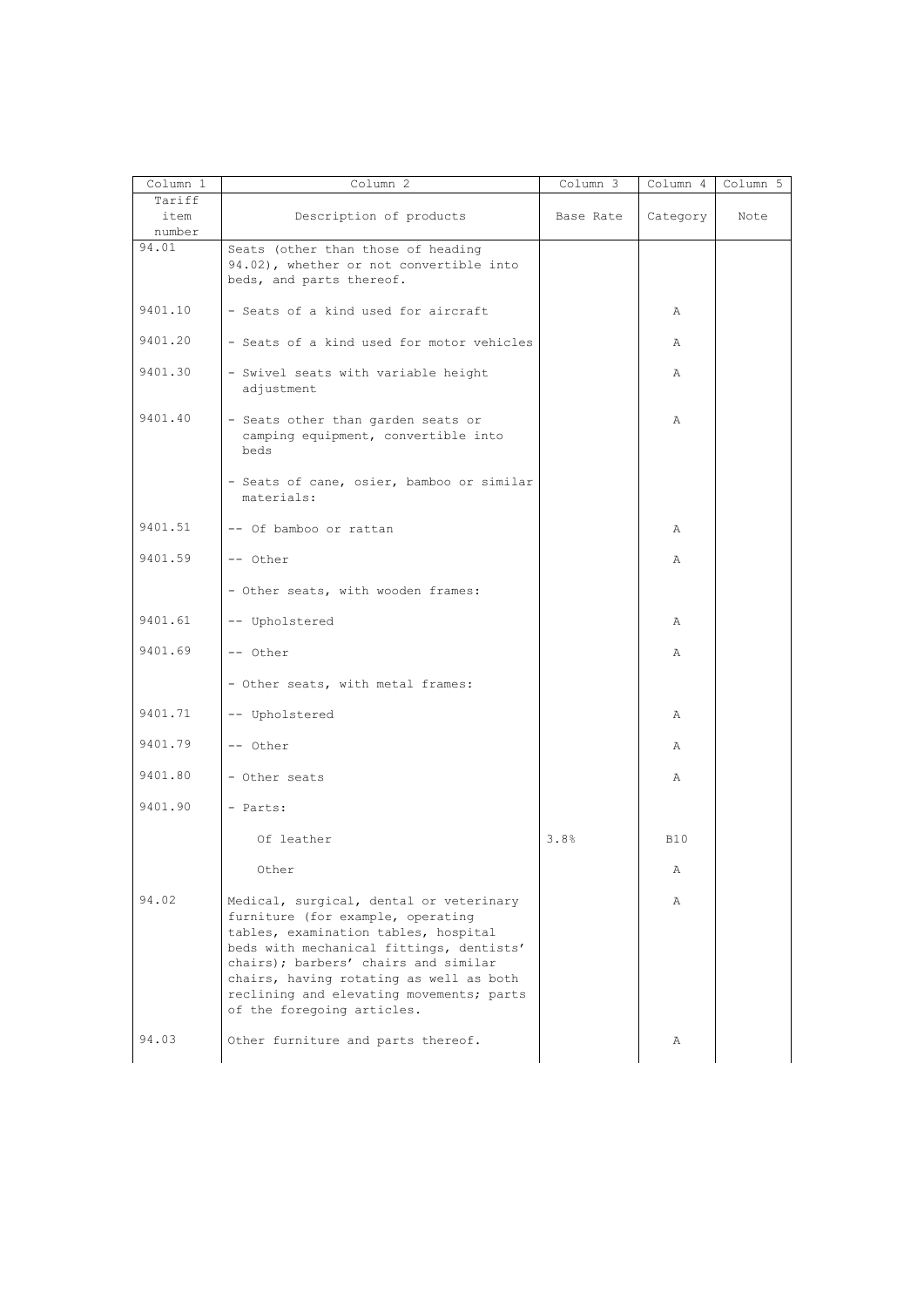| Column 1                 | Column 2                                                                                                                                                                                                                                                                                                                                                                                      | Column 3  | Column 4 | Column 5 |
|--------------------------|-----------------------------------------------------------------------------------------------------------------------------------------------------------------------------------------------------------------------------------------------------------------------------------------------------------------------------------------------------------------------------------------------|-----------|----------|----------|
| Tariff<br>item<br>number | Description of products                                                                                                                                                                                                                                                                                                                                                                       | Base Rate | Category | Note     |
| 94.04                    | Mattress supports; articles of bedding<br>and similar furnishing (for example,<br>mattresses, quilts, eiderdowns,<br>cushions, pouffes and pillows) fitted<br>with springs or stuffed or internally<br>fitted with any material or of cellular<br>rubber or plastics, whether or not<br>covered.                                                                                              |           | Α        |          |
| 94.05                    | Lamps and lighting fittings including<br>searchlights and spotlights and parts<br>thereof, not elsewhere specified or<br>included; illuminated signs, illuminated<br>name-plates and the like, having a<br>permanently fixed light source, and<br>parts thereof not elsewhere specified or<br>included.                                                                                       |           | Α        |          |
| 9406.00                  | Prefabricated buildings.                                                                                                                                                                                                                                                                                                                                                                      |           | Α        |          |
| Chapter 95               | Toys, games and sports requisites; parts<br>and accessories thereof                                                                                                                                                                                                                                                                                                                           |           | Α        |          |
| Chapter 96               | Miscellaneous manufactured articles                                                                                                                                                                                                                                                                                                                                                           |           |          |          |
| 96.01                    | Worked ivory, bone, tortoise-shell,<br>horn, antlers, coral, mother-of-pearl<br>and other animal carving material, and<br>articles of these materials (including<br>articles obtained by moulding).                                                                                                                                                                                           |           | Α        |          |
| 9602.00                  | Worked vegetable or mineral carving<br>material and articles of these<br>materials; moulded or carved articles of<br>wax, of stearin, of natural gums or<br>natural resins or of modelling pastes,<br>and other moulded or carved articles,<br>not elsewhere specified or included;<br>worked, unhardened gelatin (except<br>gelatin of heading 35.03) and articles<br>of unhardened gelatin. |           | Α        |          |
| 96.03                    | Brooms, brushes (including brushes<br>constituting parts of machines,<br>appliances or vehicles), hand-operated<br>mechanical floor sweepers, not<br>motorised, mops and feather dusters;<br>prepared knots and tufts for broom or<br>brush making; paint pads and rollers;<br>squeeqees (other than roller squeeqees).                                                                       |           | Α        |          |
| 9604.00                  | Hand sieves and hand riddles.                                                                                                                                                                                                                                                                                                                                                                 |           | Α        |          |
| 9605.00                  | Travel sets for personal toilet, sewing<br>or shoe or clothes cleaning.                                                                                                                                                                                                                                                                                                                       | 6.6%      | B7       |          |
| 96.06                    | Buttons, press-fasteners, snap-fasteners<br>and press-studs, button moulds and other<br>parts of these articles; button blanks.                                                                                                                                                                                                                                                               |           | Α        |          |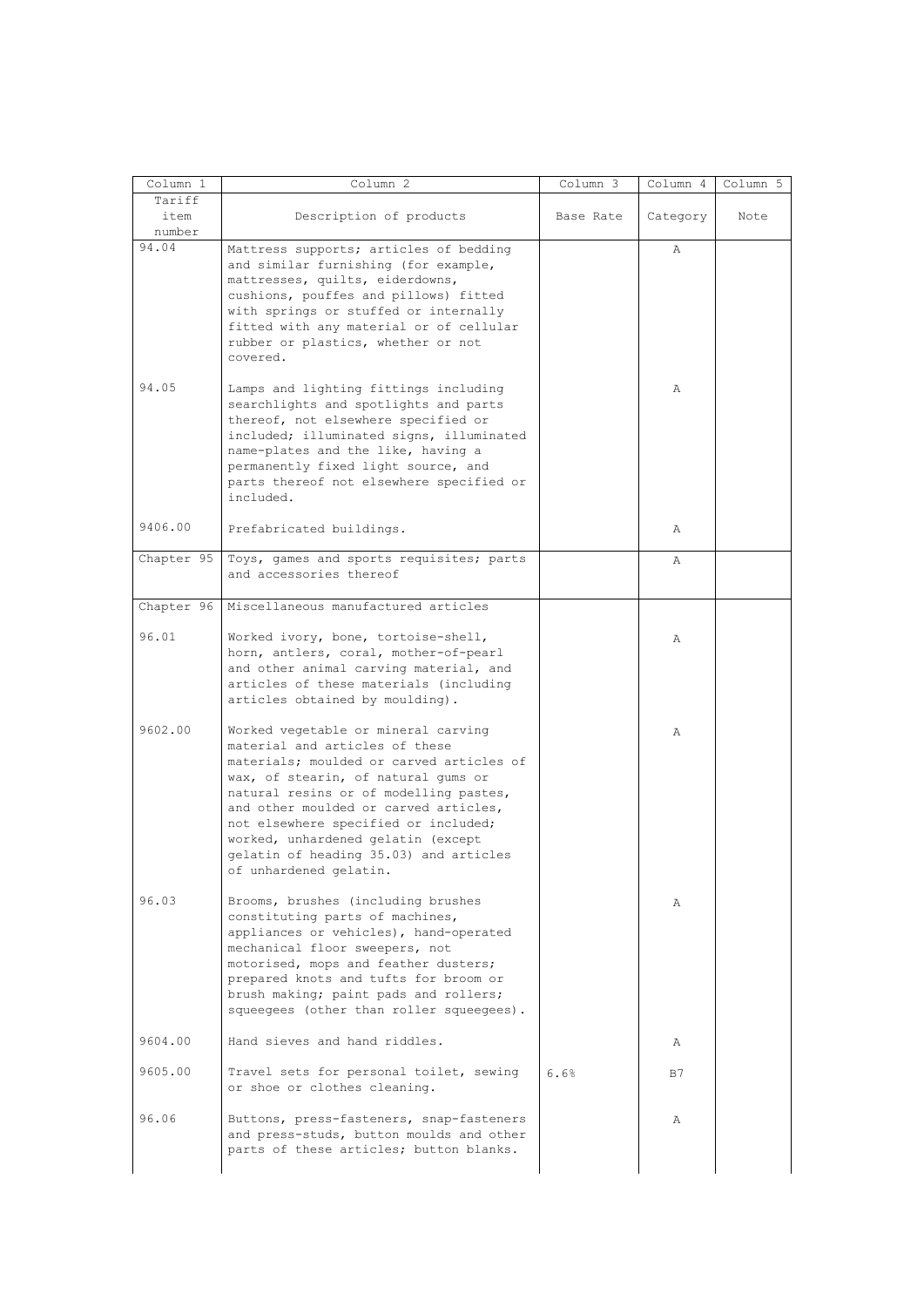| Column 1                 | Column <sub>2</sub>                                                                                                                                                                                                                                                                                                                               | Column 3  | Column 4     | Column 5 |
|--------------------------|---------------------------------------------------------------------------------------------------------------------------------------------------------------------------------------------------------------------------------------------------------------------------------------------------------------------------------------------------|-----------|--------------|----------|
| Tariff<br>item<br>number | Description of products                                                                                                                                                                                                                                                                                                                           | Base Rate | Category     | Note     |
| 96.07                    | Slide fasteners and parts thereof.                                                                                                                                                                                                                                                                                                                |           | Α            |          |
| 96.08                    | Ball point pens; felt tipped and other<br>porous-tipped pens and markers; fountain<br>pens, stylograph pens and other pens;<br>duplicating stylos; propelling or<br>sliding pencils; pen-holders, pencil-<br>holders and similar holders; parts<br>(including caps and clips) of the<br>foregoing articles, other than those of<br>heading 96.09. |           | $\mathbb{A}$ |          |
| 96.09                    | Pencils (other than pencils of heading<br>96.08), crayons, pencil leads, pastels,<br>drawing charcoals, writing or drawing<br>chalks and tailors' chalks.                                                                                                                                                                                         |           | Α            |          |
| 9610.00                  | Slates and boards, with writing or<br>drawing surfaces, whether or not framed.                                                                                                                                                                                                                                                                    |           | Α            |          |
| 9611.00                  | Date, sealing or numbering stamps, and<br>the like (including devices for printing<br>or embossing labels), designed for<br>operating in the hand; hand-operated<br>composing sticks and hand printing sets<br>incorporating such composing sticks.                                                                                               |           | $\mathbb{A}$ |          |
| 96.12                    | Typewriter or similar ribbons, inked or<br>otherwise prepared for giving<br>impressions, whether or not on spools or<br>in cartridges; ink-pads, whether or not<br>inked, with or without boxes.                                                                                                                                                  |           | Α            |          |
| 96.13                    | Cigarette lighters and other lighters,<br>whether or not mechanical or electrical,<br>and parts thereof other than flints and<br>wicks.                                                                                                                                                                                                           |           | Α            |          |
| 9614.00                  | Smoking pipes (including pipe bowls) and<br>cigar or cigarette holders, and parts<br>thereof.                                                                                                                                                                                                                                                     |           | Α            |          |
| 96.15                    | Combs, hair-slides and the like;<br>hairpins, curling pins, curling grips,<br>hair-curlers and the like, other than<br>those of heading 85.16, and parts<br>thereof.                                                                                                                                                                              |           | Α            |          |
| 96.16                    | Scent sprays and similar toilet sprays,<br>and mounts and heads therefor; powder-<br>puffs and pads for the application of<br>cosmetics or toilet preparations.                                                                                                                                                                                   |           | Α            |          |
| 9617.00                  | Vacuum flasks and other vacuum vessels,<br>complete with cases; parts thereof other<br>than glass inners.                                                                                                                                                                                                                                         |           | Α            |          |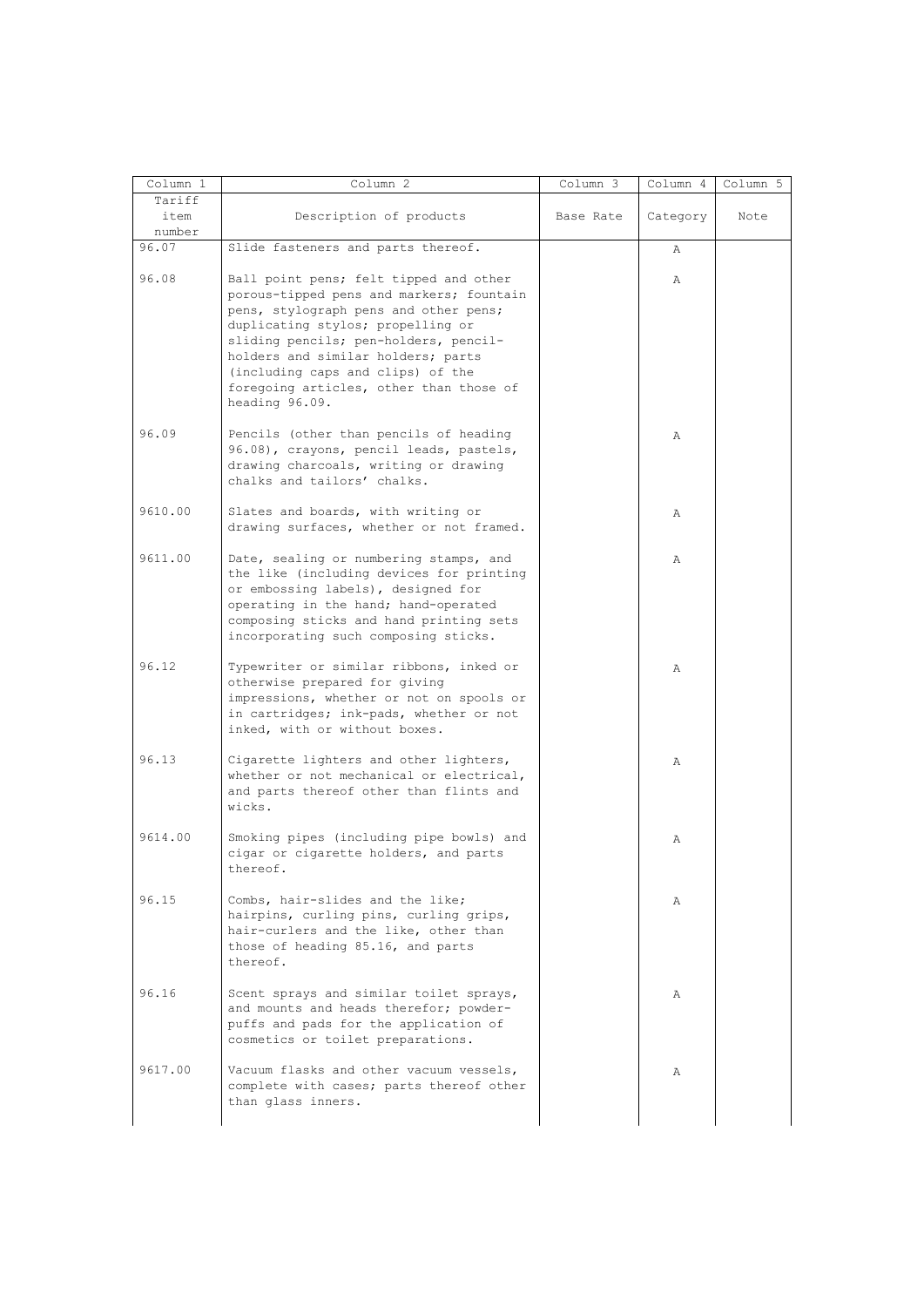| Column 1   | Column <sub>2</sub>                                                                                               | Column 3  | Column 4 | Column 5 |
|------------|-------------------------------------------------------------------------------------------------------------------|-----------|----------|----------|
| Tariff     |                                                                                                                   |           |          |          |
| item       | Description of products                                                                                           | Base Rate | Category | Note     |
| number     |                                                                                                                   |           |          |          |
| 9618.00    | Tailors' dummies and other lay figures;<br>automata and other animated displays<br>used for shop window dressing. |           | Α        |          |
| Chapter 97 | Works of art, collectors' pieces and<br>antiques                                                                  |           | Α        |          |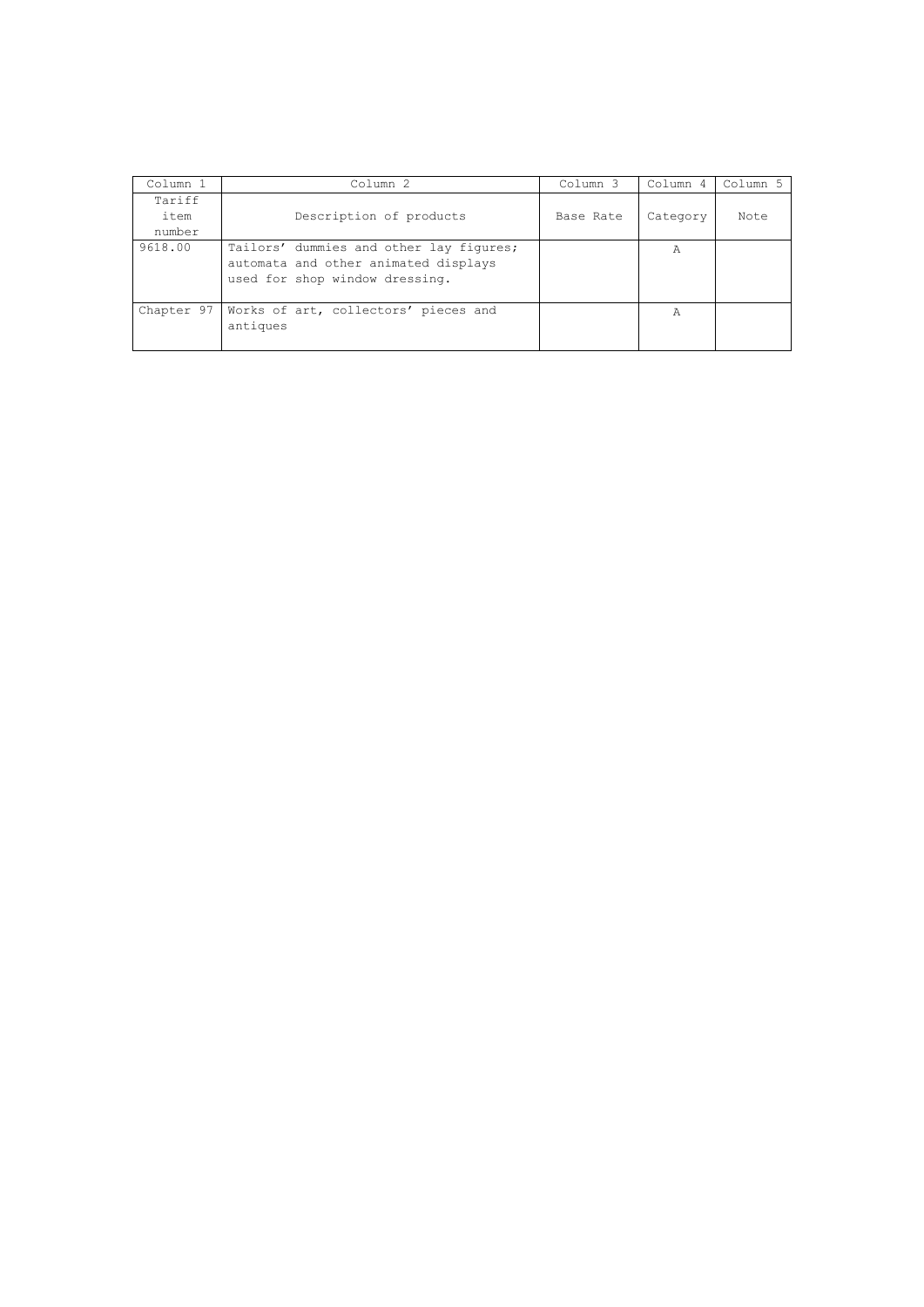## Attachment 1

## Natural Cheeses

## 1. List of Natural Cheeses

| Item   | Description of Natural cheeses                      |
|--------|-----------------------------------------------------|
| number |                                                     |
| $Qb-1$ | Emmentaler* registered as "Appellation d'origine    |
|        | contrôlée" (Protected Designation of Origin,        |
|        | hereinafter referred to as AOC) in accordance with  |
|        | laws and regulations of Switzerland in effect on    |
|        | 31 December 2008.                                   |
| $Qb-2$ | Gruyère* (with or without the specification         |
|        | "d'Alpage") registered as AOC in accordance with    |
|        | laws and regulations of Switzerland in effect on    |
|        | 31 December 2008.                                   |
| $Qb-3$ | Sbrinz* registered as AOC in accordance with laws   |
|        | and regulations of Switzerland in effect on 31      |
|        | December 2008.                                      |
| $Qb-4$ | Vacherin fribourgeois* registered as AOC in         |
|        | accordance with laws and regulations of Switzerland |
|        | in effect on 31 December 2008.                      |
| $Qb-5$ | Berner Alpkäse* or Berner Hobelkäse* registered as  |
|        | AOC in accordance with laws and regulations of      |
|        | Switzerland in effect on 31 December 2008.          |
| $Qb-6$ | Formaggio d'alpe ticinese* registered as AOC in     |
|        | accordance with laws and regulations of Switzerland |
|        | in effect on 31 December 2008.                      |
| $Qb-7$ | L'Etivaz* (with or without the specification "à     |
|        | rebibes") registered as AOC in accordance with laws |
|        | and regulations of Switzerland in effect on 31      |
|        | December 2008.                                      |
| $Ob-8$ | Raclette du Valais* or Walliser Raclette*           |
|        | registered as AOC in accordance with laws and       |
|        | regulations of Switzerland in effect on 31 December |
|        | 2008.                                               |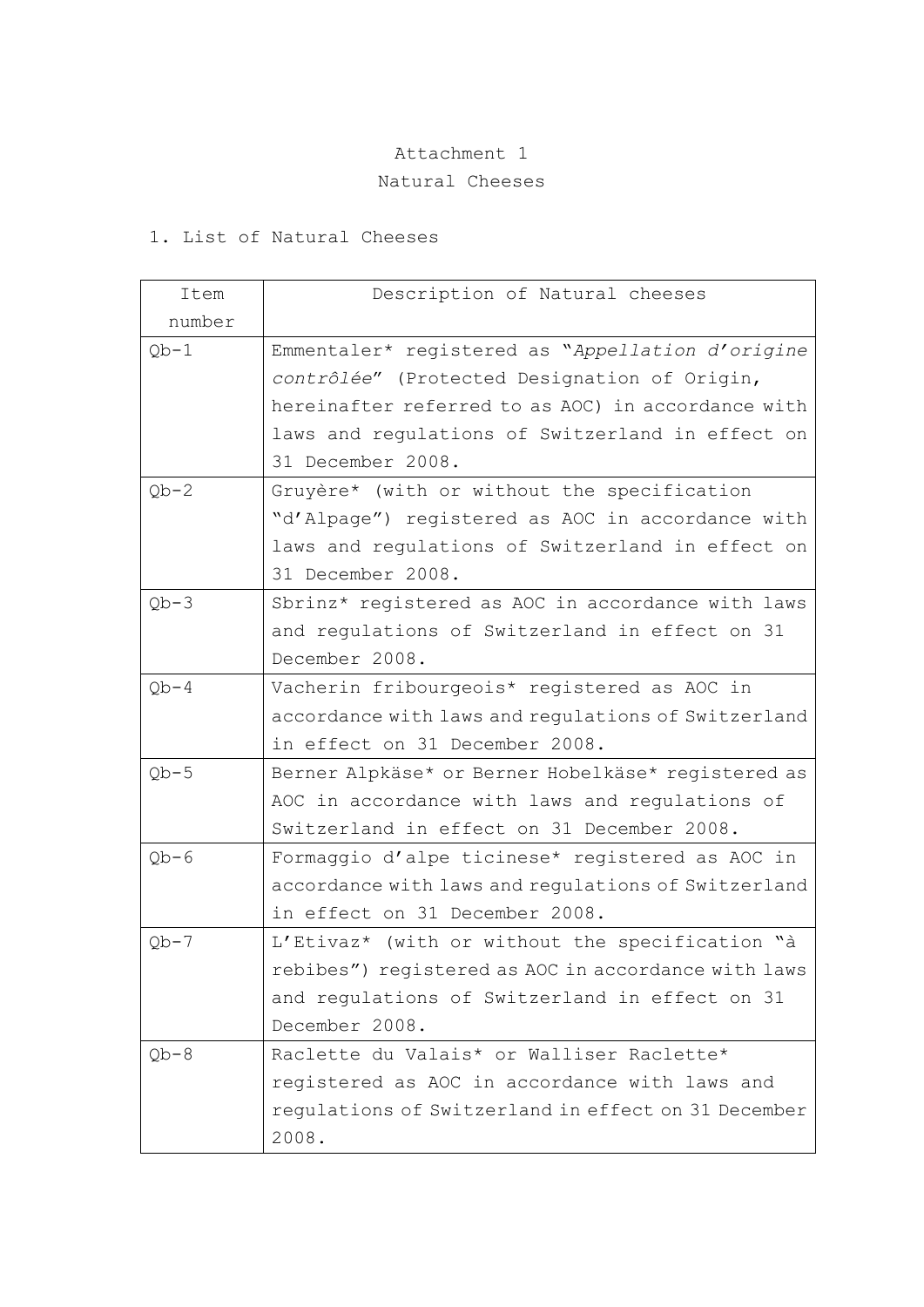| $Qb-9$  | Vacherin Mont-d'Or* registered as AOC in accordance   |  |  |
|---------|-------------------------------------------------------|--|--|
|         | with laws and regulations of Switzerland in effect    |  |  |
|         | on 31 December 2008.                                  |  |  |
| $Qb-10$ | Tête de Moine, Fromage de Bellelay* registered as     |  |  |
|         | AOC in accordance with laws and regulations of        |  |  |
|         | Switzerland in effect on 31 December 2008.            |  |  |
| $Qb-11$ | Semi-hard cheese satisfying the following             |  |  |
|         | elements:                                             |  |  |
|         | $(i)$ made of raw milk;                               |  |  |
|         | (ii) matured for three months or more;                |  |  |
|         | (iii) if the product is in a loaf form of round shape |  |  |
|         | as produced, of a height of 7cm or more but           |  |  |
|         | not exceeding 9cm, a diameter of 30cm or more         |  |  |
|         | but not exceeding 33cm, and a weight of 6.4kg         |  |  |
|         | or more but not exceeding 7.4kg;                      |  |  |
|         | (iv) of a fat content of 18% or more by weight in     |  |  |
|         | the dry matter, and a water content of 40%            |  |  |
|         | or more but not exceeding 49% by weight; and          |  |  |
|         | (v) produced in the Cantons of Appenzell              |  |  |
|         | Innerrhoden, Appenzell Ausserrhoden, Sankt            |  |  |
|         | Gallen and Thurgau.                                   |  |  |
| $Qb-12$ | Cheese satisfying the following elements:             |  |  |
|         | (i) made of pasteurised milk;                         |  |  |
|         | (ii) in a cone shape of a height of 7cm or more       |  |  |
|         | but not exceeding 9cm, a diameter of 6cm or           |  |  |
|         | more but not exceeding 8cm, and a weight of           |  |  |
|         | 88g or more but not exceeding 103g;                   |  |  |
|         | (iii) of a fat content of 1.1% or more but not        |  |  |
|         | exceeding 1.5% by weight in the dry matter,           |  |  |
|         | and a water content of 40% or more but not            |  |  |
|         | exceeding 50% by weight in the fat free part          |  |  |
|         | of the cheese; and                                    |  |  |
|         | (iv) produced in the Canton of Glarus.                |  |  |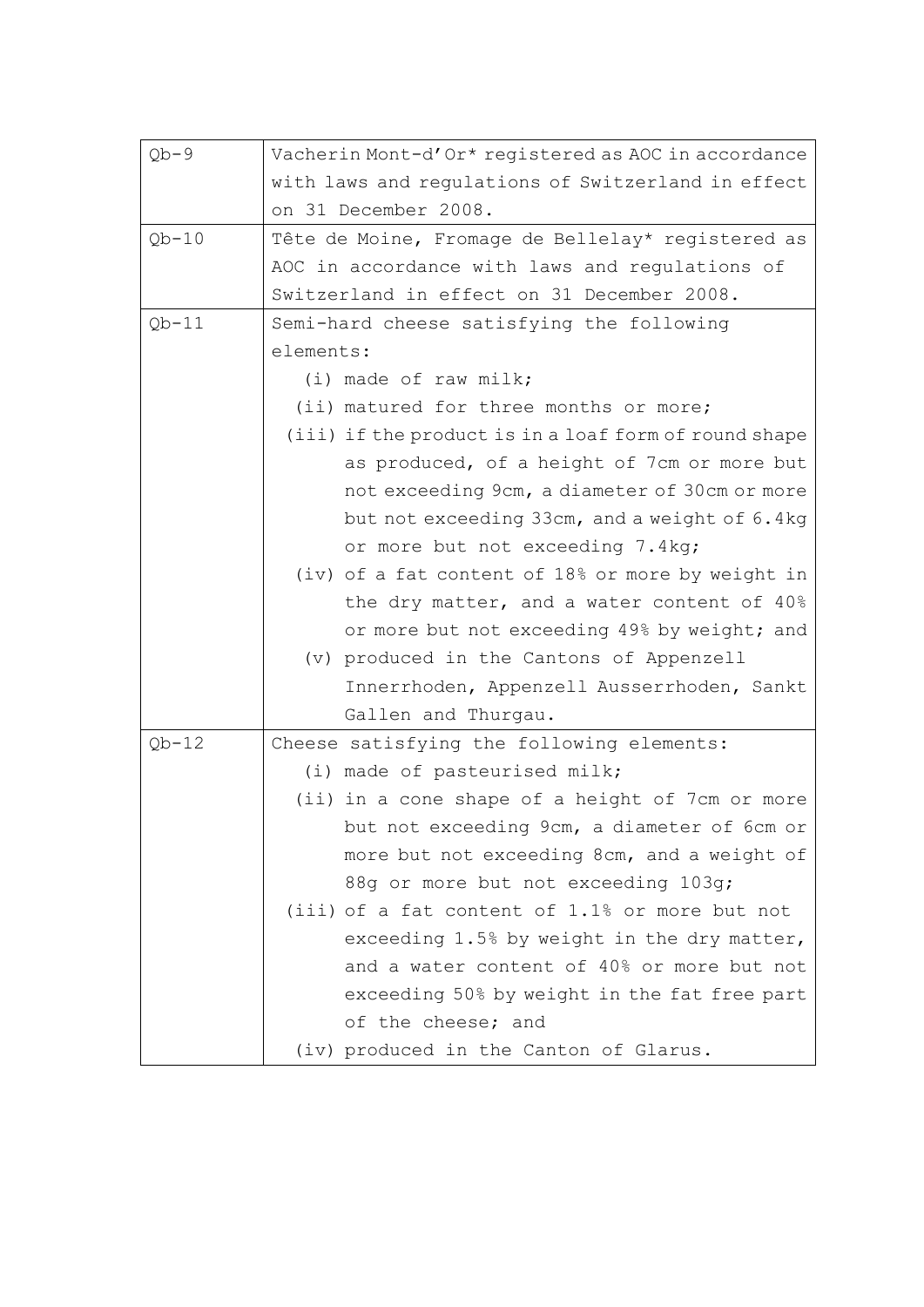| $Qb-13$ | Semi-hard cheese satisfying the following             |
|---------|-------------------------------------------------------|
|         |                                                       |
|         | elements:                                             |
|         | (i) made of raw milk, pasteurised milk or a           |
|         | mixture of cream and milk (of a fat content           |
|         | of 55% or more by weight, in the dry matter),         |
|         | whether or not processed with herbs from the          |
|         | Alps and white wine;                                  |
|         | (ii) matured for not more than 180 days;              |
|         | (iii) if the product is in a loaf form of round shape |
|         | as produced, a height of 7cm or more but not          |
|         | exceeding 9cm, a diameter of 25cm or more but         |
|         | not exceeding 30cm, and a weight of 4kg or            |
|         | more but not exceeding 4.5kg;                         |
|         | (iv) of a fat content of 45% or more by weight in     |
|         | the dry matter, and a water content of 40%            |
|         | or more but not exceeding 42% by weight in            |
|         | the fat free part of the cheese; and                  |
|         | (v) produced in the Cantons of Thurgau, Sankt         |
|         | Gallen and Zürich.                                    |

- Note 1: The use of "\*" against a name of cheese indicates that the name may be followed by "of Switzerland".
- Note 2: These descriptions of the natural cheeses shall apply only for the purpose of granting preferential tariff treatment by Japan in accordance with this Agreement and are without prejudice to any definition of cheeses under the legislation of Switzerland.
- Note 3: This list, including the descriptions of three cheeses of Qb-11 to 13, shall be subject to a general review undertaken in accordance with Article 25.

2. If there is any amendment to the laws and regulations of Switzerland related to natural cheeses listed in the List of Natural Cheeses in paragraph 1, Switzerland shall notify Japan of such amendments in writing before its entry into force.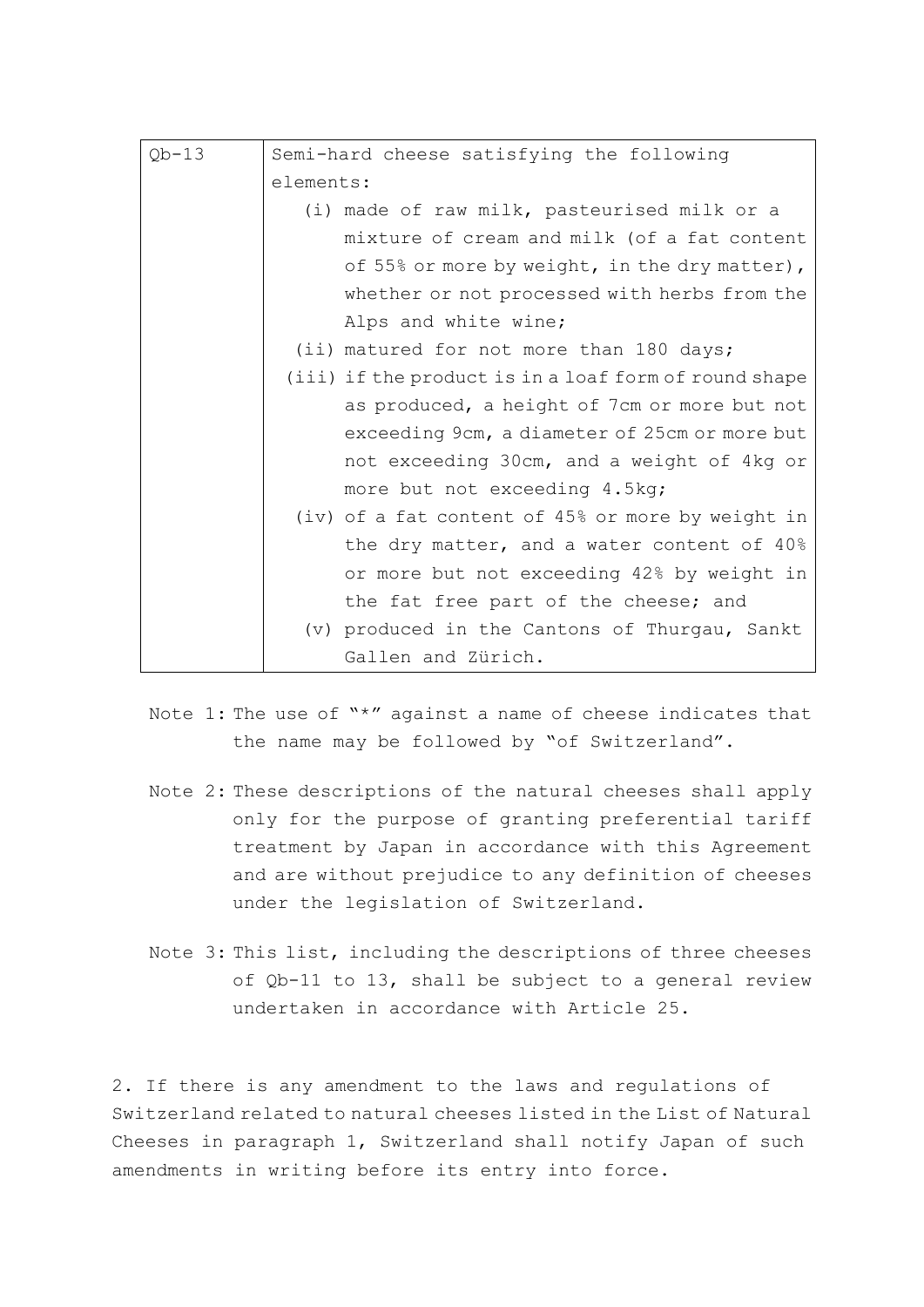3. If Switzerland makes a notification under paragraph 2, upon the request of either Party, the Parties shall consult on amendments to descriptions in the List of Natural Cheeses in paragraph 1 taking into account such notified amendment. Such amendments to descriptions in the List shall be made in accordance with paragraph 2 of Article 152.

4. If any natural cheese which is in the registration process for AOC as of 31 December 2008 has been registered as AOC in accordance with laws and regulations of Switzerland, Switzerland shall notify Japan of such registration. The Parties shall thereafter amend the List of Natural Cheeses in paragraph 1, in accordance with paragraph 2 of Article 152, to add such natural cheese to the List.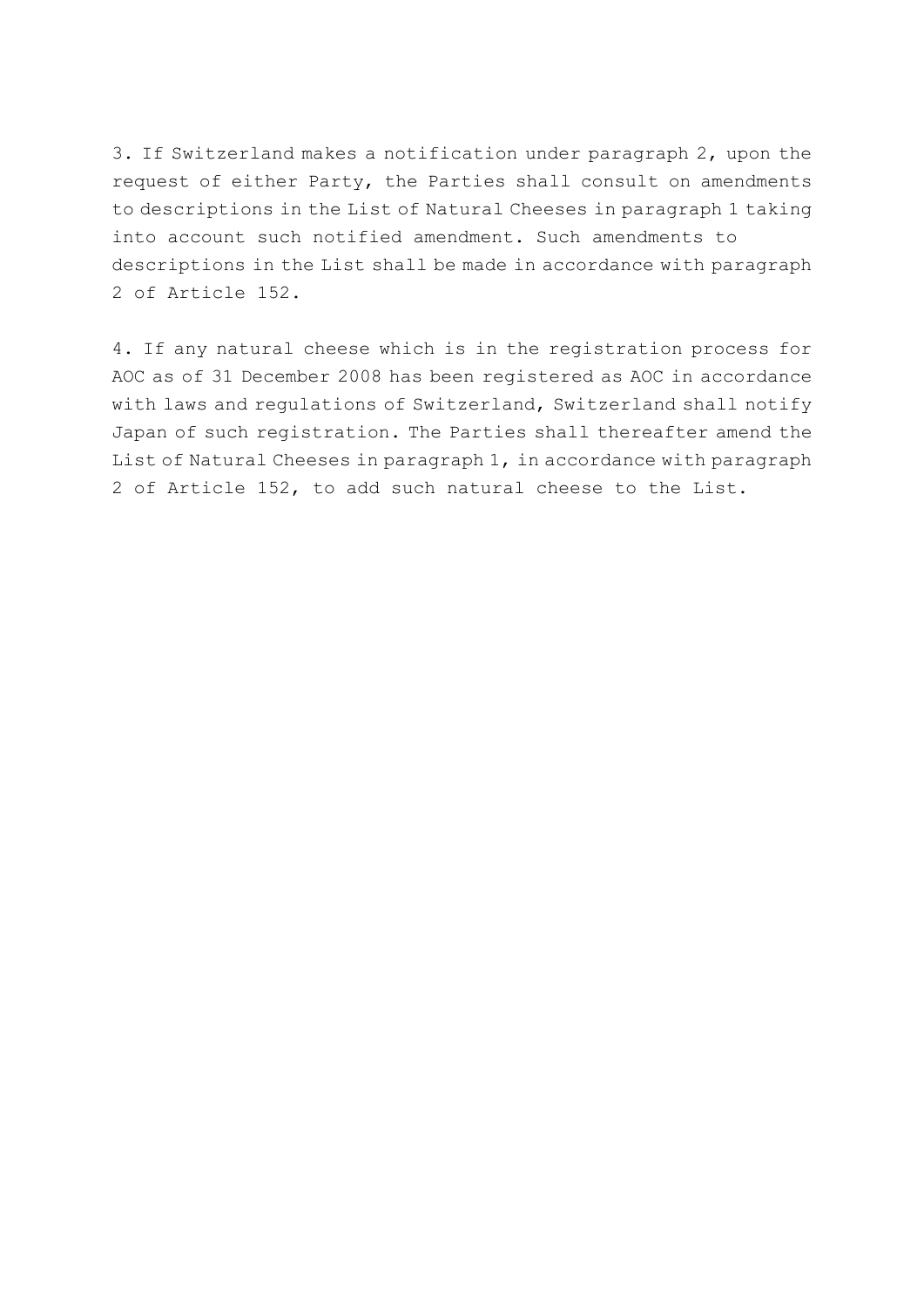## Attachment 2

Declaration Required for Preferential Tariff Treatment for a Product Classified under the Tariff Line Indicated with "(Qb)" or "(Qf)" in Column 5 of the Schedule of Japan

1. This Attachment shall apply only to matters concerning a declaration required for preferential tariff treatment for a product referred to in the Note in Column 2 of the Schedule of Japan for a product classified under the tariff line indicated with "(Qb)" or "(Qf)" in Column 5 of the Schedule (hereinafter referred to in this Attachment as a "declaration on a product").

2. The text of a declaration on a product shall be as provided for in subparagraph (a) or (b) as applicable.

- (a) "I, the undersigned, declare that the products described above are classified as …(Note 1)."
- (b) "The exporter also declares that these products are classified as …(Note 1)."
- Note 1: (a) For a product classified under the tariff line indicated with "(Qb)" in Column 5 of the Schedule of Japan, an item number indicated in the column of "Item Number" in the List of Natural Cheeses in paragraph 1 of Attachment 1 shall be entered in this space; and
	- (b) for a product classified under the tariff line indicated with "(Qf)" in Column 5 of the Schedule of Japan, "Qf" shall be entered in this space.
- Note 2: A declaration on a product using the text provided for in subparagraph (a) shall be produced by the exporter of the product concerned or, under the exporter's responsibility, by his authorised representative, below the description of the product in field 8 of a Certificate of Origin issued for the product in accordance with Article XVI of Annex II.